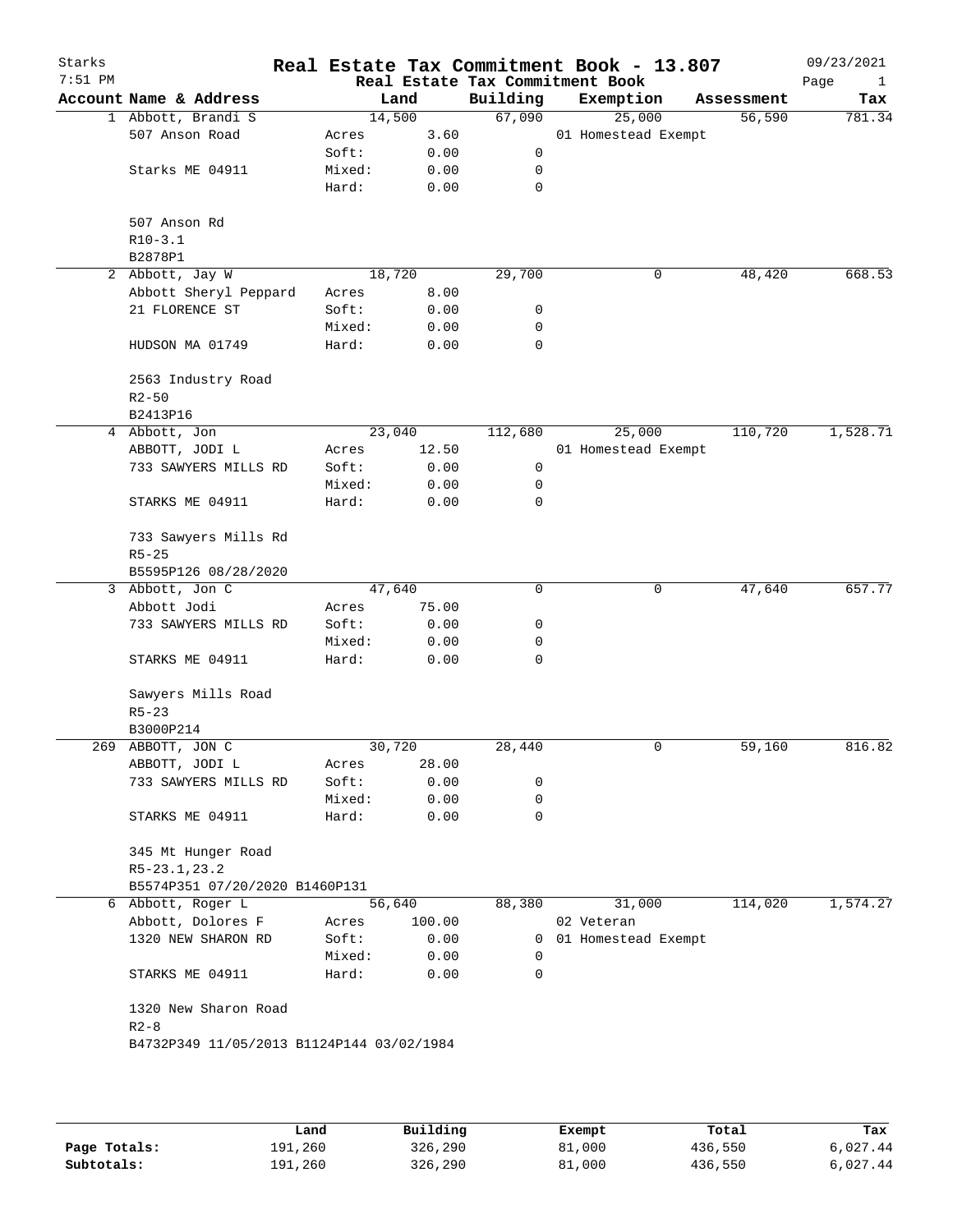| Starks<br>$7:51$ PM |                                                             |                 |              |              | Real Estate Tax Commitment Book - 13.807<br>Real Estate Tax Commitment Book |          |            | 09/23/2021<br>Page<br>2 |
|---------------------|-------------------------------------------------------------|-----------------|--------------|--------------|-----------------------------------------------------------------------------|----------|------------|-------------------------|
|                     | Account Name & Address                                      |                 | Land         | Building     | Exemption                                                                   |          | Assessment | Tax                     |
|                     | 7 Abbott, Roger L                                           |                 | 34,680       | 0            |                                                                             | $\Omega$ | 34,680     | 478.83                  |
|                     | Abbott, Dolores F                                           | Acres           | 39.00        |              |                                                                             |          |            |                         |
|                     | 1320 NEW SHARON RD                                          | Soft:           | 0.00         | 0            |                                                                             |          |            |                         |
|                     |                                                             | Mixed:          | 0.00         | 0            |                                                                             |          |            |                         |
|                     | STARKS ME 04911                                             | Hard:           | 0.00         | 0            |                                                                             |          |            |                         |
|                     | New Sharon Rd<br>$R8 - 16$                                  |                 |              |              |                                                                             |          |            |                         |
|                     | B4732P349 11/05/2013 B1124P144 03/02/1984                   |                 |              |              |                                                                             |          |            |                         |
|                     | 72 Adams Family                                             |                 | 77,160       | 186,480      | 25,000                                                                      |          | 238,640    | 3,294.90                |
|                     | Irrevocable Trust                                           |                 |              |              |                                                                             |          |            |                         |
|                     | 544 Anson Rd                                                | Acres           | 157.00       |              |                                                                             |          |            |                         |
|                     |                                                             | Soft:           | 0.00         | $\mathbf{0}$ | 01 Homestead Exempt                                                         |          |            |                         |
|                     | Starks ME 04911                                             | Mixed:          | 0.00         | 0            |                                                                             |          |            |                         |
|                     |                                                             | Hard:           | 0.00         | $\Omega$     |                                                                             |          |            |                         |
|                     | 544 Anson Rd<br>$R11-5$                                     |                 |              |              |                                                                             |          |            |                         |
|                     | B5368P29 01/03/2019 B4347P133 12/06/2010 B1724P254          |                 |              |              |                                                                             |          |            |                         |
|                     | 10 Adams, Kaitlyn N                                         |                 | 7,000        | $\mathbf 0$  |                                                                             | 0        | 7,000      | 96.65                   |
|                     | Adams, Jeffrey S                                            |                 | 0.34         |              |                                                                             |          |            |                         |
|                     | 150 Beans Corner Road                                       | Acres           |              |              |                                                                             |          |            |                         |
|                     |                                                             | Soft:           | 0.00         | 0            |                                                                             |          |            |                         |
|                     | New Sharon ME 04955                                         | Mixed:<br>Hard: | 0.00<br>0.00 | 0<br>0       |                                                                             |          |            |                         |
|                     | Beans Corner Rd<br>$R1-12$<br>B5502P178 12/01/2019 B2769P63 |                 |              |              |                                                                             |          |            |                         |
|                     | 12 Adams, Robert W                                          |                 | 4,940        | 0            |                                                                             | 0        | 4,940      | 68.21                   |
|                     | Adams, Jeanette G                                           | Acres           | 35.00        |              |                                                                             |          |            |                         |
|                     | 312 Starks Road                                             | Soft:           | 0.00         | 0            |                                                                             |          |            |                         |
|                     |                                                             | Mixed:          | 35.00        | 4,935        |                                                                             |          |            |                         |
|                     | New Sharon ME 04955                                         | Hard:           | 0.00         | 0            |                                                                             |          |            |                         |
|                     | Between 134 & Brann                                         |                 |              |              |                                                                             |          |            |                         |
|                     | $R1 - 15$                                                   |                 |              |              |                                                                             |          |            |                         |
|                     | B868P410                                                    |                 |              |              |                                                                             |          |            |                         |
|                     | 13 Adams, Robert W                                          |                 | 1,410        | 0            |                                                                             | 0        | 1,410      | 19.47                   |
|                     | Adams, Jeanette G                                           | Acres           | 10.00        |              |                                                                             |          |            |                         |
|                     | 312 Starks Road                                             | Soft:           | 0.00         | 0            |                                                                             |          |            |                         |
|                     |                                                             | Mixed:          | 10.00        | 1,410        |                                                                             |          |            |                         |
|                     | New Sharon ME 04955                                         | Hard:           | 0.00         | 0            |                                                                             |          |            |                         |
|                     | Young Road                                                  |                 |              |              |                                                                             |          |            |                         |
|                     | $R1 - 15.1$                                                 |                 |              |              |                                                                             |          |            |                         |
|                     | B2055P89                                                    |                 |              |              |                                                                             |          |            |                         |
|                     | 401 Ainslie, Debra                                          |                 | 10,730       | 0            |                                                                             | 0        | 10,730     | 148.15                  |
|                     | 44 Pond Road                                                | Acres           | 0.80         |              |                                                                             |          |            |                         |
|                     |                                                             | Soft:           | 0.00         | 0            |                                                                             |          |            |                         |
|                     | Sidney ME 04330                                             | Mixed:          | 0.00         | 0            |                                                                             |          |            |                         |
|                     |                                                             | Hard:           | 0.00         | 0            |                                                                             |          |            |                         |
|                     |                                                             |                 |              |              |                                                                             |          |            |                         |

B4481P265 01/09/2012 B3870P88 06/21/2007 B802P683

|              | Land    | Building | Exempt  | Total   | Tax       |
|--------------|---------|----------|---------|---------|-----------|
| Page Totals: | 135,920 | 186,480  | 25,000  | 297,400 | 4,106.21  |
| Subtotals:   | 327,180 | 512,770  | 106,000 | 733,950 | 10,133.65 |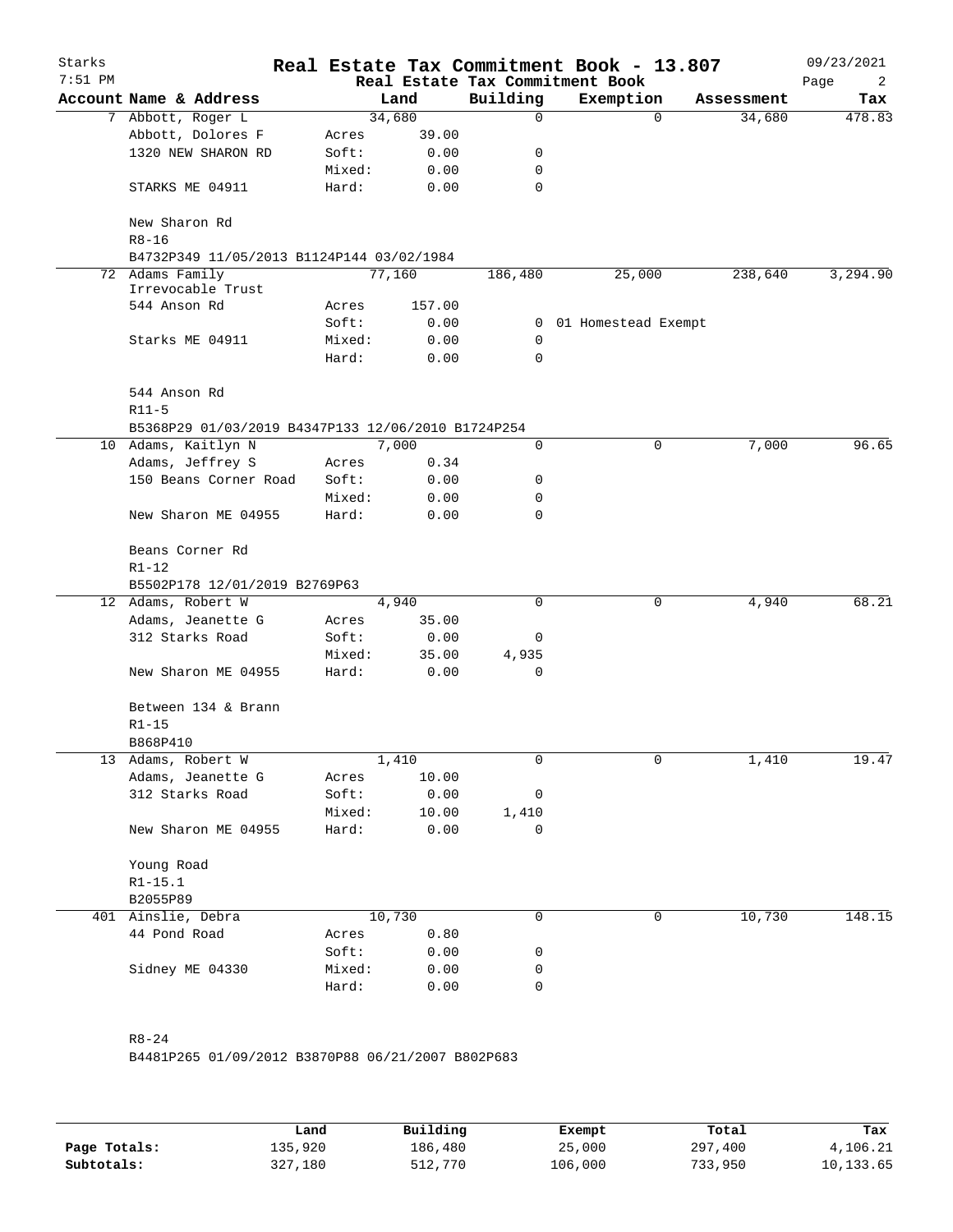| Starks    |                                                                            |        |          |                                 | Real Estate Tax Commitment Book - 13.807 |            | 09/23/2021 |
|-----------|----------------------------------------------------------------------------|--------|----------|---------------------------------|------------------------------------------|------------|------------|
| $7:51$ PM |                                                                            |        |          | Real Estate Tax Commitment Book |                                          |            | Page<br>3  |
|           | Account Name & Address                                                     |        | Land     | Building                        | Exemption                                | Assessment | Tax        |
|           | 655 Ainslie, Debra                                                         |        | 12,960   | 3,600                           | $\mathbf 0$                              | 16,560     | 228.64     |
|           | 44 Pond Road                                                               | Acres  | 2.00     |                                 |                                          |            |            |
|           |                                                                            | Soft:  | 0.00     | 0                               |                                          |            |            |
|           | Sidney ME 04330                                                            | Mixed: | 0.00     | 0                               |                                          |            |            |
|           |                                                                            | Hard:  | 0.00     | $\mathbf 0$                     |                                          |            |            |
|           | 106 Sandy River Road<br>$R8 - 26$                                          |        |          |                                 |                                          |            |            |
|           | B4621P70 01/22/2013 B4364P339 01/31/2011 B3789P336<br>11/07/2006 B2035P239 |        |          |                                 |                                          |            |            |
|           | 19 Anger Jr. Robert K                                                      |        | 37,560   | 25,440                          | 25,000                                   | 38,000     | 524.67     |
|           | 376 Locke Hill Rd                                                          | Acres  | 47.00    |                                 | 01 Homestead Exempt                      |            |            |
|           |                                                                            | Soft:  | 0.00     | 0                               |                                          |            |            |
|           | Starks ME 04911                                                            | Mixed: | 0.00     | 0                               |                                          |            |            |
|           |                                                                            | Hard:  | 0.00     | 0                               |                                          |            |            |
|           | 376 Locke Hill Rd                                                          |        |          |                                 |                                          |            |            |
|           | $R2 - 24.15$                                                               |        |          |                                 |                                          |            |            |
|           | B5375P266 01/30/2019 B2778P86                                              |        |          |                                 |                                          |            |            |
|           | 711 Ashby, Deborah                                                         |        | 13,920   | 25,800                          | 25,000                                   | 14,720     | 203.24     |
|           | Ashby, Lawrence E Jr                                                       | Acres  | 3.00     |                                 | 01 Homestead Exempt                      |            |            |
|           | PO BOX 443                                                                 | Soft:  | 0.00     | 0                               |                                          |            |            |
|           | 61 KIMBALL LANE                                                            | Mixed: | 0.00     | 0                               |                                          |            |            |
|           | STARKS ME 04911                                                            | Hard:  | 0.00     | 0                               |                                          |            |            |
|           |                                                                            |        |          |                                 |                                          |            |            |
|           | 61 Kimball Lane                                                            |        |          |                                 |                                          |            |            |
|           | $R7-1.2A, 1.3$<br>B5503P323 01/02/2020                                     |        |          |                                 |                                          |            |            |
|           | 137 Ashe, Shelagh M                                                        |        | 13,250   | 105,070                         | 0                                        | 118,320    | 1,633.64   |
|           | Plant, William B                                                           | Acres  | 2.30     |                                 |                                          |            |            |
|           | PO Box 478                                                                 | Soft:  | 0.00     | 0                               |                                          |            |            |
|           |                                                                            | Mixed: | 0.00     | 0                               |                                          |            |            |
|           | Chepachet RI 02814                                                         | Hard:  | 0.00     | $\mathbf 0$                     |                                          |            |            |
|           | 169 Anson Rd                                                               |        |          |                                 |                                          |            |            |
|           | $R8 - 43$                                                                  |        |          |                                 |                                          |            |            |
|           | B5030P73 05/27/2016 B3641P267 03/03/2006 B788P1121                         |        |          |                                 |                                          |            |            |
|           | 24 Athearn, James A                                                        |        | 29,280   | 17,820                          | 0                                        | 47,100     | 650.31     |
|           | Athearn, Deborah F                                                         | Acres  | 24.00    |                                 |                                          |            |            |
|           | 100 Meshacket Rd                                                           | Soft:  | 0.00     | 0                               |                                          |            |            |
|           |                                                                            | Mixed: | 0.00     | 0                               |                                          |            |            |
|           | Edgartown MA 02539                                                         | Hard:  | 0.00     | 0                               |                                          |            |            |
|           |                                                                            |        |          |                                 |                                          |            |            |
|           | 226 Sawyers Mills Rd                                                       |        |          |                                 |                                          |            |            |
|           | $R3 - 12$                                                                  |        |          |                                 |                                          |            |            |
|           | B812P665                                                                   |        |          |                                 |                                          |            |            |
|           | 25 Athenian, Gary                                                          |        | 26,400   | 25,800                          | 25,000                                   | 27,200     | 375.55     |
|           | 164 DILL RD                                                                | Acres  | 16.00    |                                 |                                          |            |            |
|           |                                                                            | Soft:  | 0.00     | 0                               | 01 Homestead Exempt                      |            |            |
|           | STARKS ME 04911                                                            | Mixed: | 0.00     | 0                               |                                          |            |            |
|           |                                                                            | Hard:  | 0.00     | 0                               |                                          |            |            |
|           | 164 Dill Road                                                              |        |          |                                 |                                          |            |            |
|           | $R12-6$                                                                    |        |          |                                 |                                          |            |            |
|           | B1992P161                                                                  |        |          |                                 |                                          |            |            |
|           |                                                                            |        |          |                                 |                                          |            |            |
|           |                                                                            |        |          |                                 |                                          |            |            |
|           |                                                                            | Land   | Building |                                 | Exempt                                   | Total      | Tax        |

|              | Land    | Building | Exempt  | Total   | Tax       |
|--------------|---------|----------|---------|---------|-----------|
| Page Totals: | 133,370 | 203,530  | 75,000  | 261,900 | 3,616.05  |
| Subtotals:   | 460,550 | 716,300  | 181,000 | 995,850 | 13,749.70 |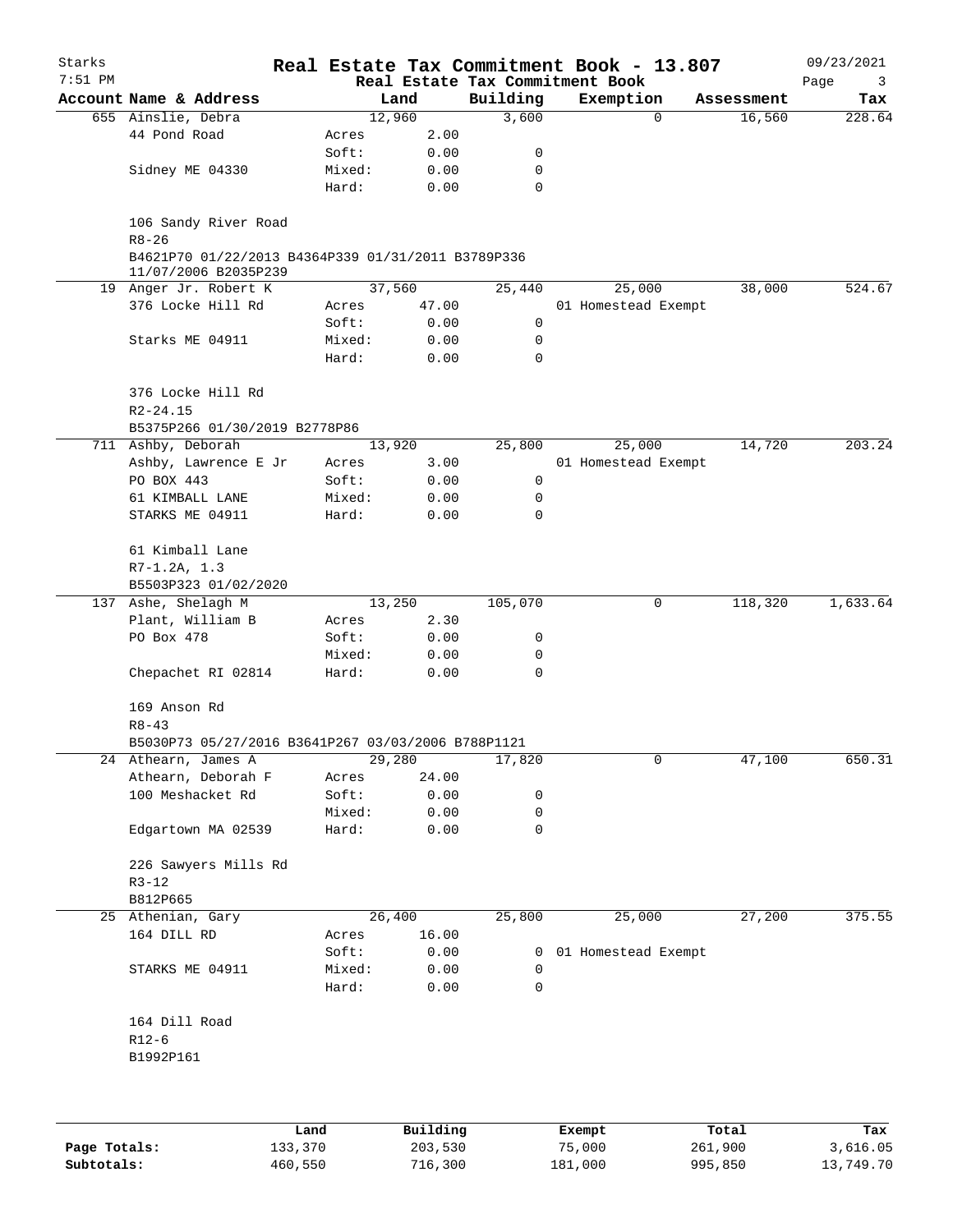| Starks<br>$7:51$ PM |                                                     |  |                |              |                  | Real Estate Tax Commitment Book - 13.807<br>Real Estate Tax Commitment Book |            | 09/23/2021<br>Page<br>4 |
|---------------------|-----------------------------------------------------|--|----------------|--------------|------------------|-----------------------------------------------------------------------------|------------|-------------------------|
|                     | Account Name & Address                              |  |                | Land         | Building         | Exemption                                                                   | Assessment | Tax                     |
|                     | 26 Atwood, John T                                   |  |                | 5,760        | 25,800           | 25,000                                                                      | 6,560      | 90.57                   |
|                     | Meader, Twilight G                                  |  | Acres          | 0.23         |                  |                                                                             |            |                         |
|                     | 33 CHICKEN ST                                       |  | Soft:          | 0.00         |                  | 0 01 Homestead Exempt                                                       |            |                         |
|                     |                                                     |  | Mixed:         | 0.00         | 0                |                                                                             |            |                         |
|                     | STARKS ME 04911                                     |  | Hard:          | 0.00         | $\mathbf 0$      |                                                                             |            |                         |
|                     | 33 Chicken St                                       |  |                |              |                  |                                                                             |            |                         |
|                     | $U2 - 20$                                           |  |                |              |                  |                                                                             |            |                         |
|                     | B1163P27                                            |  |                |              |                  |                                                                             |            |                         |
| 27                  | Aube, Edwin L                                       |  |                | 39,360       | $\mathbf 0$      | 0                                                                           | 39,360     | 543.44                  |
|                     | Aube, Lorraine M                                    |  | Acres          | 52.00        |                  |                                                                             |            |                         |
|                     | 52 LYNDS RD                                         |  | Soft:          | 0.00         | 0                |                                                                             |            |                         |
|                     |                                                     |  | Mixed:         | 0.00         | 0                |                                                                             |            |                         |
|                     | STARKS ME 04911                                     |  | Hard:          | 0.00         | $\mathbf 0$      |                                                                             |            |                         |
|                     | Rt.43 Madison Rd.                                   |  |                |              |                  |                                                                             |            |                         |
|                     | $R11 - 14$<br>B987P290                              |  |                |              |                  |                                                                             |            |                         |
|                     | 28 Aube, Edwin L                                    |  |                | 40,080       | 75,060           | 25,000                                                                      | 90,140     | 1,244.56                |
|                     | Aube, Lorraine M                                    |  | Acres          | 54.00        |                  |                                                                             |            |                         |
|                     | 52 LYNDS RD                                         |  | Soft:          | 0.00         | $\mathbf{0}$     | 01 Homestead Exempt                                                         |            |                         |
|                     |                                                     |  | Mixed:         | 0.00         | 0                |                                                                             |            |                         |
|                     | STARKS ME 04911                                     |  | Hard:          | 0.00         | $\mathbf 0$      |                                                                             |            |                         |
|                     | 52 Lynds Road                                       |  |                |              |                  |                                                                             |            |                         |
|                     | R11-13                                              |  |                |              |                  |                                                                             |            |                         |
|                     | B987P290                                            |  |                |              |                  |                                                                             |            |                         |
|                     | 14 Ayotte, Pierre                                   |  |                | 19,130       | 0                | 0                                                                           | 19,130     | 264.13                  |
|                     | 628 Valley Rd                                       |  | Acres          | 8.43         |                  |                                                                             |            |                         |
|                     |                                                     |  | Soft:          |              | 0                |                                                                             |            |                         |
|                     |                                                     |  |                | 0.00         |                  |                                                                             |            |                         |
|                     | Anson Me 04911                                      |  | Mixed:         | 0.00         | 0<br>$\mathbf 0$ |                                                                             |            |                         |
|                     |                                                     |  | Hard:          | 0.00         |                  |                                                                             |            |                         |
|                     | $R3 - 41.3$                                         |  |                |              |                  |                                                                             |            |                         |
|                     | B4242P223 09/28/2009 B3344P81                       |  |                |              |                  |                                                                             |            |                         |
|                     | 30 Baker, Shane Michael                             |  |                | 4,910        | $\mathbf 0$      | 0                                                                           | 4,910      | 67.79                   |
|                     | 899 New Vineyard Rd.                                |  | Acres          | 34.00        |                  |                                                                             |            |                         |
|                     |                                                     |  | Soft:          | 0.00         | 0                |                                                                             |            |                         |
|                     | New Vineyard Me 04956                               |  | Mixed:         | 6.00         | 846              |                                                                             |            |                         |
|                     |                                                     |  | Hard:          | 28.00        | 4,060            |                                                                             |            |                         |
|                     | 170 Thompson Bridge Rd                              |  |                |              |                  |                                                                             |            |                         |
|                     | $R4 - 12$                                           |  |                |              |                  |                                                                             |            |                         |
|                     | B5025P134 02/24/2016 B2692P346                      |  |                |              |                  |                                                                             |            |                         |
|                     | 457 Barnes, Helen C                                 |  |                | 15,650       | 25,800           | 25,000                                                                      | 16,450     | 227.13                  |
|                     | 170 Glenmore Rd                                     |  | Acres<br>Soft: | 4.80<br>0.00 | 0                | 01 Homestead Exempt                                                         |            |                         |
|                     | Tenants Hbr ME 04860                                |  | Mixed:         | 0.00         | 0                |                                                                             |            |                         |
|                     |                                                     |  | Hard:          | 0.00         | $\mathbf 0$      |                                                                             |            |                         |
|                     | 640 Sawyers Mills Rd                                |  |                |              |                  |                                                                             |            |                         |
|                     | $R4 - 23.4$                                         |  |                |              |                  |                                                                             |            |                         |
|                     | B5077P201 09/16/2016 B4827P183 09/09/2014 B4827P163 |  |                |              |                  |                                                                             |            |                         |
|                     | 09/03/2014 B4373P209 02/14/2011                     |  |                |              |                  |                                                                             |            |                         |
|                     |                                                     |  |                |              |                  |                                                                             |            |                         |
|                     |                                                     |  |                |              |                  |                                                                             |            |                         |
|                     |                                                     |  |                |              |                  |                                                                             |            |                         |

|              | Land    | Building | Exempt  | Total     | Tax         |
|--------------|---------|----------|---------|-----------|-------------|
| Page Totals: | 124,890 | 126,660  | 75,000  | 176,550   | 2,437.62    |
| Subtotals:   | 585,440 | 842,960  | 256,000 | 1,172,400 | 16, 187. 32 |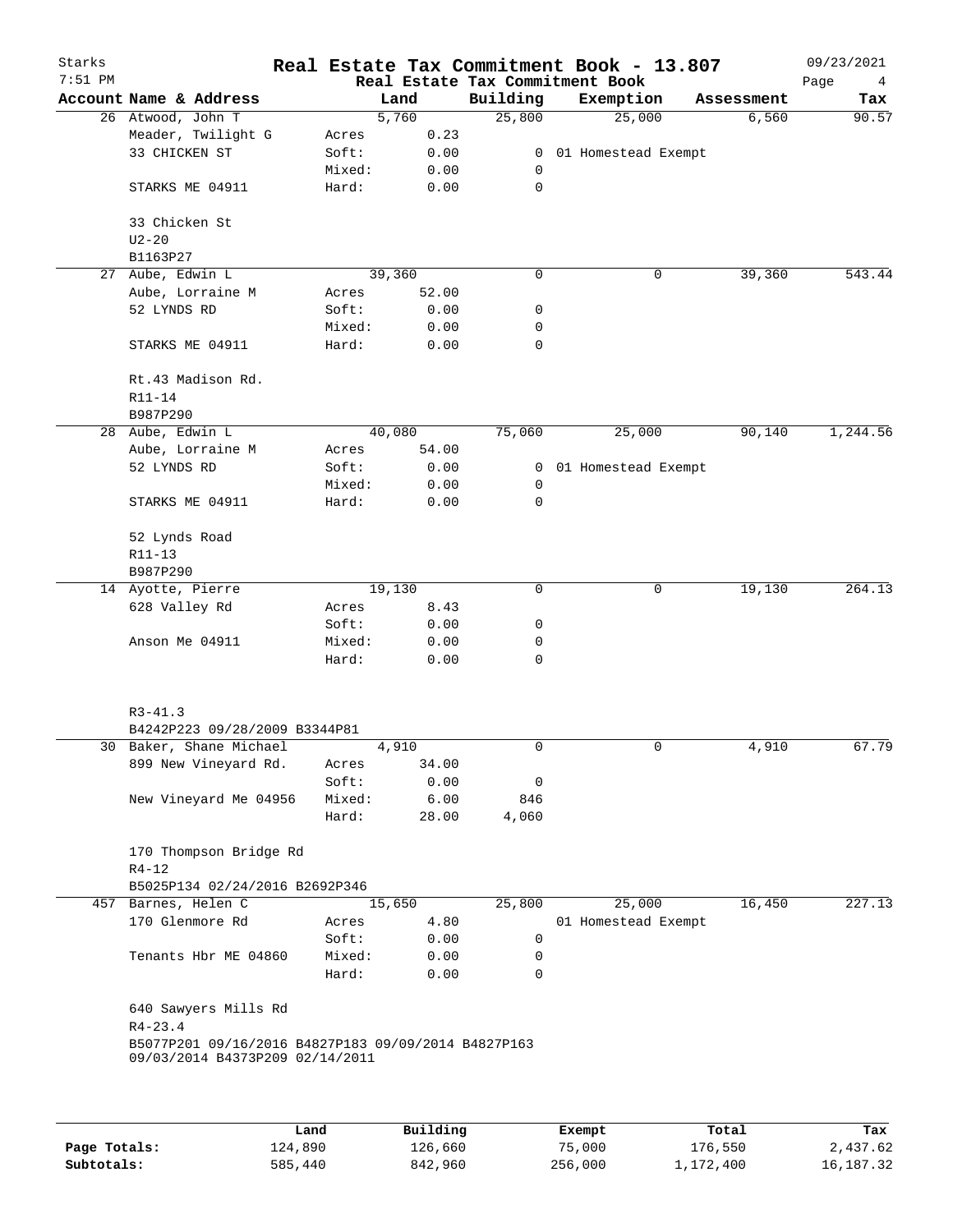| Starks<br>$7:51$ PM |                        |                                                     |                 |              | Real Estate Tax Commitment Book | Real Estate Tax Commitment Book - 13.807 |            | 09/23/2021<br>Page<br>5 |
|---------------------|------------------------|-----------------------------------------------------|-----------------|--------------|---------------------------------|------------------------------------------|------------|-------------------------|
|                     |                        | Account Name & Address                              |                 | Land         | Building                        | Exemption                                | Assessment | Tax                     |
|                     | 577 Bavolar, James R   |                                                     |                 | 20,160       | 19,840                          | $\mathbf 0$                              | 40,000     | 552.28                  |
|                     |                        | 1966 7th Avenue, #8                                 | Acres           | 9.50         |                                 |                                          |            |                         |
|                     |                        |                                                     | Soft:           | 0.00         | 0                               |                                          |            |                         |
|                     |                        | New York City NY 10026                              | Mixed:          | 0.00         | 0                               |                                          |            |                         |
|                     |                        |                                                     | Hard:           | 0.00         | 0                               |                                          |            |                         |
|                     | $R5 - 31$              | 1259 West Mills Rd                                  |                 |              |                                 |                                          |            |                         |
|                     |                        | B4282P220 05/21/2010 B3754P304 10/04/2006 B1033P170 |                 | 9,300        |                                 |                                          | 40,800     | 563.33                  |
|                     | 635 Bavolar, James R   |                                                     |                 |              | 31,500                          | 0                                        |            |                         |
|                     |                        | 1966 7th Avenue, #8                                 | Acres           | 0.60         |                                 |                                          |            |                         |
|                     |                        |                                                     | Soft:           | 0.00         | 0                               |                                          |            |                         |
|                     |                        | New York City NY 10026                              | Mixed:<br>Hard: | 0.00<br>0.00 | 0<br>$\mathbf 0$                |                                          |            |                         |
|                     | $R8 - 2$               | 2679 Industry Road                                  |                 |              |                                 |                                          |            |                         |
|                     |                        | B5619P63 10/15/2020 B5352P302 11/19/2018 B988P80    |                 |              |                                 |                                          |            |                         |
|                     |                        | 783 Bay Communications II                           |                 | 0            | 306,000                         | 0                                        | 306,000    | 4,224.94                |
|                     | <b>LLC</b>             |                                                     |                 |              |                                 |                                          |            |                         |
|                     | Floor                  | 391 Oakland Street, 2nd                             |                 |              |                                 |                                          |            |                         |
|                     |                        | Mansfield MA 02048                                  |                 |              |                                 |                                          |            |                         |
|                     | R5-130N                | 155 Mt Hunger Road                                  |                 |              |                                 |                                          |            |                         |
| 779                 | <b>LLC</b>             | Bay Communications II                               |                 | 0            | 354,000                         | 0                                        | 354,000    | 4,887.68                |
|                     | P.O. Box 723597        |                                                     |                 |              |                                 |                                          |            |                         |
|                     |                        | Atlanta GA 31139                                    |                 |              |                                 |                                          |            |                         |
|                     | $R2 - 550N$            |                                                     |                 |              |                                 |                                          |            |                         |
| 40                  | Beach, John G          |                                                     |                 | 58,080       | 0                               | 0                                        | 58,080     | 801.91                  |
|                     |                        | Beach, Sabrina P                                    | Acres           | 104.00       |                                 |                                          |            |                         |
|                     |                        | 1366 Main Street                                    | Soft:           | 0.00         | 0                               |                                          |            |                         |
|                     |                        |                                                     | Mixed:          | 0.00         | 0                               |                                          |            |                         |
|                     | Jay ME 04239           |                                                     | Hard:           | 0.00         | 0                               |                                          |            |                         |
|                     | $R1-13$                | Beans Corner Road                                   |                 |              |                                 |                                          |            |                         |
|                     | B1917P219              |                                                     |                 |              |                                 |                                          |            |                         |
|                     | 41 Beal, Barbara A     |                                                     |                 | 17,090       | 0                               | 0                                        | 17,090     | 235.96                  |
|                     | 7 Forest St            |                                                     | Acres           | 6.30         |                                 |                                          |            |                         |
|                     |                        |                                                     | Soft:           | 0.00         | 0                               |                                          |            |                         |
|                     | Dexter ME 04930        |                                                     | Mixed:          | 0.00         | 0                               |                                          |            |                         |
|                     |                        |                                                     | Hard:           | 0.00         | 0                               |                                          |            |                         |
|                     |                        |                                                     |                 |              |                                 |                                          |            |                         |
|                     | $R2 - 51$<br>B2244P219 |                                                     |                 |              |                                 |                                          |            |                         |
|                     |                        |                                                     |                 |              |                                 |                                          |            |                         |

|              | Land    | Building  | Exempt  | Total     | Tax         |
|--------------|---------|-----------|---------|-----------|-------------|
| Page Totals: | 104,630 | 711,340   |         | 815,970   | 11,266.10   |
| Subtotals:   | 690,070 | l,554,300 | 256,000 | 1,988,370 | 27, 453, 42 |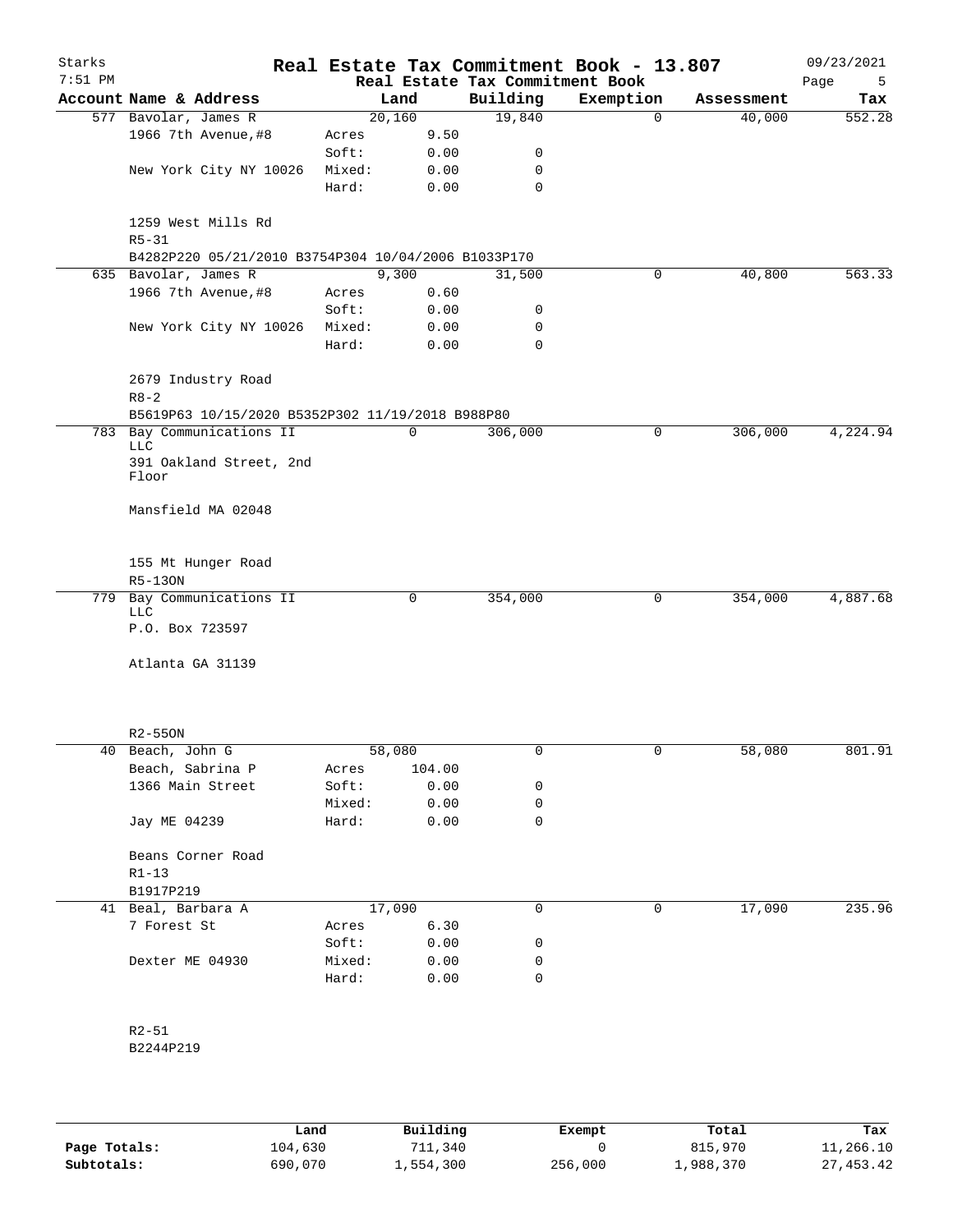| Starks<br>$7:51$ PM |                                                                                         |        |          | Real Estate Tax Commitment Book |  | Real Estate Tax Commitment Book - 13.807 |            | 09/23/2021<br>Page<br>6 |  |
|---------------------|-----------------------------------------------------------------------------------------|--------|----------|---------------------------------|--|------------------------------------------|------------|-------------------------|--|
|                     | Account Name & Address                                                                  |        | Land     | Building                        |  | Exemption                                | Assessment | Tax                     |  |
|                     | 705 Beane, Walter S                                                                     |        | 13,440   | 193,750                         |  | 25,000                                   | 182,190    | 2,515.50                |  |
|                     | Beane, Kelli G                                                                          | Acres  | 2.50     |                                 |  | 01 Homestead Exempt                      |            |                         |  |
|                     | 39 FREEDOM WAY LN                                                                       | Soft:  | 0.00     | $\mathsf{O}$                    |  |                                          |            |                         |  |
|                     |                                                                                         | Mixed: | 0.00     | 0                               |  |                                          |            |                         |  |
|                     | STARKS ME 04911                                                                         | Hard:  | 0.00     | 0                               |  |                                          |            |                         |  |
|                     | 39 Freedom Way Lane<br>$R3 - 27.1$                                                      |        |          |                                 |  |                                          |            |                         |  |
|                     | B5073P178 09/02/2016 B4703P1 08/26/2013 B3815P52<br>02/23/2007                          |        |          |                                 |  |                                          |            |                         |  |
|                     | 42 Beaulieu, Scott H                                                                    |        | 6,460    | 25,800                          |  | 25,000                                   | 7,260      | 100.24                  |  |
|                     | 45 LOCKE HILL RD                                                                        | Acres  | 0.29     |                                 |  | 01 Homestead Exempt                      |            |                         |  |
|                     |                                                                                         | Soft:  | 0.00     | $\mathsf{O}$                    |  |                                          |            |                         |  |
|                     | STARKS ME 04911                                                                         | Mixed: | 0.00     | 0                               |  |                                          |            |                         |  |
|                     |                                                                                         | Hard:  | 0.00     | $\mathbf 0$                     |  |                                          |            |                         |  |
|                     | 45 Locke Hill Road<br>$U2-1$                                                            |        |          |                                 |  |                                          |            |                         |  |
|                     | B4792P89 06/06/2014 B1919P342                                                           |        |          |                                 |  |                                          |            |                         |  |
|                     | 767 Bellefleur, Brad                                                                    |        | 12,000   | 26,220                          |  | 25,000                                   | 13,220     | 182.53                  |  |
|                     | 1633 NEW SHARON RD                                                                      | Acres  | 1.00     |                                 |  | 01 Homestead Exempt                      |            |                         |  |
|                     |                                                                                         | Soft:  | 0.00     | 0                               |  |                                          |            |                         |  |
|                     | STARKS ME 04911                                                                         | Mixed: | 0.00     | 0                               |  |                                          |            |                         |  |
|                     |                                                                                         | Hard:  | 0.00     | 0                               |  |                                          |            |                         |  |
|                     |                                                                                         |        |          |                                 |  |                                          |            |                         |  |
|                     | $R8 - 8.2$                                                                              |        |          |                                 |  |                                          |            |                         |  |
|                     | 629 Bellefleur, Eileen M                                                                |        | 26,690   | 0                               |  | 0                                        | 26,690     | 368.51                  |  |
|                     | Bellefleur, Craig A                                                                     | Acres  | 16.80    |                                 |  |                                          |            |                         |  |
|                     | 2745 Hollow Lane                                                                        | Soft:  | 0.00     | 0                               |  |                                          |            |                         |  |
|                     |                                                                                         | Mixed: | 0.00     | 0                               |  |                                          |            |                         |  |
|                     | Leesburg FL 34748                                                                       | Hard:  | 0.00     | 0                               |  |                                          |            |                         |  |
|                     | 1633 New Sharon Road                                                                    |        |          |                                 |  |                                          |            |                         |  |
|                     | $R8 - 8$                                                                                |        |          |                                 |  |                                          |            |                         |  |
|                     | B3917P197 09/10/2007 B2516P329                                                          |        |          |                                 |  |                                          |            |                         |  |
|                     | 324 Bellefleur, Sarah                                                                   |        | 28,560   | 0                               |  | 0                                        | 28,560     | 394.33                  |  |
|                     | Bellefleur, Brad                                                                        | Acres  | 22.00    |                                 |  |                                          |            |                         |  |
|                     | 1101 New Sharon Rd                                                                      | Soft:  | 0.00     | 0                               |  |                                          |            |                         |  |
|                     |                                                                                         | Mixed: | 0.00     | 0                               |  |                                          |            |                         |  |
|                     | Starks ME 04911                                                                         | Hard:  | 0.00     | $\mathbf 0$                     |  |                                          |            |                         |  |
|                     |                                                                                         |        |          |                                 |  |                                          |            |                         |  |
|                     | $R8 - 7$<br>B4495P121 02/21/2012 B4416P118 07/20/2011 B4312P360<br>09/02/2010 B2294P343 |        |          |                                 |  |                                          |            |                         |  |
|                     | 46 Belmore, Thomas G                                                                    |        | 22,660   | $\mathbf 0$                     |  | 0                                        | 22,660     | 312.87                  |  |
|                     | Belmore Tracy L.                                                                        | Acres  | 12.10    |                                 |  |                                          |            |                         |  |
|                     | 1057 NEW SHARON RD                                                                      | Soft:  | 0.00     | 0                               |  |                                          |            |                         |  |
|                     |                                                                                         | Mixed: | 0.00     | 0                               |  |                                          |            |                         |  |
|                     | STARKS ME 04911                                                                         | Hard:  | 0.00     | $\mathbf 0$                     |  |                                          |            |                         |  |
|                     | 1057 New Sharon Road                                                                    |        |          |                                 |  |                                          |            |                         |  |
|                     | $R1 - 42.2$                                                                             |        |          |                                 |  |                                          |            |                         |  |
|                     | B3418P224                                                                               |        |          |                                 |  |                                          |            |                         |  |
|                     |                                                                                         |        |          |                                 |  |                                          |            |                         |  |
|                     |                                                                                         | Land   | Building |                                 |  | Exempt                                   | Total      | Tax                     |  |
|                     |                                                                                         |        |          |                                 |  |                                          |            |                         |  |

|              | Lanu    | Building  | LXCMDL  | TOLAT     | 1ax.      |
|--------------|---------|-----------|---------|-----------|-----------|
| Page Totals: | 109,810 | 245,770   | 75,000  | 280,580   | 3,873.98  |
| Subtotals:   | 799,880 | 1,800,070 | 331,000 | 2,268,950 | 31,327.40 |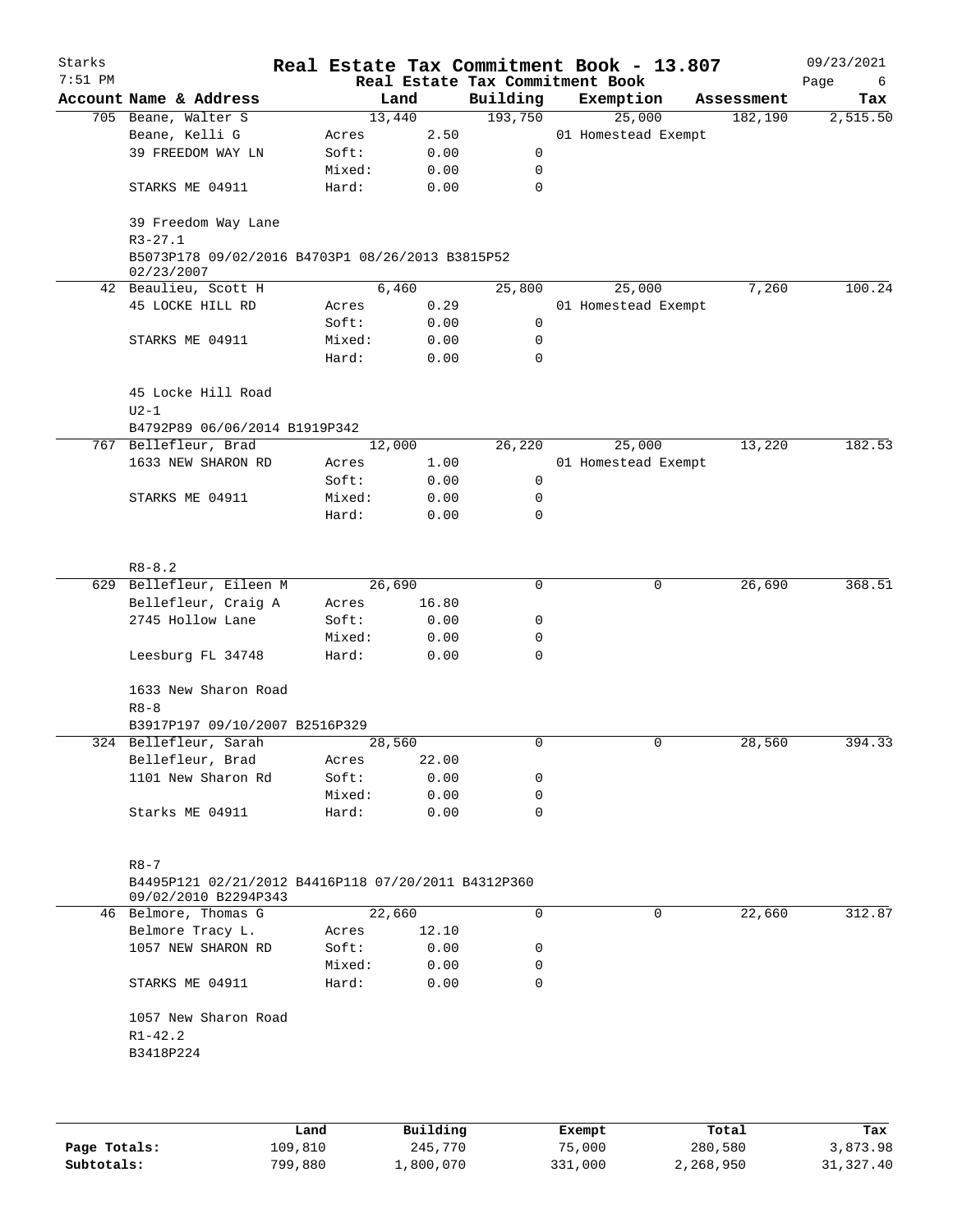| Starks<br>$7:51$ PM |                                                                  |        |           | Real Estate Tax Commitment Book |         | Real Estate Tax Commitment Book - 13.807 |            | 09/23/2021<br>Page<br>7 |
|---------------------|------------------------------------------------------------------|--------|-----------|---------------------------------|---------|------------------------------------------|------------|-------------------------|
|                     | Account Name & Address                                           |        | Land      | Building                        |         | Exemption                                | Assessment | Tax                     |
|                     | 47 Belyea, Charles L                                             |        | 7,960     | 42,120                          |         | $\Omega$                                 | 50,080     | 691.45                  |
|                     | 80 ANSON RD                                                      | Acres  | 0.44      |                                 |         |                                          |            |                         |
|                     |                                                                  | Soft:  | 0.00      | 0                               |         |                                          |            |                         |
|                     | STARKS ME 04911                                                  | Mixed: | 0.00      | 0                               |         |                                          |            |                         |
|                     |                                                                  | Hard:  | 0.00      | 0                               |         |                                          |            |                         |
|                     | 11 Anson Rd                                                      |        |           |                                 |         |                                          |            |                         |
|                     | $UI-6, 7$                                                        |        |           |                                 |         |                                          |            |                         |
|                     | B889P339                                                         |        |           |                                 |         |                                          |            |                         |
|                     | 564 Belyea, Charles L                                            |        | 8,900     | 6,000                           |         | 0                                        | 14,900     | 205.72                  |
|                     | 80 ANSON RD                                                      | Acres  | 0.55      |                                 |         |                                          |            |                         |
|                     |                                                                  | Soft:  | 0.00      | 0                               |         |                                          |            |                         |
|                     | STARKS ME 04911                                                  | Mixed: | 0.00      | 0                               |         |                                          |            |                         |
|                     |                                                                  | Hard:  | 0.00      | 0                               |         |                                          |            |                         |
|                     | 7 Anson Rd                                                       |        |           |                                 |         |                                          |            |                         |
|                     | $U1-9$                                                           |        |           |                                 |         |                                          |            |                         |
|                     | B4236P69 01/29/2010 B2023P251                                    |        |           |                                 |         |                                          |            |                         |
|                     | 533 Belyea, Charles L                                            |        | 12,000    | 87,720                          |         | 25,000                                   | 74,720     | 1,031.66                |
|                     | Belyea, Sandra L                                                 | Acres  | 1.00      |                                 |         | 01 Homestead Exempt                      |            |                         |
|                     | 80 ANSON RD                                                      | Soft:  | 0.00      | 0                               |         |                                          |            |                         |
|                     |                                                                  | Mixed: | 0.00      | 0                               |         |                                          |            |                         |
|                     | STARKS ME 04911                                                  | Hard:  | 0.00      | 0                               |         |                                          |            |                         |
|                     | 80 Anson Rd                                                      |        |           |                                 |         |                                          |            |                         |
|                     | $R7 - 7.1$                                                       |        |           |                                 |         |                                          |            |                         |
|                     | B4727P304 10/31/2013 B2815P225                                   |        |           |                                 |         |                                          |            |                         |
|                     | 388 Bengal, Carrie M                                             |        | 29,640    | 25,000                          |         | 25,000                                   | 29,640     | 409.24                  |
|                     | 1068 NEW SHARON RD                                               | Acres  | 25.00     |                                 |         | 01 Homestead Exempt                      |            |                         |
|                     |                                                                  | Soft:  | 0.00      | 0                               |         |                                          |            |                         |
|                     | STARKS ME 04911                                                  | Mixed: | 0.00      | 0                               |         |                                          |            |                         |
|                     |                                                                  | Hard:  | 0.00      | $\Omega$                        |         |                                          |            |                         |
|                     | 1068 New Sharon Rd                                               |        |           |                                 |         |                                          |            |                         |
|                     | $R1 - 41.3$                                                      |        |           |                                 |         |                                          |            |                         |
|                     | B5380P272 02/14/2019 B1104P98                                    |        |           |                                 |         |                                          |            |                         |
|                     | 423 Benoit Family Lands LLC                                      |        | 10,160    | 0                               |         | $\mathbf 0$                              | 10,160     | 140.28                  |
|                     | 28 Ridge Hill Rd                                                 | Acres  | 55.00     |                                 |         |                                          |            |                         |
|                     |                                                                  | Soft:  | 0.00      | 0                               |         |                                          |            |                         |
|                     | N. Smithfield RI 02896                                           | Mixed: | 44.00     | 6,204                           |         |                                          |            |                         |
|                     |                                                                  | Hard:  | 0.00      | 0                               |         |                                          |            |                         |
|                     | Young Road                                                       |        |           |                                 |         |                                          |            |                         |
|                     | $R1 - 17$                                                        |        |           |                                 |         |                                          |            |                         |
|                     | B4950P127 09/03/2015 B4369P23 02/08/2011 B2524P228<br>02/08/2010 |        |           |                                 |         |                                          |            |                         |
|                     | 48 Benoit Family Lands LLC                                       |        | 8,450     | 0                               |         | 0                                        | 8,450      | 116.67                  |
|                     | 28 Ridge Hill Rd                                                 | Acres  | 60.00     |                                 |         |                                          |            |                         |
|                     |                                                                  | Soft:  | 18.00     | 1,872                           |         |                                          |            |                         |
|                     | N. Smithfield RI 02896                                           | Mixed: | 39.00     | 5,499                           |         |                                          |            |                         |
|                     |                                                                  | Hard:  | 0.00      | 0                               |         |                                          |            |                         |
|                     | Brann Mills Rd                                                   |        |           |                                 |         |                                          |            |                         |
|                     | $R2 - 13$                                                        |        |           |                                 |         |                                          |            |                         |
|                     | B4950P127 09/03/2015 B797P1032                                   |        |           |                                 |         |                                          |            |                         |
|                     |                                                                  |        |           |                                 |         |                                          |            |                         |
|                     |                                                                  | Land   | Building  |                                 | Exempt  |                                          | Total      | Tax                     |
| Page Totals:        | 77,110                                                           |        | 160,840   |                                 | 50,000  |                                          | 187,950    | 2,595.02                |
| Subtotals:          | 876,990                                                          |        | 1,960,910 |                                 | 381,000 |                                          | 2,456,900  | 33,922.42               |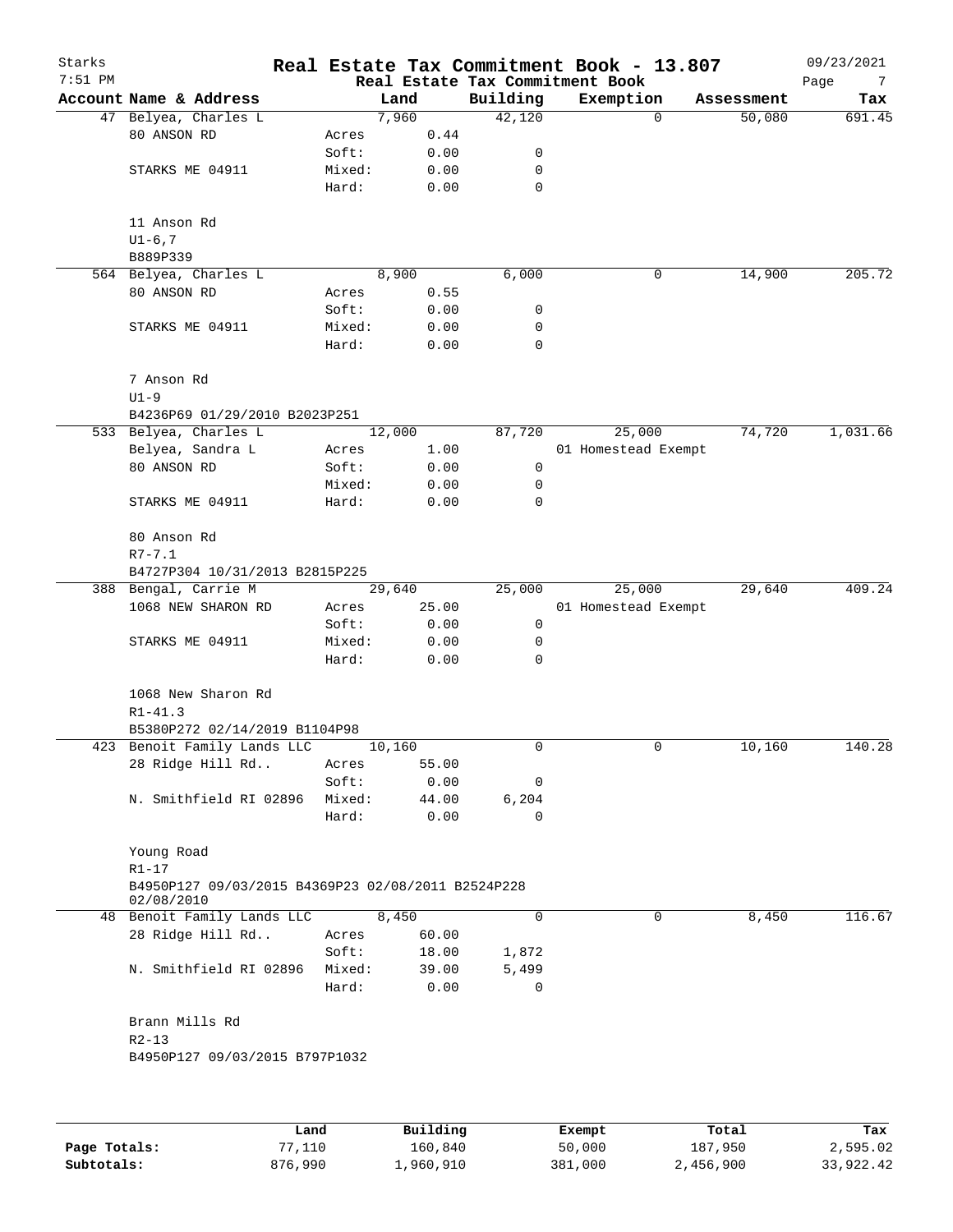| Starks<br>$7:51$ PM |                                                                  |        |        | Real Estate Tax Commitment Book | Real Estate Tax Commitment Book - 13.807 |            | 09/23/2021       |
|---------------------|------------------------------------------------------------------|--------|--------|---------------------------------|------------------------------------------|------------|------------------|
|                     | Account Name & Address                                           |        | Land   | Building                        | Exemption                                | Assessment | Page<br>8<br>Tax |
|                     | 49 Benoit Family Lands LLC                                       |        | 2,750  | $\mathbf 0$                     | $\mathbf 0$                              | 2,750      | 37.97            |
|                     | 28 Ridge Hill Rd                                                 | Acres  | 20.00  |                                 |                                          |            |                  |
|                     |                                                                  | Soft:  | 2.00   | 208                             |                                          |            |                  |
|                     | N. Smithfield RI 02896                                           | Mixed: | 18.00  | 2,538                           |                                          |            |                  |
|                     |                                                                  | Hard:  | 0.00   | 0                               |                                          |            |                  |
|                     | Brann Mills Road<br>$R2 - 11$                                    |        |        |                                 |                                          |            |                  |
|                     | B4950P127 09/03/2015 B2180P182                                   |        |        |                                 |                                          |            |                  |
|                     | 50 Benoit Family Lands LLC                                       |        | 16,030 | 80,000                          | $\mathbf 0$                              | 96,030     | 1,325.89         |
|                     | 28 Ridge Hill Rd                                                 | Acres  | 14.00  |                                 |                                          |            |                  |
|                     |                                                                  | Soft:  | 7.00   | 728                             |                                          |            |                  |
|                     | N. Smithfield RI 02896                                           | Mixed: | 3.00   | 423                             |                                          |            |                  |
|                     |                                                                  | Hard:  | 0.00   | 0                               |                                          |            |                  |
|                     | 157 Branns Mills Road<br>$R2 - 12$                               |        |        |                                 |                                          |            |                  |
|                     | B4950P127 09/03/2015 B797P1031                                   |        |        |                                 |                                          |            |                  |
|                     | 51 Benoit Family Lands LLC                                       |        | 9,120  | 0                               | 0                                        | 9,120      | 125.92           |
|                     | 28 Ridge Hill Rd                                                 | Acres  | 67.00  |                                 |                                          |            |                  |
|                     |                                                                  | Soft:  | 17.00  | 1,768                           |                                          |            |                  |
|                     | N. Smithfield RI 02896                                           | Mixed: | 28.00  | 3,948                           |                                          |            |                  |
|                     |                                                                  | Hard:  | 21.00  | 3,045                           |                                          |            |                  |
|                     | Brann's Mills Rd<br>$R2 - 15$                                    |        |        |                                 |                                          |            |                  |
|                     | B4950P127 09/03/2015 B2746P169                                   |        |        |                                 |                                          |            |                  |
|                     | 68 Benson, Eric R                                                |        | 12,580 | 96,110                          | 0                                        | 108,690    | 1,500.68         |
|                     | Benson, Catherine M                                              | Acres  | 1.60   |                                 |                                          |            |                  |
|                     | 1202 Poplar Hill Rd.                                             | Soft:  | 0.00   | 0                               |                                          |            |                  |
|                     |                                                                  | Mixed: | 0.00   | 0                               |                                          |            |                  |
|                     | Baltimore MD 21210                                               | Hard:  | 0.00   | 0                               |                                          |            |                  |
|                     | 449 Sawyers Mills Rd.<br>$R4 - 28$                               |        |        |                                 |                                          |            |                  |
|                     | B4147P141 06/11/2009 B3881P46 07/17/2007 B1358P242               |        |        |                                 |                                          |            |                  |
|                     | 784 BENSON, JESSE J                                              |        | 14,880 | 94,870                          | 0                                        | 109,750    | 1,515.32         |
|                     | BENSON, SHARON V                                                 | Acres  | 4.00   |                                 |                                          |            |                  |
|                     | 25 SAWYERS MILLS RD                                              | Soft:  | 0.00   | 0                               |                                          |            |                  |
|                     |                                                                  | Mixed: | 0.00   | 0                               |                                          |            |                  |
|                     | STARKS ME 04911                                                  | Hard:  | 0.00   | 0                               |                                          |            |                  |
|                     | 25 Sawyers Mills Rd<br>$R7 - 7$                                  |        |        |                                 |                                          |            |                  |
|                     | B5617P200 10/09/2020 B5401P241 04/24/2019 B5293P72<br>06/18/2018 |        |        |                                 |                                          |            |                  |
|                     | 52 Benton, Jonathon A                                            |        | 13,680 | 60,890                          | 0                                        | 74,570     | 1,029.59         |
|                     | Benton Shelia M.                                                 | Acres  | 2.75   |                                 |                                          |            |                  |
|                     | 19 Sheridan Ave.                                                 | Soft:  | 0.00   | 0                               |                                          |            |                  |
|                     |                                                                  | Mixed: | 0.00   | 0                               |                                          |            |                  |
|                     | Rochester NH 03867                                               | Hard:  | 0.00   | $\mathbf 0$                     |                                          |            |                  |
|                     | 27 Faulkner Hill Road<br>$R8 - 39.3$                             |        |        |                                 |                                          |            |                  |
|                     |                                                                  |        |        |                                 |                                          |            |                  |
|                     |                                                                  |        |        |                                 |                                          |            |                  |
|                     |                                                                  |        |        |                                 |                                          |            |                  |

|              | Land    | Building  | Exempt  | Total     | Tax       |
|--------------|---------|-----------|---------|-----------|-----------|
| Page Totals: | 69,040  | 331,870   |         | 400,910   | 5,535.37  |
| Subtotals:   | 946,030 | 2,292,780 | 381,000 | 2,857,810 | 39,457.79 |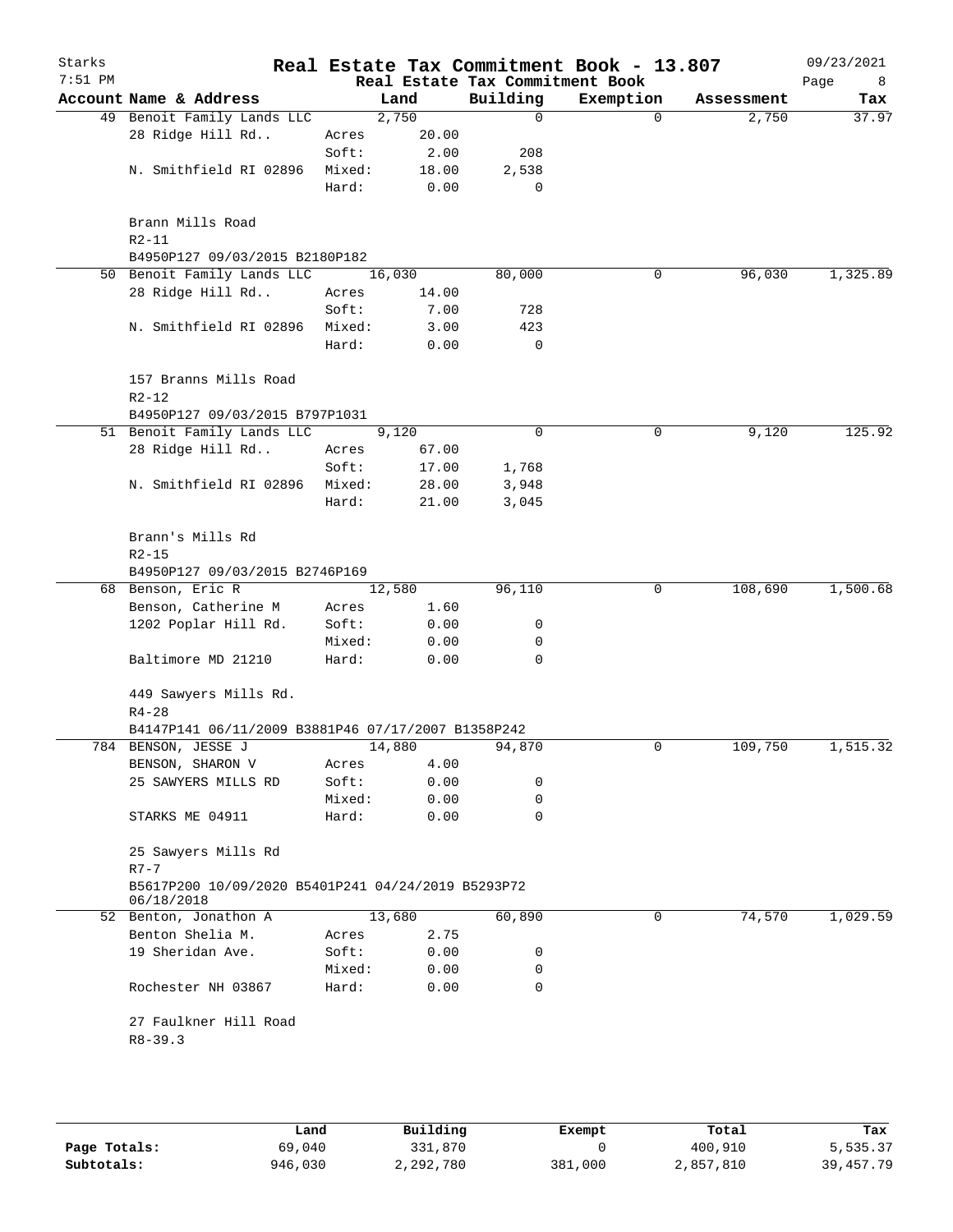| Starks<br>$7:51$ PM |                                                                           |        |        |             | Real Estate Tax Commitment Book - 13.807<br>Real Estate Tax Commitment Book |            | 09/23/2021<br>Page<br>9 |
|---------------------|---------------------------------------------------------------------------|--------|--------|-------------|-----------------------------------------------------------------------------|------------|-------------------------|
|                     | Account Name & Address                                                    |        | Land   | Building    | Exemption                                                                   | Assessment | Tax                     |
|                     | 218 Berry, Frank                                                          |        | 10,730 | $\mathbf 0$ | $\Omega$                                                                    | 10,730     | 148.15                  |
|                     | 19 Free Street                                                            | Acres  | 0.80   |             |                                                                             |            |                         |
|                     |                                                                           | Soft:  | 0.00   | 0           |                                                                             |            |                         |
|                     | Skowhegan ME 04976                                                        | Mixed: | 0.00   | 0           |                                                                             |            |                         |
|                     |                                                                           | Hard:  | 0.00   | $\mathbf 0$ |                                                                             |            |                         |
|                     | $R8 - 23$                                                                 |        |        |             |                                                                             |            |                         |
|                     | B4458P351 10/19/2011 B1655P328                                            |        |        |             |                                                                             |            |                         |
|                     | 74 Berto, Daniel A                                                        |        | 12,860 | 59,100      | 0                                                                           | 71,960     | 993.55                  |
|                     | 87 Rock Ave                                                               | Acres  | 1.90   |             |                                                                             |            |                         |
|                     |                                                                           | Soft:  | 0.00   | 0           |                                                                             |            |                         |
|                     | Pawtucket RI 02861                                                        | Mixed: | 0.00   | 0           |                                                                             |            |                         |
|                     |                                                                           | Hard:  | 0.00   | 0           |                                                                             |            |                         |
|                     | $R4 - 3.1$                                                                |        |        |             |                                                                             |            |                         |
|                     | B5000P1 02/10/2016 B3385P43                                               |        |        |             |                                                                             |            |                         |
|                     | 611 Bessey, Craig J                                                       |        | 21,600 | 55,180      | 25,000                                                                      | 51,780     | 714.93                  |
|                     | 1101 NEW SHARON RD                                                        | Acres  | 11.00  |             | 01 Homestead Exempt                                                         |            |                         |
|                     |                                                                           | Soft:  | 0.00   | 0           |                                                                             |            |                         |
|                     | STARKS ME 04911                                                           | Mixed: | 0.00   | 0           |                                                                             |            |                         |
|                     |                                                                           | Hard:  | 0.00   | $\mathbf 0$ |                                                                             |            |                         |
|                     | 1101 New Sharon Road<br>$R1 - 40$                                         |        |        |             |                                                                             |            |                         |
|                     | B4807P338 07/16/2014 B3736P55 08/03/0200 B1119P195                        |        |        |             |                                                                             |            |                         |
|                     | 293 Bessey, Laura C                                                       |        | 24,480 | 0           | 0                                                                           | 24,480     | 338.00                  |
|                     | 2 Bartlett Rd                                                             | Acres  | 14.00  |             |                                                                             |            |                         |
|                     |                                                                           | Soft:  | 0.00   | 0           |                                                                             |            |                         |
|                     | Nantucket MA 02554                                                        | Mixed: | 0.00   | 0           |                                                                             |            |                         |
|                     |                                                                           | Hard:  | 0.00   | $\mathbf 0$ |                                                                             |            |                         |
|                     | Thompson Bridge Road<br>$R3 - 1.1$                                        |        |        |             |                                                                             |            |                         |
|                     | B4899P112 05/01/2015 B1055P303                                            |        |        |             |                                                                             |            |                         |
|                     | 54 Bessey, Patty D                                                        |        | 8,490  | 29,520      | 25,000                                                                      | 13,010     | 179.63                  |
|                     | PO Box 101                                                                | Acres  | 0.50   |             |                                                                             |            |                         |
|                     |                                                                           | Soft:  | 0.00   |             | 0 01 Homestead Exempt                                                       |            |                         |
|                     | Kingfield ME 04947                                                        | Mixed: | 0.00   | 0           |                                                                             |            |                         |
|                     |                                                                           | Hard:  | 0.00   | $\mathbf 0$ |                                                                             |            |                         |
|                     | 26 Chicken St<br>$U2-8$                                                   |        |        |             |                                                                             |            |                         |
|                     | B1408P341                                                                 |        |        |             |                                                                             |            |                         |
|                     | 561 BICKFORD, DALE J                                                      |        | 21,120 | 10,800      | 0                                                                           | 31,920     | 440.72                  |
|                     | 50 HILLTOP RD                                                             | Acres  | 10.50  |             |                                                                             |            |                         |
|                     |                                                                           | Soft:  | 0.00   | 0           |                                                                             |            |                         |
|                     | ANSON ME 04911                                                            | Mixed: | 0.00   | 0           |                                                                             |            |                         |
|                     |                                                                           | Hard:  | 0.00   | 0           |                                                                             |            |                         |
|                     | 32 Thompson Bridge Road<br>$R3 - 41.1$                                    |        |        |             |                                                                             |            |                         |
|                     | B5542P75 05/08/2020 B4343P96 11/23/2010 B4242P226<br>09/28/2009 B2452P124 |        |        |             |                                                                             |            |                         |
|                     |                                                                           |        |        |             |                                                                             |            |                         |
|                     |                                                                           |        |        |             |                                                                             |            |                         |

|              | Land      | Building  | Exempt  | Total     | Tax         |
|--------------|-----------|-----------|---------|-----------|-------------|
| Page Totals: | 99,280    | 154,600   | 50,000  | 203,880   | 2,814.98    |
| Subtotals:   | ⊥,045,310 | 2,447,380 | 431,000 | 3,061,690 | 42, 272, 77 |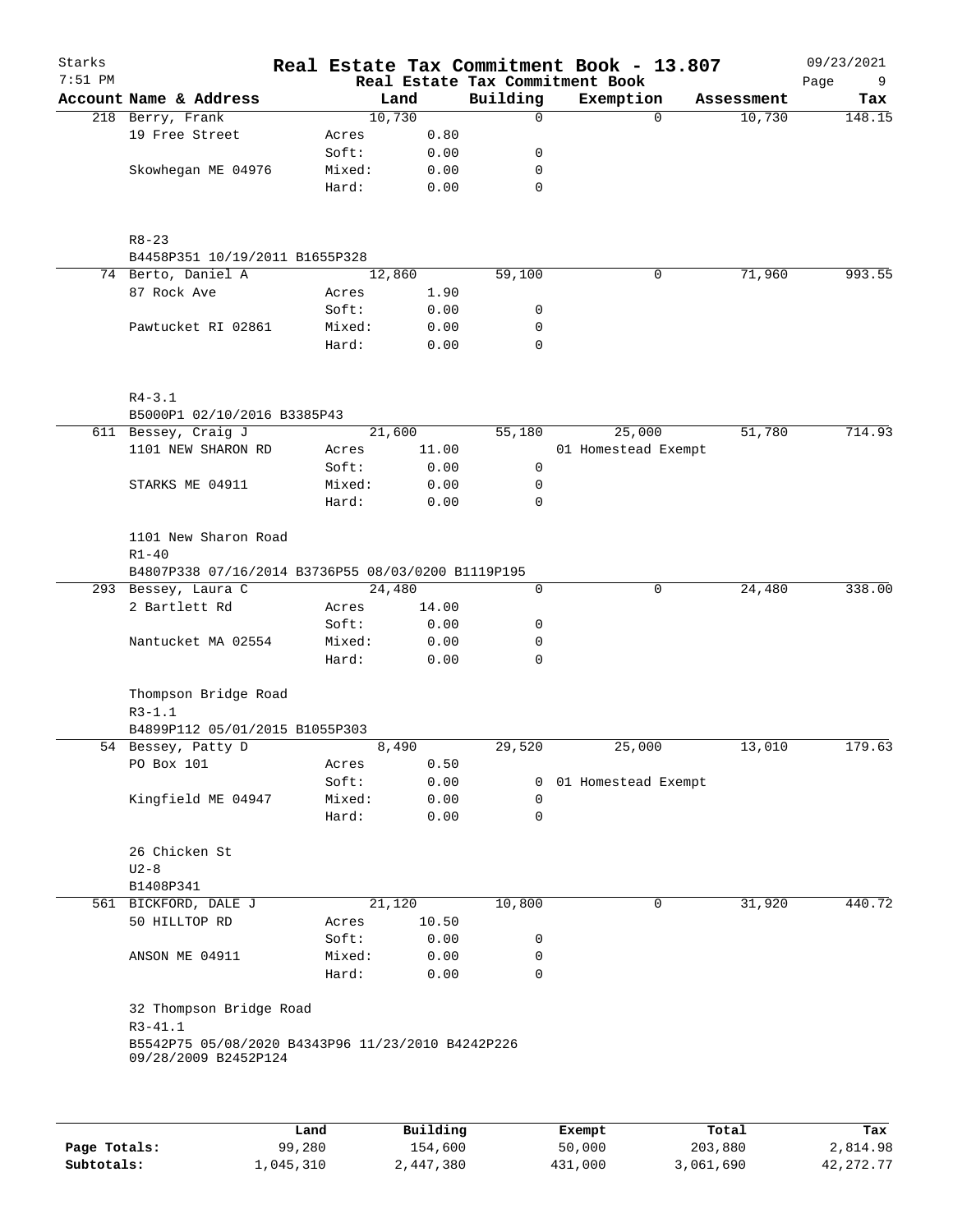| Starks<br>$7:51$ PM |                                                     |        |        |             | Real Estate Tax Commitment Book - 13.807<br>Real Estate Tax Commitment Book |            | 09/23/2021<br>Page<br>10 |
|---------------------|-----------------------------------------------------|--------|--------|-------------|-----------------------------------------------------------------------------|------------|--------------------------|
|                     | Account Name & Address                              |        | Land   | Building    | Exemption                                                                   | Assessment | Tax                      |
|                     | 55 Bishop, John H Jr                                |        | 28,740 | $\mathbf 0$ | $\Omega$                                                                    | 28,740     | 396.81                   |
|                     | 476 Washington St                                   | Acres  | 22.50  |             |                                                                             |            |                          |
|                     |                                                     | Soft:  | 0.00   | 0           |                                                                             |            |                          |
|                     | Gloucester MA 01930                                 | Mixed: | 0.00   | 0           |                                                                             |            |                          |
|                     |                                                     | Hard:  | 0.00   | 0           |                                                                             |            |                          |
|                     |                                                     |        |        |             |                                                                             |            |                          |
|                     | Locke Hill Rd.                                      |        |        |             |                                                                             |            |                          |
|                     | $R2 - 58.1$                                         |        |        |             |                                                                             |            |                          |
|                     | B929P276                                            |        |        |             |                                                                             |            |                          |
|                     | 589 Bivans, David A                                 |        | 33,400 | 3,240       | 0                                                                           | 36,640     | 505.89                   |
|                     | Bivans, Karen F                                     | Acres  | 35.45  |             |                                                                             |            |                          |
|                     | 110 FAULKNER HILL RD                                | Soft:  | 0.00   | 0           |                                                                             |            |                          |
|                     |                                                     | Mixed: | 0.00   | 0           |                                                                             |            |                          |
|                     | STARKS ME 04911                                     | Hard:  | 0.00   | $\mathbf 0$ |                                                                             |            |                          |
|                     | $R8 - 38.2$                                         |        |        |             |                                                                             |            |                          |
|                     | B4544P337 07/02/2012 B2866P284                      |        |        |             |                                                                             |            |                          |
|                     | 591 Bivans, David A                                 |        | 38,070 | 162,960     | 25,000                                                                      | 176,030    | 2,430.45                 |
|                     | Bivans, Karen F                                     | Acres  | 48.42  |             | 01 Homestead Exempt                                                         |            |                          |
|                     | 110 FAULKNER HILL RD                                | Soft:  | 0.00   | 0           |                                                                             |            |                          |
|                     |                                                     | Mixed: | 0.00   | 0           |                                                                             |            |                          |
|                     | STARKS ME 04911                                     | Hard:  | 0.00   | $\mathbf 0$ |                                                                             |            |                          |
|                     | 110 Faulkner Hill Road                              |        |        |             |                                                                             |            |                          |
|                     | $R8 - 38.1$                                         |        |        |             |                                                                             |            |                          |
|                     | B4544P337 07/02/2012 B3836P317 04/18/2007 B1303P344 |        |        |             |                                                                             |            |                          |
|                     | 56 Bliss, Christine                                 |        | 27,120 | 0           | 0                                                                           | 27,120     | 374.45                   |
|                     | 1412 Main St., Apt 3                                | Acres  | 18.00  |             |                                                                             |            |                          |
|                     |                                                     | Soft:  | 0.00   | 0           |                                                                             |            |                          |
|                     | West Warwick RI 02893                               | Mixed: | 0.00   | 0           |                                                                             |            |                          |
|                     |                                                     | Hard:  | 0.00   | $\mathbf 0$ |                                                                             |            |                          |
|                     |                                                     |        |        |             |                                                                             |            |                          |
|                     | $R1 - 29.2$                                         |        |        |             |                                                                             |            |                          |
|                     | B1551P244                                           |        |        |             |                                                                             |            |                          |
|                     | 57 Born, Robyn                                      |        | 30,650 | 0           | $\mathbf 0$                                                                 | 30,650     | 423.18                   |
|                     | PO Box 3471                                         | Acres  | 27.80  |             |                                                                             |            |                          |
|                     |                                                     | Soft:  | 0.00   | 0           |                                                                             |            |                          |
|                     | Auburn ME 04212                                     | Mixed: | 0.00   | 0           |                                                                             |            |                          |
|                     |                                                     | Hard:  | 0.00   | 0           |                                                                             |            |                          |
|                     | $R6 - 7, 8$                                         |        |        |             |                                                                             |            |                          |
|                     | B2705P9                                             |        |        |             |                                                                             |            |                          |
|                     | 58 Botelho, Chester                                 |        | 20,060 | 0           | 0                                                                           | 20,060     | 276.97                   |
|                     | Botelho, Anna C                                     | Acres  | 9.40   |             |                                                                             |            |                          |
|                     | 52 Elm Lane                                         | Soft:  | 0.00   | 0           |                                                                             |            |                          |
|                     |                                                     | Mixed: | 0.00   | 0           |                                                                             |            |                          |
|                     | Wales MA 01081                                      | Hard:  | 0.00   | 0           |                                                                             |            |                          |
|                     | Brann Mills Rd.                                     |        |        |             |                                                                             |            |                          |
|                     | $R1 - 20$                                           |        |        |             |                                                                             |            |                          |
|                     |                                                     |        |        |             |                                                                             |            |                          |
|                     |                                                     |        |        |             |                                                                             |            |                          |
|                     |                                                     |        |        |             |                                                                             |            |                          |

|              | Land      | Building  | Exempt  | Total     | Tax       |
|--------------|-----------|-----------|---------|-----------|-----------|
| Page Totals: | 178,040   | 166,200   | 25,000  | 319,240   | 4,407.75  |
| Subtotals:   | 1,223,350 | 2,613,580 | 456,000 | 3,380,930 | 46,680.52 |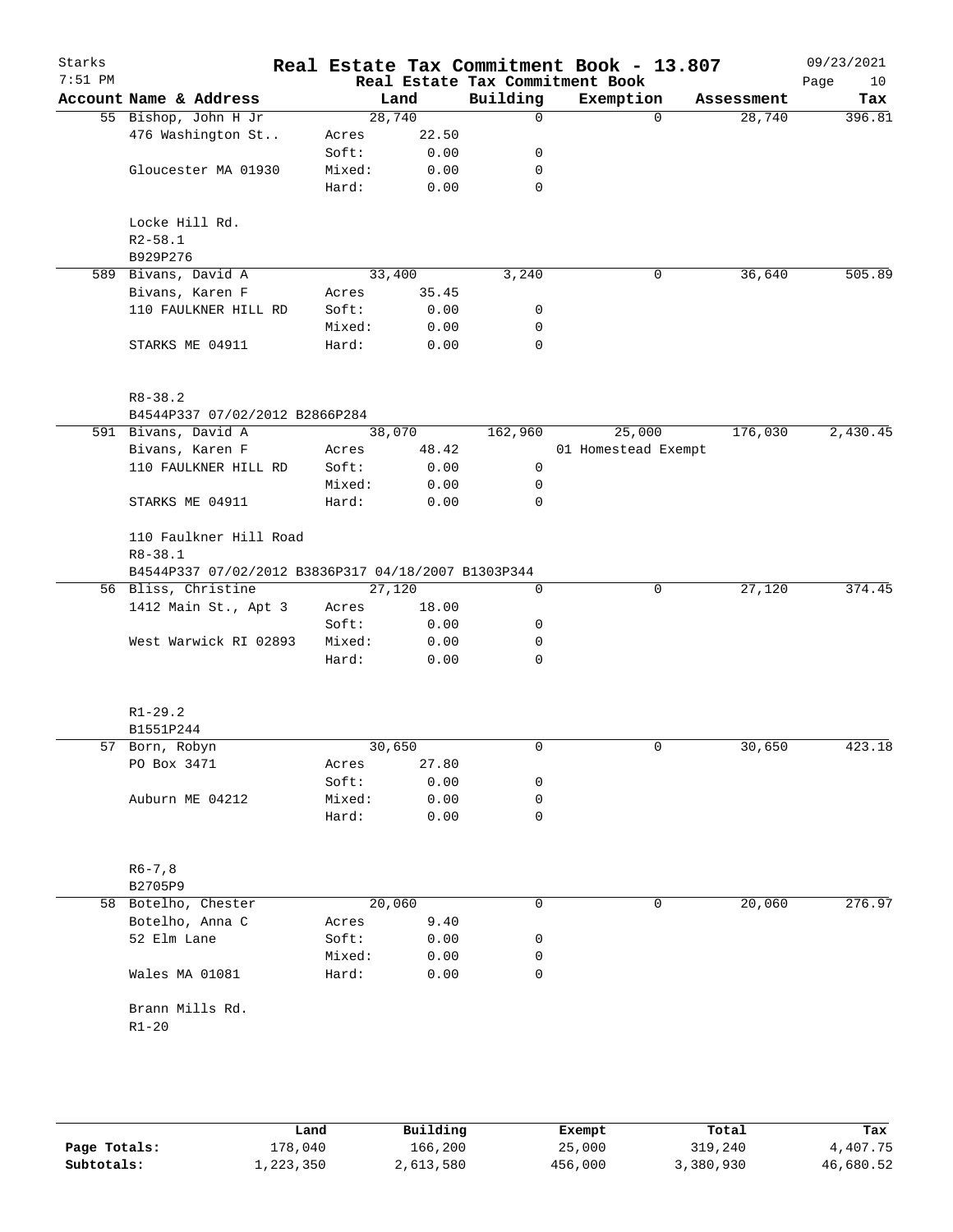| Starks<br>$7:51$ PM |                                                                                         |        |           |          | Real Estate Tax Commitment Book - 13.807<br>Real Estate Tax Commitment Book |            | 09/23/2021<br>Page<br>11 |
|---------------------|-----------------------------------------------------------------------------------------|--------|-----------|----------|-----------------------------------------------------------------------------|------------|--------------------------|
|                     | Account Name & Address                                                                  |        | Land      | Building | Exemption                                                                   | Assessment | Tax                      |
|                     | 59 Bouchard, Michael                                                                    |        | 20,450    | 11,520   | $\Omega$                                                                    | 31,970     | 441.41                   |
|                     | Bouchard Colette                                                                        | Acres  | 54.00     |          |                                                                             |            |                          |
|                     | 8 Pare Street                                                                           | Soft:  | 18.00     | 1,872    |                                                                             |            |                          |
|                     |                                                                                         | Mixed: | 31.00     | 4,371    |                                                                             |            |                          |
|                     | Waterville ME 04901                                                                     | Hard:  | 2.00      | 290      |                                                                             |            |                          |
|                     | Dill Road                                                                               |        |           |          |                                                                             |            |                          |
|                     | $R6 - 20$                                                                               |        |           |          |                                                                             |            |                          |
|                     | B3280P261                                                                               |        |           |          |                                                                             |            |                          |
|                     | 775 Bouchard, Michael J                                                                 |        | 2,500     | 0        | 0                                                                           | 2,500      | 34.52                    |
|                     | Bouchard, Colette A                                                                     | Acres  | 17.75     |          |                                                                             |            |                          |
|                     | 8 Pare Street                                                                           | Soft:  | 0.00      | 0        |                                                                             |            |                          |
|                     |                                                                                         | Mixed: | 17.75     | 2,503    |                                                                             |            |                          |
|                     | Waterville ME 04901                                                                     | Hard:  | 0.00      | 0        |                                                                             |            |                          |
|                     | $R6 - 17.1$<br>B4966P77 10/19/2015                                                      |        |           |          |                                                                             |            |                          |
|                     | 60 Boucher, Douglas A                                                                   |        | 30,110    | 25,320   | 0                                                                           | 55,430     | 765.32                   |
|                     | 28 Champa Rd                                                                            | Acres  | 26.30     |          |                                                                             |            |                          |
|                     |                                                                                         | Soft:  | 0.00      | 0        |                                                                             |            |                          |
|                     | Billerica MA 01821                                                                      | Mixed: | 0.00      | 0        |                                                                             |            |                          |
|                     |                                                                                         | Hard:  | 0.00      | 0        |                                                                             |            |                          |
|                     |                                                                                         |        |           |          |                                                                             |            |                          |
|                     | 73 Baker Road<br>$R4 - 36$                                                              |        |           |          |                                                                             |            |                          |
|                     | B3838P176 03/21/2007 B995P252                                                           |        |           |          |                                                                             |            |                          |
|                     | 331 Boucher, Douglas A                                                                  |        | 12,860    | 0        | 0                                                                           | 12,860     | 177.56                   |
|                     | Mullen, Mary Jane                                                                       | Acres  | 1.90      |          |                                                                             |            |                          |
|                     | 28 Champa Rd                                                                            | Soft:  | 0.00      | 0        |                                                                             |            |                          |
|                     |                                                                                         | Mixed: | 0.00      | 0        |                                                                             |            |                          |
|                     | Billerica MA 01821                                                                      | Hard:  | 0.00      | 0        |                                                                             |            |                          |
|                     | $R4 - 29$<br>B4987P132 12/21/2015 B4555P196 07/18/2012 B3891P183<br>08/03/2007 B831P621 |        |           |          |                                                                             |            |                          |
|                     | 61 Boyle, David                                                                         |        | 20,640    | 0        | 0                                                                           | 20,640     | 284.98                   |
|                     | 59 Sage Mtn Trail                                                                       | Acres  | 10.00     |          |                                                                             |            |                          |
|                     |                                                                                         | Soft:  | 0.00      | 0        |                                                                             |            |                          |
|                     | Whitehall MT 59759                                                                      | Mixed: | 0.00      | 0        |                                                                             |            |                          |
|                     |                                                                                         | Hard:  | 0.00      | 0        |                                                                             |            |                          |
|                     | West Mills Rd. Rt. 148<br>$R5 - 34$                                                     |        |           |          |                                                                             |            |                          |
|                     | B5309P169 07/27/2018 B31280P640                                                         |        |           |          |                                                                             |            |                          |
|                     | 62 Brackett, Jerry                                                                      |        | 28,670    | 54,660   | 31,000                                                                      | 52,330     | 722.52                   |
|                     | Brackett, Jane                                                                          | Acres  | 36.00     |          | 02 Veteran                                                                  |            |                          |
|                     | 487 ANSON RD                                                                            | Soft:  | 5.00      | 520      | 01 Homestead Exempt                                                         |            |                          |
|                     |                                                                                         | Mixed: | 9.00      | 1,269    |                                                                             |            |                          |
|                     | STARKS ME 04911                                                                         | Hard:  | 5.00      | 725      |                                                                             |            |                          |
|                     |                                                                                         |        |           |          |                                                                             |            |                          |
|                     | 487 Anson Rd                                                                            |        |           |          |                                                                             |            |                          |
|                     | $R10-3$                                                                                 |        |           |          |                                                                             |            |                          |
|                     | B2243P335                                                                               |        |           |          |                                                                             |            |                          |
|                     |                                                                                         |        |           |          |                                                                             |            |                          |
|                     |                                                                                         | Land   | Building  |          | Exempt                                                                      | Total      | Tax                      |
| Page Totals:        | 115,230                                                                                 |        | 91,500    |          | 31,000                                                                      | 175,730    | 2,426.31                 |
| Subtotals:          | 1,338,580                                                                               |        | 2,705,080 |          | 487,000                                                                     | 3,556,660  | 49,106.83                |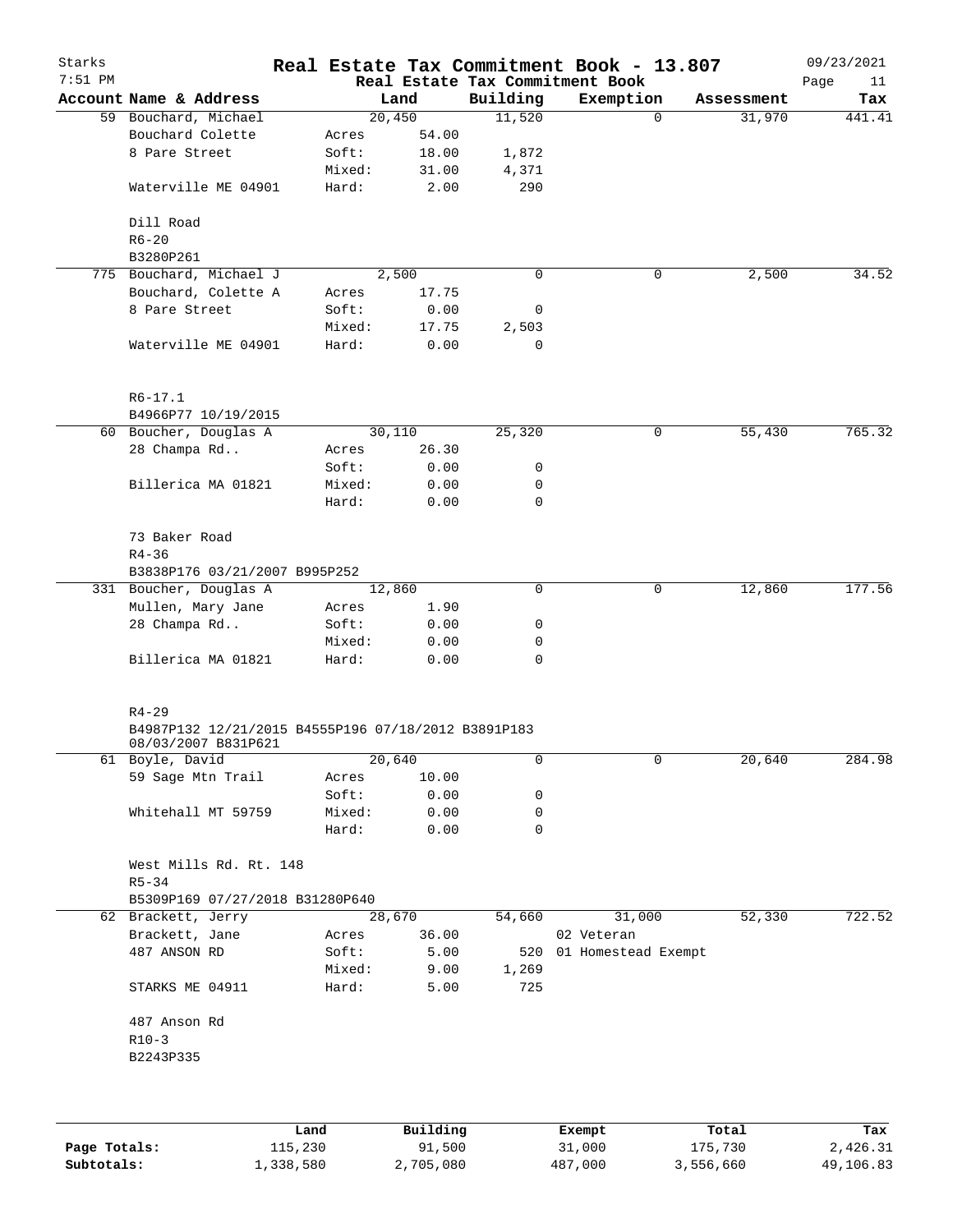| Starks       |                                                                 |           |        |           |                | Real Estate Tax Commitment Book - 13.807 |           |            | 09/23/2021 |  |  |
|--------------|-----------------------------------------------------------------|-----------|--------|-----------|----------------|------------------------------------------|-----------|------------|------------|--|--|
| $7:51$ PM    |                                                                 |           |        |           |                | Real Estate Tax Commitment Book          |           |            | Page<br>12 |  |  |
|              | Account Name & Address                                          |           |        | Land      | Building       | Exemption                                |           | Assessment | Tax        |  |  |
|              | 471 Brann Jr., David A                                          |           |        | 14,300    | 25,800         | 25,000                                   |           | 15,100     | 208.49     |  |  |
|              | 23 Emery Road                                                   |           | Acres  | 3.40      |                |                                          |           |            |            |  |  |
|              |                                                                 |           | Soft:  | 0.00      |                | 0 01 Homestead Exempt                    |           |            |            |  |  |
|              | Starks ME 04911                                                 |           | Mixed: | 0.00      | 0<br>0         |                                          |           |            |            |  |  |
|              |                                                                 |           | Hard:  | 0.00      |                |                                          |           |            |            |  |  |
|              | 23 Emery Rd                                                     |           |        |           |                |                                          |           |            |            |  |  |
|              | $R3 - 30$                                                       |           |        |           |                |                                          |           |            |            |  |  |
|              | B4729P315 11/08/2013 B3670P149 05/04/2006 B3634P79              |           |        |           |                |                                          |           |            |            |  |  |
|              | 02/16/2006 B2656P7                                              |           |        |           |                |                                          |           |            |            |  |  |
|              | 140 Brawn, Stanley L                                            |           |        | 22,660    | 57,140         |                                          | 0         | 79,800     | 1,101.80   |  |  |
|              | 28 Durham Road                                                  |           | Acres  | 12.10     |                |                                          |           |            |            |  |  |
|              |                                                                 |           | Soft:  | 0.00      | 0              |                                          |           |            |            |  |  |
|              | Brunswick Me 04011                                              |           | Mixed: | 0.00      | 0              |                                          |           |            |            |  |  |
|              |                                                                 |           | Hard:  | 0.00      | 0              |                                          |           |            |            |  |  |
|              |                                                                 |           |        |           |                |                                          |           |            |            |  |  |
|              | 637 Mayhew Rd                                                   |           |        |           |                |                                          |           |            |            |  |  |
|              | $R6 - 2.12$                                                     |           |        |           |                |                                          |           |            |            |  |  |
|              | B4880P172 02/20/2015 B4756P257 01/10/2014 B883P1018             |           |        |           |                |                                          |           |            |            |  |  |
|              | 319 Brewer, Taylia M                                            |           |        | 12,000    | 32,760         | 25,000                                   |           | 19,760     | 272.83     |  |  |
|              | Tracy, Truman G                                                 |           | Acres  | 1.00      |                |                                          |           |            |            |  |  |
|              | 2701 Industry Rd                                                |           | Soft:  | 0.00      | $\overline{0}$ | 01 Homestead Exempt                      |           |            |            |  |  |
|              |                                                                 |           | Mixed: | 0.00      | 0              |                                          |           |            |            |  |  |
|              | Starks ME 04911                                                 |           | Hard:  | 0.00      | 0              |                                          |           |            |            |  |  |
|              |                                                                 |           |        |           |                |                                          |           |            |            |  |  |
|              | 2701 Industry Road                                              |           |        |           |                |                                          |           |            |            |  |  |
|              | $R8 - 1.1$<br>B5191P29 08/09/2017 B5114P58 12/28/2016 B3582P227 |           |        |           |                |                                          |           |            |            |  |  |
|              |                                                                 |           |        |           |                |                                          |           |            |            |  |  |
|              | 10/28/2005 B1044P251<br>149 Brower, Howard S                    |           |        | 20,640    | 0              |                                          | 0         | 20,640     | 284.98     |  |  |
|              | PO Box 242                                                      |           | Acres  | 10.00     |                |                                          |           |            |            |  |  |
|              |                                                                 |           | Soft:  | 0.00      | 0              |                                          |           |            |            |  |  |
|              | Lincoln MA 01773                                                |           | Mixed: | 0.00      | 0              |                                          |           |            |            |  |  |
|              |                                                                 |           | Hard:  | 0.00      | 0              |                                          |           |            |            |  |  |
|              |                                                                 |           |        |           |                |                                          |           |            |            |  |  |
|              | Mayhew Rd                                                       |           |        |           |                |                                          |           |            |            |  |  |
|              | $R6 - 2.5$                                                      |           |        |           |                |                                          |           |            |            |  |  |
|              | B5066P239 08/22/2016 B883P1018                                  |           |        |           |                |                                          |           |            |            |  |  |
| 63           | Brown, Harry H and                                              |           |        | 41,850    | 45,840         | 25,000                                   |           | 62,690     | 865.56     |  |  |
|              | Cindy Brown                                                     |           |        |           |                |                                          |           |            |            |  |  |
|              | Casey O'Connor                                                  |           | Acres  | 72.00     |                | 01 Homestead Exempt                      |           |            |            |  |  |
|              | 45 Abijah Hill Road                                             |           | Soft:  | 9.00      | 936            |                                          |           |            |            |  |  |
|              |                                                                 |           | Mixed: | 21.00     | 2,961          |                                          |           |            |            |  |  |
|              | Starks ME 04911                                                 |           | Hard:  | 30.00     | 4,350          |                                          |           |            |            |  |  |
|              |                                                                 |           |        |           |                |                                          |           |            |            |  |  |
|              | 45 Abijah Hill Rd                                               |           |        |           |                |                                          |           |            |            |  |  |
|              | $R2 - 41$                                                       |           |        |           |                |                                          |           |            |            |  |  |
|              | B5616P76 10/07/2020 B5067P126 08/23/2016 B904P358               |           |        |           |                |                                          |           |            |            |  |  |
|              | 621 Brown, Stephen W                                            |           |        | 15,950    | 1,080          |                                          | 0         | 17,030     | 235.13     |  |  |
|              | Brown, Paula D                                                  |           | Acres  | 5.11      |                |                                          |           |            |            |  |  |
|              | P.O. Box 413                                                    |           | Soft:  | 0.00      | 0              |                                          |           |            |            |  |  |
|              |                                                                 |           | Mixed: | 0.00      | 0              |                                          |           |            |            |  |  |
|              | Clinton ME 04927                                                |           | Hard:  | 0.00      | 0              |                                          |           |            |            |  |  |
|              |                                                                 |           |        |           |                |                                          |           |            |            |  |  |
|              | 1009 Anson Rd                                                   |           |        |           |                |                                          |           |            |            |  |  |
|              | $R12 - 11.1 - 1$                                                |           |        |           |                |                                          |           |            |            |  |  |
|              | B5123P9 01/30/2017 B2492P313                                    |           |        |           |                |                                          |           |            |            |  |  |
|              |                                                                 |           |        |           |                |                                          |           |            |            |  |  |
|              |                                                                 | Land      |        | Building  |                | Exempt                                   | Total     |            | Tax        |  |  |
| Page Totals: |                                                                 | 127,400   |        | 162,620   |                | 75,000                                   | 215,020   |            | 2,968.79   |  |  |
| Subtotals:   |                                                                 | 1,465,980 |        | 2,867,700 |                | 562,000                                  | 3,771,680 |            | 52,075.62  |  |  |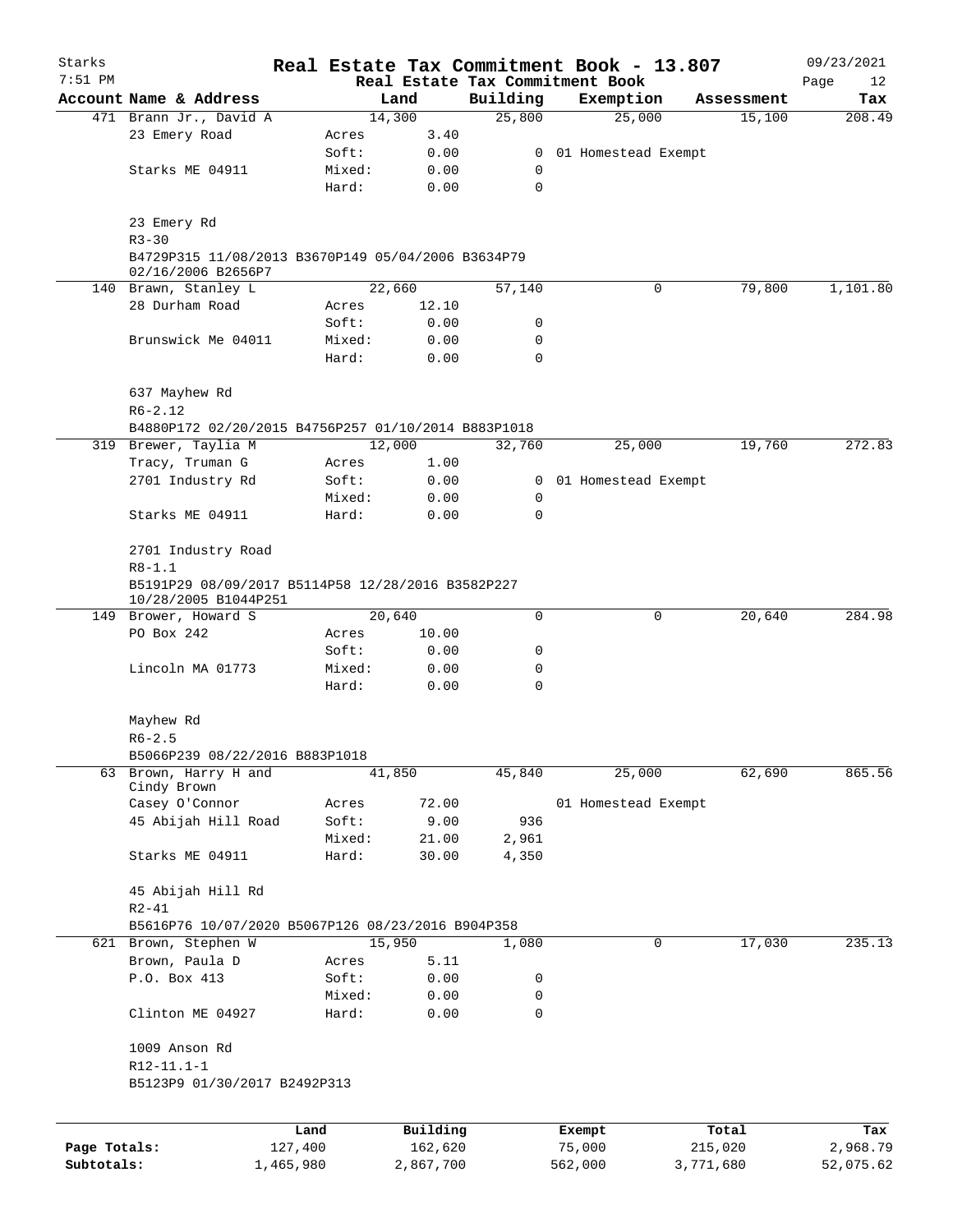| Starks<br>$7:51$ PM |                                           |        |        |             | Real Estate Tax Commitment Book - 13.807     |             |            | 09/23/2021        |
|---------------------|-------------------------------------------|--------|--------|-------------|----------------------------------------------|-------------|------------|-------------------|
|                     | Account Name & Address                    |        | Land   | Building    | Real Estate Tax Commitment Book<br>Exemption |             | Assessment | Page<br>13<br>Tax |
|                     | 776 Brown, Timothy P                      |        | 20,160 | 65,160      |                                              | $\mathbf 0$ | 85,320     | 1,178.01          |
|                     | Brown, Dena R                             | Acres  | 9.50   |             |                                              |             |            |                   |
|                     | 127 Sylvan Lake Road                      | Soft:  | 0.00   | 0           |                                              |             |            |                   |
|                     |                                           | Mixed: | 0.00   | $\mathbf 0$ |                                              |             |            |                   |
|                     | Oakville CT 06779                         | Hard:  | 0.00   | $\mathbf 0$ |                                              |             |            |                   |
|                     |                                           |        |        |             |                                              |             |            |                   |
|                     | $R4 - 40.1$                               |        |        |             |                                              |             |            |                   |
|                     | B5071P302 09/01/2016 B4958P184 09/25/2015 |        |        |             |                                              |             |            |                   |
|                     | 183 Brusila, Sara                         | 29,640 |        | $\mathbf 0$ |                                              | 0           | 29,640     | 409.24            |
|                     | 44 EMERY RD                               | Acres  | 25.00  |             |                                              |             |            |                   |
|                     |                                           | Soft:  | 0.00   | 0           |                                              |             |            |                   |
|                     | STARKS ME 04911                           | Mixed: | 0.00   | 0           |                                              |             |            |                   |
|                     |                                           | Hard:  | 0.00   | $\mathbf 0$ |                                              |             |            |                   |
|                     | $R3 - 34$                                 |        |        |             |                                              |             |            |                   |
|                     | B1783P272                                 |        |        |             |                                              |             |            |                   |
|                     | 184 Brusila, Sara                         |        | 2,630  | $\mathbf 0$ |                                              | 0           | 2,630      | 36.31             |
|                     | 44 EMERY RD                               | Acres  | 14.00  |             |                                              |             |            |                   |
|                     |                                           | Soft:  | 0.00   | 0           |                                              |             |            |                   |
|                     | STARKS ME 04911                           | Mixed: | 11.00  | 1,551       |                                              |             |            |                   |
|                     |                                           | Hard:  | 0.00   | $\mathbf 0$ |                                              |             |            |                   |
|                     |                                           |        |        |             |                                              |             |            |                   |
|                     | $R4 - 10$                                 |        |        |             |                                              |             |            |                   |
|                     | B1783P272                                 |        |        |             |                                              |             |            |                   |
|                     | 65 Brusila, Sara L                        | 72,260 |        | 125,100     | 25,000                                       |             | 172,360    | 2,379.77          |
|                     | 44 EMERY RD                               | Acres  | 143.40 |             | 01 Homestead Exempt                          |             |            |                   |
|                     |                                           | Soft:  | 0.00   | 0           |                                              |             |            |                   |
|                     | STARKS ME 04911                           | Mixed: | 0.00   | 0           |                                              |             |            |                   |
|                     |                                           | Hard:  | 0.00   | $\mathbf 0$ |                                              |             |            |                   |
|                     | 44 Emery Road                             |        |        |             |                                              |             |            |                   |
|                     | $R3 - 33.1$                               |        |        |             |                                              |             |            |                   |
|                     | B3179P109                                 |        |        |             |                                              |             |            |                   |
| 479                 | Bucciano Daniel                           |        | 22,080 | 38,540      | 25,000                                       |             | 35,620     | 491.81            |
|                     | 406 Sawyers Mills Rd                      | Acres  | 11.50  |             | 01 Homestead Exempt                          |             |            |                   |
|                     |                                           | Soft:  | 0.00   | 0           |                                              |             |            |                   |
|                     | Starks ME 04911                           | Mixed: | 0.00   | 0           |                                              |             |            |                   |
|                     |                                           | Hard:  | 0.00   | $\mathbf 0$ |                                              |             |            |                   |
|                     | 406 Sawyers Mills Road<br>$R4 - 33.2$     |        |        |             |                                              |             |            |                   |
|                     | B4324P123 09/30/2010 B2168P341            |        |        |             |                                              |             |            |                   |
|                     | 753 Burnell, Ruth Joy                     | 15,260 |        | 0           |                                              | 0           | 15,260     | 210.69            |
|                     | P.O. Box 347                              | Acres  | 4.40   |             |                                              |             |            |                   |
|                     |                                           | Soft:  | 0.00   | 0           |                                              |             |            |                   |
|                     | Comptche CA 95427                         | Mixed: | 0.00   | 0           |                                              |             |            |                   |
|                     |                                           | Hard:  | 0.00   | 0           |                                              |             |            |                   |
|                     |                                           |        |        |             |                                              |             |            |                   |

## R1-4.2

|              | Land      | Building  | Exempt  | Total     | Tax       |
|--------------|-----------|-----------|---------|-----------|-----------|
| Page Totals: | 162,030   | 228,800   | 50,000  | 340,830   | 4,705.83  |
| Subtotals:   | 1,628,010 | 3,096,500 | 612,000 | 4,112,510 | 56,781.45 |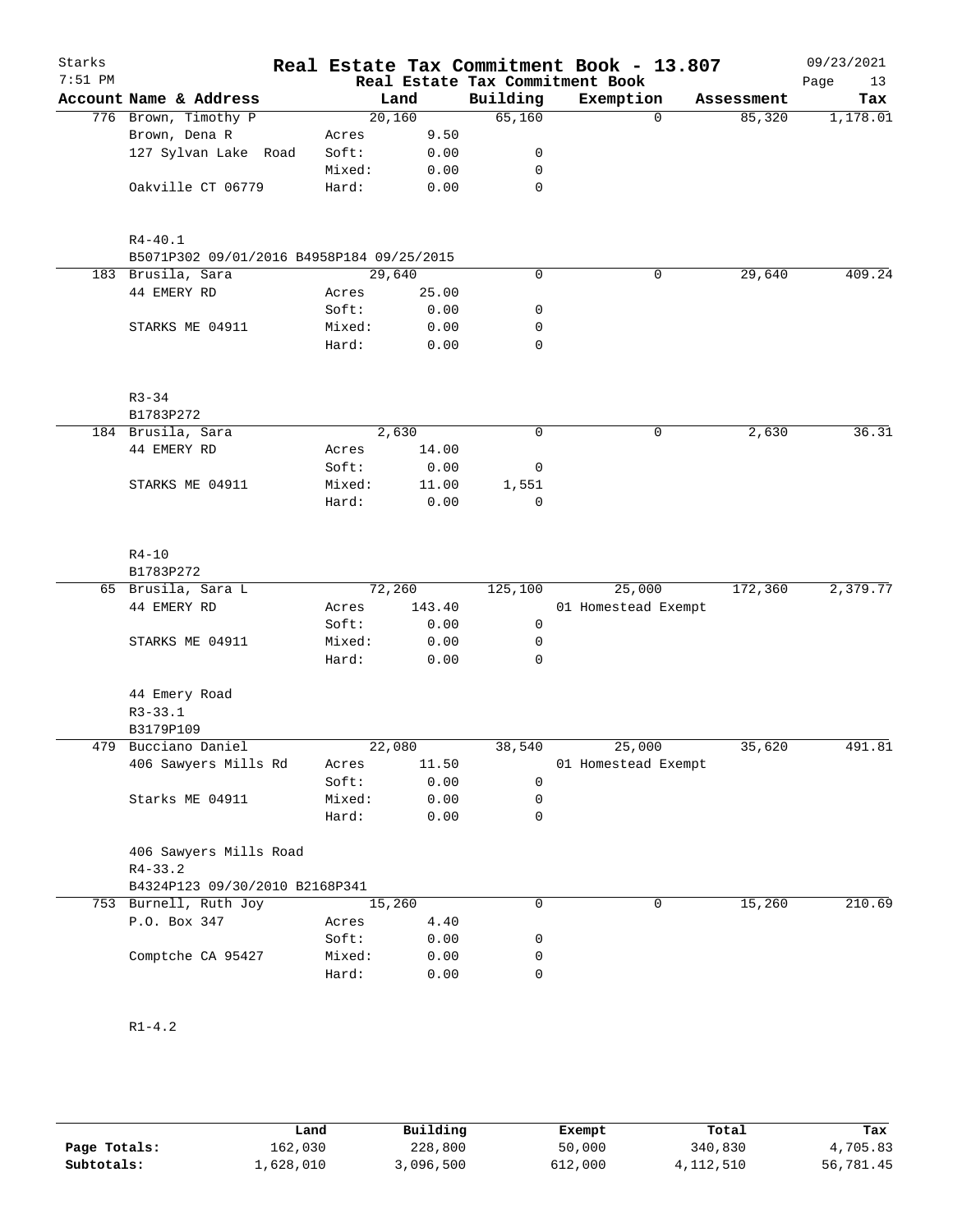| Starks<br>$7:51$ PM |                                                                   |        |            |              | Real Estate Tax Commitment Book - 13.807<br>Real Estate Tax Commitment Book |              | 09/23/2021<br>Page<br>14 |
|---------------------|-------------------------------------------------------------------|--------|------------|--------------|-----------------------------------------------------------------------------|--------------|--------------------------|
|                     | Account Name & Address                                            |        | Land       | Building     | Exemption                                                                   | Assessment   | Tax                      |
|                     | 702 Bushey, Jason B                                               |        | 15,840     | 60,120       | 25,000                                                                      | 50,960       | 703.60                   |
|                     | Howard, Debra I                                                   | Acres  | 5.00       |              | 01 Homestead Exempt                                                         |              |                          |
|                     | 61 Sawyers Mill Rd                                                | Soft:  | 0.00       | 0            |                                                                             |              |                          |
|                     |                                                                   | Mixed: | 0.00       | 0            |                                                                             |              |                          |
|                     | Starks, ME 04911                                                  | Hard:  | 0.00       | $\mathbf 0$  |                                                                             |              |                          |
|                     |                                                                   |        |            |              |                                                                             |              |                          |
|                     | 61 Sawyers Mills Road<br>$R7 - 8.1$                               |        |            |              |                                                                             |              |                          |
|                     | B5369P174 01/07/2019 B4425P326 08/01/2011 B3765P311<br>10/31/2006 |        |            |              |                                                                             |              |                          |
|                     | 69 Callon, Ross                                                   |        | 36,120     | $\mathbf 0$  | 0                                                                           | 36,120       | 498.71                   |
|                     | 11 Applewood Drive                                                | Acres  | 43.00      |              |                                                                             |              |                          |
|                     |                                                                   | Soft:  | 0.00       | 0            |                                                                             |              |                          |
|                     | Westford MA 01886                                                 | Mixed: | 0.00       | 0            |                                                                             |              |                          |
|                     |                                                                   | Hard:  | 0.00       | $\mathbf 0$  |                                                                             |              |                          |
|                     | West Mills Rd.                                                    |        |            |              |                                                                             |              |                          |
|                     |                                                                   |        |            |              |                                                                             |              |                          |
|                     | $R4 - 26$                                                         |        |            |              |                                                                             |              |                          |
|                     | B1037P151                                                         |        |            |              |                                                                             |              |                          |
|                     | 644 Carle Trust, Matthew F.                                       |        | 26,110     | $\mathbf 0$  | 0                                                                           | 26,110       | 360.50                   |
|                     | P.O. Box 15834                                                    | Acres  | 15.70      |              |                                                                             |              |                          |
|                     |                                                                   | Soft:  | 0.00       | 0            |                                                                             |              |                          |
|                     | Rio Rancho NM 87174                                               | Mixed: | 0.00       | 0            |                                                                             |              |                          |
|                     |                                                                   | Hard:  | 0.00       | $\mathbf 0$  |                                                                             |              |                          |
|                     | $R9 - 7.5$                                                        |        |            |              |                                                                             |              |                          |
|                     | B5044P113 06/22/2016 B3545P99 08/08/2005 B1444P263                |        |            |              |                                                                             |              |                          |
|                     | 75 Carpenter Charles, J Jr                                        |        | 51,860     | $\mathbf 0$  | 0                                                                           | 51,860       | 716.03                   |
|                     | P.O. Box 2233                                                     | Acres  | 144.00     |              |                                                                             |              |                          |
|                     |                                                                   |        |            |              |                                                                             |              |                          |
|                     |                                                                   | Soft:  | 27.00      | 2,808        |                                                                             |              |                          |
|                     | Skowhegan ME 04967                                                | Mixed: | 113.00     | 15,933       |                                                                             |              |                          |
|                     |                                                                   | Hard:  | 0.00       | 0            |                                                                             |              |                          |
|                     | 169 Mt Hunger Rd                                                  |        |            |              |                                                                             |              |                          |
|                     | $R5-13, 14$                                                       |        |            |              |                                                                             |              |                          |
|                     | B3821P78 03/08/2007 B2538P124                                     |        |            |              |                                                                             |              |                          |
|                     | 76 Carroll, Robert N                                              |        | 34,320     | 81,000       | 25,000                                                                      | 90,320       | 1,247.05                 |
|                     | Carroll, June M Nash                                              | Acres  | 38.00      |              | 01 Homestead Exempt                                                         |              |                          |
|                     | PO BOX 161                                                        | Soft:  | 0.00       | 0            |                                                                             |              |                          |
|                     |                                                                   | Mixed: | 0.00       | 0            |                                                                             |              |                          |
|                     | NEW SHARON ME 04955                                               | Hard:  | 0.00       | $\mathbf 0$  |                                                                             |              |                          |
|                     |                                                                   |        |            |              |                                                                             |              |                          |
|                     | 129 Fred Young Road                                               |        |            |              |                                                                             |              |                          |
|                     | $R1-3$                                                            |        |            |              |                                                                             |              |                          |
|                     | B2514P246                                                         |        |            |              |                                                                             |              |                          |
|                     | 78 Central Maine Power                                            |        | 758,450    | 17, 319, 940 | 0                                                                           | 18,078,390   | 249,608.33               |
|                     | Att: Eric Roach<br>R.E.Dept.                                      | Acres  | 295.00     |              |                                                                             |              |                          |
|                     | c/o Avangrid Management<br>Company-Local Tax                      | Soft:  | 0.00       | 0            |                                                                             |              |                          |
|                     | One City Center, 5th<br>Floor                                     | Mixed: | 0.00       | 0            |                                                                             |              |                          |
|                     | Portland ME 04101                                                 | Hard:  | 0.00       | $\mathbf 0$  |                                                                             |              |                          |
|                     | Distrib, Trans, & Land<br>$R4-26A$                                |        |            |              |                                                                             |              |                          |
|                     |                                                                   | Land   | Building   |              | Exempt                                                                      | Total        | Tax                      |
| Page Totals:        | 922,700                                                           |        | 17,461,060 |              | 50,000                                                                      | 18, 333, 760 | 253, 134. 22             |
| Subtotals:          | 2,550,710                                                         |        | 20,557,560 |              | 662,000                                                                     | 22, 446, 270 | 309,915.67               |
|                     |                                                                   |        |            |              |                                                                             |              |                          |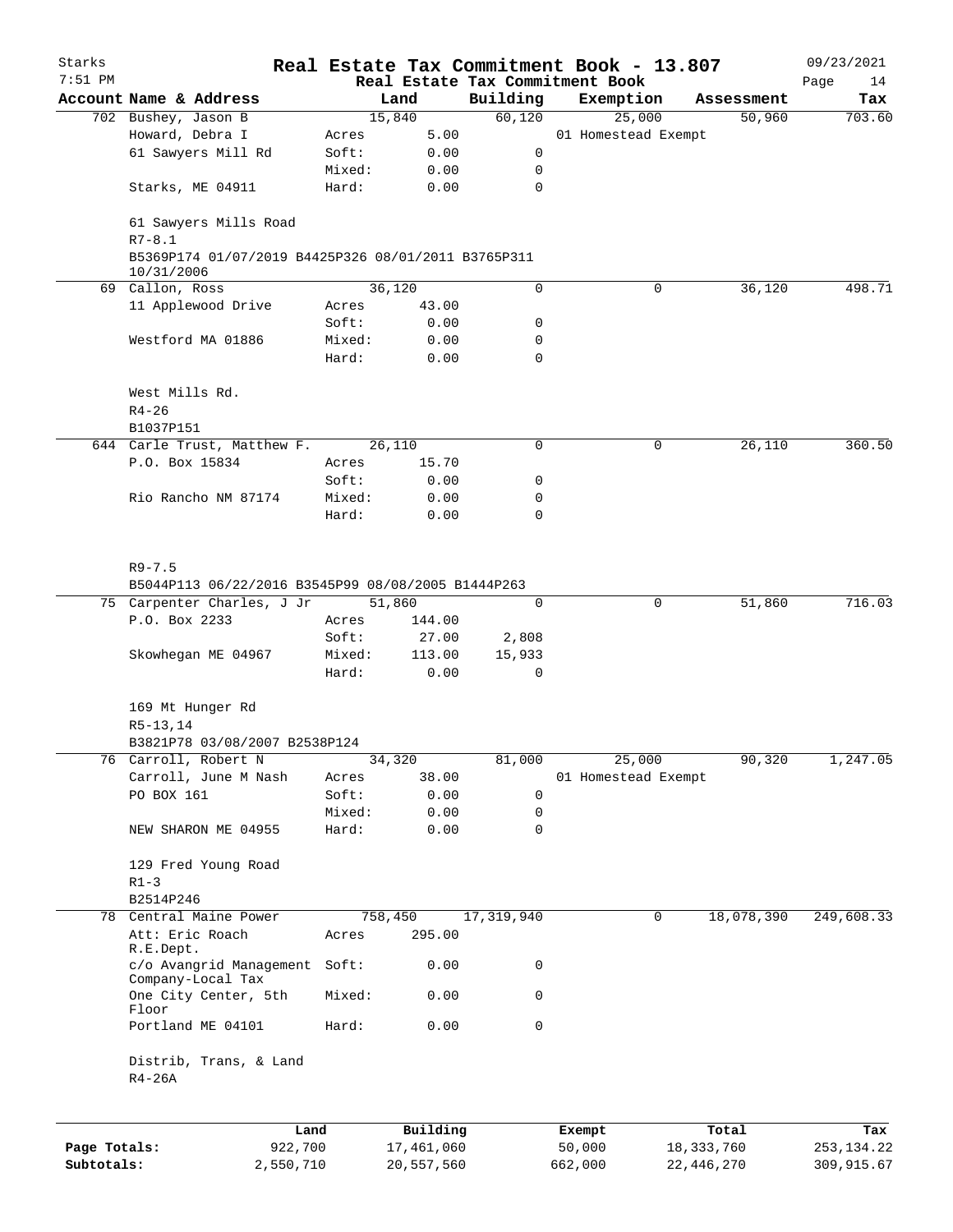| Starks<br>$7:51$ PM |                                                                                           |                 |                |             | Real Estate Tax Commitment Book - 13.807<br>Real Estate Tax Commitment Book |             |            | 09/23/2021<br>Page<br>15 |
|---------------------|-------------------------------------------------------------------------------------------|-----------------|----------------|-------------|-----------------------------------------------------------------------------|-------------|------------|--------------------------|
|                     | Account Name & Address                                                                    |                 | Land           | Building    | Exemption                                                                   |             | Assessment | Tax                      |
|                     | 79 Cesario, James E                                                                       |                 | 13,920         | 88,500      | 25,000                                                                      |             | 77,420     | 1,068.94                 |
|                     | PO BOX 55                                                                                 | Acres           | 3.00           |             |                                                                             |             |            |                          |
|                     |                                                                                           | Soft:           | 0.00           |             | 0 01 Homestead Exempt                                                       |             |            |                          |
|                     | WEST FARMINGTON ME<br>04938                                                               | Mixed:          | 0.00           | 0           |                                                                             |             |            |                          |
|                     |                                                                                           | Hard:           | 0.00           | 0           |                                                                             |             |            |                          |
|                     | 312 Thompson Bridge<br>$R3 - 1$                                                           |                 |                |             |                                                                             |             |            |                          |
|                     | B4899P111 05/01/2015 B2424P312                                                            |                 |                |             |                                                                             |             |            |                          |
|                     | 124 Chapman, David                                                                        |                 | 27,480         | 46,440      | 25,000                                                                      |             | 48,920     | 675.44                   |
|                     | Chapman, Linda                                                                            | Acres           | 19.00          |             |                                                                             |             |            |                          |
|                     | 1034 NEW SHARON RD                                                                        | Soft:           | 0.00           |             | 0 01 Homestead Exempt                                                       |             |            |                          |
|                     |                                                                                           | Mixed:          | 0.00           | 0           |                                                                             |             |            |                          |
|                     | STARKS ME 04911                                                                           | Hard:           | 0.00           | 0           |                                                                             |             |            |                          |
|                     | 1034 New Sharon Road<br>$R1 - 41.2$<br>B1497P11                                           |                 |                |             |                                                                             |             |            |                          |
|                     | 415 Charles H. Strople                                                                    |                 | 26,400         | 70,380      |                                                                             | 0           | 96,780     | 1,336.24                 |
|                     | Living Trust<br>Ingrid E. Strople                                                         | Acres           | 16.00          |             |                                                                             |             |            |                          |
|                     | Living Trust                                                                              |                 |                |             |                                                                             |             |            |                          |
|                     | 8 Phillips Avenue                                                                         | Soft:           | 0.00<br>0.00   | 0<br>0      |                                                                             |             |            |                          |
|                     | Rockport MA 01966 1122                                                                    | Mixed:<br>Hard: | 0.00           | 0           |                                                                             |             |            |                          |
|                     | 538 Branns Mills Road<br>$R1 - 32$<br>B5380P100 02/14/2019 B3709P301 07/12/2006 B1629P298 |                 |                |             |                                                                             |             |            |                          |
|                     | 576 Chick, Freeman                                                                        |                 | 20,160         | $\mathbf 0$ |                                                                             | $\mathbf 0$ | 20,160     | 278.35                   |
|                     | 97 Chick Rd                                                                               | Acres           | 9.50           |             |                                                                             |             |            |                          |
|                     |                                                                                           | Soft:           | 0.00           | 0           |                                                                             |             |            |                          |
|                     | Industry ME 04938                                                                         | Mixed:          | 0.00           | 0           |                                                                             |             |            |                          |
|                     |                                                                                           | Hard:           | 0.00           | $\mathbf 0$ |                                                                             |             |            |                          |
|                     |                                                                                           |                 |                |             |                                                                             |             |            |                          |
|                     | $R5 - 32$                                                                                 |                 |                |             |                                                                             |             |            |                          |
|                     | B5304P166 07/17/2018 B1033P171<br>82 Chick, Freeman                                       |                 |                | 0           |                                                                             | 0           |            |                          |
|                     | Chick, Freeman T                                                                          |                 | 7,110<br>49.00 |             |                                                                             |             | 7,110      | 98.17                    |
|                     | 97 Chick Rd                                                                               | Acres<br>Soft:  | 0.00           |             |                                                                             |             |            |                          |
|                     |                                                                                           |                 |                | 0<br>0      |                                                                             |             |            |                          |
|                     | Industry ME 04938                                                                         | Mixed:<br>Hard: | 0.00<br>49.00  | 7,105       |                                                                             |             |            |                          |
|                     | Upper Chicken St.                                                                         |                 |                |             |                                                                             |             |            |                          |
|                     | $R4 - 18$                                                                                 |                 |                |             |                                                                             |             |            |                          |
|                     | B5587P242 08/13/2020 B680P207                                                             |                 |                |             |                                                                             |             |            |                          |
|                     | 83 Chick, Freeman                                                                         |                 | 15,170         | 0           |                                                                             | 0           | 15,170     | 209.45                   |
|                     | 97 Chick Rd                                                                               | Acres           | 4.30           |             |                                                                             |             |            |                          |
|                     |                                                                                           | Soft:           | 0.00           | 0           |                                                                             |             |            |                          |
|                     | Industry ME 04938                                                                         | Mixed:          | 0.00           | 0           |                                                                             |             |            |                          |
|                     |                                                                                           | Hard:           | 0.00           | 0           |                                                                             |             |            |                          |
|                     | Upper Chicken St.<br>$R4 - 17$                                                            |                 |                |             |                                                                             |             |            |                          |
|                     |                                                                                           |                 |                |             |                                                                             |             |            |                          |
|                     | Land                                                                                      |                 | Building       |             | Exempt                                                                      |             | Total      | Tax                      |
| Page Totals:        | 110,240                                                                                   |                 | 205,320        |             | 50,000                                                                      |             | 265,560    | 3,666.59                 |
| Subtotals:          | 2,660,950                                                                                 |                 | 20,762,880     |             | 712,000                                                                     | 22,711,830  |            | 313,582.26               |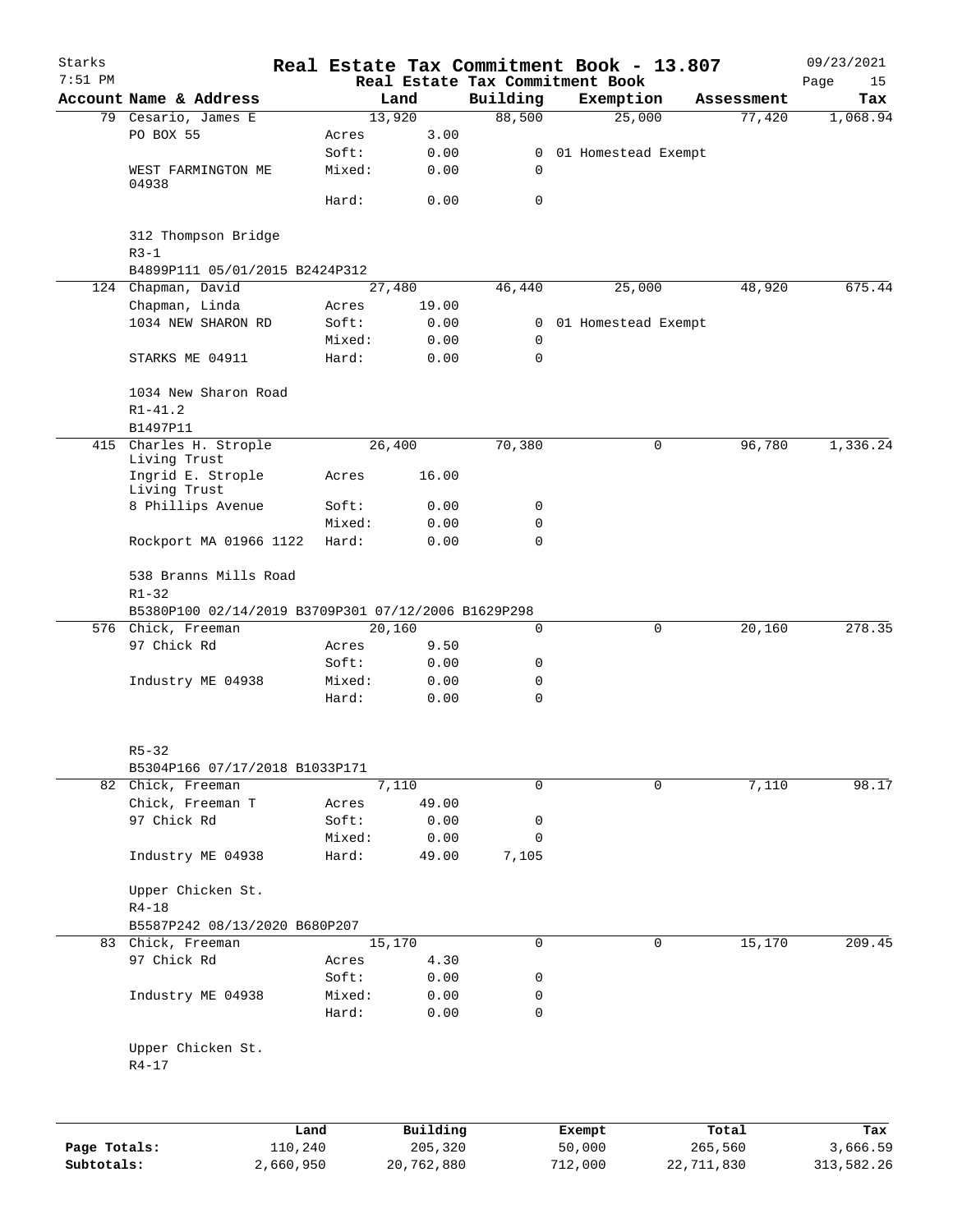| Account Name & Address<br>Building<br>Exemption<br>Land<br>Assessment<br>Tax<br>47,260<br>652.52<br>84 Chick, Freeman<br>$\mathbf 0$<br>$\Omega$<br>47,260<br>97 Chick Rd<br>334.00<br>Acres<br>Soft:<br>20.00<br>2,080<br>Industry ME 04938<br>Mixed:<br>88.00<br>12,408<br>226.00<br>32,770<br>Hard:<br>Upper Chicken St.<br>$R4 - 15, 16$<br>B1021P252<br>598.12<br>85 Chick, Freeman L<br>23,520<br>19,800<br>0<br>43,320<br>97 Chick Road<br>13.00<br>Acres<br>Soft:<br>0.00<br>0<br>Mixed:<br>0.00<br>0<br>Industry ME 04938<br>Hard:<br>0.00<br>0<br>1227 West Mills Rd<br>$R5 - 27$<br>B2427P45<br>12,000<br>33,480<br>45,480<br>39 Chick, Freeman L<br>0<br>Chick, Freeman T<br>Acres<br>1.00<br>97 Chick Road<br>Soft:<br>0.00<br>0<br>Mixed:<br>0.00<br>0<br>Industry ME 04938<br>Hard:<br>0.00<br>0<br>Industry Line & W.M. Rd<br>$R5 - 26$<br>B3786P191 12/12/2006 B1416P72<br>$\mathbf 0$<br>26,760<br>17 Chretien, Gary L<br>26,760<br>0<br>Chretien, Betty D<br>17.00<br>Acres<br>272 Glen Harris Road<br>Soft:<br>0<br>0.00<br>Mixed:<br>0.00<br>0<br>New Sharon ME 04955<br>0<br>Hard:<br>0.00<br>$R1 - 9$<br>B3479P70 05/27/2005 B1869P1<br>25,000<br>120,520<br>1,664.02<br>86 Christen, Pamela<br>40,110<br>105,410<br>162.00<br>61 FREEDOM WAY<br>01 Homestead Exempt<br>Acres<br>Soft:<br>0.00<br>0<br>44.00<br>6,204<br>STARKS ME 04911<br>Mixed:<br>Hard:<br>94.00<br>13,630<br>47 Freedom Way Lane<br>R3-25, 26, 27<br>B5448P309 08/01/2019 B2132P223<br>87 Churchill, Caleb<br>39,360<br>0<br>39,360<br>0<br>5 Hisler Mnt. Rd<br>52.00<br>Acres<br>0.00<br>Soft:<br>0<br>0.00<br>Somerville ME 04348<br>Mixed:<br>0<br>Hard:<br>0.00<br>0<br>Brann Mills Road<br>$R2 - 18$<br>B2035P100 | Starks<br>$7:51$ PM |  |  | Real Estate Tax Commitment Book - 13.807<br>Real Estate Tax Commitment Book | 09/23/2021<br>Page<br>16 |
|--------------------------------------------------------------------------------------------------------------------------------------------------------------------------------------------------------------------------------------------------------------------------------------------------------------------------------------------------------------------------------------------------------------------------------------------------------------------------------------------------------------------------------------------------------------------------------------------------------------------------------------------------------------------------------------------------------------------------------------------------------------------------------------------------------------------------------------------------------------------------------------------------------------------------------------------------------------------------------------------------------------------------------------------------------------------------------------------------------------------------------------------------------------------------------------------------------------------------------------------------------------------------------------------------------------------------------------------------------------------------------------------------------------------------------------------------------------------------------------------------------------------------------------------------------------------------------------------------------------------------------------------------------------------------------------------------------------------|---------------------|--|--|-----------------------------------------------------------------------------|--------------------------|
|                                                                                                                                                                                                                                                                                                                                                                                                                                                                                                                                                                                                                                                                                                                                                                                                                                                                                                                                                                                                                                                                                                                                                                                                                                                                                                                                                                                                                                                                                                                                                                                                                                                                                                                    |                     |  |  |                                                                             |                          |
|                                                                                                                                                                                                                                                                                                                                                                                                                                                                                                                                                                                                                                                                                                                                                                                                                                                                                                                                                                                                                                                                                                                                                                                                                                                                                                                                                                                                                                                                                                                                                                                                                                                                                                                    |                     |  |  |                                                                             |                          |
|                                                                                                                                                                                                                                                                                                                                                                                                                                                                                                                                                                                                                                                                                                                                                                                                                                                                                                                                                                                                                                                                                                                                                                                                                                                                                                                                                                                                                                                                                                                                                                                                                                                                                                                    |                     |  |  |                                                                             |                          |
|                                                                                                                                                                                                                                                                                                                                                                                                                                                                                                                                                                                                                                                                                                                                                                                                                                                                                                                                                                                                                                                                                                                                                                                                                                                                                                                                                                                                                                                                                                                                                                                                                                                                                                                    |                     |  |  |                                                                             |                          |
|                                                                                                                                                                                                                                                                                                                                                                                                                                                                                                                                                                                                                                                                                                                                                                                                                                                                                                                                                                                                                                                                                                                                                                                                                                                                                                                                                                                                                                                                                                                                                                                                                                                                                                                    |                     |  |  |                                                                             |                          |
|                                                                                                                                                                                                                                                                                                                                                                                                                                                                                                                                                                                                                                                                                                                                                                                                                                                                                                                                                                                                                                                                                                                                                                                                                                                                                                                                                                                                                                                                                                                                                                                                                                                                                                                    |                     |  |  |                                                                             |                          |
|                                                                                                                                                                                                                                                                                                                                                                                                                                                                                                                                                                                                                                                                                                                                                                                                                                                                                                                                                                                                                                                                                                                                                                                                                                                                                                                                                                                                                                                                                                                                                                                                                                                                                                                    |                     |  |  |                                                                             |                          |
|                                                                                                                                                                                                                                                                                                                                                                                                                                                                                                                                                                                                                                                                                                                                                                                                                                                                                                                                                                                                                                                                                                                                                                                                                                                                                                                                                                                                                                                                                                                                                                                                                                                                                                                    |                     |  |  |                                                                             |                          |
|                                                                                                                                                                                                                                                                                                                                                                                                                                                                                                                                                                                                                                                                                                                                                                                                                                                                                                                                                                                                                                                                                                                                                                                                                                                                                                                                                                                                                                                                                                                                                                                                                                                                                                                    |                     |  |  |                                                                             |                          |
|                                                                                                                                                                                                                                                                                                                                                                                                                                                                                                                                                                                                                                                                                                                                                                                                                                                                                                                                                                                                                                                                                                                                                                                                                                                                                                                                                                                                                                                                                                                                                                                                                                                                                                                    |                     |  |  |                                                                             |                          |
|                                                                                                                                                                                                                                                                                                                                                                                                                                                                                                                                                                                                                                                                                                                                                                                                                                                                                                                                                                                                                                                                                                                                                                                                                                                                                                                                                                                                                                                                                                                                                                                                                                                                                                                    |                     |  |  |                                                                             |                          |
|                                                                                                                                                                                                                                                                                                                                                                                                                                                                                                                                                                                                                                                                                                                                                                                                                                                                                                                                                                                                                                                                                                                                                                                                                                                                                                                                                                                                                                                                                                                                                                                                                                                                                                                    |                     |  |  |                                                                             |                          |
|                                                                                                                                                                                                                                                                                                                                                                                                                                                                                                                                                                                                                                                                                                                                                                                                                                                                                                                                                                                                                                                                                                                                                                                                                                                                                                                                                                                                                                                                                                                                                                                                                                                                                                                    |                     |  |  |                                                                             |                          |
|                                                                                                                                                                                                                                                                                                                                                                                                                                                                                                                                                                                                                                                                                                                                                                                                                                                                                                                                                                                                                                                                                                                                                                                                                                                                                                                                                                                                                                                                                                                                                                                                                                                                                                                    |                     |  |  |                                                                             |                          |
|                                                                                                                                                                                                                                                                                                                                                                                                                                                                                                                                                                                                                                                                                                                                                                                                                                                                                                                                                                                                                                                                                                                                                                                                                                                                                                                                                                                                                                                                                                                                                                                                                                                                                                                    |                     |  |  |                                                                             |                          |
|                                                                                                                                                                                                                                                                                                                                                                                                                                                                                                                                                                                                                                                                                                                                                                                                                                                                                                                                                                                                                                                                                                                                                                                                                                                                                                                                                                                                                                                                                                                                                                                                                                                                                                                    |                     |  |  |                                                                             | 627.94                   |
|                                                                                                                                                                                                                                                                                                                                                                                                                                                                                                                                                                                                                                                                                                                                                                                                                                                                                                                                                                                                                                                                                                                                                                                                                                                                                                                                                                                                                                                                                                                                                                                                                                                                                                                    |                     |  |  |                                                                             |                          |
|                                                                                                                                                                                                                                                                                                                                                                                                                                                                                                                                                                                                                                                                                                                                                                                                                                                                                                                                                                                                                                                                                                                                                                                                                                                                                                                                                                                                                                                                                                                                                                                                                                                                                                                    |                     |  |  |                                                                             |                          |
|                                                                                                                                                                                                                                                                                                                                                                                                                                                                                                                                                                                                                                                                                                                                                                                                                                                                                                                                                                                                                                                                                                                                                                                                                                                                                                                                                                                                                                                                                                                                                                                                                                                                                                                    |                     |  |  |                                                                             |                          |
|                                                                                                                                                                                                                                                                                                                                                                                                                                                                                                                                                                                                                                                                                                                                                                                                                                                                                                                                                                                                                                                                                                                                                                                                                                                                                                                                                                                                                                                                                                                                                                                                                                                                                                                    |                     |  |  |                                                                             |                          |
|                                                                                                                                                                                                                                                                                                                                                                                                                                                                                                                                                                                                                                                                                                                                                                                                                                                                                                                                                                                                                                                                                                                                                                                                                                                                                                                                                                                                                                                                                                                                                                                                                                                                                                                    |                     |  |  |                                                                             |                          |
|                                                                                                                                                                                                                                                                                                                                                                                                                                                                                                                                                                                                                                                                                                                                                                                                                                                                                                                                                                                                                                                                                                                                                                                                                                                                                                                                                                                                                                                                                                                                                                                                                                                                                                                    |                     |  |  |                                                                             |                          |
|                                                                                                                                                                                                                                                                                                                                                                                                                                                                                                                                                                                                                                                                                                                                                                                                                                                                                                                                                                                                                                                                                                                                                                                                                                                                                                                                                                                                                                                                                                                                                                                                                                                                                                                    |                     |  |  |                                                                             | 369.48                   |
|                                                                                                                                                                                                                                                                                                                                                                                                                                                                                                                                                                                                                                                                                                                                                                                                                                                                                                                                                                                                                                                                                                                                                                                                                                                                                                                                                                                                                                                                                                                                                                                                                                                                                                                    |                     |  |  |                                                                             |                          |
|                                                                                                                                                                                                                                                                                                                                                                                                                                                                                                                                                                                                                                                                                                                                                                                                                                                                                                                                                                                                                                                                                                                                                                                                                                                                                                                                                                                                                                                                                                                                                                                                                                                                                                                    |                     |  |  |                                                                             |                          |
|                                                                                                                                                                                                                                                                                                                                                                                                                                                                                                                                                                                                                                                                                                                                                                                                                                                                                                                                                                                                                                                                                                                                                                                                                                                                                                                                                                                                                                                                                                                                                                                                                                                                                                                    |                     |  |  |                                                                             |                          |
|                                                                                                                                                                                                                                                                                                                                                                                                                                                                                                                                                                                                                                                                                                                                                                                                                                                                                                                                                                                                                                                                                                                                                                                                                                                                                                                                                                                                                                                                                                                                                                                                                                                                                                                    |                     |  |  |                                                                             |                          |
|                                                                                                                                                                                                                                                                                                                                                                                                                                                                                                                                                                                                                                                                                                                                                                                                                                                                                                                                                                                                                                                                                                                                                                                                                                                                                                                                                                                                                                                                                                                                                                                                                                                                                                                    |                     |  |  |                                                                             |                          |
|                                                                                                                                                                                                                                                                                                                                                                                                                                                                                                                                                                                                                                                                                                                                                                                                                                                                                                                                                                                                                                                                                                                                                                                                                                                                                                                                                                                                                                                                                                                                                                                                                                                                                                                    |                     |  |  |                                                                             |                          |
|                                                                                                                                                                                                                                                                                                                                                                                                                                                                                                                                                                                                                                                                                                                                                                                                                                                                                                                                                                                                                                                                                                                                                                                                                                                                                                                                                                                                                                                                                                                                                                                                                                                                                                                    |                     |  |  |                                                                             |                          |
|                                                                                                                                                                                                                                                                                                                                                                                                                                                                                                                                                                                                                                                                                                                                                                                                                                                                                                                                                                                                                                                                                                                                                                                                                                                                                                                                                                                                                                                                                                                                                                                                                                                                                                                    |                     |  |  |                                                                             |                          |
|                                                                                                                                                                                                                                                                                                                                                                                                                                                                                                                                                                                                                                                                                                                                                                                                                                                                                                                                                                                                                                                                                                                                                                                                                                                                                                                                                                                                                                                                                                                                                                                                                                                                                                                    |                     |  |  |                                                                             |                          |
|                                                                                                                                                                                                                                                                                                                                                                                                                                                                                                                                                                                                                                                                                                                                                                                                                                                                                                                                                                                                                                                                                                                                                                                                                                                                                                                                                                                                                                                                                                                                                                                                                                                                                                                    |                     |  |  |                                                                             |                          |
|                                                                                                                                                                                                                                                                                                                                                                                                                                                                                                                                                                                                                                                                                                                                                                                                                                                                                                                                                                                                                                                                                                                                                                                                                                                                                                                                                                                                                                                                                                                                                                                                                                                                                                                    |                     |  |  |                                                                             |                          |
|                                                                                                                                                                                                                                                                                                                                                                                                                                                                                                                                                                                                                                                                                                                                                                                                                                                                                                                                                                                                                                                                                                                                                                                                                                                                                                                                                                                                                                                                                                                                                                                                                                                                                                                    |                     |  |  |                                                                             |                          |
|                                                                                                                                                                                                                                                                                                                                                                                                                                                                                                                                                                                                                                                                                                                                                                                                                                                                                                                                                                                                                                                                                                                                                                                                                                                                                                                                                                                                                                                                                                                                                                                                                                                                                                                    |                     |  |  |                                                                             |                          |
|                                                                                                                                                                                                                                                                                                                                                                                                                                                                                                                                                                                                                                                                                                                                                                                                                                                                                                                                                                                                                                                                                                                                                                                                                                                                                                                                                                                                                                                                                                                                                                                                                                                                                                                    |                     |  |  |                                                                             |                          |
|                                                                                                                                                                                                                                                                                                                                                                                                                                                                                                                                                                                                                                                                                                                                                                                                                                                                                                                                                                                                                                                                                                                                                                                                                                                                                                                                                                                                                                                                                                                                                                                                                                                                                                                    |                     |  |  |                                                                             |                          |
|                                                                                                                                                                                                                                                                                                                                                                                                                                                                                                                                                                                                                                                                                                                                                                                                                                                                                                                                                                                                                                                                                                                                                                                                                                                                                                                                                                                                                                                                                                                                                                                                                                                                                                                    |                     |  |  |                                                                             | 543.44                   |
|                                                                                                                                                                                                                                                                                                                                                                                                                                                                                                                                                                                                                                                                                                                                                                                                                                                                                                                                                                                                                                                                                                                                                                                                                                                                                                                                                                                                                                                                                                                                                                                                                                                                                                                    |                     |  |  |                                                                             |                          |
|                                                                                                                                                                                                                                                                                                                                                                                                                                                                                                                                                                                                                                                                                                                                                                                                                                                                                                                                                                                                                                                                                                                                                                                                                                                                                                                                                                                                                                                                                                                                                                                                                                                                                                                    |                     |  |  |                                                                             |                          |
|                                                                                                                                                                                                                                                                                                                                                                                                                                                                                                                                                                                                                                                                                                                                                                                                                                                                                                                                                                                                                                                                                                                                                                                                                                                                                                                                                                                                                                                                                                                                                                                                                                                                                                                    |                     |  |  |                                                                             |                          |
|                                                                                                                                                                                                                                                                                                                                                                                                                                                                                                                                                                                                                                                                                                                                                                                                                                                                                                                                                                                                                                                                                                                                                                                                                                                                                                                                                                                                                                                                                                                                                                                                                                                                                                                    |                     |  |  |                                                                             |                          |
|                                                                                                                                                                                                                                                                                                                                                                                                                                                                                                                                                                                                                                                                                                                                                                                                                                                                                                                                                                                                                                                                                                                                                                                                                                                                                                                                                                                                                                                                                                                                                                                                                                                                                                                    |                     |  |  |                                                                             |                          |
|                                                                                                                                                                                                                                                                                                                                                                                                                                                                                                                                                                                                                                                                                                                                                                                                                                                                                                                                                                                                                                                                                                                                                                                                                                                                                                                                                                                                                                                                                                                                                                                                                                                                                                                    |                     |  |  |                                                                             |                          |
|                                                                                                                                                                                                                                                                                                                                                                                                                                                                                                                                                                                                                                                                                                                                                                                                                                                                                                                                                                                                                                                                                                                                                                                                                                                                                                                                                                                                                                                                                                                                                                                                                                                                                                                    |                     |  |  |                                                                             |                          |
|                                                                                                                                                                                                                                                                                                                                                                                                                                                                                                                                                                                                                                                                                                                                                                                                                                                                                                                                                                                                                                                                                                                                                                                                                                                                                                                                                                                                                                                                                                                                                                                                                                                                                                                    |                     |  |  |                                                                             |                          |
|                                                                                                                                                                                                                                                                                                                                                                                                                                                                                                                                                                                                                                                                                                                                                                                                                                                                                                                                                                                                                                                                                                                                                                                                                                                                                                                                                                                                                                                                                                                                                                                                                                                                                                                    |                     |  |  |                                                                             |                          |
|                                                                                                                                                                                                                                                                                                                                                                                                                                                                                                                                                                                                                                                                                                                                                                                                                                                                                                                                                                                                                                                                                                                                                                                                                                                                                                                                                                                                                                                                                                                                                                                                                                                                                                                    |                     |  |  |                                                                             |                          |

|              | úand      | Building   | Exempt  | Total      | Tax        |
|--------------|-----------|------------|---------|------------|------------|
| Page Totals: | 189,010   | 158,690    | 25,000  | 322,700    | 4,455.52   |
| Subtotals:   | 2,849,960 | 20,921,570 | 737,000 | 23,034,530 | 318,037.78 |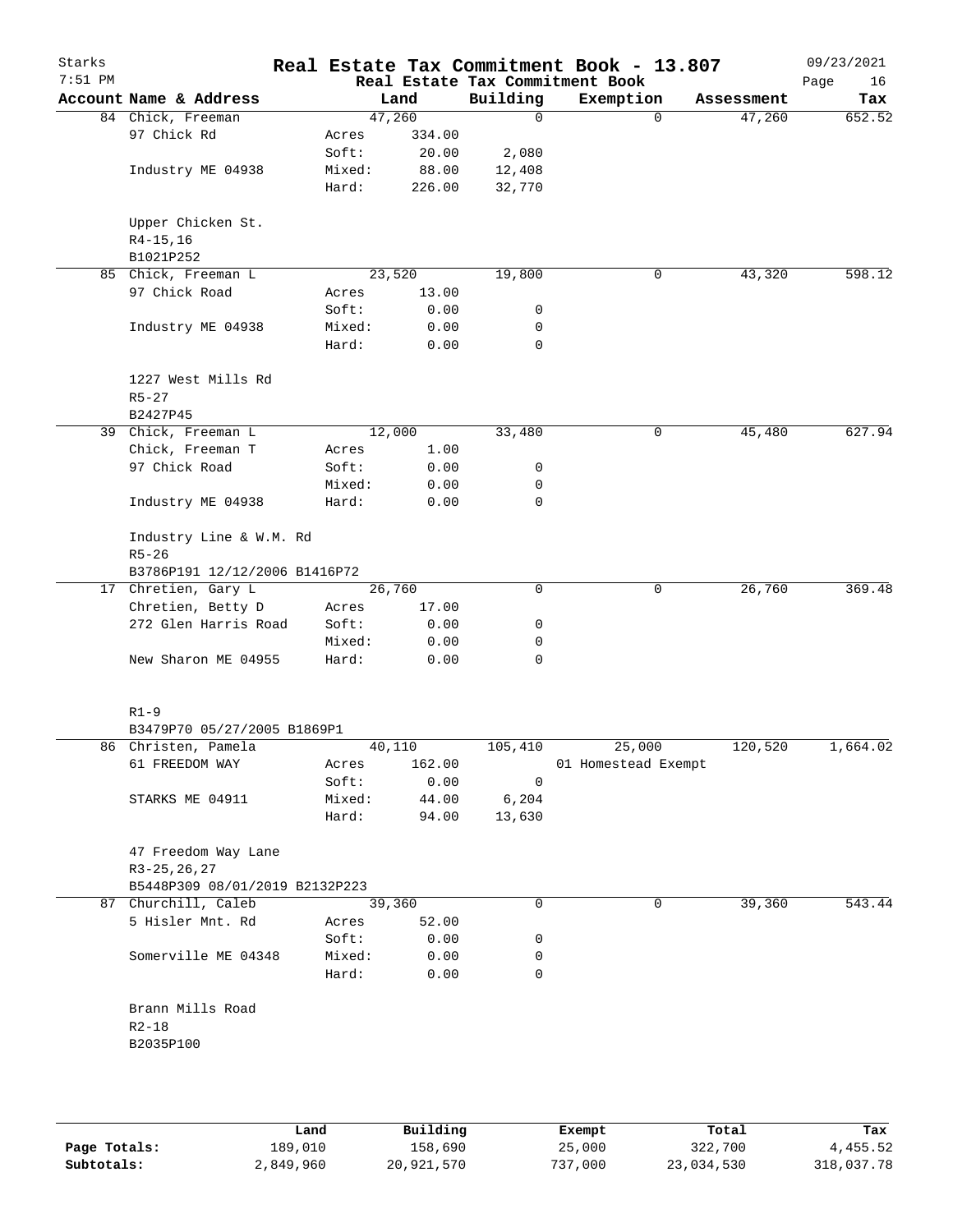| Starks       |                                                   |        |              |          | Real Estate Tax Commitment Book - 13.807 |            | 09/23/2021 |
|--------------|---------------------------------------------------|--------|--------------|----------|------------------------------------------|------------|------------|
| $7:51$ PM    |                                                   |        |              |          | Real Estate Tax Commitment Book          |            | Page<br>17 |
|              | Account Name & Address                            |        | Land         | Building | Exemption                                | Assessment | Tax        |
|              | 88 Churchill, David N                             |        | 12,000       | 0        | $\mathbf 0$                              | 12,000     | 165.68     |
|              | Churchill, Craig A                                | Acres  | 1.00         |          |                                          |            |            |
|              | 23 Forest St.                                     | Soft:  | 0.00         | 0        |                                          |            |            |
|              |                                                   | Mixed: | 0.00         | 0        |                                          |            |            |
|              | Rutland VT 05701                                  | Hard:  | 0.00         | 0        |                                          |            |            |
|              | 63 Branns Mills Road                              |        |              |          |                                          |            |            |
|              | $R2 - 17.1$                                       |        |              |          |                                          |            |            |
|              | B1866P25                                          |        |              |          |                                          |            |            |
| 89           | Churchill, William CSr                            |        | 30,000       | 126,420  | 0                                        | 156,420    | 2,159.69   |
|              | c/o Caleb Churchill                               | Acres  | 26.00        |          |                                          |            |            |
|              | 5 Hisler Mtn. Rd                                  | Soft:  | 0.00         | 0        |                                          |            |            |
|              | Somerville ME 04348                               | Mixed: | 0.00         | 0        |                                          |            |            |
|              |                                                   | Hard:  | 0.00         | 0        |                                          |            |            |
|              | 59 Branns Mills Road                              |        |              |          |                                          |            |            |
|              | $R2 - 17$                                         |        |              |          |                                          |            |            |
|              | B1760P52                                          |        |              |          |                                          |            |            |
|              | 91 Clancy, Barbara M                              |        | 26,400       | 0        | 0                                        | 26,400     | 364.50     |
|              | Clancy, Janet M                                   | Acres  | 16.00        |          |                                          |            |            |
|              | 201 Barton Rd                                     | Soft:  | 0.00         | 0        |                                          |            |            |
|              |                                                   | Mixed: | 0.00         | 0        |                                          |            |            |
|              | Stow MA 01775                                     | Hard:  | 0.00         | 0        |                                          |            |            |
|              |                                                   |        |              |          |                                          |            |            |
|              | Riverroad                                         |        |              |          |                                          |            |            |
|              | $R10 - 21$                                        |        |              |          |                                          |            |            |
|              | B1272P185                                         |        |              |          |                                          |            |            |
|              | 92 Clark, Carlton F                               |        | 41,880       | 31,940   | 0                                        | 73,820     | 1,019.23   |
|              | Harris, Elaine C.,                                | Acres  | 59.00        |          |                                          |            |            |
|              | McCaslin, Carole F.                               |        |              |          |                                          |            |            |
|              | P.O. Box 306                                      | Soft:  | 0.00         | 0        |                                          |            |            |
|              |                                                   | Mixed: | 0.00         | 0        |                                          |            |            |
|              | Anson ME 04911                                    | Hard:  | 0.00         | 0        |                                          |            |            |
|              | 55 Sterry Hill Road                               |        |              |          |                                          |            |            |
|              | $R7 - 25$                                         |        |              |          |                                          |            |            |
|              | B5283P214 05/25/2018 B839P702                     |        |              |          |                                          |            |            |
|              | 411 CLARK, DONNA A                                |        | 28,200       | 122,880  | 0                                        | 151,080    | 2,085.96   |
|              | CLARK, CHARLES R                                  | Acres  | 21.00        |          |                                          |            |            |
|              | 486 ANSON RD                                      | Soft:  | 0.00         | 0        |                                          |            |            |
|              |                                                   | Mixed: | 0.00         | 0        |                                          |            |            |
|              | STARKS ME 04911                                   | Hard:  | 0.00         | 0        |                                          |            |            |
|              |                                                   |        |              |          |                                          |            |            |
|              | 486 Anson Road                                    |        |              |          |                                          |            |            |
|              | $R11-4$                                           |        |              |          |                                          |            |            |
|              | B5689P242 B4636P59 02/15/2013 B4362P13 01/24/2011 |        |              |          |                                          |            |            |
|              | B2525P184                                         |        |              |          |                                          |            |            |
|              | 93 Clark, James L                                 |        | 28,200       | 73,920   | 25,000                                   | 77,120     | 1,064.80   |
|              | Clark Michael R.                                  | Acres  | 21.00        |          |                                          |            |            |
|              | 332 ANSON ROAD                                    | Soft:  | 0.00         | 0        | 01 Homestead Exempt                      |            |            |
|              |                                                   | Mixed: | 0.00         | 0        |                                          |            |            |
|              | STARKS ME 04911                                   | Hard:  | 0.00         | 0        |                                          |            |            |
|              | 336 Anson Rd                                      |        |              |          |                                          |            |            |
|              | $R11 - 4.1$                                       |        |              |          |                                          |            |            |
|              | B1260P16                                          |        |              |          |                                          |            |            |
|              |                                                   |        |              |          |                                          |            |            |
|              |                                                   | Land   | Building     |          | Exempt                                   | Total      | Tax        |
| Page Totals: | 166,680                                           |        | 355,160      |          | 25,000                                   | 496,840    | 6,859.86   |
| Subtotals:   | 3,016,640                                         |        | 21, 276, 730 |          | 762,000                                  | 23,531,370 | 324,897.64 |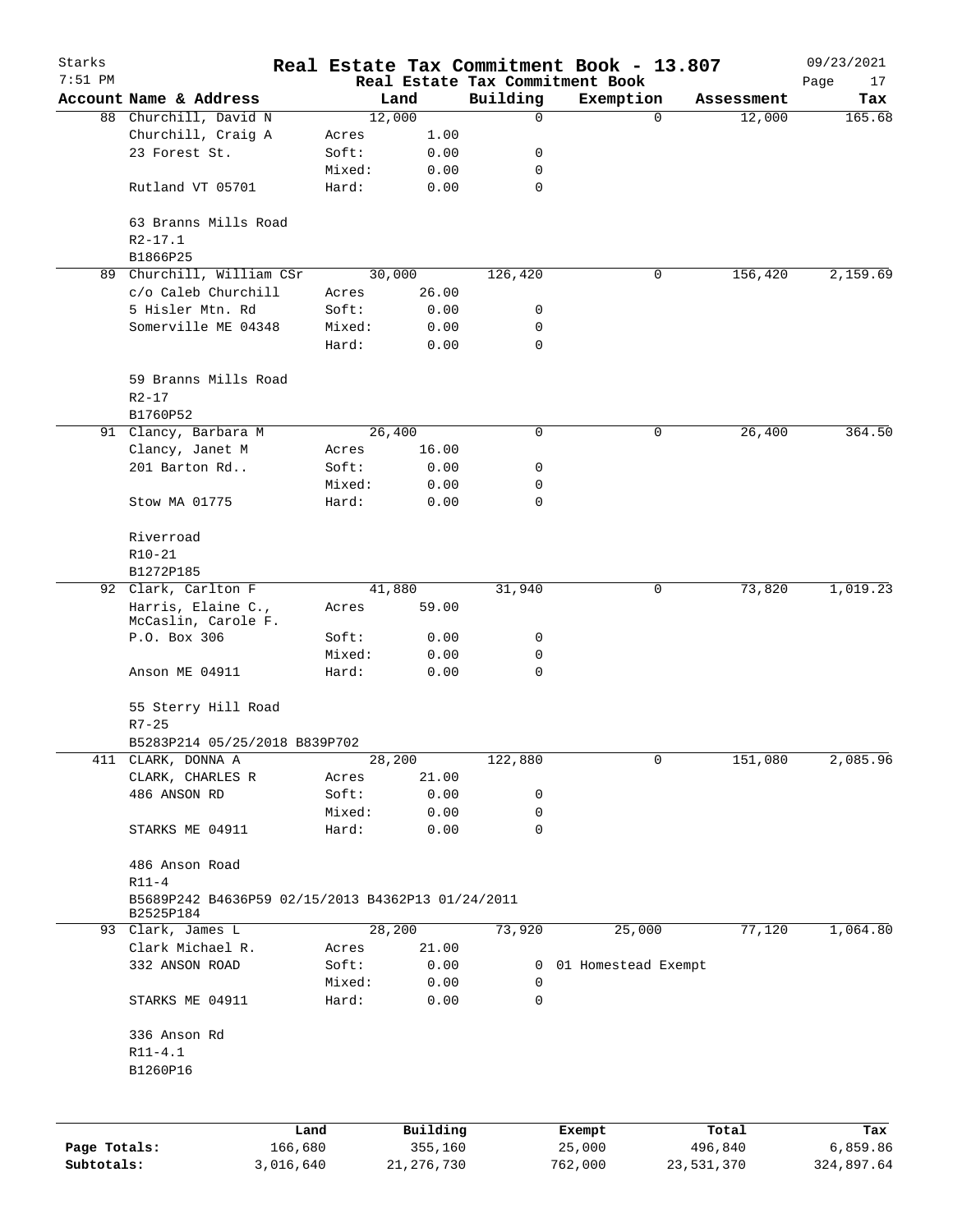| Starks    |                                                    |        |        | Real Estate Tax Commitment Book - 13.807 |            |                       |            | 09/23/2021 |
|-----------|----------------------------------------------------|--------|--------|------------------------------------------|------------|-----------------------|------------|------------|
| $7:51$ PM |                                                    |        |        | Real Estate Tax Commitment Book          |            |                       |            | Page<br>18 |
|           | Account Name & Address                             |        | Land   | Building                                 |            | Exemption             | Assessment | Tax        |
|           | 94 Clark, James L                                  | 13,920 |        | 64,900                                   |            | 25,000                | 53,820     | 743.09     |
|           | Clark, Danyel M                                    | Acres  | 3.00   |                                          |            |                       |            |            |
|           | 332 ANSON ROAD                                     | Soft:  | 0.00   |                                          |            | 0 01 Homestead Exempt |            |            |
|           |                                                    | Mixed: | 0.00   | 0                                        |            |                       |            |            |
|           |                                                    |        |        | 0                                        |            |                       |            |            |
|           | STARKS ME 04911                                    | Hard:  | 0.00   |                                          |            |                       |            |            |
|           |                                                    |        |        |                                          |            |                       |            |            |
|           | 332 Anson Rd                                       |        |        |                                          |            |                       |            |            |
|           | $R11 - 4.3$                                        |        |        |                                          |            |                       |            |            |
|           | B2120P167                                          |        |        |                                          |            |                       |            |            |
|           | 416 Clark, Kelly D                                 |        | 5,630  | 38,700                                   |            | 0                     | 44,330     | 612.06     |
|           | 42 CHICKEN ST                                      | Acres  | 0.22   |                                          |            |                       |            |            |
|           |                                                    | Soft:  | 0.00   | 0                                        |            |                       |            |            |
|           | STARKS ME 04911                                    | Mixed: | 0.00   | 0                                        |            |                       |            |            |
|           |                                                    | Hard:  | 0.00   | 0                                        |            |                       |            |            |
|           |                                                    |        |        |                                          |            |                       |            |            |
|           | 42 Chicken St                                      |        |        |                                          |            |                       |            |            |
|           | $U2-13$                                            |        |        |                                          |            |                       |            |            |
|           | B4242P16 02/22/2010 B2159P134                      |        |        |                                          |            |                       |            |            |
|           | 673 CLARK, MICHAEL J                               |        | 8,230  | 89,520                                   |            | 0                     | 97,750     | 1,349.63   |
|           | 46 CHICKEN ST                                      | Acres  | 0.47   |                                          |            |                       |            |            |
|           |                                                    | Soft:  | 0.00   | 0                                        |            |                       |            |            |
|           | STARKS ME 04911                                    | Mixed: | 0.00   | 0                                        |            |                       |            |            |
|           |                                                    | Hard:  | 0.00   | 0                                        |            |                       |            |            |
|           |                                                    |        |        |                                          |            |                       |            |            |
|           | 46 Chicken St                                      |        |        |                                          |            |                       |            |            |
|           |                                                    |        |        |                                          |            |                       |            |            |
|           | $U2-14$                                            |        |        |                                          |            |                       |            |            |
|           | B5615P166 10/07/2020 B4850P85 11/07/2014 B1996P251 |        |        |                                          |            |                       |            |            |
|           | 96 Clark, Russell                                  | 12,960 |        | 76,500                                   |            | 31,000                | 58,460     | 807.16     |
|           | 12 DILL RD                                         | Acres  | 2.00   |                                          | 02 Veteran |                       |            |            |
|           |                                                    | Soft:  | 0.00   |                                          |            | 0 01 Homestead Exempt |            |            |
|           | STARKS ME 04911                                    | Mixed: | 0.00   | 0                                        |            |                       |            |            |
|           |                                                    | Hard:  | 0.00   | $\Omega$                                 |            |                       |            |            |
|           |                                                    |        |        |                                          |            |                       |            |            |
|           | 12 Dill Road                                       |        |        |                                          |            |                       |            |            |
|           | $R12 - 4$                                          |        |        |                                          |            |                       |            |            |
|           | B827P431                                           |        |        |                                          |            |                       |            |            |
|           | 97 Clarrage, Gerald W Sr                           | 15,840 |        | 0                                        |            | 0                     | 15,840     | 218.70     |
|           | Clarrage, Janet A                                  | Acres  | 5.00   |                                          |            |                       |            |            |
|           | 126 Mildram Rd.                                    | Soft:  | 0.00   | 0                                        |            |                       |            |            |
|           |                                                    | Mixed: | 0.00   | 0                                        |            |                       |            |            |
|           | Wells ME 04090                                     | Hard:  | 0.00   | 0                                        |            |                       |            |            |
|           |                                                    |        |        |                                          |            |                       |            |            |
|           |                                                    |        |        |                                          |            |                       |            |            |
|           | West Mills Rd.                                     |        |        |                                          |            |                       |            |            |
|           | $R4 - 35.2$                                        |        |        |                                          |            |                       |            |            |
|           | B1322P152                                          |        |        |                                          |            |                       |            |            |
|           | 380 Clement, Cody A                                |        | 23,620 | 168,220                                  |            | 25,000                | 166,840    | 2,303.56   |
|           | 771 SANDY RIVER ROAD                               | Acres  | 13.10  |                                          |            | 01 Homestead Exempt   |            |            |
|           |                                                    | Soft:  | 0.00   | 0                                        |            |                       |            |            |
|           | STARKS ME 04911                                    | Mixed: | 0.00   | 0                                        |            |                       |            |            |
|           |                                                    | Hard:  | 0.00   | 0                                        |            |                       |            |            |
|           |                                                    |        |        |                                          |            |                       |            |            |
|           | 771 Sandy River Road                               |        |        |                                          |            |                       |            |            |
|           | $R10 - 10$                                         |        |        |                                          |            |                       |            |            |
|           | B4900P308 05/06/2015                               |        |        |                                          |            |                       |            |            |
|           |                                                    |        |        |                                          |            |                       |            |            |
|           |                                                    |        |        |                                          |            |                       |            |            |
|           |                                                    |        |        |                                          |            |                       |            |            |
|           |                                                    |        |        |                                          |            |                       |            |            |

|              | Land      | Building   | Exempt  | Total      | Tax        |
|--------------|-----------|------------|---------|------------|------------|
| Page Totals: | 80,200    | 437,840    | 81,000  | 437,040    | 6,034.20   |
| Subtotals:   | 3,096,840 | 21,714,570 | 843,000 | 23,968,410 | 330,931.84 |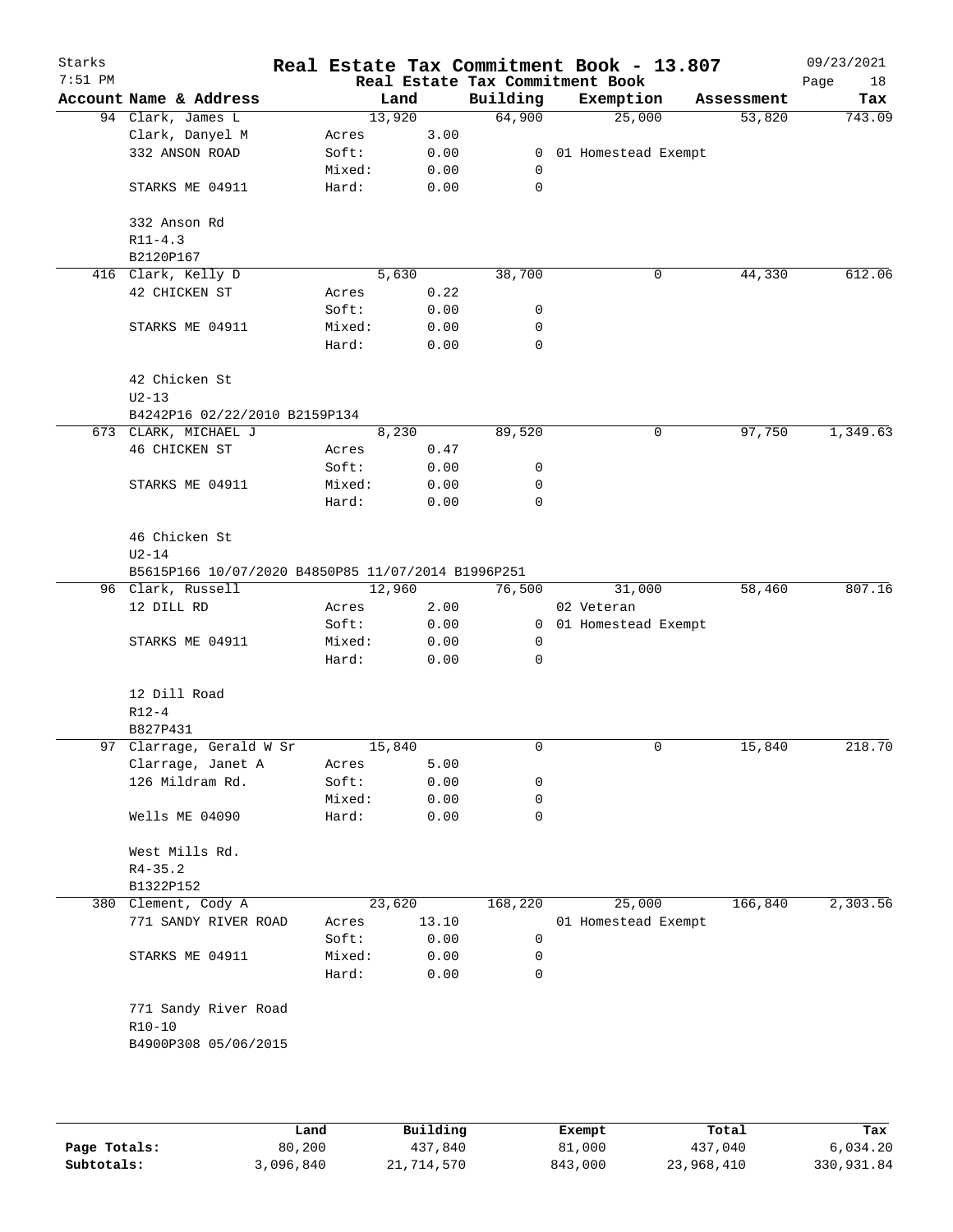| Starks       |                                                   |           |                 |              | Real Estate Tax Commitment Book - 13.807 |                     |              |            | 09/23/2021  |
|--------------|---------------------------------------------------|-----------|-----------------|--------------|------------------------------------------|---------------------|--------------|------------|-------------|
| $7:51$ PM    |                                                   |           |                 |              | Real Estate Tax Commitment Book          |                     |              |            | Page<br>19  |
|              | Account Name & Address                            |           |                 | Land         | Building                                 | Exemption           |              | Assessment | Tax         |
|              | 337 Coconis, Michael                              |           |                 | 19,300       | 83,950                                   | 25,000              |              | 78,250     | 1,080.40    |
|              | 379 SAWYERS MILLS RD                              |           | Acres           | 8.60         |                                          | 01 Homestead Exempt |              |            |             |
|              |                                                   |           | Soft:           | 0.00         | 0                                        |                     |              |            |             |
|              | STARKS ME 04911                                   |           | Mixed:          | 0.00         | 0                                        |                     |              |            |             |
|              |                                                   |           | Hard:           | 0.00         | 0                                        |                     |              |            |             |
|              | 379 Sawyers Mills Rd<br>$R4 - 37$                 |           |                 |              |                                          |                     |              |            |             |
|              | B4833P141 09/19/2014 B4730P95 B4185P16 06/16/2009 |           |                 |              |                                          |                     |              |            |             |
|              | B2791P24 11/12/2013<br>98 Colburn, Gary           |           |                 | 16,800       | 64,910                                   |                     | 0            | 81,710     | 1,128.17    |
|              | 904 New Sharon Road                               |           | Acres           | 6.00         |                                          |                     |              |            |             |
|              |                                                   |           | Soft:           | 0.00         | 0                                        |                     |              |            |             |
|              | Starks ME 04911                                   |           | Mixed:          | 0.00         | 0                                        |                     |              |            |             |
|              |                                                   |           | Hard:           | 0.00         | 0                                        |                     |              |            |             |
|              |                                                   |           |                 |              |                                          |                     |              |            |             |
|              | 904 New Sharon Road                               |           |                 |              |                                          |                     |              |            |             |
|              | $R1 - 47$                                         |           |                 |              |                                          |                     |              |            |             |
|              | B1589P147                                         |           |                 |              |                                          |                     |              |            |             |
|              | 99 Cole, Norman F                                 |           |                 | 8,570        | 41,500                                   | 25,000              |              | 25,070     | 346.14      |
|              | Cole, Catherine L                                 |           | Acres           | 0.51         |                                          |                     |              |            |             |
|              | 2694 INDUSTRY RD                                  |           | Soft:           | 0.00         | $\overline{0}$                           | 01 Homestead Exempt |              |            |             |
|              |                                                   |           | Mixed:          | 0.00         | 0                                        |                     |              |            |             |
|              | STARKS ME 04911                                   |           | Hard:           | 0.00         | 0                                        |                     |              |            |             |
|              | 2694 Industry Road                                |           |                 |              |                                          |                     |              |            |             |
|              | $U1-15$                                           |           |                 |              |                                          |                     |              |            |             |
|              | B1171P328                                         |           |                 |              |                                          |                     |              |            |             |
|              | 100 Cole, Robert W                                |           |                 | 16,700       | 1,800                                    |                     | 0            | 18,500     | 255.43      |
|              | 41 Chase St                                       |           |                 | 5.90         |                                          |                     |              |            |             |
|              |                                                   |           | Acres           |              |                                          |                     |              |            |             |
|              |                                                   |           | Soft:           | 0.00         | 0                                        |                     |              |            |             |
|              | Beverly MA 01915                                  |           | Mixed:<br>Hard: | 0.00<br>0.00 | 0<br>0                                   |                     |              |            |             |
|              |                                                   |           |                 |              |                                          |                     |              |            |             |
|              | 1241 West Mills Rd                                |           |                 |              |                                          |                     |              |            |             |
|              | $R5 - 29$                                         |           |                 |              |                                          |                     |              |            |             |
|              | B1895P264                                         |           |                 |              |                                          |                     |              |            |             |
|              | 101 Cole, Robert W                                |           |                 | 14,300       | 0                                        |                     | 0            | 14,300     | 197.44      |
|              | 41 Chase St                                       |           | Acres           | 3.40         |                                          |                     |              |            |             |
|              |                                                   |           | Soft:           | 0.00         | 0                                        |                     |              |            |             |
|              | Beverly MA 01915                                  |           | Mixed:          | 0.00         | 0                                        |                     |              |            |             |
|              |                                                   |           | Hard:           | 0.00         | 0                                        |                     |              |            |             |
|              |                                                   |           |                 |              |                                          |                     |              |            |             |
|              | $R5 - 30$                                         |           |                 |              |                                          |                     |              |            |             |
|              | B1895P264                                         |           |                 |              |                                          |                     |              |            |             |
|              | 103 Comstock, Craig                               |           |                 | 34,220       | 80,620                                   | 25,000              |              | 89,840     | 1,240.42    |
|              | 58 COMSTOCK FARM RD                               |           | Acres           | 67.00        |                                          |                     |              |            |             |
|              |                                                   |           | Soft:           | 15.00        | 1,560                                    | 01 Homestead Exempt |              |            |             |
|              | STARKS ME 04911                                   |           | Mixed:          | 8.00         | 1,128                                    |                     |              |            |             |
|              |                                                   |           | Hard:           | 23.00        | 3,335                                    |                     |              |            |             |
|              |                                                   |           |                 |              |                                          |                     |              |            |             |
|              | 58 Comstock Farm Road                             |           |                 |              |                                          |                     |              |            |             |
|              | $R2-19, 26$                                       |           |                 |              |                                          |                     |              |            |             |
|              | B809P728                                          |           |                 |              |                                          |                     |              |            |             |
|              |                                                   |           |                 |              |                                          |                     |              |            |             |
|              |                                                   |           |                 |              |                                          |                     |              |            |             |
|              |                                                   | Land      |                 | Building     |                                          | Exempt              |              | Total      | Tax         |
| Page Totals: |                                                   | 109,890   |                 | 272,780      |                                          | 75,000              |              | 307,670    | 4,248.00    |
| Subtotals:   |                                                   | 3,206,730 |                 | 21,987,350   |                                          | 918,000             | 24, 276, 080 |            | 335, 179.84 |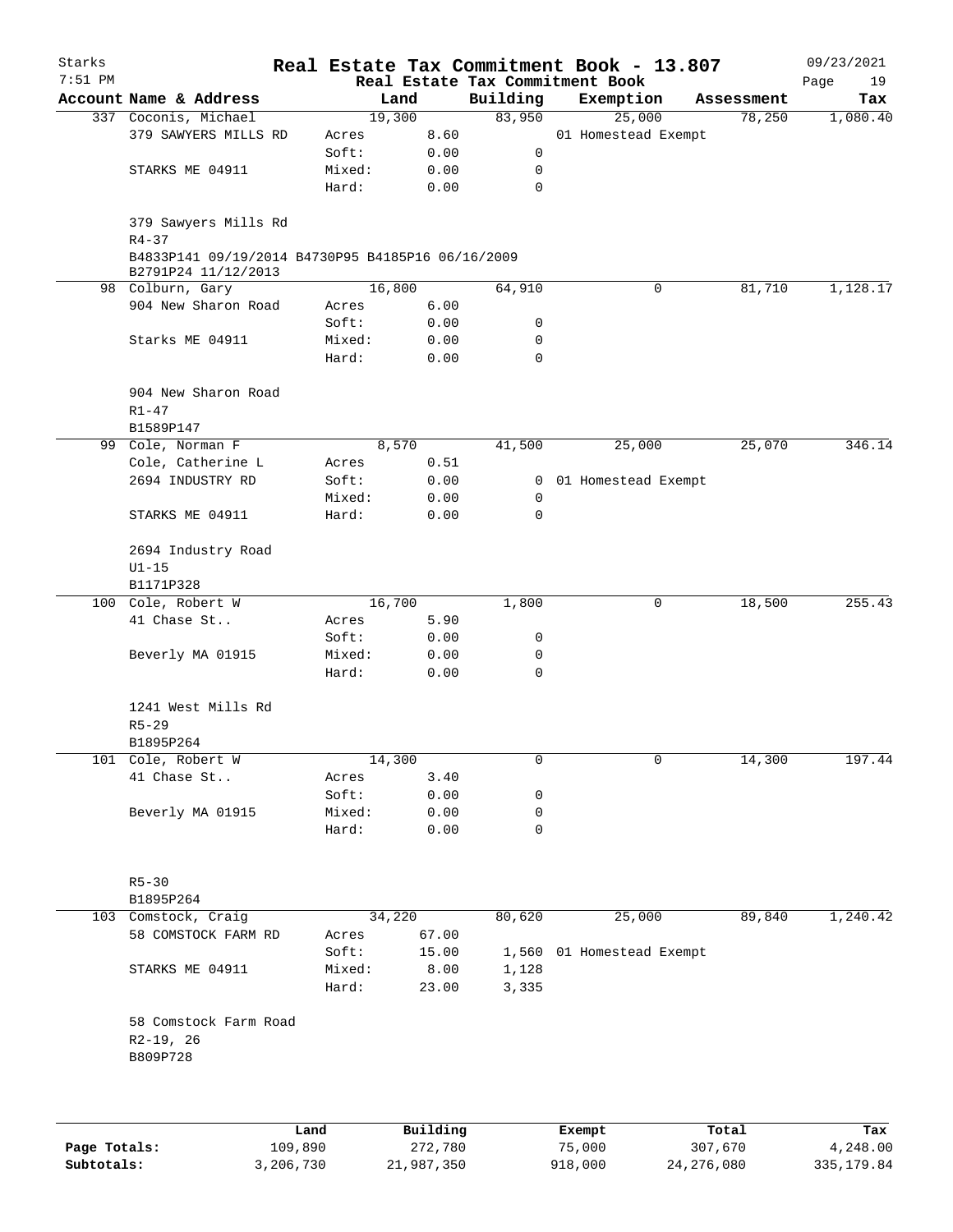| Starks<br>$7:51$ PM |                               |        |        |             | Real Estate Tax Commitment Book - 13.807<br>Real Estate Tax Commitment Book |            | 09/23/2021<br>Page<br>20 |
|---------------------|-------------------------------|--------|--------|-------------|-----------------------------------------------------------------------------|------------|--------------------------|
|                     | Account Name & Address        |        | Land   | Building    | Exemption                                                                   | Assessment | Tax                      |
|                     | 104 Comstock, Craig           |        | 1,980  | 0           | 0                                                                           | 1,980      | 27.34                    |
|                     | Comstock, Valerie L           | Acres  | 19.00  |             |                                                                             |            |                          |
|                     | 58 COMSTOCK FARM RD           | Soft:  | 19.00  | 1,976       |                                                                             |            |                          |
|                     |                               | Mixed: | 0.00   | 0           |                                                                             |            |                          |
|                     | STARKS ME 04911               | Hard:  | 0.00   | 0           |                                                                             |            |                          |
|                     | Branns Mills Road             |        |        |             |                                                                             |            |                          |
|                     | $R1 - 31.2$                   |        |        |             |                                                                             |            |                          |
|                     | B877P954                      |        |        |             |                                                                             |            |                          |
|                     | 105 Comstock, Craig           |        | 1,410  | 0           | 0                                                                           | 1,410      | 19.47                    |
|                     | Comstock, Valerie L           | Acres  | 10.00  |             |                                                                             |            |                          |
|                     | 58 COMSTOCK FARM RD           | Soft:  | 0.00   | 0           |                                                                             |            |                          |
|                     |                               | Mixed: | 10.00  | 1,410       |                                                                             |            |                          |
|                     | STARKS ME 04911               | Hard:  | 0.00   | $\mathbf 0$ |                                                                             |            |                          |
|                     | Branns Mills Rd               |        |        |             |                                                                             |            |                          |
|                     | $R1 - 31.1$                   |        |        |             |                                                                             |            |                          |
|                     | B877P954                      |        |        |             |                                                                             |            |                          |
|                     | 491 Comstock, Craig           |        | 6,430  | $\mathbf 0$ | 0                                                                           | 6,430      | 88.78                    |
|                     | Comstock, Valerie             | Acres  | 48.00  |             |                                                                             |            |                          |
|                     | 58 COMSTOCK FARM RD           | Soft:  | 10.00  | 1,040       |                                                                             |            |                          |
|                     |                               | Mixed: | 29.00  | 4,089       |                                                                             |            |                          |
|                     | STARKS ME 04911               | Hard:  | 9.00   | 1,305       |                                                                             |            |                          |
|                     | Industry Road                 |        |        |             |                                                                             |            |                          |
|                     | $R2 - 28$                     |        |        |             |                                                                             |            |                          |
|                     | B3902P339 08/20/2007 B849P84  |        |        |             |                                                                             |            |                          |
|                     | 106 Connell, James            |        | 35,040 | 26,780      | 0                                                                           | 61,820     | 853.55                   |
|                     | Connell Sandra                | Acres  | 40.00  |             |                                                                             |            |                          |
|                     | 292 County Rd.                | Soft:  | 0.00   | 0           |                                                                             |            |                          |
|                     |                               | Mixed: | 0.00   | 0           |                                                                             |            |                          |
|                     | Buzzards Bay MA 02532         | Hard:  | 0.00   | 0           |                                                                             |            |                          |
|                     | 181 Poor Farm Road            |        |        |             |                                                                             |            |                          |
|                     | $R1 - 29.3$                   |        |        |             |                                                                             |            |                          |
|                     | B1315P35                      |        |        |             |                                                                             |            |                          |
|                     | 108 Cook, Peter               |        | 28,820 | 67,860      | 25,000                                                                      | 71,680     | 989.69                   |
|                     | 272 ANSON RD                  | Acres  | 39.00  |             |                                                                             |            |                          |
|                     |                               | Soft:  | 0.00   |             | 0 01 Homestead Exempt                                                       |            |                          |
|                     | STARKS ME 04911               | Mixed: | 24.00  | 3,384       |                                                                             |            |                          |
|                     |                               | Hard:  | 0.00   | 0           |                                                                             |            |                          |
|                     | 272 Anson Rd                  |        |        |             |                                                                             |            |                          |
|                     | $R7 - 2, 3, 4B$               |        |        |             |                                                                             |            |                          |
|                     | B1793P287                     |        |        |             |                                                                             |            |                          |
| 484                 | Cool, Bethany S               |        | 25,440 | 0           | $\mathbf 0$                                                                 | 25,440     | 351.25                   |
|                     | Cool, Dustin J                | Acres  | 15.00  |             |                                                                             |            |                          |
|                     | 13 Taylor Ave                 | Soft:  | 0.00   | 0           |                                                                             |            |                          |
|                     |                               | Mixed: | 0.00   | 0           |                                                                             |            |                          |
|                     | Bingham Me 04920              | Hard:  | 0.00   | 0           |                                                                             |            |                          |
|                     | 300 Dill Road                 |        |        |             |                                                                             |            |                          |
|                     | $R6 - 19$                     |        |        |             |                                                                             |            |                          |
|                     | B5502P192 12/01/2019 B1144P42 |        |        |             |                                                                             |            |                          |
|                     |                               |        |        |             |                                                                             |            |                          |
|                     |                               |        |        |             |                                                                             |            |                          |
|                     |                               |        |        |             |                                                                             |            |                          |

|              | Land      | Building   | Exempt  | Total      | Tax        |
|--------------|-----------|------------|---------|------------|------------|
|              |           |            |         |            |            |
| Page Totals: | 99,120    | 94,640     | 25,000  | 168,760    | 2,330.08   |
| Subtotals:   | 3,305,850 | 22,081,990 | 943,000 | 24,444,840 | 337,509.92 |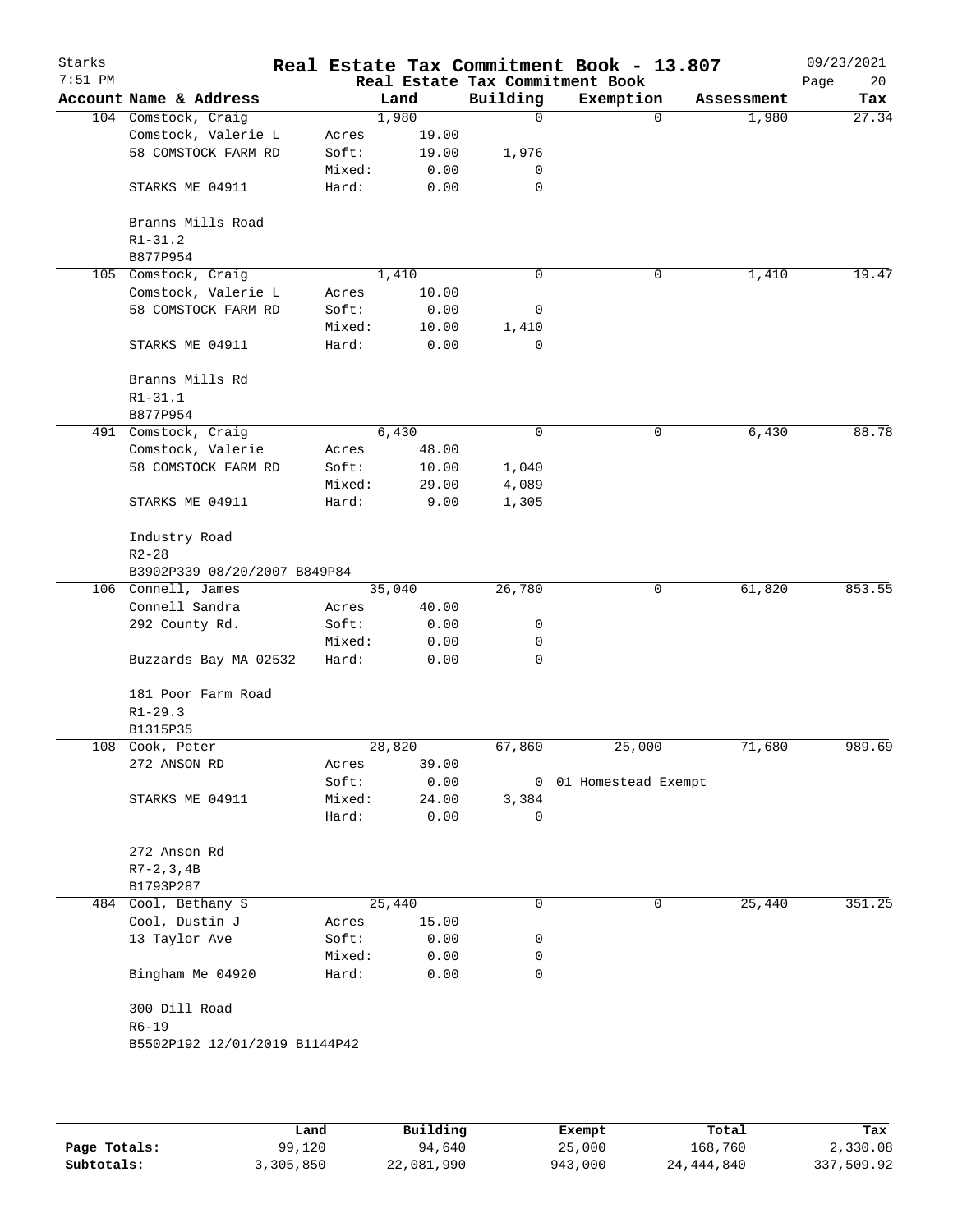| Starks       |                                                                           |           |        |            | Real Estate Tax Commitment Book - 13.807    |           |                     |            | 09/23/2021        |
|--------------|---------------------------------------------------------------------------|-----------|--------|------------|---------------------------------------------|-----------|---------------------|------------|-------------------|
| $7:51$ PM    | Account Name & Address                                                    |           |        | Land       | Real Estate Tax Commitment Book<br>Building |           | Exemption           | Assessment | Page<br>21<br>Tax |
|              | 317 Coombs Walter, E                                                      |           |        | 29,770     | 17,640                                      |           | 0                   | 47,410     | 654.59            |
|              | Coombs Walter, Phyllis<br>Е                                               |           | Acres  | 80.30      |                                             |           |                     |            |                   |
|              | 28 Growling Bear Dr.                                                      |           | Soft:  | 14.50      | 1,508                                       |           |                     |            |                   |
|              |                                                                           |           | Mixed: | 16.00      | 2,256                                       |           |                     |            |                   |
|              | Brunswick ME 04011                                                        |           | Hard:  | 40.30      | 5,844                                       |           |                     |            |                   |
|              | 11 Homestead Rd                                                           |           |        |            |                                             |           |                     |            |                   |
|              | $R4-4,6$<br>B3820P63 B1582P258                                            |           |        |            |                                             |           |                     |            |                   |
|              | 111 Costigan, Julie L                                                     |           |        | 13,150     | 48,180                                      |           | 25,000              | 36,330     | 501.61            |
|              | 14 ANSON ROAD                                                             |           | Acres  | 2.20       |                                             |           |                     |            |                   |
|              |                                                                           |           | Soft:  | 0.00       | $\overline{0}$                              |           | 01 Homestead Exempt |            |                   |
|              | STARKS ME 04911                                                           |           | Mixed: | 0.00       | 0                                           |           |                     |            |                   |
|              |                                                                           |           | Hard:  | 0.00       | 0                                           |           |                     |            |                   |
|              | 14 Anson Rd                                                               |           |        |            |                                             |           |                     |            |                   |
|              | $U2 - 28$                                                                 |           |        |            |                                             |           |                     |            |                   |
|              | B1627P300                                                                 |           |        |            |                                             |           |                     |            |                   |
|              | 409 Costigan, Kenneth                                                     |           |        | 20,740     | 36,410                                      |           | 25,000              | 32,150     | 443.90            |
|              | Ammarell, Annette L                                                       |           | Acres  | 10.10      |                                             |           | 01 Homestead Exempt |            |                   |
|              | 255 DILL RD                                                               |           | Soft:  | 0.00       | 0                                           |           |                     |            |                   |
|              |                                                                           |           | Mixed: | 0.00       | 0                                           |           |                     |            |                   |
|              | STARKS ME 04911                                                           |           | Hard:  | 0.00       | 0                                           |           |                     |            |                   |
|              | 255 Dill Road<br>$R6 - 21.1$                                              |           |        |            |                                             |           |                     |            |                   |
|              | B5071P354 08/31/2016 B4262P135 04/23/2010 B4219P65<br>12/03/2009 B3339P78 |           |        |            |                                             |           |                     |            |                   |
|              | 112 Cotton, Dennis L                                                      |           |        | 16,800     | 65,510                                      |           | 25,000              | 57,310     | 791.28            |
|              | 215 SAWYERS MILLS RD                                                      |           | Acres  | 6.00       |                                             |           | 01 Homestead Exempt |            |                   |
|              |                                                                           |           | Soft:  | 0.00       | 0                                           |           |                     |            |                   |
|              | STARKS ME 04911                                                           |           | Mixed: | 0.00       | 0                                           |           |                     |            |                   |
|              |                                                                           |           | Hard:  | 0.00       | 0                                           |           |                     |            |                   |
|              | 215 Sawyers Mills Rd<br>$R7 - 11.4$                                       |           |        |            |                                             |           |                     |            |                   |
|              | B5043P146 09/17/2008 B2519P271                                            |           |        |            |                                             |           |                     |            |                   |
|              | 674 Cougler, Tony                                                         |           |        | 14,880     | 80,280                                      |           | 25,000              | 70,160     | 968.70            |
|              | Woodward, Patricia                                                        |           | Acres  | 4.00       |                                             |           | 01 Homestead Exempt |            |                   |
|              | 39 DILL RD                                                                |           | Soft:  | 0.00       | 0                                           |           |                     |            |                   |
|              |                                                                           |           | Mixed: | 0.00       | 0                                           |           |                     |            |                   |
|              | STARKS ME 04911                                                           |           | Hard:  | 0.00       | 0                                           |           |                     |            |                   |
|              | 39 Dill Rd                                                                |           |        |            |                                             |           |                     |            |                   |
|              | $R12-5$                                                                   |           |        |            |                                             |           |                     |            |                   |
|              | B5527P53 03/24/2020 B1652P143                                             |           |        |            |                                             |           |                     |            |                   |
|              | 113 Couto, Francisco R                                                    |           |        | 19,630     | 9,020                                       |           | 0                   | 28,650     | 395.57            |
|              | Couto, Celestina F                                                        |           | Acres  | 8.95       |                                             |           |                     |            |                   |
|              | 7 Boxwood Way                                                             |           | Soft:  | 0.00       | 0                                           |           |                     |            |                   |
|              |                                                                           |           | Mixed: | 0.00       | 0                                           |           |                     |            |                   |
|              | South Dennis MA 02660<br>2733                                             |           | Hard:  | 0.00       | 0                                           |           |                     |            |                   |
|              | 406 Mayhew Road                                                           |           |        |            |                                             |           |                     |            |                   |
|              | $R5-5$                                                                    |           |        |            |                                             |           |                     |            |                   |
|              | B1560P104                                                                 |           |        |            |                                             |           |                     |            |                   |
|              |                                                                           | Land      |        | Building   |                                             | Exempt    |                     | Total      | Tax               |
| Page Totals: |                                                                           | 114,970   |        | 257,040    |                                             | 100,000   |                     | 272,010    | 3,755.65          |
| Subtotals:   |                                                                           | 3,420,820 |        | 22,339,030 |                                             | 1,043,000 |                     | 24,716,850 | 341, 265.57       |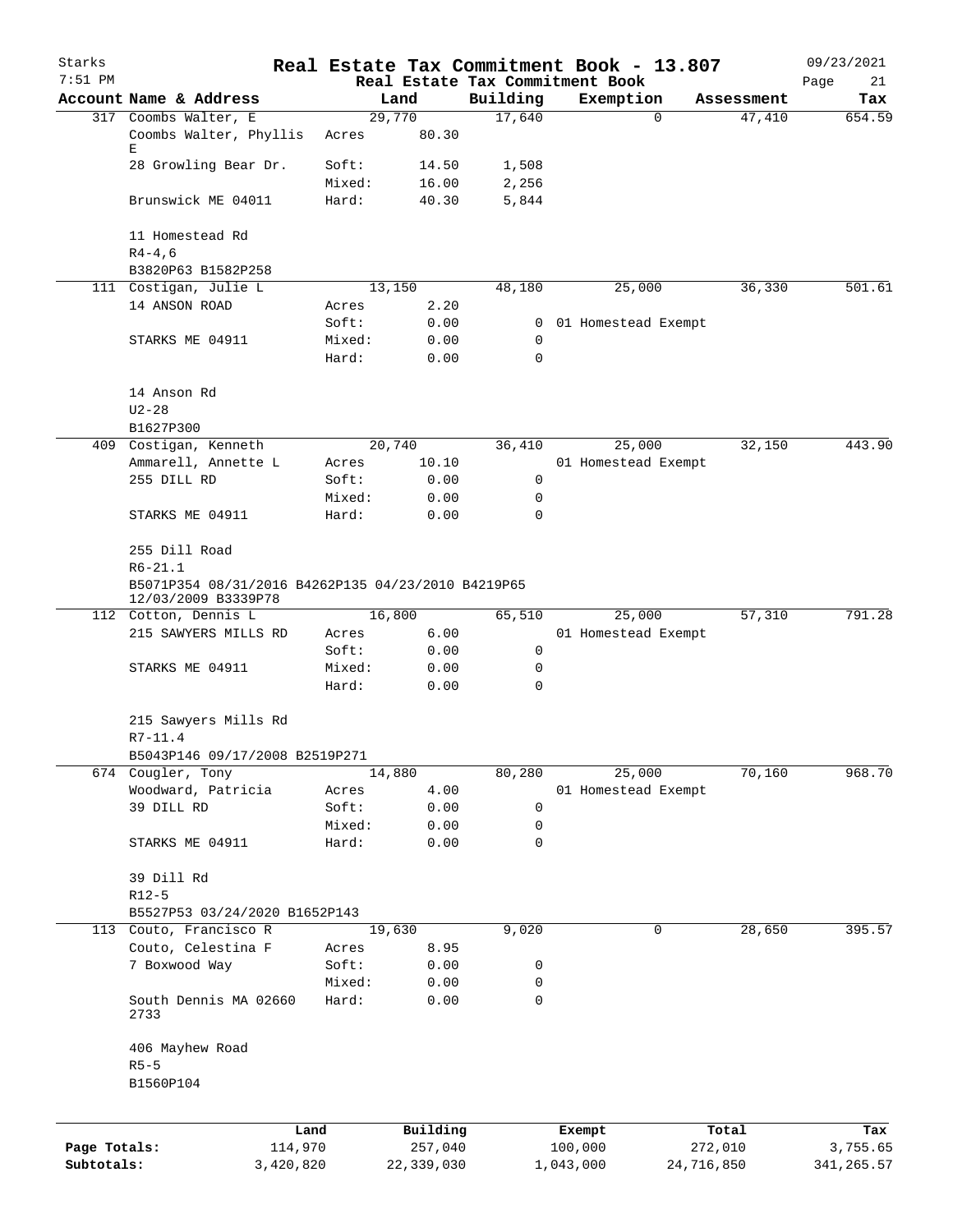| Starks<br>$7:51$ PM |                                                   |        |        | Real Estate Tax Commitment Book | Real Estate Tax Commitment Book - 13.807 |            | 09/23/2021<br>Page<br>22 |
|---------------------|---------------------------------------------------|--------|--------|---------------------------------|------------------------------------------|------------|--------------------------|
|                     | Account Name & Address                            |        | Land   | Building                        | Exemption                                | Assessment | Tax                      |
|                     | 133 Couture, Melissa M                            |        | 15,360 | 79,490                          | 25,000                                   | 69,850     | 964.42                   |
|                     | Couture, Adam J                                   | Acres  | 4.50   |                                 | 01 Homestead Exempt                      |            |                          |
|                     | 485 BRANNS MILL RD                                | Soft:  | 0.00   | 0                               |                                          |            |                          |
|                     |                                                   | Mixed: | 0.00   | 0                               |                                          |            |                          |
|                     | STARKS ME 04911                                   | Hard:  | 0.00   | 0                               |                                          |            |                          |
|                     | 485 Branns Mills Rd<br>$R1 - 39.1$                |        |        |                                 |                                          |            |                          |
|                     | B4868P25 01/09/2015 B3247P1                       |        |        |                                 |                                          |            |                          |
|                     | 115 Cowan, Edward                                 |        | 17,990 | 64,620                          | 25,000                                   | 57,610     | 795.42                   |
|                     | PO BOX 132                                        | Acres  | 7.24   |                                 |                                          |            |                          |
|                     |                                                   | Soft:  | 0.00   | 0                               | 01 Homestead Exempt                      |            |                          |
|                     | ANSON ME 04911                                    | Mixed: | 0.00   | 0                               |                                          |            |                          |
|                     |                                                   | Hard:  | 0.00   | 0                               |                                          |            |                          |
|                     | 458 Sandy River Road<br>$R9 - 8$                  |        |        |                                 |                                          |            |                          |
|                     | B1469P206                                         |        |        |                                 |                                          |            |                          |
|                     | 785 Cowan, Marc E                                 |        | 12,000 | 66,770                          | 25,000                                   | 53,770     | 742.40                   |
|                     | Cowan, Tracy M                                    | Acres  | 1.00   |                                 | 01 Homestead Exempt                      |            |                          |
|                     | 46 Parkwoods Drive                                | Soft:  | 0.00   | 0                               |                                          |            |                          |
|                     |                                                   | Mixed: | 0.00   | 0                               |                                          |            |                          |
|                     | Anson ME 04911                                    | Hard:  | 0.00   | 0                               |                                          |            |                          |
|                     | 486 Sandy River Road                              |        |        |                                 |                                          |            |                          |
|                     | $R9 - 8A$                                         |        |        |                                 |                                          |            |                          |
|                     | B5224P160 11/09/2017 B1469P206                    |        |        |                                 |                                          |            |                          |
|                     | 117 Cram, Robert                                  |        | 24,480 | 79,200                          | 25,000                                   | 78,680     | 1,086.33                 |
|                     | Cram, Norma                                       | Acres  | 14.00  |                                 |                                          |            |                          |
|                     | 1054 NEW SHARON RD                                | Soft:  | 0.00   | 0                               | 01 Homestead Exempt                      |            |                          |
|                     |                                                   | Mixed: | 0.00   | 0                               |                                          |            |                          |
|                     | STARKS ME 04911                                   | Hard:  | 0.00   | 0                               |                                          |            |                          |
|                     | 1054 New Sharon Road                              |        |        |                                 |                                          |            |                          |
|                     | $R1 - 41.1$                                       |        |        |                                 |                                          |            |                          |
|                     | B1830P88                                          |        |        |                                 |                                          |            |                          |
|                     | 343 Cremer, Judy Carol                            |        | 6,680  | 31,500                          | 0                                        | 38,180     | 527.15                   |
|                     | 1423 Whisper Lakes Blvd Acres                     |        | 0.31   |                                 |                                          |            |                          |
|                     |                                                   | Soft:  | 0.00   | 0                               |                                          |            |                          |
|                     | Sebring FL 33870                                  | Mixed: | 0.00   | 0                               |                                          |            |                          |
|                     |                                                   | Hard:  | 0.00   | 0                               |                                          |            |                          |
|                     | 18 Anson Rd<br>$U2 - 29$                          |        |        |                                 |                                          |            |                          |
|                     | B4819P358 08/20/2014 B4060P53 10/01/2008 B1779P53 |        |        |                                 |                                          |            |                          |
|                     | 118 Crockett, Stephen                             |        | 34,680 | 37,850                          | 25,000                                   | 47,530     | 656.25                   |
|                     | Crockett, Diane                                   | Acres  | 39.00  |                                 |                                          |            |                          |
|                     | PO BOX 467                                        | Soft:  | 0.00   | 0                               | 01 Homestead Exempt                      |            |                          |
|                     |                                                   | Mixed: | 0.00   | $\Omega$                        |                                          |            |                          |
|                     | STARKS ME 04911                                   | Hard:  | 0.00   | 0                               |                                          |            |                          |
|                     | 185 Locke Hill Road                               |        |        |                                 |                                          |            |                          |
|                     | $R3 - 6.1$                                        |        |        |                                 |                                          |            |                          |
|                     | B1443P326                                         |        |        |                                 |                                          |            |                          |
|                     |                                                   |        |        |                                 |                                          |            |                          |
|                     |                                                   |        |        |                                 |                                          |            |                          |
|                     |                                                   |        |        |                                 |                                          |            |                          |

|              | Land      | Building   | Exempt    | Total      | Tax        |
|--------------|-----------|------------|-----------|------------|------------|
| Page Totals: | 111,190   | 359,430    | 125,000   | 345,620    | 4,771.97   |
| Subtotals:   | 3,532,010 | 22,698,460 | 1,168,000 | 25,062,470 | 346,037.54 |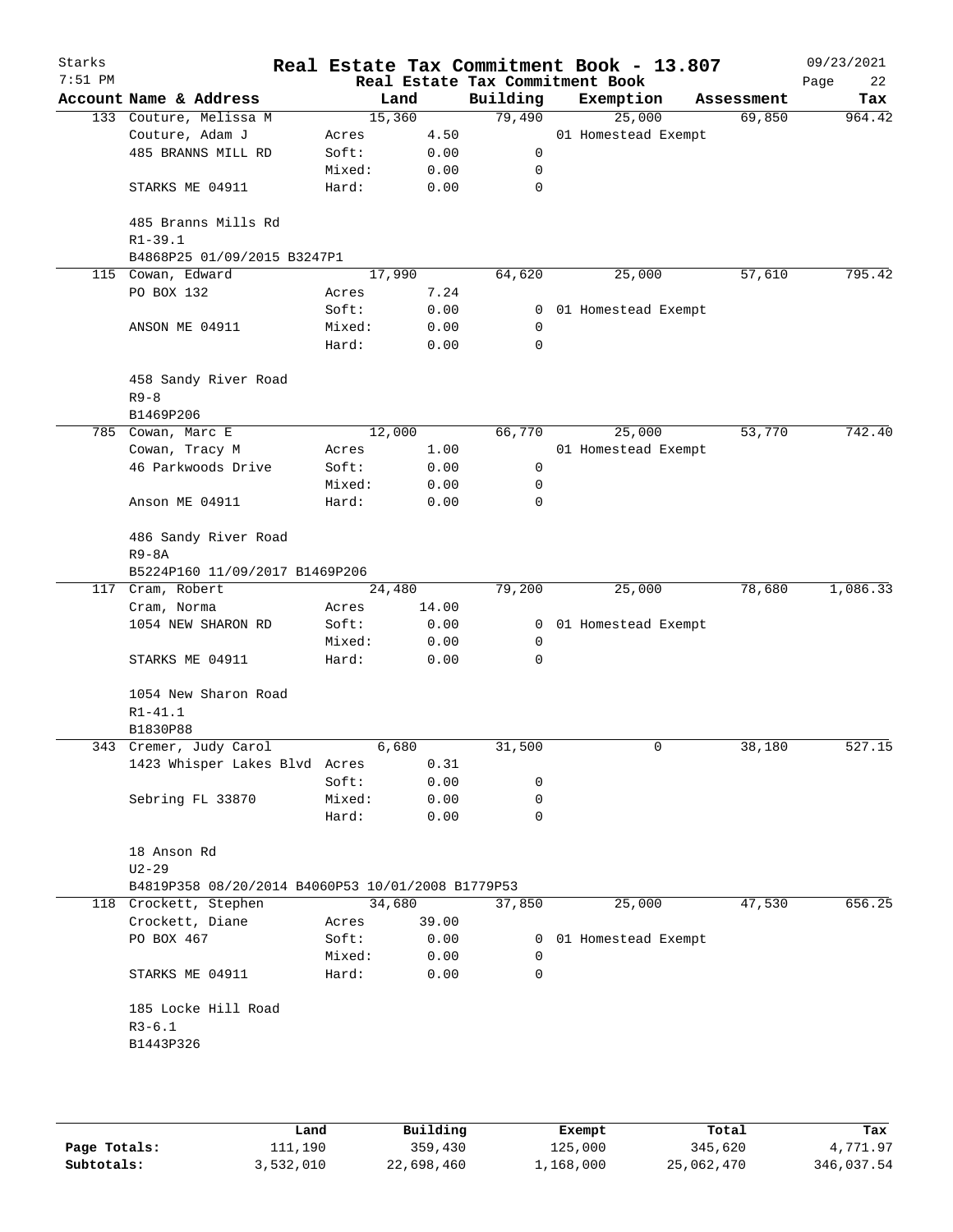| Starks    |                                                    |         |       |              | Real Estate Tax Commitment Book - 13.807     |          |            | 09/23/2021        |
|-----------|----------------------------------------------------|---------|-------|--------------|----------------------------------------------|----------|------------|-------------------|
| $7:51$ PM | Account Name & Address                             |         | Land  | Building     | Real Estate Tax Commitment Book<br>Exemption |          | Assessment | Page<br>23<br>Tax |
|           | 254 Crouss, Frederick R II                         | 35,040  |       | $\Omega$     |                                              | $\Omega$ | 35,040     | 483.80            |
|           | 571 State Street                                   | Acres   | 40.00 |              |                                              |          |            |                   |
|           |                                                    | Soft:   | 0.00  | 0            |                                              |          |            |                   |
|           | Belchertown MA 01007                               | Mixed:  | 0.00  | 0            |                                              |          |            |                   |
|           | 9785                                               |         |       |              |                                              |          |            |                   |
|           |                                                    | Hard:   | 0.00  | 0            |                                              |          |            |                   |
|           |                                                    |         |       |              |                                              |          |            |                   |
|           | $R2 - 24.13$                                       |         |       |              |                                              |          |            |                   |
|           | B4837P304 10/03/2014 B4098P325 01/15/2009 B1785P43 |         |       |              |                                              |          |            |                   |
|           | 120 Curran, Thomas                                 | 20,930  |       | 0            |                                              | 0        | 20,930     | 288.98            |
|           | Curran, Jennifer                                   | Acres   | 10.30 |              |                                              |          |            |                   |
|           | 3 Cobbler'S Lane                                   | Soft:   | 0.00  | 0            |                                              |          |            |                   |
|           |                                                    | Mixed:  | 0.00  | 0            |                                              |          |            |                   |
|           | Beverly MA 01915                                   | Hard:   | 0.00  | 0            |                                              |          |            |                   |
|           |                                                    |         |       |              |                                              |          |            |                   |
|           | $R6 - 2.4$                                         |         |       |              |                                              |          |            |                   |
|           | B1786P253                                          |         |       |              |                                              |          |            |                   |
|           | 121 Curtis, Kevin C                                |         | 7,590 | 25,800       | 25,000                                       |          | 8,390      | 115.84            |
|           | 35 LOCKE HILL RD                                   | Acres   | 0.40  |              | 01 Homestead Exempt                          |          |            |                   |
|           |                                                    | Soft:   | 0.00  | $\mathsf{O}$ |                                              |          |            |                   |
|           | STARKS ME 04911                                    | Mixed:  | 0.00  | 0            |                                              |          |            |                   |
|           |                                                    | Hard:   | 0.00  | $\Omega$     |                                              |          |            |                   |
|           | 35 Locke Hill Road                                 |         |       |              |                                              |          |            |                   |
|           | $U2-2$                                             |         |       |              |                                              |          |            |                   |
|           | B2845P229                                          |         |       |              |                                              |          |            |                   |
|           | 122 Cushman, Steven J                              | 12, 100 |       | 91,980       | 25,000                                       |          | 79,080     | 1,091.86          |
|           | Cushman, Tabbatha                                  | Acres   | 1.10  |              |                                              |          |            |                   |
|           | 237 Beans Corner Rd                                | Soft:   | 0.00  |              | 0 01 Homestead Exempt                        |          |            |                   |
|           |                                                    | Mixed:  | 0.00  | 0            |                                              |          |            |                   |
|           | New Sharon ME 04955                                | Hard:   | 0.00  | 0            |                                              |          |            |                   |
|           | 237 Beans Corner Rd                                |         |       |              |                                              |          |            |                   |
|           | $R1-11$                                            |         |       |              |                                              |          |            |                   |
|           | B2610P207                                          |         |       |              |                                              |          |            |                   |
|           | 134 Davis et Al., George                           | 14,880  |       | 0            |                                              | 0        | 14,880     | 205.45            |
|           | Т.                                                 |         |       |              |                                              |          |            |                   |
|           | %Russell Schleich                                  | Acres   | 4.00  |              |                                              |          |            |                   |
|           | 87 North Rd                                        | Soft:   | 0.00  | 0            |                                              |          |            |                   |
|           |                                                    | Mixed:  | 0.00  | 0            |                                              |          |            |                   |
|           | Harwinton CT 06791                                 | Hard:   | 0.00  | 0            |                                              |          |            |                   |
|           | 15 Thompson Bridge Road                            |         |       |              |                                              |          |            |                   |
|           | $R3 - 40.1$                                        |         |       |              |                                              |          |            |                   |
|           | B2203P195                                          |         |       |              |                                              |          |            |                   |
|           | 127 Davis, Lawny                                   | 20,640  |       | 0            |                                              | 0        | 20,640     | 284.98            |
|           | PO Box 518                                         | Acres   | 10.00 |              |                                              |          |            |                   |
|           |                                                    | Soft:   | 0.00  | 0            |                                              |          |            |                   |
|           | Anson ME 04911                                     | Mixed:  | 0.00  | 0            |                                              |          |            |                   |
|           |                                                    | Hard:   | 0.00  | 0            |                                              |          |            |                   |
|           |                                                    |         |       |              |                                              |          |            |                   |
|           |                                                    |         |       |              |                                              |          |            |                   |
|           | $R12-10.3$                                         |         |       |              |                                              |          |            |                   |

|              | Land      | Building   | Exempt    | Total      | Tax        |
|--------------|-----------|------------|-----------|------------|------------|
| Page Totals: | 111,180   | 117,780    | 50,000    | 178,960    | 2,470.91   |
| Subtotals:   | 3,643,190 | 22,816,240 | l,218,000 | 25,241,430 | 348,508.45 |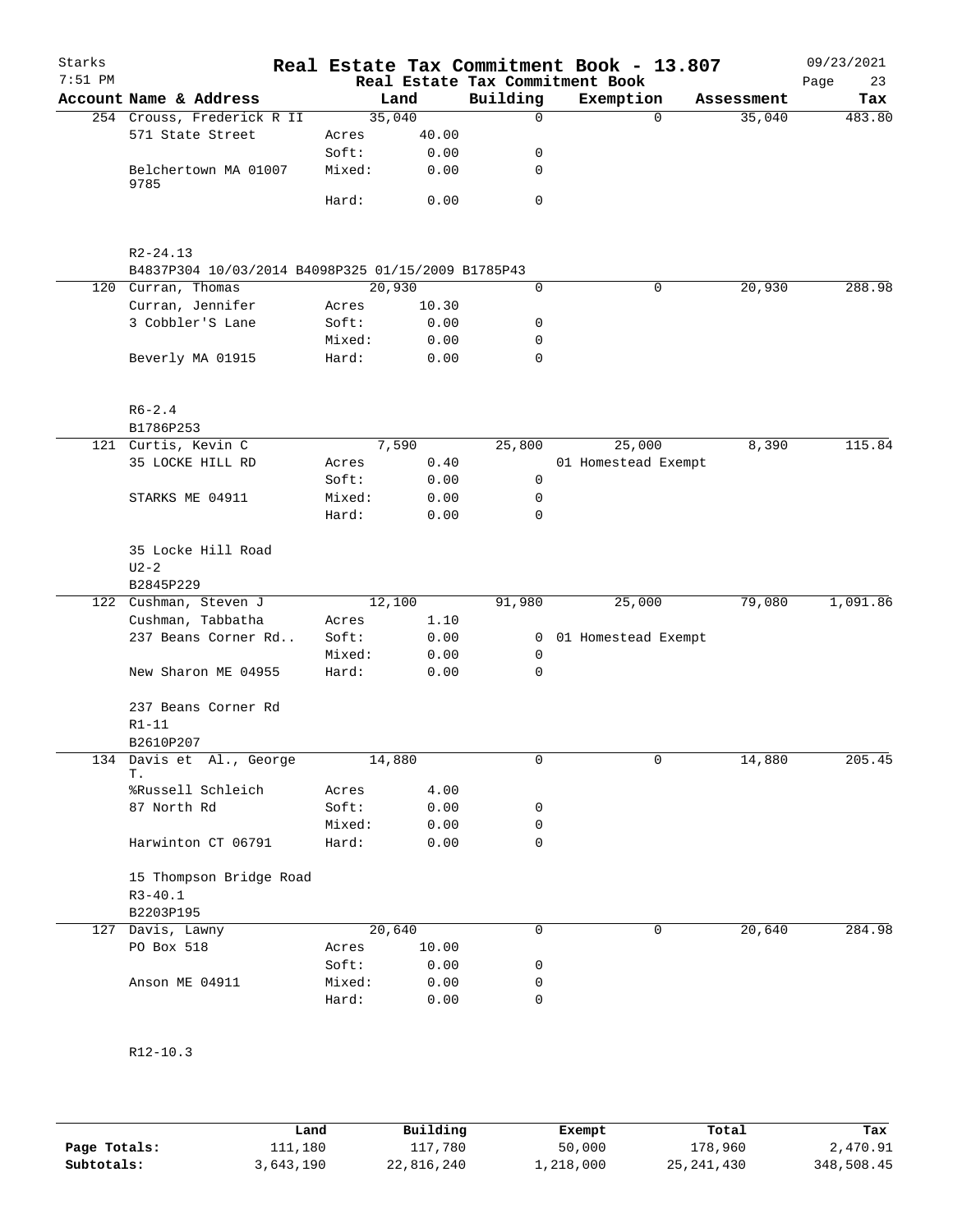| Starks    |                                                                                               |                 |               | Real Estate Tax Commitment Book - 13.807 |                     |             |            | 09/23/2021 |
|-----------|-----------------------------------------------------------------------------------------------|-----------------|---------------|------------------------------------------|---------------------|-------------|------------|------------|
| $7:51$ PM |                                                                                               |                 |               | Real Estate Tax Commitment Book          |                     |             |            | Page<br>24 |
|           | Account Name & Address                                                                        |                 | Land          | Building                                 | Exemption           |             | Assessment | Tax        |
|           | 129 Davis, Mark T                                                                             | 26,830          |               | 54,770                                   | 25,000              |             | 56,600     | 781.48     |
|           | Davis, Annette H<br>1618 NEW SHARON RD                                                        | Acres<br>Soft:  | 17.20<br>0.00 | $\mathbf{0}$                             | 01 Homestead Exempt |             |            |            |
|           |                                                                                               | Mixed:          | 0.00          | 0                                        |                     |             |            |            |
|           | STARKS ME 04911                                                                               | Hard:           | 0.00          | 0                                        |                     |             |            |            |
|           |                                                                                               |                 |               |                                          |                     |             |            |            |
|           | 1618 New Sharon Road                                                                          |                 |               |                                          |                     |             |            |            |
|           | $R2-6$                                                                                        |                 |               |                                          |                     |             |            |            |
|           | B2569P319                                                                                     |                 |               |                                          |                     |             |            |            |
|           | 131 Davis, Sammy E                                                                            | 13,540          |               | 83,620                                   | 25,000              |             | 72,160     | 996.31     |
|           | Davis, Angelina G                                                                             | Acres           | 2.60          |                                          |                     |             |            |            |
|           | 545 ANSON RD                                                                                  | Soft:           | 0.00          | $\mathbf{0}$                             | 01 Homestead Exempt |             |            |            |
|           |                                                                                               | Mixed:          | 0.00          | 0                                        |                     |             |            |            |
|           | STARKS ME 04911                                                                               | Hard:           | 0.00          | 0                                        |                     |             |            |            |
|           | 545 Anson Rd                                                                                  |                 |               |                                          |                     |             |            |            |
|           | $R10-5$                                                                                       |                 |               |                                          |                     |             |            |            |
|           | B965P281                                                                                      |                 |               |                                          |                     |             |            |            |
|           | 195 DAY, STEPHEN M                                                                            | 36,120          |               | 25,800                                   |                     | 0           | 61,920     | 854.93     |
|           | 53 OLD WATERVILLE RD                                                                          | Acres           | 43.00         |                                          |                     |             |            |            |
|           |                                                                                               | Soft:           | 0.00          | 0                                        |                     |             |            |            |
|           | OAKLAND ME 04963                                                                              | Mixed:          | 0.00          | 0                                        |                     |             |            |            |
|           |                                                                                               | Hard:           | 0.00          | $\mathbf 0$                              |                     |             |            |            |
|           | 465 Sawyers Mills Rd<br>R5-18,19.4                                                            |                 |               |                                          |                     |             |            |            |
|           | B5602P13 08/14/2020 B5291P292 06/13/2018 B4149P12<br>06/09/2009 B4095P172 02/02/2009 B1299P75 |                 |               |                                          |                     |             |            |            |
|           | 135 DeCelle, James                                                                            | 15,940          |               | $\mathbf 0$                              |                     | $\mathbf 0$ | 15,940     | 220.08     |
|           | 64 Rhodes Cirle                                                                               | Acres           | 5.10          |                                          |                     |             |            |            |
|           |                                                                                               | Soft:           | 0.00          | 0                                        |                     |             |            |            |
|           | Hingham MA 02043                                                                              | Mixed:          | 0.00          | 0                                        |                     |             |            |            |
|           |                                                                                               | Hard:           | 0.00          | 0                                        |                     |             |            |            |
|           | 312 Locke Hill Road                                                                           |                 |               |                                          |                     |             |            |            |
|           | $R2 - 24.9.1$                                                                                 |                 |               |                                          |                     |             |            |            |
|           | B1717P56                                                                                      |                 |               |                                          |                     |             |            |            |
|           | 136 Deming, Roi A                                                                             | 18,050          |               | 37,080                                   | 25,000              |             | 30,130     | 416.00     |
|           | 1195 NEW SHARON RD                                                                            | Acres           | 7.30          |                                          |                     |             |            |            |
|           |                                                                                               | Soft:           | 0.00          | 0                                        | 01 Homestead Exempt |             |            |            |
|           | STARKS ME 04911                                                                               | Mixed:          | 0.00          | 0                                        |                     |             |            |            |
|           |                                                                                               | Hard:           | 0.00          | 0                                        |                     |             |            |            |
|           | 1195 New Sharon Road                                                                          |                 |               |                                          |                     |             |            |            |
|           | $R1 - 34.4$                                                                                   |                 |               |                                          |                     |             |            |            |
|           | B2209P236<br>138 Denis, Emanuel                                                               |                 |               | 0                                        |                     | 0           |            | 300.85     |
|           | % Howard Brower                                                                               | 21,790<br>Acres | 11.20         |                                          |                     |             | 21,790     |            |
|           | PO Box 242                                                                                    | Soft:           | 0.00          |                                          |                     |             |            |            |
|           |                                                                                               | Mixed:          |               | 0                                        |                     |             |            |            |
|           | Lincoln MA 01773                                                                              | Hard:           | 0.00<br>0.00  | 0<br>0                                   |                     |             |            |            |
|           |                                                                                               |                 |               |                                          |                     |             |            |            |
|           | $R6 - 2.17$                                                                                   |                 |               |                                          |                     |             |            |            |
|           | B883P1018                                                                                     |                 |               |                                          |                     |             |            |            |
|           |                                                                                               |                 |               |                                          |                     |             |            |            |
|           |                                                                                               |                 |               |                                          |                     |             |            |            |

|              | Land      | Building   | Exempt    | Total      | Tax        |
|--------------|-----------|------------|-----------|------------|------------|
| Page Totals: | 132,270   | 201,270    | 75,000    | 258,540    | 3,569.65   |
| Subtotals:   | 3,775,460 | 23,017,510 | 1,293,000 | 25,499,970 | 352,078.10 |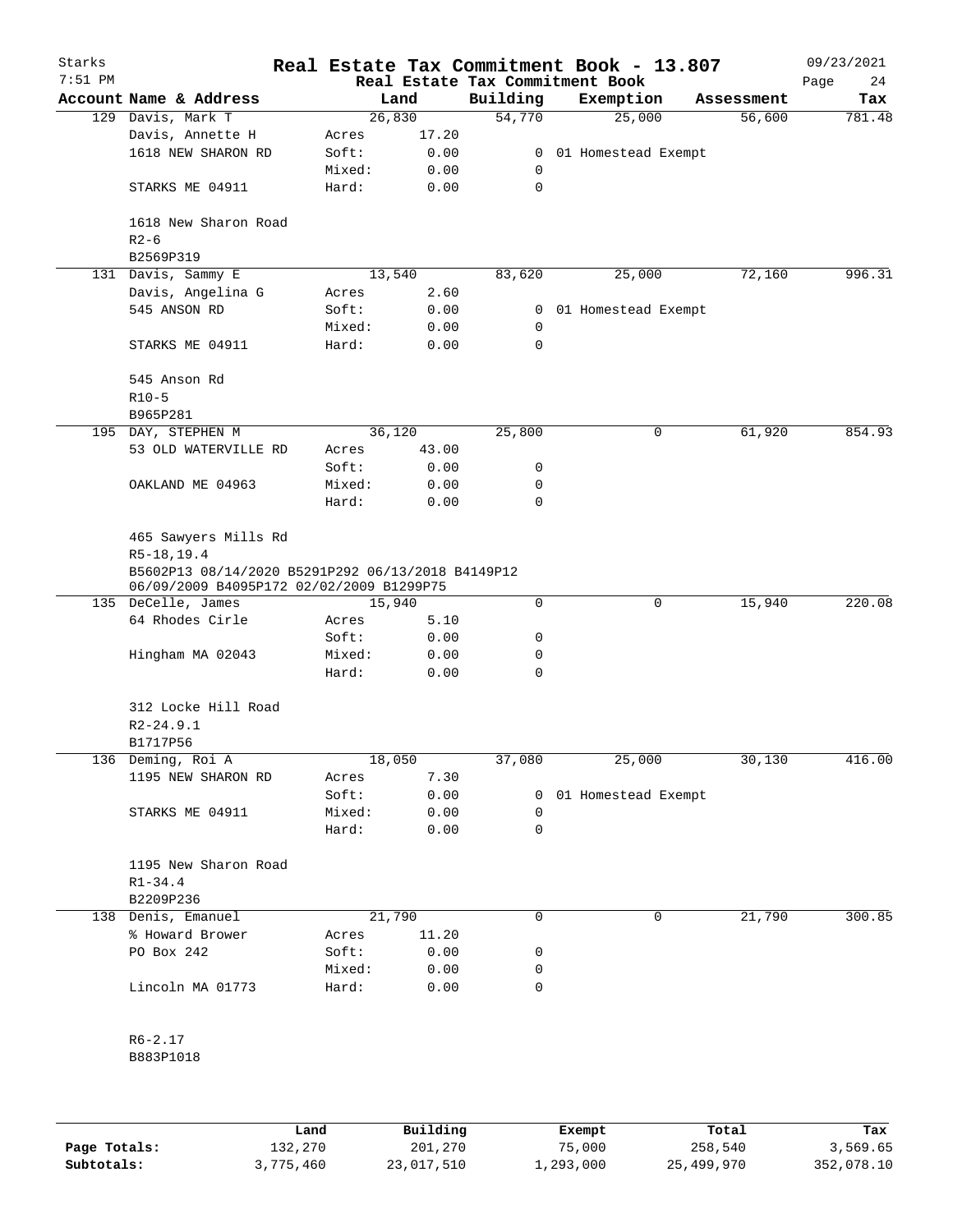| Starks<br>$7:51$ PM |                                         |                |                 |             | Real Estate Tax Commitment Book - 13.807<br>Real Estate Tax Commitment Book |            | 09/23/2021<br>Page<br>25 |
|---------------------|-----------------------------------------|----------------|-----------------|-------------|-----------------------------------------------------------------------------|------------|--------------------------|
|                     | Account Name & Address                  |                | Land            | Building    | Exemption                                                                   | Assessment | Tax                      |
|                     | 139 Denis, Emanuel T                    |                | 1,690           | $\Omega$    | $\Omega$                                                                    | 1,690      | 23.33                    |
|                     | P.O. Box 242                            | Acres          | 12.00           |             |                                                                             |            |                          |
|                     |                                         | Soft:          | 0.00            | 0           |                                                                             |            |                          |
|                     | Lincoln MA 01773                        | Mixed:         | 12.00           | 1,692       |                                                                             |            |                          |
|                     |                                         | Hard:          | 0.00            | 0           |                                                                             |            |                          |
|                     |                                         |                |                 |             |                                                                             |            |                          |
|                     | $R6 - 2.10$                             |                |                 | $\mathbf 0$ |                                                                             |            |                          |
|                     | 145 Denis, Emanuel T<br>% Howard Brower |                | 21,310<br>10.70 |             | 0                                                                           | 21,310     | 294.23                   |
|                     | P.O. Box 242                            | Acres<br>Soft: | 0.00            | 0           |                                                                             |            |                          |
|                     |                                         | Mixed:         | 0.00            | 0           |                                                                             |            |                          |
|                     | Lincoln MA 01773                        | Hard:          | 0.00            | 0           |                                                                             |            |                          |
|                     | 48 Redneck Road                         |                |                 |             |                                                                             |            |                          |
|                     | $R6 - 2.15$                             |                |                 |             |                                                                             |            |                          |
|                     | B883P1018                               |                |                 |             |                                                                             |            |                          |
|                     | 146 Denis, Emanuel T                    |                | 25,270          | 0           | 0                                                                           | 25,270     | 348.90                   |
|                     | % Howard Brower                         | Acres          | 11.00           |             |                                                                             |            |                          |
|                     | P.O. Box 242                            | Soft:          | 0.00            | 0           |                                                                             |            |                          |
|                     |                                         | Mixed:         | 9.00            | 1,269       |                                                                             |            |                          |
|                     | Lincoln MA 01773                        | Hard:          | 0.00            | 0           |                                                                             |            |                          |
|                     |                                         |                |                 |             |                                                                             |            |                          |
|                     | $R6 - 2.14$                             |                |                 |             |                                                                             |            |                          |
|                     | B883P1018                               |                |                 |             |                                                                             |            |                          |
|                     | 141 Denis, Emanuel T                    |                | 20,930          | $\mathbf 0$ | 0                                                                           | 20,930     | 288.98                   |
|                     | % Howard Brower                         | Acres          | 10.30           |             |                                                                             |            |                          |
|                     | P.O. Box 242                            | Soft:          | 0.00            | 0           |                                                                             |            |                          |
|                     |                                         | Mixed:         | 0.00            | 0           |                                                                             |            |                          |
|                     | Lincoln MA 01773                        | Hard:          | 0.00            | 0           |                                                                             |            |                          |
|                     | $R6 - 2.9$                              |                |                 |             |                                                                             |            |                          |
|                     | B883P1018                               |                |                 |             |                                                                             |            |                          |
|                     | 150 Denis, Emanuel T                    |                | 21,220          | 0           | 0                                                                           | 21,220     | 292.98                   |
|                     | % Howard Brower                         | Acres          | 10.60           |             |                                                                             |            |                          |
|                     | P.O. Box 242                            | Soft:          | 0.00            | 0           |                                                                             |            |                          |
|                     |                                         | Mixed:         | 0.00            | 0           |                                                                             |            |                          |
|                     | Lincoln MA 01773                        | Hard:          | 0.00            | 0           |                                                                             |            |                          |
|                     |                                         |                |                 |             |                                                                             |            |                          |
|                     | $R6 - 2.7$                              |                |                 |             |                                                                             |            |                          |
|                     | B883P1018                               |                | 22,110          |             |                                                                             |            |                          |
|                     | 151 Dennison, Linda E<br>PO Box 207     |                | 11.53           | 88,540      | 25,000<br>01 Homestead Exempt                                               | 85,650     | 1,182.57                 |
|                     |                                         | Acres<br>Soft: | 0.00            | 0           |                                                                             |            |                          |
|                     | Anson ME 04911                          | Mixed:         | 0.00            | 0           |                                                                             |            |                          |
|                     |                                         | Hard:          | 0.00            | 0           |                                                                             |            |                          |
|                     | 170 Faulkner Hill Road                  |                |                 |             |                                                                             |            |                          |
|                     | $R8 - 38 - 8$                           |                |                 |             |                                                                             |            |                          |
|                     | B2740P56                                |                |                 |             |                                                                             |            |                          |
|                     |                                         |                |                 |             |                                                                             |            |                          |
|                     |                                         |                |                 |             |                                                                             |            |                          |
|                     |                                         |                |                 |             |                                                                             |            |                          |
|                     |                                         |                |                 |             |                                                                             |            |                          |

|              | Land      | Building   | Exempt    | Total      | Tax        |
|--------------|-----------|------------|-----------|------------|------------|
| Page Totals: | 112,530   | 88,540     | 25,000    | 176,070    | 2,430.99   |
| Subtotals:   | 3,887,990 | 23,106,050 | 1,318,000 | 25,676,040 | 354,509.09 |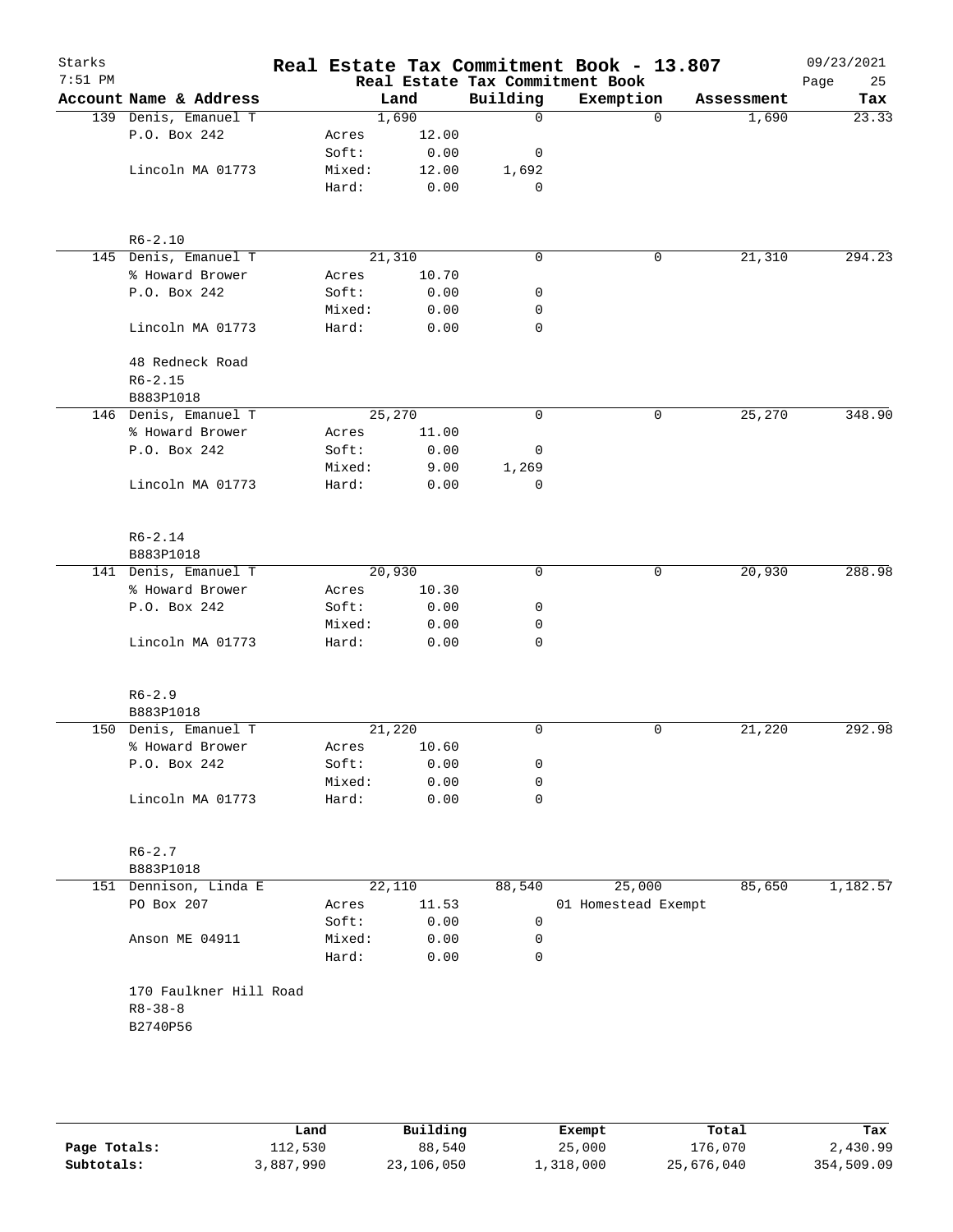| Starks<br>$7:51$ PM |                                                     |        |        |              | Real Estate Tax Commitment Book - 13.807<br>Real Estate Tax Commitment Book |   |            | 09/23/2021<br>Page<br>26 |
|---------------------|-----------------------------------------------------|--------|--------|--------------|-----------------------------------------------------------------------------|---|------------|--------------------------|
|                     | Account Name & Address                              |        | Land   | Building     | Exemption                                                                   |   | Assessment | Tax                      |
|                     | 152 Depetrillo, Angelo III                          |        | 15,840 | 27,720       | 25,000                                                                      |   | 18,560     | 256.26                   |
|                     | PO BOX 365                                          | Acres  | 5.00   |              |                                                                             |   |            |                          |
|                     |                                                     | Soft:  | 0.00   | $\mathbf{0}$ | 01 Homestead Exempt                                                         |   |            |                          |
|                     | ANSON ME 04911                                      | Mixed: | 0.00   | 0            |                                                                             |   |            |                          |
|                     |                                                     | Hard:  | 0.00   | 0            |                                                                             |   |            |                          |
|                     | 326 Mayhew Road                                     |        |        |              |                                                                             |   |            |                          |
|                     | $R5 - 3.3$<br>B953P1                                |        |        |              |                                                                             |   |            |                          |
|                     | 153 Derian Jr., Joseph A                            |        | 25,340 | 19,800       |                                                                             | 0 | 45,140     | 623.25                   |
|                     | Derian Eileen M.                                    | Acres  | 14.90  |              |                                                                             |   |            |                          |
|                     | 59 Algonquin Street                                 | Soft:  | 0.00   | 0            |                                                                             |   |            |                          |
|                     |                                                     | Mixed: | 0.00   | 0            |                                                                             |   |            |                          |
|                     | Buzzards Bay MA 02532                               | Hard:  | 0.00   | 0            |                                                                             |   |            |                          |
|                     | 165 Faulkner Hill Road                              |        |        |              |                                                                             |   |            |                          |
|                     | $R8 - 38 - 13$<br>B2839P317                         |        |        |              |                                                                             |   |            |                          |
|                     | 266 DeRosa, Christopher                             |        | 22,560 | 1,380        |                                                                             | 0 | 23,940     | 330.54                   |
|                     | DeRosa, Doreen                                      | Acres  | 12.00  |              |                                                                             |   |            |                          |
|                     | 793 Lakewood Road                                   | Soft:  | 0.00   | 0            |                                                                             |   |            |                          |
|                     |                                                     | Mixed: | 0.00   | 0            |                                                                             |   |            |                          |
|                     | Madison ME 04950                                    | Hard:  | 0.00   | 0            |                                                                             |   |            |                          |
|                     | Faulkner Hill Rd<br>$R8 - 38 - 12$                  |        |        |              |                                                                             |   |            |                          |
|                     | B3546P262 08/26/2005 B1782P71                       |        |        |              |                                                                             |   |            |                          |
|                     | 385 DESHAIES, MARK R                                |        | 8,570  | 32,400       |                                                                             | 0 | 40,970     | 565.67                   |
|                     | 4 FRANCIS ST                                        | Acres  | 0.51   |              |                                                                             |   |            |                          |
|                     |                                                     | Soft:  | 0.00   | 0            |                                                                             |   |            |                          |
|                     | WARREN RI 02885                                     | Mixed: | 0.00   | 0            |                                                                             |   |            |                          |
|                     |                                                     | Hard:  | 0.00   | $\Omega$     |                                                                             |   |            |                          |
|                     | 43 Chicken St                                       |        |        |              |                                                                             |   |            |                          |
|                     | $U2 - 18$                                           |        |        |              |                                                                             |   |            |                          |
|                     | B5647P137 12/18/2020 B4082P196 12/14/2008 B2540P192 |        |        |              |                                                                             |   |            |                          |
|                     | 679 Doiron, Colleen A                               |        | 13,200 | 97,260       | 25,000                                                                      |   | 85,460     | 1,179.95                 |
|                     | 538 Sandy River Rd                                  | Acres  | 2.25   |              | 01 Homestead Exempt                                                         |   |            |                          |
|                     |                                                     | Soft:  | 0.00   | 0            |                                                                             |   |            |                          |
|                     | Starks ME 04911                                     | Mixed: | 0.00   | 0            |                                                                             |   |            |                          |
|                     |                                                     | Hard:  | 0.00   | 0            |                                                                             |   |            |                          |
|                     | 538 Sandy River Road<br>R9-5.4A                     |        |        |              |                                                                             |   |            |                          |
|                     | B3671P229 05/04/2006 B3513P179 B1609P294            |        |        |              |                                                                             |   |            |                          |
|                     | 158 Doiron, Jamie E                                 |        | 35,760 | 70,830       | 25,000                                                                      |   | 81,590     | 1,126.51                 |
|                     | Doiron, Karen L                                     | Acres  | 42.00  |              |                                                                             |   |            |                          |
|                     | 1195 ANSON ROAD                                     | Soft:  | 0.00   | 0            | 01 Homestead Exempt                                                         |   |            |                          |
|                     |                                                     | Mixed: | 0.00   | 0            |                                                                             |   |            |                          |
|                     | STARKS ME 04911                                     | Hard:  | 0.00   | 0            |                                                                             |   |            |                          |
|                     | 1195 Anson Rd                                       |        |        |              |                                                                             |   |            |                          |
|                     | $R12 - 15$                                          |        |        |              |                                                                             |   |            |                          |
|                     | B2591P263                                           |        |        |              |                                                                             |   |            |                          |
|                     |                                                     |        |        |              |                                                                             |   |            |                          |
|                     |                                                     |        |        |              |                                                                             |   |            |                          |
|                     |                                                     |        |        |              |                                                                             |   |            |                          |

|              | Land      | Building     | Exempt    | Total      | Tax        |
|--------------|-----------|--------------|-----------|------------|------------|
| Page Totals: | 121,270   | 249,390      | 75,000    | 295,660    | 4,082.18   |
| Subtotals:   | 4,009,260 | 23, 355, 440 | 1,393,000 | 25,971,700 | 358,591.27 |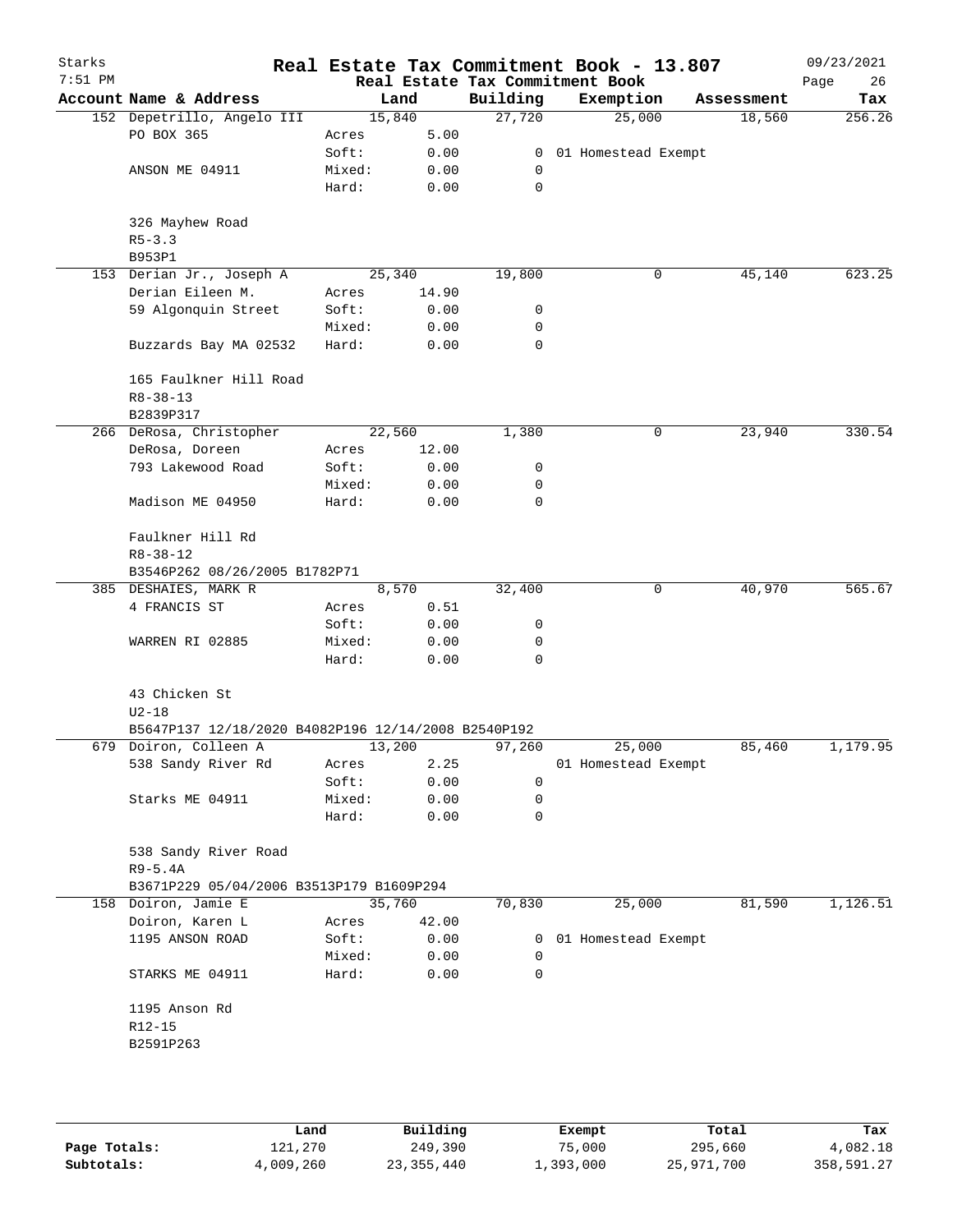| Starks<br>$7:51$ PM |                                                                                              |                |                |                  | Real Estate Tax Commitment Book - 13.807<br>Real Estate Tax Commitment Book |            | 09/23/2021        |
|---------------------|----------------------------------------------------------------------------------------------|----------------|----------------|------------------|-----------------------------------------------------------------------------|------------|-------------------|
|                     | Account Name & Address                                                                       |                | Land           | Building         | Exemption                                                                   | Assessment | Page<br>27<br>Tax |
|                     | 475 Donovan, Emma R                                                                          |                | 15,840         | $\mathbf 0$      | $\Omega$                                                                    | 15,840     | 218.70            |
|                     | Smith, Gary Edward<br>1931 Cordova Road No                                                   | Acres<br>Soft: | 5.00<br>0.00   | 0                |                                                                             |            |                   |
|                     | 160                                                                                          |                |                |                  |                                                                             |            |                   |
|                     | Ft. Lauderdale FL 33316 Hard:                                                                | Mixed:         | 0.00<br>0.00   | 0<br>$\mathbf 0$ |                                                                             |            |                   |
|                     |                                                                                              |                |                |                  |                                                                             |            |                   |
|                     | 1251 New Sharon Road<br>$R1 - 34.1$                                                          |                |                |                  |                                                                             |            |                   |
|                     | B4741P329 12/16/2013 B2435P306                                                               |                |                |                  |                                                                             |            |                   |
|                     | 476 Donovan, Emma R                                                                          |                | 22,270         | $\Omega$         | 0                                                                           | 22,270     | 307.48            |
|                     | Smith, Gary Edward<br>1931 Cordova Road No                                                   | Acres<br>Soft: | 11.70<br>0.00  | 0                |                                                                             |            |                   |
|                     | 160                                                                                          |                |                |                  |                                                                             |            |                   |
|                     |                                                                                              | Mixed:         | 0.00           | 0                |                                                                             |            |                   |
|                     | Ft. Lauderdale FL 33316 Hard:                                                                |                | 0.00           | 0                |                                                                             |            |                   |
|                     | New Sharon Rd<br>$R1 - 34.6$                                                                 |                |                |                  |                                                                             |            |                   |
|                     | B5261P68 03/20/2018 B4741P329 12/16/2013 B2435P306                                           |                |                |                  |                                                                             |            |                   |
|                     | 477 Donovan, Emma R                                                                          |                | 15,840         | 0                | 0                                                                           | 15,840     | 218.70            |
|                     | Smith, Gary Edward                                                                           | Acres          | 5.00           |                  |                                                                             |            |                   |
|                     | 1931 Cordova Road No<br>160                                                                  | Soft:          | 0.00           | 0                |                                                                             |            |                   |
|                     |                                                                                              | Mixed:         | 0.00           | 0                |                                                                             |            |                   |
|                     | Ft. Lauderdale FL 33316 Hard:                                                                |                | 0.00           | 0                |                                                                             |            |                   |
|                     | $R1 - 34.2$<br>B5547P311 05/26/2020 B4727P333 11/01/2013 B3039P121<br>455 Donovan, Gregory J |                | 31,040         | 25,800           | 25,000                                                                      | 31,840     | 439.61            |
|                     | 59 Homestead Road                                                                            | Acres          | 28.90          |                  | 01 Homestead Exempt                                                         |            |                   |
|                     |                                                                                              | Soft:          | 0.00           | 0                |                                                                             |            |                   |
|                     | Starks ME 04911                                                                              | Mixed:         | 0.00           | 0                |                                                                             |            |                   |
|                     |                                                                                              | Hard:          | 0.00           | $\mathbf 0$      |                                                                             |            |                   |
|                     | 59 Homestead Road                                                                            |                |                |                  |                                                                             |            |                   |
|                     | $R4-7$<br>B3836P137 04/17/2007 B2043P347                                                     |                |                |                  |                                                                             |            |                   |
|                     | 161 Dorr, David                                                                              |                | 16,220         | 0                | 0                                                                           | 16,220     | 223.95            |
|                     | Dorr, Elizabeth                                                                              | Acres          | 5.40           |                  |                                                                             |            |                   |
|                     | 1212 Shaw Hill Rd.                                                                           | Soft:          | 0.00           | 0                |                                                                             |            |                   |
|                     |                                                                                              | Mixed:         | 0.00           | 0                |                                                                             |            |                   |
|                     | Industry ME 04938                                                                            | Hard:          | 0.00           | $\mathbf 0$      |                                                                             |            |                   |
|                     | Rt. 134 New Sharon Rd                                                                        |                |                |                  |                                                                             |            |                   |
|                     | $R8 - 17$                                                                                    |                |                |                  |                                                                             |            |                   |
|                     | B2308P6                                                                                      |                |                |                  |                                                                             |            |                   |
|                     | 162 Dorr, David G<br>Dorr, Elizabeth J                                                       | Acres          | 6,030<br>42.00 | 0                | 0                                                                           | 6,030      | 83.26             |
|                     | 1212 Shaw Hill Rd.                                                                           | Soft:          | 0.00           | 0                |                                                                             |            |                   |
|                     |                                                                                              | Mixed:         | 15.00          | 2,115            |                                                                             |            |                   |
|                     | Industry ME 04938                                                                            | Hard:          | 27.00          | 3,915            |                                                                             |            |                   |
|                     | New Sharon Rd                                                                                |                |                |                  |                                                                             |            |                   |
|                     | $R2 - 10$                                                                                    |                |                |                  |                                                                             |            |                   |
|                     |                                                                                              |                |                |                  |                                                                             |            |                   |
|                     | Land                                                                                         |                | Building       |                  | Exempt                                                                      | Total      | Tax               |
| Page Totals:        | 107,240                                                                                      |                | 25,800         |                  | 25,000                                                                      | 108,040    | 1,491.70          |
| Subtotals:          | 4,116,500                                                                                    |                | 23, 381, 240   |                  | 1,418,000                                                                   | 26,079,740 | 360,082.97        |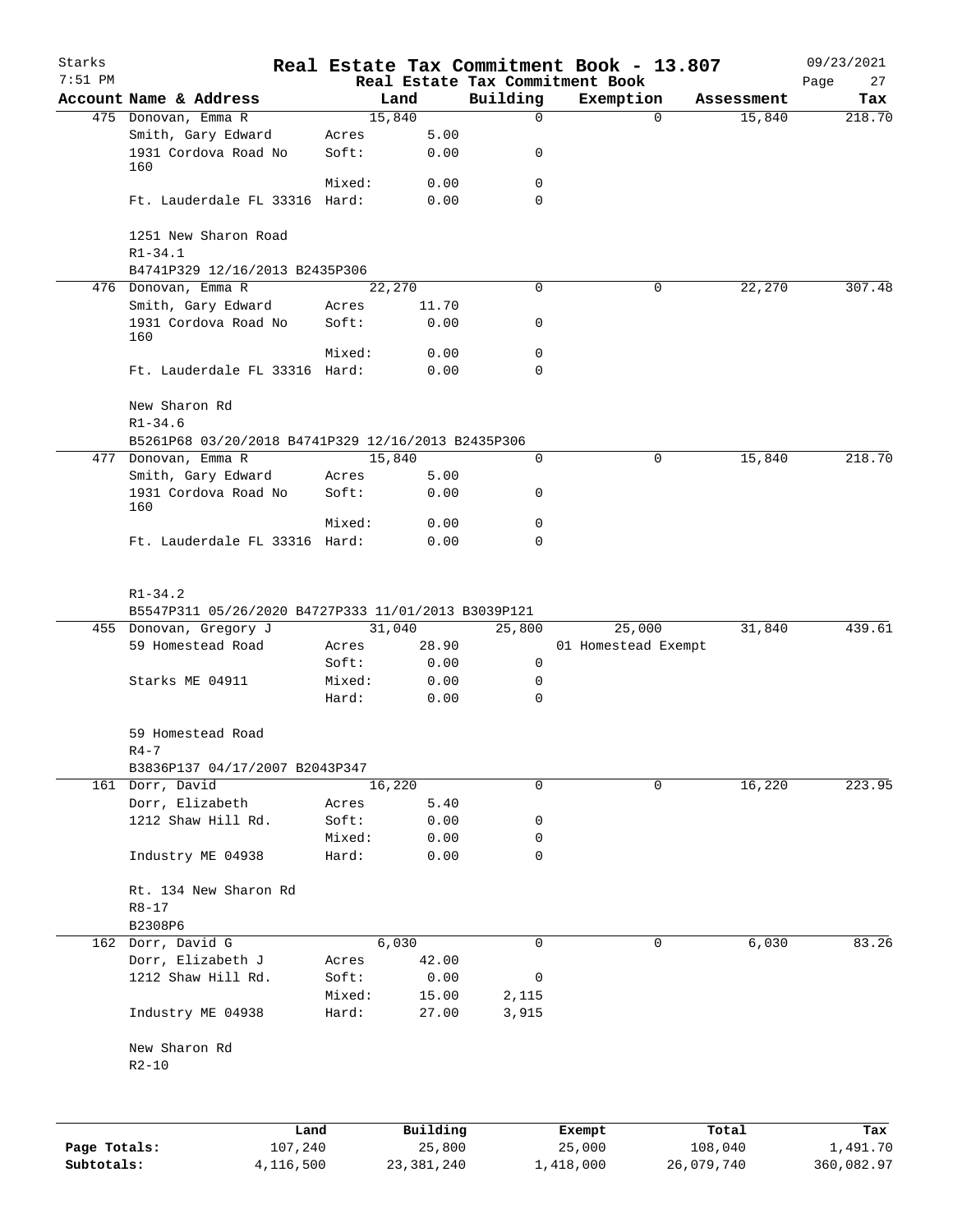| Starks<br>$7:51$ PM |                                                     |        |         |                | Real Estate Tax Commitment Book - 13.807<br>Real Estate Tax Commitment Book |            | 09/23/2021<br>28<br>Page |
|---------------------|-----------------------------------------------------|--------|---------|----------------|-----------------------------------------------------------------------------|------------|--------------------------|
|                     | Account Name & Address                              |        | Land    | Building       | Exemption                                                                   | Assessment | Tax                      |
|                     | 164 Doucette, Thomas J                              |        | 20, 340 | 59,890         | $\Omega$                                                                    | 80, 230    | 1,107.74                 |
|                     | 2 Shortell Ave                                      | Acres  | 40.00   |                |                                                                             |            |                          |
|                     |                                                     | Soft:  | 34.00   | 3,536          |                                                                             |            |                          |
|                     | Beverly MA 01915                                    | Mixed: | 0.00    | 0              |                                                                             |            |                          |
|                     |                                                     | Hard:  | 0.00    | 0              |                                                                             |            |                          |
|                     | 278 Dill Road<br>$R6 - 22.1$                        |        |         |                |                                                                             |            |                          |
|                     | B3978P291 03/28/2008 B1391P335                      |        |         |                |                                                                             |            |                          |
| 288                 | Douglas W. Hoskins                                  |        | 14,590  | 0              | 0                                                                           | 14,590     | 201.44                   |
|                     | Revocable Trust<br>c/o Kimberley J.<br>Huggins      | Acres  | 3.70    |                |                                                                             |            |                          |
|                     | P.O. Box 431                                        | Soft:  | 0.00    | 0              |                                                                             |            |                          |
|                     |                                                     | Mixed: | 0.00    | $\mathbf 0$    |                                                                             |            |                          |
|                     | Norridgewock ME 04957                               | Hard:  | 0.00    | 0              |                                                                             |            |                          |
|                     | $R10 - 15$                                          |        |         |                |                                                                             |            |                          |
|                     | B5228P344 11/20/2017 B2414P233                      |        |         |                |                                                                             |            |                          |
|                     | 165 Dow, Cecil                                      |        | 62,750  | 266,460        | 31,000                                                                      | 298,210    | 4,117.39                 |
|                     | 978 ANSON ROAD                                      | Acres  | 205.80  |                | 02 Veteran                                                                  |            |                          |
|                     |                                                     | Soft:  | 67.00   |                | 6,968 01 Homestead Exempt                                                   |            |                          |
|                     | STARKS ME 04911                                     | Mixed: | 51.00   | 7,191          |                                                                             |            |                          |
|                     |                                                     | Hard:  | 17.00   | 2,465          |                                                                             |            |                          |
|                     | 978 Anson Rd                                        |        |         |                |                                                                             |            |                          |
|                     | $R12-2$                                             |        |         |                |                                                                             |            |                          |
| 167                 | Dube, Brad A                                        |        | 18,150  | 109,800        | 25,000                                                                      | 102,950    | 1,421.43                 |
|                     | Dube Sara L                                         | Acres  | 33.00   |                |                                                                             |            |                          |
|                     | 405 MAYHEW RD                                       | Soft:  | 0.00    |                | 0 01 Homestead Exempt                                                       |            |                          |
|                     |                                                     | Mixed: | 30.00   | 4,230          |                                                                             |            |                          |
|                     | STARKS ME 04911                                     | Hard:  | 0.00    | $\mathbf 0$    |                                                                             |            |                          |
|                     | 405 Mayhew Road                                     |        |         |                |                                                                             |            |                          |
|                     | $R6 - 1.5$                                          |        |         |                |                                                                             |            |                          |
|                     | B3151P296                                           |        |         |                |                                                                             |            |                          |
|                     | 168 Dube, John                                      |        | 36,800  | 45,020         |                                                                             | 81,820     | 1,129.69                 |
|                     | 127 REDNECK RD                                      | Acres  | 170.00  |                |                                                                             |            |                          |
|                     |                                                     | Soft:  | 0.00    | 0              |                                                                             |            |                          |
|                     | STARKS ME 04911                                     | Mixed: | 130.00  | 18,330         |                                                                             |            |                          |
|                     |                                                     | Hard:  | 38.00   | 5,510          |                                                                             |            |                          |
|                     | 127 Redneck Rd                                      |        |         |                |                                                                             |            |                          |
|                     | $R6-1$                                              |        |         |                |                                                                             |            |                          |
|                     | B1671P186                                           |        |         |                |                                                                             |            |                          |
|                     | 123 DUBOIS, ANTHONY P                               |        | 20,640  | 65,520         | 31,000                                                                      | 55,160     | 761.59                   |
|                     | 2122 INDUSTRY RD                                    | Acres  | 10.00   |                | 01 Homestead Exempt                                                         |            |                          |
|                     |                                                     | Soft:  | 0.00    | $\overline{0}$ | 02 Veteran                                                                  |            |                          |
|                     | STARKS ME 04911                                     | Mixed: | 0.00    | 0              |                                                                             |            |                          |
|                     |                                                     | Hard:  | 0.00    | $\mathbf 0$    |                                                                             |            |                          |
|                     | 2122 Industry Road                                  |        |         |                |                                                                             |            |                          |
|                     | $R2 - 24.8$                                         |        |         |                |                                                                             |            |                          |
|                     | B5649P342 12/28/2020 B4602P329 11/27/2012 B1170P179 |        |         |                |                                                                             |            |                          |
|                     |                                                     |        |         |                |                                                                             |            |                          |
|                     |                                                     |        |         |                |                                                                             |            |                          |
|                     |                                                     |        |         |                |                                                                             |            |                          |

|              | Land      | Building   | Exempt    | Total      | Tax        |
|--------------|-----------|------------|-----------|------------|------------|
| Page Totals: | 173,270   | 546,690    | 87,000    | 632,960    | 8,739.28   |
| Subtotals:   | 4,289,770 | 23,927,930 | 1,505,000 | 26,712,700 | 368,822.25 |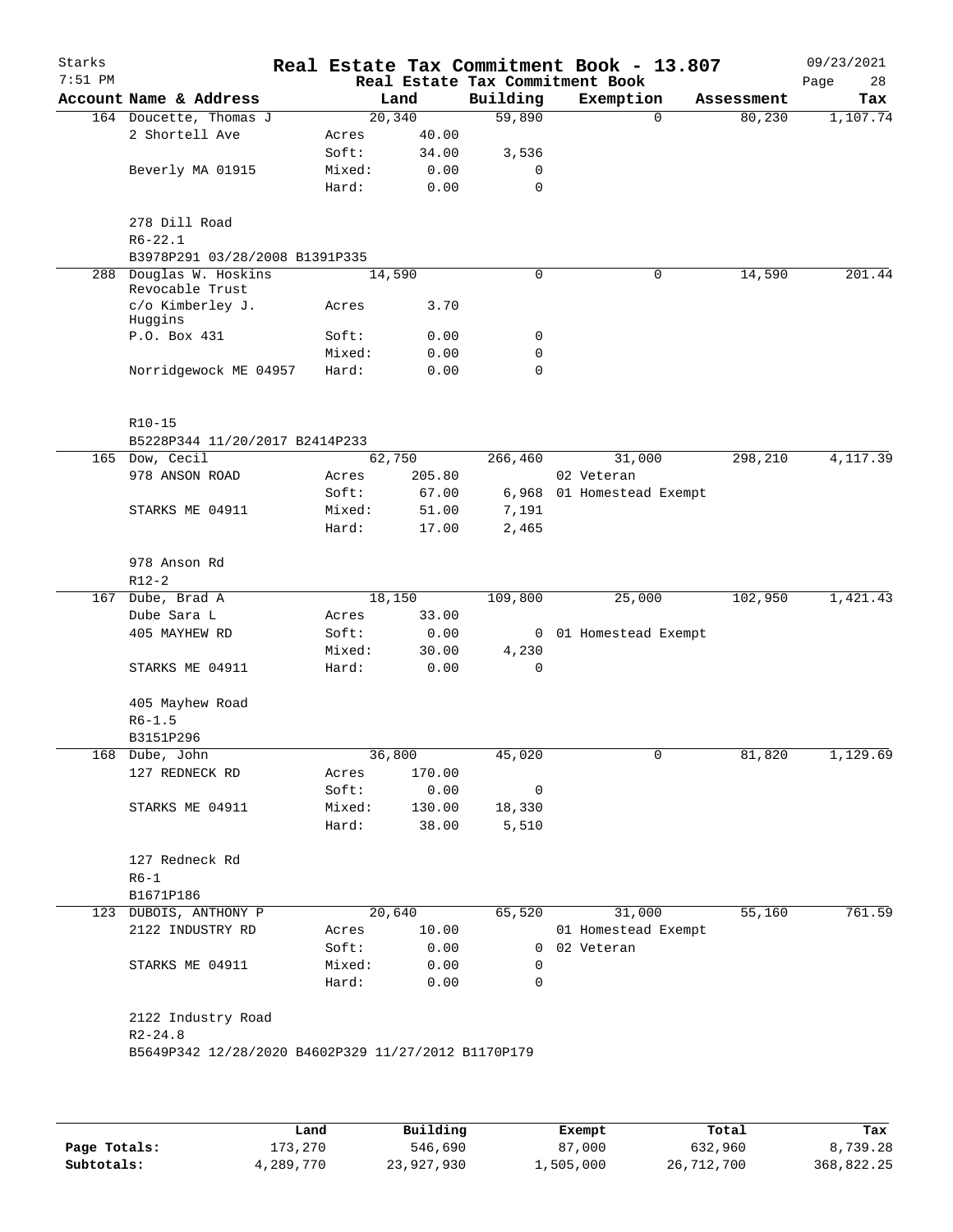| Starks    |                                                                                        |                 |              |             | Real Estate Tax Commitment Book - 13.807 |            | 09/23/2021 |
|-----------|----------------------------------------------------------------------------------------|-----------------|--------------|-------------|------------------------------------------|------------|------------|
| $7:51$ PM |                                                                                        |                 |              |             | Real Estate Tax Commitment Book          |            | 29<br>Page |
|           | Account Name & Address                                                                 |                 | Land         | Building    | Exemption                                | Assessment | Tax        |
|           | 786 Dudash, Shane                                                                      |                 | 19,970       | $\mathbf 0$ | $\Omega$                                 | 19,970     | 275.73     |
|           | 2348 INDUSTRY RD                                                                       | Acres           | 9.30         |             |                                          |            |            |
|           |                                                                                        | Soft:           | 0.00         | 0           |                                          |            |            |
|           | STARKS ME 04911                                                                        | Mixed:          | 0.00         | 0           |                                          |            |            |
|           |                                                                                        | Hard:           | 0.00         | $\mathbf 0$ |                                          |            |            |
|           | $R2 - 29.1$<br>B5332P320 09/21/2019                                                    |                 |              |             |                                          |            |            |
|           | 732 Duggan, Francis                                                                    |                 | 17,280       | 84,380      | 25,000                                   | 76,660     | 1,058.44   |
|           | 75 EMERY RD                                                                            | Acres           | 6.50         |             | 01 Homestead Exempt                      |            |            |
|           |                                                                                        | Soft:           | 0.00         | 0           |                                          |            |            |
|           | STARKS ME 04911                                                                        | Mixed:          | 0.00         | 0           |                                          |            |            |
|           |                                                                                        | Hard:           | 0.00         | 0           |                                          |            |            |
|           | 75 Emery Road<br>$R3-32B$                                                              |                 |              |             |                                          |            |            |
|           | B5274P176 05/01/2018 B5270P342 04/19/2018 B4983P58<br>12/08/2015                       |                 |              |             |                                          |            |            |
|           | 169 Duhaime, Deanne                                                                    |                 | 35,040       | 0           | 0                                        | 35,040     | 483.80     |
|           | 247C Linden Street                                                                     | Acres           | 40.00        |             |                                          |            |            |
|           |                                                                                        | Soft:           | 0.00         | 0           |                                          |            |            |
|           | Berlin MA 01740                                                                        | Mixed:          | 0.00         | 0           |                                          |            |            |
|           |                                                                                        | Hard:           | 0.00         | 0           |                                          |            |            |
|           | $R12 - 25$<br>B5463P23 09/17/2019 B809P257                                             |                 |              |             |                                          |            |            |
|           | 170 Duley, Harold C                                                                    |                 | 34,680       | 76,320      | 25,000                                   | 86,000     | 1,187.40   |
|           | PO BOX 517                                                                             | Acres           | 39.00        |             | 01 Homestead Exempt                      |            |            |
|           |                                                                                        | Soft:           | 0.00         | 0           |                                          |            |            |
|           | STARKS ME 04911                                                                        | Mixed:<br>Hard: | 0.00<br>0.00 | 0<br>0      |                                          |            |            |
|           | 945 Anson Rd                                                                           |                 |              |             |                                          |            |            |
|           | $R12-1$                                                                                |                 |              |             |                                          |            |            |
|           | B5050P349 07/11/2016 B3490P192 05/24/2005 B1982P226                                    |                 |              |             |                                          |            |            |
|           | 173 Duley, Richard                                                                     |                 | 32,880       | 0           | 0                                        | 32,880     | 453.97     |
|           | 459 Mosher Hill Rd                                                                     | Acres           | 34.00        |             |                                          |            |            |
|           |                                                                                        | Soft:           | 0.00         | 0           |                                          |            |            |
|           | Farmington ME 04938                                                                    | Mixed:          | 0.00         | 0           |                                          |            |            |
|           |                                                                                        | Hard:           | 0.00         | $\mathbf 0$ |                                          |            |            |
|           | $R7 - 13$<br>B4396P343 05/20/2011 B4034P20 08/02/2008 B1035P186                        |                 |              |             |                                          |            |            |
|           | 172 Duley, Troy                                                                        |                 | 17,760       | 0           | 0                                        | 17,760     | 245.21     |
|           | 459 Mosher Hill Road                                                                   | Acres           | 7.00         |             |                                          |            |            |
|           |                                                                                        | Soft:           | 0.00         | 0           |                                          |            |            |
|           | Farmington ME 04938                                                                    | Mixed:          | 0.00         | 0           |                                          |            |            |
|           |                                                                                        | Hard:           | 0.00         | $\mathbf 0$ |                                          |            |            |
|           | $R7 - 9$<br>B5190P225 08/08/2017 B4396P343 05/20/2011 B4034P20<br>08/02/2008 B1035P184 |                 |              |             |                                          |            |            |
|           |                                                                                        |                 |              |             |                                          |            |            |

|              | Land      | Building   | Exempt    | Total      | Tax        |
|--------------|-----------|------------|-----------|------------|------------|
| Page Totals: | 157,610   | 160,700    | 50,000    | 268,310    | 3,704.55   |
| Subtotals:   | 4,447,380 | 24,088,630 | 1,555,000 | 26,981,010 | 372,526.80 |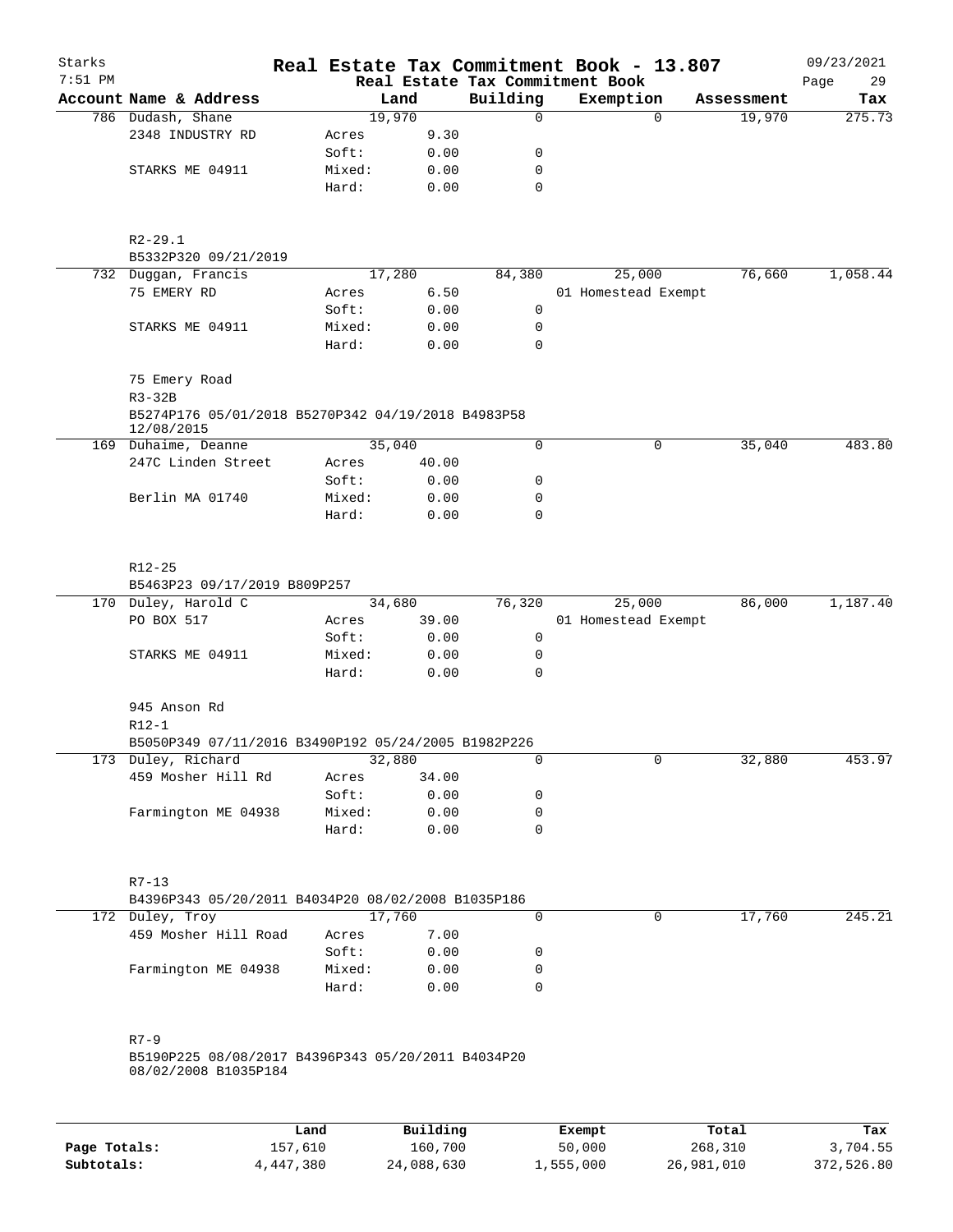| Starks       |                                               |        |          |              | Real Estate Tax Commitment Book - 13.807 |            | 09/23/2021 |
|--------------|-----------------------------------------------|--------|----------|--------------|------------------------------------------|------------|------------|
| $7:51$ PM    |                                               |        |          |              | Real Estate Tax Commitment Book          |            | Page<br>30 |
|              | Account Name & Address                        |        | Land     | Building     | Exemption                                | Assessment | Tax        |
|              | 408 Durgin, James E                           |        | 23,660   | 0            | $\mathbf 0$                              | 23,660     | 326.67     |
|              | PO Box 142                                    | Acres  | 43.00    |              |                                          |            |            |
|              |                                               | Soft:  | 0.00     | 0            |                                          |            |            |
|              | East Waterboro ME 04030 Mixed:                |        | 35.00    | 4,935        |                                          |            |            |
|              |                                               | Hard:  | 0.00     | 0            |                                          |            |            |
|              |                                               |        |          |              |                                          |            |            |
|              | Dill Road                                     |        |          |              |                                          |            |            |
|              | $R6 - 21.2$<br>B3636P338 02/22/2006 B1306P109 |        |          |              |                                          |            |            |
|              | 176 Dyke et Al, Darrell A.                    |        | 52,680   | 32,630       | 0                                        | 85,310     | 1,177.88   |
|              | 508 S. Academy St                             | Acres  | 89.00    |              |                                          |            |            |
|              |                                               | Soft:  | 0.00     | 0            |                                          |            |            |
|              | Medina NY 14103 1139                          | Mixed: | 0.00     | 0            |                                          |            |            |
|              |                                               | Hard:  | 0.00     | 0            |                                          |            |            |
|              |                                               |        |          |              |                                          |            |            |
|              | 2470 Industry Road                            |        |          |              |                                          |            |            |
|              | $R2 - 37$                                     |        |          |              |                                          |            |            |
|              | B2619P106                                     |        |          |              |                                          |            |            |
|              | 383 Eagles Creek Madison                      |        | 47,280   | 201,600      | 0                                        | 248,880    | 3,436.29   |
|              | Hydro, LLC                                    |        |          |              |                                          |            |            |
|              | PO Box 167                                    | Acres  | 74.00    |              |                                          |            |            |
|              |                                               | Soft:  | 0.00     | 0            |                                          |            |            |
|              | Neshkoro WI 54960                             | Mixed: | 0.00     | 0            |                                          |            |            |
|              |                                               | Hard:  | 0.00     | $\mathbf 0$  |                                          |            |            |
|              |                                               |        |          |              |                                          |            |            |
|              |                                               |        |          |              |                                          |            |            |
|              | $R12 - 14$                                    |        |          |              |                                          |            |            |
|              | B5187P43 07/31/2017                           |        |          |              |                                          |            |            |
|              | 179 Edwards, Ivan                             |        | 16,800   | 0            | 0                                        | 16,800     | 231.96     |
|              | PO Box 586                                    | Acres  | 6.00     |              |                                          |            |            |
|              |                                               | Soft:  | 0.00     | 0            |                                          |            |            |
|              | Farmington ME 04938                           | Mixed: | 0.00     | 0            |                                          |            |            |
|              |                                               | Hard:  | 0.00     | 0            |                                          |            |            |
|              | $R10-16$                                      |        |          |              |                                          |            |            |
|              | B1916P158                                     |        |          |              |                                          |            |            |
|              | 487 Elaine H. Peterson                        |        | 26,580   | 137,220      | 25,000                                   | 138,800    | 1,916.41   |
|              | Irrevocable Trust                             |        |          |              |                                          |            |            |
|              | 48 Heald Street                               | Acres  | 16.50    |              |                                          |            |            |
|              |                                               | Soft:  | 0.00     | $\mathbf{0}$ | 01 Homestead Exempt                      |            |            |
|              | Madison ME 04950                              | Mixed: | 0.00     | 0            |                                          |            |            |
|              |                                               | Hard:  | 0.00     | 0            |                                          |            |            |
|              |                                               |        |          |              |                                          |            |            |
|              | 13 Waugh Road                                 |        |          |              |                                          |            |            |
|              | $R11 - 8.1$                                   |        |          |              |                                          |            |            |
|              | B5158P323 05/22/2017 B1652P102                |        |          |              |                                          |            |            |
|              | 489 Elaine H. Peterson<br>Irrevocable Trust   |        | 30,360   | 0            | 0                                        | 30,360     | 419.18     |
|              | 48 Heald Street                               | Acres  | 27.00    |              |                                          |            |            |
|              |                                               | Soft:  | 0.00     | 0            |                                          |            |            |
|              | Madison ME 04950                              | Mixed: | 0.00     | 0            |                                          |            |            |
|              |                                               | Hard:  | 0.00     | 0            |                                          |            |            |
|              | Anson Rd                                      |        |          |              |                                          |            |            |
|              | $R11-9$                                       |        |          |              |                                          |            |            |
|              | B5158P323 05/22/2017 B564P357                 |        |          |              |                                          |            |            |
|              |                                               |        |          |              |                                          |            |            |
|              | Land                                          |        | Building |              | Exempt                                   | Total      | Tax        |
| Page Totals: | 197,360                                       |        | 371,450  |              | 25,000                                   | 543,810    | 7,508.39   |

**Subtotals:** 4,644,740 24,460,080 1,580,000 27,524,820 380,035.19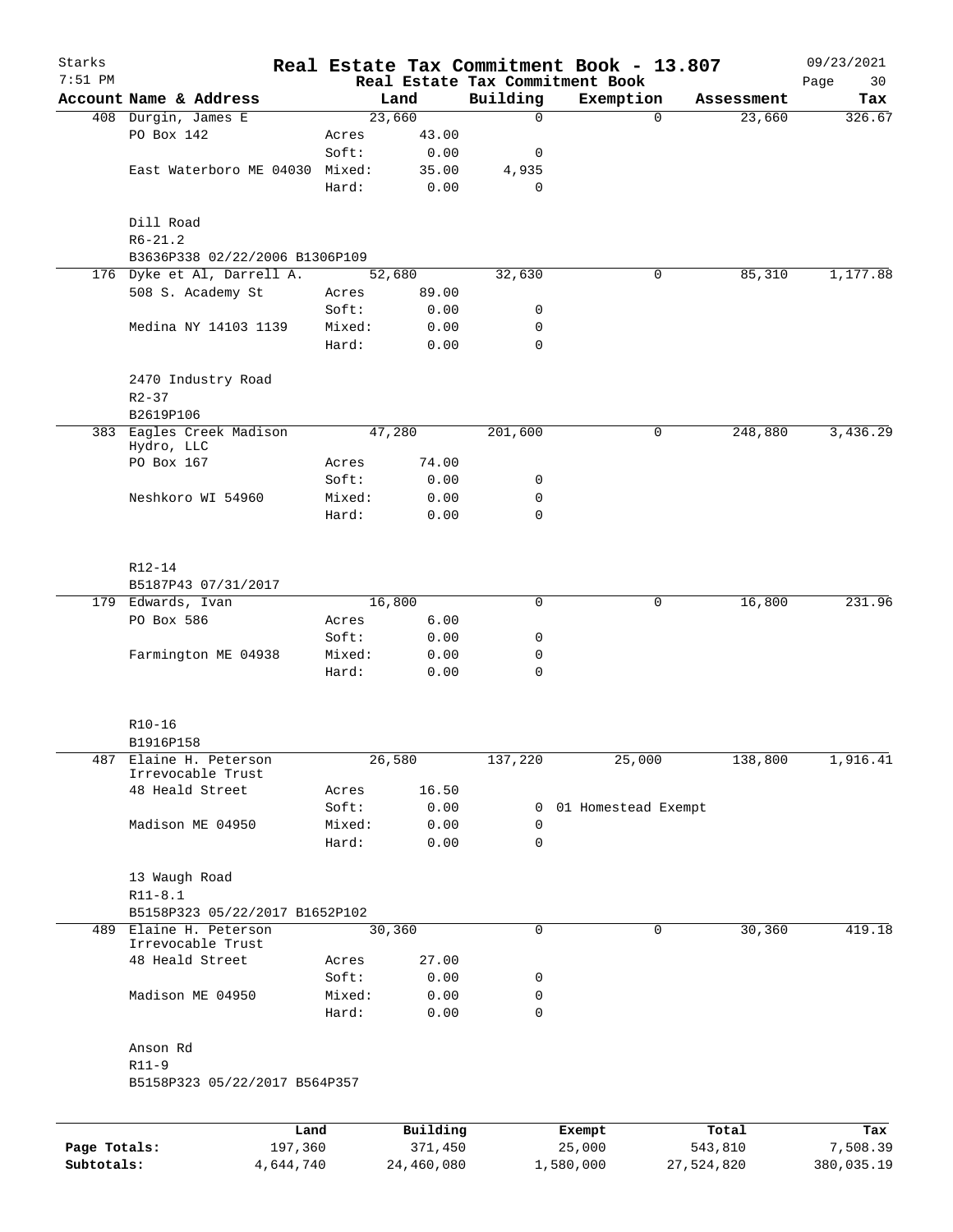| $7:51$ PM<br>Real Estate Tax Commitment Book<br>Page<br>Building<br>Account Name & Address<br>Land<br>Exemption<br>Assessment<br>488 Elaine H. Peterson<br>23,520<br>$\Omega$<br>$\Omega$<br>23,520<br>Irrovocable Trust<br>48 Heald Street<br>13.00<br>Acres<br>Soft:<br>0.00<br>0<br>Madison ME 04950<br>0.00<br>0<br>Mixed:<br>Hard:<br>0.00<br>0<br>$R11-6$<br>B5158P323 05/22/2017 B516P191<br>182 Emerson, Penny Glazier<br>15,310<br>55,200<br>25,000<br>45,510<br>Emerson Peter<br>4.45<br>Acres<br>2729 Industry Road<br>Soft:<br>0.00<br>01 Homestead Exempt<br>0<br>Mixed:<br>0.00<br>0<br>Starks ME 04911<br>Hard:<br>0.00<br>$\Omega$ | Starks |  |  |  | Real Estate Tax Commitment Book - 13.807 | 09/23/2021 |
|----------------------------------------------------------------------------------------------------------------------------------------------------------------------------------------------------------------------------------------------------------------------------------------------------------------------------------------------------------------------------------------------------------------------------------------------------------------------------------------------------------------------------------------------------------------------------------------------------------------------------------------------------|--------|--|--|--|------------------------------------------|------------|
|                                                                                                                                                                                                                                                                                                                                                                                                                                                                                                                                                                                                                                                    |        |  |  |  |                                          | 31         |
|                                                                                                                                                                                                                                                                                                                                                                                                                                                                                                                                                                                                                                                    |        |  |  |  |                                          | Tax        |
|                                                                                                                                                                                                                                                                                                                                                                                                                                                                                                                                                                                                                                                    |        |  |  |  |                                          | 324.74     |
|                                                                                                                                                                                                                                                                                                                                                                                                                                                                                                                                                                                                                                                    |        |  |  |  |                                          |            |
|                                                                                                                                                                                                                                                                                                                                                                                                                                                                                                                                                                                                                                                    |        |  |  |  |                                          |            |
|                                                                                                                                                                                                                                                                                                                                                                                                                                                                                                                                                                                                                                                    |        |  |  |  |                                          |            |
|                                                                                                                                                                                                                                                                                                                                                                                                                                                                                                                                                                                                                                                    |        |  |  |  |                                          |            |
|                                                                                                                                                                                                                                                                                                                                                                                                                                                                                                                                                                                                                                                    |        |  |  |  |                                          |            |
|                                                                                                                                                                                                                                                                                                                                                                                                                                                                                                                                                                                                                                                    |        |  |  |  |                                          |            |
|                                                                                                                                                                                                                                                                                                                                                                                                                                                                                                                                                                                                                                                    |        |  |  |  |                                          | 628.36     |
|                                                                                                                                                                                                                                                                                                                                                                                                                                                                                                                                                                                                                                                    |        |  |  |  |                                          |            |
|                                                                                                                                                                                                                                                                                                                                                                                                                                                                                                                                                                                                                                                    |        |  |  |  |                                          |            |
|                                                                                                                                                                                                                                                                                                                                                                                                                                                                                                                                                                                                                                                    |        |  |  |  |                                          |            |
|                                                                                                                                                                                                                                                                                                                                                                                                                                                                                                                                                                                                                                                    |        |  |  |  |                                          |            |
| 2729 Industry Rd                                                                                                                                                                                                                                                                                                                                                                                                                                                                                                                                                                                                                                   |        |  |  |  |                                          |            |
| $UI-10, 11, 5$                                                                                                                                                                                                                                                                                                                                                                                                                                                                                                                                                                                                                                     |        |  |  |  |                                          |            |
| B5467P301 09/27/2019 B5383P284 02/25/2019 B5365P98<br>12/26/2018 B5301P131 07/05/2018 B2663P30 B1625P303                                                                                                                                                                                                                                                                                                                                                                                                                                                                                                                                           |        |  |  |  |                                          |            |
| 116 Erb, Briana F<br>25,000<br>19,680<br>54,360<br>49,040                                                                                                                                                                                                                                                                                                                                                                                                                                                                                                                                                                                          |        |  |  |  |                                          | 677.10     |
| Campbell, Timothy J<br>9.00<br>Acres                                                                                                                                                                                                                                                                                                                                                                                                                                                                                                                                                                                                               |        |  |  |  |                                          |            |
| 1145 NEW SHARON RD<br>Soft:<br>0.00<br>01 Homestead Exempt<br>0                                                                                                                                                                                                                                                                                                                                                                                                                                                                                                                                                                                    |        |  |  |  |                                          |            |
| Mixed:<br>0.00<br>0                                                                                                                                                                                                                                                                                                                                                                                                                                                                                                                                                                                                                                |        |  |  |  |                                          |            |
| STARKS ME 04911<br>Hard:<br>0.00<br>$\Omega$                                                                                                                                                                                                                                                                                                                                                                                                                                                                                                                                                                                                       |        |  |  |  |                                          |            |
| 1145 New Sharon Road                                                                                                                                                                                                                                                                                                                                                                                                                                                                                                                                                                                                                               |        |  |  |  |                                          |            |
| $R1 - 37$                                                                                                                                                                                                                                                                                                                                                                                                                                                                                                                                                                                                                                          |        |  |  |  |                                          |            |
| B4208P337 10/21/2009 B2279P224<br>566 Ervin Gerald and<br>0                                                                                                                                                                                                                                                                                                                                                                                                                                                                                                                                                                                        |        |  |  |  |                                          | 793.63     |
| 6,000<br>51,480<br>57,480<br>Marilyn Leita Oliver<br>Living Trust                                                                                                                                                                                                                                                                                                                                                                                                                                                                                                                                                                                  |        |  |  |  |                                          |            |
| 130 3rd Ave<br>0.25<br>Acres                                                                                                                                                                                                                                                                                                                                                                                                                                                                                                                                                                                                                       |        |  |  |  |                                          |            |
| Soft:<br>0.00<br>0                                                                                                                                                                                                                                                                                                                                                                                                                                                                                                                                                                                                                                 |        |  |  |  |                                          |            |
| 0.00<br>0<br>Lyons GA 30436<br>Mixed:                                                                                                                                                                                                                                                                                                                                                                                                                                                                                                                                                                                                              |        |  |  |  |                                          |            |
| Hard:<br>0.00<br>0                                                                                                                                                                                                                                                                                                                                                                                                                                                                                                                                                                                                                                 |        |  |  |  |                                          |            |
| 3 Locke Hill Road                                                                                                                                                                                                                                                                                                                                                                                                                                                                                                                                                                                                                                  |        |  |  |  |                                          |            |
| $U2-5$                                                                                                                                                                                                                                                                                                                                                                                                                                                                                                                                                                                                                                             |        |  |  |  |                                          |            |
| B5170P163 06/22/2017 B5091P31 10/24/2016 B4146P150<br>05/14/2009 B2688P197                                                                                                                                                                                                                                                                                                                                                                                                                                                                                                                                                                         |        |  |  |  |                                          |            |
| 27,120<br>25,000<br>83,740<br>283 Esposito, Maureen H<br>81,620                                                                                                                                                                                                                                                                                                                                                                                                                                                                                                                                                                                    |        |  |  |  |                                          | 1,156.20   |
| Esposito, Robert M<br>18.00<br>Acres<br>01 Homestead Exempt                                                                                                                                                                                                                                                                                                                                                                                                                                                                                                                                                                                        |        |  |  |  |                                          |            |
| 376 Branns Mills Road<br>Soft:<br>0.00<br>0                                                                                                                                                                                                                                                                                                                                                                                                                                                                                                                                                                                                        |        |  |  |  |                                          |            |
| Mixed:<br>0.00<br>0                                                                                                                                                                                                                                                                                                                                                                                                                                                                                                                                                                                                                                |        |  |  |  |                                          |            |
| Starks ME 04911<br>Hard:<br>0.00<br>0                                                                                                                                                                                                                                                                                                                                                                                                                                                                                                                                                                                                              |        |  |  |  |                                          |            |
| 252 Poor Farm Road<br>$R1 - 29.6$                                                                                                                                                                                                                                                                                                                                                                                                                                                                                                                                                                                                                  |        |  |  |  |                                          |            |
| B5020P324 04/20/2016 B4903P355 05/14/2015 B1157P262                                                                                                                                                                                                                                                                                                                                                                                                                                                                                                                                                                                                |        |  |  |  |                                          |            |

|              | Land      | Building   | Exempt    | Total      | Tax        |
|--------------|-----------|------------|-----------|------------|------------|
| Page Totals: | 91,630    | 242,660    | 75,000    | 259,290    | 3,580.03   |
| Subtotals:   | 4,736,370 | 24,702,740 | 1,655,000 | 27,784,110 | 383,615.22 |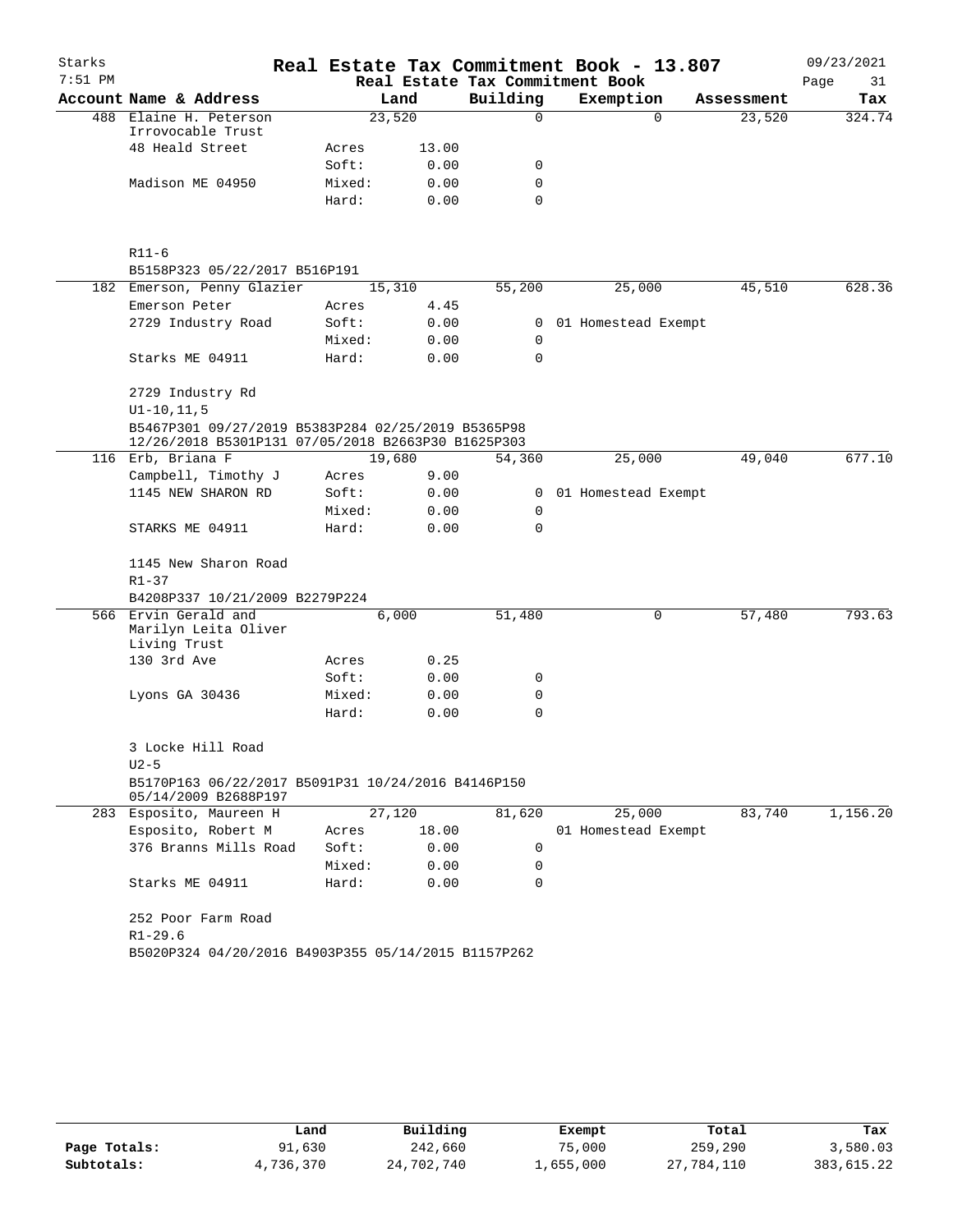| Starks<br>$7:51$ PM |                                                                             |        |        |          |              | Real Estate Tax Commitment Book - 13.807<br>Real Estate Tax Commitment Book |            | 09/23/2021<br>32 |
|---------------------|-----------------------------------------------------------------------------|--------|--------|----------|--------------|-----------------------------------------------------------------------------|------------|------------------|
|                     | Account Name & Address                                                      |        |        | Land     | Building     | Exemption                                                                   | Assessment | Page<br>Tax      |
|                     | 648 Esposito, Robert                                                        |        | 33,960 |          | $\mathsf{O}$ | $\Omega$                                                                    | 33,960     | 468.89           |
|                     | 376 BRANNS MILLS RD                                                         | Acres  |        | 37.00    |              |                                                                             |            |                  |
|                     |                                                                             | Soft:  |        | 0.00     | 0            |                                                                             |            |                  |
|                     | STARKS ME 04911                                                             | Mixed: |        | 0.00     | 0            |                                                                             |            |                  |
|                     |                                                                             | Hard:  |        | 0.00     | 0            |                                                                             |            |                  |
|                     | $R1 - 33$                                                                   |        |        |          |              |                                                                             |            |                  |
|                     | B5130P339 02/21/2017 B4448P149 09/30/2011 B3632P164<br>02/10/2006 B1430P228 |        |        |          |              |                                                                             |            |                  |
|                     | 109 Esposito, Robert M                                                      |        |        | 27,120   | 147,340      | 0                                                                           | 174,460    | 2,408.77         |
|                     | 376 BRANNS MILLS RD                                                         | Acres  |        | 18.00    |              |                                                                             |            |                  |
|                     |                                                                             | Soft:  |        | 0.00     | 0            |                                                                             |            |                  |
|                     | STARKS ME 04911                                                             | Mixed: |        | 0.00     | 0            |                                                                             |            |                  |
|                     |                                                                             | Hard:  |        | 0.00     | 0            |                                                                             |            |                  |
|                     | 441 Branns Mills Rd                                                         |        |        |          |              |                                                                             |            |                  |
|                     | $R1 - 30$                                                                   |        |        |          |              |                                                                             |            |                  |
|                     | B4789P145 05/30/2014 B1116P17                                               |        |        |          |              |                                                                             |            |                  |
|                     | 292 Esposito, Robert M                                                      |        |        | 23,230   | 45,650       | 0                                                                           | 68,880     | 951.03           |
|                     | 376 BRANNS MILLS RD                                                         | Acres  |        | 12.70    |              |                                                                             |            |                  |
|                     |                                                                             | Soft:  |        | 0.00     | 0            |                                                                             |            |                  |
|                     | STARKS ME 04911                                                             | Mixed: |        | 0.00     | 0            |                                                                             |            |                  |
|                     |                                                                             | Hard:  |        | 0.00     | $\Omega$     |                                                                             |            |                  |
|                     | 376 Branns Mills Rd                                                         |        |        |          |              |                                                                             |            |                  |
|                     | $R1 - 23$                                                                   |        |        |          |              |                                                                             |            |                  |
|                     | B4544P160 06/29/2012 B948P220<br>338 ESTATE OF GLADYS                       |        | 20,640 |          | 0            | 0                                                                           | 20,640     | 284.98           |
|                     | LAMBERT                                                                     |        |        |          |              |                                                                             |            |                  |
|                     | C/O SONJA WALKER                                                            | Acres  |        | 10.00    |              |                                                                             |            |                  |
|                     | PO BOX 234                                                                  | Soft:  |        | 0.00     | 0            |                                                                             |            |                  |
|                     | STRONG ME 04983                                                             | Mixed: |        | 0.00     | 0            |                                                                             |            |                  |
|                     |                                                                             | Hard:  |        | 0.00     | $\mathbf 0$  |                                                                             |            |                  |
|                     | Industry Rd.<br>$R2 - 24.7$                                                 |        |        |          |              |                                                                             |            |                  |
|                     | B4150P241 06/19/2009 B2678P88                                               |        |        |          |              |                                                                             |            |                  |
|                     | 185 Evans Jr., William A                                                    |        | 25,440 |          | 35,280       | 0                                                                           | 60,720     | 838.36           |
|                     | Evans Diane E.                                                              | Acres  |        | 15.00    |              |                                                                             |            |                  |
|                     | 48 Union St.                                                                | Soft:  |        | 0.00     | 0            |                                                                             |            |                  |
|                     |                                                                             | Mixed: |        | 0.00     | 0            |                                                                             |            |                  |
|                     | South Berwick ME 04398                                                      | Hard:  |        | 0.00     | 0            |                                                                             |            |                  |
|                     | 152 Thompson Bridge                                                         |        |        |          |              |                                                                             |            |                  |
|                     | $R3 - 45$                                                                   |        |        |          |              |                                                                             |            |                  |
|                     | B1886P307                                                                   |        |        |          |              |                                                                             |            |                  |
|                     | 678 Farrell, Donna M                                                        |        | 34,430 |          | 83,880       | 25,000                                                                      | 93,310     | 1,288.33         |
|                     | Farrell, William A                                                          | Acres  |        | 107.70   |              |                                                                             |            |                  |
|                     | 2348 INDUSTRY RD                                                            | Soft:  |        | 0.00     |              | 0 01 Homestead Exempt                                                       |            |                  |
|                     |                                                                             | Mixed: |        | 95.00    | 13,395       |                                                                             |            |                  |
|                     | STARKS ME 04911                                                             | Hard:  |        | 2.70     | 392          |                                                                             |            |                  |
|                     | 2348 Industry Road                                                          |        |        |          |              |                                                                             |            |                  |
|                     | $R2 - 29$<br>B5084P97 10/05/2016 B849P84                                    |        |        |          |              |                                                                             |            |                  |
|                     |                                                                             |        |        |          |              |                                                                             |            |                  |
|                     |                                                                             | Land   |        | Building |              | Exempt                                                                      | Total      | Tax              |

|              | Land      | Building   | Exempt    | Total      | Tax        |
|--------------|-----------|------------|-----------|------------|------------|
| Page Totals: | 164,820   | 312,150    | 25,000    | 451,970    | 6.240.36   |
| Subtotals:   | 4,901,190 | 25,014,890 | 1,680,000 | 28,236,080 | 389,855.58 |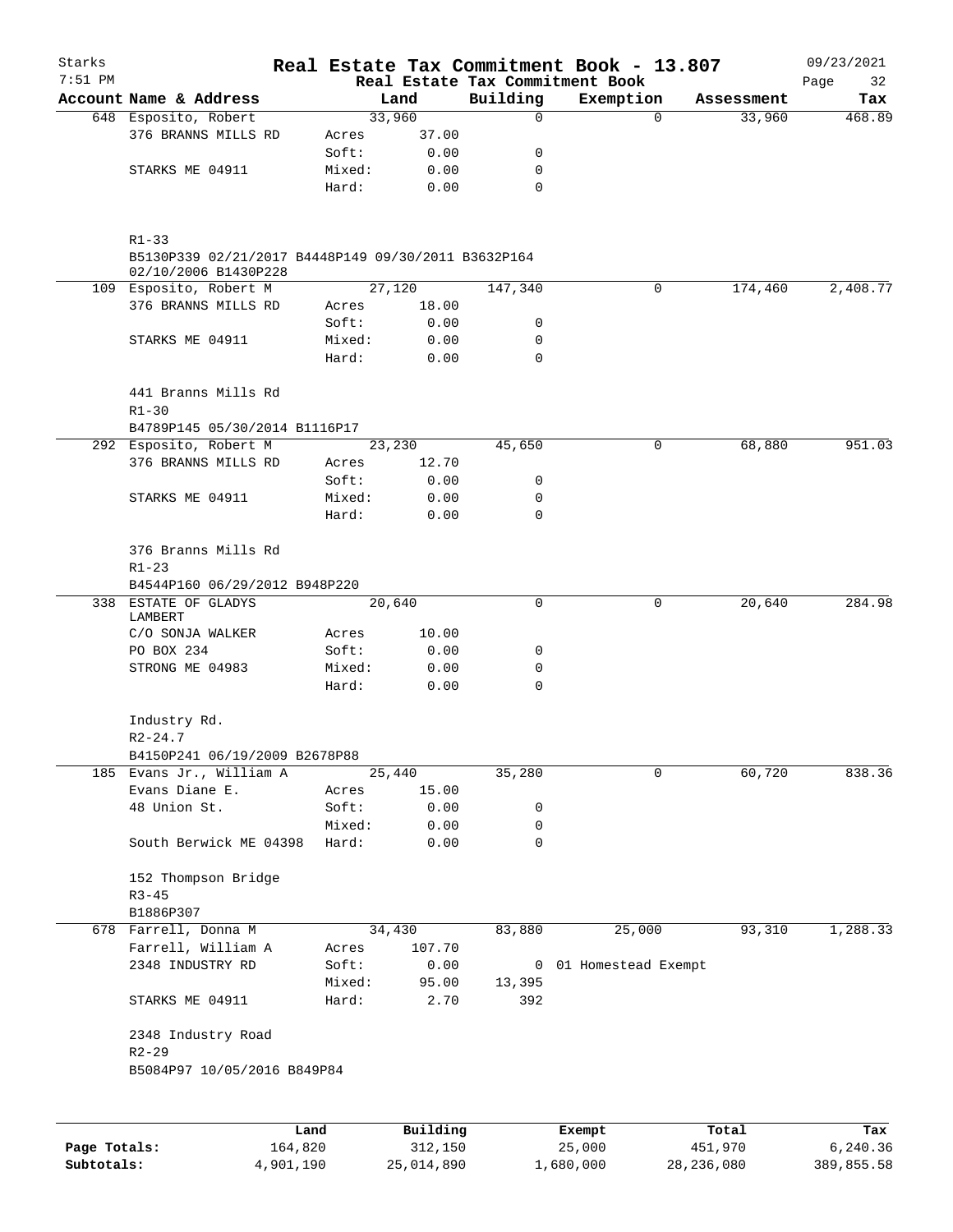| Starks<br>$7:51$ PM |                                     |        |        |          | Real Estate Tax Commitment Book - 13.807<br>Real Estate Tax Commitment Book |            | 09/23/2021<br>Page<br>33 |
|---------------------|-------------------------------------|--------|--------|----------|-----------------------------------------------------------------------------|------------|--------------------------|
|                     | Account Name & Address              |        | Land   | Building | Exemption                                                                   | Assessment | Tax                      |
|                     | 110 Fee, Eamon P                    |        | 23,810 | 37,940   | $\mathbf 0$                                                                 | 61,750     | 852.58                   |
|                     | 6-8 Richardson St.                  | Acres  | 13.30  |          |                                                                             |            |                          |
|                     |                                     | Soft:  | 0.00   | 0        |                                                                             |            |                          |
|                     | Winchester, MA 01890                | Mixed: | 0.00   | 0        |                                                                             |            |                          |
|                     | 1817                                | Hard:  | 0.00   | 0        |                                                                             |            |                          |
|                     |                                     |        |        |          |                                                                             |            |                          |
|                     | 34 Locke Hill Road<br>$R2 - 53.1$   |        |        |          |                                                                             |            |                          |
|                     | B4127P180 04/17/2009 B3214P197      |        |        |          |                                                                             |            |                          |
|                     | 190 Fellman, Carl                   |        | 13,920 | 58,320   | 25,000                                                                      | 47,240     | 652.24                   |
|                     | Fellman Dorrea                      | Acres  | 3.00   |          | 01 Homestead Exempt                                                         |            |                          |
|                     | 2014 Industry Road                  | Soft:  | 0.00   | 0        |                                                                             |            |                          |
|                     |                                     | Mixed: | 0.00   | 0        |                                                                             |            |                          |
|                     | Starks ME 04911                     | Hard:  | 0.00   | 0        |                                                                             |            |                          |
|                     | 2014 Industry Road                  |        |        |          |                                                                             |            |                          |
|                     | $R2 - 60$                           |        |        |          |                                                                             |            |                          |
|                     | 192 Fenlason, Irene M               |        | 62,400 | 0        | 0                                                                           | 62,400     | 861.56                   |
|                     | PO BOX 268                          | Acres  | 116.00 |          |                                                                             |            |                          |
|                     |                                     | Soft:  | 0.00   | 0        |                                                                             |            |                          |
|                     | ANSON ME 04911                      | Mixed: | 0.00   | 0        |                                                                             |            |                          |
|                     |                                     | Hard:  | 0.00   | 0        |                                                                             |            |                          |
|                     | River Road                          |        |        |          |                                                                             |            |                          |
|                     | R9-5.4,5.4A1                        |        |        |          |                                                                             |            |                          |
|                     | B2645P77                            |        |        |          |                                                                             |            |                          |
|                     | 193 Ferland, Paul A                 |        | 15,440 | 13,510   | 0                                                                           | 28,950     | 399.71                   |
|                     | Ferland, Paulette D                 | Acres  | 28.00  |          |                                                                             |            |                          |
|                     | 480 De Mello Dr                     | Soft:  | 11.00  | 1,144    |                                                                             |            |                          |
|                     |                                     | Mixed: | 6.00   | 846      |                                                                             |            |                          |
|                     | Tiverton RI 02878                   | Hard:  | 10.00  | 1,450    |                                                                             |            |                          |
|                     | 57 Sandy River Road                 |        |        |          |                                                                             |            |                          |
|                     | $R8 - 11$                           |        |        |          |                                                                             |            |                          |
|                     | B956P140                            |        |        |          |                                                                             |            |                          |
|                     | 194 Field, Robert J                 |        | 15,840 | 62,820   | 25,000                                                                      | 53,660     | 740.88                   |
|                     | Field Patricia L                    | Acres  | 5.00   |          | 01 Homestead Exempt                                                         |            |                          |
|                     | 98 Olde Ferry Road                  | Soft:  | 0.00   | 0        |                                                                             |            |                          |
|                     |                                     | Mixed: | 0.00   | 0        |                                                                             |            |                          |
|                     | Starks ME 04911                     | Hard:  | 0.00   | 0        |                                                                             |            |                          |
|                     |                                     |        |        |          |                                                                             |            |                          |
|                     | R12-11.5                            |        |        |          |                                                                             |            |                          |
|                     | B3270P323                           |        |        |          |                                                                             |            |                          |
|                     | 749 Fields Jr., Bruce W             |        | 12,000 | 25,800   | 25,000                                                                      | 12,800     | 176.73                   |
|                     | 28 Thompson Bridge Road Acres       |        | 1.00   |          | 01 Homestead Exempt                                                         |            |                          |
|                     |                                     | Soft:  | 0.00   | 0        |                                                                             |            |                          |
|                     | Starks ME 04911                     | Mixed: | 0.00   | 0        |                                                                             |            |                          |
|                     |                                     | Hard:  | 0.00   | 0        |                                                                             |            |                          |
|                     | 28 Thompson Bridge Road<br>R3-41.1A |        |        |          |                                                                             |            |                          |
|                     |                                     |        |        |          |                                                                             |            |                          |
|                     |                                     |        |        |          |                                                                             |            |                          |
|                     |                                     |        |        |          |                                                                             |            |                          |

|              | Land      | Building     | Exempt    | Total      | Tax        |
|--------------|-----------|--------------|-----------|------------|------------|
| Page Totals: | 143,410   | 198,390      | 75,000    | 266,800    | 3,683.70   |
| Subtotals:   | 5,044,600 | 25, 213, 280 | 1,755,000 | 28,502,880 | 393,539.28 |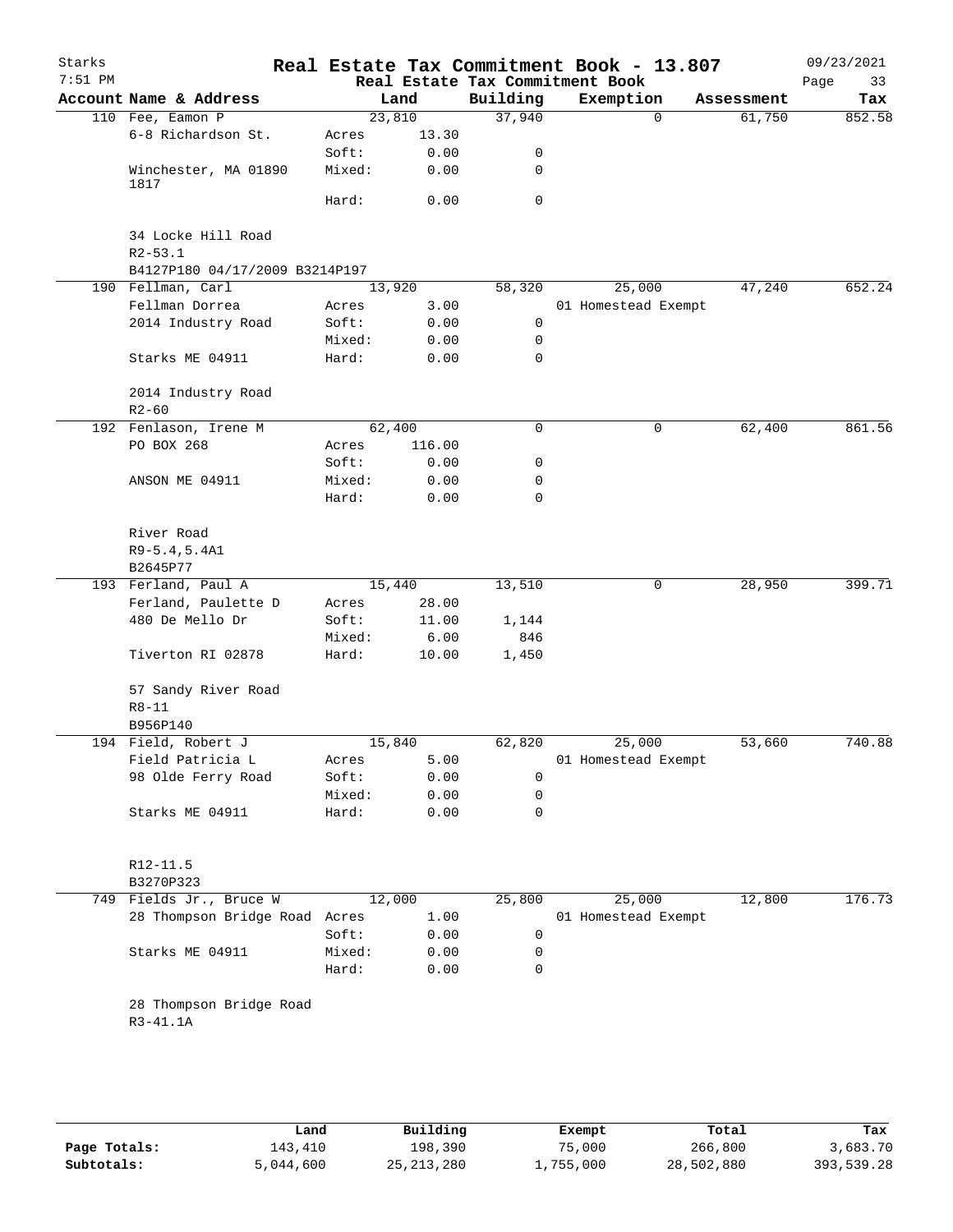| Starks    |                                                    |        |             | Real Estate Tax Commitment Book - 13.807 |                     |             |            | 09/23/2021 |
|-----------|----------------------------------------------------|--------|-------------|------------------------------------------|---------------------|-------------|------------|------------|
| $7:51$ PM |                                                    |        |             | Real Estate Tax Commitment Book          |                     |             |            | Page<br>34 |
|           | Account Name & Address                             |        | Land        | Building                                 | Exemption           |             | Assessment | Tax        |
|           | 758 First Light                                    |        | $\mathbf 0$ | 48,370                                   |                     | $\mathbf 0$ | 48,370     | 667.84     |
|           | 41 State Street, 10th<br>floor                     |        |             |                                          |                     |             |            |            |
|           | Albany NY 12207                                    |        |             |                                          |                     |             |            |            |
|           |                                                    |        |             |                                          |                     |             |            |            |
|           | $U2 - 300N$                                        |        |             |                                          |                     |             |            |            |
|           | 680 Fleetwood, George                              |        | 14,880      | 31,990                                   | 31,000              |             | 15,870     | 219.12     |
|           | PO BOX 577                                         | Acres  | 4.00        |                                          | 01 Homestead Exempt |             |            |            |
|           |                                                    | Soft:  | 0.00        | 0                                        | 02 Veteran          |             |            |            |
|           | ANSON ME 04911                                     | Mixed: | 0.00        | 0                                        |                     |             |            |            |
|           |                                                    | Hard:  | 0.00        | 0                                        |                     |             |            |            |
|           | 152 Faulkner Hill Rd                               |        |             |                                          |                     |             |            |            |
|           | $R8 - 38 - 5$                                      |        |             |                                          |                     |             |            |            |
|           | B1303P325                                          |        |             |                                          |                     |             |            |            |
|           | 212 Folsom, Richard K                              |        | 20,450      | 39,000                                   | 25,000              |             | 34,450     | 475.65     |
|           | Folsom, Karen E                                    | Acres  | 9.80        |                                          | 01 Homestead Exempt |             |            |            |
|           | 36 STERRY HILL RD                                  | Soft:  | 0.00        | 0                                        |                     |             |            |            |
|           |                                                    | Mixed: | 0.00        | 0                                        |                     |             |            |            |
|           | STARKS ME 04911                                    | Hard:  | 0.00        | $\mathbf 0$                              |                     |             |            |            |
|           | 36 Sterry Hill Road<br>$R4 - 40.2$                 |        |             |                                          |                     |             |            |            |
|           | B4894P123 04/10/2015 B2203P52                      |        |             |                                          |                     |             |            |            |
|           | 196 Forbes, Ernestine Fay                          |        | 44,760      | $\mathbf 0$                              |                     | 0           | 44,760     | 618.00     |
|           | Forbes, Thelma Joe<br>Sacco                        | Acres  | 67.00       |                                          |                     |             |            |            |
|           | 95 Dexter St                                       | Soft:  | 0.00        | 0                                        |                     |             |            |            |
|           |                                                    | Mixed: | 0.00        | 0                                        |                     |             |            |            |
|           | Milton MA 02186                                    | Hard:  | 0.00        | $\mathbf 0$                              |                     |             |            |            |
|           | R11-11                                             |        |             |                                          |                     |             |            |            |
|           | B2666P278                                          |        |             |                                          |                     |             |            |            |
| 157       | Forever Green MP Homes                             |        | 81,120      | 0                                        |                     | 0           | 81,120     | 1,120.02   |
|           | 20675 SW 162nd Ave. Lot Acres<br>191               |        | 168.00      |                                          |                     |             |            |            |
|           |                                                    | Soft:  | 0.00        | 0                                        |                     |             |            |            |
|           | Miami Fl 33187                                     | Mixed: | 0.00        | 0                                        |                     |             |            |            |
|           |                                                    | Hard:  | 0.00        | $\Omega$                                 |                     |             |            |            |
|           | 87 Redtail Rd                                      |        |             |                                          |                     |             |            |            |
|           | $R10-1$                                            |        |             |                                          |                     |             |            |            |
|           | B4892P242 04/03/2015 B3569P99 10/04/2005 B1245P329 |        |             |                                          |                     |             |            |            |
| 729       | Four Seasons Rod & Gun<br>Club c/o Jay Wilson      |        | 29,280      | 9,000                                    |                     | $\mathbf 0$ | 38,280     | 528.53     |
|           | 154 Wentworth Rd                                   | Acres  | 24.00       |                                          |                     |             |            |            |
|           |                                                    | Soft:  | 0.00        | 0                                        |                     |             |            |            |
|           | Embden ME 04958                                    | Mixed: | 0.00        | 0                                        |                     |             |            |            |
|           |                                                    | Hard:  | 0.00        | 0                                        |                     |             |            |            |
|           |                                                    |        |             |                                          |                     |             |            |            |
|           |                                                    |        |             |                                          |                     |             |            |            |
|           | $R12 - 14.1$                                       |        |             |                                          |                     |             |            |            |

**Page Totals:** 190,490 128,360 56,000 262,850 3,629.16<br>**Subtotals:** 5,235,090 25,341,640 1,811,000 28,765,730 397,168.44 **Subtotals:** 5,235,090 25,341,640 1,811,000 28,765,730 397,168.44 **Land Building Exempt Total Tax**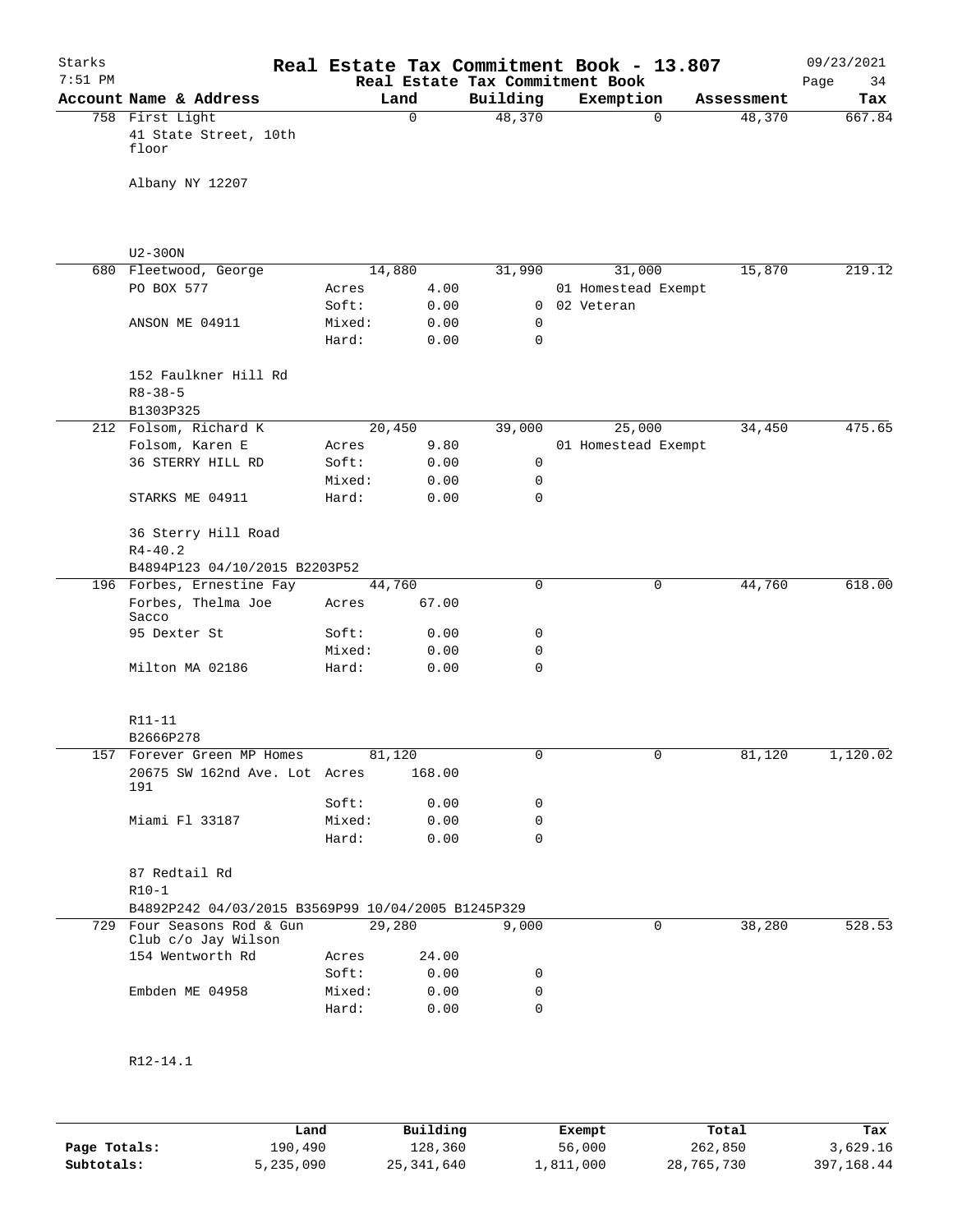| Starks<br>$7:51$ PM |                                                                            |        |        |              | Real Estate Tax Commitment Book - 13.807<br>Real Estate Tax Commitment Book |            | 09/23/2021<br>Page<br>35 |
|---------------------|----------------------------------------------------------------------------|--------|--------|--------------|-----------------------------------------------------------------------------|------------|--------------------------|
|                     | Account Name & Address                                                     |        | Land   | Building     | Exemption                                                                   | Assessment | Tax                      |
|                     | 309 Fournier Jr., Francis                                                  |        | 25,440 | 15,000       | $\Omega$                                                                    | 40,440     | 558.36                   |
|                     | 35 Dort Street                                                             | Acres  | 15.00  |              |                                                                             |            |                          |
|                     |                                                                            | Soft:  | 0.00   | 0            |                                                                             |            |                          |
|                     | Troy NH 03465                                                              | Mixed: | 0.00   | 0            |                                                                             |            |                          |
|                     |                                                                            | Hard:  | 0.00   | 0            |                                                                             |            |                          |
|                     | 331 Anson Rd<br>$R8 - 32$                                                  |        |        |              |                                                                             |            |                          |
|                     | B4942P93 08/12/2015 B4691P107 07/23/2013 B3548P155<br>08/08/2005 B2259P283 |        |        |              |                                                                             |            |                          |
|                     | 199 Fournier, Eugene E                                                     |        | 28,060 | 45,140       | 0                                                                           | 73,200     | 1,010.67                 |
|                     | Fournier, Dorothy L                                                        | Acres  | 20.60  |              |                                                                             |            |                          |
|                     | 406 Swetts Pond Rd.                                                        | Soft:  | 0.00   | 0            |                                                                             |            |                          |
|                     |                                                                            | Mixed: | 0.00   | 0            |                                                                             |            |                          |
|                     | Orrington ME 04474                                                         | Hard:  | 0.00   | 0            |                                                                             |            |                          |
|                     | 2394 Industry Road<br>$R2 - 30, 32$                                        |        |        |              |                                                                             |            |                          |
|                     | B896P38                                                                    |        |        |              |                                                                             |            |                          |
|                     | 745 Fox, William A                                                         |        | 12,000 | 25,800       | 25,000                                                                      | 12,800     | 176.73                   |
|                     | Fox, Frances L                                                             | Acres  | 1.00   |              | 01 Homestead Exempt                                                         |            |                          |
|                     | 1115 NEW SHARON RD                                                         | Soft:  | 0.00   | 0            |                                                                             |            |                          |
|                     |                                                                            | Mixed: | 0.00   | 0            |                                                                             |            |                          |
|                     | STARKS ME 04911                                                            | Hard:  | 0.00   | 0            |                                                                             |            |                          |
|                     | 1115 New Sharon Road                                                       |        |        |              |                                                                             |            |                          |
|                     | $R1 - 38.1$                                                                |        |        |              |                                                                             |            |                          |
|                     | B4322P207 10/01/2010                                                       |        |        |              |                                                                             |            |                          |
|                     | 201 Frederic, Joseph W                                                     |        | 29,640 | 101,520      | 25,000                                                                      | 106,160    | 1,465.75                 |
|                     | 219 CHICKEN ST                                                             | Acres  | 25.00  |              |                                                                             |            |                          |
|                     |                                                                            | Soft:  | 0.00   | $\mathbf{0}$ | 01 Homestead Exempt                                                         |            |                          |
|                     | STARKS ME 04911                                                            | Mixed: | 0.00   | 0            |                                                                             |            |                          |
|                     |                                                                            | Hard:  | 0.00   | 0            |                                                                             |            |                          |
|                     | 219 Chicken St                                                             |        |        |              |                                                                             |            |                          |
|                     | $R3 - 18.2$                                                                |        |        |              |                                                                             |            |                          |
|                     | B2294P277                                                                  |        |        |              |                                                                             |            |                          |
|                     | 203 Frederic, Paul                                                         |        | 77,130 | 159,500      | 25,000                                                                      | 211,630    | 2,921.98                 |
|                     | 141 CHICKEN ST                                                             | Acres  | 194.00 |              | 01 Homestead Exempt                                                         |            |                          |
|                     |                                                                            | Soft:  | 0.00   | 0            |                                                                             |            |                          |
|                     | STARKS ME 04911                                                            | Mixed: | 59.00  | 8,319        |                                                                             |            |                          |
|                     |                                                                            | Hard:  | 2.00   | 290          |                                                                             |            |                          |
|                     | 141 Chicken St                                                             |        |        |              |                                                                             |            |                          |
|                     | R3-18, 19.1, 20                                                            |        |        |              |                                                                             |            |                          |
|                     | B873P248                                                                   |        |        |              |                                                                             |            |                          |
|                     | 204 Frederic, Paul                                                         |        | 36,530 | 0            | 0                                                                           | 36,530     | 504.37                   |
|                     | 141 CHICKEN ST                                                             | Acres  | 66.00  |              |                                                                             |            |                          |
|                     |                                                                            | Soft:  | 0.00   | 0            |                                                                             |            |                          |
|                     | STARKS ME 04911                                                            | Mixed: | 32.00  | 4,512        |                                                                             |            |                          |
|                     |                                                                            | Hard:  | 4.00   | 580          |                                                                             |            |                          |
|                     | $R4 - 34$                                                                  |        |        |              |                                                                             |            |                          |
|                     |                                                                            |        |        |              |                                                                             |            |                          |
|                     | B3092P256                                                                  |        |        |              |                                                                             |            |                          |
|                     |                                                                            |        |        |              |                                                                             |            |                          |

**Page Totals:** 208,800 346,960 75,000 480,760 6,637.86<br>**Subtotals:** 5,443,890 25,688,600 1,886,000 29,246,490 403,806.30 **Subtotals:** 5,443,890 25,688,600 1,886,000 29,246,490 403,806.30 **Land Building Exempt Total Tax**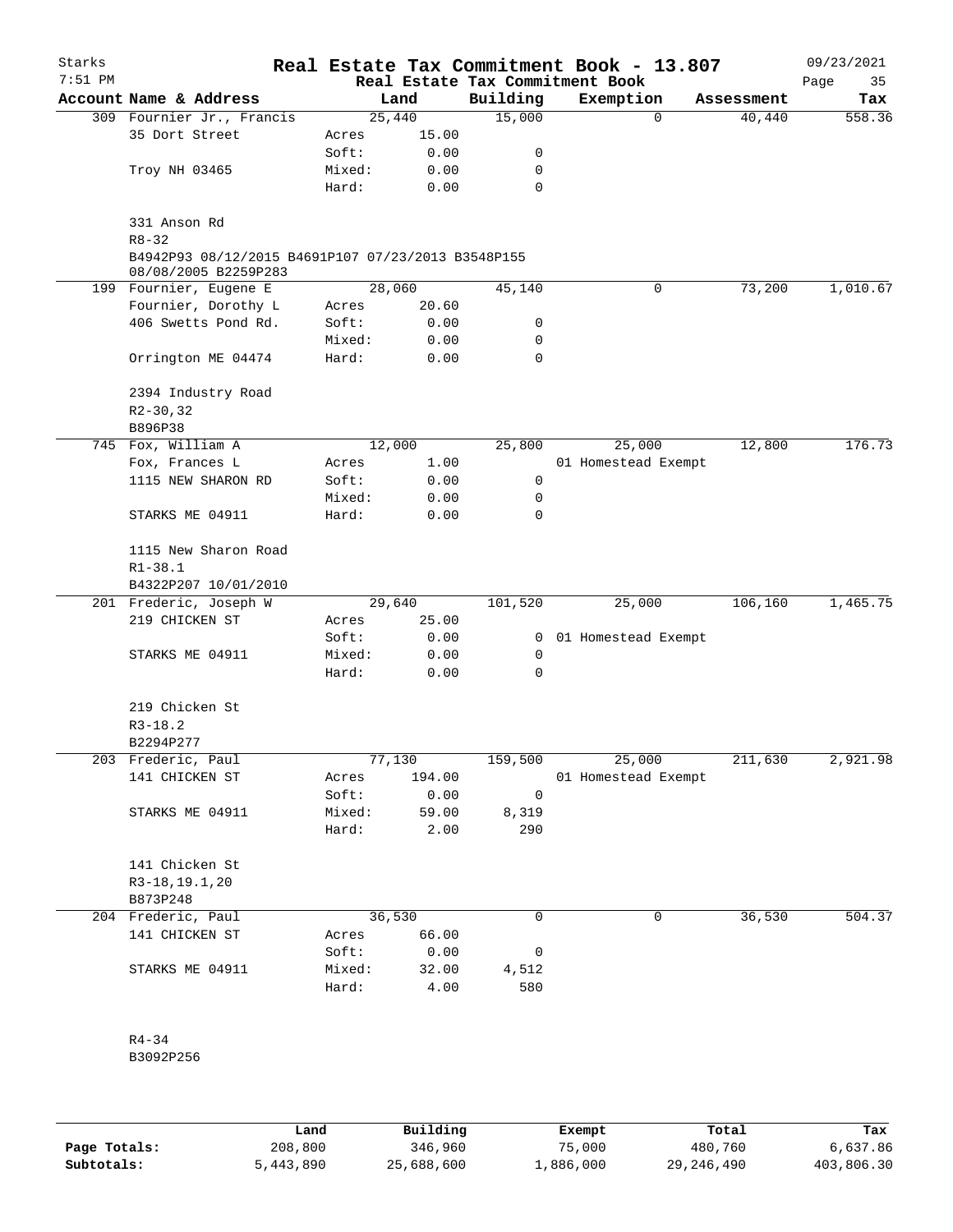| Starks<br>$7:51$ PM |                                            |        |        |                | Real Estate Tax Commitment Book - 13.807<br>Real Estate Tax Commitment Book |            | 09/23/2021<br>Page<br>36 |
|---------------------|--------------------------------------------|--------|--------|----------------|-----------------------------------------------------------------------------|------------|--------------------------|
|                     | Account Name & Address                     |        | Land   | Building       | Exemption                                                                   | Assessment | Tax                      |
|                     | 360 Frederic, Paul                         |        | 5,420  | 0              | 0                                                                           | 5,420      | 74.83                    |
|                     | 141 CHICKEN ST                             | Acres  | 38.00  |                |                                                                             |            |                          |
|                     |                                            | Soft:  | 0.00   | 0              |                                                                             |            |                          |
|                     | STARKS ME 04911                            | Mixed: | 22.00  | 3,102          |                                                                             |            |                          |
|                     |                                            | Hard:  | 16.00  | 2,320          |                                                                             |            |                          |
|                     | $R4 - 2$<br>B5306P12 07/19/2018 B1387P315  |        |        |                |                                                                             |            |                          |
|                     | 206 Freitas Revocable<br>Trust, Antonio G. |        | 19,120 | 9,020          | 0                                                                           | 28,140     | 388.53                   |
|                     | Freitas, Trust                             |        |        |                |                                                                             |            |                          |
|                     | 55 Sheehan St.                             | Acres  | 8.42   |                |                                                                             |            |                          |
|                     |                                            | Soft:  | 0.00   | 0              |                                                                             |            |                          |
|                     | Stoughton MA 02072                         | Mixed: | 0.00   | 0              |                                                                             |            |                          |
|                     |                                            | Hard:  | 0.00   | 0              |                                                                             |            |                          |
|                     | 408 Mayhew Road<br>$R5 - 5.1$              |        |        |                |                                                                             |            |                          |
|                     | B5296P312 06/27/2018                       |        |        |                |                                                                             |            |                          |
|                     | 789 Friend, Brooklyn M                     |        | 13,240 | 25,800         | 25,000                                                                      | 14,040     | 193.85                   |
|                     | Bearor, Jeffrey P                          | Acres  | 2.29   |                | 01 Homestead Exempt                                                         |            |                          |
|                     | 47 FREEDOM WAY LN                          | Soft:  | 0.00   | 0              |                                                                             |            |                          |
|                     |                                            | Mixed: | 0.00   | 0              |                                                                             |            |                          |
|                     | STARKS ME 04911                            | Hard:  | 0.00   | 0              |                                                                             |            |                          |
|                     | 47 Freedom Way Lane                        |        |        |                |                                                                             |            |                          |
|                     | $R3 - 27.2$                                |        |        |                |                                                                             |            |                          |
|                     | B5448P309 08/01/2019                       |        |        |                |                                                                             |            |                          |
|                     | 205 Friend, Tara M                         |        | 18,050 | 59,400         | 25,000                                                                      | 52,450     | 724.18                   |
|                     | 2658 INDUSTRY RD                           | Acres  | 7.30   |                |                                                                             |            |                          |
|                     |                                            | Soft:  | 0.00   | $\overline{0}$ | 01 Homestead Exempt                                                         |            |                          |
|                     | STARKS ME 04911                            | Mixed: | 0.00   | 0              |                                                                             |            |                          |
|                     |                                            | Hard:  | 0.00   | 0              |                                                                             |            |                          |
|                     | 2658 Industry Road<br>$R2 - 52$            |        |        |                |                                                                             |            |                          |
|                     | B2737P209                                  |        |        |                |                                                                             |            |                          |
| 208                 | Fusco, Joseph & Gregory                    |        | 17,760 | 34,380         | 0                                                                           | 52,140     | 719.90                   |
|                     | & Joseph III<br>5 Loveland Lane            | Acres  | 7.00   |                |                                                                             |            |                          |
|                     |                                            | Soft:  | 0.00   | 0              |                                                                             |            |                          |
|                     | Bristol CT 06010                           | Mixed: | 0.00   | 0              |                                                                             |            |                          |
|                     |                                            | Hard:  | 0.00   | 0              |                                                                             |            |                          |
|                     | 25 Thompson Bridge Road<br>$R3 - 40$       |        |        |                |                                                                             |            |                          |
|                     | B2153P50                                   |        |        |                |                                                                             |            |                          |
|                     | 209 Gaeta, Lorraine A                      |        | 47,280 | 0              | 0                                                                           | 47,280     | 652.79                   |
|                     | 133 MAYHEW RD                              | Acres  | 74.00  |                |                                                                             |            |                          |
|                     |                                            | Soft:  | 0.00   | 0              |                                                                             |            |                          |
|                     | STARKS ME 04911                            | Mixed: | 0.00   | 0              |                                                                             |            |                          |
|                     |                                            | Hard:  | 0.00   | 0              |                                                                             |            |                          |
|                     | $R11-1$<br>B2793P226                       |        |        |                |                                                                             |            |                          |
|                     |                                            |        |        |                |                                                                             |            |                          |

|              | Land      | Building   | Exempt    | Total      | Tax        |
|--------------|-----------|------------|-----------|------------|------------|
| Page Totals: | 120,870   | 128,600    | 50,000    | 199,470    | 2,754.08   |
| Subtotals:   | 5,564,760 | 25,817,200 | 1,936,000 | 29,445,960 | 406,560.38 |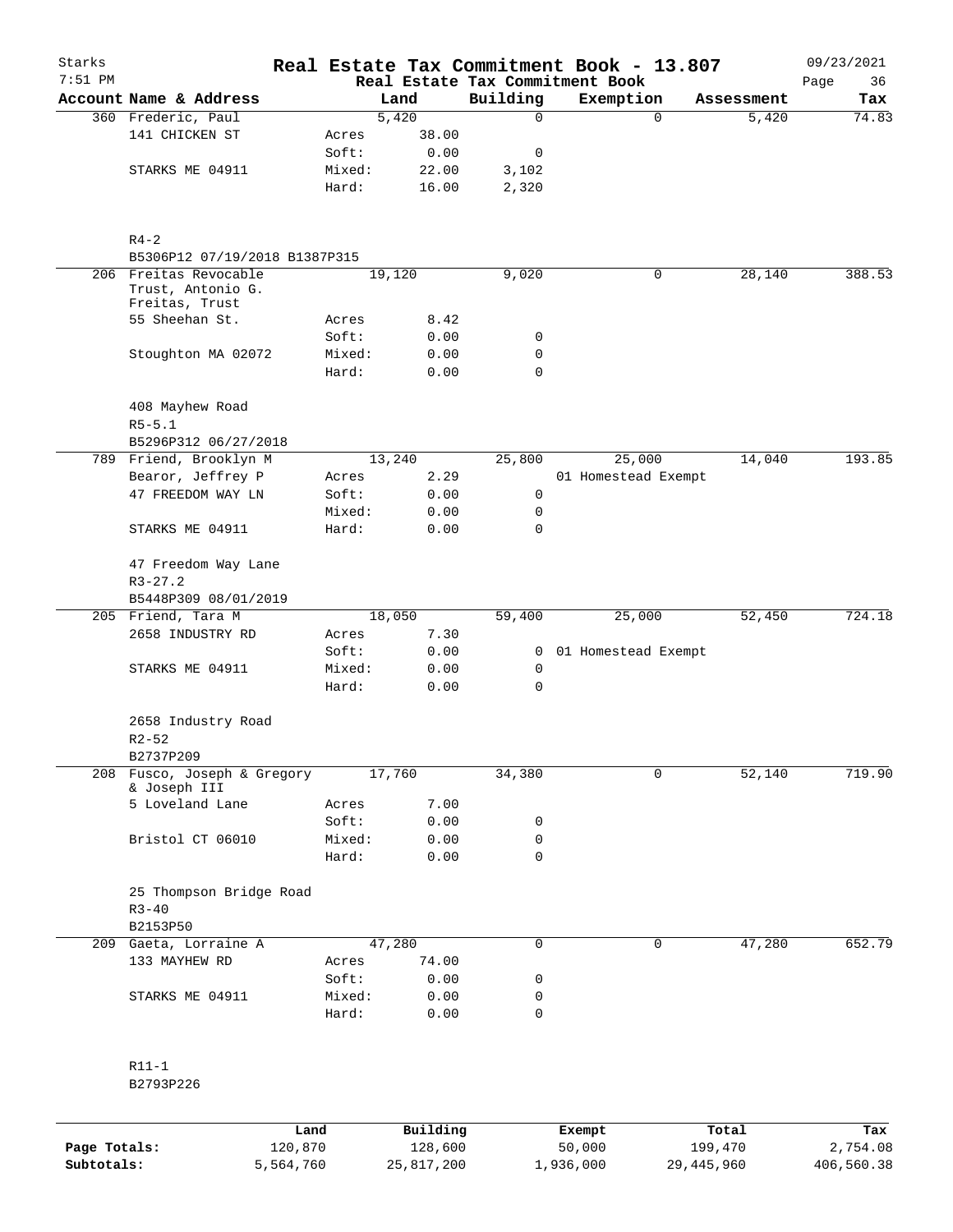| Starks<br>$7:51$ PM |                                                       |                 |              |             | Real Estate Tax Commitment Book - 13.807<br>Real Estate Tax Commitment Book |            | 09/23/2021<br>Page<br>37 |
|---------------------|-------------------------------------------------------|-----------------|--------------|-------------|-----------------------------------------------------------------------------|------------|--------------------------|
|                     | Account Name & Address                                |                 | Land         | Building    | Exemption                                                                   | Assessment | Tax                      |
|                     | 210 Gaeta, Lorraine Ann                               |                 | 29,640       | $\mathbf 0$ | $\Omega$                                                                    | 29,640     | 409.24                   |
|                     | 133 MAYHEW RD                                         | Acres           | 25.00        |             |                                                                             |            |                          |
|                     |                                                       | Soft:           | 0.00         | 0           |                                                                             |            |                          |
|                     | STARKS ME 04911                                       | Mixed:          | 0.00         | 0           |                                                                             |            |                          |
|                     |                                                       | Hard:           | 0.00         | 0           |                                                                             |            |                          |
|                     | $R11-2$<br>B1468P169                                  |                 |              |             |                                                                             |            |                          |
|                     | 211 Gaeta, Lorraine Ann                               |                 | 72,120       | 107,540     | 25,000                                                                      | 154,660    | 2,135.39                 |
|                     | Gaeta, William                                        | Acres           | 143.00       |             |                                                                             |            |                          |
|                     | 133 MAYHEW RD                                         | Soft:           | 0.00         |             | 0 01 Homestead Exempt                                                       |            |                          |
|                     |                                                       | Mixed:          | 0.00         | 0           |                                                                             |            |                          |
|                     | STARKS ME 04911                                       | Hard:           | 0.00         | 0           |                                                                             |            |                          |
|                     | 133 Mayhew Road                                       |                 |              |             |                                                                             |            |                          |
|                     | $R7 - 15$                                             |                 |              |             |                                                                             |            |                          |
|                     | B5164P227 06/06/2017 B868P796                         |                 |              |             |                                                                             |            |                          |
| 649                 | Gambale Kathleen M and<br>Joseph J.                   |                 | 25,440       | 37,440      | 0                                                                           | 62,880     | 868.18                   |
|                     | 40 Cross Street                                       | Acres           | 15.00        |             |                                                                             |            |                          |
|                     |                                                       | Soft:           | 0.00         | 0           |                                                                             |            |                          |
|                     | Rowley MA 01969                                       | Mixed:          | 0.00         | 0           |                                                                             |            |                          |
|                     |                                                       | Hard:           | 0.00         | 0           |                                                                             |            |                          |
|                     | 256 Poor Farm Road                                    |                 |              |             |                                                                             |            |                          |
|                     | $R1 - 29.5$                                           |                 |              |             |                                                                             |            |                          |
|                     | B3736P201 09/01/2007 B1524P234                        |                 |              |             |                                                                             |            |                          |
|                     | 77 GARNEAU, EDWARD P                                  |                 | 19,490       | 62,510      | 0                                                                           | 82,000     | 1,132.17                 |
|                     | GARNEAU, RICHARD P JR                                 | Acres           | 8.80         |             |                                                                             |            |                          |
|                     | 17 CYRUS DRIVE                                        | Soft:           | 0.00         | 0           |                                                                             |            |                          |
|                     | CENTERVILLE MA 02632                                  | Mixed:<br>Hard: | 0.00<br>0.00 | 0<br>0      |                                                                             |            |                          |
|                     |                                                       |                 |              |             |                                                                             |            |                          |
|                     | 257 Sawyers Mills Rd                                  |                 |              |             |                                                                             |            |                          |
|                     | $R7 - 11.5$                                           |                 |              |             |                                                                             |            |                          |
|                     | B5532P147 04/08/2020 B2580P89<br>229 Gauthier, Carmen |                 | 17,280       | 99,360      | 25,000                                                                      | 91,640     | 1,265.27                 |
|                     | 157 EMERY RD                                          | Acres           | 6.50         |             | 01 Homestead Exempt                                                         |            |                          |
|                     |                                                       | Soft:           | 0.00         | 0           |                                                                             |            |                          |
|                     | STARKS ME 04911                                       | Mixed:          | 0.00         | 0           |                                                                             |            |                          |
|                     |                                                       | Hard:           | 0.00         | 0           |                                                                             |            |                          |
|                     | 157 Emery Road                                        |                 |              |             |                                                                             |            |                          |
|                     | $R3 - 36$                                             |                 |              |             |                                                                             |            |                          |
|                     | B4759P248 02/24/2014 B1168P20                         |                 |              |             |                                                                             |            |                          |
|                     | 567 Gecoy, Rocco R                                    |                 | 20,910       | 108,490     | $\mathbf 0$                                                                 | 129,400    | 1,786.63                 |
|                     | Gecoy, Carolyn G                                      | Acres           | 10.28        |             |                                                                             |            |                          |
|                     | 4 Otter Pond Road                                     | Soft:           | 0.00         | 0           |                                                                             |            |                          |
|                     |                                                       | Mixed:          | 0.00         | 0           |                                                                             |            |                          |
|                     | Lynnfield MA 01940                                    | Hard:           | 0.00         | 0           |                                                                             |            |                          |
|                     | 231 Dill Road                                         |                 |              |             |                                                                             |            |                          |
|                     | $R6 - 21.3$                                           |                 |              |             |                                                                             |            |                          |
|                     | B4009P310 06/12/2008 B1485P12                         |                 |              |             |                                                                             |            |                          |
|                     |                                                       |                 |              |             |                                                                             |            |                          |
|                     |                                                       | Land            | Building     |             | Exempt                                                                      | Total      | Tax                      |

**Page Totals:** 184,880 415,340 50,000 550,220 7,596.88 **Subtotals:** 5,749,640 26,232,540 1,986,000 29,996,180 414,157.26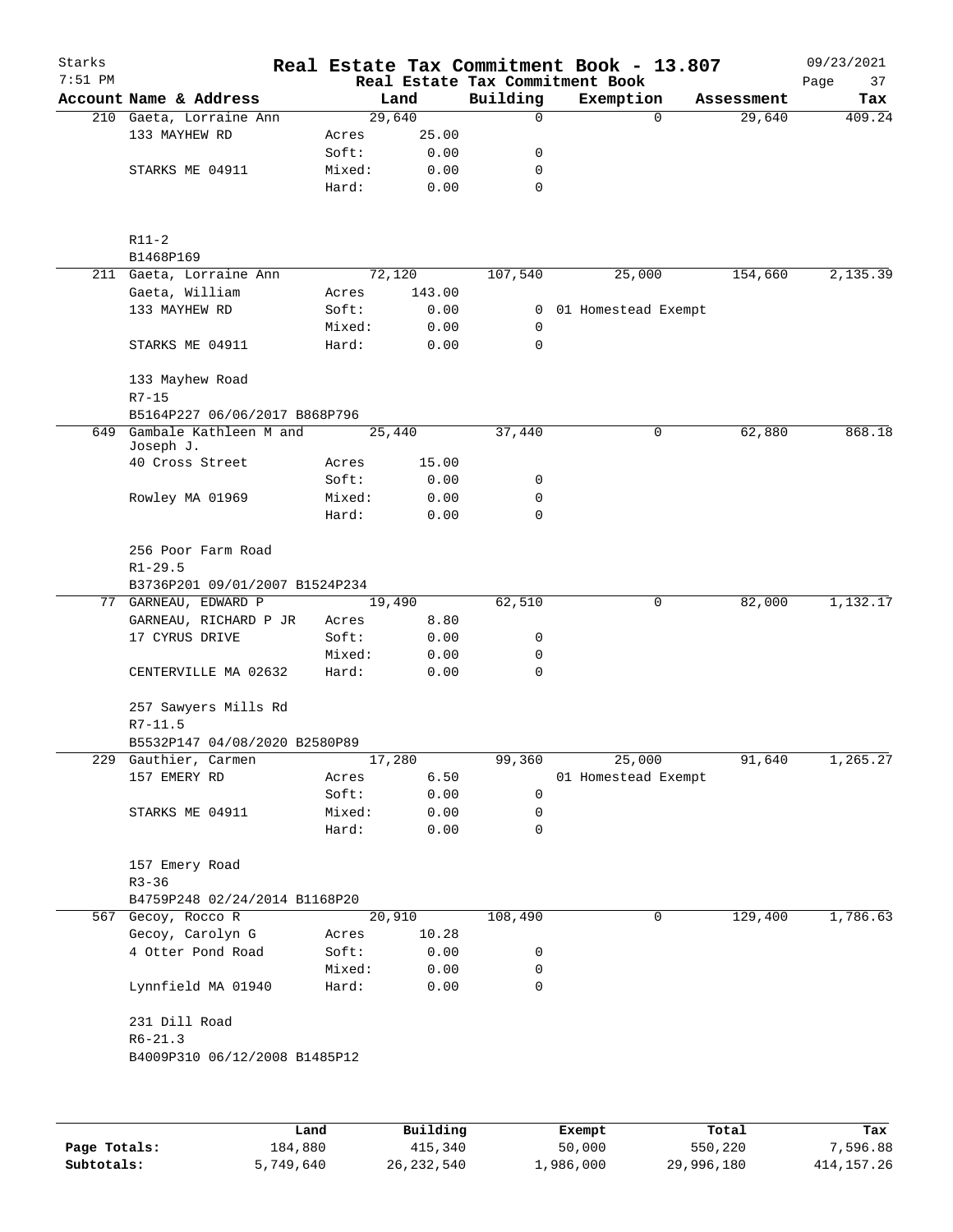| Starks    |                                                                          |                |              |              | Real Estate Tax Commitment Book - 13.807 |            | 09/23/2021 |
|-----------|--------------------------------------------------------------------------|----------------|--------------|--------------|------------------------------------------|------------|------------|
| $7:51$ PM |                                                                          |                |              |              | Real Estate Tax Commitment Book          |            | 38<br>Page |
|           | Account Name & Address                                                   |                | Land         | Building     | Exemption                                | Assessment | Tax        |
|           | 537 Gibbons, Morgann and<br>Shurtleff, Brenna,<br>Trustees               |                | 14,680       | 64,990       | $\Omega$                                 | 79,670     | 1,100.00   |
|           | 303 WOOD ST                                                              | Acres          | 20.00        |              |                                          |            |            |
|           |                                                                          | Soft:          | 0.00         | 0            |                                          |            |            |
|           | NEW BEDFORD MA 02745                                                     | Mixed:         | 19.00        | 2,679        |                                          |            |            |
|           |                                                                          | Hard:          | 0.00         | $\mathbf 0$  |                                          |            |            |
|           | 23 Doyen Road<br>$R2 - 49$                                               |                |              |              |                                          |            |            |
|           | B5085P177 10/11/2016 B4268P35 01/29/2010 B3811P16<br>02/08/2007 B1486P44 |                |              |              |                                          |            |            |
|           | 701 Gibbs Family Trust,<br>Sandra E.                                     |                | 18,530       | 61,040       | 0                                        | 79,570     | 1,098.62   |
|           | 12 Heald Street Apt 2A                                                   | Acres          | 7.80         |              |                                          |            |            |
|           |                                                                          | Soft:          | 0.00         | 0            |                                          |            |            |
|           | Madison ME 04950                                                         | Mixed:         | 0.00         | 0            |                                          |            |            |
|           |                                                                          | Hard:          | 0.00         | $\Omega$     |                                          |            |            |
|           | 428 Mayhew Road                                                          |                |              |              |                                          |            |            |
|           | $R5 - 6.3$                                                               |                |              |              |                                          |            |            |
|           | B4505P321 03/20/2012 B3793P275 12/28/2006                                |                |              |              |                                          |            |            |
|           | 216 Gifford, Walter B                                                    |                | 46,920       | 176,720      | 25,000                                   | 198,640    | 2,742.62   |
|           | 115 LOCKE HILL RD                                                        | Acres          | 73.00        |              | 01 Homestead Exempt                      |            |            |
|           |                                                                          | Soft:          | 0.00         | $\mathsf{O}$ |                                          |            |            |
|           | STARKS ME 04911                                                          | Mixed:         | 0.00         | 0            |                                          |            |            |
|           |                                                                          | Hard:          | 0.00         | 0            |                                          |            |            |
|           | 131 Locke Hill Road                                                      |                |              |              |                                          |            |            |
|           | $R3 - 7$                                                                 |                |              |              |                                          |            |            |
|           | B1537P108                                                                |                |              |              |                                          |            |            |
|           | 217 Gifford, Walter B                                                    |                | 12,960       | 13,500       | 0                                        | 26,460     | 365.33     |
|           | 115 LOCKE HILL RD                                                        | Acres<br>Soft: | 2.00         | 0            |                                          |            |            |
|           | STARKS ME 04911                                                          | Mixed:         | 0.00<br>0.00 | 0            |                                          |            |            |
|           |                                                                          | Hard:          | 0.00         | 0            |                                          |            |            |
|           |                                                                          |                |              |              |                                          |            |            |
|           | 115 Locke Hill Road                                                      |                |              |              |                                          |            |            |
|           | $R3 - 8$                                                                 |                |              |              |                                          |            |            |
|           | B2226P169                                                                |                |              |              |                                          |            |            |
|           | 460 GIGUERE, RAYMOND R                                                   |                | 21,790       | 22,800       | 0                                        | 44,590     | 615.65     |
|           | 15 SPRING GARDEN ST                                                      | Acres          | 11.20        |              |                                          |            |            |
|           |                                                                          | Soft:          | 0.00         | 0            |                                          |            |            |
|           | WARWICK RI 02888                                                         | Mixed:         | 0.00         | 0            |                                          |            |            |
|           |                                                                          | Hard:          | 0.00         | 0            |                                          |            |            |
|           | 485 Sawyers Mills Rd                                                     |                |              |              |                                          |            |            |
|           | R5-19.3A                                                                 |                |              |              |                                          |            |            |
|           | B5680P140 03/08/2021 B2063P129                                           |                |              |              |                                          |            |            |

|              | Land      | Building   | Exempt    | Total      | Tax        |
|--------------|-----------|------------|-----------|------------|------------|
| Page Totals: | 114,880   | 339,050    | 25,000    | 428,930    | 5,922.22   |
| Subtotals:   | 5,864,520 | 26,571,590 | 2,011,000 | 30,425,110 | 420,079.48 |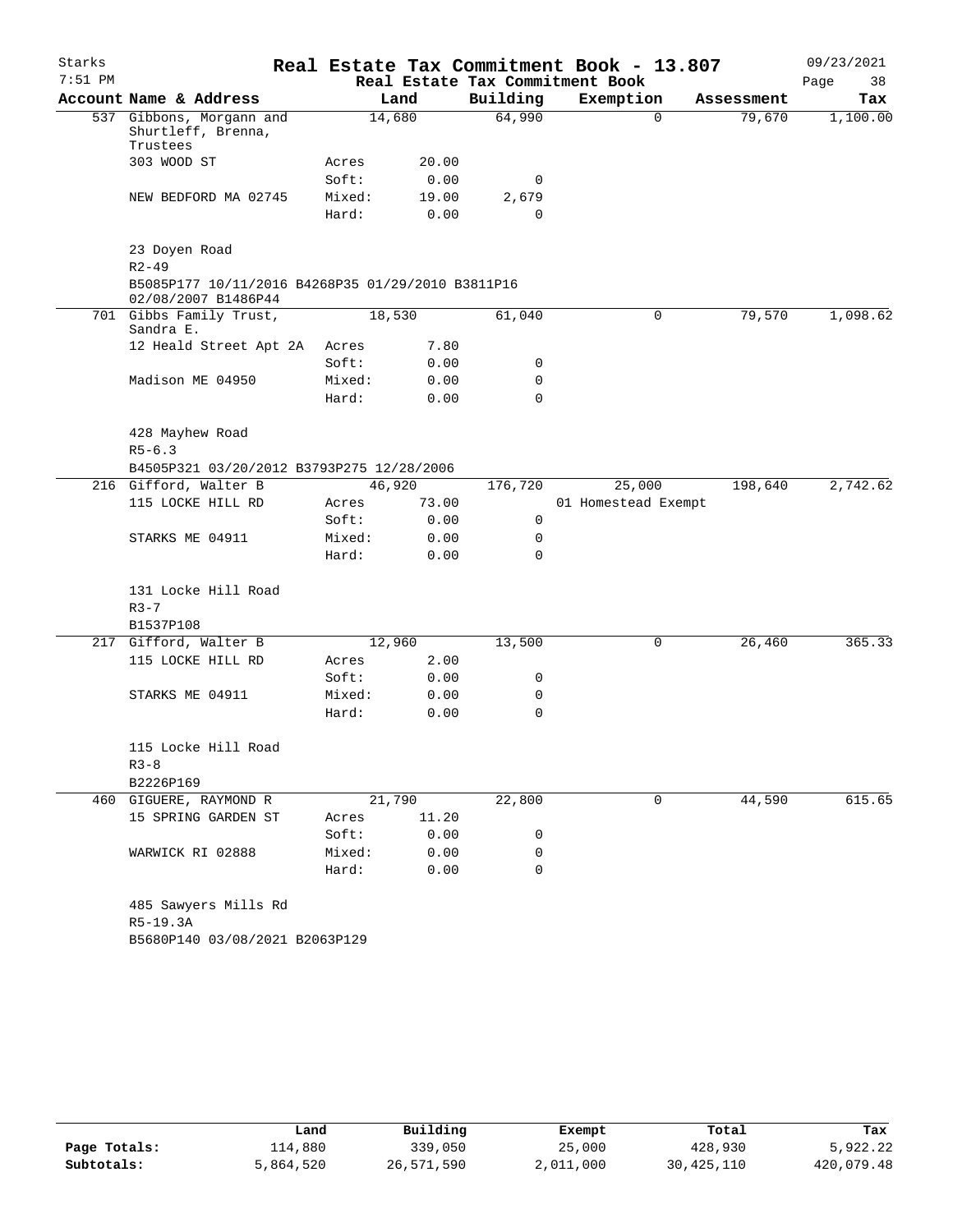| Starks                     |                                                                                                              |                |                       |                      | Real Estate Tax Commitment Book - 13.807 |                       | 09/23/2021             |
|----------------------------|--------------------------------------------------------------------------------------------------------------|----------------|-----------------------|----------------------|------------------------------------------|-----------------------|------------------------|
| $7:51$ PM                  |                                                                                                              |                | Land                  |                      | Real Estate Tax Commitment Book          |                       | Page<br>39             |
|                            | Account Name & Address<br>267 Gillies Trust, Gordon                                                          |                | 37,560                | Building<br>166, 260 | Exemption<br>$\mathbf 0$                 | Assessment<br>203,820 | Tax<br>2,814.14        |
|                            | М.<br>Mary C. Gillies Trust                                                                                  | Acres          | 47.00                 |                      |                                          |                       |                        |
|                            | 448 Peppertree Road                                                                                          | Soft:          | 0.00                  | 0                    |                                          |                       |                        |
|                            |                                                                                                              | Mixed:         | 0.00                  | 0                    |                                          |                       |                        |
|                            | Venice FL 34293                                                                                              | Hard:          | 0.00                  | 0                    |                                          |                       |                        |
|                            | 60 Peterson Road<br>$R11-8$<br>B4959P356 09/30/2015 B4835P236 09/29/2014 B4244P125                           |                |                       |                      |                                          |                       |                        |
|                            | 02/26/2010 B2034P186                                                                                         |                |                       |                      | 0                                        |                       |                        |
|                            | 147 Glidden, Errol R<br>Glidden, Terry L                                                                     |                | 21,980<br>11.40       | 64,540               |                                          | 86,520                | 1,194.58               |
|                            | 340 Porterfield Road                                                                                         | Acres<br>Soft: | 0.00                  | 0                    |                                          |                       |                        |
|                            |                                                                                                              | Mixed:         | 0.00                  | 0                    |                                          |                       |                        |
|                            | Porter ME 04068                                                                                              | Hard:          | 0.00                  | 0                    |                                          |                       |                        |
|                            | 621 Mayhew Road                                                                                              |                |                       |                      |                                          |                       |                        |
|                            | $R6 - 2.11$<br>B5236P197 12/14/2017 B3996P286 05/13/2009 B3554P1                                             |                |                       |                      |                                          |                       |                        |
|                            | B883P1018<br>220 Goff, Patricia R                                                                            |                | 16,180                | 27,820               | 0                                        | 44,000                | 607.51                 |
|                            | 535 Chick Crossing Rd.                                                                                       | Acres          | 5.35                  |                      |                                          |                       |                        |
|                            |                                                                                                              | Soft:          | 0.00                  | 0                    |                                          |                       |                        |
|                            | Wells ME 04090                                                                                               | Mixed:         | 0.00                  | 0                    |                                          |                       |                        |
|                            |                                                                                                              | Hard:          | 0.00                  | 0                    |                                          |                       |                        |
|                            | $R4 - 35.1$                                                                                                  |                |                       |                      |                                          |                       |                        |
|                            | B1322P150                                                                                                    |                |                       |                      |                                          |                       |                        |
|                            | 434 Gordon, Lisa M                                                                                           |                | 12,340                | 112,140              | 25,000                                   | 99,480                | 1,373.52               |
|                            | 2693 Industry Road                                                                                           | Acres          | 1.35                  |                      | 01 Homestead Exempt                      |                       |                        |
|                            |                                                                                                              | Soft:          | 0.00                  | 0                    |                                          |                       |                        |
|                            | Starks Me 04911                                                                                              | Mixed:         | 0.00                  | 0                    |                                          |                       |                        |
|                            |                                                                                                              | Hard:          | 0.00                  | $\mathbf 0$          |                                          |                       |                        |
|                            | 2693 Industry Road                                                                                           |                |                       |                      |                                          |                       |                        |
|                            | $R8 - 1.2$                                                                                                   |                |                       |                      |                                          |                       |                        |
|                            | B4759P69 02/21/2014 B2107P158<br>619 Gower, Charie A                                                         |                |                       |                      | 0                                        | 157,640               | 2,176.54               |
|                            | GOWER, T EDWARD                                                                                              |                | 21,620<br>11.02       | 136,020              |                                          |                       |                        |
|                            | 248 Sawyers Mills Rd                                                                                         | Acres<br>Soft: | 0.00                  | 0                    |                                          |                       |                        |
|                            |                                                                                                              | Mixed:         | 0.00                  | 0                    |                                          |                       |                        |
|                            | Starks ME 04911                                                                                              | Hard:          | 0.00                  | 0                    |                                          |                       |                        |
|                            | 248 Sawyers Mills Road                                                                                       |                |                       |                      |                                          |                       |                        |
|                            | $R3-14.2B$<br>B5559P327 06/19/2020 B5077P279 09/16/2016 B4869P227<br>01/15/2015 B4067P143 10/27/2008 B2628P8 |                |                       |                      |                                          |                       |                        |
|                            | 224 Graef, Adriane H                                                                                         |                | 48,720                | 0                    | 0                                        | 48,720                | 672.68                 |
|                            | 14 Chipmunk Trail                                                                                            | Acres          | 78.00                 |                      |                                          |                       |                        |
|                            |                                                                                                              | Soft:          | 0.00                  | 0                    |                                          |                       |                        |
|                            | Sandy Hook CT 06482                                                                                          | Mixed:         | 0.00                  | 0                    |                                          |                       |                        |
|                            |                                                                                                              | Hard:          | 0.00                  | 0                    |                                          |                       |                        |
|                            | Rt. 148 Anson Town Line                                                                                      |                |                       |                      |                                          |                       |                        |
|                            | R5-16,17.1<br>B1789P142                                                                                      |                |                       |                      |                                          |                       |                        |
|                            |                                                                                                              |                |                       |                      |                                          |                       |                        |
|                            |                                                                                                              | Land           | Building              |                      | Exempt                                   | Total                 | Tax                    |
| Page Totals:<br>Subtotals: | 158,400<br>6,022,920                                                                                         |                | 506,780<br>27,078,370 |                      | 25,000<br>2,036,000                      | 640,180<br>31,065,290 | 8,838.97<br>428,918.45 |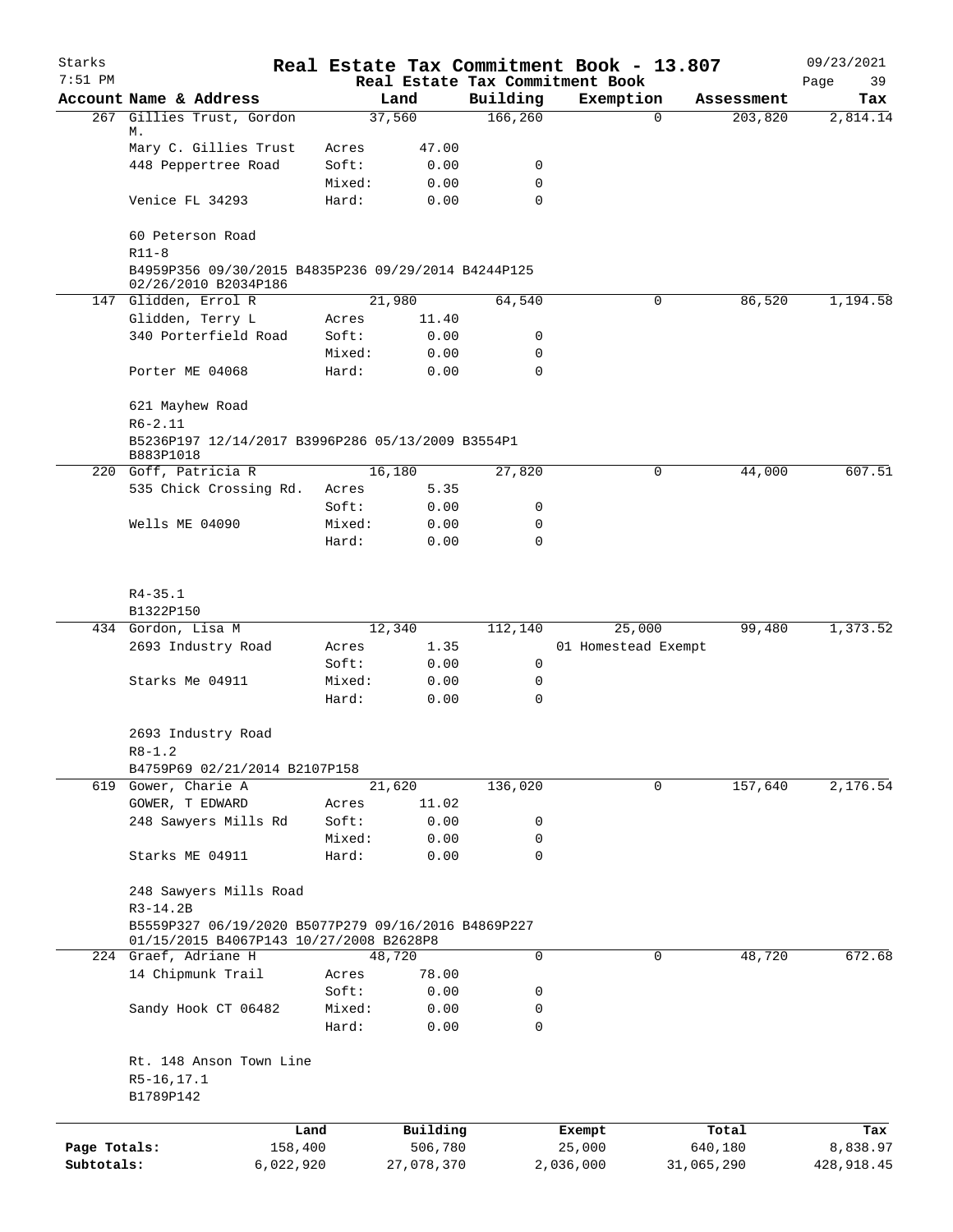| Starks<br>$7:51$ PM |                                              |        |        |                | Real Estate Tax Commitment Book - 13.807<br>Real Estate Tax Commitment Book |            | 09/23/2021<br>Page<br>40 |
|---------------------|----------------------------------------------|--------|--------|----------------|-----------------------------------------------------------------------------|------------|--------------------------|
|                     | Account Name & Address                       |        | Land   | Building       | Exemption                                                                   | Assessment | Tax                      |
|                     | 95 Gravel, Kurtis W                          |        | 23,520 | 164,760        | 25,000                                                                      | 163,280    | 2, 254.41                |
|                     | Gravel, Amy L                                | Acres  | 13.00  |                |                                                                             |            |                          |
|                     | 634 SANDY RIVER RD                           | Soft:  | 0.00   | $\overline{0}$ | 01 Homestead Exempt                                                         |            |                          |
|                     |                                              | Mixed: | 0.00   | 0              |                                                                             |            |                          |
|                     | STARKS ME 04911                              | Hard:  | 0.00   | 0              |                                                                             |            |                          |
|                     | 634 Sandy River Road<br>R10-13.1             |        |        |                |                                                                             |            |                          |
|                     | B5058P206 08/05/2016 B1419P289               |        |        |                |                                                                             |            |                          |
| 226                 | Gray, David E                                |        | 18,140 | 81,080         | 25,000                                                                      | 74,220     | 1,024.76                 |
|                     | 141 EMERY RD                                 | Acres  | 7.40   |                | 01 Homestead Exempt                                                         |            |                          |
|                     |                                              | Soft:  | 0.00   | 0              |                                                                             |            |                          |
|                     | STARKS ME 04911                              | Mixed: | 0.00   | 0              |                                                                             |            |                          |
|                     |                                              | Hard:  | 0.00   | 0              |                                                                             |            |                          |
|                     | 141 Emery Road<br>$R3 - 35$                  |        |        |                |                                                                             |            |                          |
|                     | B2887P310                                    |        |        |                |                                                                             |            |                          |
|                     | 228 Gray, Richard                            |        | 47,280 | 126,120        | 25,000                                                                      | 148,400    | 2,048.96                 |
|                     | 1294 ANSON ROAD                              | Acres  | 74.00  |                | 01 Homestead Exempt                                                         |            |                          |
|                     |                                              | Soft:  | 0.00   | 0              |                                                                             |            |                          |
|                     | STARKS ME 04911                              | Mixed: | 0.00   | 0              |                                                                             |            |                          |
|                     |                                              | Hard:  | 0.00   | $\mathbf 0$    |                                                                             |            |                          |
|                     | 1294 Anson Rd                                |        |        |                |                                                                             |            |                          |
|                     | R12-20,21                                    |        |        |                |                                                                             |            |                          |
|                     | B4237P4 01/22/2010 B1165P87                  |        |        |                |                                                                             |            |                          |
|                     | 737 Gray, Richard E                          |        | 4,310  | 0              | 0                                                                           | 4,310      | 59.51                    |
|                     | 1294 ANSON ROAD                              | Acres  | 40.00  |                |                                                                             |            |                          |
|                     |                                              | Soft:  | 36.00  | 3,744          |                                                                             |            |                          |
|                     | STARKS ME 04911                              | Mixed: | 4.00   | 564            |                                                                             |            |                          |
|                     |                                              | Hard:  | 0.00   | $\mathbf 0$    |                                                                             |            |                          |
|                     | R12-26                                       |        |        |                |                                                                             |            |                          |
|                     | B4237P1 01/22/2010                           |        |        |                |                                                                             |            |                          |
|                     | 230 Greenleaf, Andrea                        |        | 18,050 | 0              | $\mathsf{O}$                                                                | 18,050     | 249.22                   |
|                     | 4060 Snyder Ridge Lane                       | Acres  | 7.30   |                |                                                                             |            |                          |
|                     |                                              | Soft:  | 0.00   | 0              |                                                                             |            |                          |
|                     | Winston-Salem NC 27107                       | Mixed: | 0.00   | 0              |                                                                             |            |                          |
|                     |                                              | Hard:  | 0.00   | 0              |                                                                             |            |                          |
|                     | $R1 - 16$                                    |        |        |                |                                                                             |            |                          |
|                     | 231 Greenleaf, Scott                         |        | 12,960 | 29,830         | 25,000                                                                      | 17,790     | 245.63                   |
|                     | 1081 NEW SHARON RD                           | Acres  | 2.00   |                | 01 Homestead Exempt                                                         |            |                          |
|                     |                                              | Soft:  | 0.00   | 0              |                                                                             |            |                          |
|                     |                                              |        |        | 0              |                                                                             |            |                          |
|                     | STARKS ME 04911                              | Mixed: | 0.00   |                |                                                                             |            |                          |
|                     |                                              | Hard:  | 0.00   | 0              |                                                                             |            |                          |
|                     | 1081 New Sharon Rd                           |        |        |                |                                                                             |            |                          |
|                     | $R1 - 42.1$<br>B5004P268 03/01/2016 B1497P10 |        |        |                |                                                                             |            |                          |
|                     |                                              |        |        |                |                                                                             |            |                          |
|                     |                                              |        |        |                |                                                                             |            |                          |
|                     |                                              |        |        |                |                                                                             |            |                          |
|                     |                                              |        |        |                |                                                                             |            |                          |

|              | Land      | Building   | Exempt    | Total      | Tax        |
|--------------|-----------|------------|-----------|------------|------------|
| Page Totals: | 124,260   | 401,790    | 100,000   | 426,050    | 5,882.49   |
| Subtotals:   | 6,147,180 | 27,480,160 | 2,136,000 | 31,491,340 | 434,800.94 |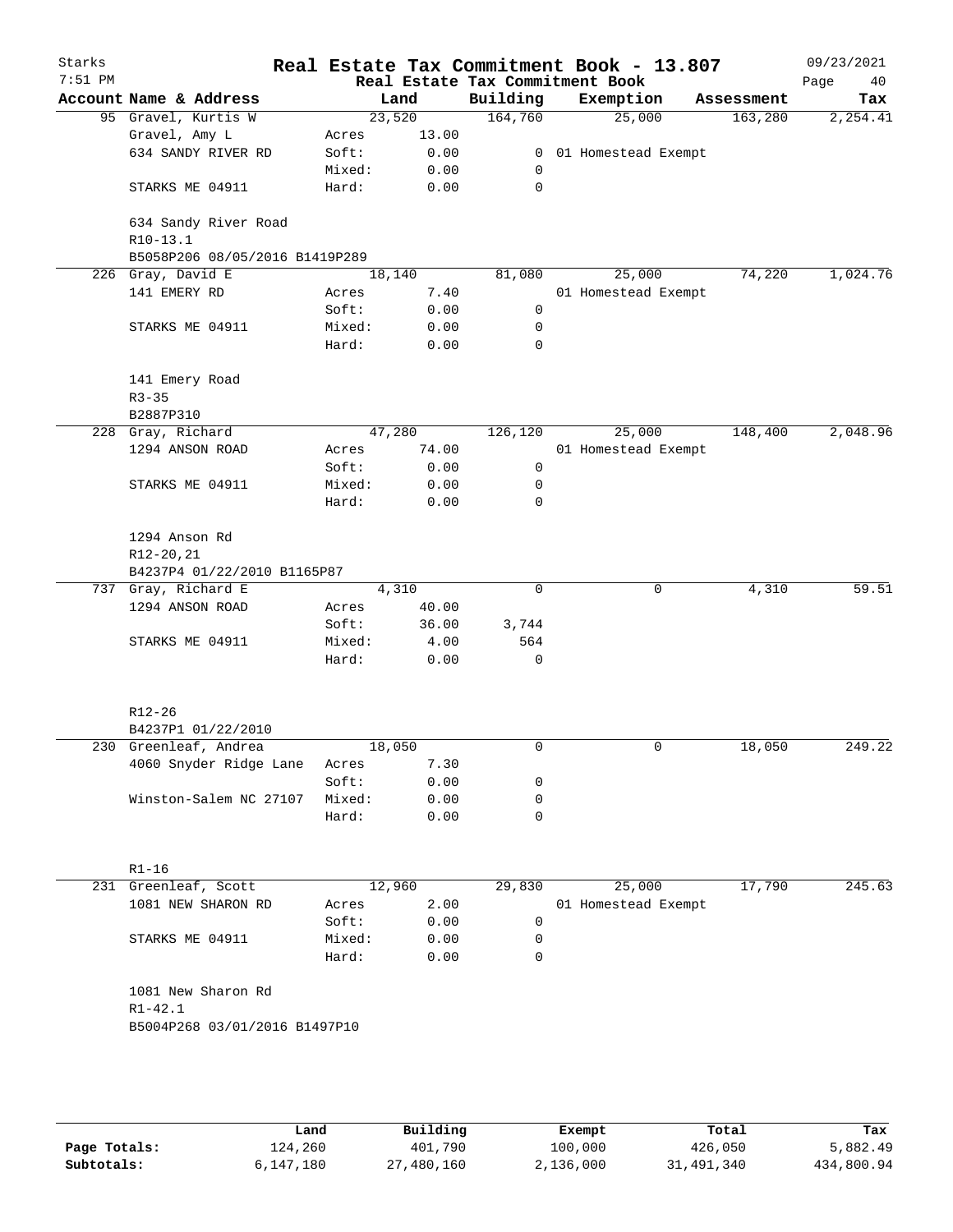| Starks    |                                                   |        |        |             | Real Estate Tax Commitment Book - 13.807 |   |            | 09/23/2021 |
|-----------|---------------------------------------------------|--------|--------|-------------|------------------------------------------|---|------------|------------|
| $7:51$ PM |                                                   |        |        |             | Real Estate Tax Commitment Book          |   |            | Page<br>41 |
|           | Account Name & Address                            |        | Land   | Building    | Exemption                                |   | Assessment | Tax        |
|           | 233 Gulnick, William J                            |        | 9,300  | 64,260      | 31,000                                   |   | 42,560     | 587.63     |
|           | Gulnick, Carol L                                  | Acres  | 0.60   |             | 02 Veteran                               |   |            |            |
|           | c/o Holmgren                                      | Soft:  | 0.00   |             | 0 01 Homestead Exempt                    |   |            |            |
|           | 55 Hill Street                                    | Mixed: | 0.00   | 0           |                                          |   |            |            |
|           | Lakeville MA 02347                                | Hard:  | 0.00   | 0           |                                          |   |            |            |
|           | 6 Anson Rd                                        |        |        |             |                                          |   |            |            |
|           | $U2 - 25, 26$                                     |        |        |             |                                          |   |            |            |
|           | B2467P318                                         |        |        |             |                                          |   |            |            |
|           | 202 Gurta, Kenneth Alan                           |        | 21,600 | 96,120      |                                          | 0 | 117,720    | 1,625.36   |
|           | 1355 Smoke Hill Drive                             | Acres  | 11.00  |             |                                          |   |            |            |
|           |                                                   | Soft:  | 0.00   | 0           |                                          |   |            |            |
|           | Hoschton Ga 30548                                 | Mixed: | 0.00   | 0           |                                          |   |            |            |
|           |                                                   | Hard:  | 0.00   | 0           |                                          |   |            |            |
|           | 288 Chicken Street                                |        |        |             |                                          |   |            |            |
|           | $R3 - 28$                                         |        |        |             |                                          |   |            |            |
|           | B5453P282 08/22/2019 B4969P102 10/28/2015 B1660P3 |        |        |             |                                          |   |            |            |
|           | 234 Guthrie, James D Jr                           |        | 20,000 | 0           |                                          | 0 | 20,000     | 276.14     |
|           | 217 Fitzgerald Road                               | Acres  | 43.00  |             |                                          |   |            |            |
|           |                                                   | Soft:  | 0.00   | 0           |                                          |   |            |            |
|           | Rindge NH 03461                                   | Mixed: | 6.00   | 846         |                                          |   |            |            |
|           |                                                   | Hard:  | 27.00  | 3,915       |                                          |   |            |            |
|           | Industry Line                                     |        |        |             |                                          |   |            |            |
|           | R4-13A                                            |        |        |             |                                          |   |            |            |
|           | B2690P12                                          |        |        |             |                                          |   |            |            |
|           | 235 Guthrie, James D., Jr                         |        | 68,520 | 37,440      |                                          | 0 | 105,960    | 1,462.99   |
|           | 217 Fitzgerald Road                               | Acres  | 133.00 |             |                                          |   |            |            |
|           |                                                   | Soft:  | 0.00   | 0           |                                          |   |            |            |
|           | Rindge NH 03461                                   | Mixed: | 0.00   | 0           |                                          |   |            |            |
|           |                                                   | Hard:  | 0.00   | 0           |                                          |   |            |            |
|           |                                                   |        |        |             |                                          |   |            |            |
|           | 33 Gordon Road                                    |        |        |             |                                          |   |            |            |
|           | $R4-11,13$                                        |        |        |             |                                          |   |            |            |
|           | B1800P1                                           |        |        |             |                                          |   |            |            |
|           | 237 Haley Jr., Charles J                          |        | 37,600 | 8,160       |                                          | 0 | 45,760     | 631.81     |
|           | Haley Linda S                                     | Acres  | 47.10  |             |                                          |   |            |            |
|           | 4873 Italy Avenue                                 | Soft:  | 0.00   | 0           |                                          |   |            |            |
|           |                                                   | Mixed: | 0.00   | 0           |                                          |   |            |            |
|           | North Port FL 34288                               | Hard:  | 0.00   | 0           |                                          |   |            |            |
|           | 29 Anson Rd                                       |        |        |             |                                          |   |            |            |
|           | $R8 - 1$                                          |        |        |             |                                          |   |            |            |
|           | B1026P1                                           |        |        |             |                                          |   |            |            |
|           | 238 HALL, MARCIA                                  |        | 27,840 | 28,570      |                                          | 0 | 56,410     | 778.85     |
|           | 245 MAIN ST                                       | Acres  | 20.00  |             |                                          |   |            |            |
|           |                                                   | Soft:  | 0.00   | 0           |                                          |   |            |            |
|           | OXFORD ME 04270                                   | Mixed: | 0.00   | 0           |                                          |   |            |            |
|           |                                                   | Hard:  | 0.00   | $\mathbf 0$ |                                          |   |            |            |
|           | 491 Sawyers Mills Road                            |        |        |             |                                          |   |            |            |
|           | $R5 - 19.2$                                       |        |        |             |                                          |   |            |            |
|           | B5585P200 08/07/2020 B1077P93                     |        |        |             |                                          |   |            |            |
|           |                                                   |        |        |             |                                          |   |            |            |
|           |                                                   |        |        |             |                                          |   |            |            |
|           |                                                   |        |        |             |                                          |   |            |            |
|           |                                                   |        |        |             |                                          |   |            |            |

|              | Land      | Building   | Exempt    | Total      | Tax        |
|--------------|-----------|------------|-----------|------------|------------|
| Page Totals: | 184,860   | 234,550    | 31,000    | 388,410    | 5,362.78   |
| Subtotals:   | 6,332,040 | 27,714,710 | 2,167,000 | 31,879,750 | 440,163.72 |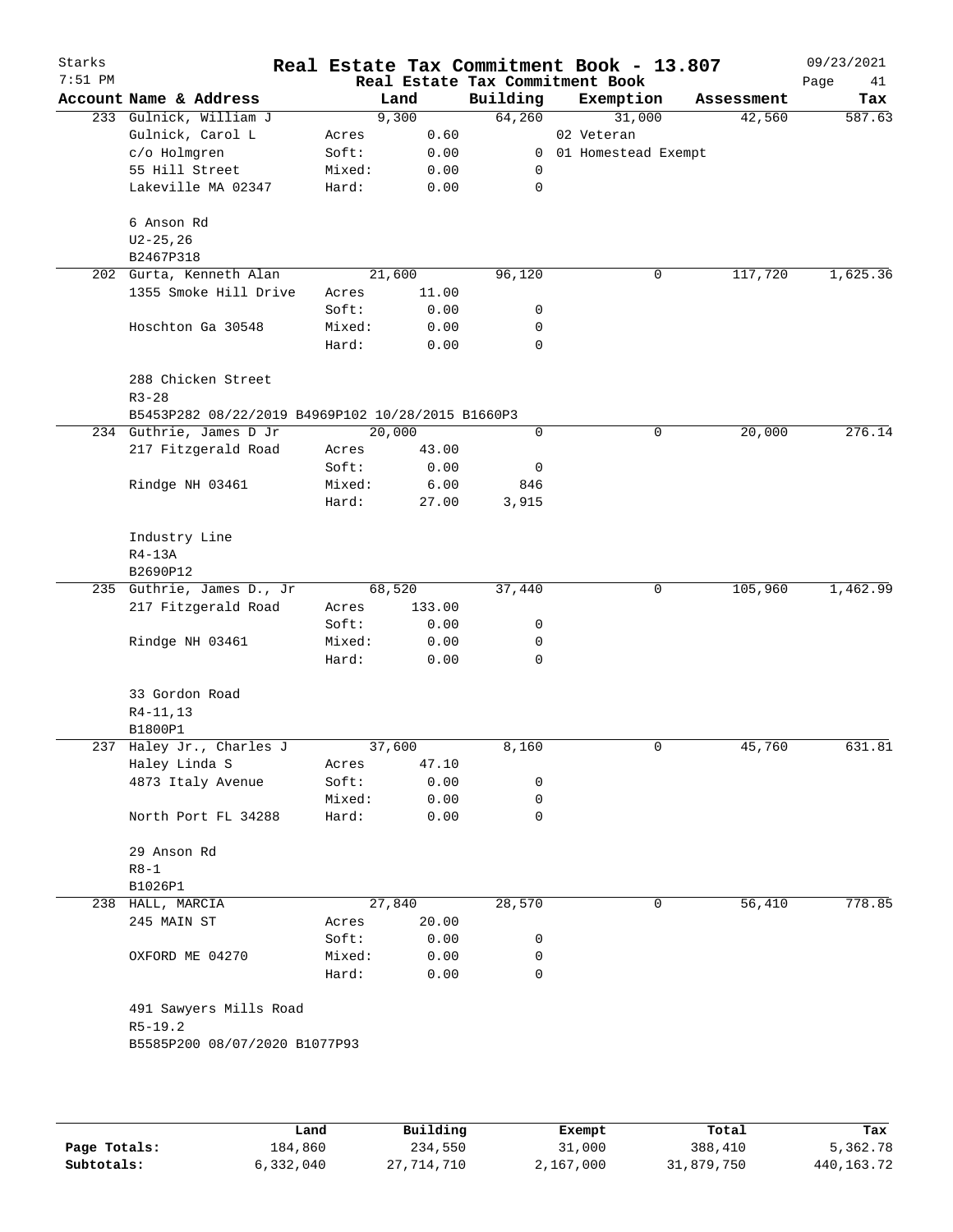| Starks<br>$7:51$ PM |                                                   |        |        | Real Estate Tax Commitment Book - 13.807<br>Real Estate Tax Commitment Book |                     |            | 09/23/2021<br>Page<br>42 |
|---------------------|---------------------------------------------------|--------|--------|-----------------------------------------------------------------------------|---------------------|------------|--------------------------|
|                     | Account Name & Address                            |        | Land   | Building                                                                    | Exemption           | Assessment | Tax                      |
|                     | 71 Hamar, Joseph J                                |        | 20,640 | 96,780                                                                      | 25,000              | 92,420     | 1,276.04                 |
|                     | Hamar, Erika M                                    | Acres  | 10.00  |                                                                             | 01 Homestead Exempt |            |                          |
|                     | 63 MAYHEW RD                                      | Soft:  | 0.00   | 0                                                                           |                     |            |                          |
|                     |                                                   | Mixed: | 0.00   | 0                                                                           |                     |            |                          |
|                     | STARKS ME 04911                                   | Hard:  | 0.00   | 0                                                                           |                     |            |                          |
|                     | 63 Mayhew Road                                    |        |        |                                                                             |                     |            |                          |
|                     | $R7 - 10.6$                                       |        |        |                                                                             |                     |            |                          |
|                     | B5345P356 10/30/2018 B4087P99 12/20/2008 B1302P75 |        |        |                                                                             |                     |            |                          |
|                     | 240 Hamilton, Thomas H                            | 10,040 |        | 0                                                                           | 0                   | 10,040     | 138.62                   |
|                     | Hamilton, Laura J                                 | Acres  | 0.70   |                                                                             |                     |            |                          |
|                     | 1266 Randy Ave. Se                                | Soft:  | 0.00   | 0                                                                           |                     |            |                          |
|                     |                                                   | Mixed: | 0.00   | 0                                                                           |                     |            |                          |
|                     | Palm Bay FL 32909                                 | Hard:  | 0.00   | 0                                                                           |                     |            |                          |
|                     | 13 Cemetery Rd                                    |        |        |                                                                             |                     |            |                          |
|                     | $R3 - 23$                                         |        |        |                                                                             |                     |            |                          |
|                     | B896P792                                          |        |        |                                                                             |                     |            |                          |
|                     | 241 Hand, Roger                                   |        | 8,900  | 49,500                                                                      | 25,000              | 33,400     | 461.15                   |
|                     | Hand, Carolee                                     | Acres  | 0.55   |                                                                             |                     |            |                          |
|                     | 2731 Industry Road                                | Soft:  | 0.00   | $\mathbf{0}$                                                                | 01 Homestead Exempt |            |                          |
|                     |                                                   | Mixed: | 0.00   | 0                                                                           |                     |            |                          |
|                     | Starks ME 04911                                   | Hard:  | 0.00   | 0                                                                           |                     |            |                          |
|                     | 2731 Industry Road                                |        |        |                                                                             |                     |            |                          |
|                     | $U1-8$                                            |        |        |                                                                             |                     |            |                          |
|                     | B1269P206                                         |        |        |                                                                             |                     |            |                          |
|                     | 242 Hanlon, Jeffery R                             |        | 15,840 | 25,090                                                                      | 0                   | 40,930     | 565.12                   |
|                     | 2 Caron St.                                       | Acres  | 5.00   |                                                                             |                     |            |                          |
|                     |                                                   | Soft:  | 0.00   | 0                                                                           |                     |            |                          |
|                     | Lisbon ME 04935                                   | Mixed: | 0.00   | 0                                                                           |                     |            |                          |
|                     |                                                   | Hard:  | 0.00   | 0                                                                           |                     |            |                          |
|                     | 799 Mayhew Road                                   |        |        |                                                                             |                     |            |                          |
|                     | $R6 - 2.1$                                        |        |        |                                                                             |                     |            |                          |
|                     | B2674P179                                         |        |        |                                                                             |                     |            |                          |
|                     | 419 Harrick, Michael C                            | 20,640 |        | 0                                                                           | 0                   | 20,640     | 284.98                   |
|                     | 187 Milbridge Rd                                  | Acres  | 10.00  |                                                                             |                     |            |                          |
|                     |                                                   | Soft:  | 0.00   | 0                                                                           |                     |            |                          |
|                     | Cherryfield ME 04622<br>4407                      | Mixed: | 0.00   | 0                                                                           |                     |            |                          |
|                     |                                                   | Hard:  | 0.00   | 0                                                                           |                     |            |                          |
|                     | Mayhew Rd                                         |        |        |                                                                             |                     |            |                          |
|                     | $R7 - 10.3$                                       |        |        |                                                                             |                     |            |                          |
|                     | B3540P264 B1314P9                                 |        |        |                                                                             |                     |            |                          |
|                     | 244 Harris, Adrian                                |        | 39,180 | 0                                                                           | $\mathsf{O}$        | 39,180     | 540.96                   |
|                     | PO Box 329                                        | Acres  | 51.50  |                                                                             |                     |            |                          |
|                     |                                                   | Soft:  | 0.00   | 0                                                                           |                     |            |                          |
|                     | Farmington ME 04938                               | Mixed: | 0.00   | 0                                                                           |                     |            |                          |
|                     |                                                   | Hard:  | 0.00   | 0                                                                           |                     |            |                          |
|                     |                                                   |        |        |                                                                             |                     |            |                          |
|                     | $R1 - 39$                                         |        |        |                                                                             |                     |            |                          |
|                     |                                                   |        |        |                                                                             |                     |            |                          |

B2591P303

|              | Land      | Building   | Exempt    | Total        | Tax        |
|--------------|-----------|------------|-----------|--------------|------------|
| Page Totals: | ⊥15,240   | 171,370    | 50,000    | 236,610      | 3,266.87   |
| Subtotals:   | 6,447,280 | 27,886,080 | 2,217,000 | 32, 116, 360 | 443,430.59 |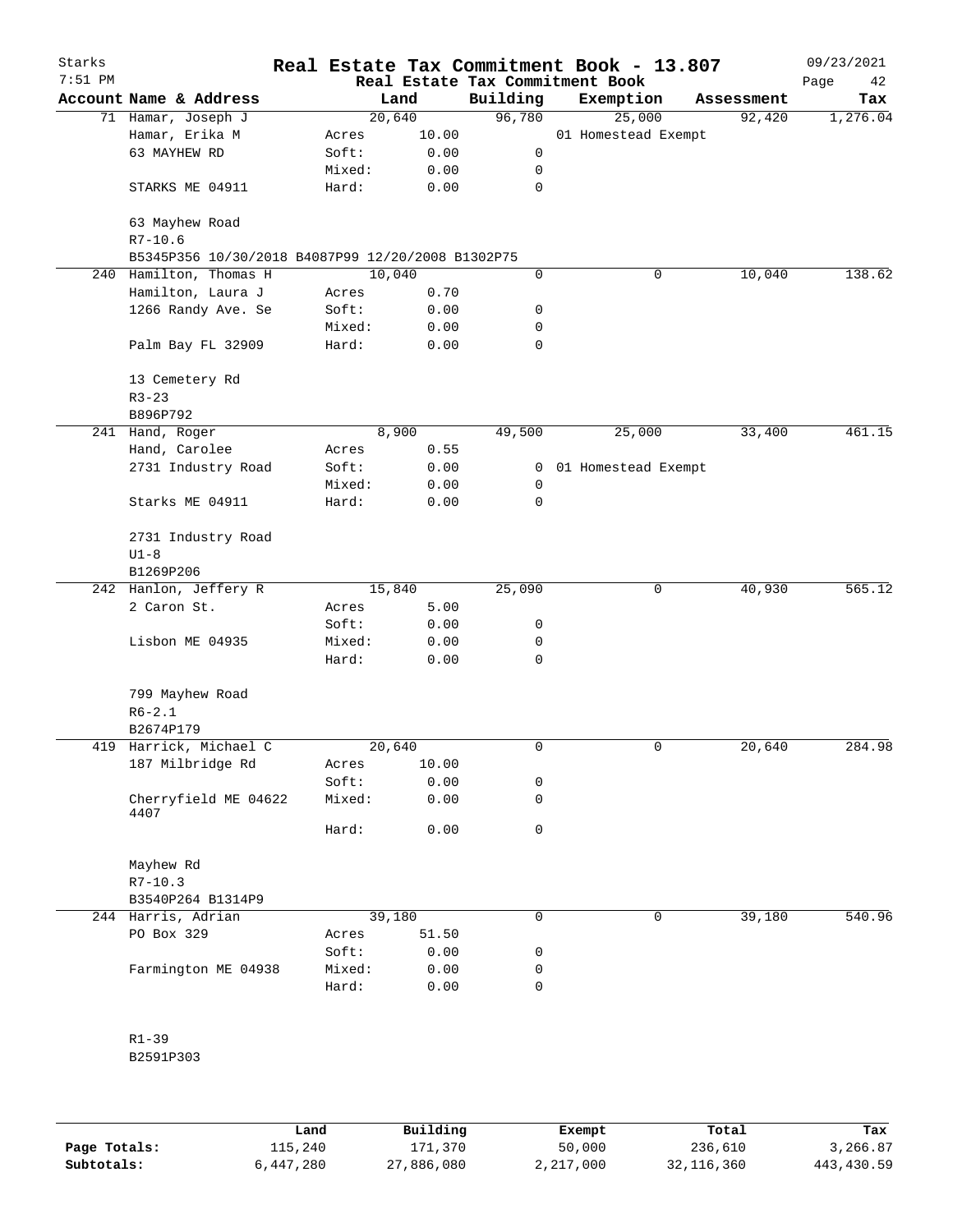| Starks<br>$7:51$ PM |                               |        |        |          | Real Estate Tax Commitment Book - 13.807<br>Real Estate Tax Commitment Book |            | 09/23/2021<br>Page<br>43 |
|---------------------|-------------------------------|--------|--------|----------|-----------------------------------------------------------------------------|------------|--------------------------|
|                     | Account Name & Address        |        | Land   | Building | Exemption                                                                   | Assessment | Tax                      |
|                     | 245 Harris, Nelson N          |        | 15,940 | 25,800   | 25,000                                                                      | 16,740     | 231.13                   |
|                     | PO BOX 504                    | Acres  | 5.10   |          |                                                                             |            |                          |
|                     |                               | Soft:  | 0.00   | 0        | 01 Homestead Exempt                                                         |            |                          |
|                     | ANSON ME 04911                | Mixed: | 0.00   | 0        |                                                                             |            |                          |
|                     |                               | Hard:  | 0.00   | 0        |                                                                             |            |                          |
|                     | 779 Mayhew Road<br>$R6-2.1A$  |        |        |          |                                                                             |            |                          |
|                     | B1364P44                      |        |        |          |                                                                             |            |                          |
| 747                 | Hartigan, David               |        | 31,440 | 0        | 0                                                                           | 31,440     | 434.09                   |
|                     | 56 Malbons Mills Rd           | Acres  | 30.00  |          |                                                                             |            |                          |
|                     |                               | Soft:  | 0.00   | 0        |                                                                             |            |                          |
|                     | Skowhegan ME 04976            | Mixed: | 0.00   | 0        |                                                                             |            |                          |
|                     |                               | Hard:  | 0.00   | 0        |                                                                             |            |                          |
|                     | 317 Anson Rd                  |        |        |          |                                                                             |            |                          |
|                     | R11-24                        |        |        |          |                                                                             |            |                          |
|                     | B4330P179 10/23/2010          |        |        |          |                                                                             |            |                          |
|                     | 249 Hartigan, Dennis P        |        | 15,990 | 40,320   | 0                                                                           | 56,310     | 777.47                   |
|                     | Hartigan Susan C.             | Acres  | 17.70  |          |                                                                             |            |                          |
|                     | PO Box 72                     | Soft:  | 0.00   | 0        |                                                                             |            |                          |
|                     |                               | Mixed: | 14.70  | 2,073    |                                                                             |            |                          |
|                     | North Berwick ME 03906        | Hard:  | 0.00   | 0        |                                                                             |            |                          |
|                     | 1692 New Sharon Road          |        |        |          |                                                                             |            |                          |
|                     | $R2 - 45$                     |        |        |          |                                                                             |            |                          |
|                     | B1827P184                     |        |        |          |                                                                             |            |                          |
|                     | 250 Hartigan, Joseph W        |        | 23,310 | 70,020   | 25,000                                                                      | 68,330     | 943.43                   |
|                     | Hartigan Roberta M.           | Acres  | 72.50  |          |                                                                             |            |                          |
|                     | 106 ANSON RD                  | Soft:  | 0.00   |          | 0 01 Homestead Exempt                                                       |            |                          |
|                     |                               | Mixed: | 70.00  | 9,870    |                                                                             |            |                          |
|                     | STARKS ME 04911               | Hard:  | 0.00   | 0        |                                                                             |            |                          |
|                     | 106 Anson Rd                  |        |        |          |                                                                             |            |                          |
|                     | $R7 - 6$                      |        |        |          |                                                                             |            |                          |
|                     | B1271P100                     |        |        |          |                                                                             |            |                          |
|                     | 255 Hawxwell, Jaren W         |        | 28,560 | 0        | 0                                                                           | 28,560     | 394.33                   |
|                     | 3 Anthony Street              | Acres  | 22.00  |          |                                                                             |            |                          |
|                     |                               | Soft:  | 0.00   | 0        |                                                                             |            |                          |
|                     | Berkley MA 02779              | Mixed: | 0.00   | 0        |                                                                             |            |                          |
|                     |                               | Hard:  | 0.00   | 0        |                                                                             |            |                          |
|                     | $R1 - 48$                     |        |        |          |                                                                             |            |                          |
|                     | B3976P101 03/28/2008 B807P218 |        |        |          |                                                                             |            |                          |
|                     | 257 Hayden Family Trust       |        | 10,780 | 0        | 0                                                                           | 10,780     | 148.84                   |
|                     | 398 Anson Road                | Acres  | 75.00  |          |                                                                             |            |                          |
|                     |                               | Soft:  | 0.00   | 0        |                                                                             |            |                          |
|                     | Starks ME 04911               | Mixed: | 25.00  | 3,525    |                                                                             |            |                          |
|                     |                               | Hard:  | 50.00  | 7,250    |                                                                             |            |                          |
|                     |                               |        |        |          |                                                                             |            |                          |
|                     | $R5 - 8$                      |        |        |          |                                                                             |            |                          |
|                     | B897P626 B0P135               |        |        |          |                                                                             |            |                          |
|                     |                               |        |        |          |                                                                             |            |                          |
|                     |                               |        |        |          |                                                                             |            |                          |
|                     |                               |        |        |          |                                                                             |            |                          |

|              | Land      | Building   | Exempt    | Total      | Tax          |
|--------------|-----------|------------|-----------|------------|--------------|
| Page Totals: | 126,020   | 136,140    | 50,000    | 212,160    | 2,929.29     |
| Subtotals:   | 6,573,300 | 28,022,220 | 2,267,000 | 32,328,520 | 446, 359, 88 |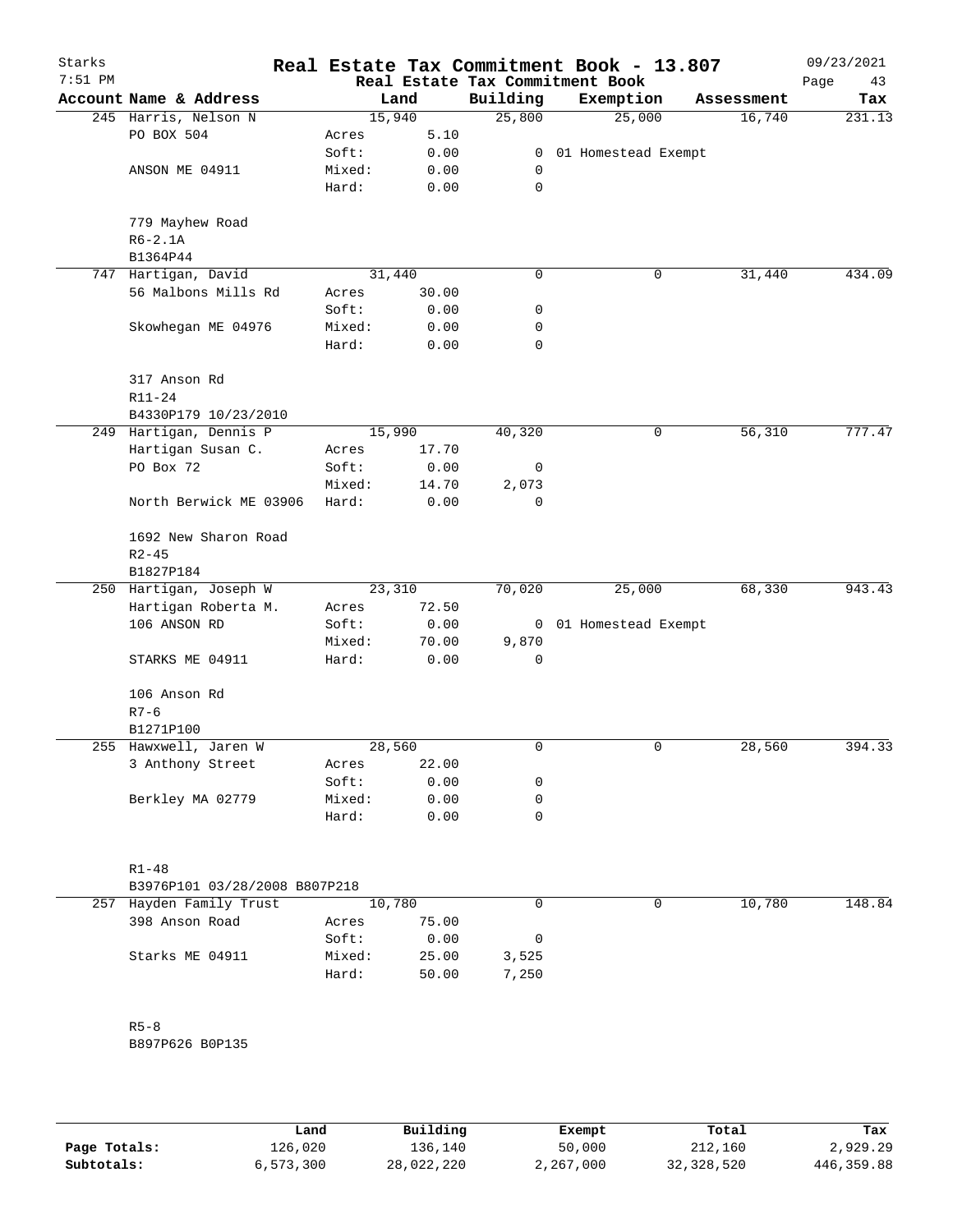| Starks<br>$7:51$ PM |                             |                                           |        |        |              | Real Estate Tax Commitment Book - 13.807<br>Real Estate Tax Commitment Book |                    | 09/23/2021<br>Page<br>44 |
|---------------------|-----------------------------|-------------------------------------------|--------|--------|--------------|-----------------------------------------------------------------------------|--------------------|--------------------------|
|                     |                             | Account Name & Address                    |        | Land   | Building     | Exemption                                                                   | Assessment         | Tax                      |
|                     |                             | 735 Hayden, Joseph P.O.                   |        | 14,880 | 15,000       |                                                                             | $\Omega$<br>29,880 | 412.55                   |
|                     |                             | Hayden, Ashley M                          | Acres  | 4.00   |              |                                                                             |                    |                          |
|                     | 370 ANSON RD                |                                           | Soft:  | 0.00   | 0            |                                                                             |                    |                          |
|                     |                             |                                           | Mixed: | 0.00   | 0            |                                                                             |                    |                          |
|                     |                             | STARKS ME 04911                           | Hard:  | 0.00   | $\mathbf 0$  |                                                                             |                    |                          |
|                     | $R10-2A$                    |                                           |        |        |              |                                                                             |                    |                          |
|                     |                             | 703 Hayden, Joseph P.O.                   |        | 27,840 | 93,980       | 25,000                                                                      | 96,820             | 1,336.79                 |
|                     |                             | Steward, Ashley M                         | Acres  | 20.00  |              | 01 Homestead Exempt                                                         |                    |                          |
|                     | 370 ANSON RD                |                                           | Soft:  | 0.00   | 0            |                                                                             |                    |                          |
|                     |                             |                                           | Mixed: | 0.00   | 0            |                                                                             |                    |                          |
|                     |                             | STARKS ME 04911                           | Hard:  | 0.00   | $\mathbf 0$  |                                                                             |                    |                          |
|                     | 370 Anson Rd<br>$R11 - 4.5$ |                                           |        |        |              |                                                                             |                    |                          |
|                     |                             |                                           |        |        |              |                                                                             |                    |                          |
|                     |                             | B3772P184 11/14/2006                      |        |        |              |                                                                             |                    |                          |
|                     |                             | 258 Hayden, Joseph Paul                   |        | 13,920 | 116,820      | 25,000                                                                      | 105,740            | 1,459.95                 |
|                     | Hayden, Pauline             |                                           | Acres  | 3.00   |              |                                                                             |                    |                          |
|                     | 417 ANSON RD                |                                           | Soft:  | 0.00   | $\mathbf{0}$ | 01 Homestead Exempt                                                         |                    |                          |
|                     |                             |                                           | Mixed: | 0.00   | 0            |                                                                             |                    |                          |
|                     |                             | STARKS ME 04911                           | Hard:  | 0.00   | 0            |                                                                             |                    |                          |
|                     | 417 Anson Rd                |                                           |        |        |              |                                                                             |                    |                          |
|                     | $R10-2$                     |                                           |        |        |              |                                                                             |                    |                          |
|                     | B1210P219                   |                                           |        |        |              |                                                                             |                    |                          |
|                     |                             | 260 Hebert, Jennifer Zweig                |        | 36,720 | 259,730      | 25,000                                                                      | 271,450            | 3,747.91                 |
|                     | Hebert, Kerry               |                                           | Acres  | 147.00 |              |                                                                             |                    |                          |
|                     |                             | 31 MT HUNGER RD                           | Soft:  | 48.00  |              | 4,992 01 Homestead Exempt                                                   |                    |                          |
|                     |                             |                                           | Mixed: | 46.00  | 6,486        |                                                                             |                    |                          |
|                     |                             | STARKS ME 04911                           | Hard:  | 45.00  | 6,525        |                                                                             |                    |                          |
|                     | $R5-7$                      | 31 Mt Hunger Rd                           |        |        |              |                                                                             |                    |                          |
|                     | B2716P181                   |                                           |        |        |              |                                                                             |                    |                          |
|                     |                             | 262 Henckel, Peter N                      |        | 25,630 | 8,860        |                                                                             | 0<br>34,490        | 476.20                   |
|                     |                             | 134 Hartley Street                        | Acres  | 15.20  |              |                                                                             |                    |                          |
|                     |                             |                                           | Soft:  | 0.00   | 0            |                                                                             |                    |                          |
|                     |                             | Portland ME 04103                         | Mixed: | 0.00   | 0            |                                                                             |                    |                          |
|                     |                             |                                           | Hard:  | 0.00   | $\mathbf 0$  |                                                                             |                    |                          |
|                     | $R8 - 8.1$                  | 1613 New Sharon Road                      |        |        |              |                                                                             |                    |                          |
|                     |                             | B5041P196 06/27/2016 B2526P17             |        |        |              |                                                                             |                    |                          |
|                     |                             | 607 Hendershot, Damon                     |        | 27,840 | 42,480       | 25,000                                                                      | 45,320             | 625.73                   |
|                     |                             | Hendershot, Kim                           | Acres  | 20.00  |              | 01 Homestead Exempt                                                         |                    |                          |
|                     |                             | 31 POOR FARM RD                           | Soft:  | 0.00   | 0            |                                                                             |                    |                          |
|                     |                             |                                           | Mixed: | 0.00   | 0            |                                                                             |                    |                          |
|                     |                             | STARKS ME 04911                           | Hard:  | 0.00   | $\Omega$     |                                                                             |                    |                          |
|                     | $R2 - 38 - A$               |                                           |        |        |              |                                                                             |                    |                          |
|                     |                             | B5235P359 12/13/2017 B5003P266 02/25/2016 |        |        |              |                                                                             |                    |                          |
|                     |                             |                                           |        |        |              |                                                                             |                    |                          |

|              | Land      | Building   | Exempt    | Total      | Tax        |
|--------------|-----------|------------|-----------|------------|------------|
| Page Totals: | 146,830   | 536,870    | 100,000   | 583,700    | 8,059.13   |
| Subtotals:   | 6,720,130 | 28,559,090 | 2,367,000 | 32,912,220 | 454,419.01 |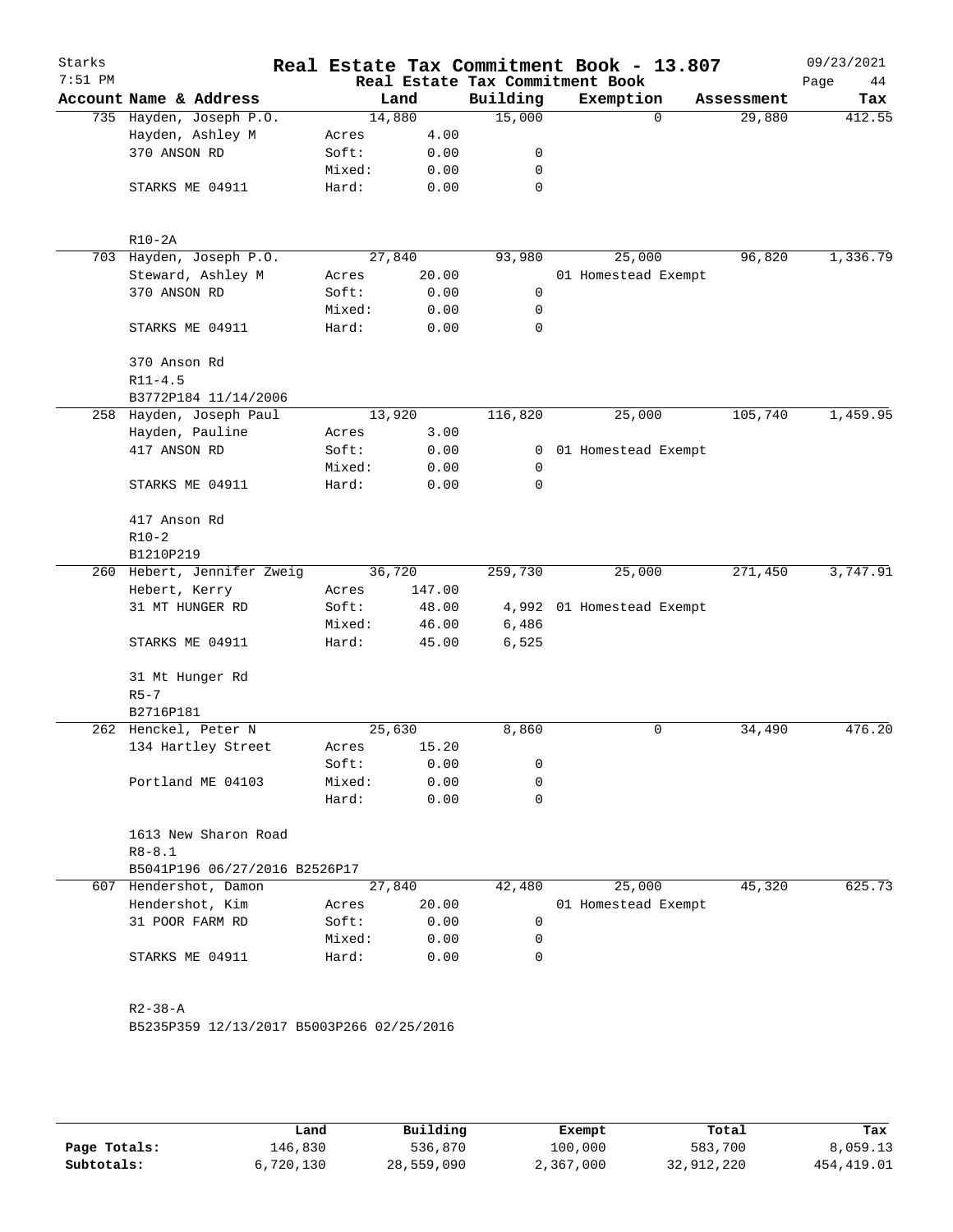| Starks<br>$7:51$ PM |                                                     |                |                | Real Estate Tax Commitment Book | Real Estate Tax Commitment Book - 13.807 |            | 09/23/2021<br>Page<br>45 |
|---------------------|-----------------------------------------------------|----------------|----------------|---------------------------------|------------------------------------------|------------|--------------------------|
|                     | Account Name & Address                              |                | Land           | Building                        | Exemption                                | Assessment | Tax                      |
|                     | 263 Henderson, LLC                                  |                | 8,790          | $\Omega$                        | $\Omega$                                 | 8,790      | 121.36                   |
|                     | 25 Riverside Lane                                   | Acres          | 79.00          |                                 |                                          |            |                          |
|                     |                                                     | Soft:          | 65.00          | 6,760                           |                                          |            |                          |
|                     | Ellsworth ME 04605                                  | Mixed:         | 0.00           | 0                               |                                          |            |                          |
|                     |                                                     | Hard:          | 14.00          | 2,030                           |                                          |            |                          |
|                     | $R1 - 45$                                           |                |                |                                 |                                          |            |                          |
|                     | B3604P242 11/08/2005 B880P1084                      |                |                |                                 |                                          |            |                          |
|                     | 634 Henri, Allan                                    | 14,880         |                | 0                               | 0                                        | 14,880     | 205.45                   |
|                     | 47 Mountain Road                                    | Acres          | 4.00           |                                 |                                          |            |                          |
|                     |                                                     | Soft:          | 0.00           | 0                               |                                          |            |                          |
|                     | Biddeford ME 04005                                  | Mixed:         | 0.00           | 0                               |                                          |            |                          |
|                     |                                                     | Hard:          | 0.00           | 0                               |                                          |            |                          |
|                     | $R5 - 4$                                            |                |                |                                 |                                          |            |                          |
|                     | B4406P77 05/24/2011 B3827P177 03/23/2007 B825P640   |                |                |                                 |                                          |            |                          |
|                     | 270 Hill, Richard                                   | 21,120         |                | 0                               | 0                                        | 21,120     | 291.60                   |
|                     | 8 Melrose Ave # 2                                   | Acres          | 10.50          |                                 |                                          |            |                          |
|                     |                                                     | Soft:          | 0.00           | 0                               |                                          |            |                          |
|                     | Haverhill MA 01830                                  | Mixed:         | 0.00           | 0                               |                                          |            |                          |
|                     |                                                     | Hard:          | 0.00           | $\mathbf 0$                     |                                          |            |                          |
|                     | R2-24.11                                            |                |                |                                 |                                          |            |                          |
|                     | B1481P291                                           |                |                |                                 |                                          |            |                          |
|                     | 278 Hilton, James L                                 | 24,480         |                | $\mathbf 0$                     | 0                                        | 24,480     | 338.00                   |
|                     | Hilton, Elizabeth M                                 | Acres          | 14.00          |                                 |                                          |            |                          |
|                     | 797 Sandy River Rd                                  | Soft:          | 0.00           | 0                               |                                          |            |                          |
|                     |                                                     | Mixed:         | 0.00           | 0                               |                                          |            |                          |
|                     | Norridgewock ME 04957                               | Hard:          | 0.00           | 0                               |                                          |            |                          |
|                     | $R10-16.1$                                          |                |                |                                 |                                          |            |                          |
|                     | B3714P222 07/26/2006 B1708P211                      |                |                |                                 |                                          |            |                          |
| 271                 | Hilton, Paul                                        | 54,700         |                | 0                               | 0                                        | 54,700     | 755.24                   |
|                     | Guillette, Patricia<br>510 Old Greenwich            | Acres<br>Soft: | 181.00<br>0.00 | 0                               |                                          |            |                          |
|                     | Plains Rd                                           |                |                |                                 |                                          |            |                          |
|                     |                                                     | Mixed:         | 142.00         | 20,022                          |                                          |            |                          |
|                     | Hardwick MA 01082                                   | Hard:          | 0.00           | $\Omega$                        |                                          |            |                          |
|                     | River Road And Route 43<br>$R10-9$                  |                |                |                                 |                                          |            |                          |
|                     | B3584P102 10/29/2005 B2104P144                      |                |                |                                 |                                          |            |                          |
|                     | 272 Hilton, Paul                                    | 40,170         |                | 5,760                           | 0                                        | 45,930     | 634.16                   |
|                     | Guillette, Patricia                                 | Acres          | 86.00          |                                 |                                          |            |                          |
|                     | 510 Old Greenwich<br>Plains Rd                      | Soft:          | 0.00           | 0                               |                                          |            |                          |
|                     |                                                     | Mixed:         | 8.00           | 1,128                           |                                          |            |                          |
|                     | Hardwick MA 01082                                   | Hard:          | 45.00          | 6,525                           |                                          |            |                          |
|                     | 843 Sandy River Road                                |                |                |                                 |                                          |            |                          |
|                     | $R10-8$                                             |                |                |                                 |                                          |            |                          |
|                     | B4935P320 07/29/2015 B3584P102 10/29/2005 B2104P144 |                |                |                                 |                                          |            |                          |
|                     |                                                     |                |                |                                 |                                          |            |                          |
|                     |                                                     |                |                |                                 |                                          |            |                          |

|              | Land      | Building   | Exempt    | Total      | Tax        |
|--------------|-----------|------------|-----------|------------|------------|
| Page Totals: | 164,140   | 5,760      |           | 169.900    | 2,345.81   |
| Subtotals:   | 6,884,270 | 28,564,850 | 2,367,000 | 33,082,120 | 456,764.82 |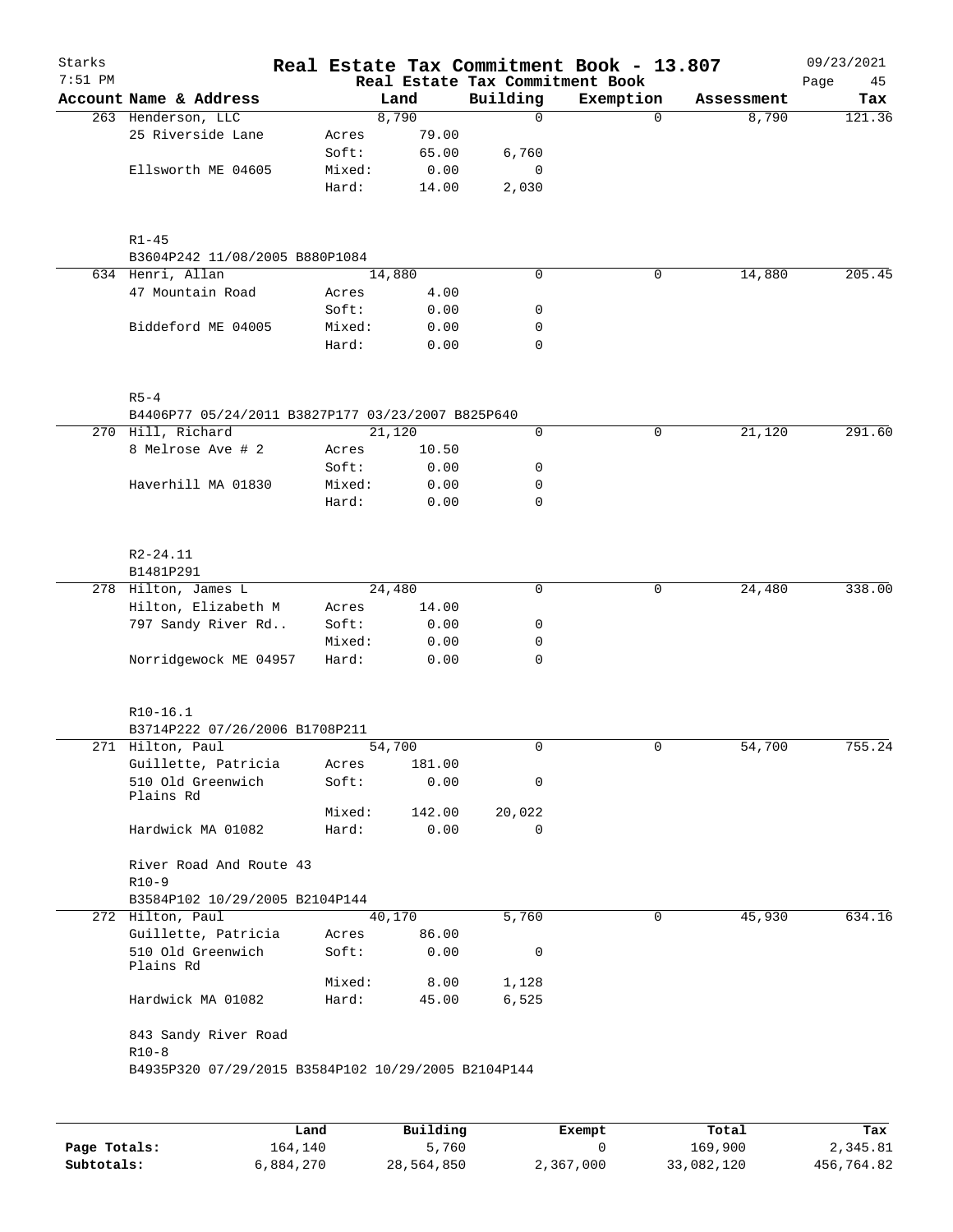| Starks    |                                                                                                                                             |                 |                | Real Estate Tax Commitment Book - 13.807 |           |                     |                      | 09/23/2021    |
|-----------|---------------------------------------------------------------------------------------------------------------------------------------------|-----------------|----------------|------------------------------------------|-----------|---------------------|----------------------|---------------|
| $7:51$ PM |                                                                                                                                             |                 |                | Real Estate Tax Commitment Book          |           |                     |                      | Page<br>46    |
|           | Account Name & Address<br>248 Hjort, Jonathan                                                                                               |                 | Land<br>42,060 | Building<br>$\mathbf 0$                  | Exemption | $\mathbf 0$         | Assessment<br>42,060 | Tax<br>580.72 |
|           | 20 Industry R.D                                                                                                                             | Acres           | 59.50          |                                          |           |                     |                      |               |
|           |                                                                                                                                             | Soft:           | 0.00           | 0                                        |           |                     |                      |               |
|           | New Sharon ME 04955                                                                                                                         | Mixed:          | 0.00           | 0                                        |           |                     |                      |               |
|           |                                                                                                                                             | Hard:           | 0.00           | $\mathbf 0$                              |           |                     |                      |               |
|           | $R1-6, 6.1 \& 7$<br>B3255P337 06/21/2010 B2739P81 11/15/2000 B2676P108<br>09/01/1999 B2277P103 12/31/1996 B2075P189 12/15/1994<br>B1645P334 |                 |                |                                          |           |                     |                      |               |
|           | 363 Hoar, Leigh E                                                                                                                           |                 | 38,280         | 102,460                                  |           | 25,000              | 115,740              | 1,598.02      |
|           | 393 ANSON RD                                                                                                                                | Acres           | 49.00          |                                          |           | 01 Homestead Exempt |                      |               |
|           |                                                                                                                                             | Soft:           | 0.00           | 0                                        |           |                     |                      |               |
|           | STARKS ME 04911                                                                                                                             | Mixed:<br>Hard: | 0.00<br>0.00   | 0<br>$\mathbf 0$                         |           |                     |                      |               |
|           | 393 Anson Rd<br>R8-31.22A, 31.21<br>B5361P10 B3986P168 04/11/2008 B3960P223 12/11/2007                                                      |                 |                |                                          |           |                     |                      |               |
|           | B3642P300 02/28/2006 B2081P120<br>280 Hogg, Mark E                                                                                          |                 |                |                                          |           |                     |                      |               |
|           |                                                                                                                                             |                 | 21,020         | 31,860                                   |           | 0                   | 52,880               | 730.11        |
|           | % Joan Hogg                                                                                                                                 | Acres           | 10.40          |                                          |           |                     |                      |               |
|           | 808 Gulf Blvd.                                                                                                                              | Soft:           | 0.00           | 0                                        |           |                     |                      |               |
|           | Indian Rocks Bch FL<br>33785                                                                                                                | Mixed:<br>Hard: | 0.00<br>0.00   | 0<br>$\mathbf 0$                         |           |                     |                      |               |
|           | 64 Sterry Hill Road<br>$R4 - 41$<br>B1142P216                                                                                               |                 |                |                                          |           |                     |                      |               |
|           | 281 Holmes, Eric G                                                                                                                          |                 | 48,720         | 9,000                                    |           | 0                   | 57,720               | 796.94        |
|           | 60 Academy St.                                                                                                                              | Acres           | 78.00          |                                          |           |                     |                      |               |
|           |                                                                                                                                             | Soft:           | 0.00           | 0                                        |           |                     |                      |               |
|           | Auburn ME 04210                                                                                                                             | Mixed:          | 0.00           | 0                                        |           |                     |                      |               |
|           |                                                                                                                                             | Hard:           | 0.00           | 0                                        |           |                     |                      |               |
|           | 164 Mayhew Rd                                                                                                                               |                 |                |                                          |           |                     |                      |               |
|           | $R7 - 16.1$                                                                                                                                 |                 |                |                                          |           |                     |                      |               |
|           | B2583P332                                                                                                                                   |                 |                |                                          |           |                     |                      |               |
|           | 284 Hopp, William O                                                                                                                         |                 | 21,600         | 19,800                                   |           | $\mathbf 0$         | 41,400               | 571.61        |
|           | 22 Taylor St.                                                                                                                               | Acres           | 11.00          |                                          |           |                     |                      |               |
|           |                                                                                                                                             | Soft:           | 0.00           | 0                                        |           |                     |                      |               |
|           | Stamford CT 06902                                                                                                                           | Mixed:          | 0.00           | 0                                        |           |                     |                      |               |
|           |                                                                                                                                             | Hard:           | 0.00           | 0                                        |           |                     |                      |               |
|           | 84 Baker Rd<br>$R4 - 31$                                                                                                                    |                 |                |                                          |           |                     |                      |               |
|           | B804P567                                                                                                                                    |                 |                |                                          |           |                     |                      |               |
|           | 285 Horelick, Estate of,<br>Walter                                                                                                          |                 | 41,520         | $\mathbf 0$                              |           | 0                   | 41,520               | 573.27        |
|           | %Peter Horelick Jr.                                                                                                                         | Acres           | 58.00          |                                          |           |                     |                      |               |
|           | 203 Hinman Ln                                                                                                                               | Soft:           | 0.00           | 0                                        |           |                     |                      |               |
|           |                                                                                                                                             | Mixed:          | 0.00           | 0                                        |           |                     |                      |               |
|           | Southbury CT 06488                                                                                                                          | Hard:           | 0.00           | 0                                        |           |                     |                      |               |
|           | $R6 - 5$                                                                                                                                    |                 |                |                                          |           |                     |                      |               |
|           | B627P10                                                                                                                                     |                 |                |                                          |           |                     |                      |               |
|           |                                                                                                                                             | Land            | Building       |                                          | Exempt    |                     | Total                | Tax           |

**Page Totals:** 213,200 163,120 25,000 351,320 4,850.67 **Subtotals:** 7,097,470 28,727,970 2,392,000 33,433,440 461,615.49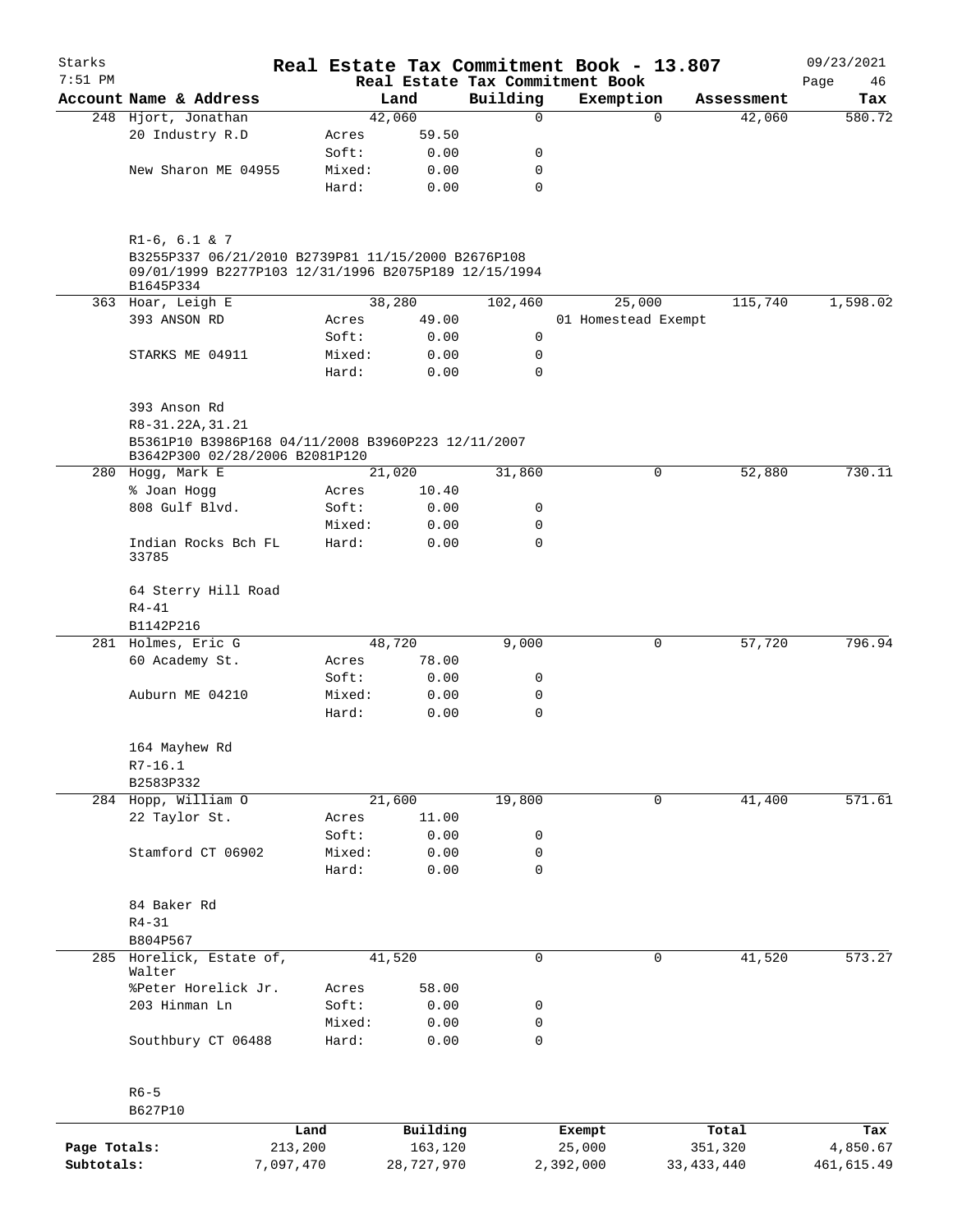| Starks<br>$7:51$ PM |                                |        |        |              | Real Estate Tax Commitment Book - 13.807<br>Real Estate Tax Commitment Book |   |            | 09/23/2021<br>Page<br>47 |
|---------------------|--------------------------------|--------|--------|--------------|-----------------------------------------------------------------------------|---|------------|--------------------------|
|                     | Account Name & Address         |        | Land   | Building     | Exemption                                                                   |   | Assessment | Tax                      |
|                     | 286 Horner, Joseph C           |        | 19,100 | 126,620      | 25,000                                                                      |   | 120,720    | 1,666.78                 |
|                     | Horner, Cathleen A             | Acres  | 8.40   |              |                                                                             |   |            |                          |
|                     | 18 DOYEN RD                    | Soft:  | 0.00   |              | 0 01 Homestead Exempt                                                       |   |            |                          |
|                     |                                | Mixed: | 0.00   | 0            |                                                                             |   |            |                          |
|                     | STARKS ME 04911                | Hard:  | 0.00   | 0            |                                                                             |   |            |                          |
|                     | 18 Doyen Rd                    |        |        |              |                                                                             |   |            |                          |
|                     | $R2 - 43, 44$                  |        |        |              |                                                                             |   |            |                          |
|                     | B5082P104 09/29/2016 B2294P344 |        |        |              |                                                                             |   |            |                          |
|                     | 287 Hoskins, Douglas W         |        | 16,610 | $\mathbf 0$  |                                                                             | 0 | 16,610     | 229.33                   |
|                     | Hoskins, Maxine                | Acres  | 5.80   |              |                                                                             |   |            |                          |
|                     | 14 Hardy St                    | Soft:  | 0.00   | 0            |                                                                             |   |            |                          |
|                     |                                | Mixed: | 0.00   | 0            |                                                                             |   |            |                          |
|                     | Madison ME 04950               | Hard:  | 0.00   | $\mathbf 0$  |                                                                             |   |            |                          |
|                     | R10-19                         |        |        |              |                                                                             |   |            |                          |
|                     | B2414P233                      |        |        |              |                                                                             |   |            |                          |
|                     | 289 Hoskins, Douglas W         |        | 12,960 | 0            |                                                                             | 0 | 12,960     | 178.94                   |
|                     | Hoskins, Maxine                | Acres  | 2.00   |              |                                                                             |   |            |                          |
|                     | 14 Hardy St                    | Soft:  | 0.00   | 0            |                                                                             |   |            |                          |
|                     |                                | Mixed: | 0.00   | 0            |                                                                             |   |            |                          |
|                     | Madison ME 04950               | Hard:  | 0.00   | 0            |                                                                             |   |            |                          |
|                     | $R10 - 20$<br>B2414P233        |        |        |              |                                                                             |   |            |                          |
|                     | 207 HOWTON, ANNA               |        | 20,640 | 0            |                                                                             | 0 | 20,640     | 284.98                   |
|                     | HOWTON, KENNETH                | Acres  | 10.00  |              |                                                                             |   |            |                          |
|                     | 761 MAYHEW RD                  | Soft:  | 0.00   | 0            |                                                                             |   |            |                          |
|                     |                                | Mixed: | 0.00   | 0            |                                                                             |   |            |                          |
|                     | STARKS ME 04911                | Hard:  | 0.00   | 0            |                                                                             |   |            |                          |
|                     | 761 Mayhew Road                |        |        |              |                                                                             |   |            |                          |
|                     | $R6 - 2.2$                     |        |        |              |                                                                             |   |            |                          |
|                     | B5592P259 08/24/2020 B2150P149 |        |        |              |                                                                             |   |            |                          |
|                     | 294 Huettner, Barbara H        |        | 12,960 | 92,690       | 25,000                                                                      |   | 80,650     | 1,113.53                 |
|                     | 375 ANSON RD                   | Acres  | 2.00   |              |                                                                             |   |            |                          |
|                     |                                | Soft:  | 0.00   | $\mathbf{0}$ | 01 Homestead Exempt                                                         |   |            |                          |
|                     | STARKS ME 04911                | Mixed: | 0.00   | $\Omega$     |                                                                             |   |            |                          |
|                     |                                | Hard:  | 0.00   | $\mathbf 0$  |                                                                             |   |            |                          |
|                     | 375 Anson Rd<br>$R8 - 31.1$    |        |        |              |                                                                             |   |            |                          |
|                     | B3570P27 01/30/1989 B1286P244  |        |        |              |                                                                             |   |            |                          |
|                     | 728 Huggins, Gary D            |        | 30,290 | 261,530      |                                                                             | 0 | 291,820    | 4,029.16                 |
|                     | Huggins, Kimberly J            | Acres  | 26.80  |              |                                                                             |   |            |                          |
|                     | P.O. Box 431                   | Soft:  | 0.00   | 0            |                                                                             |   |            |                          |
|                     |                                | Mixed: | 0.00   | 0            |                                                                             |   |            |                          |
|                     | Norridgewock ME 04957          | Hard:  | 0.00   | 0            |                                                                             |   |            |                          |
|                     | 690 Anson Road                 |        |        |              |                                                                             |   |            |                          |
|                     | $R11 - 11.2$                   |        |        |              |                                                                             |   |            |                          |
|                     | B4043P296 08/12/2008           |        |        |              |                                                                             |   |            |                          |
|                     |                                |        |        |              |                                                                             |   |            |                          |
|                     |                                |        |        |              |                                                                             |   |            |                          |
|                     |                                |        |        |              |                                                                             |   |            |                          |

|              | Land      | Building   | Exempt    | Total      | Tax         |
|--------------|-----------|------------|-----------|------------|-------------|
| Page Totals: | 112,560   | 480,840    | 50,000    | 543,400    | 7,502.72    |
| Subtotals:   | 7,210,030 | 29,208,810 | 2,442,000 | 33,976,840 | 469, 118.21 |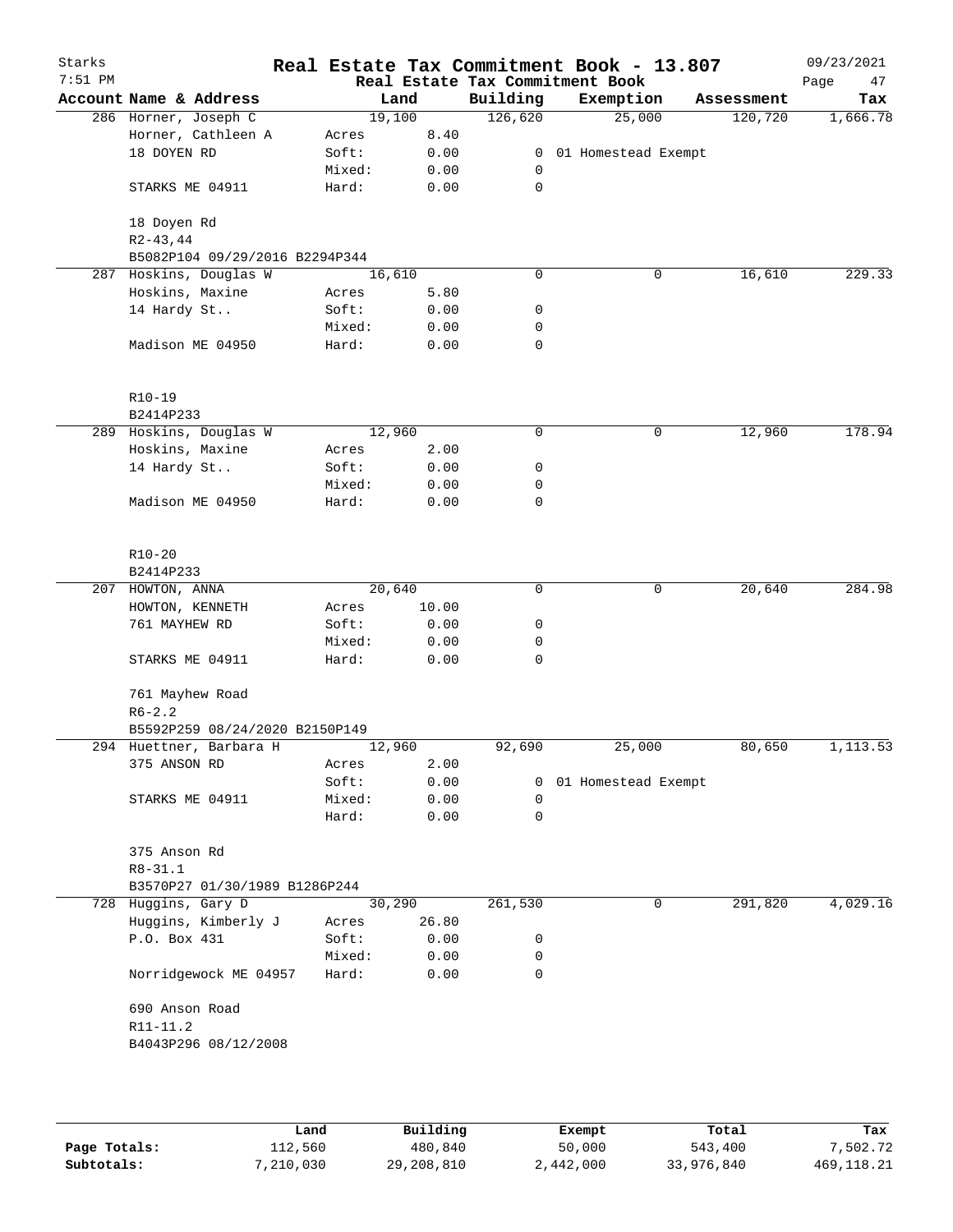| Starks<br>$7:51$ PM |                                                                                            |        |        |             | Real Estate Tax Commitment Book - 13.807<br>Real Estate Tax Commitment Book |            | 09/23/2021<br>Page<br>48 |
|---------------------|--------------------------------------------------------------------------------------------|--------|--------|-------------|-----------------------------------------------------------------------------|------------|--------------------------|
|                     | Account Name & Address                                                                     |        | Land   | Building    | Exemption                                                                   | Assessment | Tax                      |
|                     | 295 Hughgill, Robert C Sr                                                                  |        | 16,220 | 77,450      | 25,000                                                                      | 68,670     | 948.13                   |
|                     | 277 LOCKE HILL RD                                                                          | Acres  | 5.40   |             |                                                                             |            |                          |
|                     |                                                                                            | Soft:  | 0.00   |             | 0 01 Homestead Exempt                                                       |            |                          |
|                     | STARKS ME 04911                                                                            | Mixed: | 0.00   | 0           |                                                                             |            |                          |
|                     |                                                                                            | Hard:  | 0.00   | 0           |                                                                             |            |                          |
|                     | 277 Locke Hill Road<br>$R3 - 3.1$                                                          |        |        |             |                                                                             |            |                          |
|                     | B5459P103 09/06/2019 B2208P1060                                                            |        |        |             |                                                                             |            |                          |
|                     | 296 Hughgill, Robert C SR                                                                  |        | 6,940  | $\mathbf 0$ | 0                                                                           | 6,940      | 95.82                    |
|                     | 277 LOCKE HILL RD                                                                          | Acres  | 60.00  |             |                                                                             |            |                          |
|                     |                                                                                            | Soft:  | 41.00  | 4,264       |                                                                             |            |                          |
|                     | STARKS ME 04911                                                                            | Mixed: | 19.00  | 2,679       |                                                                             |            |                          |
|                     |                                                                                            | Hard:  | 0.00   | $\Omega$    |                                                                             |            |                          |
|                     | Locke Hill Road<br>$R3 - 3$                                                                |        |        |             |                                                                             |            |                          |
|                     | B5459P103 09/06/2019                                                                       |        |        |             |                                                                             |            |                          |
|                     | 16 Hull, Jonathan Troy                                                                     |        | 27,410 | 41,580      | 25,000                                                                      | 43,990     | 607.37                   |
|                     | PO BOX 371                                                                                 | Acres  | 18.80  |             | 01 Homestead Exempt                                                         |            |                          |
|                     |                                                                                            | Soft:  | 0.00   | 0           |                                                                             |            |                          |
|                     | FARMINGTON ME 04938                                                                        | Mixed: | 0.00   | 0           |                                                                             |            |                          |
|                     |                                                                                            | Hard:  | 0.00   | $\Omega$    |                                                                             |            |                          |
|                     | 110 Emery Road<br>$R3 - 33$                                                                |        |        |             |                                                                             |            |                          |
|                     | B5096P20 11/07/2016 B4598P152 11/15/2012 B1783P272                                         |        |        |             |                                                                             |            |                          |
|                     | 298 Hunnefield Sr., James L                                                                |        | 26,580 | 0           | 0                                                                           | 26,580     | 366.99                   |
|                     | Marsh Jr. William                                                                          | Acres  | 16.50  |             |                                                                             |            |                          |
|                     | 9 Brown ST.                                                                                | Soft:  | 0.00   | 0           |                                                                             |            |                          |
|                     |                                                                                            | Mixed: | 0.00   | 0           |                                                                             |            |                          |
|                     | Skowhegan ME 04976                                                                         | Hard:  | 0.00   | 0           |                                                                             |            |                          |
|                     | Poor Farm Road<br>$R2 - 39$                                                                |        |        |             |                                                                             |            |                          |
|                     | B2128P90                                                                                   |        |        |             |                                                                             |            |                          |
|                     | 394 Hyltun Farm Irrevocable<br>Trust                                                       |        | 1,550  | 0           | 0                                                                           | 1,550      | 21.40                    |
|                     | 8 Olde Ferry Road                                                                          | Acres  | 11.50  |             |                                                                             |            |                          |
|                     |                                                                                            | Soft:  | 2.00   | 208         |                                                                             |            |                          |
|                     | Starks ME 04911                                                                            | Mixed: | 9.00   | 1,269       |                                                                             |            |                          |
|                     |                                                                                            | Hard:  | 0.50   | 73          |                                                                             |            |                          |
|                     | Mayhew Rd<br>$R6 - 2.13$                                                                   |        |        |             |                                                                             |            |                          |
|                     | B5130P240 02/15/2017 B3579P170 10/24/2005 B1737P20                                         |        |        |             |                                                                             |            |                          |
|                     | 572 Hyltun Farm Irrevocable                                                                |        | 4,230  | $\Omega$    | $\Omega$                                                                    | 4,230      | 58.40                    |
|                     | Trust                                                                                      |        |        |             |                                                                             |            |                          |
|                     | 8 Olde Ferry Road                                                                          | Acres  | 30.00  |             |                                                                             |            |                          |
|                     |                                                                                            | Soft:  | 0.00   | 0           |                                                                             |            |                          |
|                     | Starks ME 04911                                                                            | Mixed: | 30.00  | 4,230       |                                                                             |            |                          |
|                     |                                                                                            | Hard:  | 0.00   | 0           |                                                                             |            |                          |
|                     | Bet. Chin & Gordon Rds<br>$R3 - 38$<br>B5130P240 02/15/2017 B3683P195 05/25/2006 B2604P115 |        |        |             |                                                                             |            |                          |
|                     |                                                                                            |        |        |             |                                                                             |            |                          |

|              | Land      | Building     | Exempt    | Total      | Tax        |
|--------------|-----------|--------------|-----------|------------|------------|
| Page Totals: | 82,930    | 119,030      | 50,000    | 151,960    | 2,098.11   |
| Subtotals:   | 7,292,960 | 29, 327, 840 | 2,492,000 | 34,128,800 | 471,216.32 |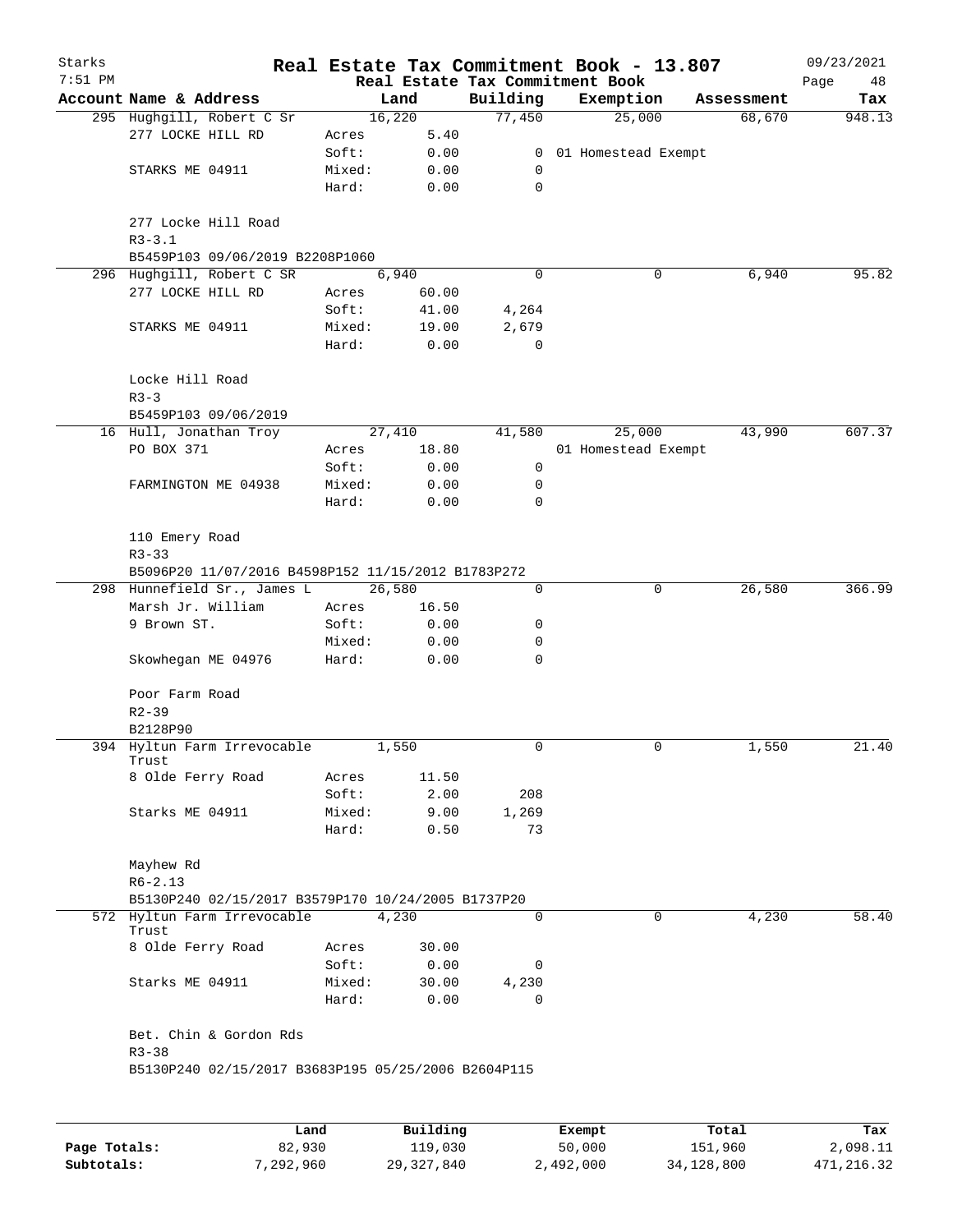| Starks    |                                                                             |                 |                |                       | Real Estate Tax Commitment Book - 13.807 |            | 09/23/2021 |
|-----------|-----------------------------------------------------------------------------|-----------------|----------------|-----------------------|------------------------------------------|------------|------------|
| $7:51$ PM |                                                                             |                 |                |                       | Real Estate Tax Commitment Book          |            | Page<br>49 |
|           | Account Name & Address                                                      |                 | Land           | Building              | Exemption                                | Assessment | Tax        |
|           | 573 Hyltun Farm Irrevocable<br>Trust                                        |                 | 20,640         | $\Omega$              | $\Omega$                                 | 20,640     | 284.98     |
|           | 8 Olde Ferry Road                                                           | Acres           | 10.00          |                       |                                          |            |            |
|           |                                                                             | Soft:           | 0.00           | 0                     |                                          |            |            |
|           | Starks ME 04911                                                             | Mixed:          | 0.00           | 0                     |                                          |            |            |
|           |                                                                             | Hard:           | 0.00           | 0                     |                                          |            |            |
|           | 72 Thompson Bridge Road<br>$R3 - 43$                                        |                 |                |                       |                                          |            |            |
|           | B5130P240 02/15/2017 B3749P110 09/22/2006 B3749P109<br>09/22/2006 B1370P188 |                 |                |                       |                                          |            |            |
|           | 273 Hyltun Farm Irrevocable<br>Trust                                        |                 | 13,800         | $\mathbf 0$           | 0                                        | 13,800     | 190.54     |
|           | 8 Olde Ferry Road                                                           | Acres           | 101.00         |                       |                                          |            |            |
|           |                                                                             | Soft:           | 13.00          | 1,352                 |                                          |            |            |
|           | Starks ME 04911                                                             | Mixed:          | 78.00          | 10,998                |                                          |            |            |
|           |                                                                             | Hard:           | 10.00          | 1,450                 |                                          |            |            |
|           | Off Johnston Ferry Rd<br>$R12 - 13$                                         |                 |                |                       |                                          |            |            |
|           | B5130P240 02/15/2017 B2527P326                                              |                 |                |                       |                                          |            |            |
|           | 274 Hyltun Farm Irrevocable<br>Trust                                        |                 | 12,000         | 34,740                | $\mathbf 0$                              | 46,740     | 645.34     |
|           | 8 Olde Ferry Road                                                           | Acres           | 1.00           |                       |                                          |            |            |
|           |                                                                             | Soft:           | 0.00           | 0                     |                                          |            |            |
|           | Starks ME 04911                                                             | Mixed:          | 0.00           | 0                     |                                          |            |            |
|           |                                                                             | Hard:           | 0.00           | $\Omega$              |                                          |            |            |
|           | 7 Olde Ferry Road                                                           |                 |                |                       |                                          |            |            |
|           | $R12-9$                                                                     |                 |                |                       |                                          |            |            |
|           | B5130P240 02/15/2017 B1244P163                                              |                 |                |                       |                                          |            |            |
|           | 275 Hyltun Farm Irrevocable<br>Trust                                        |                 | 60,890         | 52,380                | 0                                        | 113,270    | 1,563.92   |
|           | 8 Olde Ferry Road                                                           | Acres           | 195.00         |                       |                                          |            |            |
|           |                                                                             | Soft:           | 40.00          | 4,160                 |                                          |            |            |
|           | Starks ME 04911                                                             | Mixed:          | 36.00          | 5,076                 |                                          |            |            |
|           |                                                                             | Hard:           | 55.00          | 7,975                 |                                          |            |            |
|           | 1194 Anson Rd                                                               |                 |                |                       |                                          |            |            |
|           | R12-16                                                                      |                 |                |                       |                                          |            |            |
|           | B5130P240 02/15/2017 B1313P327<br>276 Hyltun Farm Irrevocable               |                 | 80,170         |                       |                                          | 195,690    | 2,701.89   |
|           | Trust                                                                       |                 |                | 140,520               | 25,000                                   |            |            |
|           | 8 Olde Ferry Road                                                           | Acres           | 366.00         |                       |                                          |            |            |
|           |                                                                             | Soft:           | 157.00         |                       | 16,328 01 Homestead Exempt               |            |            |
|           | Starks ME 04911                                                             | Mixed:<br>Hard: | 0.00<br>149.00 | $\mathbf 0$<br>21,605 |                                          |            |            |
|           |                                                                             |                 |                |                       |                                          |            |            |
|           | 8 Olde Ferry Rd                                                             |                 |                |                       |                                          |            |            |
|           | $R12-7, 8, 9.1$                                                             |                 |                |                       |                                          |            |            |
|           | B5130P240 02/15/2017 B1244P164                                              |                 |                |                       |                                          |            |            |

|              | Land      | Building   | Exempt    | Total      | Tax        |  |
|--------------|-----------|------------|-----------|------------|------------|--|
| Page Totals: | 187,500   | 227,640    | 25,000    | 390,140    | 5,386.67   |  |
| Subtotals:   | 7,480,460 | 29,555,480 | 2,517,000 | 34,518,940 | 476,602.99 |  |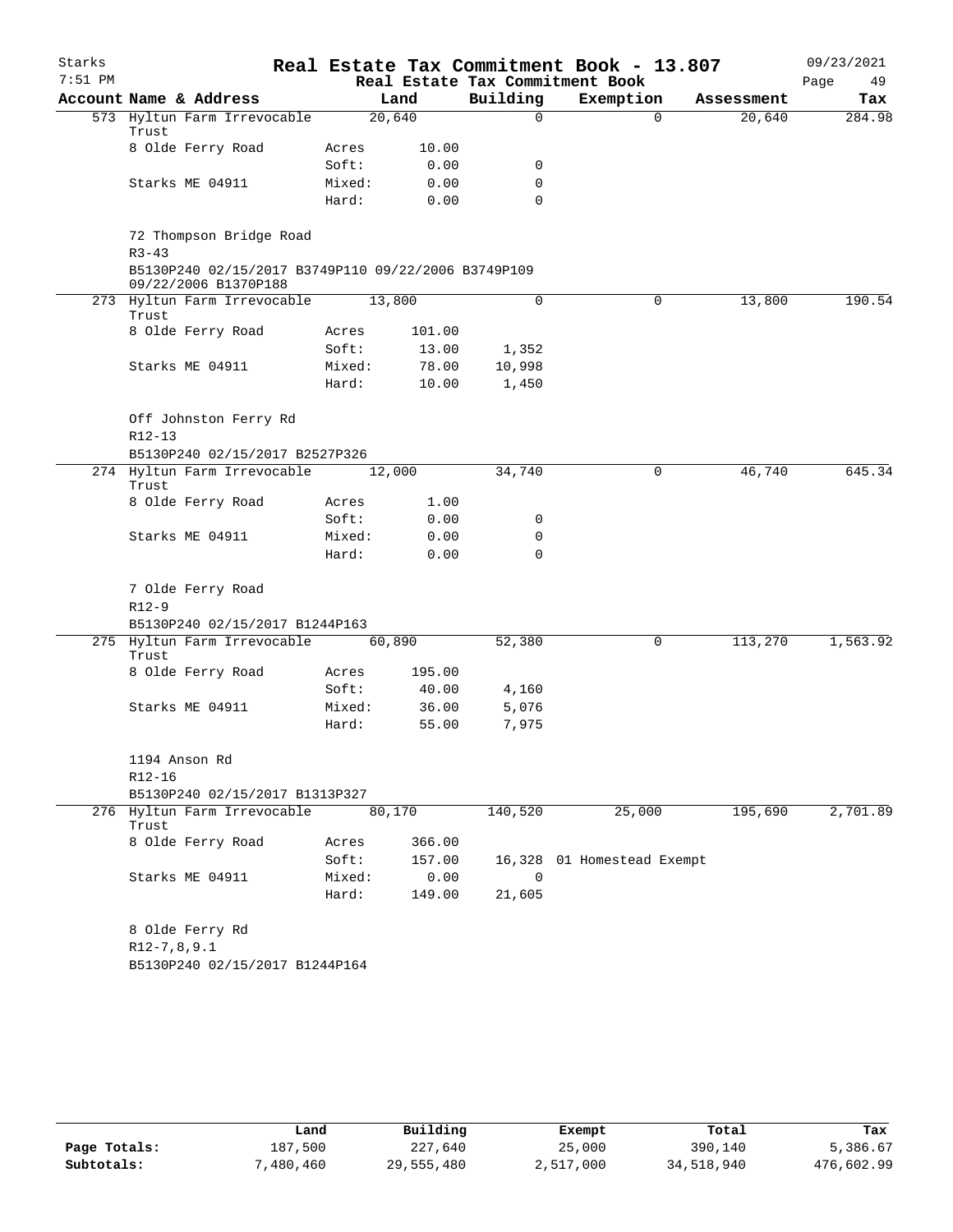| Starks    |                                               |                 |              |             | Real Estate Tax Commitment Book - 13.807 |            | 09/23/2021 |
|-----------|-----------------------------------------------|-----------------|--------------|-------------|------------------------------------------|------------|------------|
| $7:51$ PM |                                               |                 |              |             | Real Estate Tax Commitment Book          |            | 50<br>Page |
|           | Account Name & Address                        |                 | Land         | Building    | Exemption                                | Assessment | Tax        |
|           | 277 Hyltun Farm Irrevocable<br>Trust          |                 | 8,110        | $\Omega$    | $\Omega$                                 | 8,110      | 111.97     |
|           | 8 Olde Ferry Road                             | Acres           | 78.00        |             |                                          |            |            |
|           |                                               | Soft:           | 78.00        | 8,112       |                                          |            |            |
|           | Starks ME 04911                               | Mixed:          | 0.00         | 0           |                                          |            |            |
|           |                                               | Hard:           | 0.00         | 0           |                                          |            |            |
|           | Mayhew Rd. 78 ac<br>$R6-6$                    |                 |              |             |                                          |            |            |
|           | B5130P240 02/15/2017 B1244P164                |                 |              |             |                                          |            |            |
|           | 706 Hyltun Farm Irrevocable<br>Trust          |                 | 6,790        | 0           | 0                                        | 6,790      | 93.75      |
|           | 8 Olde Ferry Road                             | Acres           | 50.00        |             |                                          |            |            |
|           |                                               | Soft:           | 7.00         | 728         |                                          |            |            |
|           | Starks ME 04911                               | Mixed:          | 43.00        | 6,063       |                                          |            |            |
|           |                                               | Hard:           | 0.00         | $\mathbf 0$ |                                          |            |            |
|           | Mayhew Road                                   |                 |              |             |                                          |            |            |
|           | $R6 - 16.1$                                   |                 |              |             |                                          |            |            |
|           | B5130P240 02/15/2017<br>299 Irvine, Carl H Jr |                 | 11,060       |             |                                          |            | 180.32     |
|           |                                               |                 |              | 27,000      | 25,000                                   | 13,060     |            |
|           | Irvine Margaret P                             | Acres           | 0.85         |             |                                          |            |            |
|           | 66 CHICKEN ST                                 | Soft:           | 0.00         | 0           | 01 Homestead Exempt                      |            |            |
|           | STARKS ME 04911                               | Mixed:<br>Hard: | 0.00<br>0.00 | 0<br>0      |                                          |            |            |
|           | 66 Chicken St                                 |                 |              |             |                                          |            |            |
|           | $U2-16$                                       |                 |              |             |                                          |            |            |
|           | B1394P74                                      |                 |              |             |                                          |            |            |
|           | 300 Jackson, David L                          |                 | 6,570        | 0           | 0                                        | 6,570      | 90.71      |
|           | PO Box 293                                    | Acres           | 0.30         |             |                                          |            |            |
|           |                                               | Soft:           | 0.00         | 0           |                                          |            |            |
|           | Anson ME 04911                                | Mixed:          | 0.00         | 0           |                                          |            |            |
|           |                                               | Hard:           | 0.00         | 0           |                                          |            |            |
|           | 205 Anson Rd                                  |                 |              |             |                                          |            |            |
|           | $R8 - 41$                                     |                 |              |             |                                          |            |            |
|           | 301 Jackson, David L                          |                 | 16,580       | U           | U                                        | 16,580     | 228.92     |
|           | PO Box 293                                    | Acres           | 5.77         |             |                                          |            |            |
|           |                                               | Soft:           | 0.00         | 0           |                                          |            |            |
|           | Anson ME 04911                                | Mixed:          | 0.00         | 0           |                                          |            |            |
|           |                                               | Hard:           | 0.00         | 0           |                                          |            |            |
|           |                                               |                 |              |             |                                          |            |            |
|           | R12-10.1,10.2                                 |                 |              |             |                                          |            |            |
|           | B1692P100                                     |                 |              |             |                                          |            |            |
|           | 302 Jackson, Jeff                             |                 | $\mathbf 0$  | 25,800      | 25,000                                   | 800        | 11.05      |
|           | PO Box 33                                     |                 |              |             | 01 Homestead Exempt                      |            |            |
|           | Anson ME 04911                                |                 |              |             |                                          |            |            |
|           |                                               |                 |              |             |                                          |            |            |
|           | 211 Anson Rd<br>$R8-410N$                     |                 |              |             |                                          |            |            |
|           |                                               |                 |              |             |                                          |            |            |
|           |                                               |                 |              |             |                                          |            |            |

|              | Land      | Building   | Exempt    | Total      | Tax        |
|--------------|-----------|------------|-----------|------------|------------|
| Page Totals: | 49,110    | 52,800     | 50,000    | 51,910     | 716.72     |
| Subtotals:   | 7,529,570 | 29,608,280 | 2,567,000 | 34,570,850 | 477,319.71 |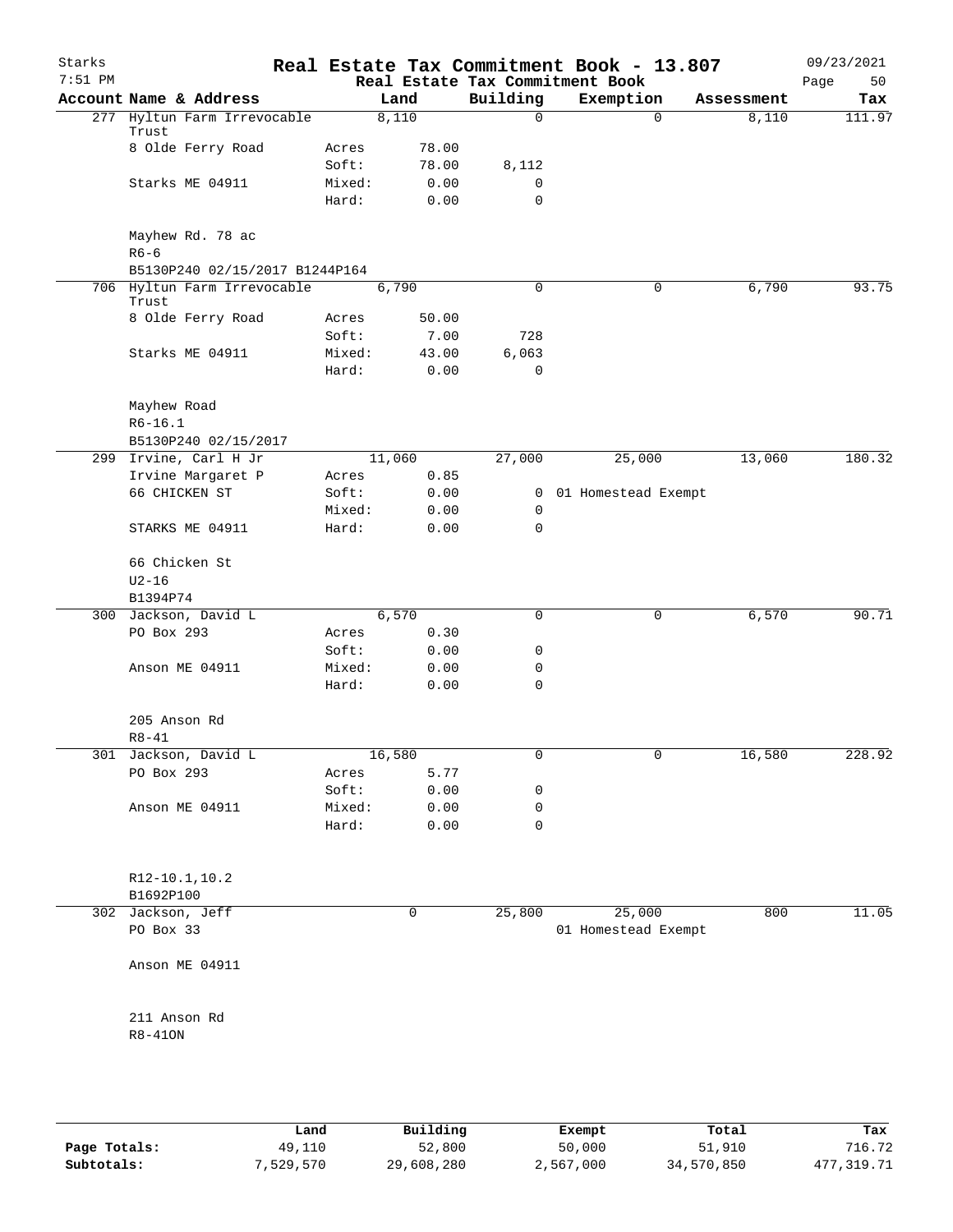| Starks<br>$7:51$ PM |                               |        |        | Real Estate Tax Commitment Book | Real Estate Tax Commitment Book - 13.807 |            | 09/23/2021<br>Page<br>51 |
|---------------------|-------------------------------|--------|--------|---------------------------------|------------------------------------------|------------|--------------------------|
|                     | Account Name & Address        |        | Land   | Building                        | Exemption                                | Assessment | Tax                      |
|                     | 600 Jacyssin, Kyle E          |        | 17,760 | $\Omega$                        | $\Omega$                                 | 17,760     | 245.21                   |
|                     | 39 Linda Road                 | Acres  | 7.00   |                                 |                                          |            |                          |
|                     |                               | Soft:  | 0.00   | 0                               |                                          |            |                          |
|                     | Tiverton RI 02878             | Mixed: | 0.00   | 0                               |                                          |            |                          |
|                     |                               | Hard:  | 0.00   | 0                               |                                          |            |                          |
|                     |                               |        |        |                                 |                                          |            |                          |
|                     |                               |        |        |                                 |                                          |            |                          |
|                     | $R7 - 14.1$                   |        |        |                                 |                                          |            |                          |
|                     | B5000P323 02/16/2016 B1688P1  |        |        |                                 |                                          |            |                          |
|                     | 601 Jacyssin, Kyle E          |        | 35,040 | 39,360                          | 25,000                                   | 49,400     | 682.07                   |
|                     | 39 Linda Road                 | Acres  | 40.00  |                                 |                                          |            |                          |
|                     |                               | Soft:  | 0.00   | $\mathbf{0}$                    | 01 Homestead Exempt                      |            |                          |
|                     | Tiverton RI 02878             | Mixed: | 0.00   | $\mathbf 0$                     |                                          |            |                          |
|                     |                               | Hard:  | 0.00   | 0                               |                                          |            |                          |
|                     |                               |        |        |                                 |                                          |            |                          |
|                     | 119 Mayhew Road               |        |        |                                 |                                          |            |                          |
|                     | $R7 - 14$                     |        |        |                                 |                                          |            |                          |
|                     | B5000P323 02/16/2016 B1440P78 |        |        |                                 |                                          |            |                          |
|                     | 303 Jarvinen, Donald          |        | 12,480 | 51,430                          | 0                                        | 63,910     | 882.41                   |
|                     | Jarvinen Ann M.               | Acres  | 1.50   |                                 |                                          |            |                          |
|                     | 795 CONGRESS ST               | Soft:  | 0.00   | 0                               |                                          |            |                          |
|                     |                               | Mixed: | 0.00   | 0                               |                                          |            |                          |
|                     | DUXBURY MA 02332              | Hard:  | 0.00   | 0                               |                                          |            |                          |
|                     |                               |        |        |                                 |                                          |            |                          |
|                     | 454 Sawyers Mills Rd          |        |        |                                 |                                          |            |                          |
|                     | $R4 - 33.1$                   |        |        |                                 |                                          |            |                          |
|                     | B1788P55                      |        |        |                                 |                                          |            |                          |
|                     | 304 Jarvinen, Donald          |        | 28,920 | 0                               | 0                                        | 28,920     | 399.30                   |
|                     | Jarvinen Anne M.              | Acres  | 23.00  |                                 |                                          |            |                          |
|                     | 795 CONGRESS ST               | Soft:  | 0.00   | 0                               |                                          |            |                          |
|                     |                               | Mixed: | 0.00   | 0                               |                                          |            |                          |
|                     | DUXBURY MA 02332              | Hard:  | 0.00   | 0                               |                                          |            |                          |
|                     |                               |        |        |                                 |                                          |            |                          |
|                     |                               |        |        |                                 |                                          |            |                          |
|                     | $R4 - 33$                     |        |        |                                 |                                          |            |                          |
|                     | 305 Jarvinen, Donald          |        | 18,430 | 0                               | 0                                        | 18,430     | $\overline{254.46}$      |
|                     | Jarvinen Anne M.              | Acres  | 7.70   |                                 |                                          |            |                          |
|                     | 795 CONGRESS ST               | Soft:  | 0.00   | 0                               |                                          |            |                          |
|                     |                               | Mixed: | 0.00   | 0                               |                                          |            |                          |
|                     | DUXBURY MA 02332              | Hard:  | 0.00   | 0                               |                                          |            |                          |
|                     |                               |        |        |                                 |                                          |            |                          |
|                     | West Mills Rd                 |        |        |                                 |                                          |            |                          |
|                     | $R4 - 27$                     |        |        |                                 |                                          |            |                          |
|                     | B2973P182                     |        |        |                                 |                                          |            |                          |
| 308                 | Johnson & Maxine E.           |        | 51,060 | 117,000                         | 31,000                                   | 137,060    | 1,892.39                 |
|                     | Wolph, David                  |        |        |                                 |                                          |            |                          |
|                     | PO Box 288                    | Acres  | 84.50  |                                 | 02 Veteran                               |            |                          |
|                     |                               | Soft:  | 0.00   | 0                               | 01 Homestead Exempt                      |            |                          |
|                     | Anson ME 04911                | Mixed: | 0.00   | 0                               |                                          |            |                          |
|                     |                               | Hard:  | 0.00   | 0                               |                                          |            |                          |
|                     |                               |        |        |                                 |                                          |            |                          |
|                     | 173 Dill Road                 |        |        |                                 |                                          |            |                          |
|                     | $R6 - 23.1A, 23.1B$           |        |        |                                 |                                          |            |                          |
|                     | B2074P139                     |        |        |                                 |                                          |            |                          |
|                     |                               |        |        |                                 |                                          |            |                          |
|                     |                               |        |        |                                 |                                          |            |                          |
|                     |                               |        |        |                                 |                                          |            |                          |

|              | Land      | Building   | Exempt    | Total      | Tax        |
|--------------|-----------|------------|-----------|------------|------------|
| Page Totals: | 163,690   | 207,790    | 56,000    | 315,480    | 4,355.84   |
| Subtotals:   | 7,693,260 | 29,816,070 | 2,623,000 | 34,886,330 | 481,675.55 |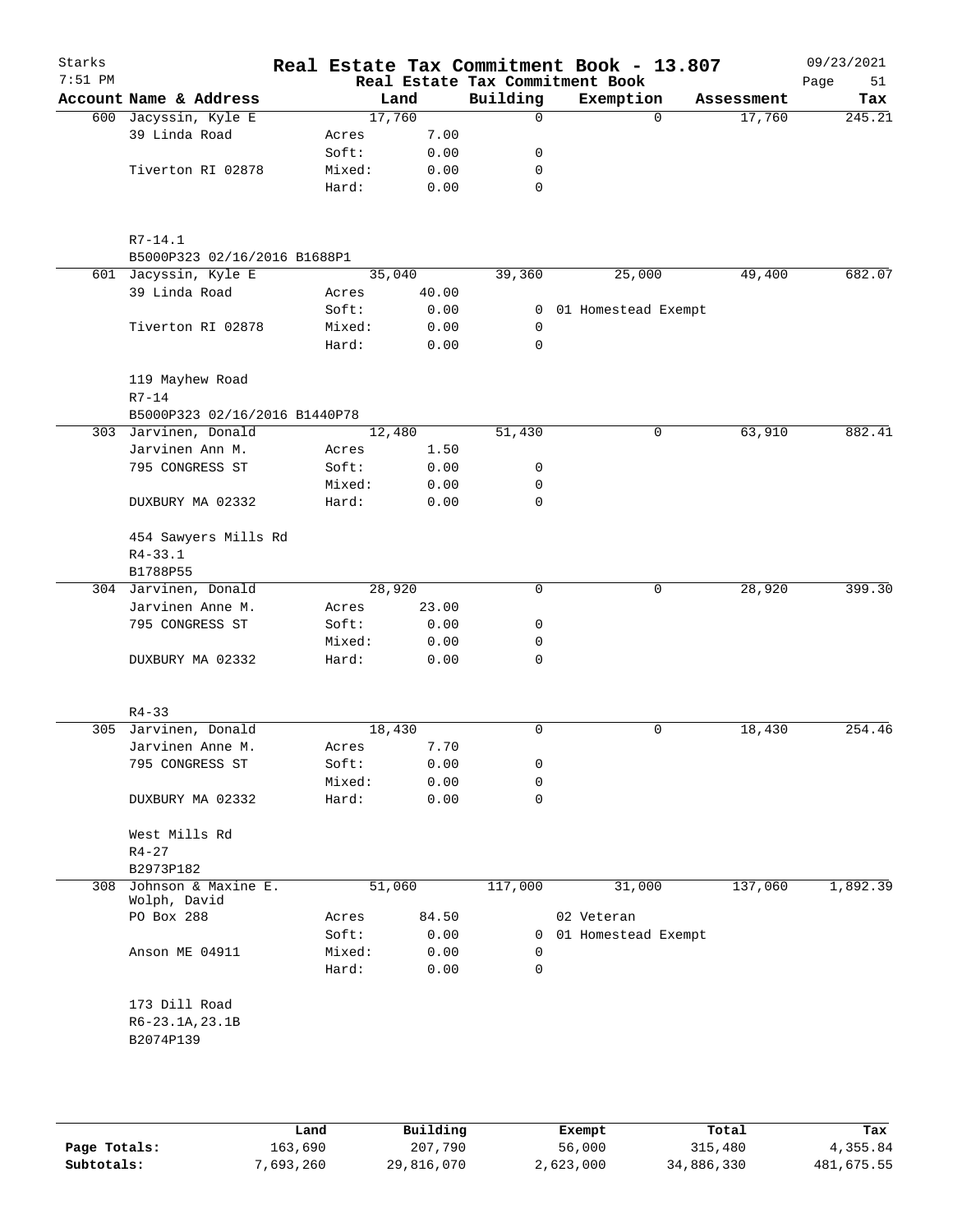| Starks<br>$7:51$ PM |                                                                   |                 |              |             | Real Estate Tax Commitment Book - 13.807<br>Real Estate Tax Commitment Book |            | 09/23/2021<br>Page<br>52 |
|---------------------|-------------------------------------------------------------------|-----------------|--------------|-------------|-----------------------------------------------------------------------------|------------|--------------------------|
|                     | Account Name & Address                                            |                 | Land         | Building    | Exemption                                                                   | Assessment | Tax                      |
|                     | 420 Johnson Kenneth R. and                                        |                 | 28,560       | $\Omega$    | $\Omega$                                                                    | 28,560     | 394.33                   |
|                     | Kathleen M.                                                       |                 |              |             |                                                                             |            |                          |
|                     | 1404 New Sharon Road                                              | Acres           | 22.00        |             |                                                                             |            |                          |
|                     |                                                                   | Soft:           | 0.00         | 0           |                                                                             |            |                          |
|                     | Starks Me 04911                                                   | Mixed:          | 0.00         | 0           |                                                                             |            |                          |
|                     |                                                                   | Hard:           | 0.00         | $\mathbf 0$ |                                                                             |            |                          |
|                     | $R8 - 10.8$                                                       |                 |              |             |                                                                             |            |                          |
|                     | B3719P133 07/31/2006 B1020P215                                    |                 |              |             |                                                                             |            |                          |
|                     | 386 Johnson, Christopher                                          |                 | 20,640       | 19,540      | $\mathbf 0$                                                                 | 40,180     | 554.77                   |
|                     | 29 Union St                                                       | Acres           | 10.00        |             |                                                                             |            |                          |
|                     |                                                                   | Soft:           | 0.00         | 0           |                                                                             |            |                          |
|                     | Taunton Ma 02780                                                  | Mixed:          | 0.00         | 0           |                                                                             |            |                          |
|                     |                                                                   | Hard:           | 0.00         | $\Omega$    |                                                                             |            |                          |
|                     | $R2 - 24.6$<br>B4831P88 09/07/2014 B4145P256 06/08/2009 B4037P178 |                 |              |             |                                                                             |            |                          |
|                     | 08/11/2008 B1976P205                                              |                 |              |             |                                                                             |            |                          |
|                     | 311 Johnson, Eric                                                 |                 | 24,580       | 62,590      | 0                                                                           | 87,170     | 1,203.56                 |
|                     | Holden, Alissa                                                    | Acres           | 14.10        |             |                                                                             |            |                          |
|                     | 1388 NEW SHARON RD                                                | Soft:           | 0.00         | 0           |                                                                             |            |                          |
|                     |                                                                   | Mixed:          | 0.00         | 0           |                                                                             |            |                          |
|                     | STARKS ME 04911                                                   | Hard:           | 0.00         | $\mathbf 0$ |                                                                             |            |                          |
|                     | 684 Sawyers Mills Rd<br>$R4 - 23.3, 23.2$                         |                 |              |             |                                                                             |            |                          |
|                     | B5467P304 09/27/2019 B2799P205                                    |                 |              |             |                                                                             |            | 165.68                   |
|                     | 598 Johnson, Eric H                                               |                 | 12,000       | 0           | 0                                                                           | 12,000     |                          |
|                     | 1388 NEW SHARON RD                                                | Acres           | 1.00         |             |                                                                             |            |                          |
|                     |                                                                   | Soft:           | 0.00         | 0           |                                                                             |            |                          |
|                     | STARKS ME 04911                                                   | Mixed:<br>Hard: | 0.00<br>0.00 | 0<br>0      |                                                                             |            |                          |
|                     | R8-14                                                             |                 |              |             |                                                                             |            |                          |
|                     | B5031P113 06/01/2016 B809P376                                     |                 |              |             |                                                                             |            |                          |
|                     | 771 Johnson, Eric H                                               |                 | 16,800       | 0           | 0                                                                           | 16,800     | 231.96                   |
|                     | 1388 NEW SHARON RD                                                | Acres           | 6.00         |             |                                                                             |            |                          |
|                     |                                                                   | Soft:           | 0.00         | 0           |                                                                             |            |                          |
|                     | STARKS ME 04911                                                   | Mixed:          | 0.00         | 0           |                                                                             |            |                          |
|                     |                                                                   | Hard:           | 0.00         | 0           |                                                                             |            |                          |
|                     |                                                                   |                 |              |             |                                                                             |            |                          |
|                     | $R1 - 39.2$                                                       |                 |              |             |                                                                             |            |                          |
|                     | B4869P334 01/16/2015                                              |                 |              |             |                                                                             |            |                          |
|                     | 306 Johnson, Kenneth                                              |                 | 15,840       | 97,010      | 25,000                                                                      | 87,850     | 1,212.94                 |
|                     | Johnson, Kathleen                                                 | Acres           | 5.00         |             | 01 Homestead Exempt                                                         |            |                          |
|                     | 1404 NEW SHARON RD                                                | Soft:           | 0.00         | 0           |                                                                             |            |                          |
|                     |                                                                   | Mixed:          | 0.00         | 0           |                                                                             |            |                          |
|                     | STARKS ME 04911                                                   | Hard:           | 0.00         | 0           |                                                                             |            |                          |
|                     | R8-10.10                                                          |                 |              |             |                                                                             |            |                          |
|                     | B1550P132                                                         |                 |              |             |                                                                             |            |                          |
|                     |                                                                   |                 |              |             |                                                                             |            |                          |
|                     | Land                                                              |                 | Building     |             | Exempt                                                                      | Total      | Tax                      |
|                     |                                                                   |                 |              |             |                                                                             |            |                          |

|              | -----     | --------   | -------   | -----      | .           |
|--------------|-----------|------------|-----------|------------|-------------|
| Page Totals: | 118,420   | 179,140    | 25,000    | 272,560    | 3,763.24    |
| Subtotals:   | 7,811,680 | 29,995,210 | 2,648,000 | 35,158,890 | 485, 438.79 |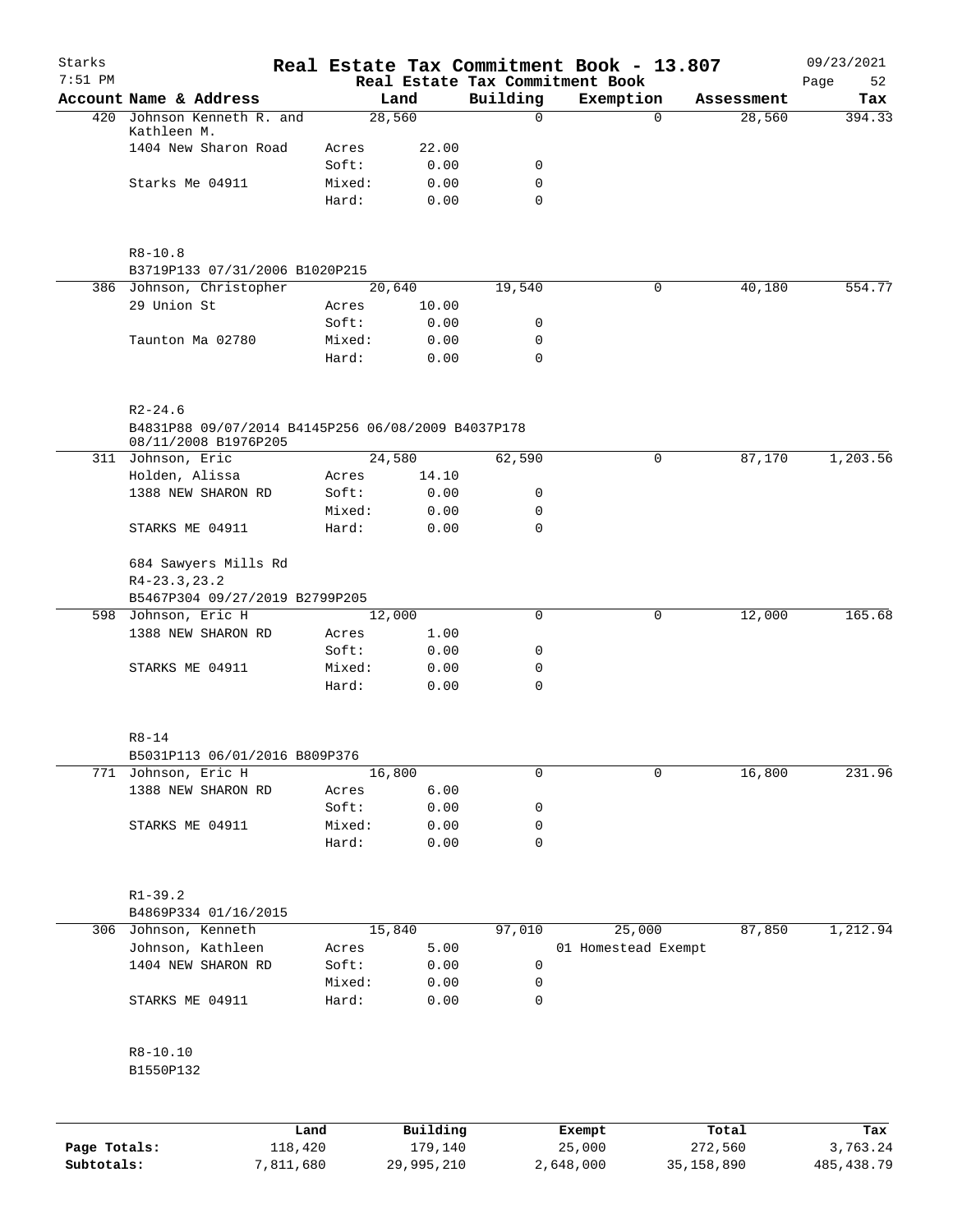| Starks    |                                                                                       |        |        |                                 | Real Estate Tax Commitment Book - 13.807 |            | 09/23/2021 |
|-----------|---------------------------------------------------------------------------------------|--------|--------|---------------------------------|------------------------------------------|------------|------------|
| $7:51$ PM |                                                                                       |        |        | Real Estate Tax Commitment Book |                                          |            | Page<br>53 |
|           | Account Name & Address                                                                |        | Land   | Building                        | Exemption                                | Assessment | Tax        |
|           | 307 Johnson, Kurtis A                                                                 |        | 46,200 | 33,480                          | 25,000                                   | 54,680     | 754.97     |
|           | 95 JOHNSON RD                                                                         | Acres  | 71.00  |                                 |                                          |            |            |
|           |                                                                                       | Soft:  | 0.00   |                                 | 0 01 Homestead Exempt                    |            |            |
|           | STARKS ME 04911                                                                       | Mixed: | 0.00   | $\mathbf 0$                     |                                          |            |            |
|           |                                                                                       | Hard:  | 0.00   | $\mathbf 0$                     |                                          |            |            |
|           | 95 Johnson Road<br>$R6 - 18$                                                          |        |        |                                 |                                          |            |            |
|           | B5021P40 04/28/2016 B1270P43                                                          |        |        |                                 |                                          |            |            |
|           | 651 Johnson, Kyle W                                                                   |        | 12,960 | 141,090                         | 25,000                                   | 129,050    | 1,781.79   |
|           | PO BOX 364                                                                            | Acres  | 2.00   |                                 | 01 Homestead Exempt                      |            |            |
|           |                                                                                       | Soft:  | 0.00   | 0                               |                                          |            |            |
|           | SOLON ME 04979                                                                        | Mixed: | 0.00   | 0                               |                                          |            |            |
|           |                                                                                       | Hard:  | 0.00   | $\mathbf 0$                     |                                          |            |            |
|           | 520 Branns Mills Road<br>$R1 - 32.1$                                                  |        |        |                                 |                                          |            |            |
|           | B3852P166 05/24/2007 B1607P348                                                        |        |        |                                 |                                          |            |            |
|           | 310 Jordan, Bruce A                                                                   |        | 16,800 | 25,490                          | 0                                        | 42,290     | 583.90     |
|           | Jordan, Lorraine A                                                                    | Acres  | 6.00   |                                 |                                          |            |            |
|           | 83 Chute Rd.                                                                          | Soft:  | 0.00   | 0                               |                                          |            |            |
|           |                                                                                       | Mixed: | 0.00   | 0                               |                                          |            |            |
|           | Windham ME 04062                                                                      | Hard:  | 0.00   | 0                               |                                          |            |            |
|           | 944 New Sharon Rd                                                                     |        |        |                                 |                                          |            |            |
|           | $R1 - 47.1$                                                                           |        |        |                                 |                                          |            |            |
|           | B1589P148                                                                             |        |        |                                 |                                          |            |            |
|           | 313 Kahler, John                                                                      |        | 14,210 | 0                               | 0                                        | 14,210     | 196.20     |
|           | 1597 Plains Rd                                                                        | Acres  | 3.30   |                                 |                                          |            |            |
|           |                                                                                       | Soft:  | 0.00   | 0                               |                                          |            |            |
|           | Pittsfield VT 05763                                                                   | Mixed: | 0.00   | 0                               |                                          |            |            |
|           |                                                                                       | Hard:  | 0.00   | $\Omega$                        |                                          |            |            |
|           |                                                                                       |        |        |                                 |                                          |            |            |
|           | R10-17                                                                                |        |        |                                 |                                          |            |            |
|           | B4704P328 08/30/2013 B801P524                                                         |        |        |                                 |                                          |            |            |
|           | 312 Kahler, John                                                                      |        | 5,760  | 0                               | $\mathbf 0$                              | 5,760      | 79.53      |
|           | 1597 Plains Rd                                                                        | Acres  | 0.23   |                                 |                                          |            |            |
|           |                                                                                       | Soft:  | 0.00   | 0                               |                                          |            |            |
|           | Pittsfield VT 05763                                                                   | Mixed: | 0.00   | 0                               |                                          |            |            |
|           |                                                                                       | Hard:  | 0.00   | $\mathbf 0$                     |                                          |            |            |
|           | R10-18                                                                                |        |        |                                 |                                          |            |            |
|           | B4704P328 08/30/2013 B79P1112                                                         |        |        |                                 |                                          |            |            |
|           | 221 Kane, Michael S                                                                   |        | 12,770 | 15,430                          | 0                                        | 28,200     | 389.36     |
|           |                                                                                       |        |        |                                 |                                          |            |            |
|           | Kane, Rhonda S                                                                        | Acres  | 1.80   |                                 |                                          |            |            |
|           | 60 Varnum Pond Road                                                                   | Soft:  | 0.00   | 0                               |                                          |            |            |
|           |                                                                                       | Mixed: | 0.00   | 0                               |                                          |            |            |
|           | Temple Me 04984                                                                       | Hard:  | 0.00   | 0                               |                                          |            |            |
|           | 103 Poor Farm Road<br>$R2 - 39.2$                                                     |        |        |                                 |                                          |            |            |
|           | B4708P198 09/09/2013 B4343P95 11/23/2010 B4255P294<br>03/31/2010 B4242P227 09/28/2009 |        |        |                                 |                                          |            |            |
|           |                                                                                       |        |        |                                 |                                          |            |            |
|           |                                                                                       |        |        |                                 |                                          |            |            |
|           |                                                                                       |        |        |                                 |                                          |            |            |

|              | Land     | Building   | Exempt    | Total      | Tax        |
|--------------|----------|------------|-----------|------------|------------|
| Page Totals: | 108,700  | 215,490    | 50,000    | 274,190    | 3,785.75   |
| Subtotals:   | ,920,380 | 30,210,700 | 2,698,000 | 35,433,080 | 489,224.54 |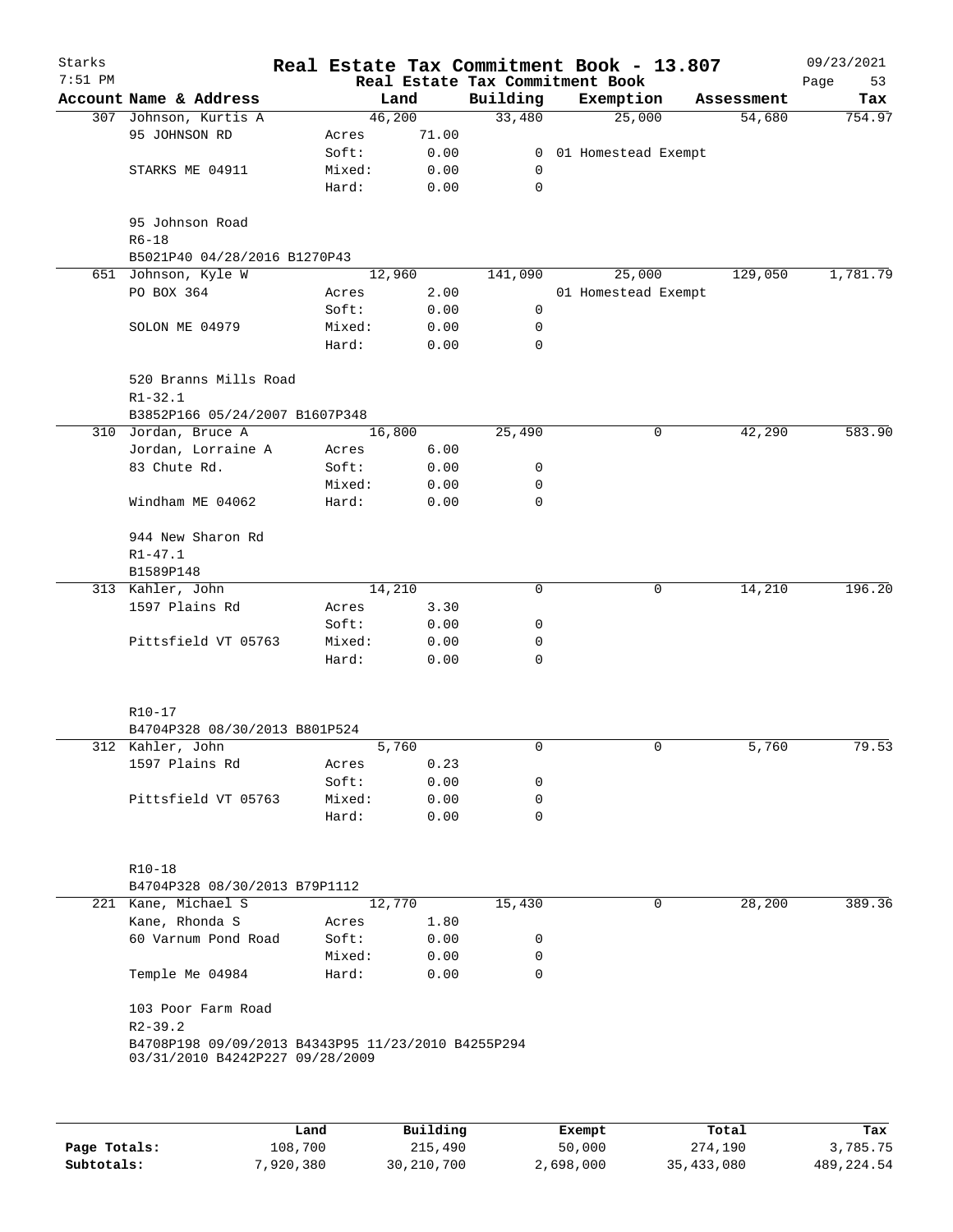| Starks<br>$7:51$ PM |                                                                             |           |                 |              | Real Estate Tax Commitment Book - 13.807<br>Real Estate Tax Commitment Book |                     |            |            | 09/23/2021<br>Page<br>54 |
|---------------------|-----------------------------------------------------------------------------|-----------|-----------------|--------------|-----------------------------------------------------------------------------|---------------------|------------|------------|--------------------------|
|                     | Account Name & Address                                                      |           |                 | Land         | Building                                                                    | Exemption           |            | Assessment | Tax                      |
|                     | 314 Karnowski, Douglas J                                                    |           |                 | 12,480       | $\Omega$                                                                    |                     | $\Omega$   | 12,480     | 172.31                   |
|                     | PO Box 1116                                                                 |           |                 | 1.50         |                                                                             |                     |            |            |                          |
|                     |                                                                             |           | Acres<br>Soft:  | 0.00         | 0                                                                           |                     |            |            |                          |
|                     | Barre VT 05641                                                              |           | Mixed:          | 0.00         | 0                                                                           |                     |            |            |                          |
|                     |                                                                             |           | Hard:           | 0.00         | $\Omega$                                                                    |                     |            |            |                          |
|                     |                                                                             |           |                 |              |                                                                             |                     |            |            |                          |
|                     | New Sharon Road                                                             |           |                 |              |                                                                             |                     |            |            |                          |
|                     | $R8 - 15.1$                                                                 |           |                 |              |                                                                             |                     |            |            |                          |
|                     | B2186P24                                                                    |           |                 |              |                                                                             |                     |            |            |                          |
|                     | 316 Keister Irrevocable<br>Grant                                            |           |                 | 29,280       | 0                                                                           |                     | 0          | 29,280     | 404.27                   |
|                     | C/O Jeremy D. and<br>Meredith S. Keister                                    |           | Acres           | 24.00        |                                                                             |                     |            |            |                          |
|                     | 263 Lohr Rd                                                                 |           | Soft:           | 0.00         | 0                                                                           |                     |            |            |                          |
|                     |                                                                             |           | Mixed:          | 0.00         | 0                                                                           |                     |            |            |                          |
|                     | Mifflenburg PA 17844                                                        |           | Hard:           | 0.00         | $\Omega$                                                                    |                     |            |            |                          |
|                     | River Road                                                                  |           |                 |              |                                                                             |                     |            |            |                          |
|                     | $R9 - 7.1, 7.2$                                                             |           |                 |              |                                                                             |                     |            |            |                          |
|                     | B4383P245 04/12/2011 B1719P130                                              |           |                 |              |                                                                             |                     |            |            |                          |
|                     | 553 KENNEBSCOTT REALTY LLC                                                  |           |                 | 37,380       | 5,940                                                                       |                     | 0          | 43,320     | 598.12                   |
|                     | 2 UNION ST SUITE 500                                                        |           | Acres           | 46.50        |                                                                             |                     |            |            |                          |
|                     |                                                                             |           | Soft:           | 0.00         | 0                                                                           |                     |            |            |                          |
|                     | PORTLAND ME 04101                                                           |           | Mixed:          | 0.00         | 0                                                                           |                     |            |            |                          |
|                     |                                                                             |           | Hard:           | 0.00         | $\Omega$                                                                    |                     |            |            |                          |
|                     | 5 Redtail Rd                                                                |           |                 |              |                                                                             |                     |            |            |                          |
|                     | $R10-2.2, 2.6$                                                              |           |                 |              |                                                                             |                     |            |            |                          |
|                     | B5671P327 02/12/2021 B5564P327 06/30/2020 B3633P178<br>02/14/2006 B2291P238 |           |                 |              |                                                                             |                     |            |            |                          |
|                     | 554 KENNEBSCOTT REALTY LLC                                                  |           |                 | 40,080       | $\Omega$                                                                    |                     | 0          | 40,080     | 553.38                   |
|                     | 2 UNION ST SUITE 500                                                        |           | Acres           | 54.00        |                                                                             |                     |            |            |                          |
|                     |                                                                             |           | Soft:           | 0.00         | 0                                                                           |                     |            |            |                          |
|                     | PORTLAND ME 04101                                                           |           | Mixed:          | 0.00         | 0                                                                           |                     |            |            |                          |
|                     |                                                                             |           | Hard:           | 0.00         | 0                                                                           |                     |            |            |                          |
|                     |                                                                             |           |                 |              |                                                                             |                     |            |            |                          |
|                     | $R10 - 7$                                                                   |           |                 |              |                                                                             |                     |            |            |                          |
|                     | B5671P327 02/12/2021 B5564P327 06/30/2020 B3633P178<br>02/14/2006 B2291P238 |           |                 |              |                                                                             |                     |            |            |                          |
|                     | 578 KEW, DANA L                                                             |           |                 | 19,390       | 79,090                                                                      | 31,000              |            | 67,480     | 931.70                   |
|                     | KEW, NANCY                                                                  |           | Acres           | 8.70         |                                                                             | 01 Homestead Exempt |            |            |                          |
|                     | 1117 NEW SHARON RD                                                          |           | Soft:           | 0.00         | 0                                                                           | 02 Veteran          |            |            |                          |
|                     |                                                                             |           | Mixed:          | 0.00         | 0                                                                           |                     |            |            |                          |
|                     | STARKS ME 04911                                                             |           | Hard:           | 0.00         | 0                                                                           |                     |            |            |                          |
|                     | 1117 New Sharon Road                                                        |           |                 |              |                                                                             |                     |            |            |                          |
|                     | $R1 - 38$                                                                   |           |                 |              |                                                                             |                     |            |            |                          |
|                     | B5581P177 07/31/2020 B5467P147 09/25/2019 B4745P63                          |           |                 |              |                                                                             |                     |            |            |                          |
|                     | 12/24/2013 B838P458<br>739 Kiger, Nathan A                                  |           |                 | 25,440       | 153,170                                                                     | 25,000              |            | 153,610    | 2,120.89                 |
|                     | Kiger, Katie L                                                              |           |                 | 15.00        |                                                                             | 01 Homestead Exempt |            |            |                          |
|                     | 90 CHICKEN ST                                                               |           | Acres           |              | 0                                                                           |                     |            |            |                          |
|                     |                                                                             |           | Soft:           | 0.00         | 0                                                                           |                     |            |            |                          |
|                     | STARKS ME 04911                                                             |           | Mixed:<br>Hard: | 0.00<br>0.00 | 0                                                                           |                     |            |            |                          |
|                     | 90 Chicken St                                                               |           |                 |              |                                                                             |                     |            |            |                          |
|                     | $R3-16.1$                                                                   |           |                 |              |                                                                             |                     |            |            |                          |
|                     | B4288P231 06/30/2010                                                        |           |                 |              |                                                                             |                     |            |            |                          |
|                     |                                                                             | Land      |                 | Building     |                                                                             | Exempt              |            | Total      | Tax                      |
| Page Totals:        |                                                                             | 164,050   |                 | 238,200      |                                                                             | 56,000              |            | 346,250    | 4,780.67                 |
| Subtotals:          |                                                                             |           |                 |              |                                                                             |                     |            |            |                          |
|                     |                                                                             | 8,084,430 |                 | 30,448,900   |                                                                             | 2,754,000           | 35,779,330 |            | 494,005.21               |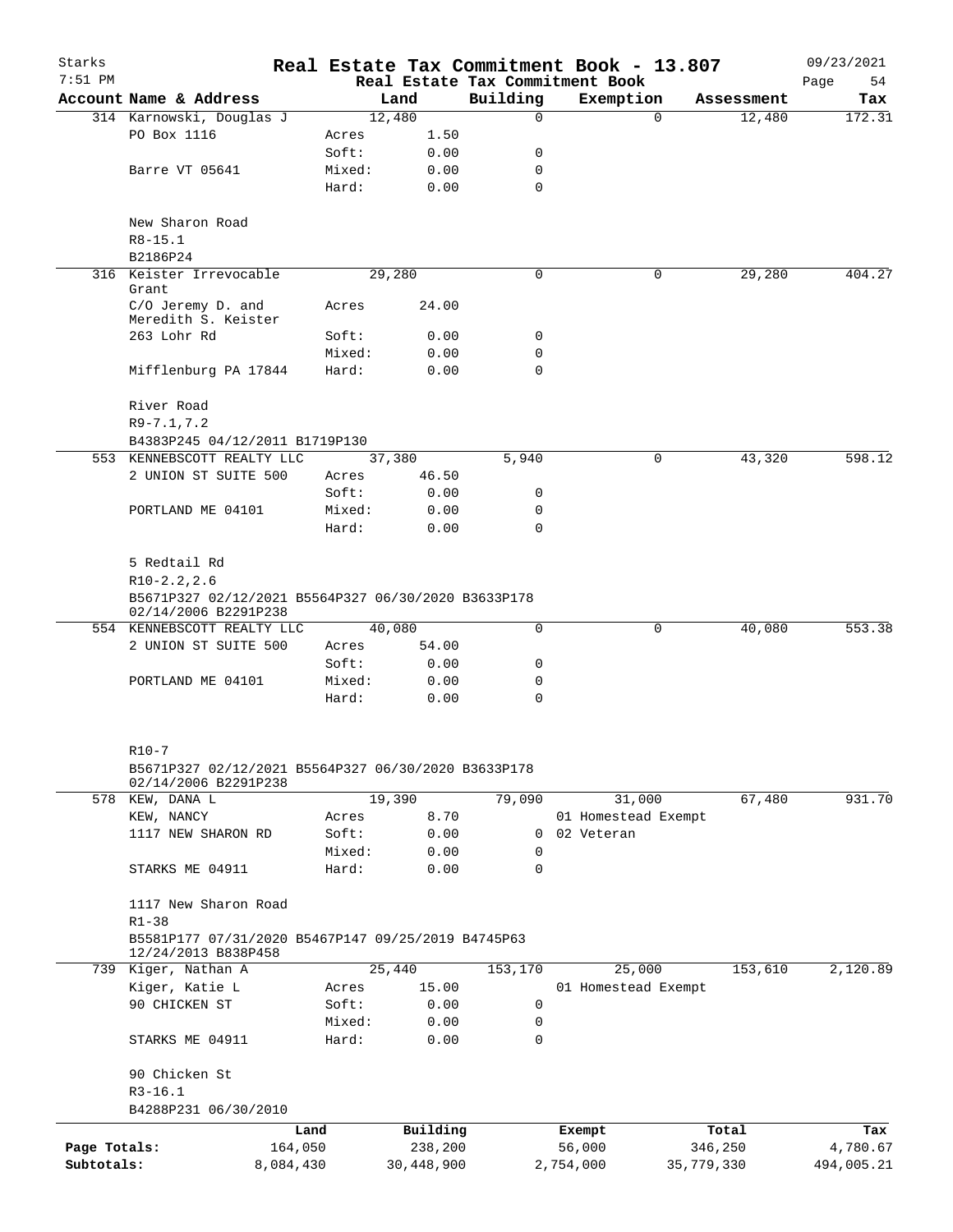| Starks<br>$7:51$ PM |                                                            |                |                 | Real Estate Tax Commitment Book - 13.807<br>Real Estate Tax Commitment Book |                           |          |            | 09/23/2021<br>Page<br>55 |
|---------------------|------------------------------------------------------------|----------------|-----------------|-----------------------------------------------------------------------------|---------------------------|----------|------------|--------------------------|
|                     | Account Name & Address                                     |                | Land            | Building                                                                    | Exemption                 |          | Assessment | Tax                      |
|                     | 321 Kimball, Lemuel C                                      |                | $\mathbf 0$     | 13,500                                                                      |                           | $\Omega$ | 13,500     | 186.39                   |
|                     | Kimball, Melissa K                                         |                |                 |                                                                             |                           |          |            |                          |
|                     | PO Box 173                                                 |                |                 |                                                                             |                           |          |            |                          |
|                     | Anson ME 04911                                             |                |                 |                                                                             |                           |          |            |                          |
|                     | 55 Kimball Lane                                            |                |                 |                                                                             |                           |          |            |                          |
|                     | $R7 - 1.20N$                                               |                |                 |                                                                             |                           |          |            |                          |
|                     | 322 Kimball, Lemuel P                                      |                | 42,910          | 62,810                                                                      | 31,000                    |          | 74,720     | 1,031.66                 |
|                     | Kimball, Cynthia M                                         | Acres          | 104.00          |                                                                             | 02 Veteran                |          |            |                          |
|                     | PO BOX 173                                                 | Soft:          | 16.00           |                                                                             | 1,664 01 Homestead Exempt |          |            |                          |
|                     | 13 KIMBALL LANE                                            | Mixed:         | 29.00           | 4,089                                                                       |                           |          |            |                          |
|                     | STARKS ME 04911                                            | Hard:          | 51.00           | 7,395                                                                       |                           |          |            |                          |
|                     |                                                            |                |                 |                                                                             |                           |          |            |                          |
|                     | 13 Kimball Lane                                            |                |                 |                                                                             |                           |          |            |                          |
|                     | $R7-1.1, 1.2$                                              |                |                 |                                                                             |                           |          |            |                          |
|                     | B2143P24                                                   |                |                 |                                                                             |                           |          |            |                          |
|                     | 35 Kimball, Lemuel P                                       |                | 36,080          | $\mathbf 0$                                                                 |                           | 0        | 36,080     | 498.16                   |
|                     | Kimball, Cynthia M                                         | Acres          | 42.90           |                                                                             |                           |          |            |                          |
|                     | PO BOX 173                                                 | Soft:          | 0.00            | 0                                                                           |                           |          |            |                          |
|                     | 13 KIMBALL LANE                                            | Mixed:         | 0.00            | 0                                                                           |                           |          |            |                          |
|                     | STARKS ME 04911                                            | Hard:          | 0.00            | 0                                                                           |                           |          |            |                          |
|                     | 69 Kimball Lane<br>$R7 - 1.4$                              |                |                 |                                                                             |                           |          |            |                          |
|                     | B4754P58 01/29/2014 B1565P325                              |                |                 |                                                                             |                           |          |            |                          |
|                     | 461 Kimball, Patricia A                                    |                | 27,260          | 71,100                                                                      |                           | 0        | 98,360     | 1,358.06                 |
|                     | Kimball, Keith                                             | Acres          | 18.40           |                                                                             |                           |          |            |                          |
|                     | 667 Sokokis Trail                                          | Soft:          | 0.00            | 0                                                                           |                           |          |            |                          |
|                     |                                                            | Mixed:         | 0.00            | 0                                                                           |                           |          |            |                          |
|                     | Cornish ME 04020                                           | Hard:          | 0.00            | $\Omega$                                                                    |                           |          |            |                          |
|                     |                                                            |                |                 |                                                                             |                           |          |            |                          |
|                     | 971 Anson Rd<br>$R12-11.1-5, 11.1-4$                       |                |                 |                                                                             |                           |          |            |                          |
|                     | B5428P213 07/01/2019 B4627P286 02/08/2013 B3778P312        |                |                 |                                                                             |                           |          |            |                          |
|                     | 11/14/2006 B3528P188 07/20/2005<br>534 Kleinfeldt, Jessica |                |                 | 120,360                                                                     | 25,000                    |          | 120,900    | 1,669.27                 |
|                     | Kleinfeldt, James                                          |                | 25,540<br>15.10 |                                                                             | 01 Homestead Exempt       |          |            |                          |
|                     | 483 Sandy River Rd                                         | Acres<br>Soft: | 0.00            | 0                                                                           |                           |          |            |                          |
|                     |                                                            | Mixed:         | 0.00            | 0                                                                           |                           |          |            |                          |
|                     | Starks ME 04911                                            | Hard:          | 0.00            | 0                                                                           |                           |          |            |                          |
|                     |                                                            |                |                 |                                                                             |                           |          |            |                          |
|                     | 483 Sandy River Rd                                         |                |                 |                                                                             |                           |          |            |                          |
|                     | $R9 - 7.3$                                                 |                |                 |                                                                             |                           |          |            |                          |
|                     | B5449P183 08/13/2019 B4283P236 06/18/2010 B1444P259        |                |                 |                                                                             |                           |          |            |                          |
| 406                 | Kleppinger, Marie                                          |                | 14,880          | 0                                                                           |                           | 0        | 14,880     | 205.45                   |
|                     | 61 Centennial Road                                         | Acres          | 4.00            |                                                                             |                           |          |            |                          |
|                     |                                                            | Soft:          | 0.00            | 0                                                                           |                           |          |            |                          |
|                     | Telford PA 18969 1211                                      | Mixed:         | 0.00            | 0                                                                           |                           |          |            |                          |
|                     |                                                            | Hard:          | 0.00            | 0                                                                           |                           |          |            |                          |
|                     | $R2 - 23.1$                                                |                |                 |                                                                             |                           |          |            |                          |
|                     | B3611P190 12/16/2005 B1031P75                              |                |                 |                                                                             |                           |          |            |                          |
|                     |                                                            |                |                 |                                                                             |                           |          |            |                          |
|                     |                                                            |                |                 |                                                                             |                           |          |            |                          |
|                     |                                                            |                |                 |                                                                             |                           |          |            |                          |

|              | Land      | Building   | Exempt    | Total        | Tax        |
|--------------|-----------|------------|-----------|--------------|------------|
| Page Totals: | 146,670   | 267,770    | 56,000    | 358,440      | 4,948.99   |
| Subtotals:   | 8,231,100 | 30,716,670 | 2,810,000 | 36, 137, 770 | 498,954.20 |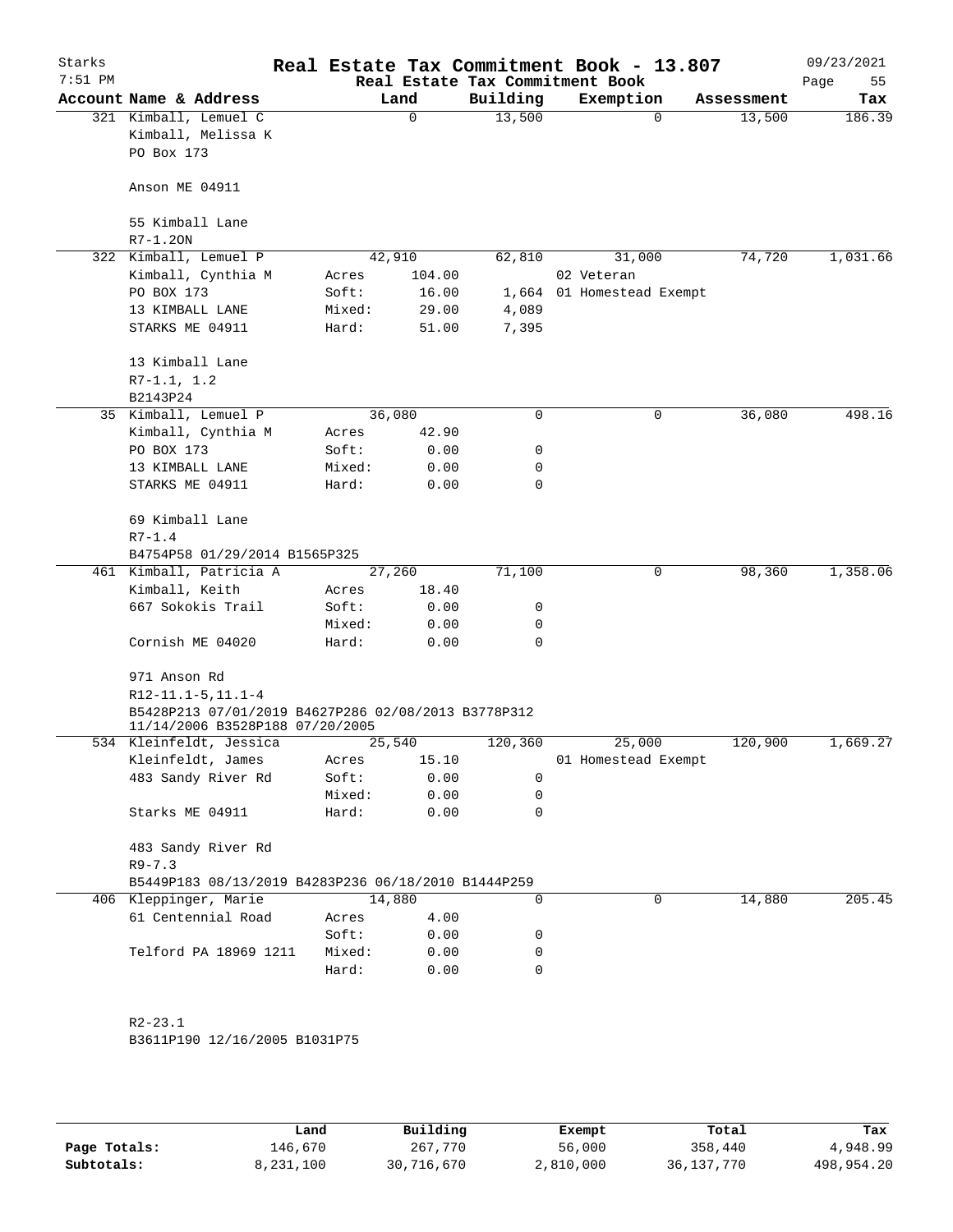| Starks<br>$7:51$ PM |                                                           |                 |              |                | Real Estate Tax Commitment Book - 13.807<br>Real Estate Tax Commitment Book |            | 09/23/2021<br>56<br>Page |
|---------------------|-----------------------------------------------------------|-----------------|--------------|----------------|-----------------------------------------------------------------------------|------------|--------------------------|
|                     | Account Name & Address                                    |                 | Land         | Building       | Exemption                                                                   | Assessment | Tax                      |
|                     | 344 Knox, Jodi M                                          |                 | 26,400       | 64,510         | 25,000                                                                      | 65,910     | 910.02                   |
|                     | 2152 INDUSTRY RD                                          | Acres           | 16.00        |                |                                                                             |            |                          |
|                     |                                                           | Soft:           | 0.00         | $\overline{0}$ | 01 Homestead Exempt                                                         |            |                          |
|                     | STARKS ME 04911                                           | Mixed:          | 0.00         | 0              |                                                                             |            |                          |
|                     |                                                           | Hard:           | 0.00         | 0              |                                                                             |            |                          |
|                     | 2152 Industry Road<br>$R2 - 24.9$                         |                 |              |                |                                                                             |            |                          |
|                     | B5018P225 03/29/2016 B2086P253                            |                 |              |                |                                                                             |            |                          |
|                     | 186 Knox, Jodi M                                          |                 | 36,480       | 18,860         | 0                                                                           | 55,340     | 764.08                   |
|                     | 2152 INDUSTRY RD                                          | Acres           | 44.00        |                |                                                                             |            |                          |
|                     |                                                           | Soft:           | 0.00         | 0              |                                                                             |            |                          |
|                     | STARKS ME 04911                                           | Mixed:          | 0.00         | 0              |                                                                             |            |                          |
|                     |                                                           | Hard:           | 0.00         | $\mathbf 0$    |                                                                             |            |                          |
|                     | 2236 Industry Road<br>$R2 - 24.12$                        |                 |              |                |                                                                             |            |                          |
|                     | B5018P225 03/29/2016 B4102P211 02/14/2009 B2666P302       |                 |              |                |                                                                             |            |                          |
|                     | 159 Koetsch, Bernard E                                    |                 | 33,600       | 32,890         | 0                                                                           | 66,490     | 918.03                   |
|                     | 41 Summer Street                                          | Acres           | 36.00        |                |                                                                             |            |                          |
|                     |                                                           | Soft:           | 0.00         | 0              |                                                                             |            |                          |
|                     | Stratford CT 06614                                        | Mixed:          | 0.00         | 0              |                                                                             |            |                          |
|                     |                                                           | Hard:           | 0.00         | 0              |                                                                             |            |                          |
|                     | 2409 Industry Road<br>$R2 - 34$                           |                 |              |                |                                                                             |            |                          |
|                     | B2457P279 B1096P289 08/08/1983                            |                 |              |                |                                                                             |            |                          |
|                     | 709 Koetsch, Bernard E                                    |                 | 12,000       | 17,400         | 0                                                                           | 29,400     | 405.93                   |
|                     | 41 Summer Street                                          | Acres           | 1.00         |                |                                                                             |            |                          |
|                     |                                                           | Soft:           | 0.00         | 0              |                                                                             |            |                          |
|                     | Stratford CT 06614                                        | Mixed:<br>Hard: | 0.00<br>0.00 | 0<br>0         |                                                                             |            |                          |
|                     | 2405 Industry Road<br>$R2 - 34.1$<br>B1096P287 08/08/1983 |                 |              |                |                                                                             |            |                          |
|                     | 325 Kopacz, Kenneth                                       |                 | 31,440       | $\mathbf 0$    | 0                                                                           | 31,440     | 434.09                   |
|                     | 31 MCTigh Rd                                              | Acres           | 30.00        |                |                                                                             |            |                          |
|                     |                                                           | Soft:           | 0.00         | 0              |                                                                             |            |                          |
|                     | Higganum CT 06441                                         | Mixed:          | 0.00         | 0              |                                                                             |            |                          |
|                     |                                                           | Hard:           | 0.00         | 0              |                                                                             |            |                          |
|                     | $R2 - 9.1$<br>B790P721                                    |                 |              |                |                                                                             |            |                          |
|                     | 326 Kozielewicz, Edward                                   |                 | 24,290       | 25,800         | 25,000                                                                      | 25,090     | 346.42                   |
|                     | Kozielewicz, Marilyn                                      | Acres           | 13.80        |                |                                                                             |            |                          |
|                     | PO BOX 93                                                 | Soft:           | 0.00         | 0              | 01 Homestead Exempt                                                         |            |                          |
|                     |                                                           | Mixed:          | 0.00         | $\mathbf 0$    |                                                                             |            |                          |
|                     | STARKS ME 04911                                           | Hard:           | 0.00         | 0              |                                                                             |            |                          |
|                     | 724 Mayhew Road                                           |                 |              |                |                                                                             |            |                          |
|                     | $R6 - 10$                                                 |                 |              |                |                                                                             |            |                          |
|                     | B1313P215                                                 |                 |              |                |                                                                             |            |                          |
|                     |                                                           |                 |              |                |                                                                             |            |                          |
|                     |                                                           |                 |              |                |                                                                             |            |                          |

|              | Land      | Building   | Exempt    | Total      | Tax        |
|--------------|-----------|------------|-----------|------------|------------|
| Page Totals: | 164,210   | 159,460    | 50,000    | 273,670    | 3,778.57   |
| Subtotals:   | 8,395,310 | 30,876,130 | 2,860,000 | 36,411,440 | 502,732.77 |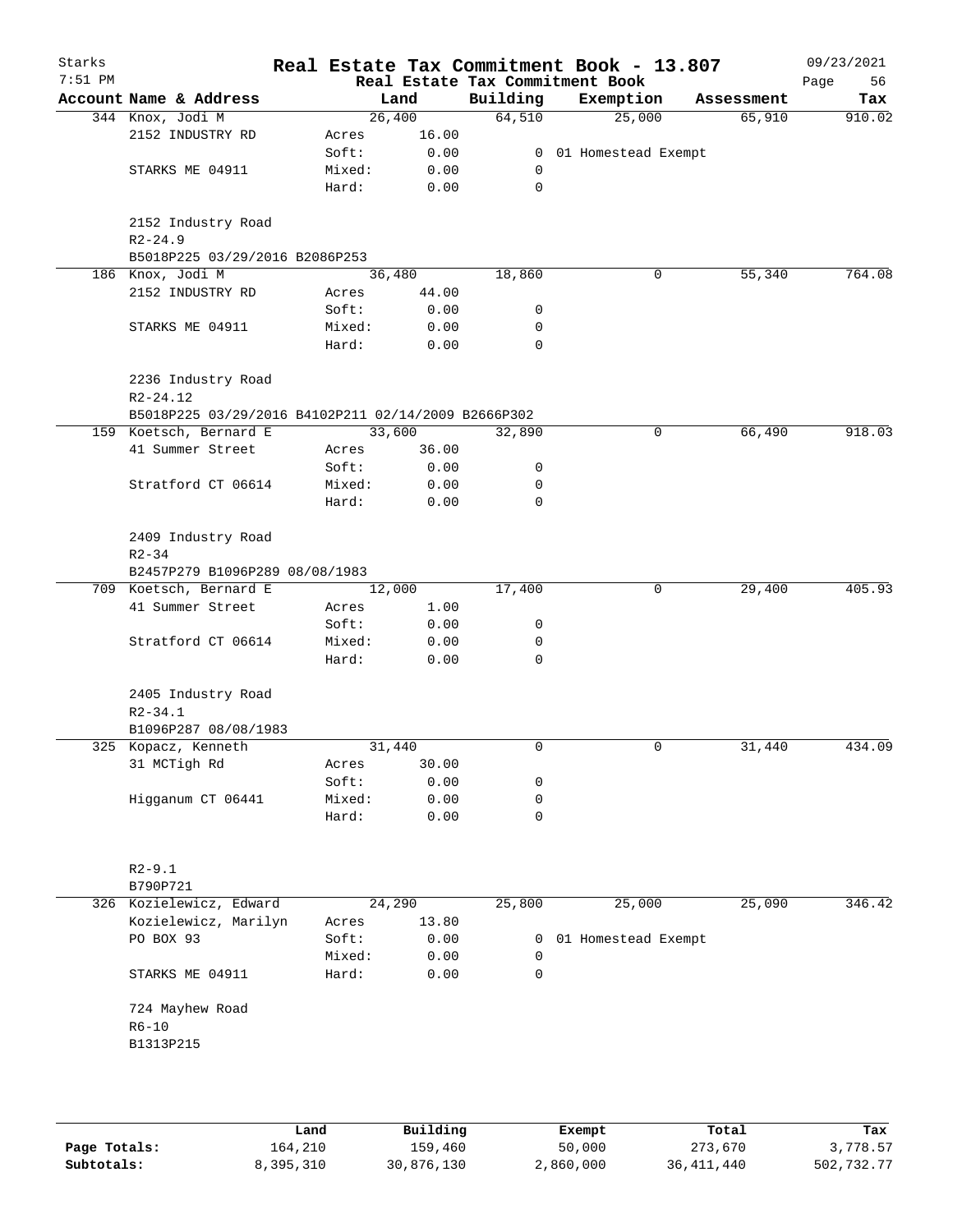| Starks<br>$7:51$ PM |                                                     |                 |              |          | Real Estate Tax Commitment Book - 13.807<br>Real Estate Tax Commitment Book |            | 09/23/2021<br>Page<br>57 |
|---------------------|-----------------------------------------------------|-----------------|--------------|----------|-----------------------------------------------------------------------------|------------|--------------------------|
|                     | Account Name & Address                              |                 | Land         | Building | Exemption                                                                   | Assessment | Tax                      |
|                     | 45 Kozielewicz, Marilyn A                           |                 | 24,380       | 10,800   | 0                                                                           | 35,180     | 485.73                   |
|                     | Kozielewicz, Edward J                               | Acres           | 13.90        |          |                                                                             |            |                          |
|                     | P.O. Box 93                                         | Soft:           | 0.00         | 0        |                                                                             |            |                          |
|                     |                                                     | Mixed:          | 0.00         | 0        |                                                                             |            |                          |
|                     | Anson ME 04911                                      | Hard:           | 0.00         | 0        |                                                                             |            |                          |
|                     | 712 Mayhew Road                                     |                 |              |          |                                                                             |            |                          |
|                     | $R6 - 9$                                            |                 |              |          |                                                                             |            |                          |
|                     | B4952P233 09/10/2015 B4952P232 09/10/2015 B2508P189 |                 |              |          |                                                                             |            |                          |
|                     | 327 Krebs, Carleton L                               |                 | 115,620      | 128,050  | 0                                                                           | 243,670    | 3,364.35                 |
|                     | Krebs, Marcia J                                     | Acres           | 384.20       |          |                                                                             |            |                          |
|                     | 86 Krebs Road                                       | Soft:           | 2.00         | 208      |                                                                             |            |                          |
|                     |                                                     | Mixed:          | 62.00        | 8,742    |                                                                             |            |                          |
|                     | Starks ME 04911                                     | Hard:           | 136.00       | 19,720   |                                                                             |            |                          |
|                     | 86 Krebs Road                                       |                 |              |          |                                                                             |            |                          |
|                     | $R8-19,20$                                          |                 |              |          |                                                                             |            |                          |
|                     | B926P2                                              |                 |              |          |                                                                             |            |                          |
|                     | 328 Krebs, Carleton L                               |                 | 12,000       | 48,600   | 25,000                                                                      | 35,600     | 491.53                   |
|                     | Krebs, Marcia J                                     | Acres           | 1.00         |          | 01 Homestead Exempt                                                         |            |                          |
|                     | 86 Krebs Road                                       | Soft:           | 0.00         | 0        |                                                                             |            |                          |
|                     |                                                     | Mixed:          | 0.00         | 0        |                                                                             |            |                          |
|                     | Starks ME 04911                                     | Hard:           | 0.00         | 0        |                                                                             |            |                          |
|                     | 80 Krebs Road                                       |                 |              |          |                                                                             |            |                          |
|                     | $R8 - 18$                                           |                 |              |          |                                                                             |            |                          |
|                     | B926P2                                              |                 |              |          |                                                                             |            |                          |
|                     | 329 Krebs, Carlton L                                |                 | 26,300       | 0        | 0                                                                           | 26,300     | 363.12                   |
|                     | Krebs, Marcia J                                     | Acres           | 15.90        |          |                                                                             |            |                          |
|                     | 86 Krebs Road                                       | Soft:           | 0.00         | 0        |                                                                             |            |                          |
|                     |                                                     | Mixed:          | 0.00         | 0        |                                                                             |            |                          |
|                     | Anson ME 04911                                      | Hard:           | 0.00         | 0        |                                                                             |            |                          |
|                     | River Road                                          |                 |              |          |                                                                             |            |                          |
|                     | $R9 - 7.6$                                          |                 |              |          |                                                                             |            |                          |
|                     | B2766P274                                           |                 |              |          |                                                                             |            |                          |
|                     | 361 Krebs, Daniel S                                 |                 | 31,800       | 75,420   | 0                                                                           | 107,220    | 1,480.39                 |
|                     | Krebs, Hiroko                                       | Acres           | 31.00        |          |                                                                             |            |                          |
|                     | 2408 INDUSTRY RD                                    | Soft:           | 0.00         | 0        |                                                                             |            |                          |
|                     | STARKS ME 04911                                     | Mixed:<br>Hard: | 0.00<br>0.00 | 0<br>0   |                                                                             |            |                          |
|                     | 2408 Industry Road                                  |                 |              |          |                                                                             |            |                          |
|                     | $R2 - 33$                                           |                 |              |          |                                                                             |            |                          |
|                     | B4433P294 08/25/2011                                |                 |              |          |                                                                             |            |                          |
|                     | 755 Krebs, David S                                  |                 | 45,840       | 0        | 0                                                                           | 45,840     | 632.91                   |
|                     | Krebs, Billie Jo                                    | Acres           | 70.00        |          |                                                                             |            |                          |
|                     | 86 KREBS RD                                         | Soft:           | 0.00         | 0        |                                                                             |            |                          |
|                     |                                                     |                 |              |          |                                                                             |            |                          |
|                     |                                                     | Mixed:          | 0.00         | 0        |                                                                             |            |                          |
|                     | STARKS ME 04911                                     | Hard:           | 0.00         | 0        |                                                                             |            |                          |
|                     | $R8 - 46.1$                                         |                 |              |          |                                                                             |            |                          |
|                     | B4381P342 04/04/2011                                |                 |              |          |                                                                             |            |                          |
|                     |                                                     |                 |              |          |                                                                             |            |                          |

|              | Land      | Building   | Exempt    | Total      | Tax        |
|--------------|-----------|------------|-----------|------------|------------|
| Page Totals: | 255,940   | 262,870    | 25,000    | 493,810    | 6.818.03   |
| Subtotals:   | 8,651,250 | 31,139,000 | 2,885,000 | 36,905,250 | 509,550.80 |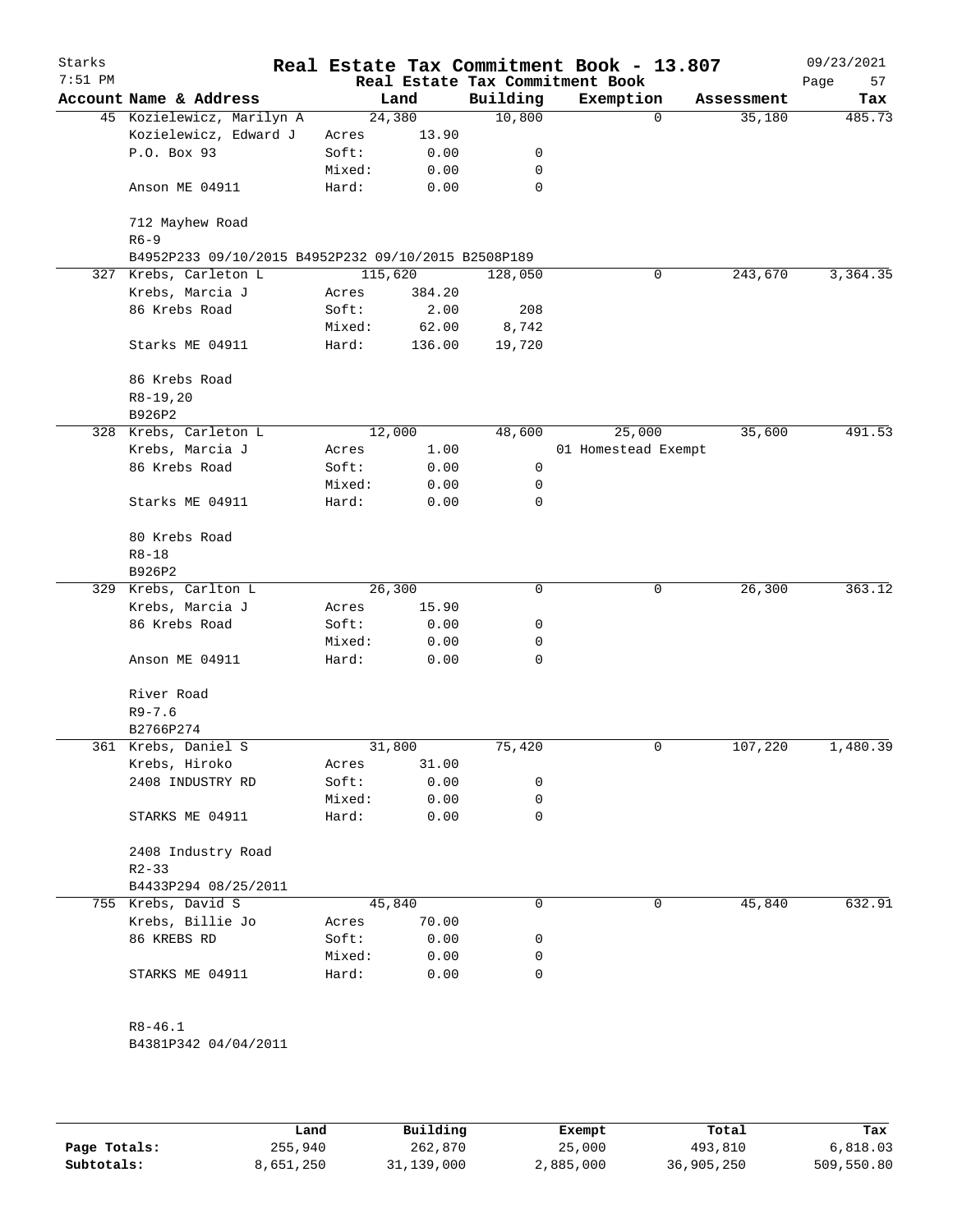| Starks    |                                           |                 |              |                | Real Estate Tax Commitment Book - 13.807 |   |            | 09/23/2021 |
|-----------|-------------------------------------------|-----------------|--------------|----------------|------------------------------------------|---|------------|------------|
| $7:51$ PM |                                           |                 |              |                | Real Estate Tax Commitment Book          |   |            | 58<br>Page |
|           | Account Name & Address                    |                 | Land         | Building       | Exemption                                |   | Assessment | Tax        |
|           | 330 Krebs, Dennis                         |                 | 12,960       | 115,690        | 25,000                                   |   | 103,650    | 1,431.10   |
|           | Krebs, Angelica                           | Acres           | 2.00         |                |                                          |   |            |            |
|           | 1440 NEW SHARON RD                        | Soft:           | 0.00         | $\overline{0}$ | 01 Homestead Exempt                      |   |            |            |
|           |                                           | Mixed:          | 0.00         | 0              |                                          |   |            |            |
|           | STARKS ME 04911                           | Hard:           | 0.00         | $\mathbf 0$    |                                          |   |            |            |
|           | 1440 New Sharon Road                      |                 |              |                |                                          |   |            |            |
|           | $R8 - 10$<br>B1532P279                    |                 |              |                |                                          |   |            |            |
|           | 424 Lagin-Nasse, Julianna &               |                 | 39,360       | 25,800         | 25,000                                   |   | 40,160     | 554.49     |
|           | Lagin, Nancy                              | Acres           | 52.00        |                |                                          |   |            |            |
|           | PO Box 358                                | Soft:           | 0.00         | 0              | 01 Homestead Exempt                      |   |            |            |
|           |                                           | Mixed:          | 0.00         | 0              |                                          |   |            |            |
|           | Starks ME 04911                           | Hard:           | 0.00         | $\mathbf 0$    |                                          |   |            |            |
|           | 17 Fred Young Road                        |                 |              |                |                                          |   |            |            |
|           | $R1 - 17.2$                               |                 |              |                |                                          |   |            |            |
|           | B4386P228 04/05/2011 B2524P228            |                 |              |                |                                          |   |            |            |
|           | 323 Lagueux, Claude                       |                 | 26,400       | 0              |                                          | 0 | 26,400     | 364.50     |
|           | 9 Middle Street                           | Acres           | 16.00        |                |                                          |   |            |            |
|           |                                           | Soft:           | 0.00         | 0              |                                          |   |            |            |
|           | Madison ME 04950                          | Mixed:          | 0.00         | 0              |                                          |   |            |            |
|           |                                           | Hard:           | 0.00         | $\mathbf 0$    |                                          |   |            |            |
|           | $R9 - 4$<br>B3632P320 07/17/2003 B847P205 |                 |              |                |                                          |   |            |            |
|           | 333 Lagueux, Claude                       |                 | 21,220       | 68,760         |                                          | 0 | 89,980     | 1,242.35   |
|           | 9 Middle Street                           | Acres           | 10.60        |                |                                          |   |            |            |
|           |                                           | Soft:           | 0.00         | 0              |                                          |   |            |            |
|           | Madison ME 04950                          | Mixed:          | 0.00         | 0              |                                          |   |            |            |
|           |                                           | Hard:           | 0.00         | 0              |                                          |   |            |            |
|           | West Mills Road                           |                 |              |                |                                          |   |            |            |
|           | $R3-14.2A$                                |                 |              |                |                                          |   |            |            |
|           | B2874P19                                  |                 |              |                |                                          |   |            |            |
|           | 334 Lagueux, Claude                       |                 | 30,000       | 0              |                                          | 0 | 30,000     | 414.21     |
|           | 9 Middle Street                           | Acres           | 26.00        |                |                                          |   |            |            |
|           | Madison ME 04950                          | Soft:           | 0.00         | 0              |                                          |   |            |            |
|           |                                           | Mixed:<br>Hard: | 0.00<br>0.00 | 0<br>0         |                                          |   |            |            |
|           | River Road                                |                 |              |                |                                          |   |            |            |
|           | $R9-5.1A$                                 |                 |              |                |                                          |   |            |            |
|           | B2201P136                                 |                 |              |                |                                          |   |            |            |
|           | 335 Lagueux, Claude                       |                 | 30,000       | 0              |                                          | 0 | 30,000     | 414.21     |
|           | 9 Middle Street                           | Acres           | 26.00        |                |                                          |   |            |            |
|           |                                           | Soft:           | 0.00         | 0              |                                          |   |            |            |
|           | Madison ME 04950                          | Mixed:          | 0.00         | 0              |                                          |   |            |            |
|           |                                           | Hard:           | 0.00         | 0              |                                          |   |            |            |
|           | River Rd.                                 |                 |              |                |                                          |   |            |            |
|           | $R9 - 5.2$                                |                 |              |                |                                          |   |            |            |
|           | B2201P1369                                |                 |              |                |                                          |   |            |            |
|           |                                           |                 |              |                |                                          |   |            |            |
|           |                                           |                 |              |                |                                          |   |            |            |
|           |                                           |                 |              |                |                                          |   |            |            |

|              | Land      | Building   | Exempt    | Total        | Tax        |
|--------------|-----------|------------|-----------|--------------|------------|
| Page Totals: | 159,940   | 210,250    | 50,000    | 320,190      | 4,420.86   |
| Subtotals:   | 8,811,190 | 31,349,250 | 2,935,000 | 37, 225, 440 | 513,971.66 |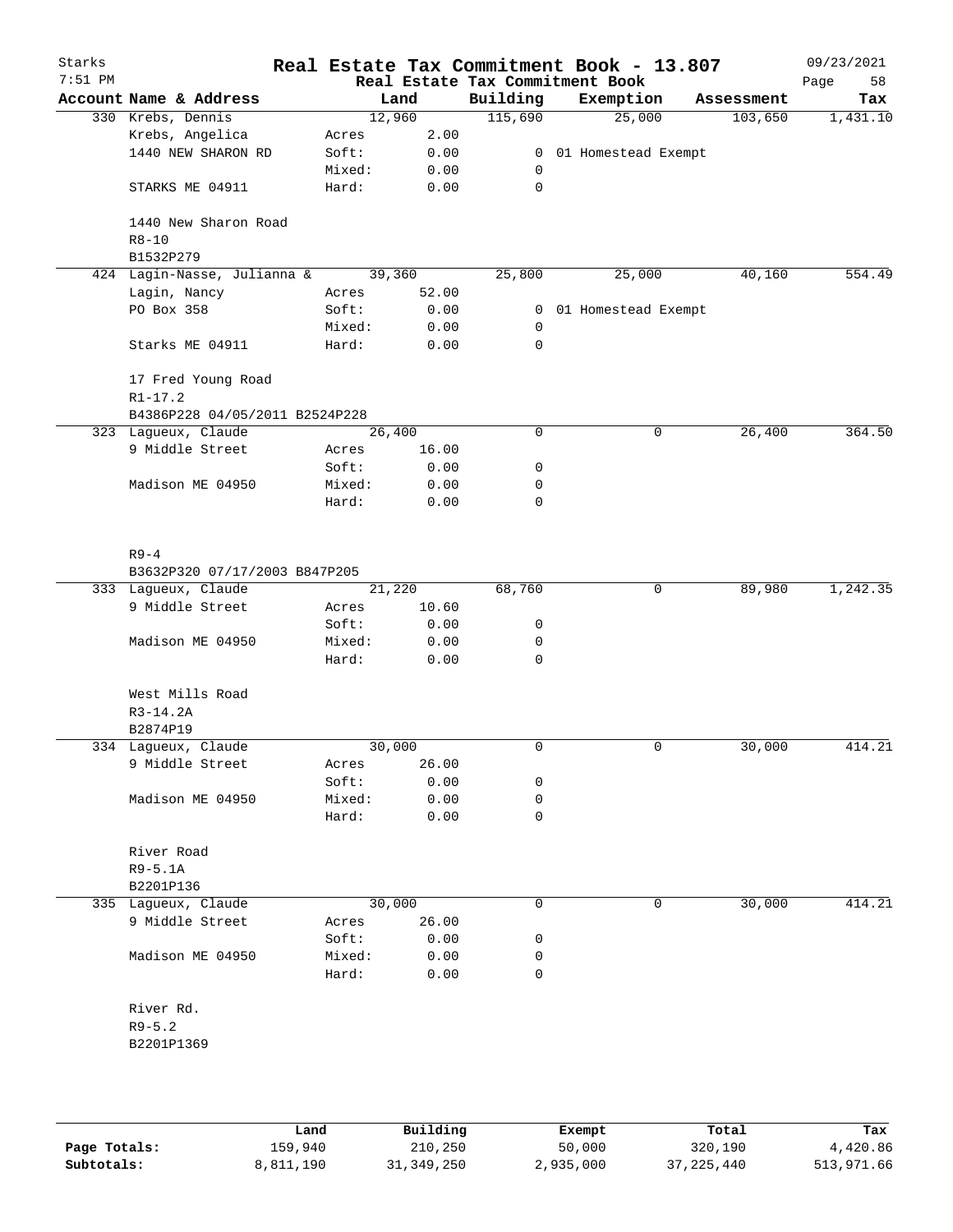| Starks<br>$7:51$ PM |                                                                                       |        |        | Real Estate Tax Commitment Book | Real Estate Tax Commitment Book - 13.807 |            | 09/23/2021<br>Page<br>59 |
|---------------------|---------------------------------------------------------------------------------------|--------|--------|---------------------------------|------------------------------------------|------------|--------------------------|
|                     | Account Name & Address                                                                |        | Land   | Building                        | Exemption                                | Assessment | Tax                      |
|                     | 336 Lagueux, Claude                                                                   |        | 28,920 | 0                               | $\mathbf 0$                              | 28,920     | 399.30                   |
|                     | 9 Middle Street                                                                       | Acres  | 23.00  |                                 |                                          |            |                          |
|                     |                                                                                       | Soft:  | 0.00   | 0                               |                                          |            |                          |
|                     | Madison ME 04950                                                                      | Mixed: | 0.00   | 0                               |                                          |            |                          |
|                     |                                                                                       | Hard:  | 0.00   | 0                               |                                          |            |                          |
|                     | River Rd.                                                                             |        |        |                                 |                                          |            |                          |
|                     | $R9 - 5.3$                                                                            |        |        |                                 |                                          |            |                          |
|                     | B2201P136                                                                             |        |        |                                 |                                          |            |                          |
|                     | 44 Lamontagne, Jeanne                                                                 |        | 19,580 | 0                               | 0                                        | 19,580     | 270.34                   |
|                     | Lamontagne, Daniel J                                                                  | Acres  | 8.90   |                                 |                                          |            |                          |
|                     | 111 East Bates Street                                                                 | Soft:  | 0.00   | 0                               |                                          |            |                          |
|                     |                                                                                       | Mixed: | 0.00   | 0                               |                                          |            |                          |
|                     | Auburn Me 04210                                                                       | Hard:  | 0.00   | 0                               |                                          |            |                          |
|                     | West Mills Rd                                                                         |        |        |                                 |                                          |            |                          |
|                     | $R4 - 23.1$                                                                           |        |        |                                 |                                          |            |                          |
|                     | B5462P162 B846P1075                                                                   |        |        |                                 |                                          |            |                          |
|                     | 43 Lamontagne, Jeanne M                                                               |        | 61,610 | 0                               | 0                                        | 61,610     | 850.65                   |
|                     | Lamontagne, Daniel J                                                                  | Acres  | 113.80 |                                 |                                          |            |                          |
|                     | 111 East Bates Street                                                                 | Soft:  | 0.00   | 0                               |                                          |            |                          |
|                     |                                                                                       | Mixed: | 0.00   | 0                               |                                          |            |                          |
|                     | Auburn Me 04210                                                                       | Hard:  | 0.00   | 0                               |                                          |            |                          |
|                     | West Mills Rd<br>$R5 - 22$                                                            |        |        |                                 |                                          |            |                          |
|                     | B5462P162 09/13/2019 B846P1074                                                        |        |        |                                 |                                          |            |                          |
|                     | 707 Lamprey, Steve                                                                    |        | 15,840 | 0                               | 0                                        | 15,840     | 218.70                   |
|                     | 35 Berwick Road                                                                       | Acres  | 5.00   |                                 |                                          |            |                          |
|                     |                                                                                       | Soft:  | 0.00   | 0                               |                                          |            |                          |
|                     | South Berwick ME 03908                                                                | Mixed: | 0.00   | 0                               |                                          |            |                          |
|                     |                                                                                       | Hard:  | 0.00   | 0                               |                                          |            |                          |
|                     | Thompson Bridge Road<br>$R3 - 43.1$                                                   |        |        |                                 |                                          |            |                          |
|                     | B4938P214 08/02/2015 B4761P25 04/12/2011 B4383P263<br>04/08/2011 B3749P111 09/22/2006 |        |        |                                 |                                          |            |                          |
|                     | 708 Lane, James                                                                       |        | 15,840 | 0                               | 0                                        | 15,840     | 218.70                   |
|                     | 108 Brahmer Rd                                                                        | Acres  | 5.00   |                                 |                                          |            |                          |
|                     |                                                                                       | Soft:  | 0.00   | 0                               |                                          |            |                          |
|                     | New Vineyard ME 04956                                                                 | Mixed: | 0.00   | 0                               |                                          |            |                          |
|                     |                                                                                       | Hard:  | 0.00   | 0                               |                                          |            |                          |
|                     | $R3 - 43.2$                                                                           |        |        |                                 |                                          |            |                          |
|                     | B5243P85 B4383P263 02/28/2014                                                         |        |        |                                 |                                          |            |                          |
|                     | 5 Lane, Leroy D                                                                       |        | 15,930 | 0                               | 0                                        | 15,930     | 219.95                   |
|                     | 71 Horn Hill Road                                                                     | Acres  | 18.00  |                                 |                                          |            |                          |
|                     |                                                                                       | Soft:  | 0.00   | 0                               |                                          |            |                          |
|                     | Fairfield ME 04937                                                                    | Mixed: | 0.00   | 0                               |                                          |            |                          |
|                     |                                                                                       | Hard:  | 13.00  | 1,885                           |                                          |            |                          |
|                     | Mayhew Road                                                                           |        |        |                                 |                                          |            |                          |
|                     | $R6 - 17$<br>B5033P296 06/08/2016 B4938P218 08/03/2015 B2595P1                        |        |        |                                 |                                          |            |                          |
|                     |                                                                                       |        |        |                                 |                                          |            |                          |
|                     |                                                                                       |        |        |                                 |                                          |            |                          |
|                     |                                                                                       |        |        |                                 |                                          |            |                          |

|              | Land      | Building     | Exempt    | Total      | Tax        |
|--------------|-----------|--------------|-----------|------------|------------|
| Page Totals: | 157,720   |              |           | 157,720    | 2,177.64   |
| Subtotals:   | 8,968,910 | 31, 349, 250 | 2,935,000 | 37,383,160 | 516,149.30 |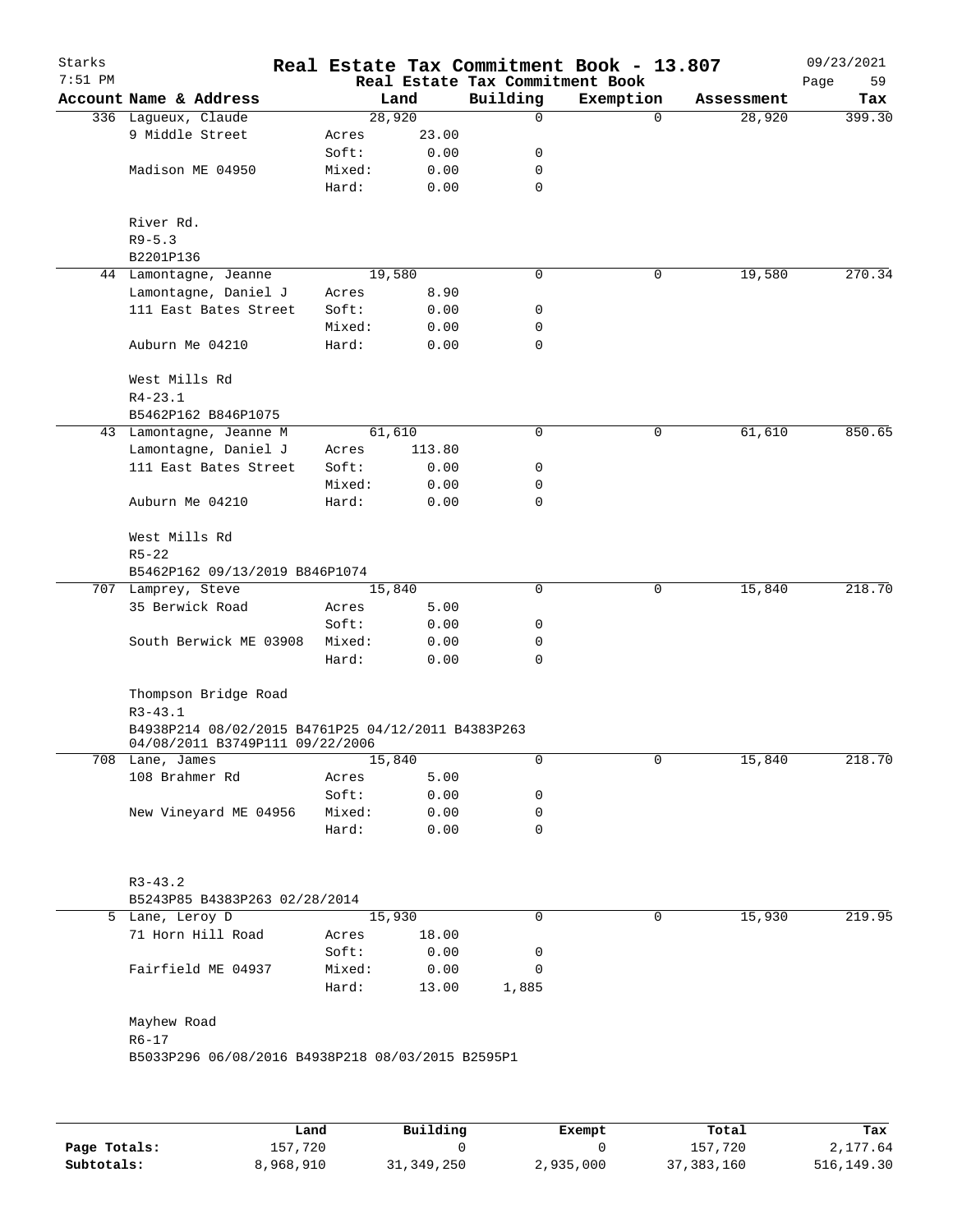| Starks    |                                                     | Real Estate Tax Commitment Book - 13.807 |          |                                             |        |                     |            | 09/23/2021        |
|-----------|-----------------------------------------------------|------------------------------------------|----------|---------------------------------------------|--------|---------------------|------------|-------------------|
| $7:51$ PM | Account Name & Address                              |                                          | Land     | Real Estate Tax Commitment Book<br>Building |        | Exemption           | Assessment | Page<br>60<br>Tax |
|           | 340 Laney, Cindy A                                  |                                          | 21,600   | 37,070                                      |        | 25,000              | 33,670     | 464.88            |
|           | PO BOX 87                                           | Acres                                    | 11.00    |                                             |        | 01 Homestead Exempt |            |                   |
|           |                                                     | Soft:                                    | 0.00     | 0                                           |        |                     |            |                   |
|           | STARKS ME 04911                                     | Mixed:                                   | 0.00     | 0                                           |        |                     |            |                   |
|           |                                                     | Hard:                                    | 0.00     | 0                                           |        |                     |            |                   |
|           | 673 Sandy River Road                                |                                          |          |                                             |        |                     |            |                   |
|           | $R10-16.2$<br>B1920P96                              |                                          |          |                                             |        |                     |            |                   |
|           | 342 Larose, Albert N                                |                                          | 33,240   | 25,940                                      |        | 25,000              | 34,180     | 471.92            |
|           | Larose, Linda D                                     | Acres                                    | 35.00    |                                             |        |                     |            |                   |
|           | 118 OLDE FERRY RD                                   | Soft:                                    | 0.00     | 0                                           |        | 01 Homestead Exempt |            |                   |
|           |                                                     | Mixed:                                   | 0.00     | 0                                           |        |                     |            |                   |
|           | STARKS ME 04911                                     | Hard:                                    | 0.00     | 0                                           |        |                     |            |                   |
|           | 118 Olde Ferry Road                                 |                                          |          |                                             |        |                     |            |                   |
|           | R12-11.4                                            |                                          |          |                                             |        |                     |            |                   |
|           | B1362P65                                            |                                          |          |                                             |        |                     |            |                   |
|           | 339 Larouche, John G                                |                                          | 20,640   | 96,480                                      |        | 25,000              | 92,120     | 1,271.90          |
|           | Larouche, Joyce J                                   | Acres                                    | 10.00    |                                             |        | 01 Homestead Exempt |            |                   |
|           | 2108 INDUSTRY RD                                    | Soft:                                    | 0.00     | 0                                           |        |                     |            |                   |
|           |                                                     | Mixed:                                   | 0.00     | 0                                           |        |                     |            |                   |
|           | STAKRS ME 04911                                     | Hard:                                    | 0.00     | 0                                           |        |                     |            |                   |
|           | 2108 Industry Road<br>$R2 - 24.5$                   |                                          |          |                                             |        |                     |            |                   |
|           | B4681P355 07/08/2013 B3547P314 08/30/2005 B1024P186 |                                          |          |                                             |        |                     |            |                   |
|           | 391 Larson, Allen L                                 |                                          | 27,390   | 24,980                                      |        | 0                   | 52,370     | 723.07            |
|           | Larson, Heather M                                   | Acres                                    | 18.75    |                                             |        |                     |            |                   |
|           | 3 Brainard Road                                     | Soft:                                    | 0.00     | 0                                           |        |                     |            |                   |
|           |                                                     | Mixed:                                   | 0.00     | 0                                           |        |                     |            |                   |
|           | Niantic CT 06857                                    | Hard:                                    | 0.00     | 0                                           |        |                     |            |                   |
|           | 176 Faulkner Hill Road<br>$R8 - 38.6$               |                                          |          |                                             |        |                     |            |                   |
|           | B3607P158 12/16/2005 B2684P51                       |                                          |          |                                             |        |                     |            |                   |
|           | 36 Lavallee, Lucy M                                 |                                          | 14,210   | 0                                           |        | 0                   | 14,210     | 196.20            |
|           | Lavallee, David J                                   | Acres                                    | 3.30     |                                             |        |                     |            |                   |
|           | Chemin Des Liserons 5                               | Soft:                                    | 0.00     | 0                                           |        |                     |            |                   |
|           |                                                     | Mixed:                                   | 0.00     | 0                                           |        |                     |            |                   |
|           | 1170                                                | Hard:                                    | 0.00     | 0                                           |        |                     |            |                   |
|           | Aubonne, Switzerland                                |                                          |          |                                             |        |                     |            |                   |
|           | Madison Rd & Rt 43                                  |                                          |          |                                             |        |                     |            |                   |
|           | $R8 - 30$                                           |                                          |          |                                             |        |                     |            |                   |
|           | B5428P135 01/29/2018 B787P17                        |                                          |          |                                             |        |                     |            |                   |
|           | 688 LEAHY, BARRY F                                  |                                          | 22,750   | 43,650                                      |        | 0                   | 66,400     | 916.78            |
|           | LEAHY, MARTHA R                                     | Acres                                    | 12.20    |                                             |        |                     |            |                   |
|           | 110 Middle Rd.                                      | Soft:                                    | 0.00     | 0                                           |        |                     |            |                   |
|           |                                                     | Mixed:                                   | 0.00     | 0                                           |        |                     |            |                   |
|           | Newbury Ma 01951                                    | Hard:                                    | 0.00     | 0                                           |        |                     |            |                   |
|           | $R8 - 38 - 5A$                                      |                                          |          |                                             |        |                     |            |                   |
|           | B5665P262 02/05/2021 B4222P251 12/11/2009 B3508P266 |                                          |          |                                             |        |                     |            |                   |
|           | 06/22/2005                                          |                                          |          |                                             |        |                     |            |                   |
|           |                                                     |                                          |          |                                             |        |                     |            |                   |
|           |                                                     | Land                                     | Building |                                             | Exempt |                     | Total      | Tax               |

|              | Land      | Building   | Exempt    | Total      | Tax        |
|--------------|-----------|------------|-----------|------------|------------|
| Page Totals: | 139,830   | 228,120    | 75,000    | 292,950    | 4,044.75   |
| Subtotals:   | 9,108,740 | 31,577,370 | 3,010,000 | 37,676,110 | 520,194.05 |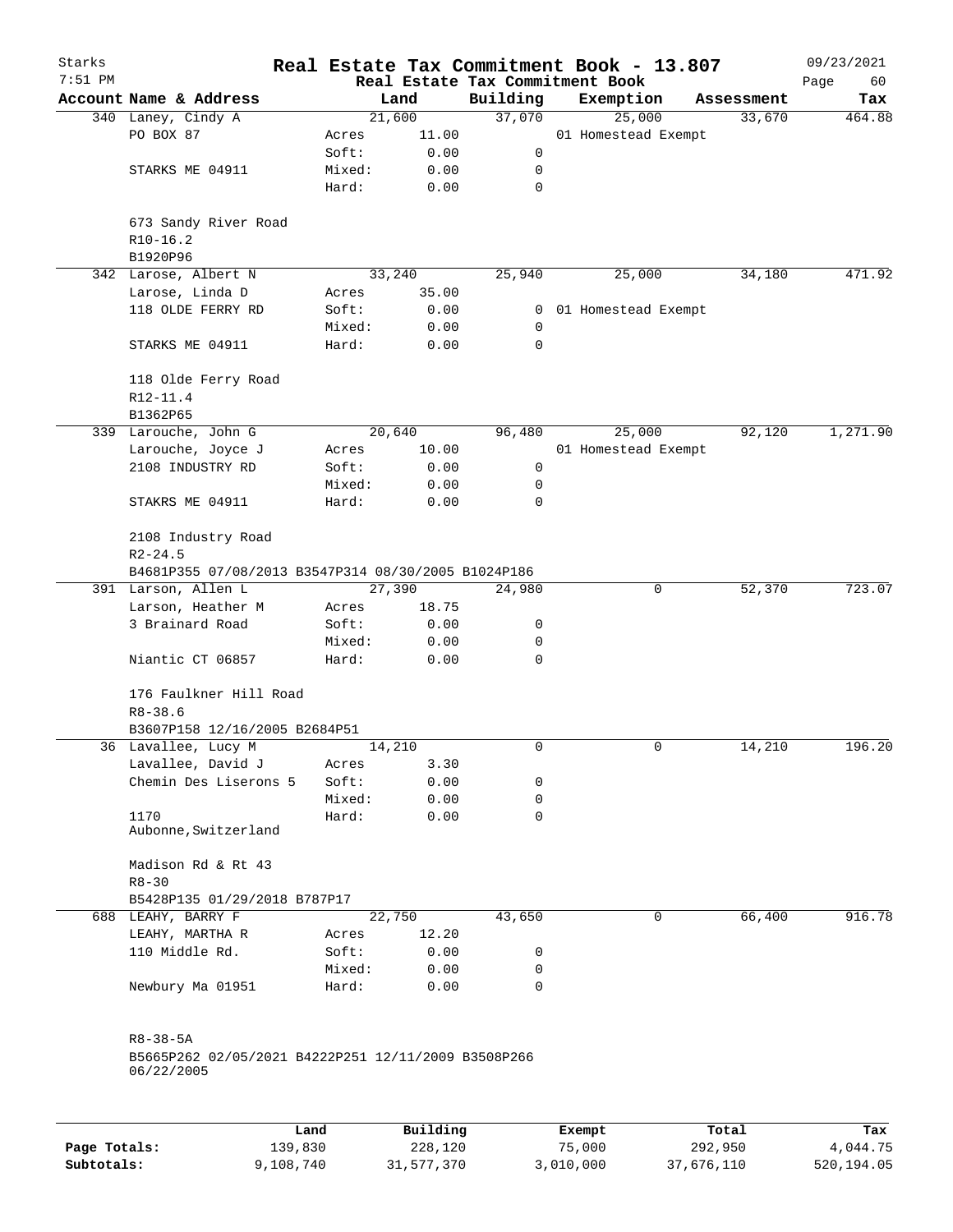| Starks<br>$7:51$ PM |                                                                  |                 |                                     |             | Real Estate Tax Commitment Book - 13.807     |                       | 09/23/2021        |
|---------------------|------------------------------------------------------------------|-----------------|-------------------------------------|-------------|----------------------------------------------|-----------------------|-------------------|
|                     | Account Name & Address                                           |                 | Land                                | Building    | Real Estate Tax Commitment Book<br>Exemption | Assessment            | Page<br>61<br>Tax |
|                     | 661 Leeman, Diane                                                |                 | 20,640                              | 37,440      |                                              | $\mathbf 0$<br>58,080 | 801.91            |
|                     | P.O. Box 226                                                     | Acres           | 10.00                               |             |                                              |                       |                   |
|                     |                                                                  | Soft:           | 0.00                                | 0           |                                              |                       |                   |
|                     | Anson ME 04911                                                   | Mixed:          | 0.00                                | 0           |                                              |                       |                   |
|                     |                                                                  | Hard:           | 0.00                                | $\mathbf 0$ |                                              |                       |                   |
|                     | 67 Poor Farm Road<br>$R2 - 39.1$                                 |                 |                                     |             |                                              |                       |                   |
|                     | B5489P315 11/21/2019 B2042P319 09/16/1994                        |                 |                                     |             |                                              |                       |                   |
|                     | 347 Leighton, Gary                                               |                 | 32,160                              | 52,970      | 25,000                                       | 60,130                | 830.21            |
|                     | Leighton, Lynda                                                  | Acres           | 111.00                              |             |                                              |                       |                   |
|                     | 101 RIDGE RD                                                     | Soft:           | 5.00                                | 520         | 01 Homestead Exempt                          |                       |                   |
|                     |                                                                  | Mixed:          | 34.00                               | 4,794       |                                              |                       |                   |
|                     | STARKS ME 04911                                                  | Hard:           | 61.00                               | 8,845       |                                              |                       |                   |
|                     | 69 Ridge Road<br>$R9 - 5.1$                                      |                 |                                     |             |                                              |                       |                   |
|                     | B1014P17                                                         |                 |                                     |             |                                              |                       |                   |
|                     | 348 Lejoy, Susan L                                               |                 | 15,000                              | 39,110      | 25,000                                       | 29,110                | 401.92            |
|                     | P.O. Box 644                                                     | Acres           | 4.12                                |             | 01 Homestead Exempt                          |                       |                   |
|                     |                                                                  | Soft:           | 0.00                                | 0           |                                              |                       |                   |
|                     | West Farmington ME<br>04992                                      | Mixed:          | 0.00                                | 0           |                                              |                       |                   |
|                     |                                                                  | Hard:           | 0.00                                | $\mathbf 0$ |                                              |                       |                   |
|                     | 722 Sawyers Mills Rd                                             |                 |                                     |             |                                              |                       |                   |
|                     | $R4 - 20, 21$                                                    |                 |                                     |             |                                              |                       |                   |
|                     | B4463P273 11/07/2011 B977P199                                    |                 |                                     |             |                                              |                       |                   |
|                     | 349 Lejoy, Susan L                                               |                 | 15,650                              | 0           |                                              | 0<br>15,650           | 216.08            |
|                     | McCleary, Ann J                                                  | Acres           | 4.80                                |             |                                              |                       |                   |
|                     | P.O. Box 644                                                     | Soft:           | 0.00                                | 0           |                                              |                       |                   |
|                     |                                                                  | Mixed:          | 0.00                                | 0           |                                              |                       |                   |
|                     | West Farmington ME<br>04992                                      | Hard:           | 0.00                                | 0           |                                              |                       |                   |
|                     | $R4 - 19$                                                        |                 |                                     |             |                                              |                       |                   |
|                     | B4463P273 11/07/2011 B4397P212 05/27/2011 B2085P213              |                 |                                     |             |                                              |                       |                   |
|                     | 609 Lemay Jr., George                                            |                 | 59,880                              | 0           |                                              | 0<br>59,880           | 826.76            |
|                     | Lemay, Carlene                                                   |                 | 109.00                              |             |                                              |                       |                   |
|                     | 274 Sandy River Road                                             | Acres<br>Soft:  | 0.00                                | 0           |                                              |                       |                   |
|                     |                                                                  |                 |                                     | 0           |                                              |                       |                   |
|                     | Starks ME 04911                                                  | Mixed:<br>Hard: | 0.00<br>0.00                        | 0           |                                              |                       |                   |
|                     | River Road                                                       |                 |                                     |             |                                              |                       |                   |
|                     | $R8 - 21$                                                        |                 |                                     |             |                                              |                       |                   |
|                     | B4903P263 05/14/2015 B4864P353 01/02/2015 B2076P3                |                 |                                     |             |                                              |                       |                   |
|                     | 315 Lemay Trapper C.                                             |                 | 29,640                              | 162,920     | 25,000                                       | 167,560               | 2,313.50          |
|                     | LEMAY, HEATHER M                                                 | Acres           | 25.00                               |             | 01 Homestead Exempt                          |                       |                   |
|                     | 188 Locke Hill Road                                              | Soft:           | 0.00                                | 0           |                                              |                       |                   |
|                     |                                                                  | Mixed:          | 0.00                                | 0           |                                              |                       |                   |
|                     | Starks ME 04911                                                  | Hard:           | 0.00                                | 0           |                                              |                       |                   |
|                     | 188 Locke Hill Road                                              |                 |                                     |             |                                              |                       |                   |
|                     | $R2 - 56.1$<br>B5534P95 04/15/2020 B3785P343 12/13/2006 B2726P20 |                 |                                     |             |                                              |                       |                   |
|                     |                                                                  |                 |                                     |             |                                              |                       |                   |
|                     |                                                                  |                 |                                     |             |                                              |                       |                   |
|                     |                                                                  |                 | $D_{\text{rel}}$ is a set of $\sim$ |             | $P$ -- $\sim$ mm $+$                         | $T - 1$               | ш.                |

|              | Land      | Building   | Exempt    | Total      | Tax        |
|--------------|-----------|------------|-----------|------------|------------|
| Page Totals: | 172,970   | 292,440    | 75,000    | 390,410    | 5,390.38   |
| Subtotals:   | 9,281,710 | 31,869,810 | 3,085,000 | 38,066,520 | 525,584.43 |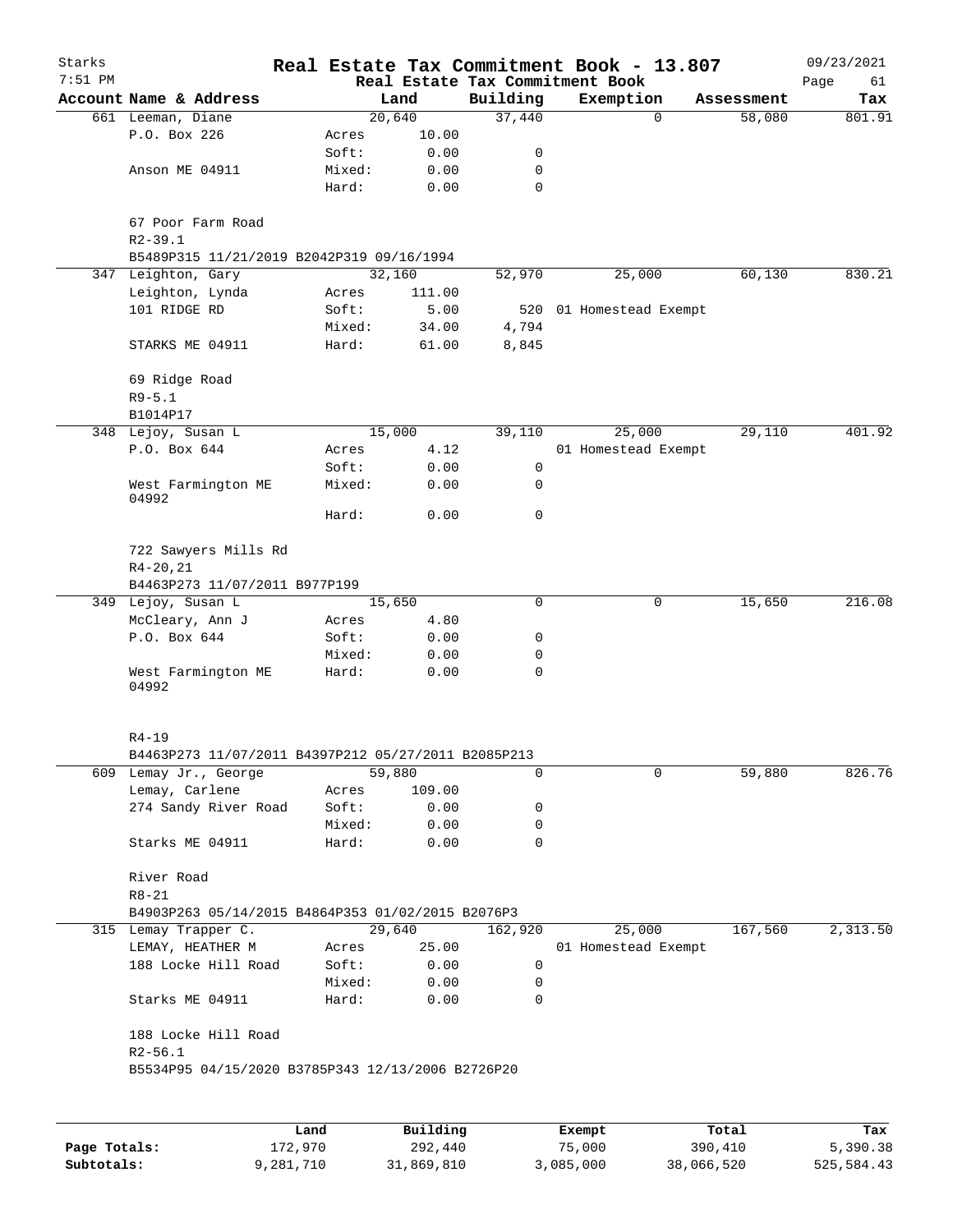| Starks<br>$7:51$ PM |                                          |                 |                  |                         | Real Estate Tax Commitment Book - 13.807<br>Real Estate Tax Commitment Book |            | 09/23/2021<br>Page<br>62 |
|---------------------|------------------------------------------|-----------------|------------------|-------------------------|-----------------------------------------------------------------------------|------------|--------------------------|
|                     | Account Name & Address                   |                 | Land             | Building                | Exemption                                                                   | Assessment | Tax                      |
|                     | 350 Lemay, George E Jr                   | 14,880          |                  | 1,980                   | $\mathbf 0$                                                                 | 16,860     | 232.79                   |
|                     | Lemay, Carlene A                         | Acres           | 4.00             |                         |                                                                             |            |                          |
|                     | 274 SANDY RIVER RD                       | Soft:           | 0.00             | 0                       |                                                                             |            |                          |
|                     |                                          | Mixed:          | 0.00             | 0                       |                                                                             |            |                          |
|                     | STARKS ME 04911                          | Hard:           | 0.00             | 0                       |                                                                             |            |                          |
|                     | River Road<br>$R9 - 2$                   |                 |                  |                         |                                                                             |            |                          |
|                     | B1142P75                                 |                 |                  |                         |                                                                             |            |                          |
|                     | 351 Lemay, George E Jr                   |                 | 69,960           | 48,780                  | 25,000                                                                      | 93,740     | 1,294.27                 |
|                     | Lemay, Carlene A                         | Acres           | 137.00           |                         |                                                                             |            |                          |
|                     | 274 SANDY RIVER RD                       | Soft:           | 0.00             | 0                       | 01 Homestead Exempt                                                         |            |                          |
|                     |                                          | Mixed:          | 0.00             | 0                       |                                                                             |            |                          |
|                     | STARKS ME 04911                          | Hard:           | 0.00             | 0                       |                                                                             |            |                          |
|                     | 274 Sandy River Road<br>R8-27, 28, 29    |                 |                  |                         |                                                                             |            |                          |
|                     | B1142P75                                 |                 |                  |                         |                                                                             |            |                          |
|                     | 760 Lemay, George E Jr                   |                 | 12,000           | 140,050                 | 0                                                                           | 152,050    | 2,099.35                 |
|                     | Lemay, Carlene                           | Acres           | 1.00             |                         |                                                                             |            |                          |
|                     | 274 SANDY RIVER RD                       | Soft:           | 0.00             | 0                       |                                                                             |            |                          |
|                     |                                          | Mixed:          | 0.00             | 0                       |                                                                             |            |                          |
|                     | STARKS ME 04911                          | Hard:           | 0.00             | 0                       |                                                                             |            |                          |
|                     | 279 Sandy River Road                     |                 |                  |                         |                                                                             |            |                          |
|                     | $R9 - 3$                                 |                 |                  |                         |                                                                             |            |                          |
|                     | B4536P55 02/08/2012                      |                 |                  |                         |                                                                             |            |                          |
|                     | 353 Leonard, Terrill K                   |                 | 22,560           | 73,260                  | 25,000                                                                      | 70,820     | 977.81                   |
|                     | PO BOX 568                               | Acres           | 12.00            |                         | 01 Homestead Exempt                                                         |            |                          |
|                     |                                          | Soft:           | 0.00             | 0                       |                                                                             |            |                          |
|                     | ANSON ME 04911                           | Mixed:          | 0.00             | 0                       |                                                                             |            |                          |
|                     |                                          | Hard:           | 0.00             | 0                       |                                                                             |            |                          |
|                     | 1264 New Sharon Road                     |                 |                  |                         |                                                                             |            |                          |
|                     | $R2 - 10.1$                              |                 |                  |                         |                                                                             |            |                          |
|                     | B2746P133                                |                 |                  |                         |                                                                             | 12,580     | 173.69                   |
|                     | 354 Lepage, Gordon D<br>Lepage, Carole M |                 | 12,580<br>101.00 | 0                       | 0                                                                           |            |                          |
|                     | 91 Beans Corner Rd                       | Acres<br>Soft:  | 45.00            | 4,680                   |                                                                             |            |                          |
|                     |                                          | Mixed:          | 56.00            | 7,896                   |                                                                             |            |                          |
|                     | New Sharon ME 04955                      | Hard:           | 0.00             | 0                       |                                                                             |            |                          |
|                     |                                          |                 |                  |                         |                                                                             |            |                          |
|                     | $R1 - 51$                                |                 |                  |                         |                                                                             |            |                          |
|                     | B1479P326                                |                 |                  |                         |                                                                             |            |                          |
|                     | 392 Lequin, Thomas                       |                 | 39,310           | 142,070                 | 31,000                                                                      | 150,380    | 2,076.30                 |
|                     | 1018 NEW SHARON RD                       | Acres           | 51.87            |                         | 01 Homestead Exempt                                                         |            |                          |
|                     |                                          | Soft:           | 0.00             | 0                       | 02 Veteran                                                                  |            |                          |
|                     | STARKS ME 04911                          | Mixed:<br>Hard: | 0.00<br>0.00     | $\mathbf 0$<br>$\Omega$ |                                                                             |            |                          |
|                     | 1018 New Sharon Road                     |                 |                  |                         |                                                                             |            |                          |
|                     | $R1 - 43$                                |                 |                  |                         |                                                                             |            |                          |
|                     | B4615P241 01/04/2013 B2041P8             |                 |                  |                         |                                                                             |            |                          |
|                     |                                          |                 |                  |                         |                                                                             |            |                          |
|                     |                                          |                 |                  |                         |                                                                             |            |                          |
|                     |                                          |                 |                  |                         |                                                                             |            |                          |

|              | Land      | Building   | Exempt    | Total      | Tax        |
|--------------|-----------|------------|-----------|------------|------------|
| Page Totals: | 171,290   | 406,140    | 81,000    | 496,430    | 6,854.21   |
| Subtotals:   | 9,453,000 | 32,275,950 | 3,166,000 | 38,562,950 | 532,438.64 |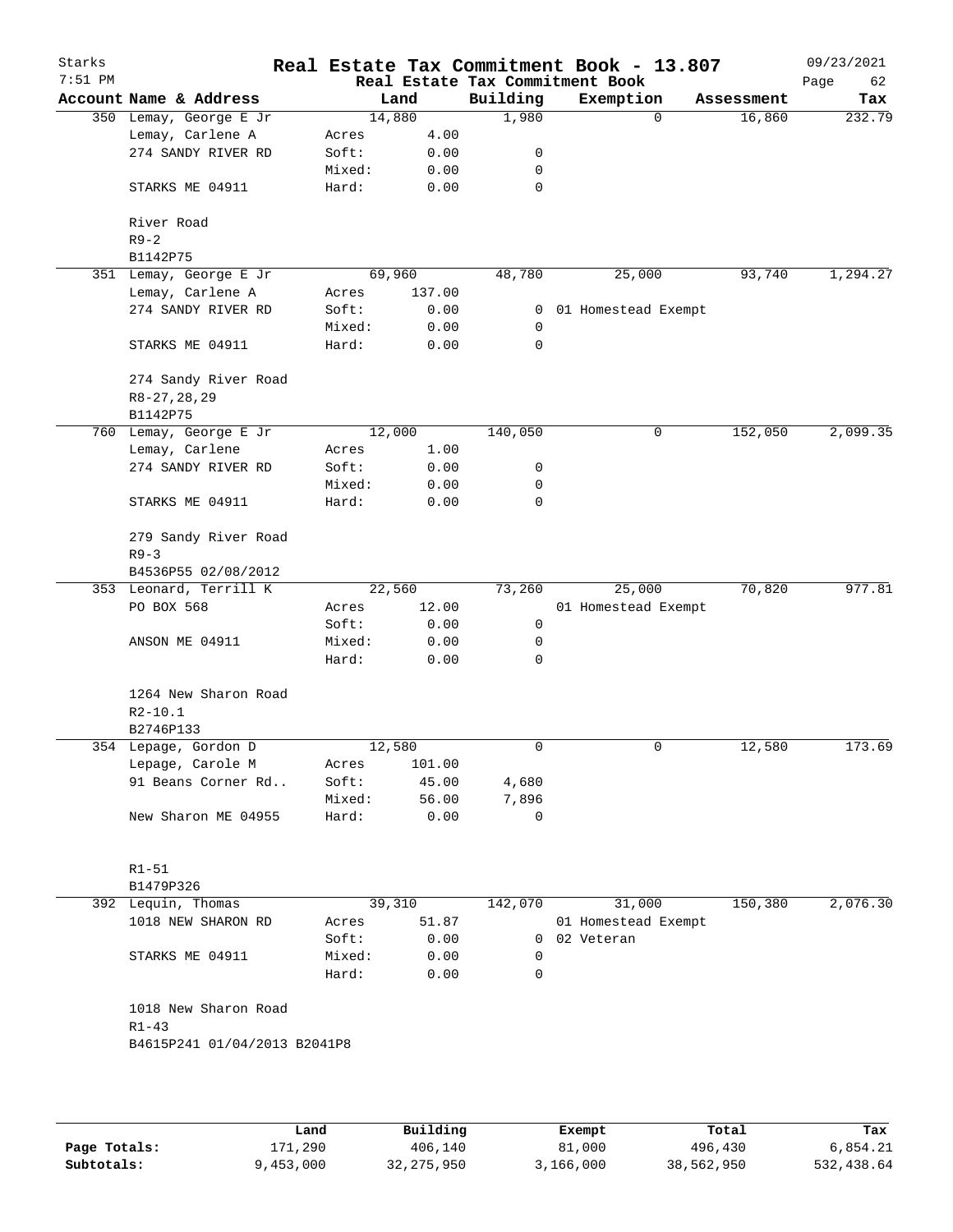| Starks<br>$7:51$ PM |                                                    |                 |              |             | Real Estate Tax Commitment Book - 13.807<br>Real Estate Tax Commitment Book |            | 09/23/2021<br>Page<br>63 |
|---------------------|----------------------------------------------------|-----------------|--------------|-------------|-----------------------------------------------------------------------------|------------|--------------------------|
|                     | Account Name & Address                             |                 | Land         | Building    | Exemption                                                                   | Assessment | Tax                      |
|                     | 733 Lessard, Allen                                 | 12,960          |              | $\mathbf 0$ | $\Omega$                                                                    | 12,960     | 178.94                   |
|                     | Lessard, Rick                                      | Acres           | 2.00         |             |                                                                             |            |                          |
|                     | 960 River Rd                                       | Soft:           | 0.00         | 0           |                                                                             |            |                          |
|                     |                                                    | Mixed:          | 0.00         | 0           |                                                                             |            |                          |
|                     | Madison ME 04950                                   | Hard:           | 0.00         | 0           |                                                                             |            |                          |
|                     | $R4-9B$                                            |                 |              |             |                                                                             |            |                          |
|                     | B4983P55 12/08/2015                                |                 |              |             |                                                                             |            |                          |
|                     | 332 Lessard, Allen R                               | 12,000          |              | 16,920      | 0                                                                           | 28,920     | 399.30                   |
|                     | 960 River Rd                                       | Acres           | 1.00         |             |                                                                             |            |                          |
|                     |                                                    | Soft:           | 0.00         | 0           |                                                                             |            |                          |
|                     | Madison ME 04950                                   | Mixed:          | 0.00         | 0           |                                                                             |            |                          |
|                     |                                                    | Hard:           | 0.00         | 0           |                                                                             |            |                          |
|                     | 65 Emery Road<br>$R3 - 31$                         |                 |              |             |                                                                             |            |                          |
|                     | B4557P150 08/02/2012 B2023P202                     |                 |              |             |                                                                             |            |                          |
|                     | 543 LEWIS, DUANE G                                 | 13,950          |              | 93,960      | 0                                                                           | 107,910    | 1,489.91                 |
|                     | LEWIS, BETTY L                                     | Acres           | 3.03         |             |                                                                             |            |                          |
|                     | PO BOX 1761                                        | Soft:           | 0.00         | 0           |                                                                             |            |                          |
|                     |                                                    | Mixed:          | 0.00         | 0           |                                                                             |            |                          |
|                     | MT VERNON KY 40456                                 | Hard:           | 0.00         | 0           |                                                                             |            |                          |
|                     | 271 Anson Rd<br>$R8 - 39.1$                        |                 |              |             |                                                                             |            |                          |
|                     | B5530P300 04/01/2020 B4804P90 07/10/2014 B3272P162 |                 |              |             |                                                                             |            |                          |
|                     | 652 Lewis, Jeremiah D                              | 14,110          |              | 112,100     | 25,000                                                                      | 101,210    | 1,397.41                 |
|                     | 2709 INDUSTRY RD                                   | Acres           | 3.20         |             | 01 Homestead Exempt                                                         |            |                          |
|                     |                                                    | Soft:           | 0.00         | 0           |                                                                             |            |                          |
|                     | STARKS ME 04911                                    | Mixed:<br>Hard: | 0.00<br>0.00 | 0<br>0      |                                                                             |            |                          |
|                     |                                                    |                 |              |             |                                                                             |            |                          |
|                     | 2709 Industry Road<br>$U1-13$                      |                 |              |             |                                                                             |            |                          |
|                     | B4445P303 09/29/2011 B4295P140                     |                 |              |             |                                                                             |            |                          |
|                     | 356 Libby, Kevin A                                 | 12,960          |              | 50,220      | 25,000                                                                      | 38,180     | 527.15                   |
|                     | Mary E.                                            | Acres           | 2.00         |             |                                                                             |            |                          |
|                     | 1638 NEW SHARON RD                                 | Soft:           | 0.00         |             | 0 01 Homestead Exempt                                                       |            |                          |
|                     |                                                    | Mixed:          | 0.00         | 0           |                                                                             |            |                          |
|                     | STARKS ME 04911                                    | Hard:           | 0.00         | 0           |                                                                             |            |                          |
|                     | 1638 New Sharon Road<br>$R2-6.1$                   |                 |              |             |                                                                             |            |                          |
|                     | B2859P147                                          |                 |              |             |                                                                             |            |                          |
|                     | 358 Lickteig, John H                               | 17,160          |              | $\mathbf 0$ | 0                                                                           | 17,160     | 236.93                   |
|                     | 25 Wall St.                                        | Acres           | 105.00       |             |                                                                             |            |                          |
|                     |                                                    | Soft:           | 0.00         | 0           |                                                                             |            |                          |
|                     | Milford CT 06460                                   | Mixed:          | 0.00         | 0           |                                                                             |            |                          |
|                     |                                                    | Hard:           | 96.00        | 13,920      |                                                                             |            |                          |
|                     | $R5 - 17$                                          |                 |              |             |                                                                             |            |                          |
|                     | B1284P287                                          |                 |              |             |                                                                             |            |                          |
|                     |                                                    |                 |              |             |                                                                             |            |                          |

|              | Land      | Building   | Exempt    | Total      | Tax        |
|--------------|-----------|------------|-----------|------------|------------|
| Page Totals: | 83,140    | 273,200    | 50,000    | 306,340    | 4,229.64   |
| Subtotals:   | 9,536,140 | 32,549,150 | 3,216,000 | 38,869,290 | 536,668.28 |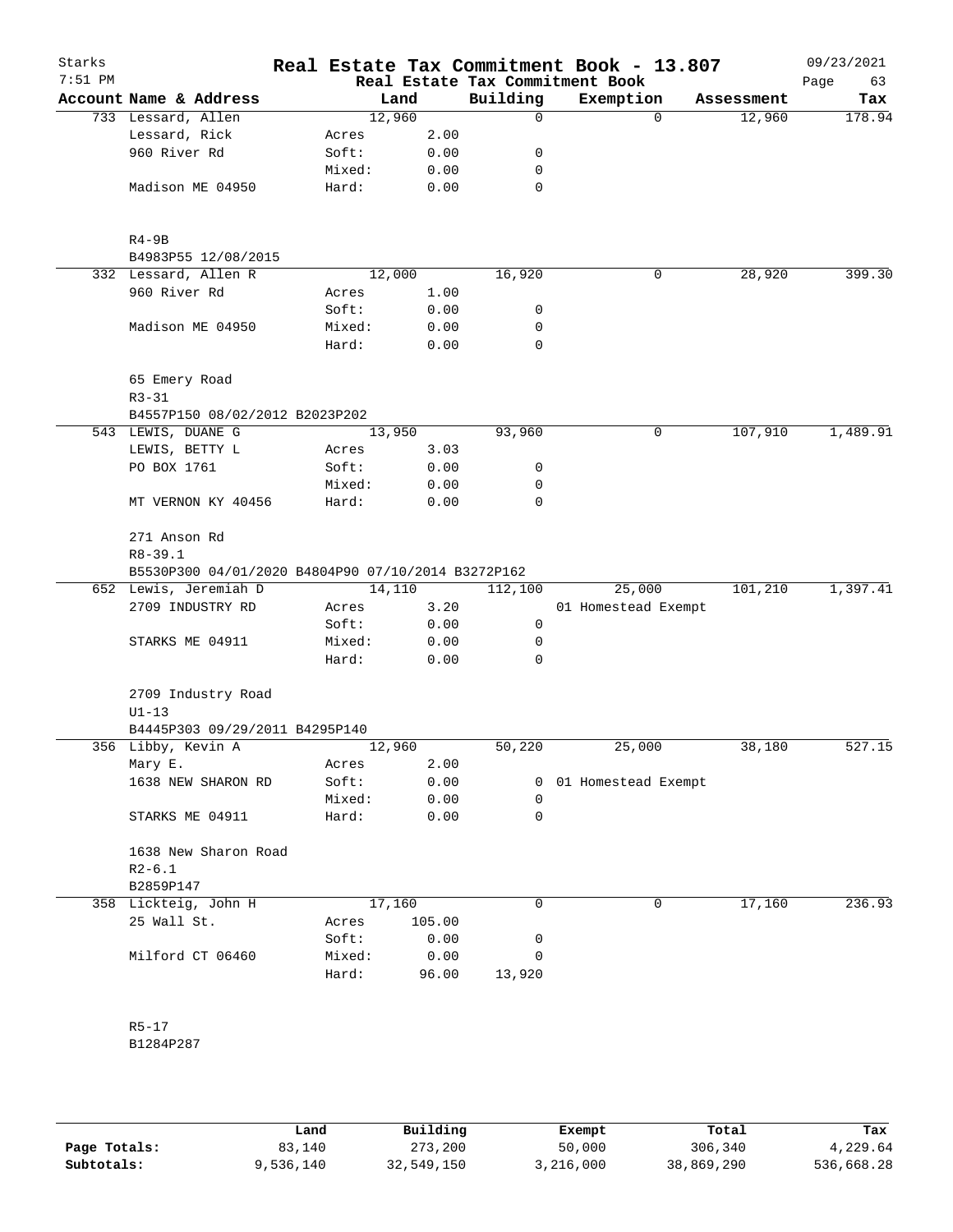| Starks    |                                                     |        |        |              | Real Estate Tax Commitment Book - 13.807     |            | 09/23/2021        |
|-----------|-----------------------------------------------------|--------|--------|--------------|----------------------------------------------|------------|-------------------|
| $7:51$ PM | Account Name & Address                              |        | Land   | Building     | Real Estate Tax Commitment Book<br>Exemption | Assessment | Page<br>64<br>Tax |
|           | 359 Liddell, John N Sr                              |        | 27,120 | 33,840       | 25,000                                       | 35,960     | 496.50            |
|           | PO BOX 163                                          | Acres  | 18.00  |              |                                              |            |                   |
|           |                                                     | Soft:  | 0.00   | $\mathbf{0}$ | 01 Homestead Exempt                          |            |                   |
|           | STARKS ME 04911                                     | Mixed: | 0.00   | 0            |                                              |            |                   |
|           |                                                     | Hard:  | 0.00   | $\mathbf 0$  |                                              |            |                   |
|           | 2617 Industry Road                                  |        |        |              |                                              |            |                   |
|           | $R2 - 42.1$                                         |        |        |              |                                              |            |                   |
|           | B1534P330                                           |        |        |              |                                              |            |                   |
|           | 365 Locke Hill Land Trust                           |        | 24,640 | 31,250       | 25,000                                       | 30,890     | 426.50            |
|           | % James Keidel Trustee                              | Acres  | 14.17  |              |                                              |            |                   |
|           | P.O. Box 434                                        | Soft:  | 0.00   | 0            | 01 Homestead Exempt                          |            |                   |
|           |                                                     | Mixed: | 0.00   | 0            |                                              |            |                   |
|           | Anson ME 04911                                      | Hard:  | 0.00   | 0            |                                              |            |                   |
|           | 36 Jacob Lane                                       |        |        |              |                                              |            |                   |
|           | $R3 - 4$                                            |        |        |              |                                              |            |                   |
|           | B1603P46                                            |        |        |              |                                              |            |                   |
|           | 367 Locke Hill Road Realty<br>Trust                 |        | 30,720 | 32,580       | 0                                            | 63,300     | 873.98            |
|           | Rose M. Wallace c/o<br>Brian W. Coulson             | Acres  | 28.00  |              |                                              |            |                   |
|           | 57 Locust Road                                      | Soft:  | 0.00   | 0            |                                              |            |                   |
|           |                                                     | Mixed: | 0.00   | 0            |                                              |            |                   |
|           | Orleans MA 02653                                    | Hard:  | 0.00   | 0            |                                              |            |                   |
|           | 9 Jacob Lane                                        |        |        |              |                                              |            |                   |
|           | $R3 - 4.1$<br>B2668P1                               |        |        |              |                                              |            |                   |
|           | 364 Locke, Crystal A                                |        | 12,670 | 75,240       | 25,000                                       | 62,910     | 868.60            |
|           | 4 RICCI RD                                          | Acres  | 1.70   |              |                                              |            |                   |
|           |                                                     | Soft:  | 0.00   | $\mathbf{0}$ | 01 Homestead Exempt                          |            |                   |
|           | STARKS ME 04911                                     | Mixed: | 0.00   | 0            |                                              |            |                   |
|           |                                                     | Hard:  | 0.00   | $\mathbf 0$  |                                              |            |                   |
|           | 4 Ricci Road                                        |        |        |              |                                              |            |                   |
|           | R11-20                                              |        |        |              |                                              |            |                   |
|           | B865P294                                            |        |        |              |                                              |            |                   |
|           | 742 Locke, Duane M                                  |        | 15,840 | 64,920       | 25,000                                       | 55,760     | 769.88            |
|           | 182 MAYHEW RD                                       | Acres  | 5.00   |              | 01 Homestead Exempt                          |            |                   |
|           |                                                     | Soft:  | 0.00   | 0            |                                              |            |                   |
|           | STARKS ME 04911                                     | Mixed: | 0.00   | 0            |                                              |            |                   |
|           |                                                     | Hard:  | 0.00   | 0            |                                              |            |                   |
|           | 182 Mayhew Road                                     |        |        |              |                                              |            |                   |
|           | $R7-16.2A$                                          |        |        |              |                                              |            |                   |
|           | B4380P7 03/25/2011                                  |        |        |              |                                              |            |                   |
|           | 23 Lounder, David R., JR                            |        | 11,060 | 28,950       | 25,000                                       | 15,010     | 207.24            |
|           | Hill, Theresa A                                     | Acres  | 0.85   |              | 01 Homestead Exempt                          |            |                   |
|           | 862 Anson Rd                                        | Soft:  | 0.00   | 0            |                                              |            |                   |
|           |                                                     | Mixed: | 0.00   | 0            |                                              |            |                   |
|           | Starks ME 04911                                     | Hard:  | 0.00   | 0            |                                              |            |                   |
|           | 862 Anson Rd                                        |        |        |              |                                              |            |                   |
|           | R11-21                                              |        |        |              |                                              |            |                   |
|           | B5397P308 04/10/2019 B5223P251 11/08/2017 B2741P205 |        |        |              |                                              |            |                   |
|           |                                                     |        |        |              |                                              |            |                   |
|           |                                                     |        |        |              |                                              |            |                   |

|              | Land      | Building   | Exempt    | Total        | Tax        |
|--------------|-----------|------------|-----------|--------------|------------|
| Page Totals: | 122,050   | 266,780    | 125,000   | 263,830      | 3,642.70   |
| Subtotals:   | 9,658,190 | 32,815,930 | 3,341,000 | 39, 133, 120 | 540,310.98 |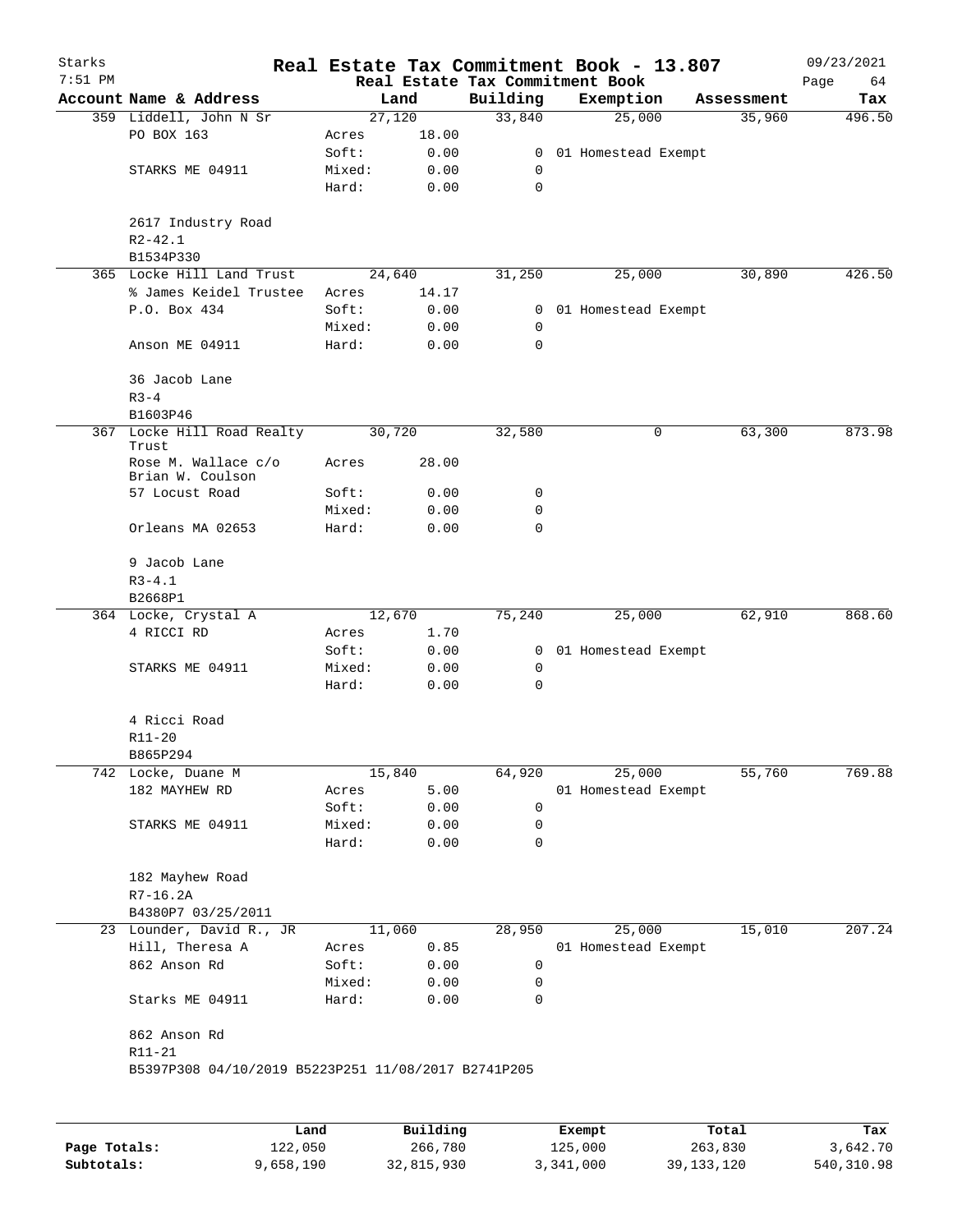| Starks<br>$7:51$ PM |                                |        |        | Real Estate Tax Commitment Book | Real Estate Tax Commitment Book - 13.807 |            | 09/23/2021<br>Page<br>65 |
|---------------------|--------------------------------|--------|--------|---------------------------------|------------------------------------------|------------|--------------------------|
|                     | Account Name & Address         |        | Land   | Building                        | Exemption                                | Assessment | Tax                      |
|                     | 369 Lovell, Diane J            |        | 18,010 | 119,040                         | 31,000                                   | 106,050    | 1,464.23                 |
|                     | 364 BRANNS MILLS RD            | Acres  | 33.00  |                                 | 02 Veteran                               |            |                          |
|                     |                                | Soft:  | 0.00   |                                 | 0 01 Homestead Exempt                    |            |                          |
|                     | STARKS ME 04911                | Mixed: | 22.00  | 3,102                           |                                          |            |                          |
|                     |                                | Hard:  | 6.00   | 870                             |                                          |            |                          |
|                     | 364 Branns Mills Rd            |        |        |                                 |                                          |            |                          |
|                     | $R1 - 22$                      |        |        |                                 |                                          |            |                          |
|                     | B4738P169 12/05/2013 B866P593  |        |        |                                 |                                          |            |                          |
|                     | 373 Luce, Dale E               |        | 16,800 | 86,940                          | 25,000                                   | 78,740     | 1,087.16                 |
|                     | PO BOX 102                     | Acres  | 6.00   |                                 | 01 Homestead Exempt                      |            |                          |
|                     |                                | Soft:  | 0.00   | 0                               |                                          |            |                          |
|                     | STARKS ME 04911                | Mixed: | 0.00   | 0                               |                                          |            |                          |
|                     |                                | Hard:  | 0.00   | 0                               |                                          |            |                          |
|                     | 9 Dill Rd                      |        |        |                                 |                                          |            |                          |
|                     | $R12-3$                        |        |        |                                 |                                          |            |                          |
|                     | B5683P131 03/15/2021 B897P1057 |        |        |                                 |                                          |            |                          |
|                     | 374 Luce, Norman               |        | 69,600 | 147,780                         | 31,000                                   | 186,380    | 2,573.35                 |
|                     | PO BOX 22                      | Acres  | 136.00 |                                 | 02 Veteran                               |            |                          |
|                     |                                | Soft:  | 0.00   |                                 | 0 01 Homestead Exempt                    |            |                          |
|                     | STARKS ME 04911                | Mixed: | 0.00   | 0                               |                                          |            |                          |
|                     |                                | Hard:  | 0.00   | 0                               |                                          |            |                          |
|                     | 892 Mayhew Road                |        |        |                                 |                                          |            |                          |
|                     | R6-12,14 & R12-24              |        |        |                                 |                                          |            |                          |
|                     | B867P243                       |        |        |                                 |                                          |            |                          |
|                     | 22 Luce, Norman F              |        | 36,120 | 0                               | 0                                        | 36,120     | 498.71                   |
|                     | Luce, Beth L                   | Acres  | 43.00  |                                 |                                          |            |                          |
|                     | PO BOX 22                      | Soft:  | 0.00   | 0                               |                                          |            |                          |
|                     |                                | Mixed: | 0.00   | 0                               |                                          |            |                          |
|                     | STARKS ME 04911                | Hard:  | 0.00   | 0                               |                                          |            |                          |
|                     |                                |        |        |                                 |                                          |            |                          |
|                     | R11-22                         |        |        |                                 |                                          |            |                          |
|                     | B5210P41 09/29/2017            |        |        |                                 |                                          |            |                          |
|                     | 33 Luce, Norman F              |        | 19,490 | 0                               | 0                                        | 19,490     | 269.10                   |
|                     | PO BOX 22                      | Acres  | 8.80   |                                 |                                          |            |                          |
|                     |                                | Soft:  | 0.00   | 0                               |                                          |            |                          |
|                     | STARKS ME 04911                | Mixed: | 0.00   | 0                               |                                          |            |                          |
|                     |                                | Hard:  | 0.00   | 0                               |                                          |            |                          |
|                     | Mayhew Rd                      |        |        |                                 |                                          |            |                          |
|                     | $R6 - 13$                      |        |        |                                 |                                          |            |                          |
|                     | B823P788                       |        |        |                                 |                                          |            |                          |
|                     | 34 Luce, Norman F              |        | 31,440 | 0                               | 0                                        | 31,440     | 434.09                   |
|                     | Luce, Beth B                   | Acres  | 30.00  |                                 |                                          |            |                          |
|                     | PO BOX 22                      | Soft:  | 0.00   | 0                               |                                          |            |                          |
|                     |                                | Mixed: | 0.00   | 0                               |                                          |            |                          |
|                     | STARKS ME 04911                | Hard:  | 0.00   | 0                               |                                          |            |                          |
|                     | 55 Jeffers Mill Road           |        |        |                                 |                                          |            |                          |
|                     | $R6 - 16$                      |        |        |                                 |                                          |            |                          |
|                     | B3821P278 01/23/2007 B823P788  |        |        |                                 |                                          |            |                          |
|                     |                                |        |        |                                 |                                          |            |                          |
|                     |                                |        |        |                                 |                                          |            |                          |
|                     |                                |        |        |                                 |                                          |            |                          |

|              | Land      | Building   | Exempt    | Total      | Tax        |
|--------------|-----------|------------|-----------|------------|------------|
| Page Totals: | 191,460   | 353,760    | 87,000    | 458,220    | 6,326.64   |
| Subtotals:   | 9,849,650 | 33,169,690 | 3,428,000 | 39,591,340 | 546,637.62 |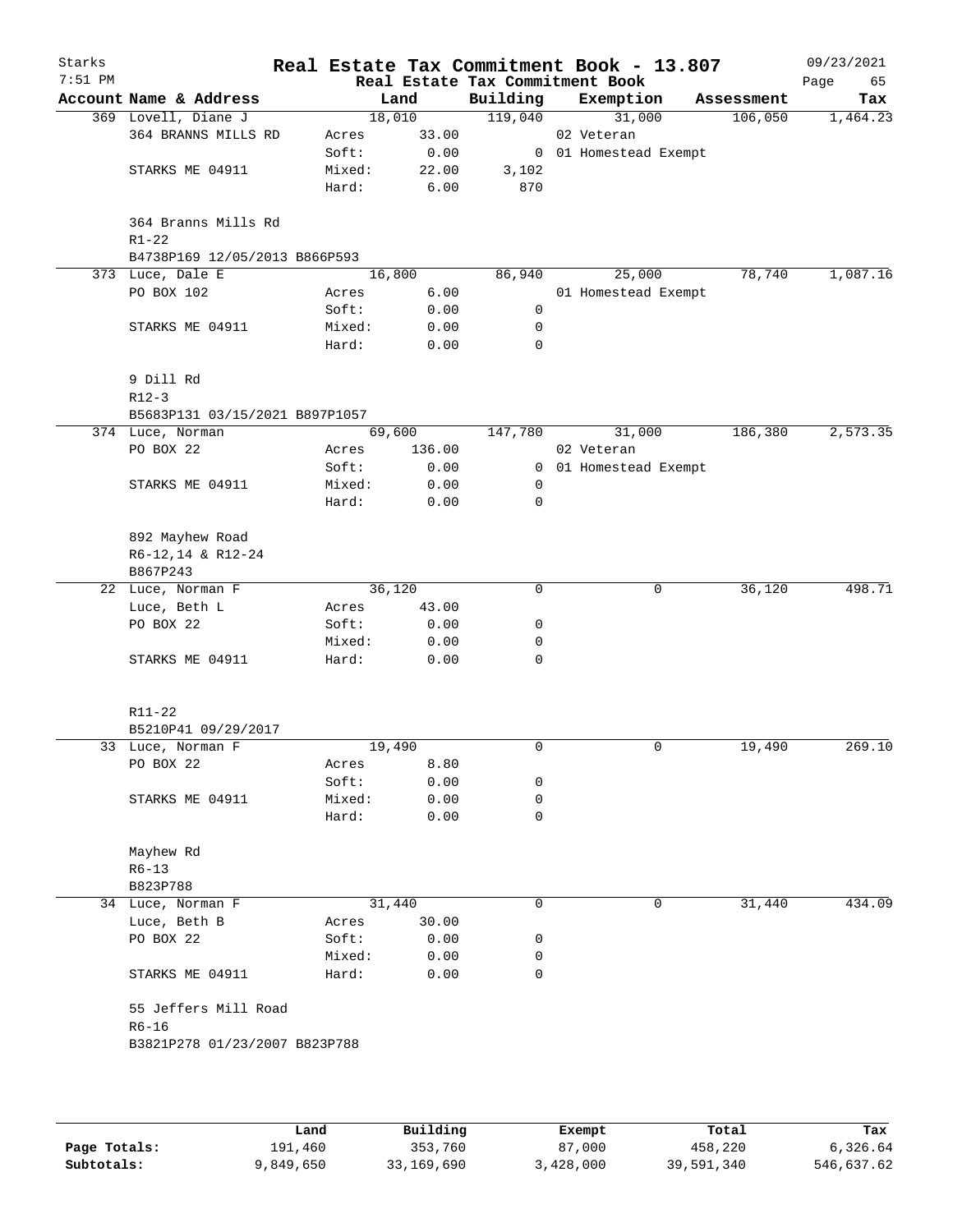| Starks       |                                                                                                                         |                                                                             |                 |                | Real Estate Tax Commitment Book - 13.807 |  |                     |             |                      | 09/23/2021    |
|--------------|-------------------------------------------------------------------------------------------------------------------------|-----------------------------------------------------------------------------|-----------------|----------------|------------------------------------------|--|---------------------|-------------|----------------------|---------------|
| $7:51$ PM    | Account Name & Address                                                                                                  |                                                                             |                 |                | Real Estate Tax Commitment Book          |  |                     |             |                      | Page<br>66    |
|              | 90 Luce, Norman F                                                                                                       |                                                                             |                 | Land<br>25,680 | Building<br>0                            |  | Exemption           | $\mathbf 0$ | Assessment<br>25,680 | Tax<br>354.56 |
|              | Luce, Beth B                                                                                                            |                                                                             | Acres           | 15.25          |                                          |  |                     |             |                      |               |
|              | PO BOX 22                                                                                                               |                                                                             | Soft:           | 0.00           | 0                                        |  |                     |             |                      |               |
|              |                                                                                                                         |                                                                             | Mixed:          | 0.00           | 0                                        |  |                     |             |                      |               |
|              | STARKS ME 04911                                                                                                         |                                                                             | Hard:           | 0.00           | $\mathbf 0$                              |  |                     |             |                      |               |
|              |                                                                                                                         |                                                                             |                 |                |                                          |  |                     |             |                      |               |
|              | Rt. 43 Madison Rd.<br>$R12 - 11.1 - 3$                                                                                  |                                                                             |                 |                |                                          |  |                     |             |                      |               |
|              | B3833P66 04/10/2007                                                                                                     |                                                                             |                 |                |                                          |  |                     |             |                      |               |
|              | 574 LUKER, GAIL CHRISTINA                                                                                               |                                                                             |                 | 14,020         | 0                                        |  |                     | 0           | 14,020               | 193.57        |
|              | 1019 STAFFORD RD                                                                                                        |                                                                             | Acres           | 3.10           |                                          |  |                     |             |                      |               |
|              | APT A                                                                                                                   |                                                                             | Soft:           | 0.00           | 0                                        |  |                     |             |                      |               |
|              | FALL RIVER MA 02721                                                                                                     |                                                                             | Mixed:<br>Hard: | 0.00<br>0.00   | 0<br>0                                   |  |                     |             |                      |               |
|              | 301 Chicken St                                                                                                          |                                                                             |                 |                |                                          |  |                     |             |                      |               |
|              | $R4 - 3.2$                                                                                                              |                                                                             |                 |                |                                          |  |                     |             |                      |               |
|              | B5570P149 07/13/2020 B5467P202 09/26/2019 B4654P278<br>05/03/2013 B4171P195 07/30/2009 B3751P89 10/02/2006<br>B1139P150 |                                                                             |                 |                |                                          |  |                     |             |                      |               |
|              | 232 Lust, Kenneth E                                                                                                     |                                                                             |                 | 14,500         | 71,180                                   |  | 31,000              |             | 54,680               | 754.97        |
|              | 325 SAWYERS MILLS RD                                                                                                    |                                                                             | Acres           | 3.60           |                                          |  | 01 Homestead Exempt |             |                      |               |
|              |                                                                                                                         |                                                                             | Soft:           | 0.00           | $\mathbf{0}$                             |  | 02 Veteran          |             |                      |               |
|              | STARKS ME 04911                                                                                                         |                                                                             | Mixed:          | 0.00           | $\mathbf 0$                              |  |                     |             |                      |               |
|              |                                                                                                                         |                                                                             | Hard:           | 0.00           | $\Omega$                                 |  |                     |             |                      |               |
|              | $R4 - 39$                                                                                                               | 325 Sawyers Mills Rd<br>B4521P237 05/04/2012 B4348P170 12/10/2010 B1127P322 |                 |                |                                          |  |                     |             |                      |               |
|              |                                                                                                                         |                                                                             |                 |                |                                          |  |                     |             |                      |               |
|              | 514 Luther, Kyle E                                                                                                      |                                                                             |                 | 5,760          | 38,700                                   |  | 25,000              |             | 19,460               | 268.68        |
|              | Luther, Shelly A                                                                                                        |                                                                             | Acres           | 0.23           |                                          |  | 01 Homestead Exempt |             |                      |               |
|              | 2710 Industry Road                                                                                                      |                                                                             | Soft:           | 0.00           | 0                                        |  |                     |             |                      |               |
|              |                                                                                                                         |                                                                             | Mixed:          | 0.00           | 0                                        |  |                     |             |                      |               |
|              | Starks ME 04911                                                                                                         |                                                                             | Hard:           | 0.00           | $\mathbf 0$                              |  |                     |             |                      |               |
|              | 2710 Industry Road<br>$U1-17$                                                                                           |                                                                             |                 |                |                                          |  |                     |             |                      |               |
|              | B5261P30 03/20/2018 B898P724                                                                                            |                                                                             |                 |                |                                          |  |                     |             |                      |               |
|              | 637 Lydon, William                                                                                                      |                                                                             |                 | 20,640         | 78,620                                   |  |                     | 0           | 99,260               | 1,370.48      |
|              | Lydon, Irene                                                                                                            |                                                                             | Acres           | 10.00          |                                          |  |                     |             |                      |               |
|              | 9 Finney Street                                                                                                         |                                                                             | Soft:           | 0.00           | 0                                        |  |                     |             |                      |               |
|              |                                                                                                                         |                                                                             | Mixed:          | 0.00           | 0                                        |  |                     |             |                      |               |
|              | Carver MA 02330                                                                                                         |                                                                             | Hard:           | 0.00           | 0                                        |  |                     |             |                      |               |
|              | 47 Doyen Road<br>$R2 - 48$                                                                                              |                                                                             |                 |                |                                          |  |                     |             |                      |               |
|              | B3541P244 08/19/2005 B868P244                                                                                           |                                                                             |                 |                |                                          |  |                     |             |                      |               |
|              | 379 Lynds, William I. &                                                                                                 |                                                                             |                 | 44,780         | 74,560                                   |  |                     | 0           | 119,340              | 1,647.73      |
|              | Janette Irrevocable<br>Trust                                                                                            |                                                                             |                 |                |                                          |  |                     |             |                      |               |
|              | Howard Lynds                                                                                                            |                                                                             | Acres           | 137.00         |                                          |  |                     |             |                      |               |
|              | 160 Huff Road                                                                                                           |                                                                             | Soft:           | 0.00           | 0                                        |  |                     |             |                      |               |
|              |                                                                                                                         |                                                                             | Mixed:          | 115.00         | 16,215                                   |  |                     |             |                      |               |
|              | Cornville ME 04976                                                                                                      |                                                                             | Hard:           | 0.00           | $\Omega$                                 |  |                     |             |                      |               |
|              | 600 Anson Road                                                                                                          |                                                                             |                 |                |                                          |  |                     |             |                      |               |
|              | R11-11.1,7,9.2<br>B4621P318 07/21/2011 B1991P332                                                                        |                                                                             |                 |                |                                          |  |                     |             |                      |               |
|              |                                                                                                                         | Land                                                                        |                 | Building       |                                          |  | Exempt              |             | Total                | Tax           |
| Page Totals: |                                                                                                                         | 125,380                                                                     |                 | 263,060        |                                          |  | 56,000              |             | 332,440              | 4,589.99      |
| Subtotals:   |                                                                                                                         | 9,975,030                                                                   |                 | 33, 432, 750   |                                          |  | 3,484,000           | 39,923,780  |                      | 551, 227.61   |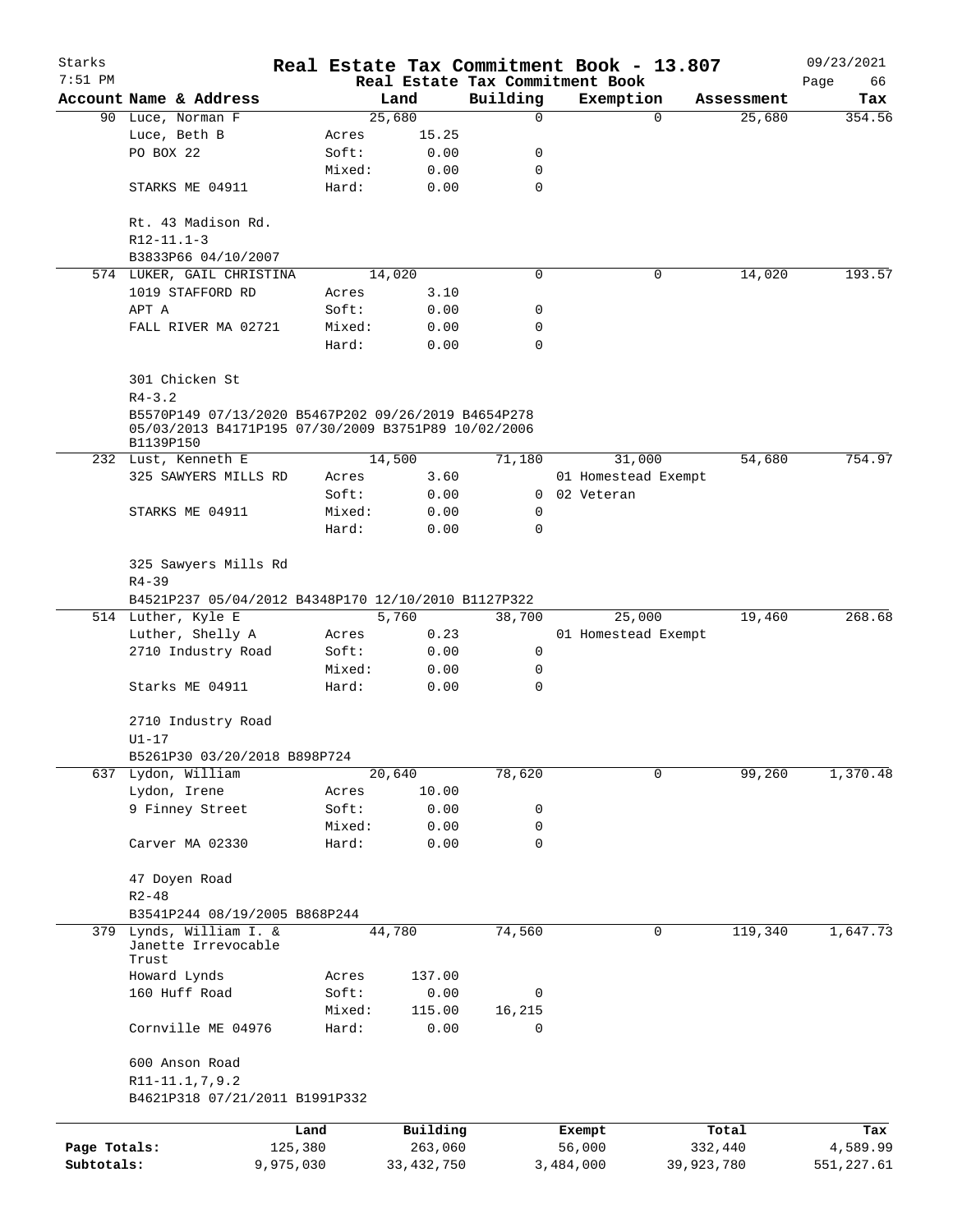| Starks<br>$7:51$ PM |                                                     |                 |              |             | Real Estate Tax Commitment Book - 13.807<br>Real Estate Tax Commitment Book |            | 09/23/2021<br>Page<br>67 |
|---------------------|-----------------------------------------------------|-----------------|--------------|-------------|-----------------------------------------------------------------------------|------------|--------------------------|
|                     | Account Name & Address                              | Land            |              | Building    | Exemption                                                                   | Assessment | Tax                      |
|                     | 381 Madison Electric Works                          | 12,960          |              | $\Omega$    |                                                                             | $\Omega$   | 12,960<br>178.94         |
|                     | 6 Business Park Drive                               | Acres           | 2.00         |             |                                                                             |            |                          |
|                     |                                                     | Soft:           | 0.00         | 0           |                                                                             |            |                          |
|                     | Madison ME 04950                                    | Mixed:          | 0.00         | 0           |                                                                             |            |                          |
|                     |                                                     | Hard:           | 0.00         | 0           |                                                                             |            |                          |
|                     |                                                     |                 |              |             |                                                                             |            |                          |
|                     | R12-23.1<br>B987P232                                |                 |              |             |                                                                             |            |                          |
|                     | 382 Madison Electric Works                          | 15,840          |              | $\mathbf 0$ |                                                                             | 0          | 15,840<br>218.70         |
|                     | 6 Business Park Drive                               | Acres           | 5.00         |             |                                                                             |            |                          |
|                     |                                                     | Soft:           | 0.00         | 0           |                                                                             |            |                          |
|                     | Madison ME 04950                                    | Mixed:          | 0.00         | 0           |                                                                             |            |                          |
|                     |                                                     | Hard:           | 0.00         | 0           |                                                                             |            |                          |
|                     | R12-19.1                                            |                 |              |             |                                                                             |            |                          |
|                     | B3878P84 06/27/2007 B987P232                        |                 |              |             |                                                                             |            |                          |
|                     | 387 Mann, James N                                   | 12,100          |              | 70,430      | 0                                                                           |            | 82,530<br>1,139.49       |
|                     |                                                     |                 |              |             |                                                                             |            |                          |
|                     | Mann, Donna G<br>151 North St                       | Acres           | 1.10         |             |                                                                             |            |                          |
|                     |                                                     | Soft:           | 0.00         | 0           |                                                                             |            |                          |
|                     | Farmington ME 04938                                 | Mixed:<br>Hard: | 0.00<br>0.00 | 0<br>0      |                                                                             |            |                          |
|                     | 9 Gilmore Road                                      |                 |              |             |                                                                             |            |                          |
|                     | $R1-1$                                              |                 |              |             |                                                                             |            |                          |
|                     | B1380P94                                            |                 |              |             |                                                                             |            |                          |
| 67                  | MANNION, RICHARD F JR                               | 19,130          |              | 0           |                                                                             | 0          | 19,130<br>264.13         |
|                     | PO BOX 293                                          | Acres           | 8.43         |             |                                                                             |            |                          |
|                     |                                                     | Soft:           | 0.00         | 0           |                                                                             |            |                          |
|                     | SHAPLEIGH ME 04076                                  | Mixed:          | 0.00         | 0           |                                                                             |            |                          |
|                     |                                                     | Hard:           | 0.00         | $\Omega$    |                                                                             |            |                          |
|                     | 272 Chicken St<br>$R3 - 24$                         |                 |              |             |                                                                             |            |                          |
|                     | B5650P163 12/28/2020 B5324P280 08/29/2018 B2473P148 |                 |              |             |                                                                             |            |                          |
|                     | 422 Mansfield, John M                               | 15,740          |              | 54,000      | 25,000                                                                      |            | 44,740<br>617.73         |
|                     | 226 MAYHEW RD                                       | Acres           | 4.90         |             | 01 Homestead Exempt                                                         |            |                          |
|                     |                                                     | Soft:           | 0.00         | 0           |                                                                             |            |                          |
|                     | STARKS ME 04911                                     | Mixed:          | 0.00         | 0           |                                                                             |            |                          |
|                     |                                                     | Hard:           | 0.00         | 0           |                                                                             |            |                          |
|                     | 226 Mayhew Road<br>$R7 - 18$                        |                 |              |             |                                                                             |            |                          |
|                     | B4513P86 04/03/2012 B2881P6                         |                 |              |             |                                                                             |            |                          |
|                     | 368 Mansfield, Kelly Jayne                          | 18,130          |              | 46,920      |                                                                             | 0          | 65,050<br>898.15         |
|                     | Mansfield, John Michael Acres                       |                 | 28.30        |             |                                                                             |            |                          |
|                     | 4 Park Street #1A                                   | Soft:           | 5.00         | 520         |                                                                             |            |                          |
|                     |                                                     | Mixed:          | 17.30        | 2,439       |                                                                             |            |                          |
|                     | Madison ME 04950                                    | Hard:           | 2.00         | 290         |                                                                             |            |                          |
|                     | $R3 - 4.3B$                                         |                 |              |             |                                                                             |            |                          |
|                     | B1292P204 09/19/1986                                |                 |              |             |                                                                             |            |                          |
|                     |                                                     |                 |              |             |                                                                             |            |                          |

|              | Land       | Building   | Exempt    | Total      | Tax        |
|--------------|------------|------------|-----------|------------|------------|
| Page Totals: | 93,900     | 171,350    | 25,000    | 240,250    | 3,317.14   |
| Subtotals:   | 10,068,930 | 33,604,100 | 3,509,000 | 40,164,030 | 554,544.75 |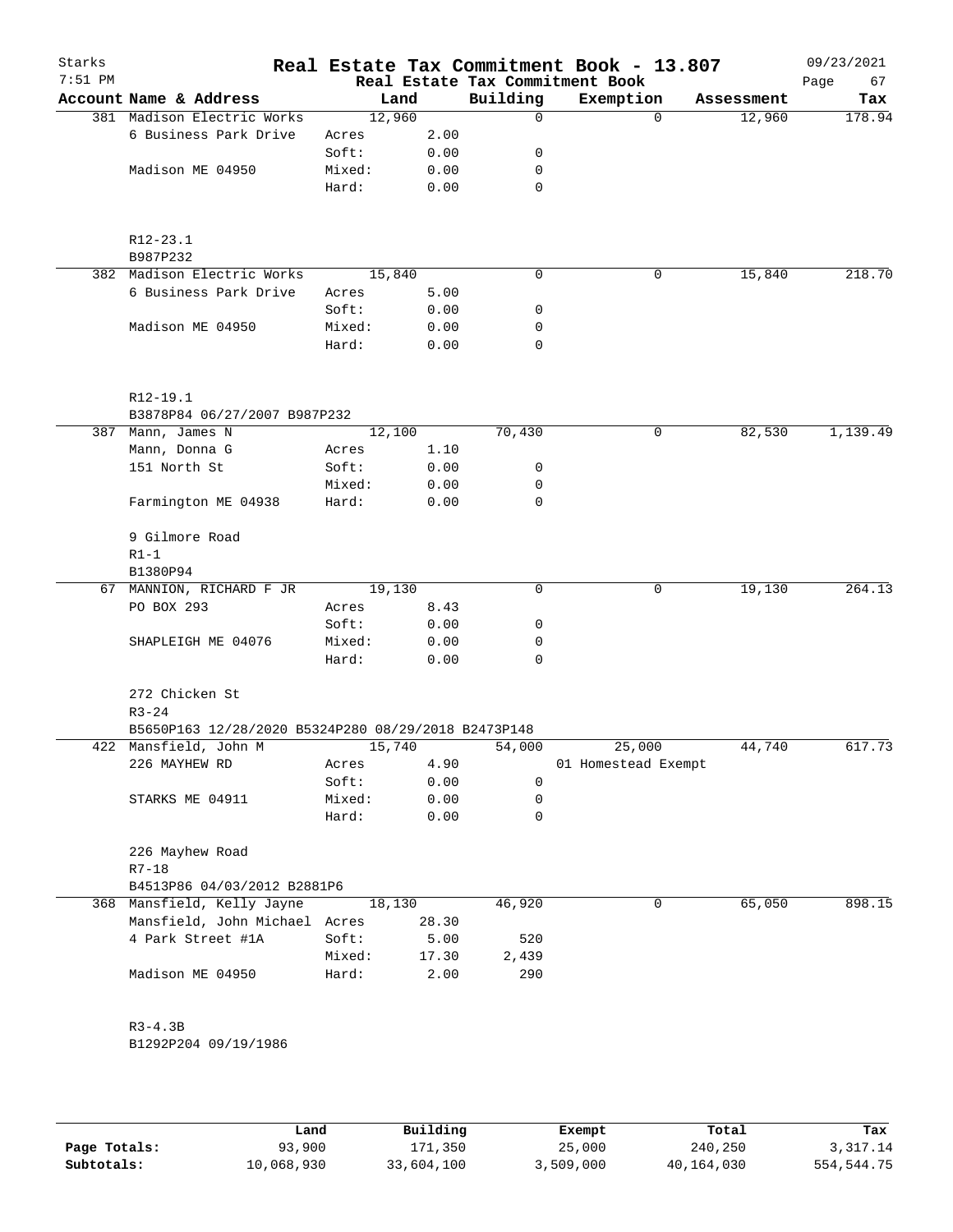| Real Estate Tax Commitment Book<br>Account Name & Address<br>Building<br>Land<br>Exemption<br>Assessment<br>Tax<br>715 Mansfield, Kelly Jayne<br>3,510<br>0<br>$\mathbf 0$<br>3,510<br>48.46<br>4 Park Street #1A<br>29.00<br>Acres<br>Soft:<br>17.00<br>1,768<br>Madison ME 04950<br>Mixed:<br>0.00<br>0<br>Hard:<br>12.00<br>1,740<br>56 Jacob Lane<br>$R3 - 4.3$<br>B4500P245 02/27/2012<br>699 Marschall, Martina L<br>64,560<br>891.38<br>16,020<br>48,540<br>0<br>26 Harold Avery Road<br>29.50<br>Acres<br>Soft:<br>0.00<br>0<br>28.50<br>Ashland NH 03217<br>Mixed:<br>4,019<br>Hard:<br>0.00<br>0<br>147 Redneck Road<br>$R6 - 1.7$<br>B3719P1 08/03/2006<br>30,360<br>11,520<br>578.24<br>389 Martikke, George<br>0<br>41,880<br>Martikke, Rosalie<br>27.00<br>Acres<br>97 CHICKEN ST<br>Soft:<br>0.00<br>0<br>Mixed:<br>0<br>0.00<br>STARKS ME 04911<br>Hard:<br>0.00<br>0<br>96 Chicken St<br>$R3 - 16$<br>B2402P116<br>28,200<br>25,000<br>60,980<br>390 Martikke, George F<br>57,780<br>Martikke, Rosalie<br>21.00<br>Acres<br>97 CHICKEN ST<br>Soft:<br>0.00<br>01 Homestead Exempt<br>0<br>Mixed:<br>0.00<br>0<br>STARKS ME 04911<br>Hard:<br>0<br>0.00<br>97 Chicken St<br>$R3 - 15$<br>B2234P301<br>19,780<br>25,000<br>83,890<br>215 Martin, Edward A<br>89,110<br>9.10<br>132 LOCKE HILL RD<br>Acres<br>01 Homestead Exempt<br>Soft:<br>0.00<br>0<br>STARKS ME 04911<br>Mixed:<br>0.00<br>0<br>Hard:<br>0.00<br>0<br>132 Locke Hill Road<br>$R2 - 54$<br>B4677P113 06/25/2013 B4211P246 10/30/2009 B3929P326<br>11/05/2007 B956P224<br>33,100<br>214,520<br>355 Martin, Maurice<br>206,420<br>25,000<br>Martin, Sarah<br>48.00<br>Acres<br>24 ABIJAH HILL RD<br>Soft:<br>12.00<br>1,248 01 Homestead Exempt<br>Mixed:<br>6.00<br>846<br>290<br>STARKS ME 04911<br>Hard:<br>2.00<br>24 Abijah Hill Road<br>$R2 - 40$<br>B4667P196 05/31/2013 B3958P338 12/18/2007 B875P991 | Starks    |  |  | Real Estate Tax Commitment Book - 13.807 | 09/23/2021 |
|-----------------------------------------------------------------------------------------------------------------------------------------------------------------------------------------------------------------------------------------------------------------------------------------------------------------------------------------------------------------------------------------------------------------------------------------------------------------------------------------------------------------------------------------------------------------------------------------------------------------------------------------------------------------------------------------------------------------------------------------------------------------------------------------------------------------------------------------------------------------------------------------------------------------------------------------------------------------------------------------------------------------------------------------------------------------------------------------------------------------------------------------------------------------------------------------------------------------------------------------------------------------------------------------------------------------------------------------------------------------------------------------------------------------------------------------------------------------------------------------------------------------------------------------------------------------------------------------------------------------------------------------------------------------------------------------------------------------------------------------------------------------------------------------------------------------------------------------------------------------------------------------------|-----------|--|--|------------------------------------------|------------|
|                                                                                                                                                                                                                                                                                                                                                                                                                                                                                                                                                                                                                                                                                                                                                                                                                                                                                                                                                                                                                                                                                                                                                                                                                                                                                                                                                                                                                                                                                                                                                                                                                                                                                                                                                                                                                                                                                               | $7:51$ PM |  |  |                                          | Page<br>68 |
|                                                                                                                                                                                                                                                                                                                                                                                                                                                                                                                                                                                                                                                                                                                                                                                                                                                                                                                                                                                                                                                                                                                                                                                                                                                                                                                                                                                                                                                                                                                                                                                                                                                                                                                                                                                                                                                                                               |           |  |  |                                          |            |
|                                                                                                                                                                                                                                                                                                                                                                                                                                                                                                                                                                                                                                                                                                                                                                                                                                                                                                                                                                                                                                                                                                                                                                                                                                                                                                                                                                                                                                                                                                                                                                                                                                                                                                                                                                                                                                                                                               |           |  |  |                                          |            |
|                                                                                                                                                                                                                                                                                                                                                                                                                                                                                                                                                                                                                                                                                                                                                                                                                                                                                                                                                                                                                                                                                                                                                                                                                                                                                                                                                                                                                                                                                                                                                                                                                                                                                                                                                                                                                                                                                               |           |  |  |                                          |            |
|                                                                                                                                                                                                                                                                                                                                                                                                                                                                                                                                                                                                                                                                                                                                                                                                                                                                                                                                                                                                                                                                                                                                                                                                                                                                                                                                                                                                                                                                                                                                                                                                                                                                                                                                                                                                                                                                                               |           |  |  |                                          |            |
|                                                                                                                                                                                                                                                                                                                                                                                                                                                                                                                                                                                                                                                                                                                                                                                                                                                                                                                                                                                                                                                                                                                                                                                                                                                                                                                                                                                                                                                                                                                                                                                                                                                                                                                                                                                                                                                                                               |           |  |  |                                          |            |
|                                                                                                                                                                                                                                                                                                                                                                                                                                                                                                                                                                                                                                                                                                                                                                                                                                                                                                                                                                                                                                                                                                                                                                                                                                                                                                                                                                                                                                                                                                                                                                                                                                                                                                                                                                                                                                                                                               |           |  |  |                                          |            |
|                                                                                                                                                                                                                                                                                                                                                                                                                                                                                                                                                                                                                                                                                                                                                                                                                                                                                                                                                                                                                                                                                                                                                                                                                                                                                                                                                                                                                                                                                                                                                                                                                                                                                                                                                                                                                                                                                               |           |  |  |                                          |            |
|                                                                                                                                                                                                                                                                                                                                                                                                                                                                                                                                                                                                                                                                                                                                                                                                                                                                                                                                                                                                                                                                                                                                                                                                                                                                                                                                                                                                                                                                                                                                                                                                                                                                                                                                                                                                                                                                                               |           |  |  |                                          |            |
|                                                                                                                                                                                                                                                                                                                                                                                                                                                                                                                                                                                                                                                                                                                                                                                                                                                                                                                                                                                                                                                                                                                                                                                                                                                                                                                                                                                                                                                                                                                                                                                                                                                                                                                                                                                                                                                                                               |           |  |  |                                          |            |
|                                                                                                                                                                                                                                                                                                                                                                                                                                                                                                                                                                                                                                                                                                                                                                                                                                                                                                                                                                                                                                                                                                                                                                                                                                                                                                                                                                                                                                                                                                                                                                                                                                                                                                                                                                                                                                                                                               |           |  |  |                                          |            |
|                                                                                                                                                                                                                                                                                                                                                                                                                                                                                                                                                                                                                                                                                                                                                                                                                                                                                                                                                                                                                                                                                                                                                                                                                                                                                                                                                                                                                                                                                                                                                                                                                                                                                                                                                                                                                                                                                               |           |  |  |                                          |            |
|                                                                                                                                                                                                                                                                                                                                                                                                                                                                                                                                                                                                                                                                                                                                                                                                                                                                                                                                                                                                                                                                                                                                                                                                                                                                                                                                                                                                                                                                                                                                                                                                                                                                                                                                                                                                                                                                                               |           |  |  |                                          |            |
|                                                                                                                                                                                                                                                                                                                                                                                                                                                                                                                                                                                                                                                                                                                                                                                                                                                                                                                                                                                                                                                                                                                                                                                                                                                                                                                                                                                                                                                                                                                                                                                                                                                                                                                                                                                                                                                                                               |           |  |  |                                          |            |
|                                                                                                                                                                                                                                                                                                                                                                                                                                                                                                                                                                                                                                                                                                                                                                                                                                                                                                                                                                                                                                                                                                                                                                                                                                                                                                                                                                                                                                                                                                                                                                                                                                                                                                                                                                                                                                                                                               |           |  |  |                                          |            |
|                                                                                                                                                                                                                                                                                                                                                                                                                                                                                                                                                                                                                                                                                                                                                                                                                                                                                                                                                                                                                                                                                                                                                                                                                                                                                                                                                                                                                                                                                                                                                                                                                                                                                                                                                                                                                                                                                               |           |  |  |                                          |            |
|                                                                                                                                                                                                                                                                                                                                                                                                                                                                                                                                                                                                                                                                                                                                                                                                                                                                                                                                                                                                                                                                                                                                                                                                                                                                                                                                                                                                                                                                                                                                                                                                                                                                                                                                                                                                                                                                                               |           |  |  |                                          |            |
|                                                                                                                                                                                                                                                                                                                                                                                                                                                                                                                                                                                                                                                                                                                                                                                                                                                                                                                                                                                                                                                                                                                                                                                                                                                                                                                                                                                                                                                                                                                                                                                                                                                                                                                                                                                                                                                                                               |           |  |  |                                          |            |
|                                                                                                                                                                                                                                                                                                                                                                                                                                                                                                                                                                                                                                                                                                                                                                                                                                                                                                                                                                                                                                                                                                                                                                                                                                                                                                                                                                                                                                                                                                                                                                                                                                                                                                                                                                                                                                                                                               |           |  |  |                                          |            |
|                                                                                                                                                                                                                                                                                                                                                                                                                                                                                                                                                                                                                                                                                                                                                                                                                                                                                                                                                                                                                                                                                                                                                                                                                                                                                                                                                                                                                                                                                                                                                                                                                                                                                                                                                                                                                                                                                               |           |  |  |                                          |            |
|                                                                                                                                                                                                                                                                                                                                                                                                                                                                                                                                                                                                                                                                                                                                                                                                                                                                                                                                                                                                                                                                                                                                                                                                                                                                                                                                                                                                                                                                                                                                                                                                                                                                                                                                                                                                                                                                                               |           |  |  |                                          |            |
|                                                                                                                                                                                                                                                                                                                                                                                                                                                                                                                                                                                                                                                                                                                                                                                                                                                                                                                                                                                                                                                                                                                                                                                                                                                                                                                                                                                                                                                                                                                                                                                                                                                                                                                                                                                                                                                                                               |           |  |  |                                          |            |
|                                                                                                                                                                                                                                                                                                                                                                                                                                                                                                                                                                                                                                                                                                                                                                                                                                                                                                                                                                                                                                                                                                                                                                                                                                                                                                                                                                                                                                                                                                                                                                                                                                                                                                                                                                                                                                                                                               |           |  |  |                                          | 841.95     |
|                                                                                                                                                                                                                                                                                                                                                                                                                                                                                                                                                                                                                                                                                                                                                                                                                                                                                                                                                                                                                                                                                                                                                                                                                                                                                                                                                                                                                                                                                                                                                                                                                                                                                                                                                                                                                                                                                               |           |  |  |                                          |            |
|                                                                                                                                                                                                                                                                                                                                                                                                                                                                                                                                                                                                                                                                                                                                                                                                                                                                                                                                                                                                                                                                                                                                                                                                                                                                                                                                                                                                                                                                                                                                                                                                                                                                                                                                                                                                                                                                                               |           |  |  |                                          |            |
|                                                                                                                                                                                                                                                                                                                                                                                                                                                                                                                                                                                                                                                                                                                                                                                                                                                                                                                                                                                                                                                                                                                                                                                                                                                                                                                                                                                                                                                                                                                                                                                                                                                                                                                                                                                                                                                                                               |           |  |  |                                          |            |
|                                                                                                                                                                                                                                                                                                                                                                                                                                                                                                                                                                                                                                                                                                                                                                                                                                                                                                                                                                                                                                                                                                                                                                                                                                                                                                                                                                                                                                                                                                                                                                                                                                                                                                                                                                                                                                                                                               |           |  |  |                                          |            |
|                                                                                                                                                                                                                                                                                                                                                                                                                                                                                                                                                                                                                                                                                                                                                                                                                                                                                                                                                                                                                                                                                                                                                                                                                                                                                                                                                                                                                                                                                                                                                                                                                                                                                                                                                                                                                                                                                               |           |  |  |                                          |            |
|                                                                                                                                                                                                                                                                                                                                                                                                                                                                                                                                                                                                                                                                                                                                                                                                                                                                                                                                                                                                                                                                                                                                                                                                                                                                                                                                                                                                                                                                                                                                                                                                                                                                                                                                                                                                                                                                                               |           |  |  |                                          |            |
|                                                                                                                                                                                                                                                                                                                                                                                                                                                                                                                                                                                                                                                                                                                                                                                                                                                                                                                                                                                                                                                                                                                                                                                                                                                                                                                                                                                                                                                                                                                                                                                                                                                                                                                                                                                                                                                                                               |           |  |  |                                          | 1,158.27   |
|                                                                                                                                                                                                                                                                                                                                                                                                                                                                                                                                                                                                                                                                                                                                                                                                                                                                                                                                                                                                                                                                                                                                                                                                                                                                                                                                                                                                                                                                                                                                                                                                                                                                                                                                                                                                                                                                                               |           |  |  |                                          |            |
|                                                                                                                                                                                                                                                                                                                                                                                                                                                                                                                                                                                                                                                                                                                                                                                                                                                                                                                                                                                                                                                                                                                                                                                                                                                                                                                                                                                                                                                                                                                                                                                                                                                                                                                                                                                                                                                                                               |           |  |  |                                          |            |
|                                                                                                                                                                                                                                                                                                                                                                                                                                                                                                                                                                                                                                                                                                                                                                                                                                                                                                                                                                                                                                                                                                                                                                                                                                                                                                                                                                                                                                                                                                                                                                                                                                                                                                                                                                                                                                                                                               |           |  |  |                                          |            |
|                                                                                                                                                                                                                                                                                                                                                                                                                                                                                                                                                                                                                                                                                                                                                                                                                                                                                                                                                                                                                                                                                                                                                                                                                                                                                                                                                                                                                                                                                                                                                                                                                                                                                                                                                                                                                                                                                               |           |  |  |                                          |            |
|                                                                                                                                                                                                                                                                                                                                                                                                                                                                                                                                                                                                                                                                                                                                                                                                                                                                                                                                                                                                                                                                                                                                                                                                                                                                                                                                                                                                                                                                                                                                                                                                                                                                                                                                                                                                                                                                                               |           |  |  |                                          |            |
|                                                                                                                                                                                                                                                                                                                                                                                                                                                                                                                                                                                                                                                                                                                                                                                                                                                                                                                                                                                                                                                                                                                                                                                                                                                                                                                                                                                                                                                                                                                                                                                                                                                                                                                                                                                                                                                                                               |           |  |  |                                          |            |
|                                                                                                                                                                                                                                                                                                                                                                                                                                                                                                                                                                                                                                                                                                                                                                                                                                                                                                                                                                                                                                                                                                                                                                                                                                                                                                                                                                                                                                                                                                                                                                                                                                                                                                                                                                                                                                                                                               |           |  |  |                                          | 2,961.88   |
|                                                                                                                                                                                                                                                                                                                                                                                                                                                                                                                                                                                                                                                                                                                                                                                                                                                                                                                                                                                                                                                                                                                                                                                                                                                                                                                                                                                                                                                                                                                                                                                                                                                                                                                                                                                                                                                                                               |           |  |  |                                          |            |
|                                                                                                                                                                                                                                                                                                                                                                                                                                                                                                                                                                                                                                                                                                                                                                                                                                                                                                                                                                                                                                                                                                                                                                                                                                                                                                                                                                                                                                                                                                                                                                                                                                                                                                                                                                                                                                                                                               |           |  |  |                                          |            |
|                                                                                                                                                                                                                                                                                                                                                                                                                                                                                                                                                                                                                                                                                                                                                                                                                                                                                                                                                                                                                                                                                                                                                                                                                                                                                                                                                                                                                                                                                                                                                                                                                                                                                                                                                                                                                                                                                               |           |  |  |                                          |            |
|                                                                                                                                                                                                                                                                                                                                                                                                                                                                                                                                                                                                                                                                                                                                                                                                                                                                                                                                                                                                                                                                                                                                                                                                                                                                                                                                                                                                                                                                                                                                                                                                                                                                                                                                                                                                                                                                                               |           |  |  |                                          |            |
|                                                                                                                                                                                                                                                                                                                                                                                                                                                                                                                                                                                                                                                                                                                                                                                                                                                                                                                                                                                                                                                                                                                                                                                                                                                                                                                                                                                                                                                                                                                                                                                                                                                                                                                                                                                                                                                                                               |           |  |  |                                          |            |
|                                                                                                                                                                                                                                                                                                                                                                                                                                                                                                                                                                                                                                                                                                                                                                                                                                                                                                                                                                                                                                                                                                                                                                                                                                                                                                                                                                                                                                                                                                                                                                                                                                                                                                                                                                                                                                                                                               |           |  |  |                                          |            |
|                                                                                                                                                                                                                                                                                                                                                                                                                                                                                                                                                                                                                                                                                                                                                                                                                                                                                                                                                                                                                                                                                                                                                                                                                                                                                                                                                                                                                                                                                                                                                                                                                                                                                                                                                                                                                                                                                               |           |  |  |                                          |            |
|                                                                                                                                                                                                                                                                                                                                                                                                                                                                                                                                                                                                                                                                                                                                                                                                                                                                                                                                                                                                                                                                                                                                                                                                                                                                                                                                                                                                                                                                                                                                                                                                                                                                                                                                                                                                                                                                                               |           |  |  |                                          |            |

|              | Land       | Building   | Exempt    | Total      | Tax        |
|--------------|------------|------------|-----------|------------|------------|
| Page Totals: | 130,970    | 413,370    | 75,000    | 469,340    | 6,480.18   |
| Subtotals:   | 10,199,900 | 34,017,470 | 3,584,000 | 40,633,370 | 561,024.93 |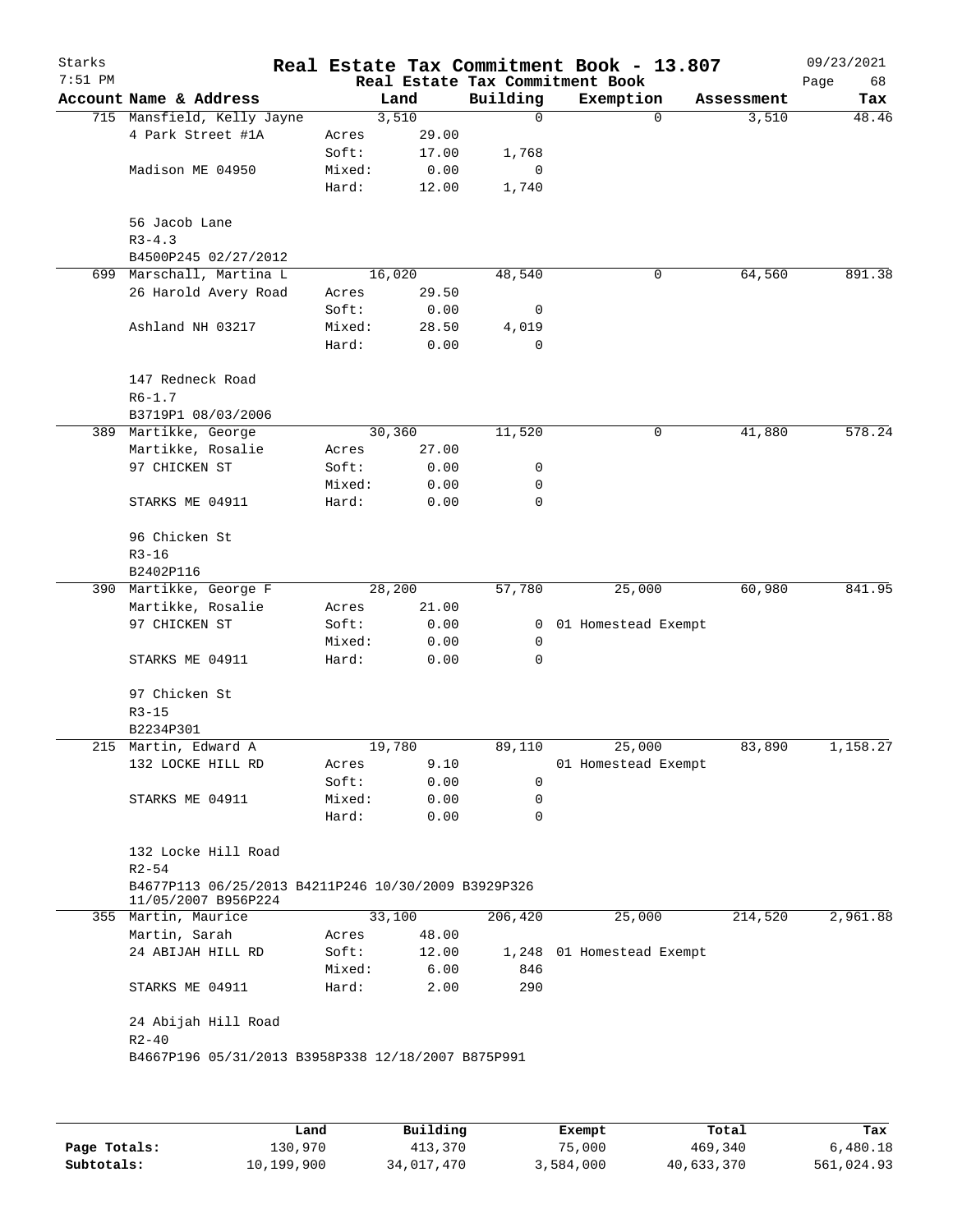| Starks    |                                                                                       |        |          |             | Real Estate Tax Commitment Book - 13.807 |            | 09/23/2021 |
|-----------|---------------------------------------------------------------------------------------|--------|----------|-------------|------------------------------------------|------------|------------|
| $7:51$ PM |                                                                                       |        |          |             | Real Estate Tax Commitment Book          |            | Page<br>69 |
|           | Account Name & Address                                                                |        | Land     | Building    | Exemption                                | Assessment | Tax        |
|           | 717 Martin, Maurice W                                                                 |        | 5,700    | 0           | $\mathbf 0$                              | 5,700      | 78.70      |
|           | Martin, Sarah L                                                                       | Acres  | 40.00    |             |                                          |            |            |
|           | 24 ABIJAH HILL RD                                                                     | Soft:  | 0.00     | 0           |                                          |            |            |
|           |                                                                                       | Mixed: | 25.00    | 3,525       |                                          |            |            |
|           | STARKS ME 04911                                                                       | Hard:  | 15.00    | 2,175       |                                          |            |            |
|           | Abijah Hill Rd<br>$R2 - 40.1$                                                         |        |          |             |                                          |            |            |
|           | B4840P78 10/09/2014 B3958P338 12/18/2007                                              |        |          |             |                                          |            |            |
|           | 687 MASON, CARL                                                                       |        | 15,840   | 108,800     | 0                                        | 124,640    | 1,720.90   |
|           | 228 DILL RD                                                                           | Acres  | 5.00     |             |                                          |            |            |
|           |                                                                                       | Soft:  | 0.00     | 0           |                                          |            |            |
|           | STARKS ME 04911                                                                       | Mixed: | 0.00     | 0           |                                          |            |            |
|           |                                                                                       | Hard:  | 0.00     | 0           |                                          |            |            |
|           | Dill Rd<br>$R6 - 22.4B$                                                               |        |          |             |                                          |            |            |
|           | B5613P142 10/01/2020 B5006P170 03/08/2016 B3887P94<br>07/27/2007 B3655P237 03/29/2006 |        |          |             |                                          |            |            |
|           | 166 MATTOS, JUNE ANN                                                                  |        | 16,800   | 15,660      | 0                                        | 32,460     | 448.18     |
|           | DRANE, NORA A                                                                         | Acres  | 6.00     |             |                                          |            |            |
|           | <b>40 MALDEN AVE</b>                                                                  | Soft:  | 0.00     | 0           |                                          |            |            |
|           |                                                                                       | Mixed: | 0.00     | 0           |                                          |            |            |
|           | SANFORD ME 04073                                                                      | Hard:  | 0.00     | 0           |                                          |            |            |
|           | 89 Branns Mills Road                                                                  |        |          |             |                                          |            |            |
|           | $R2 - 16$                                                                             |        |          |             |                                          |            |            |
|           | B5566P358 07/06/2020 B2183P263                                                        |        |          |             |                                          |            |            |
|           | 376 MCCAFFERTY, GARRETT                                                               |        | 16,810   | $\mathbf 0$ | $\mathbf 0$                              | 16,810     | 232.10     |
|           | 862 STATION RD                                                                        | Acres  | 117.00   |             |                                          |            |            |
|           |                                                                                       | Soft:  | 0.00     | 0           |                                          |            |            |
|           | HEBRON ME 04238                                                                       | Mixed: | 40.00    | 5,640       |                                          |            |            |
|           |                                                                                       | Hard:  | 77.00    | 11,165      |                                          |            |            |
|           | $R7-4$                                                                                |        |          |             |                                          |            |            |
|           | B5627P112 11/02/2020 B1139P165                                                        |        |          |             |                                          |            |            |
|           | 396 Mccarten, Michael P. &                                                            |        | 20,640   | 0           | 0                                        | 20,640     | 284.98     |
|           | Brown, Jeffrey L                                                                      | Acres  | 10.00    |             |                                          |            |            |
|           | 159 Cottage Street                                                                    | Soft:  | 0.00     | 0           |                                          |            |            |
|           |                                                                                       | Mixed: | 0.00     | 0           |                                          |            |            |
|           | Athol MA 01331                                                                        | Hard:  | 0.00     | 0           |                                          |            |            |
|           | Faulkner Hill Rd                                                                      |        |          |             |                                          |            |            |
|           | R8-38.11                                                                              |        |          |             |                                          |            |            |
|           | B1297P183                                                                             |        |          |             |                                          |            |            |
| 397       | McCarthy, Joseph K                                                                    |        | 34,510   | 133,620     | 25,000                                   | 143,130    | 1,976.20   |
|           | McCarthy, Maryanne                                                                    | Acres  | 38.53    |             | 01 Homestead Exempt                      |            |            |
|           | 265 BEANS CORNER RD                                                                   | Soft:  | 0.00     | 0           |                                          |            |            |
|           |                                                                                       | Mixed: | 0.00     | 0           |                                          |            |            |
|           | NEW SHARON ME 04955                                                                   | Hard:  | 0.00     | 0           |                                          |            |            |
|           | 265 Beans Corner Rd                                                                   |        |          |             |                                          |            |            |
|           | $R1-8, 7.1$                                                                           |        |          |             |                                          |            |            |
|           | B2614P308                                                                             |        |          |             |                                          |            |            |
|           |                                                                                       |        |          |             |                                          |            |            |
|           |                                                                                       |        |          |             |                                          |            |            |
|           |                                                                                       | Land   | Building |             | Exempt                                   | Total      | Tax        |

|              | Land       | Building     | Exempt    | Total      | тах        |
|--------------|------------|--------------|-----------|------------|------------|
| Page Totals: | 110,300    | 258,080      | 25,000    | 343,380    | 4,741.06   |
| Subtotals:   | 10,310,200 | 34, 275, 550 | 3,609,000 | 40,976,750 | 565,765.99 |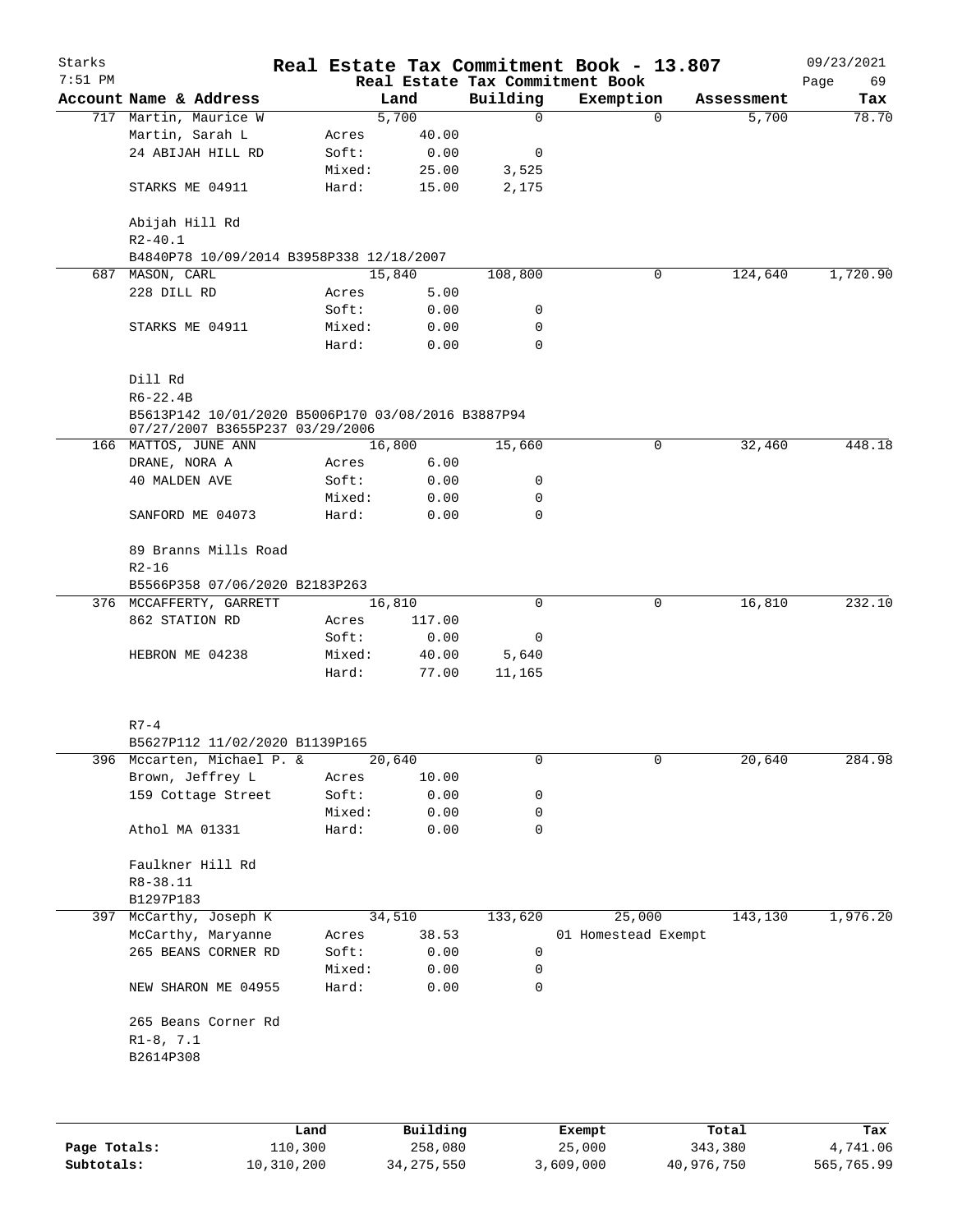| Starks<br>$7:51$ PM |                                          |        |          |             | Real Estate Tax Commitment Book - 13.807<br>Real Estate Tax Commitment Book |            | 09/23/2021<br>Page<br>70 |
|---------------------|------------------------------------------|--------|----------|-------------|-----------------------------------------------------------------------------|------------|--------------------------|
|                     | Account Name & Address                   |        | Land     | Building    | Exemption                                                                   | Assessment | Tax                      |
|                     | 399 McCue, John J                        |        | 27,640   | 11,520      | $\mathbf 0$                                                                 | 39,160     | 540.68                   |
|                     | McCue, Cathy Y                           | Acres  | 19.43    |             |                                                                             |            |                          |
|                     | 360 Hardscrabble Road                    | Soft:  | 0.00     | 0           |                                                                             |            |                          |
|                     |                                          | Mixed: | 0.00     | 0           |                                                                             |            |                          |
|                     | Wayne ME 04284                           | Hard:  | 0.00     | 0           |                                                                             |            |                          |
|                     | $R8 - 38.3$<br>B1412P239                 |        |          |             |                                                                             |            |                          |
| 400                 | McDowell, Ronald J                       |        | 12,530   | $\mathbf 0$ | 0                                                                           | 12,530     | 173.00                   |
|                     | McDowell, Anna M                         | Acres  | 1.55     |             |                                                                             |            |                          |
|                     | 2569 Carlo Henry Rd.                     | Soft:  | 0.00     | 0           |                                                                             |            |                          |
|                     |                                          | Mixed: | 0.00     | 0           |                                                                             |            |                          |
|                     | Lake Charles LA 70607                    | Hard:  | 0.00     | $\mathbf 0$ |                                                                             |            |                          |
|                     | $R3 - 39$<br>B836P345                    |        |          |             |                                                                             |            |                          |
|                     | 403 McFarlane, Jeremy                    |        | 28,970   | 0           | 0                                                                           | 28,970     | 399.99                   |
|                     | McFarlane, Christopher                   | Acres  | 114.00   |             |                                                                             |            |                          |
|                     | 137 Farmington Falls<br>Road             | Soft:  | 0.00     | 0           |                                                                             |            |                          |
|                     |                                          | Mixed: | 58.00    | 8,178       |                                                                             |            |                          |
|                     | Farmington ME 04938                      | Hard:  | 54.00    | 7,830       |                                                                             |            |                          |
|                     | 187 Thompson Bridge                      |        |          |             |                                                                             |            |                          |
|                     | $R3 - 46.1, 44$                          |        |          |             |                                                                             |            |                          |
|                     | B5476P148 10/21/2019 B2515P153 B1373P349 |        |          |             |                                                                             |            |                          |
|                     | 515 McKenney, David S                    |        | 41,880   | 0           | 0                                                                           | 41,880     | 578.24                   |
|                     | 3709 Glades End Road                     | Acres  | 59.00    |             |                                                                             |            |                          |
|                     |                                          | Soft:  | 0.00     | 0           |                                                                             |            |                          |
|                     | Richmond VA 23233                        | Mixed: | 0.00     | 0           |                                                                             |            |                          |
|                     |                                          | Hard:  | 0.00     | 0           |                                                                             |            |                          |
|                     | 139 Anson Rd<br>$R8 - 44$                |        |          |             |                                                                             |            |                          |
|                     | B4438P138 09/12/2011 B810P934            |        |          |             |                                                                             |            |                          |
|                     | 404 McLaughlin, Chris                    |        | 16,800   | 129,720     | 25,000                                                                      | 121,520    | 1,677.83                 |
|                     | 404 Anson Road                           | Acres  | 6.00     |             |                                                                             |            |                          |
|                     |                                          | Soft:  | 0.00     |             | 0 01 Homestead Exempt                                                       |            |                          |
|                     | Starks ME 04911                          | Mixed: | 0.00     | 0           |                                                                             |            |                          |
|                     |                                          | Hard:  | 0.00     | 0           |                                                                             |            |                          |
|                     | 404 Anson Rd                             |        |          |             |                                                                             |            |                          |
|                     | $R11-3$                                  |        |          |             |                                                                             |            |                          |
|                     | B2053P120                                |        |          |             |                                                                             |            |                          |
|                     | 438 MCMURROUGH, BRYAN S                  |        | 35,040   | 26,460      | 0                                                                           | 61,500     | 849.13                   |
|                     | 22 BLOOMFIELD ST                         | Acres  | 40.00    |             |                                                                             |            |                          |
|                     |                                          | Soft:  | 0.00     | 0           |                                                                             |            |                          |
|                     | PAWTUCKET RI 02831                       | Mixed: | 0.00     | 0           |                                                                             |            |                          |
|                     |                                          | Hard:  | 0.00     | 0           |                                                                             |            |                          |
|                     | 511 Sawyers Mills Road<br>$R5-19.3$      |        |          |             |                                                                             |            |                          |
|                     | B1341P23                                 |        |          |             |                                                                             |            |                          |
|                     |                                          |        |          |             |                                                                             |            |                          |
|                     |                                          | Land   | Building |             | Exempt                                                                      | Total      | Tax                      |

|              | Land       | Building     | Exempt    | Total      | Tax        |
|--------------|------------|--------------|-----------|------------|------------|
| Page Totals: | 162,860    | 167.700      | 25,000    | 305,560    | 4,218.87   |
| Subtotals:   | 10,473,060 | 34, 443, 250 | 3,634,000 | 41,282,310 | 569,984.86 |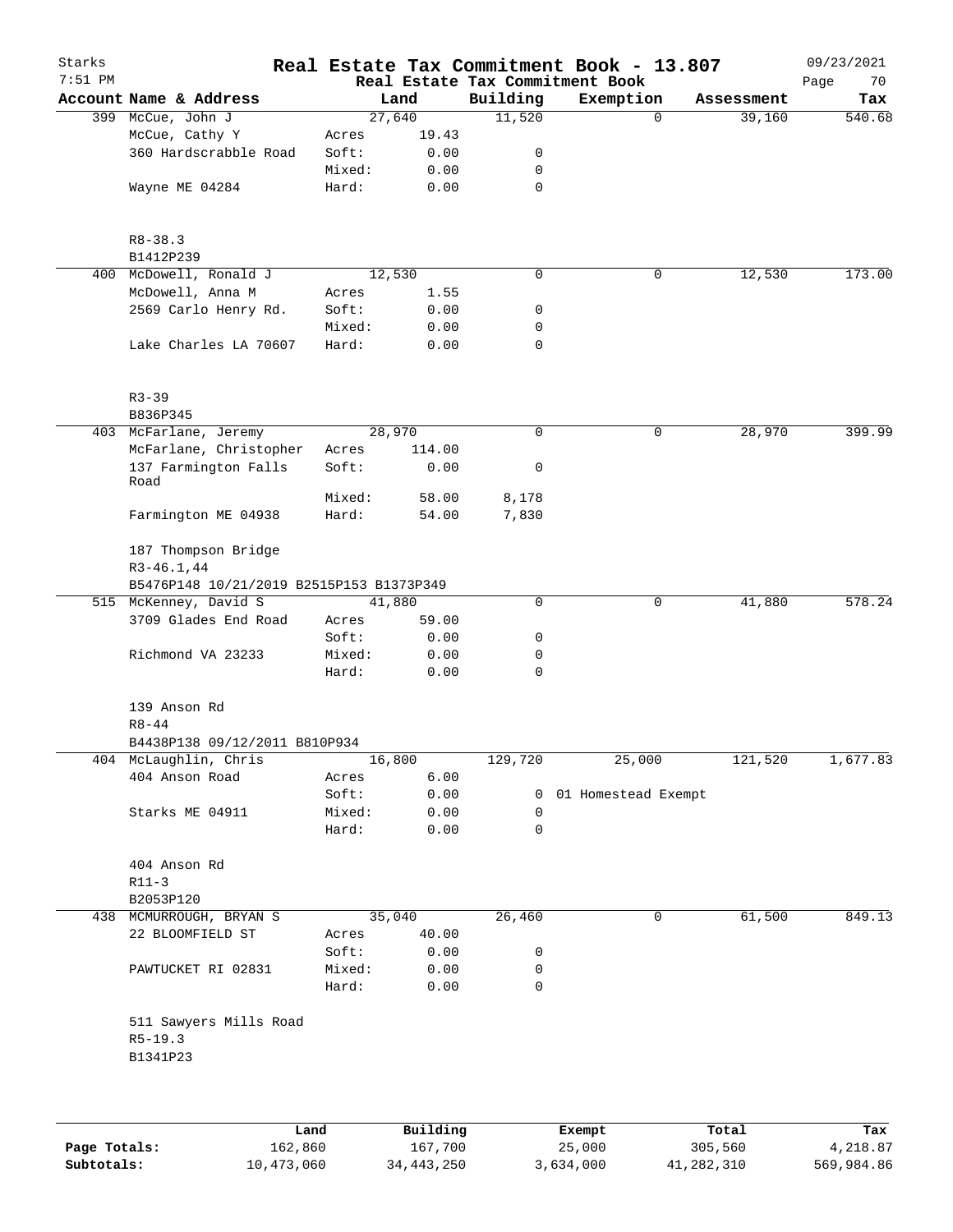| Starks<br>$7:51$ PM |                                                    |        |        | Real Estate Tax Commitment Book | Real Estate Tax Commitment Book - 13.807 |            | 09/23/2021<br>Page<br>71 |
|---------------------|----------------------------------------------------|--------|--------|---------------------------------|------------------------------------------|------------|--------------------------|
|                     | Account Name & Address                             |        | Land   | Building                        | Exemption                                | Assessment | Tax                      |
|                     | 405 McPherson, Wayne                               |        | 15,740 | 0                               | $\Omega$                                 | 15,740     | 217.32                   |
|                     | 20 Isthmus Rd.                                     | Acres  | 4.90   |                                 |                                          |            |                          |
|                     |                                                    | Soft:  | 0.00   | 0                               |                                          |            |                          |
|                     | Rumford Me 04276                                   |        | 0.00   | 0                               |                                          |            |                          |
|                     |                                                    | Mixed: |        |                                 |                                          |            |                          |
|                     |                                                    | Hard:  | 0.00   | 0                               |                                          |            |                          |
|                     | $R2 - 27$                                          |        |        |                                 |                                          |            |                          |
|                     | B3217P114                                          |        |        |                                 |                                          |            |                          |
|                     | 407 Meagher, Brian                                 |        | 59,050 | 182,700                         | 25,000                                   | 216,750    | 2,992.67                 |
|                     | 896 ANSON RD                                       | Acres  | 159.00 |                                 |                                          |            |                          |
|                     |                                                    | Soft:  | 0.00   |                                 | 0 01 Homestead Exempt                    |            |                          |
|                     | STARKS ME 04911                                    | Mixed: | 86.00  | 12,126                          |                                          |            |                          |
|                     |                                                    | Hard:  | 0.00   | 0                               |                                          |            |                          |
|                     |                                                    |        |        |                                 |                                          |            |                          |
|                     | 896 Anson Rd                                       |        |        |                                 |                                          |            |                          |
|                     |                                                    |        |        |                                 |                                          |            |                          |
|                     | $R11 - 23$<br>B3930P297 11/02/2007 B1327P95        |        |        |                                 |                                          |            |                          |
|                     |                                                    |        |        |                                 |                                          |            |                          |
|                     | 412 Melancon-Quimby, Robin                         |        | 9,680  | 29,880                          | 25,000                                   | 14,560     | 201.03                   |
|                     | 28 CHICKEN ST                                      | Acres  | 0.65   |                                 |                                          |            |                          |
|                     |                                                    | Soft:  | 0.00   | $\overline{0}$                  | 01 Homestead Exempt                      |            |                          |
|                     | STARKS ME 04911                                    | Mixed: | 0.00   | 0                               |                                          |            |                          |
|                     |                                                    | Hard:  | 0.00   | $\mathbf 0$                     |                                          |            |                          |
|                     | $U2-9$                                             |        |        |                                 |                                          |            |                          |
|                     | B1254P161                                          |        |        |                                 |                                          |            |                          |
|                     | 508 Melancon-Quimby, Robin                         |        | 6,350  | 3,240                           | 0                                        | 9,590      | 132.41                   |
|                     | 28 CHICKEN ST                                      | Acres  | 0.28   |                                 |                                          |            |                          |
|                     |                                                    | Soft:  | 0.00   | 0                               |                                          |            |                          |
|                     | STARKS ME 04911                                    | Mixed: | 0.00   | 0                               |                                          |            |                          |
|                     |                                                    | Hard:  | 0.00   | 0                               |                                          |            |                          |
|                     | 28 Chicken St<br>$U2-10$                           |        |        |                                 |                                          |            |                          |
|                     | B2167P73                                           |        |        |                                 |                                          |            |                          |
|                     | 505 Melancon-Quimby, Robin                         |        | 58,080 | $\mathbf 0$                     | $\mathbf 0$                              | 58,080     | 801.91                   |
|                     | М                                                  |        |        |                                 |                                          |            |                          |
|                     | Quimby, Francis J                                  | Acres  | 104.00 |                                 |                                          |            |                          |
|                     | 28 CHICKEN ST                                      | Soft:  | 0.00   | 0                               |                                          |            |                          |
|                     |                                                    | Mixed: | 0.00   | 0                               |                                          |            |                          |
|                     | STARKS ME 04911                                    | Hard:  | 0.00   | 0                               |                                          |            |                          |
|                     | River Rd                                           |        |        |                                 |                                          |            |                          |
|                     | $R10 - 24$                                         |        |        |                                 |                                          |            |                          |
|                     | B4658P165 05/13/2013 B2926P5                       |        |        |                                 |                                          |            |                          |
|                     | 529 Merrill, Danielle L                            |        | 18,240 | 67,430                          | 25,000                                   | 60,670     | 837.67                   |
|                     | 552 SANDY RIVER RD                                 | Acres  | 7.50   |                                 | 01 Homestead Exempt                      |            |                          |
|                     |                                                    | Soft:  | 0.00   | 0                               |                                          |            |                          |
|                     | STARKS ME 04911                                    | Mixed: | 0.00   | 0                               |                                          |            |                          |
|                     |                                                    | Hard:  | 0.00   | $\Omega$                        |                                          |            |                          |
|                     | 552 Sandy River Road                               |        |        |                                 |                                          |            |                          |
|                     | $R10-24.2$                                         |        |        |                                 |                                          |            |                          |
|                     | B5257P288 03/09/2018 B4632P12 02/26/2013 B3008P117 |        |        |                                 |                                          |            |                          |
|                     |                                                    |        |        |                                 |                                          |            |                          |
|                     |                                                    |        |        |                                 |                                          |            |                          |
|                     |                                                    |        |        |                                 |                                          |            |                          |
|                     |                                                    |        |        |                                 |                                          |            |                          |

|              | Land       | Building   | Exempt    | Total      | Tax        |
|--------------|------------|------------|-----------|------------|------------|
| Page Totals: | 167,140    | 283,250    | 75,000    | 375,390    | 5,183.01   |
| Subtotals:   | 10,640,200 | 34,726,500 | 3,709,000 | 41,657,700 | 575,167.87 |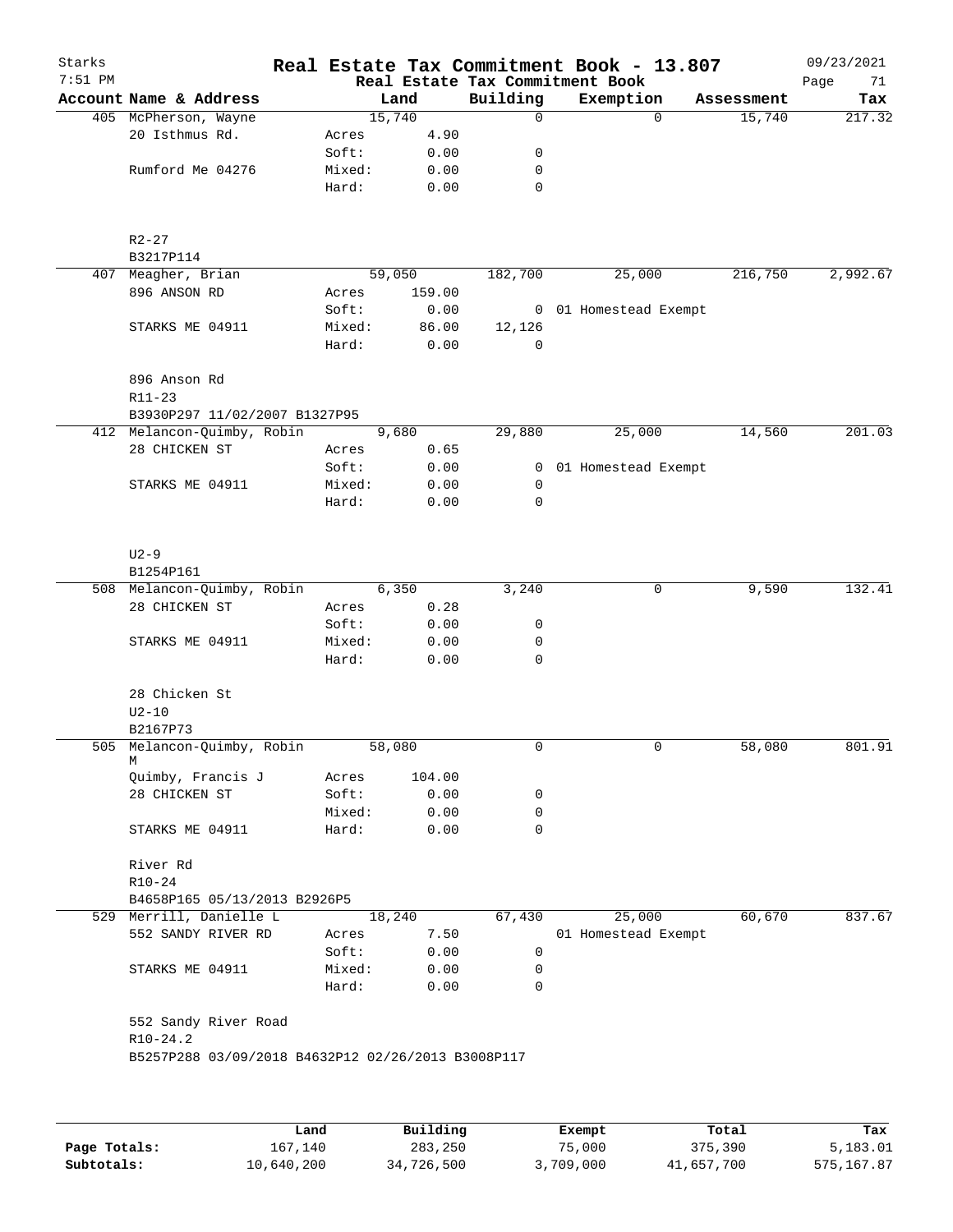| Starks<br>$7:51$ PM |                                                                                                          |        |          |                | Real Estate Tax Commitment Book - 13.807<br>Real Estate Tax Commitment Book |            | 09/23/2021<br>Page<br>72 |
|---------------------|----------------------------------------------------------------------------------------------------------|--------|----------|----------------|-----------------------------------------------------------------------------|------------|--------------------------|
|                     | Account Name & Address                                                                                   |        | Land     | Building       | Exemption                                                                   | Assessment | Tax                      |
|                     | 653 Mesich, John                                                                                         |        | 17,350   | 97,310         | 25,000                                                                      | 89,660     | 1,237.94                 |
|                     | Mesich, Amy                                                                                              | Acres  | 6.57     |                |                                                                             |            |                          |
|                     | 254 CHICKEN ST                                                                                           | Soft:  | 0.00     |                | 0 01 Homestead Exempt                                                       |            |                          |
|                     |                                                                                                          | Mixed: | 0.00     | 0              |                                                                             |            |                          |
|                     | STARKS ME 04911                                                                                          | Hard:  | 0.00     | $\mathbf 0$    |                                                                             |            |                          |
|                     | 254 Chicken St<br>$R3 - 24.1$                                                                            |        |          |                |                                                                             |            |                          |
|                     | B5431P241 07/09/2019 B5022P149 04/29/2016 B2443P137                                                      |        |          |                |                                                                             |            |                          |
|                     | 761 Miller, Joseph                                                                                       |        | 35,400   | 0              | 0                                                                           | 35,400     | 488.77                   |
|                     | Miller, Judith L                                                                                         | Acres  | 41.00    |                |                                                                             |            |                          |
|                     | 182 OLDE FERRY RD                                                                                        | Soft:  | 0.00     | 0              |                                                                             |            |                          |
|                     |                                                                                                          | Mixed: | 0.00     | 0              |                                                                             |            |                          |
|                     | STARKS ME 04911                                                                                          | Hard:  | 0.00     | 0              |                                                                             |            |                          |
|                     | $R3 - 47$                                                                                                |        |          |                |                                                                             |            |                          |
|                     | B4983P147 12/08/2015 B4053P148 09/12/2008                                                                |        |          |                |                                                                             |            |                          |
|                     | 518 Miller, Joseph                                                                                       |        | 51,960   | 23,220         | 0                                                                           | 75,180     | 1,038.01                 |
|                     | Miller, Judith                                                                                           | Acres  | 87.00    |                |                                                                             |            |                          |
|                     | 182 OLDE FERRY RD                                                                                        | Soft:  | 0.00     | 0              |                                                                             |            |                          |
|                     |                                                                                                          | Mixed: | 0.00     | 0              |                                                                             |            |                          |
|                     | STARKS ME 04911                                                                                          | Hard:  | 0.00     | 0              |                                                                             |            |                          |
|                     |                                                                                                          |        |          |                |                                                                             |            |                          |
|                     | $U2 - 3.1, 3$<br>B4578P104 09/13/2012 B4053P148 09/12/2008 B800P901                                      |        |          |                |                                                                             |            |                          |
|                     | 413 Miller, Joseph R                                                                                     |        | 57,480   | 263,930        | 25,000                                                                      | 296,410    | 4,092.53                 |
|                     | Miller, Judith L                                                                                         | Acres  | 128.00   |                |                                                                             |            |                          |
|                     | 182 OLDE FERRY RD                                                                                        | Soft:  | 0.00     | $\overline{0}$ | 01 Homestead Exempt                                                         |            |                          |
|                     |                                                                                                          | Mixed: | 0.00     | 0              |                                                                             |            |                          |
|                     | STARKS ME 04911                                                                                          | Hard:  | 43.00    | 6,235          |                                                                             |            |                          |
|                     | 182 Olde Ferry Road                                                                                      |        |          |                |                                                                             |            |                          |
|                     | R12-11.2                                                                                                 |        |          |                |                                                                             |            |                          |
| 734                 | B2208P25<br>MILLER, SAMANTHA N                                                                           |        | 14,400   | 199,190        | 25,000                                                                      | 188,590    | 2,603.86                 |
|                     | MILLER, JACOB D                                                                                          | Acres  | 3.50     |                | 01 Homestead Exempt                                                         |            |                          |
|                     | 944 ANSON ROAD                                                                                           | Soft:  | 0.00     | 0              |                                                                             |            |                          |
|                     |                                                                                                          | Mixed: |          |                |                                                                             |            |                          |
|                     |                                                                                                          |        | 0.00     | 0              |                                                                             |            |                          |
|                     | STARKS ME 04911                                                                                          | Hard:  | 0.00     | $\mathbf 0$    |                                                                             |            |                          |
|                     | 944 ANSON RD<br>$R12 - 2.1$                                                                              |        |          |                |                                                                             |            |                          |
|                     | B5567P1 07/06/2020 B4621P318 07/27/2011 B4513P167<br>04/10/2012 B4426P223 07/27/2011 B4220P50 12/02/2009 |        |          |                |                                                                             |            |                          |
|                     | 414 Millett, Colin C                                                                                     |        | 13,920   | 25,800         | 25,000                                                                      | 14,720     | 203.24                   |
|                     | Millett, Elaine M                                                                                        | Acres  | 3.00     |                |                                                                             |            |                          |
|                     | 510 BRANNS MILLS RD                                                                                      | Soft:  | 0.00     | 0              | 01 Homestead Exempt                                                         |            |                          |
|                     |                                                                                                          | Mixed: | 0.00     | 0              |                                                                             |            |                          |
|                     | STARKS ME 04911                                                                                          | Hard:  | 0.00     | 0              |                                                                             |            |                          |
|                     | 510 Branns Mills Road<br>$R1 - 32.2$<br>B2047P312                                                        |        |          |                |                                                                             |            |                          |
|                     |                                                                                                          |        |          |                |                                                                             |            |                          |
|                     |                                                                                                          | Land   | Building |                | Exempt                                                                      | Total      | Tax                      |

**Page Totals:** 190,510 609,450 100,000 699,960 9,664.35 **Subtotals:** 10,830,710 35,335,950 3,809,000 42,357,660 584,832.22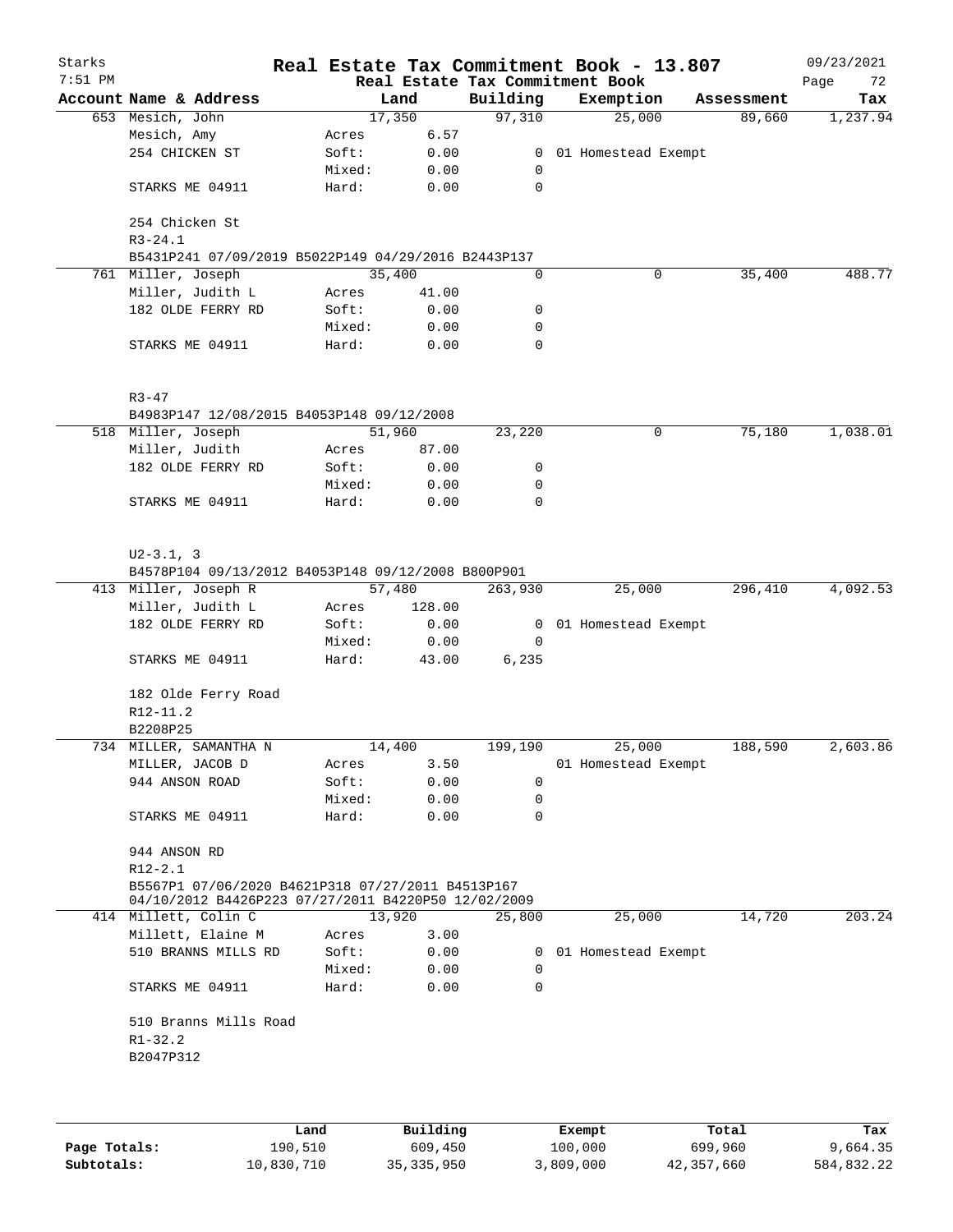| Starks<br>$7:51$ PM |                                                                             |                 |              |             | Real Estate Tax Commitment Book - 13.807<br>Real Estate Tax Commitment Book |            | 09/23/2021<br>Page<br>73 |
|---------------------|-----------------------------------------------------------------------------|-----------------|--------------|-------------|-----------------------------------------------------------------------------|------------|--------------------------|
|                     | Account Name & Address                                                      |                 | Land         | Building    | Exemption                                                                   | Assessment | Tax                      |
|                     | 547 Mitchell, Karen P                                                       |                 | 18,240       | 14,400      | $\Omega$                                                                    | 32,640     | 450.66                   |
|                     | Westover, Matthew                                                           | Acres           | 7.50         |             |                                                                             |            |                          |
|                     | 1550 NEW SHARON RD                                                          | Soft:           | 0.00         | 0           |                                                                             |            |                          |
|                     |                                                                             | Mixed:          | 0.00         | 0           |                                                                             |            |                          |
|                     | STARKS ME 04911                                                             | Hard:           | 0.00         | 0           |                                                                             |            |                          |
|                     | 1564 New Sharon Road<br>$R8 - 10.3$                                         |                 |              |             |                                                                             |            |                          |
|                     | B5381P176 02/15/2019 B2708P164                                              |                 |              |             |                                                                             |            |                          |
|                     | 548 Mitchell, Karen P                                                       |                 | 25,440       | 81,850      | 25,000                                                                      | 82,290     | 1,136.18                 |
|                     | Westover, Matthew                                                           | Acres           | 15.00        |             | 01 Homestead Exempt                                                         |            |                          |
|                     | 1550 NEW SHARON RD                                                          | Soft:           | 0.00         | 0           |                                                                             |            |                          |
|                     |                                                                             |                 |              | 0           |                                                                             |            |                          |
|                     | STARKS ME 04911                                                             | Mixed:<br>Hard: | 0.00<br>0.00 | $\mathbf 0$ |                                                                             |            |                          |
|                     |                                                                             |                 |              |             |                                                                             |            |                          |
|                     | 1550 New Sharon Road                                                        |                 |              |             |                                                                             |            |                          |
|                     | $R8-10.4, 10.5$                                                             |                 |              |             |                                                                             |            |                          |
|                     | B5381P177 02/15/2019 B2411P93                                               |                 |              |             |                                                                             |            |                          |
|                     | 595 Morey, Shaun                                                            |                 | 20,800       | 1,800       | 0                                                                           | 22,600     | 312.04                   |
|                     | Trefethen, Amanda                                                           | Acres           | 10.17        |             |                                                                             |            |                          |
|                     | 714 Vincent Park                                                            | Soft:           | 0.00         | 0           |                                                                             |            |                          |
|                     |                                                                             | Mixed:          | 0.00         | 0           |                                                                             |            |                          |
|                     | Redondo Beach CA 90277                                                      | Hard:           | 0.00         | 0           |                                                                             |            |                          |
|                     | $R8 - 38.10$<br>B3808P206 01/30/2007 B1298P52                               |                 |              |             |                                                                             |            |                          |
|                     | 418 Morris, Wayne R                                                         |                 | 8,490        | 48,420      | 25,000                                                                      | 31,910     | 440.58                   |
|                     | Morris, Sylvie B                                                            | Acres           | 0.50         |             |                                                                             |            |                          |
|                     | 128 WARD HILL RD                                                            | Soft:           | 0.00         | 0           | 01 Homestead Exempt                                                         |            |                          |
|                     |                                                                             | Mixed:          | 0.00         | 0           |                                                                             |            |                          |
|                     | NORRIDGEWOCK ME 04957                                                       | Hard:           | 0.00         | 0           |                                                                             |            |                          |
|                     | 6 Chicken St                                                                |                 |              |             |                                                                             |            |                          |
|                     | $U2-6$                                                                      |                 |              |             |                                                                             |            |                          |
|                     | B940P145                                                                    |                 |              |             |                                                                             |            |                          |
|                     | 66 Murray, Rita A                                                           |                 | 14,500       | 27,900      | 0                                                                           | 42,400     | 585.42                   |
|                     | 147 Tremont Street                                                          | Acres           | 3.60         |             |                                                                             |            |                          |
|                     |                                                                             | Soft:           | 0.00         | 0           |                                                                             |            |                          |
|                     | Carver MA 02330                                                             | Mixed:          | 0.00         | 0           |                                                                             |            |                          |
|                     |                                                                             | Hard:           | 0.00         | $\Omega$    |                                                                             |            |                          |
|                     | 89 Mt Hunger Rd                                                             |                 |              |             |                                                                             |            |                          |
|                     | $R5 - 9$                                                                    |                 |              |             |                                                                             |            |                          |
|                     | B4845P284 10/24/2014 B1822P6                                                |                 |              |             |                                                                             |            |                          |
|                     | 143 Murray, Skyla                                                           |                 | 20,930       | 56,340      | 0                                                                           | 77,270     | 1,066.87                 |
|                     | 5 REDNECK RD                                                                | Acres           | 10.30        |             |                                                                             |            |                          |
|                     |                                                                             | Soft:           | 0.00         | 0           |                                                                             |            |                          |
|                     | STARKS ME 04911                                                             | Mixed:          | 0.00         | 0           |                                                                             |            |                          |
|                     |                                                                             | Hard:           | 0.00         | 0           |                                                                             |            |                          |
|                     | 5 Redneck Road                                                              |                 |              |             |                                                                             |            |                          |
|                     | $R6 - 2.18$                                                                 |                 |              |             |                                                                             |            |                          |
|                     | B5264P292 03/30/2018 B4142P135 05/26/2009 B3505P311<br>06/18/2005 B883P1018 |                 |              |             |                                                                             |            |                          |
|                     |                                                                             |                 |              |             |                                                                             |            |                          |
|                     |                                                                             |                 |              |             |                                                                             |            |                          |
|                     |                                                                             |                 |              |             |                                                                             |            |                          |

|              | Land       | Building   | Exempt    | Total      | Tax        |
|--------------|------------|------------|-----------|------------|------------|
| Page Totals: | 108,400    | 230,710    | 50,000    | 289,110    | 3,991.75   |
| Subtotals:   | 10,939,110 | 35,566,660 | 3,859,000 | 42,646,770 | 588,823.97 |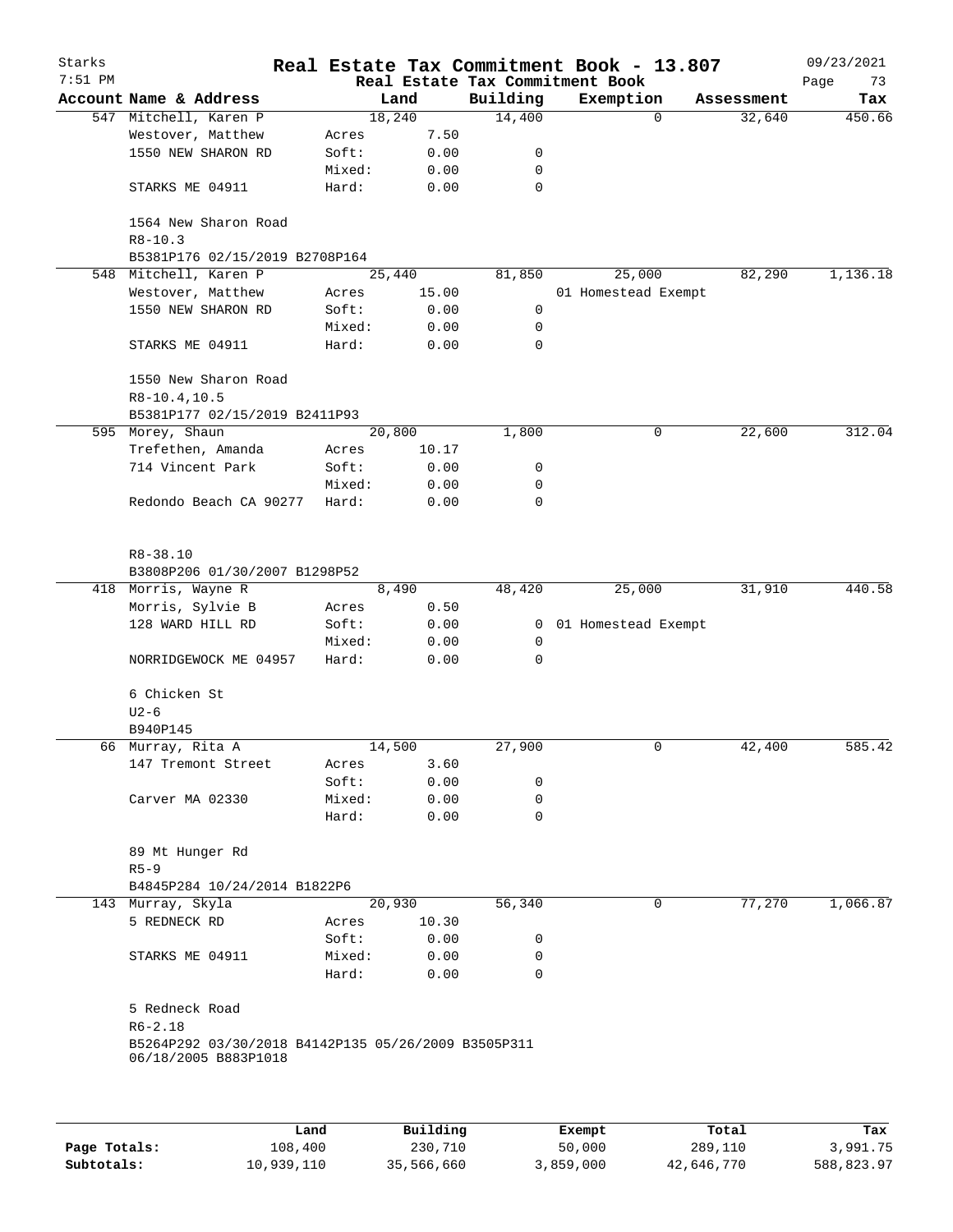| Starks<br>$7:51$ PM |                                                                                         |            |        |            |       | Real Estate Tax Commitment Book - 13.807<br>Real Estate Tax Commitment Book |                     |             |            | 09/23/2021<br>Page<br>74 |
|---------------------|-----------------------------------------------------------------------------------------|------------|--------|------------|-------|-----------------------------------------------------------------------------|---------------------|-------------|------------|--------------------------|
|                     | Account Name & Address                                                                  |            |        | Land       |       | Building                                                                    | Exemption           |             | Assessment | Tax                      |
|                     | 171 Napoleon, Alexander G                                                               |            |        | 29,280     |       | $\mathsf{O}$                                                                |                     | $\Omega$    | 29,280     | 404.27                   |
|                     | 120 Broadway, Apt 3                                                                     |            | Acres  |            | 24.00 |                                                                             |                     |             |            |                          |
|                     |                                                                                         |            | Soft:  |            | 0.00  | 0                                                                           |                     |             |            |                          |
|                     |                                                                                         |            |        |            |       |                                                                             |                     |             |            |                          |
|                     | Salem MA 01970                                                                          |            | Mixed: |            | 0.00  | 0                                                                           |                     |             |            |                          |
|                     |                                                                                         |            | Hard:  |            | 0.00  | 0                                                                           |                     |             |            |                          |
|                     | $R7 - 12$<br>B5239P166 12/27/2017 B4396P343 05/20/2011 B4034P20<br>08/02/2008 B1035P185 |            |        |            |       |                                                                             |                     |             |            |                          |
|                     | 524 NEAL, JAMES                                                                         |            |        | 32,880     |       | $\Omega$                                                                    |                     | 0           | 32,880     | 453.97                   |
|                     | BUTLER, SERENA                                                                          |            | Acres  |            | 34.00 |                                                                             |                     |             |            |                          |
|                     | PO BOX 63                                                                               |            | Soft:  |            | 0.00  | 0                                                                           |                     |             |            |                          |
|                     |                                                                                         |            | Mixed: |            | 0.00  | 0                                                                           |                     |             |            |                          |
|                     |                                                                                         |            |        |            |       |                                                                             |                     |             |            |                          |
|                     | ANSON ME 04911                                                                          |            | Hard:  |            | 0.00  | $\Omega$                                                                    |                     |             |            |                          |
|                     | $R7 - 24.1$                                                                             |            |        |            |       |                                                                             |                     |             |            |                          |
|                     | B5591P8 08/20/2020 B3416P336                                                            |            |        |            |       |                                                                             |                     |             |            |                          |
|                     | 794 NECEC<br>C/O AVANGRID MANAGEMENT                                                    |            |        | 0          |       | 6,141,180                                                                   |                     | 0           | 6,141,180  | 84,791.27                |
|                     | COMPANY<br>ONE CITY CENTER 5TH<br><b>FLOOR</b>                                          |            |        |            |       |                                                                             |                     |             |            |                          |
|                     | PORTLAND ME 04101                                                                       |            |        |            |       |                                                                             |                     |             |            |                          |
|                     |                                                                                         |            |        |            |       |                                                                             |                     |             |            |                          |
|                     | R4-26A TRANS                                                                            |            |        |            |       |                                                                             |                     |             |            |                          |
|                     | 377 Neebe, Mary L                                                                       |            |        | 12,000     |       | 46,580                                                                      | 25,000              |             | 33,580     | 463.64                   |
|                     | 108 FAULKNER HILL RD                                                                    |            | Acres  |            | 1.00  |                                                                             | 01 Homestead Exempt |             |            |                          |
|                     |                                                                                         |            | Soft:  |            | 0.00  | 0                                                                           |                     |             |            |                          |
|                     | STARKS ME 04911                                                                         |            | Mixed: |            | 0.00  | 0                                                                           |                     |             |            |                          |
|                     |                                                                                         |            | Hard:  |            | 0.00  | $\Omega$                                                                    |                     |             |            |                          |
|                     | 108 Faulkner Hill Road<br>R8-38.1A                                                      |            |        |            |       |                                                                             |                     |             |            |                          |
|                     | B4797P246 06/19/2014 B4493P1 02/10/2012 B3456P1                                         |            |        |            |       |                                                                             |                     |             |            |                          |
|                     | Nelson, Craig M. &                                                                      |            |        | 17,500     |       |                                                                             |                     |             |            |                          |
| 425                 |                                                                                         |            |        |            |       | 26,740                                                                      | 25,000              |             | 19,240     | 265.65                   |
|                     | Mclauchlan, Martha N                                                                    |            | Acres  |            | 40.00 |                                                                             |                     |             |            |                          |
|                     | 102 Sterry Hill Road                                                                    |            | Soft:  |            | 0.00  | 0                                                                           | 01 Homestead Exempt |             |            |                          |
|                     |                                                                                         |            | Mixed: |            | 39.00 | 5,499                                                                       |                     |             |            |                          |
|                     | Starks ME 04911                                                                         |            | Hard:  |            | 0.00  | 0                                                                           |                     |             |            |                          |
|                     | 102 Sterry Hill Road<br>$R4 - 42$                                                       |            |        |            |       |                                                                             |                     |             |            |                          |
|                     | B1136P196                                                                               |            |        |            |       |                                                                             |                     |             |            |                          |
|                     |                                                                                         |            |        |            |       | 0                                                                           |                     | $\mathbf 0$ |            |                          |
|                     | 426 Nelson, Mark                                                                        |            |        | 44,650     |       |                                                                             |                     |             | 44,650     | 616.48                   |
|                     | Nelson, Claire                                                                          |            | Acres  |            | 50.00 |                                                                             |                     |             |            |                          |
|                     | 171 LOCKE HILL RD                                                                       |            | Soft:  |            | 0.00  | 0                                                                           |                     |             |            |                          |
|                     |                                                                                         |            | Mixed: |            | 8.00  | 1,128                                                                       |                     |             |            |                          |
|                     | STARKS ME 04911                                                                         |            | Hard:  |            | 32.00 | 4,640                                                                       |                     |             |            |                          |
|                     | Locke Hill Road                                                                         |            |        |            |       |                                                                             |                     |             |            |                          |
|                     | $R2 - 55$                                                                               |            |        |            |       |                                                                             |                     |             |            |                          |
|                     | B2281P73                                                                                |            |        |            |       |                                                                             |                     |             |            |                          |
|                     |                                                                                         |            |        |            |       |                                                                             |                     |             |            |                          |
|                     |                                                                                         | Land       |        | Building   |       |                                                                             | Exempt              |             | Total      | Tax                      |
| Page Totals:        |                                                                                         | 136,310    |        | 6,214,500  |       |                                                                             | 50,000              |             | 6,300,810  | 86,995.28                |
| Subtotals:          |                                                                                         | 11,075,420 |        | 41,781,160 |       |                                                                             | 3,909,000           |             | 48,947,580 | 675,819.25               |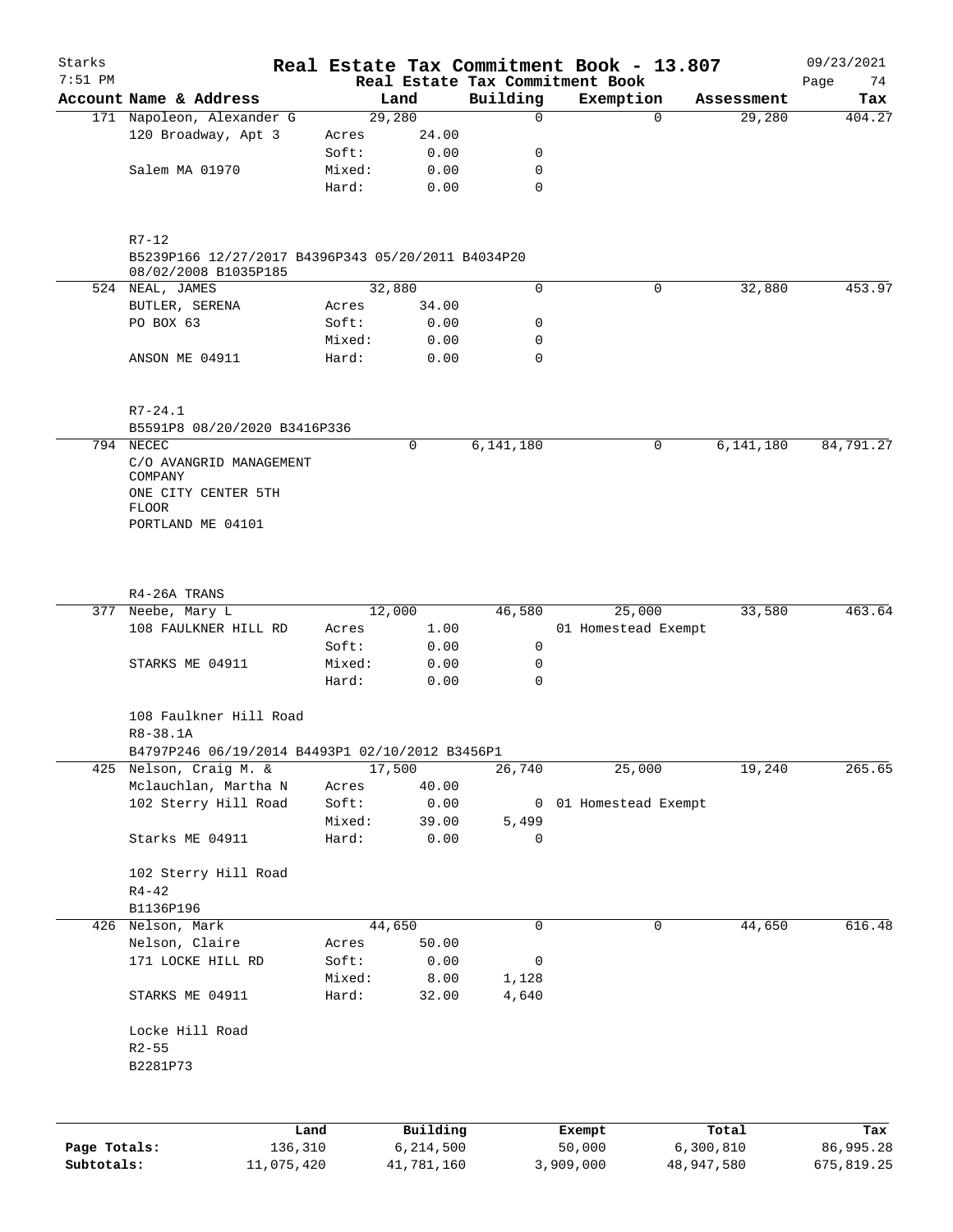| Starks    |                                                                                                |        |        |             | Real Estate Tax Commitment Book - 13.807 |            | 09/23/2021 |
|-----------|------------------------------------------------------------------------------------------------|--------|--------|-------------|------------------------------------------|------------|------------|
| $7:51$ PM |                                                                                                |        |        |             | Real Estate Tax Commitment Book          |            | Page<br>75 |
|           | Account Name & Address                                                                         |        | Land   | Building    | Exemption                                | Assessment | Tax        |
|           | 427 Nelson, Mark                                                                               |        | 17,760 | 67,060      | 25,000                                   | 59,820     | 825.93     |
|           | Nelson, Claire Nadeau                                                                          | Acres  | 7.00   |             |                                          |            |            |
|           | 171 LOCKE HILL RD                                                                              | Soft:  | 0.00   |             | 0 01 Homestead Exempt                    |            |            |
|           |                                                                                                | Mixed: | 0.00   | $\mathbf 0$ |                                          |            |            |
|           | STARKS ME 04911                                                                                | Hard:  | 0.00   | 0           |                                          |            |            |
|           | 171 Locke Hill Road                                                                            |        |        |             |                                          |            |            |
|           | $R3-6.2$                                                                                       |        |        |             |                                          |            |            |
|           | B883P23                                                                                        |        |        |             |                                          |            |            |
| 428       | Nelson, Mark G                                                                                 |        | 13,250 | 0           | 0                                        | 13,250     | 182.94     |
|           | Nelson, Claire                                                                                 | Acres  | 2.30   |             |                                          |            |            |
|           | 171 LOCKE HILL RD                                                                              | Soft:  | 0.00   | 0           |                                          |            |            |
|           |                                                                                                | Mixed: | 0.00   | 0           |                                          |            |            |
|           | STARKS ME 04911                                                                                | Hard:  | 0.00   | 0           |                                          |            |            |
|           | Locke Hill Rd                                                                                  |        |        |             |                                          |            |            |
|           | $R3 - 5$                                                                                       |        |        |             |                                          |            |            |
|           | B2785P130                                                                                      |        |        |             |                                          |            |            |
| 268       | Newman Jr. 2015<br>Revocable Trust, Arthur<br>Ε.                                               |        | 43,140 | 107,170     | 0                                        | 150,310    | 2,075.33   |
|           | 183 High Street                                                                                | Acres  | 62.50  |             |                                          |            |            |
|           |                                                                                                | Soft:  | 0.00   | 0           |                                          |            |            |
|           | Pembroke MA 02359                                                                              | Mixed: | 0.00   | $\mathbf 0$ |                                          |            |            |
|           |                                                                                                | Hard:  | 0.00   | $\Omega$    |                                          |            |            |
|           | 89 Anson Road                                                                                  |        |        |             |                                          |            |            |
|           | $R8 - 46$                                                                                      |        |        |             |                                          |            |            |
|           | B4914P282 06/12/2015 B4743P350 12/20/2103 B4471P356<br>12/07/2011 B4372P87 02/24/2011 B1025P82 |        |        |             |                                          |            |            |
|           | 429 Newsom, John                                                                               |        | 21,410 | 25,800      | 25,000                                   | 22, 210    | 306.65     |
|           | 1518 NEW SHARON RD                                                                             | Acres  | 10.80  |             |                                          |            |            |
|           |                                                                                                | Soft:  | 0.00   |             | 0 01 Homestead Exempt                    |            |            |
|           | STARKS ME 04911                                                                                | Mixed: | 0.00   | 0           |                                          |            |            |
|           |                                                                                                | Hard:  | 0.00   | 0           |                                          |            |            |
|           | 1518 New Sharon Road                                                                           |        |        |             |                                          |            |            |
|           | R8-10.6                                                                                        |        |        |             |                                          |            |            |
|           | B1605P178                                                                                      |        |        |             |                                          |            |            |
|           | 430 Newton, Kirt                                                                               |        | 13,920 | 84,060      | 0                                        | 97,980     | 1,352.81   |
|           | 544 BRANNS MILLS RD                                                                            | Acres  | 3.00   |             |                                          |            |            |
|           |                                                                                                | Soft:  | 0.00   | 0           |                                          |            |            |
|           | STARKS ME 04911                                                                                | Mixed: | 0.00   | 0           |                                          |            |            |
|           |                                                                                                | Hard:  | 0.00   | 0           |                                          |            |            |
|           | 554 Branns Mills Rd                                                                            |        |        |             |                                          |            |            |
|           | $R1 - 32.3$                                                                                    |        |        |             |                                          |            |            |
|           | B2152P225                                                                                      |        |        |             |                                          |            |            |
|           |                                                                                                |        |        |             |                                          |            |            |

|              | Land       | Building   | Exempt    | Total      | Tax        |
|--------------|------------|------------|-----------|------------|------------|
| Page Totals: | 109,480    | 284,090    | 50,000    | 343,570    | 4,743.66   |
| Subtotals:   | 11,184,900 | 42,065,250 | 3,959,000 | 49,291,150 | 680,562.91 |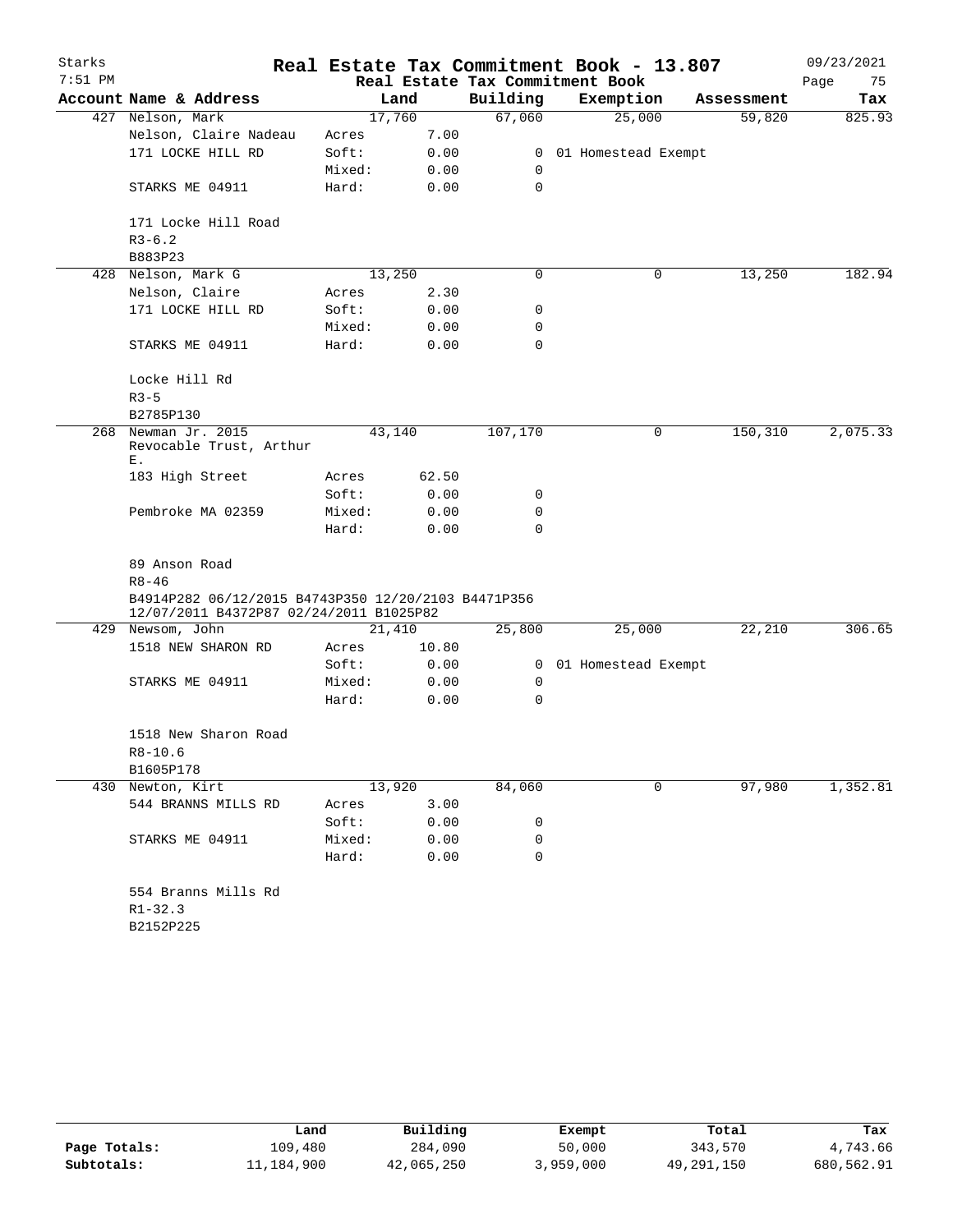| Starks    |                                                                             |        |        |                                 | Real Estate Tax Commitment Book - 13.807 |            | 09/23/2021 |
|-----------|-----------------------------------------------------------------------------|--------|--------|---------------------------------|------------------------------------------|------------|------------|
| $7:51$ PM |                                                                             |        |        | Real Estate Tax Commitment Book |                                          |            | 76<br>Page |
|           | Account Name & Address                                                      |        | Land   | Building                        | Exemption                                | Assessment | Tax        |
|           | 148 Nichols, Bradford S. &<br>Carol M, Irrevocable<br>Trust                 |        | 14,920 | 135,200                         | 31,000                                   | 119,120    | 1,644.69   |
|           | PO Box 329                                                                  | Acres  | 21.70  |                                 | 01 Homestead Exempt                      |            |            |
|           |                                                                             | Soft:  | 0.00   |                                 | 0 02 Veteran                             |            |            |
|           | Starks Me 04911                                                             | Mixed: | 20.70  | 2,919                           |                                          |            |            |
|           |                                                                             | Hard:  | 0.00   | 0                               |                                          |            |            |
|           | 261 Mayhew Road<br>$R6 - 1.4, 5$                                            |        |        |                                 |                                          |            |            |
|           | B5417P219 06/10/2019 B3574P262 08/18/2005 B3404P322<br>11/05/2004 B883P1018 |        |        |                                 |                                          |            |            |
|           | 675 Nichols, Michael A                                                      |        | 38,640 | 52,100                          | 25,000                                   | 65,740     | 907.67     |
|           | Nichols, Crystal L                                                          | Acres  | 50.00  |                                 |                                          |            |            |
|           | 258 LOCKE HILL RD                                                           | Soft:  | 0.00   |                                 | 0 01 Homestead Exempt                    |            |            |
|           |                                                                             | Mixed: | 0.00   | 0                               |                                          |            |            |
|           | STARKS ME 04911                                                             | Hard:  | 0.00   | 0                               |                                          |            |            |
|           | 258 Locke Hill Road<br>$R2 - 57$                                            |        |        |                                 |                                          |            |            |
|           | B4848P147 10/03/2014 B2660P24                                               |        |        |                                 |                                          |            |            |
|           | 432 Nichols, Raynold B                                                      |        | 12,630 | 107,750                         | 25,000                                   | 95,380     | 1,316.91   |
|           | Nichols, Jeanne A                                                           | Acres  | 1.66   |                                 |                                          |            |            |
|           | 69 ANSON RD                                                                 | Soft:  | 0.00   |                                 | 0 01 Homestead Exempt                    |            |            |
|           |                                                                             | Mixed: | 0.00   | 0                               |                                          |            |            |
|           | STARKS ME 04911                                                             | Hard:  | 0.00   | 0                               |                                          |            |            |
|           | 69 Anson Road<br>$UI - 1, 2$                                                |        |        |                                 |                                          |            |            |
|           | B1046P23                                                                    |        |        |                                 |                                          |            |            |
|           | 225 Nichols, Sheri J                                                        |        | 13,920 | 55,900                          | 25,000                                   | 44,820     | 618.83     |
|           | 2450 INDUSTRY RD                                                            | Acres  | 3.00   |                                 | 01 Homestead Exempt                      |            |            |
|           |                                                                             | Soft:  | 0.00   | 0                               |                                          |            |            |
|           | STARKS ME 04911                                                             | Mixed: | 0.00   | 0                               |                                          |            |            |
|           |                                                                             | Hard:  | 0.00   | 0                               |                                          |            |            |
|           | 2450 Industry Road<br>R2-35,36                                              |        |        |                                 |                                          |            |            |
|           | B5087P177 10/07/2016 B4141P94 05/26/2009 B2669P274                          |        |        |                                 |                                          |            |            |
|           | 608 Nichols, William L                                                      |        | 27,120 | $\mathbf 0$                     | 0                                        | 27,120     | 374.45     |
|           | Nichols, Cody L. and<br>Landon C.                                           | Acres  | 18.00  |                                 |                                          |            |            |
|           | 4 Glendale Street                                                           | Soft:  | 0.00   | 0                               |                                          |            |            |
|           |                                                                             | Mixed: | 0.00   | $\mathbf 0$                     |                                          |            |            |
|           | Madison ME 04950                                                            | Hard:  | 0.00   | $\mathbf 0$                     |                                          |            |            |
|           | $R2 - 31$<br>B4983P222 12/09/2015                                           |        |        |                                 |                                          |            |            |
|           | 433 Nickerson, Deborah                                                      |        | 16,800 | $\mathbf 0$                     | 0                                        | 16,800     | 231.96     |
|           | 44 Algonquin Trail,<br>Unit B, Bldg. 64                                     | Acres  | 6.00   |                                 |                                          |            |            |
|           |                                                                             | Soft:  | 0.00   | 0                               |                                          |            |            |
|           | Ashland MA 01721                                                            | Mixed: | 0.00   | $\mathbf 0$                     |                                          |            |            |
|           |                                                                             | Hard:  | 0.00   | $\mathbf 0$                     |                                          |            |            |
|           |                                                                             |        |        |                                 |                                          |            |            |
|           | $R8 - 11.1$                                                                 |        |        |                                 |                                          |            |            |
|           | B4624P135 01/22/2013 B1393P322                                              |        |        |                                 |                                          |            |            |
|           |                                                                             |        |        |                                 |                                          |            |            |

|              | Land       | Building   | Exempt    | Total      | Tax        |
|--------------|------------|------------|-----------|------------|------------|
| Page Totals: | 124,030    | 350,950    | 106,000   | 368,980    | 5,094.51   |
| Subtotals:   | 11,308,930 | 42,416,200 | 4,065,000 | 49,660,130 | 685,657.42 |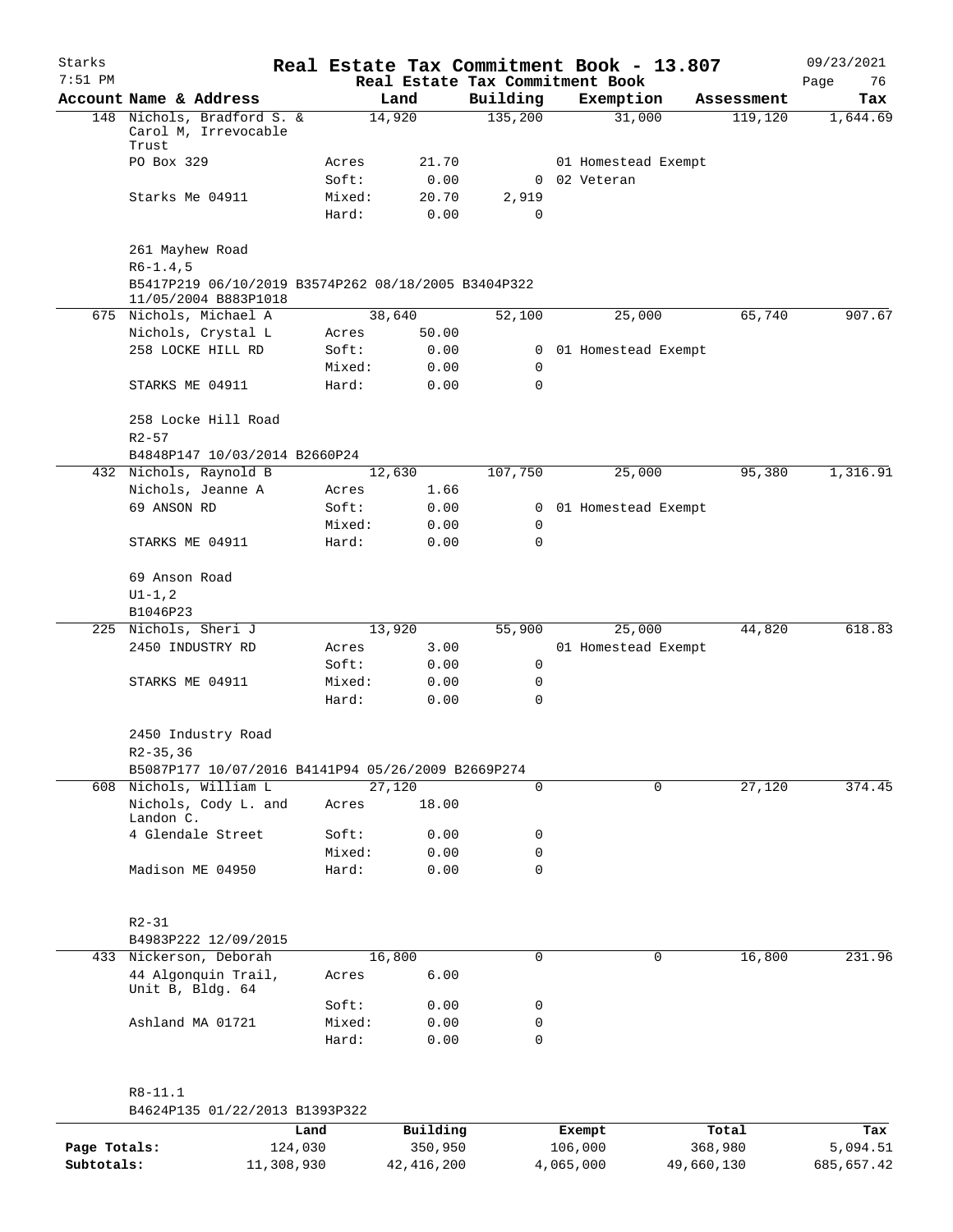| Starks       |                                                                   |         |                  |                    | Real Estate Tax Commitment Book - 13.807 |   |            | 09/23/2021 |
|--------------|-------------------------------------------------------------------|---------|------------------|--------------------|------------------------------------------|---|------------|------------|
| $7:51$ PM    |                                                                   |         |                  |                    | Real Estate Tax Commitment Book          |   |            | Page<br>77 |
|              | Account Name & Address                                            |         | Land             | Building<br>75,960 | Exemption<br>31,000                      |   | Assessment | Tax        |
|              | 187 NICOLET, LINDA S<br>FARNSWORTH, LEE R, AHO, Acres<br>LAURIE J |         | 81,840<br>170.00 |                    | 02 Veteran                               |   | 126,800    | 1,750.73   |
|              | 106 CHESTNUT ST                                                   | Soft:   | 0.00             | $\overline{0}$     | 01 Homestead Exempt                      |   |            |            |
|              |                                                                   | Mixed:  | 0.00             | 0                  |                                          |   |            |            |
|              | PEPPERELL MA 01463                                                | Hard:   | 0.00             | 0                  |                                          |   |            |            |
|              | 182 Sterry Hill Road<br>$R5-1, 2$                                 |         |                  |                    |                                          |   |            |            |
|              | B4637P16 03/12/2013                                               |         |                  |                    |                                          |   |            |            |
|              | 214 Niskach, Lauren                                               |         | 16,320           | 0                  |                                          | 0 | 16,320     | 225.33     |
|              | Niskach, Joseph                                                   | Acres   | 5.50             |                    |                                          |   |            |            |
|              | 453 Beans Corner Rd.                                              | Soft:   | 0.00             | 0                  |                                          |   |            |            |
|              |                                                                   | Mixed:  | 0.00             | 0                  |                                          |   |            |            |
|              | New Sharon ME 04955                                               | Hard:   | 0.00             | 0                  |                                          |   |            |            |
|              | New Sharon Town Line<br>$R1-5$                                    |         |                  |                    |                                          |   |            |            |
|              | B5260P110 03/16/2018 B876P159                                     |         |                  |                    |                                          |   |            |            |
|              | 435 Noble, Debra J                                                |         | 24,380           | 0                  |                                          | 0 | 24,380     | 336.61     |
|              | PO Box 237                                                        | Acres   | 13.90            |                    |                                          |   |            |            |
|              |                                                                   | Soft:   | 0.00             | 0                  |                                          |   |            |            |
|              | Anson ME 04911                                                    | Mixed:  | 0.00             | 0                  |                                          |   |            |            |
|              |                                                                   | Hard:   | 0.00             | 0                  |                                          |   |            |            |
|              | 732 Mayhew Road<br>$R6 - 11$                                      |         |                  |                    |                                          |   |            |            |
|              | B1982P158                                                         |         |                  |                    |                                          |   |            |            |
| 520          | Norton, Erin                                                      |         | 35,040           | 0                  |                                          | 0 | 35,040     | 483.80     |
|              | Norton, Jared                                                     | Acres   | 40.00            |                    |                                          |   |            |            |
|              | 398 ANSON RD                                                      | Soft:   | 0.00             | 0                  |                                          |   |            |            |
|              |                                                                   | Mixed:  | 0.00             | 0                  |                                          |   |            |            |
|              | STARKS ME 04911                                                   | Hard:   | 0.00             | 0                  |                                          |   |            |            |
|              | $R2 - 59.1$                                                       |         |                  |                    |                                          |   |            |            |
|              | B4994P28 01/20/2016 B1021P73                                      |         |                  |                    |                                          |   |            |            |
|              | 690 Norton, Erin E                                                |         | 26,400           | 197,820            | 25,000                                   |   | 199,220    | 2,750.63   |
|              | Norton, Jared M                                                   | Acres   | 16.00            |                    | 01 Homestead Exempt                      |   |            |            |
|              | 398 ANSON RD                                                      | Soft:   | 0.00             | 0                  |                                          |   |            |            |
|              |                                                                   | Mixed:  | 0.00             | 0                  |                                          |   |            |            |
|              | STARKS ME 04911                                                   | Hard:   | 0.00             | 0                  |                                          |   |            |            |
|              | 398 Anson Rd                                                      |         |                  |                    |                                          |   |            |            |
|              | $R11 - 4.4$                                                       |         |                  |                    |                                          |   |            |            |
| 565          | B3531P248 06/06/2005<br>Norton, Jared M                           |         | 21,790           | 6,000              |                                          | 0 | 27,790     | 383.70     |
|              | 398 ANSON RD                                                      | Acres   | 11.20            |                    |                                          |   |            |            |
|              |                                                                   | Soft:   | 0.00             | 0                  |                                          |   |            |            |
|              | STARKS ME 04911                                                   | Mixed:  | 0.00             | 0                  |                                          |   |            |            |
|              |                                                                   | Hard:   | 0.00             | 0                  |                                          |   |            |            |
|              | 44 Mayhew Road                                                    |         |                  |                    |                                          |   |            |            |
|              | $R7 - 11.6$                                                       |         |                  |                    |                                          |   |            |            |
|              | B3196P134                                                         |         |                  |                    |                                          |   |            |            |
|              |                                                                   |         |                  |                    |                                          |   |            |            |
|              |                                                                   | Land    | Building         |                    | Exempt                                   |   | Total      | Tax        |
| Page Totals: |                                                                   | 205,770 | 279,780          |                    | 56,000                                   |   | 429,550    | 5,930.80   |

**Subtotals:** 11,514,700 42,695,980 4,121,000 50,089,680 691,588.22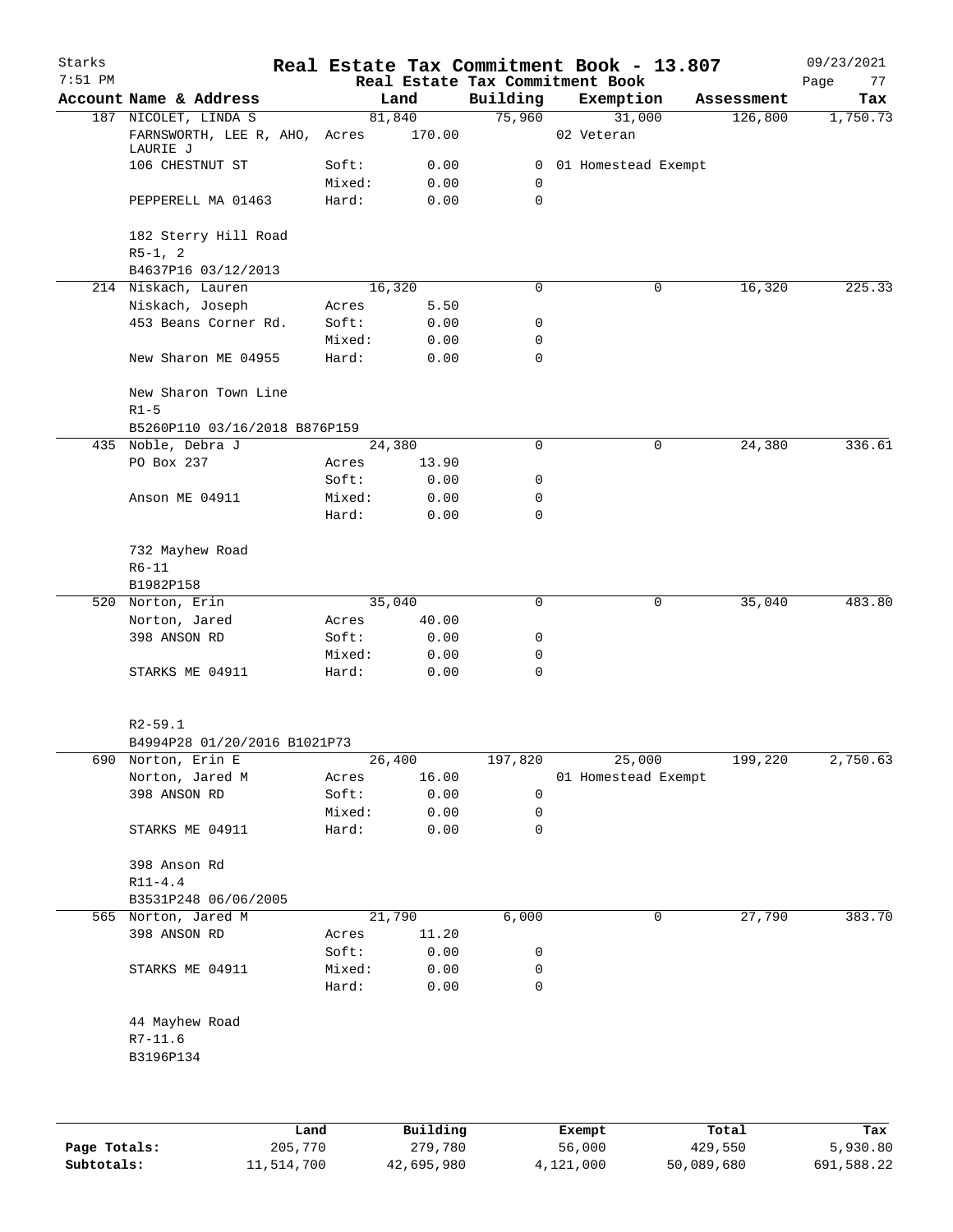| Starks<br>$7:51$ PM |                                    |                 |              |                | Real Estate Tax Commitment Book - 13.807<br>Real Estate Tax Commitment Book |                    | 09/23/2021<br>Page<br>78 |
|---------------------|------------------------------------|-----------------|--------------|----------------|-----------------------------------------------------------------------------|--------------------|--------------------------|
|                     | Account Name & Address             |                 | Land         | Building       | Exemption                                                                   | Assessment         | Tax                      |
|                     | 261 Norton, Jared M                | 19,970          |              | 0              |                                                                             | 19,970<br>$\Omega$ | 275.73                   |
|                     | Norton, Erin E                     | Acres           | 9.30         |                |                                                                             |                    |                          |
|                     | 398 ANSON RD                       | Soft:           | 0.00         | 0              |                                                                             |                    |                          |
|                     |                                    | Mixed:          | 0.00         | 0              |                                                                             |                    |                          |
|                     | STARKS ME 04911                    | Hard:           | 0.00         | 0              |                                                                             |                    |                          |
|                     | 103 Branns Mills Rd                |                 |              |                |                                                                             |                    |                          |
|                     | $R2 - 14$                          |                 |              |                |                                                                             |                    |                          |
|                     | B5335P188 10/01/2018 B846P42       |                 |              |                |                                                                             |                    |                          |
| 436                 | NORTON, JORDAN D                   | 13,920          |              | 0              |                                                                             | 13,920<br>0        | 192.19                   |
|                     | NORTON, JULIA R                    | Acres           | 3.00         |                |                                                                             |                    |                          |
|                     | 12 ANSON RD                        | Soft:           | 0.00         | 0              |                                                                             |                    |                          |
|                     |                                    | Mixed:          | 0.00         | 0              |                                                                             |                    |                          |
|                     | STARKS ME 04911                    | Hard:           | 0.00         | 0              |                                                                             |                    |                          |
|                     | $R3 - 38.1$                        |                 |              |                |                                                                             |                    |                          |
|                     | B5637P20 11/25/2020 B2962P16       |                 |              |                |                                                                             |                    |                          |
|                     | 252 Norton, Jordon David           |                 | 8,900        | 42,300         | 25,000                                                                      | 26,200             | 361.74                   |
|                     | Hartigan, Julia R                  | Acres           | 0.55         |                |                                                                             |                    |                          |
|                     | 12 Anson Road                      | Soft:           | 0.00         | $\overline{0}$ | 01 Homestead Exempt                                                         |                    |                          |
|                     |                                    | Mixed:          | 0.00         | 0              |                                                                             |                    |                          |
|                     | Starks ME 04911                    | Hard:           | 0.00         | $\mathbf 0$    |                                                                             |                    |                          |
|                     | 12 Anson Rd                        |                 |              |                |                                                                             |                    |                          |
|                     | $U2 - 27$                          |                 |              |                |                                                                             |                    |                          |
|                     | B3939P294 11/19/2007 B2360P217     |                 |              |                |                                                                             |                    |                          |
|                     | 81 O'Conner, Dennis P              | 14,400          |              | 0              |                                                                             | 0<br>14,400        | 198.82                   |
|                     | 178 Limac Circle                   | Acres           | 3.50         |                |                                                                             |                    |                          |
|                     |                                    | Soft:           | 0.00         | 0              |                                                                             |                    |                          |
|                     | Center Conway NH 03813             | Mixed:          | 0.00         | 0              |                                                                             |                    |                          |
|                     |                                    | Hard:           | 0.00         | 0              |                                                                             |                    |                          |
|                     | 298 Chicken St                     |                 |              |                |                                                                             |                    |                          |
|                     | $R3 - 29$                          |                 |              |                |                                                                             |                    |                          |
|                     | B3991P259 04/17/2008 B1262P4       |                 |              |                |                                                                             |                    |                          |
|                     | 439 O'Donald, Melissa              | 13,250          |              | 25,800         | 25,000                                                                      | 14,050             | 193.99                   |
|                     | Tuttle, Damien                     | Acres           | 2.30         |                |                                                                             |                    |                          |
|                     | 1767 New Sharon Road               | Soft:           | 0.00         | 0              | 01 Homestead Exempt                                                         |                    |                          |
|                     | Starks ME 04911                    | Mixed:<br>Hard: | 0.00<br>0.00 | 0<br>0         |                                                                             |                    |                          |
|                     | 1767 New Sharon Road<br>$R8 - 3$   |                 |              |                |                                                                             |                    |                          |
|                     | B5250P18 02/02/2018 B2255P185      |                 |              |                |                                                                             |                    |                          |
|                     | 440 O'Hara, Francais G             | 22,750          |              | 60,730         | 25,000                                                                      | 58,480             | 807.43                   |
|                     | 235 Sawyers Mills Rd               | Acres           | 12.20        |                | 01 Homestead Exempt                                                         |                    |                          |
|                     |                                    | Soft:           | 0.00         | 0              |                                                                             |                    |                          |
|                     | Starks ME 04911                    | Mixed:          | 0.00         | 0              |                                                                             |                    |                          |
|                     |                                    | Hard:           | 0.00         | 0              |                                                                             |                    |                          |
|                     | 235 Sawyers Mills Road<br>R7-11.5A |                 |              |                |                                                                             |                    |                          |
|                     | B2459P220                          |                 |              |                |                                                                             |                    |                          |
|                     |                                    |                 |              |                |                                                                             |                    |                          |
|                     |                                    |                 |              |                |                                                                             |                    |                          |
|                     |                                    |                 |              |                |                                                                             |                    |                          |
|                     |                                    |                 |              |                |                                                                             |                    |                          |

|              | Land       | Building   | Exempt    | Total      | Tax        |
|--------------|------------|------------|-----------|------------|------------|
| Page Totals: | 93,190     | 128,830    | 75,000    | 147,020    | 2,029.90   |
| Subtotals:   | 11,607,890 | 42,824,810 | 4,196,000 | 50,236,700 | 693,618.12 |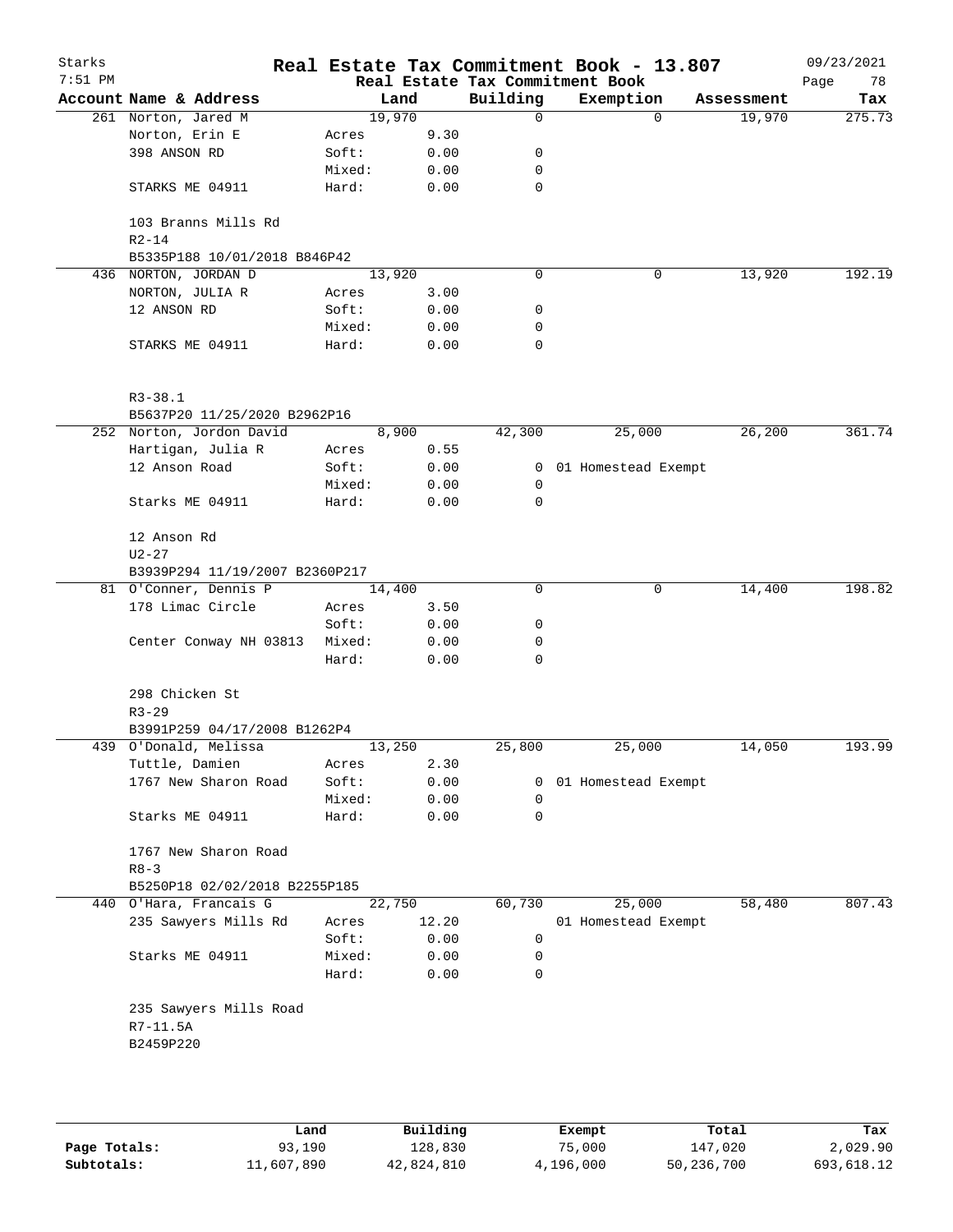| Starks<br>$7:51$ PM |                                                     |                 |              |                | Real Estate Tax Commitment Book - 13.807<br>Real Estate Tax Commitment Book |            | 09/23/2021<br>Page<br>79 |
|---------------------|-----------------------------------------------------|-----------------|--------------|----------------|-----------------------------------------------------------------------------|------------|--------------------------|
|                     | Account Name & Address                              |                 | Land         | Building       | Exemption                                                                   | Assessment | Tax                      |
|                     | 442 Olafson Sr., Anders N                           |                 | 16,130       | 178,390        | 25,000                                                                      | 169,520    | 2,340.56                 |
|                     | 350 Branns Mills Road                               | Acres           | 5.30         |                | 01 Homestead Exempt                                                         |            |                          |
|                     |                                                     | Soft:           | 0.00         | 0              |                                                                             |            |                          |
|                     | Starks ME 04911                                     | Mixed:          | 0.00         | 0              |                                                                             |            |                          |
|                     |                                                     | Hard:           | 0.00         | 0              |                                                                             |            |                          |
|                     | 350 Branns Mills Road<br>$R1-21$                    |                 |              |                |                                                                             |            |                          |
|                     | B4252P138 03/26/2010 B3798P219 12/22/2006 B2541P141 |                 |              |                |                                                                             |            |                          |
|                     | 448 Oliver, Carla J                                 |                 | 13,920       | 120,170        | 25,000                                                                      | 109,090    | 1,506.21                 |
|                     | 182 CHICKEN ST                                      | Acres           | 3.00         |                | 01 Homestead Exempt                                                         |            |                          |
|                     |                                                     | Soft:           | 0.00         | 0              |                                                                             |            |                          |
|                     | STARKS ME 04911                                     | Mixed:          | 0.00         | 0              |                                                                             |            |                          |
|                     |                                                     | Hard:           | 0.00         | $\mathbf 0$    |                                                                             |            |                          |
|                     | 182 Chicken St<br>$R3-19.2$                         |                 |              |                |                                                                             |            |                          |
|                     | B1661P23                                            |                 |              |                |                                                                             |            |                          |
|                     | 443 Oliver, Ervin G                                 |                 | 21,120       | 0              | 0                                                                           | 21,120     | 291.60                   |
|                     | Oliver, Marilyn L                                   | Acres           | 10.50        |                |                                                                             |            |                          |
|                     | 130 3rd Ave                                         | Soft:           | 0.00         | 0              |                                                                             |            |                          |
|                     |                                                     | Mixed:          | 0.00         | 0              |                                                                             |            |                          |
|                     | Lyons GA 30436                                      | Hard:           | 0.00         | 0              |                                                                             |            |                          |
|                     | 1740 New Sharon Road                                |                 |              |                |                                                                             |            |                          |
|                     | $R2-1, 2, 3$<br>B4738P172 12/05/2013 B854P773       |                 |              |                |                                                                             |            |                          |
|                     | 444 Oliver, Herbert E                               |                 | 6,000        | 30,670         | 25,000                                                                      | 11,670     | 161.13                   |
|                     | Oliver Tina M.                                      | Acres           | 0.25         |                |                                                                             |            |                          |
|                     | 1712 NEW SHARON RD                                  | Soft:           | 0.00         | $\overline{0}$ | 01 Homestead Exempt                                                         |            |                          |
|                     |                                                     | Mixed:          | 0.00         | $\mathbf 0$    |                                                                             |            |                          |
|                     | STARKS ME 04911                                     | Hard:           | 0.00         | 0              |                                                                             |            |                          |
|                     | 1712 New Sharon Road<br>$R2-5$                      |                 |              |                |                                                                             |            |                          |
|                     | B3214P158                                           |                 |              |                |                                                                             |            |                          |
|                     | 447 Oliver, Richard E                               |                 | 27,910       | 47,160         | 25,000                                                                      | 50,070     | 691.32                   |
|                     | 2197 INDUSTRY RD                                    | Acres           | 20.20        |                |                                                                             |            |                          |
|                     |                                                     | Soft:           | 0.00         | 0              |                                                                             |            |                          |
|                     |                                                     |                 |              |                | 01 Homestead Exempt                                                         |            |                          |
|                     | STARKS ME 04911                                     | Mixed:<br>Hard: | 0.00<br>0.00 | 0<br>0         |                                                                             |            |                          |
|                     | 2197 Industry Road                                  |                 |              |                |                                                                             |            |                          |
|                     | $R2 - 22, 23$<br>B3040P215 11/20/2002 B1947P180     |                 |              |                |                                                                             |            |                          |
|                     | 449 Orfanos, Efthimios                              |                 | 20,930       | 0              | 0                                                                           |            | 288.98                   |
|                     |                                                     |                 |              |                |                                                                             | 20,930     |                          |
|                     | Orfanos Ekaterini                                   | Acres           | 10.30        |                |                                                                             |            |                          |
|                     | 18 Colgate Rd                                       | Soft:           | 0.00         | 0              |                                                                             |            |                          |
|                     | Beverly MA 01915                                    | Mixed:<br>Hard: | 0.00<br>0.00 | 0<br>0         |                                                                             |            |                          |
|                     | Mayhew Road                                         |                 |              |                |                                                                             |            |                          |
|                     | $R6 - 1.1$                                          |                 |              |                |                                                                             |            |                          |
|                     | B2915P227                                           |                 |              |                |                                                                             |            |                          |
|                     |                                                     |                 |              |                |                                                                             |            |                          |
|                     |                                                     |                 |              |                |                                                                             |            |                          |
|                     |                                                     |                 |              |                |                                                                             |            |                          |
|                     |                                                     |                 |              |                |                                                                             |            |                          |

|              | Land       | Building   | Exempt    | Total      | Tax        |
|--------------|------------|------------|-----------|------------|------------|
| Page Totals: | 106,010    | 376,390    | 100,000   | 382,400    | 5,279.80   |
| Subtotals:   | 11,713,900 | 43,201,200 | 4,296,000 | 50,619,100 | 698,897.92 |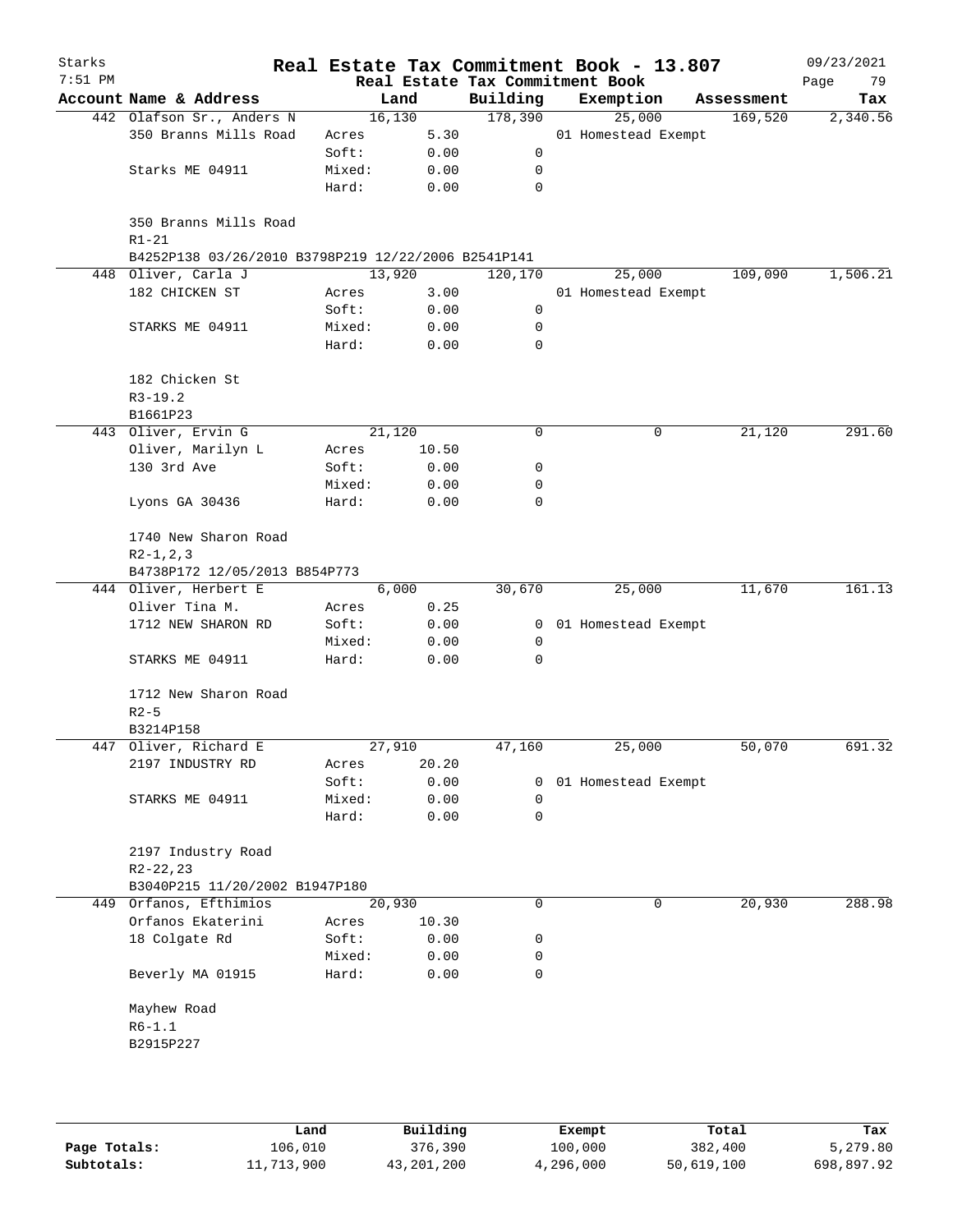| Starks    |                            |        |        |             | Real Estate Tax Commitment Book - 13.807 |            | 09/23/2021 |
|-----------|----------------------------|--------|--------|-------------|------------------------------------------|------------|------------|
| $7:51$ PM |                            |        |        |             | Real Estate Tax Commitment Book          |            | 80<br>Page |
|           | Account Name & Address     |        | Land   | Building    | Exemption                                | Assessment | Tax        |
|           | 450 Orfanos, Efthimios     |        | 20,740 | $\Omega$    | $\Omega$                                 | 20,740     | 286.36     |
|           | Orfanos Ekaterini          | Acres  | 10.10  |             |                                          |            |            |
|           | 18 Colgate Rd              | Soft:  | 0.00   | 0           |                                          |            |            |
|           |                            | Mixed: | 0.00   | 0           |                                          |            |            |
|           | Beverly MA 01915           | Hard:  | 0.00   | $\mathbf 0$ |                                          |            |            |
|           | $R6 - 1.2$                 |        |        |             |                                          |            |            |
|           | B2915P227                  |        |        |             |                                          |            |            |
|           | 451 Orfanos, Efthimios M   |        | 20,740 | $\mathbf 0$ | 0                                        | 20,740     | 286.36     |
|           | Orfanos Ekaterini          | Acres  | 10.10  |             |                                          |            |            |
|           | 18 Colgate Rd              | Soft:  | 0.00   | 0           |                                          |            |            |
|           |                            | Mixed: | 0.00   | 0           |                                          |            |            |
|           | Beverly MA 01915           | Hard:  | 0.00   | $\mathbf 0$ |                                          |            |            |
|           | Mayhew Road                |        |        |             |                                          |            |            |
|           | $R6 - 1.3$                 |        |        |             |                                          |            |            |
|           | B2915P227                  |        |        |             |                                          |            |            |
|           | 453 Osathanondh MD., Rapin |        | 16,000 | 0           | $\mathsf{O}$                             | 16,000     | 220.91     |
|           | 1 Pickerel Terrace         | Acres  | 5.17   |             |                                          |            |            |
|           |                            | Soft:  | 0.00   | 0           |                                          |            |            |
|           | Wellesley MA 02482         | Mixed: | 0.00   | 0           |                                          |            |            |
|           |                            | Hard:  | 0.00   | 0           |                                          |            |            |
|           | $R6 - 22.3$<br>B1311P279   |        |        |             |                                          |            |            |
|           | 454 Osathanondh MD., Rapin |        | 35,040 | 0           | 0                                        | 35,040     | 483.80     |
|           | 1 Pickerel Terrace         | Acres  | 40.00  |             |                                          |            |            |
|           |                            | Soft:  | 0.00   | 0           |                                          |            |            |
|           | Wellesley MA 02482         | Mixed: | 0.00   | 0           |                                          |            |            |
|           |                            | Hard:  | 0.00   | 0           |                                          |            |            |
|           | $R6 - 22.5$                |        |        |             |                                          |            |            |
|           | B1311P279                  |        |        |             |                                          |            |            |
|           | 456 Osgood, Wanda          |        | 36,920 | 56,100      | 25,000                                   | 68,020     | 939.15     |
|           | 146 FAULKNER HILL RD       | Acres  | 45.21  |             |                                          |            |            |
|           | PO BOX 50                  | Soft:  | 0.00   | 0           | 01 Homestead Exempt                      |            |            |
|           | STARKS ME 04911            | Mixed: | 0.00   | 0           |                                          |            |            |
|           |                            | Hard:  | 0.00   | $\mathbf 0$ |                                          |            |            |
|           |                            |        |        |             |                                          |            |            |
|           | 146 Faulkner Hill Road     |        |        |             |                                          |            |            |
|           | $R8 - 38 - 4$              |        |        |             |                                          |            |            |
|           | B2934P88                   |        |        |             |                                          |            |            |
|           | 458 Ouellette, Kenneth W   |        | 42,600 | 0           | 0                                        | 42,600     | 588.18     |
|           | Emery Matthew P.           | Acres  | 61.00  |             |                                          |            |            |
|           | 3 High Bluff Lane          | Soft:  | 0.00   | 0           |                                          |            |            |
|           |                            | Mixed: | 0.00   | 0           |                                          |            |            |
|           | Scarborough ME 04074       | Hard:  | 0.00   | 0           |                                          |            |            |
|           | Route 134                  |        |        |             |                                          |            |            |
|           | $R2 - 38.1$                |        |        |             |                                          |            |            |
|           | B2176P135 07/19/2004       |        |        |             |                                          |            |            |
|           |                            |        |        |             |                                          |            |            |
|           |                            |        |        |             |                                          |            |            |
|           |                            |        |        |             |                                          |            |            |

|              | Land       | Building     |           | Total      | Tax        |
|--------------|------------|--------------|-----------|------------|------------|
|              |            |              | Exempt    |            |            |
| Page Totals: | 172,040    | 56,100       | 25,000    | 203,140    | 2,804.76   |
| Subtotals:   | 11,885,940 | 43, 257, 300 | 4,321,000 | 50,822,240 | 701,702.68 |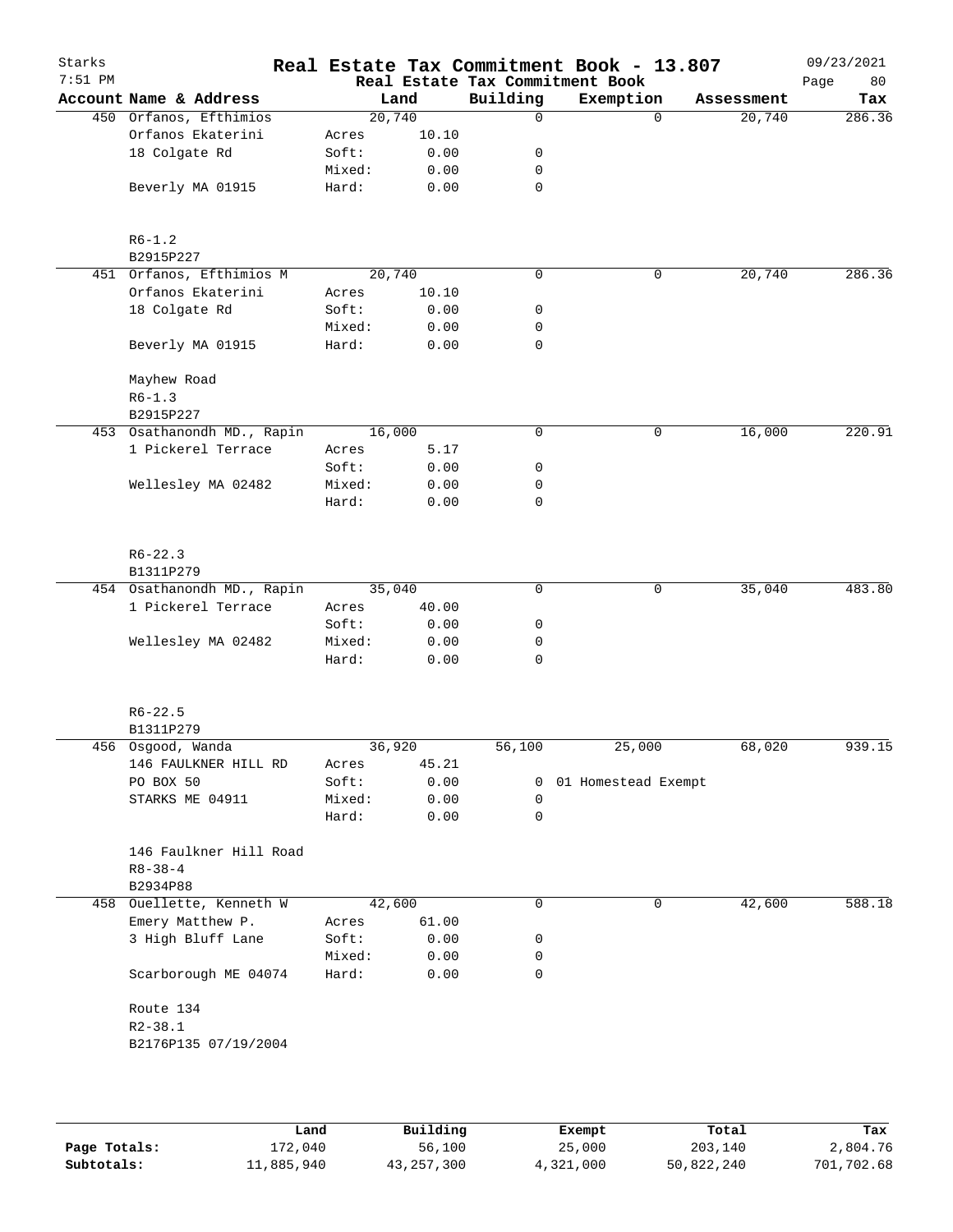| Starks<br>$7:51$ PM |                                                                                 |                 |              |                            | Real Estate Tax Commitment Book - 13.807<br>Real Estate Tax Commitment Book |            | 09/23/2021<br>Page<br>81 |
|---------------------|---------------------------------------------------------------------------------|-----------------|--------------|----------------------------|-----------------------------------------------------------------------------|------------|--------------------------|
|                     | Account Name & Address                                                          |                 | Land         | Building                   | Exemption                                                                   | Assessment | Tax                      |
|                     | 459 Ouellette, Kenneth W<br>Richard E. White Robert Acres<br>E. Horr, William H | 15,840          | 5.00         | 35,090                     | $\Omega$                                                                    | 50,930     | 703.19                   |
|                     | Frankl<br>3 High Bluff Lane                                                     | Soft:           | 0.00         | 0                          |                                                                             |            |                          |
|                     | Scarborough ME 04074                                                            | Mixed:<br>Hard: | 0.00<br>0.00 | $\mathbf 0$<br>$\mathbf 0$ |                                                                             |            |                          |
|                     | $R2 - 38.1C$<br>B3346P192                                                       |                 |              |                            |                                                                             |            |                          |
|                     | 462 Palmer, James W                                                             | 12,960          |              | 28,800                     | 25,000                                                                      | 16,760     | 231.41                   |
|                     | 261 CHICKEN ST                                                                  | Acres           | 2.00         |                            |                                                                             |            |                          |
|                     |                                                                                 | Soft:           | 0.00         |                            | 0 01 Homestead Exempt                                                       |            |                          |
|                     | STARKS ME 04911                                                                 | Mixed:          | 0.00         | 0                          |                                                                             |            |                          |
|                     |                                                                                 | Hard:           | 0.00         | 0                          |                                                                             |            |                          |
|                     | 261 Chicken St<br>$R4-1$<br>B2667P167                                           |                 |              |                            |                                                                             |            |                          |
|                     | 464 Parrillo, Dennis V                                                          | 18,430          |              | $\mathbf 0$                | 0                                                                           | 18,430     | 254.46                   |
|                     | 63 Stubtown Rd.                                                                 | Acres           | 7.70         |                            |                                                                             |            |                          |
|                     |                                                                                 | Soft:           | 0.00         | 0                          |                                                                             |            |                          |
|                     | Hope Valley RI 02832                                                            | Mixed:          | 0.00         | 0                          |                                                                             |            |                          |
|                     |                                                                                 | Hard:           | 0.00         | $\mathbf 0$                |                                                                             |            |                          |
|                     | 9 Cemetery Rd<br>$R3 - 22$                                                      |                 |              |                            |                                                                             |            |                          |
|                     | B1387P315<br>466 Patenaude, Alan                                                |                 | 0            | 14,400                     | 0                                                                           | 14,400     | 198.82                   |
|                     | 141 FAULKNER RD                                                                 |                 |              |                            |                                                                             |            |                          |
|                     | STARKS ME 04911                                                                 |                 |              |                            |                                                                             |            |                          |
|                     | 141 Faulkner Hill Rd<br>R8-38.14ON                                              |                 |              |                            |                                                                             |            |                          |
|                     | B1297P187                                                                       |                 |              |                            |                                                                             |            |                          |
|                     | 465 Patenaude, Alan T                                                           | 32,160          |              | 25,800                     | 25,000                                                                      | 32,960     | 455.08                   |
|                     | Patenaude, Donna P                                                              | Acres           | 10.50        |                            | 01 Homestead Exempt                                                         |            |                          |
|                     | 141 FAULKNER RD                                                                 | Soft:           | 0.00         | 0                          |                                                                             |            |                          |
|                     | STARKS ME 04911                                                                 | Mixed:<br>Hard: | 0.00<br>0.00 | 0<br>0                     |                                                                             |            |                          |
|                     | 147 Faulkner Hill Road<br>R8-38.14                                              |                 |              |                            |                                                                             |            |                          |
|                     | B5519P276 02/26/2020 B3233P283<br>468 Patenaude, Donald                         | 17,880          |              | $\mathbf 0$                | $\mathbf 0$                                                                 | 17,880     | 246.87                   |
|                     | Joseph                                                                          |                 |              |                            |                                                                             |            |                          |
|                     | 11 West Lake Dr                                                                 | Acres           | 7.12         |                            |                                                                             |            |                          |
|                     |                                                                                 | Soft:           | 0.00         | 0                          |                                                                             |            |                          |
|                     | Coventry RI 02816                                                               | Mixed:          | 0.00         | 0                          |                                                                             |            |                          |
|                     |                                                                                 | Hard:           | 0.00         | 0                          |                                                                             |            |                          |
|                     | $R1 - 17.1$                                                                     |                 |              |                            |                                                                             |            |                          |

B3470P168 03/18/2005 B1511P261

|              | Land       | Building   | Exempt    | Total      | Tax        |
|--------------|------------|------------|-----------|------------|------------|
| Page Totals: | 97,270     | 104,090    | 50,000    | 151,360    | 2,089.83   |
| Subtotals:   | 11,983,210 | 43,361,390 | 4,371,000 | 50,973,600 | 703,792.51 |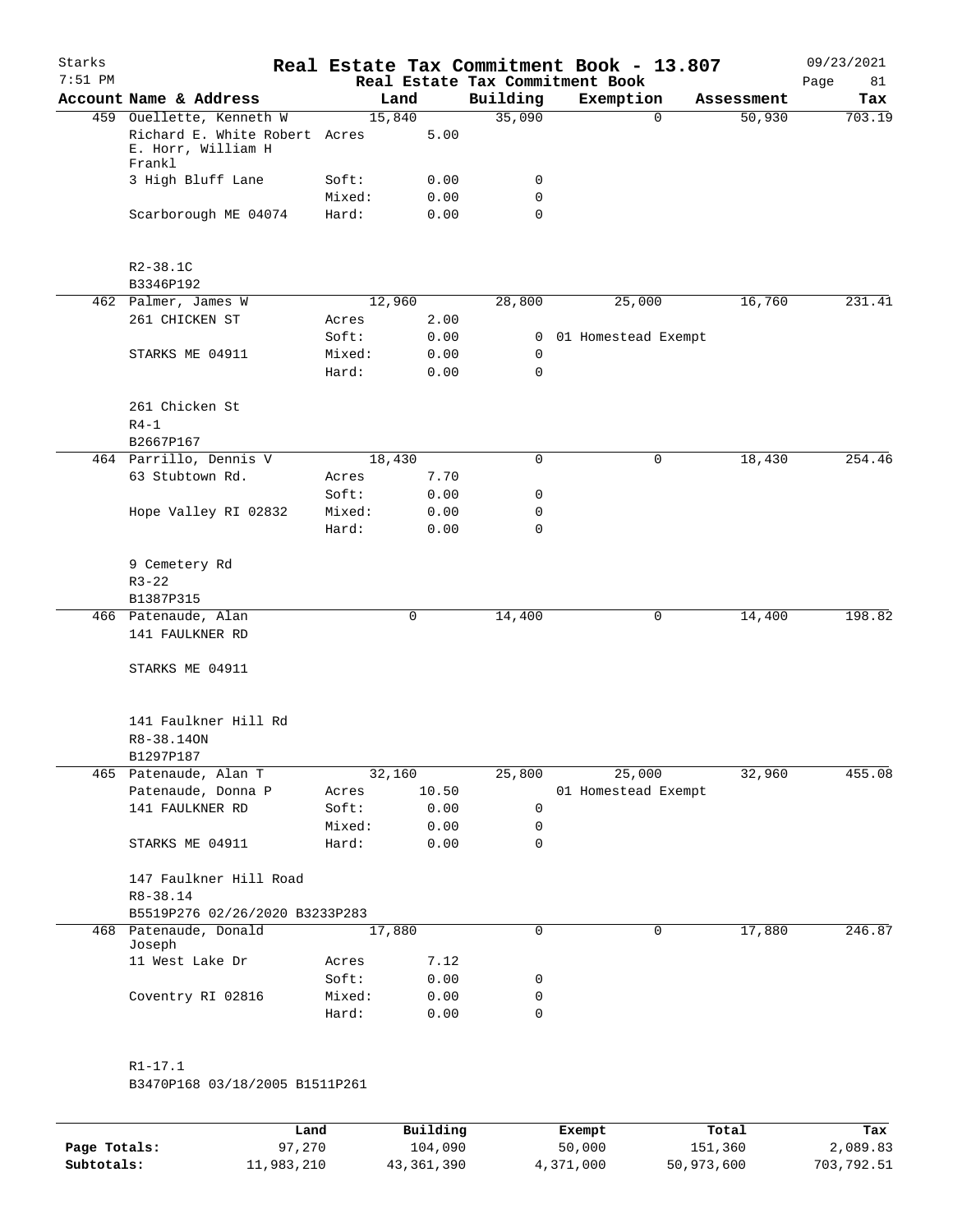| Starks       |                                                                           |        |                |          | Real Estate Tax Commitment Book - 13.807 |                      | 09/23/2021    |
|--------------|---------------------------------------------------------------------------|--------|----------------|----------|------------------------------------------|----------------------|---------------|
| $7:51$ PM    | Account Name & Address                                                    |        |                | Building | Real Estate Tax Commitment Book          |                      | Page<br>82    |
|              | 470 Patenaude, Marc                                                       |        | Land<br>12,960 | 25,800   | Exemption<br>25,000                      | Assessment<br>13,760 | Tax<br>189.98 |
|              | PO BOX 143                                                                | Acres  | 2.00           |          | 01 Homestead Exempt                      |                      |               |
|              |                                                                           | Soft:  | 0.00           | 0        |                                          |                      |               |
|              | ANSON ME 04911                                                            | Mixed: | 0.00           | 0        |                                          |                      |               |
|              |                                                                           | Hard:  | 0.00           | 0        |                                          |                      |               |
|              |                                                                           |        |                |          |                                          |                      |               |
|              | 127 Faulkner Hill Road                                                    |        |                |          |                                          |                      |               |
|              | R8-38.15A                                                                 |        |                |          |                                          |                      |               |
|              | B3233P285                                                                 |        |                |          |                                          |                      |               |
|              | 472 Patten, Bruce K                                                       |        | 26,400         | 0        | 0                                        | 26,400               | 364.50        |
|              | Patten, Cheryl W                                                          | Acres  | 16.00          |          |                                          |                      |               |
|              | 1161 E. Pond Rd                                                           | Soft:  | 0.00           | 0        |                                          |                      |               |
|              |                                                                           | Mixed: | 0.00           | 0        |                                          |                      |               |
|              | Smithfield ME 04978                                                       | Hard:  | 0.00           | 0        |                                          |                      |               |
|              |                                                                           |        |                |          |                                          |                      |               |
|              | $R8 - 33$                                                                 |        |                |          |                                          |                      |               |
|              | B1885P35                                                                  |        |                |          |                                          |                      |               |
|              | 474 Patten, Bruce K                                                       |        | 12,190         | 0        | 0                                        | 12,190               | 168.31        |
|              | Patten, Cheryl W                                                          | Acres  | 1.20           |          |                                          |                      |               |
|              | 1161 E. Pond Rd                                                           | Soft:  | 0.00           | 0        |                                          |                      |               |
|              |                                                                           | Mixed: | 0.00           | 0        |                                          |                      |               |
|              | Smithfield ME 04978                                                       | Hard:  | 0.00           | 0        |                                          |                      |               |
|              | 8 Faulkner Hill Road                                                      |        |                |          |                                          |                      |               |
|              | $R8 - 34$                                                                 |        |                |          |                                          |                      |               |
|              | B1025P352                                                                 |        |                |          |                                          |                      |               |
|              | 497 PEDERSEN, RONALD                                                      |        | 5,370          | 140,220  | 25,000                                   | 120,590              | 1,664.99      |
|              | PEDERSEN, BONNIE                                                          | Acres  | 0.20           |          | 01 Homestead Exempt                      |                      |               |
|              | 9 Locke Hill Rd                                                           | Soft:  | 0.00           | 0        |                                          |                      |               |
|              |                                                                           | Mixed: | 0.00           | 0        |                                          |                      |               |
|              | Starks ME 04911                                                           | Hard:  | 0.00           | 0        |                                          |                      |               |
|              | 9 Locke Hill Rd                                                           |        |                |          |                                          |                      |               |
|              | $U2-4$                                                                    |        |                |          |                                          |                      |               |
|              | B5691P266 04/01/2021 B5420P317 06/14/2019                                 |        |                |          |                                          |                      |               |
|              | 441 Peitz, David A                                                        |        | 27,840         | 25,870   | 0                                        | 53,710               | 741.57        |
|              | Willey, Aerin J                                                           | Acres  | 20.00          |          |                                          |                      |               |
|              | 11 Morning Dew Drive                                                      | Soft:  | 0.00           | 0        |                                          |                      |               |
|              |                                                                           | Mixed: | 0.00           | 0        |                                          |                      |               |
|              | Fairfield ME 04937                                                        | Hard:  | 0.00           | 0        |                                          |                      |               |
|              | $R8 - 6$                                                                  |        |                |          |                                          |                      |               |
|              | B5239P55 12/12/2017 B4971P250 11/04/2015 B4642P41<br>03/28/2013 B1622P166 |        |                |          |                                          |                      |               |
|              | 791 PEPI, JEFFREY                                                         |        | 12,000         | 37,180   | 0                                        | 49,180               | 679.03        |
|              | 10 MURRAY ST                                                              | Acres  | 1.00           |          |                                          |                      |               |
|              |                                                                           | Soft:  | 0.00           | 0        |                                          |                      |               |
|              | BINGHAM ME 04920                                                          | Mixed: | 0.00           | 0        |                                          |                      |               |
|              |                                                                           | Hard:  | 0.00           | 0        |                                          |                      |               |
|              | 17 Anson Road                                                             |        |                |          |                                          |                      |               |
|              | $UI - 5.1$                                                                |        |                |          |                                          |                      |               |
|              | B5661P146 01/22/2021                                                      |        |                |          |                                          |                      |               |
|              |                                                                           |        |                |          |                                          |                      |               |
|              | Land                                                                      |        | Building       |          | Exempt                                   | Total                | Tax           |
| Page Totals: | 96,760                                                                    |        | 229,070        |          | 50,000                                   | 275,830              | 3,808.38      |

**Subtotals:** 12,079,970 43,590,460 4,421,000 51,249,430 707,600.89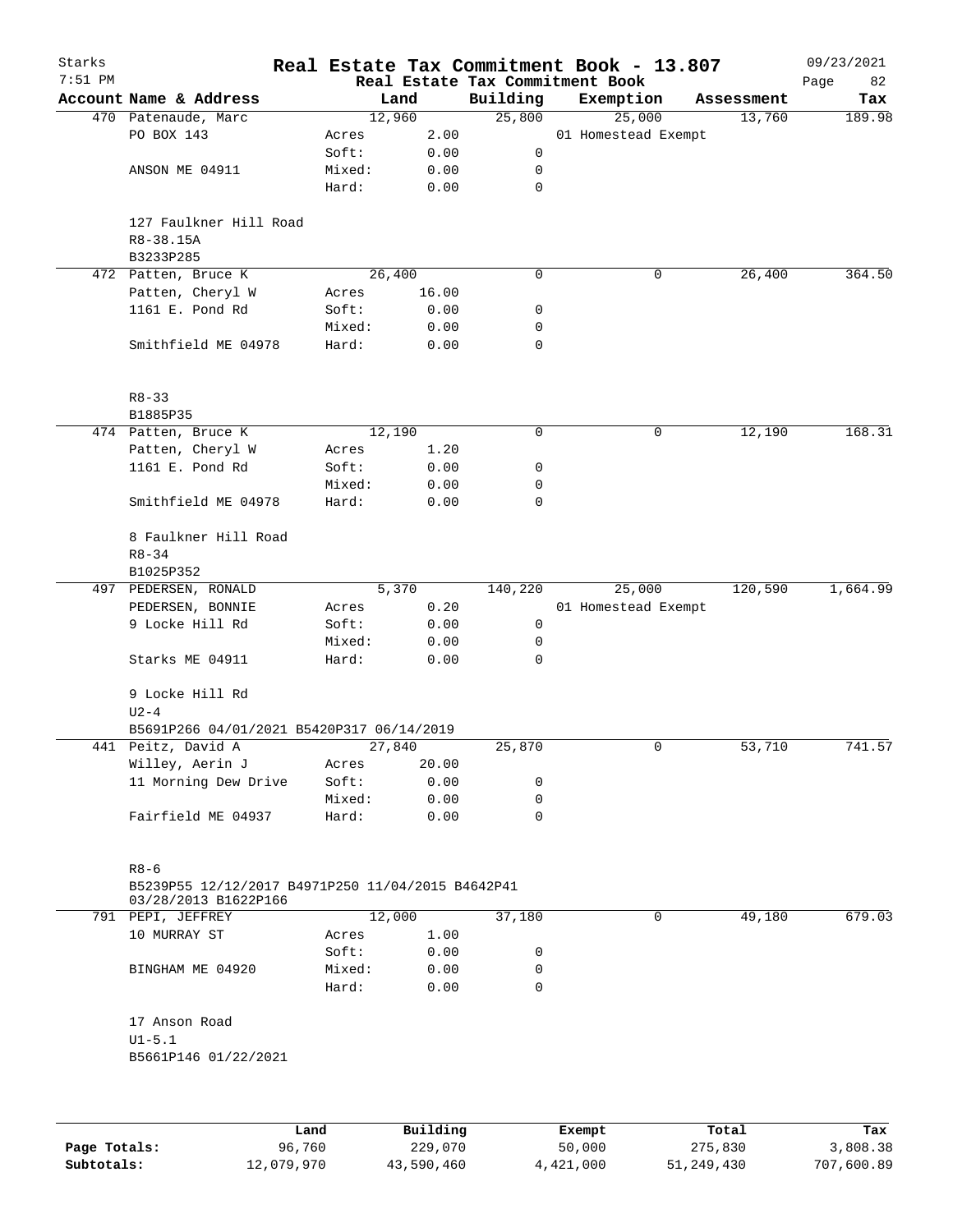| Starks<br>7:51 PM |                                                     |        |        |             | Real Estate Tax Commitment Book - 13.807<br>Real Estate Tax Commitment Book |              |            | 09/23/2021<br>Page<br>83 |
|-------------------|-----------------------------------------------------|--------|--------|-------------|-----------------------------------------------------------------------------|--------------|------------|--------------------------|
|                   | Account Name & Address                              |        | Land   | Building    | Exemption                                                                   |              | Assessment | Tax                      |
|                   | 480 Peppermint, Cary                                |        | 19,460 | 39,400      | 25,000                                                                      |              | 33,860     | 467.51                   |
|                   | Nadir Christine                                     | Acres  | 49.00  |             | 01 Homestead Exempt                                                         |              |            |                          |
|                   | 312 LOCKE HILL RD                                   | Soft:  | 5.00   | 520         |                                                                             |              |            |                          |
|                   |                                                     | Mixed: | 28.00  | 3,948       |                                                                             |              |            |                          |
|                   | STARKS ME 04911                                     | Hard:  | 14.00  | 2,030       |                                                                             |              |            |                          |
|                   | 312 Locke Hill Road                                 |        |        |             |                                                                             |              |            |                          |
|                   | $R2 - 24.14$                                        |        |        |             |                                                                             |              |            |                          |
|                   | B1131P49                                            |        |        |             |                                                                             |              |            |                          |
|                   | 481 Pereira, Joseph                                 |        | 17,250 | 142,080     |                                                                             | 0            | 159,330    | 2,199.87                 |
|                   | Pereira Linda                                       | Acres  | 15.00  |             |                                                                             |              |            |                          |
|                   | 22 Anthony St.                                      | Soft:  | 0.00   | 0           |                                                                             |              |            |                          |
|                   |                                                     | Mixed: | 10.00  | 1,410       |                                                                             |              |            |                          |
|                   | Berkley MA 02779                                    | Hard:  | 0.00   | $\mathbf 0$ |                                                                             |              |            |                          |
|                   | 7 Emery Road                                        |        |        |             |                                                                             |              |            |                          |
|                   | $R3 - 30.2$                                         |        |        |             |                                                                             |              |            |                          |
|                   | B1446P338                                           |        |        |             |                                                                             |              |            |                          |
|                   | 482 Pereira, Linda                                  |        | 2,120  | 0           |                                                                             | 0            | 2,120      | 29.27                    |
|                   | Pereira Joseph                                      | Acres  | 15.00  |             |                                                                             |              |            |                          |
|                   | 22 Anthony St.                                      | Soft:  | 0.00   | 0           |                                                                             |              |            |                          |
|                   |                                                     | Mixed: | 15.00  | 2,115       |                                                                             |              |            |                          |
|                   | Berkley MA 02779                                    | Hard:  | 0.00   | 0           |                                                                             |              |            |                          |
|                   | $R4 - 8$                                            |        |        |             |                                                                             |              |            |                          |
|                   | B2581P349                                           |        |        |             |                                                                             |              |            |                          |
|                   | 483 Perkins, Raymond, E.                            |        | 27,890 | 47,210      | 25,000                                                                      |              | 50,100     | 691.73                   |
|                   | 203 Sawyers Mills Road                              | Acres  | 20.13  |             |                                                                             |              |            |                          |
|                   |                                                     | Soft:  | 0.00   | 0           | 01 Homestead Exempt                                                         |              |            |                          |
|                   | Starks ME 04911                                     | Mixed: | 0.00   | 0           |                                                                             |              |            |                          |
|                   |                                                     | Hard:  | 0.00   | 0           |                                                                             |              |            |                          |
|                   | 203 Sawyers Mills Rd                                |        |        |             |                                                                             |              |            |                          |
|                   | $R7 - 11.2$                                         |        |        |             |                                                                             |              |            |                          |
|                   | B2655P104                                           |        |        |             |                                                                             |              |            |                          |
|                   | 398 Perrault, Timothy                               |        | 26,760 | 71,260      |                                                                             | $\mathsf{O}$ | 98,020     | 1,353.36                 |
|                   | 476 Waterville Rd                                   | Acres  | 17.00  |             |                                                                             |              |            |                          |
|                   |                                                     | Soft:  | 0.00   | 0           |                                                                             |              |            |                          |
|                   | Norridgewock Me 04957                               | Mixed: | 0.00   | $\mathbf 0$ |                                                                             |              |            |                          |
|                   |                                                     | Hard:  | 0.00   | 0           |                                                                             |              |            |                          |
|                   | 190 Sawyers Mills Rd                                |        |        |             |                                                                             |              |            |                          |
|                   | $R3-11A$                                            |        |        |             |                                                                             |              |            |                          |
|                   | B5403P312 05/01/0219 B5303P201 07/12/2018 B1144P264 |        |        |             |                                                                             |              |            |                          |
|                   | 452 Perrone, John                                   |        | 22,560 | 29,700      |                                                                             | 0            | 52,260     | 721.55                   |
|                   | 585 West Washington St                              | Acres  | 12.00  |             |                                                                             |              |            |                          |
|                   |                                                     | Soft:  | 0.00   | 0           |                                                                             |              |            |                          |
|                   | Hanson MA 02341                                     | Mixed: | 0.00   | 0           |                                                                             |              |            |                          |
|                   |                                                     | Hard:  | 0.00   | 0           |                                                                             |              |            |                          |
|                   | 2595 Industry Road<br>$R2 - 42$                     |        |        |             |                                                                             |              |            |                          |
|                   | B5136P142 02/28/2017 B2054P43                       |        |        |             |                                                                             |              |            |                          |
|                   |                                                     |        |        |             |                                                                             |              |            |                          |
|                   |                                                     |        |        |             |                                                                             |              |            |                          |

|              | Land       | Building   | Exempt    | Total      | Tax        |
|--------------|------------|------------|-----------|------------|------------|
| Page Totals: | ⊥16,040    | 329,650    | 50,000    | 395,690    | 5,463.29   |
| Subtotals:   | 12,196,010 | 43,920,110 | 4,471,000 | 51,645,120 | 713,064.18 |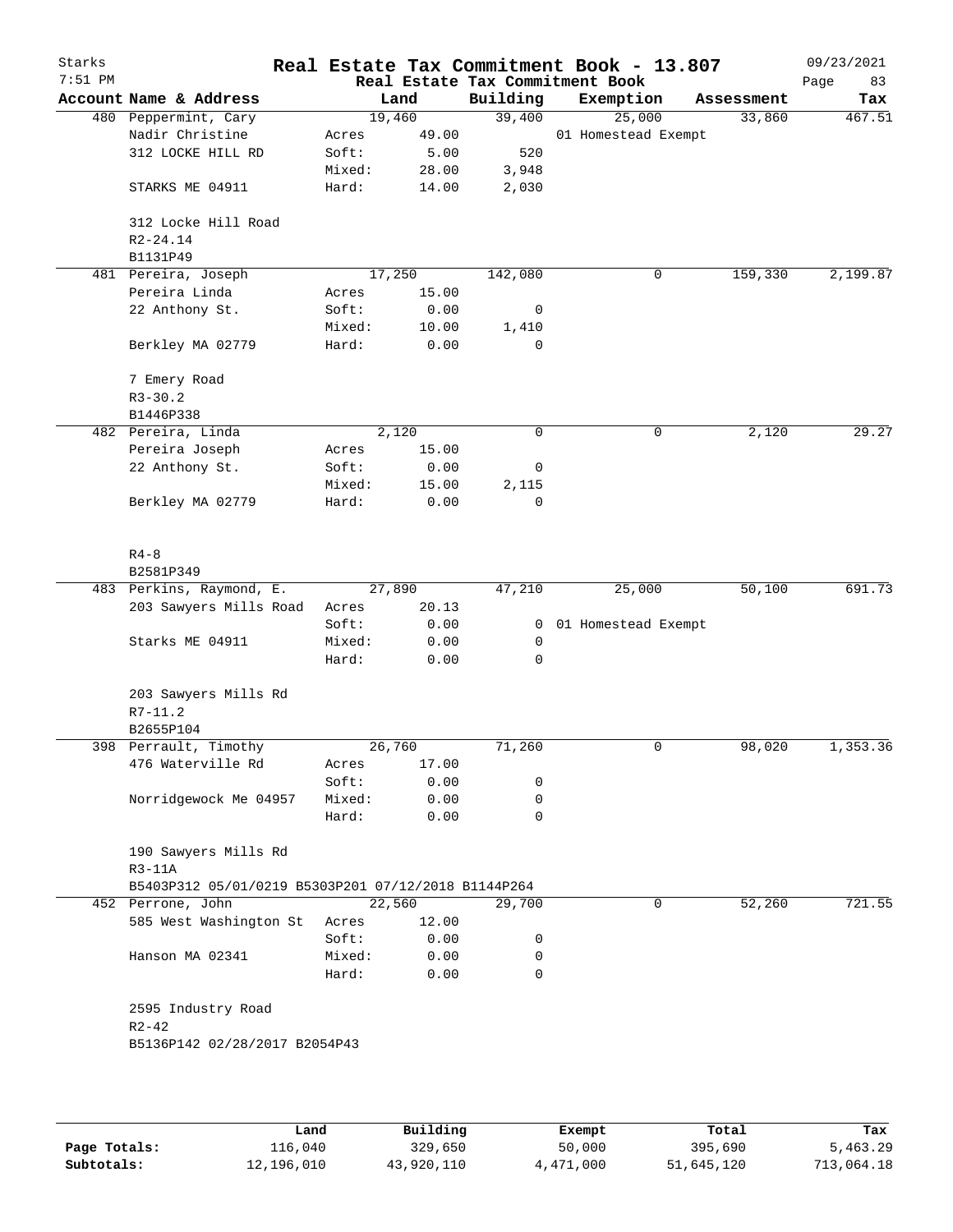| Starks    |                                                                                                        |  |        |       |                                 | Real Estate Tax Commitment Book - 13.807 |            | 09/23/2021 |  |
|-----------|--------------------------------------------------------------------------------------------------------|--|--------|-------|---------------------------------|------------------------------------------|------------|------------|--|
| $7:51$ PM |                                                                                                        |  |        |       | Real Estate Tax Commitment Book |                                          |            | Page<br>84 |  |
|           | Account Name & Address                                                                                 |  |        | Land  | Building                        | Exemption                                | Assessment | Tax        |  |
|           | 726 Perry, Patricia E                                                                                  |  | 12,720 |       | 64,020                          | $\mathbf 0$                              | 76,740     | 1,059.55   |  |
|           | Perry, Robert J                                                                                        |  | Acres  | 1.75  |                                 |                                          |            |            |  |
|           | 77 West Street                                                                                         |  | Soft:  | 0.00  | 0                               |                                          |            |            |  |
|           |                                                                                                        |  | Mixed: | 0.00  | 0                               |                                          |            |            |  |
|           | West Bridgewater MA<br>02379                                                                           |  | Hard:  | 0.00  | 0                               |                                          |            |            |  |
|           | 530 Sandy River Road<br>$R9 - 5.4B$                                                                    |  |        |       |                                 |                                          |            |            |  |
|           | B5044P160 06/21/2016 B4855P215 11/26/2014 B4397P7<br>05/25/2011 B4189P71 09/03/2009 B4112P4 03/19/2009 |  |        |       |                                 |                                          |            |            |  |
|           | 485 Peters, Bruce                                                                                      |  | 27,120 |       | 0                               | $\mathbf 0$                              | 27,120     | 374.45     |  |
|           | 83 Mansfield Rd<br>Apt.215.                                                                            |  | Acres  | 18.00 |                                 |                                          |            |            |  |
|           |                                                                                                        |  | Soft:  | 0.00  | 0                               |                                          |            |            |  |
|           | New London CT 06320                                                                                    |  | Mixed: | 0.00  | 0                               |                                          |            |            |  |
|           |                                                                                                        |  | Hard:  | 0.00  | 0                               |                                          |            |            |  |
|           | R11-16<br>B815P268                                                                                     |  |        |       |                                 |                                          |            |            |  |
|           | 486 Peters, Bruce                                                                                      |  | 35,040 |       | 0                               | $\mathbf 0$                              | 35,040     | 483.80     |  |
|           | 83 Mansfield Rd<br>Apt.215.                                                                            |  | Acres  | 40.00 |                                 |                                          |            |            |  |
|           |                                                                                                        |  | Soft:  | 0.00  | 0                               |                                          |            |            |  |
|           | New London CT 06320                                                                                    |  | Mixed: | 0.00  | 0                               |                                          |            |            |  |
|           |                                                                                                        |  | Hard:  | 0.00  | 0                               |                                          |            |            |  |
|           | R11-15                                                                                                 |  |        |       |                                 |                                          |            |            |  |
|           | B1755P164                                                                                              |  |        |       |                                 |                                          |            |            |  |
|           | 770 Peterson, Brian                                                                                    |  | 16,220 |       | 114,910                         | 0                                        | 131,130    | 1,810.51   |  |
|           | Peterson, Shelley                                                                                      |  | Acres  | 5.40  |                                 |                                          |            |            |  |
|           | 46 Railroad Street                                                                                     |  | Soft:  | 0.00  | 0                               |                                          |            |            |  |
|           |                                                                                                        |  | Mixed: | 0.00  | 0                               |                                          |            |            |  |
|           | Bethel ME 04217                                                                                        |  | Hard:  | 0.00  | 0                               |                                          |            |            |  |
|           | 87 Anson Rd<br>$R8 - 46.2$                                                                             |  |        |       |                                 |                                          |            |            |  |
|           | B5358P148 12/03/2018 B4986P117 12/17/2015 B4745P93<br>12/26/2013                                       |  |        |       |                                 |                                          |            |            |  |
|           | 490 Phillips et All, Laurie<br>J.                                                                      |  | 13,680 |       | 17,280                          | $\mathsf{O}$                             | 30,960     | 427.46     |  |
|           | 1023 Rangley Road                                                                                      |  | Acres  | 2.75  |                                 |                                          |            |            |  |
|           |                                                                                                        |  | Soft:  | 0.00  | 0                               |                                          |            |            |  |
|           | Phillips ME 04966                                                                                      |  | Mixed: | 0.00  | 0                               |                                          |            |            |  |
|           |                                                                                                        |  | Hard:  | 0.00  | $\Omega$                        |                                          |            |            |  |
|           | 1355 New Sharon Road                                                                                   |  |        |       |                                 |                                          |            |            |  |
|           | $R8 - 16.2$                                                                                            |  |        |       |                                 |                                          |            |            |  |
|           | B2678P266                                                                                              |  |        |       |                                 |                                          |            |            |  |
|           |                                                                                                        |  |        |       |                                 |                                          |            |            |  |

|              | Land       | Building   | Exempt    | Total      | Tax        |
|--------------|------------|------------|-----------|------------|------------|
| Page Totals: | 104,780    | 196,210    |           | 300,990    | 4,155.77   |
| Subtotals:   | 12,300,790 | 44,116,320 | 4,471,000 | 51,946,110 | 717,219.95 |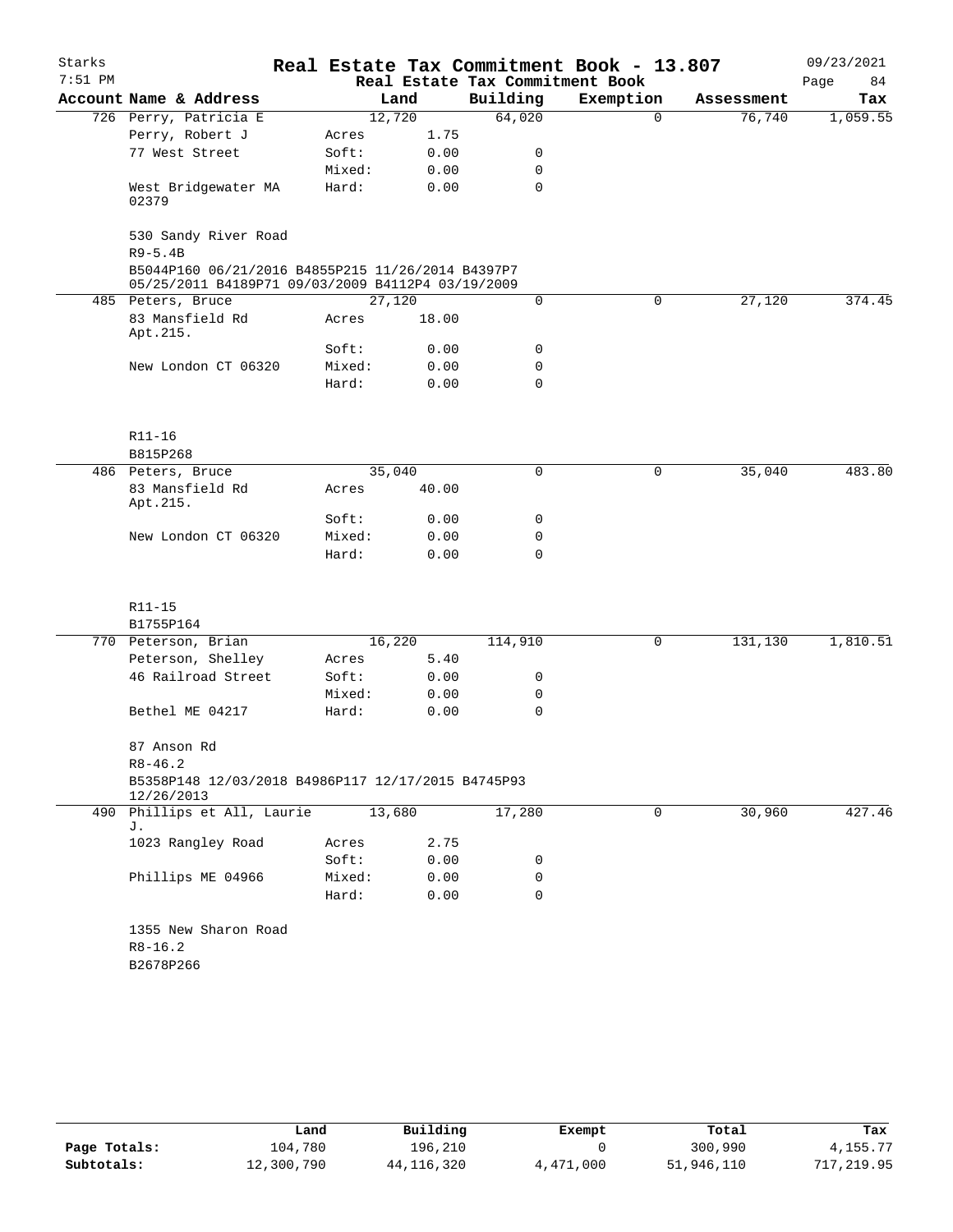| Starks<br>$7:51$ PM |                                                                                                     |                 |               |             | Real Estate Tax Commitment Book - 13.807<br>Real Estate Tax Commitment Book |             | 09/23/2021<br>85<br>Page |
|---------------------|-----------------------------------------------------------------------------------------------------|-----------------|---------------|-------------|-----------------------------------------------------------------------------|-------------|--------------------------|
|                     | Account Name & Address                                                                              |                 | Land          | Building    | Exemption                                                                   | Assessment  | Tax                      |
|                     | 724 Phillips, Steven A                                                                              |                 | 12,480        | 0           |                                                                             | 0<br>12,480 | 172.31                   |
|                     | Phillips, Teresa B                                                                                  | Acres           | 1.50          |             |                                                                             |             |                          |
|                     | 39 Cleveland Road                                                                                   | Soft:           | 0.00          | 0           |                                                                             |             |                          |
|                     |                                                                                                     | Mixed:          | 0.00          | 0           |                                                                             |             |                          |
|                     | Embden ME 04958                                                                                     | Hard:           | 0.00          | $\mathbf 0$ |                                                                             |             |                          |
|                     | $R5 - 31.1$<br>B4066P160 10/21/2008                                                                 |                 |               |             |                                                                             |             |                          |
|                     | 492 Piche, Bradley M                                                                                |                 | 26,760        | 22,820      |                                                                             | 49,580<br>0 | 684.55                   |
|                     | Barnes Lorrin M.                                                                                    | Acres           | 17.00         |             |                                                                             |             |                          |
|                     | 38 Marianne Dr.                                                                                     | Soft:           | 0.00          | 0           |                                                                             |             |                          |
|                     |                                                                                                     | Mixed:          | 0.00          | 0           |                                                                             |             |                          |
|                     | Bridgewater MA 02324                                                                                | Hard:           | 0.00          | 0           |                                                                             |             |                          |
|                     | 1539 New Sharon Road<br>$R8 - 9$                                                                    |                 |               |             |                                                                             |             |                          |
|                     | B2605P240                                                                                           |                 |               |             |                                                                             |             |                          |
|                     | 493 Pizzo, Angelo                                                                                   |                 | 17,760        | 0           |                                                                             | 17,760<br>0 | 245.21                   |
|                     | Pizzo, Ann                                                                                          | Acres           | 7.00          |             |                                                                             |             |                          |
|                     | 21 Garrison St                                                                                      | Soft:           | 0.00          | 0           |                                                                             |             |                          |
|                     |                                                                                                     | Mixed:          | 0.00          | 0           |                                                                             |             |                          |
|                     | Cranston RI 02920                                                                                   | Hard:           | 0.00          | $\mathbf 0$ |                                                                             |             |                          |
|                     | 114 Clark Rd                                                                                        |                 |               |             |                                                                             |             |                          |
|                     | $R5 - 3.2$                                                                                          |                 |               |             |                                                                             |             |                          |
|                     | B1863P288                                                                                           |                 |               |             |                                                                             |             |                          |
|                     | 32 POIRIER, JARED                                                                                   |                 | 29,640        | 25,000      | 25,000                                                                      | 29,640      | 409.24                   |
|                     | 152 MAYHEW RD                                                                                       | Acres           | 25.00         |             | 01 Homestead Exempt                                                         |             |                          |
|                     |                                                                                                     | Soft:           | 0.00          | 0           |                                                                             |             |                          |
|                     | STARKS ME 04911                                                                                     | Mixed:<br>Hard: | 0.00<br>0.00  | 0<br>0      |                                                                             |             |                          |
|                     | 152 Mayhew Road                                                                                     |                 |               |             |                                                                             |             |                          |
|                     | $R7 - 16.2$<br>B5636P147 11/24/2020 B5548P102 05/26/2020 B4515P150<br>04/17/2012 B3599P123 B133P123 |                 |               |             |                                                                             |             |                          |
|                     | 494 Pond, Christopher D                                                                             |                 | 31,080        | 40,500      |                                                                             | 0<br>71,580 | 988.31                   |
|                     | 6 Broadway Ave                                                                                      | Acres           | 29.00         |             |                                                                             |             |                          |
|                     |                                                                                                     | Soft:           | 0.00          | 0           |                                                                             |             |                          |
|                     | Naples ME 04055                                                                                     | Mixed:          | 0.00          | 0           |                                                                             |             |                          |
|                     |                                                                                                     | Hard:           | 0.00          | 0           |                                                                             |             |                          |
|                     | 55 Emery Road<br>$R3 - 30.1$                                                                        |                 |               |             |                                                                             |             |                          |
|                     | B5501P315 12/01/2019 B1957P320                                                                      |                 |               |             |                                                                             |             |                          |
|                     | 495 Porter, Dennis A                                                                                |                 | 20,930        | 54,070      |                                                                             | 75,000<br>0 | 1,035.53                 |
|                     | P.O. Box 410                                                                                        | Acres<br>Soft:  | 10.30<br>0.00 | 0           |                                                                             |             |                          |
|                     | Berlin MA 01503                                                                                     | Mixed:          | 0.00          | 0           |                                                                             |             |                          |
|                     |                                                                                                     | Hard:           | 0.00          | 0           |                                                                             |             |                          |
|                     | 9 Mayhew Road                                                                                       |                 |               |             |                                                                             |             |                          |
|                     | $R7 - 10.1$<br>B4468P149 11/23/2011 B3826P118 03/10/2007 B2169P319                                  |                 |               |             |                                                                             |             |                          |
|                     |                                                                                                     |                 |               |             |                                                                             |             |                          |
|                     |                                                                                                     | Land            | Building      |             | Exempt                                                                      | Total       | Tax                      |

|              | Land       | Building   | Exempt    | Total      | Tax        |
|--------------|------------|------------|-----------|------------|------------|
| Page Totals: | 138,650    | 142,390    | 25,000    | 256,040    | 3,535.15   |
| Subtotals:   | 12,439,440 | 44,258,710 | 4,496,000 | 52,202,150 | 720,755.10 |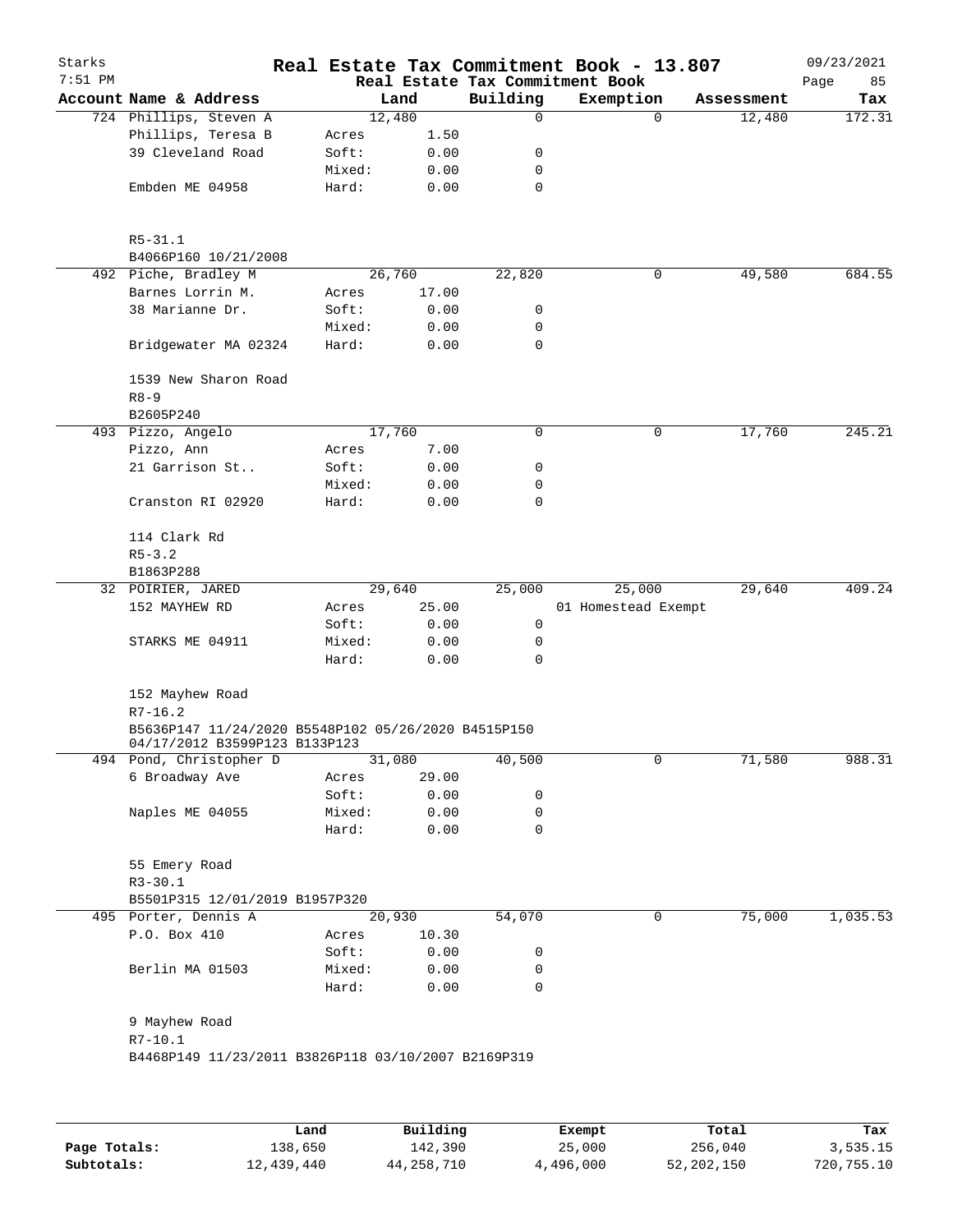| Starks    |                                                    |        |        |             | Real Estate Tax Commitment Book - 13.807 |                    | 09/23/2021 |
|-----------|----------------------------------------------------|--------|--------|-------------|------------------------------------------|--------------------|------------|
| $7:51$ PM |                                                    |        |        |             | Real Estate Tax Commitment Book          |                    | Page<br>86 |
|           | Account Name & Address                             |        | Land   | Building    | Exemption                                | Assessment         | Tax        |
|           | 542 Posey Family Revocable<br>Trust                |        | 29,170 | 41,570      |                                          | 70,740<br>$\Omega$ | 976.71     |
|           | 28 Hale True Road                                  | Acres  | 23.69  |             |                                          |                    |            |
|           |                                                    | Soft:  | 0.00   | 0           |                                          |                    |            |
|           | Sandown NH 03873                                   | Mixed: | 0.00   | 0           |                                          |                    |            |
|           |                                                    | Hard:  | 0.00   | $\mathbf 0$ |                                          |                    |            |
|           | 415 Sawyers Mills Rd<br>$R4 - 35$                  |        |        |             |                                          |                    |            |
|           | B5157P350 05/22/2017 B5030P182 05/25/2016 B253P280 |        |        |             |                                          |                    |            |
|           | 478 Powers, Jeri-Ann                               |        | 20,640 | 91,930      | 25,000                                   | 87,570             | 1,209.08   |
|           | Powers, Alan                                       | Acres  | 10.00  |             | 01 Homestead Exempt                      |                    |            |
|           | 1219 NEW SHARON RD                                 | Soft:  | 0.00   | 0           |                                          |                    |            |
|           |                                                    | Mixed: | 0.00   | 0           |                                          |                    |            |
|           | STARKS ME 04911                                    | Hard:  | 0.00   | $\mathbf 0$ |                                          |                    |            |
|           | 1219 New Sharon Road<br>$R1 - 34.3$                |        |        |             |                                          |                    |            |
|           | B5214P283 10/13/2017 B3005P124                     |        |        |             |                                          |                    |            |
|           | 585 Presbytery of Northern<br>New England          |        | 5,520  | $\mathbf 0$ |                                          | 0<br>5,520         | 76.21      |
|           | United in Christ<br>Presbyterian Church            | Acres  | 41.00  |             |                                          |                    |            |
|           | PO Box 228                                         | Soft:  | 7.00   | 728         |                                          |                    |            |
|           |                                                    | Mixed: | 34.00  | 4,794       |                                          |                    |            |
|           | Leeds ME 04263                                     | Hard:  | 0.00   | 0           |                                          |                    |            |
|           |                                                    |        |        |             |                                          |                    |            |
|           | $R7 - 8$                                           |        |        |             |                                          |                    |            |
|           | 586 Presbytery of Northern<br>New England          |        | 22,270 | 0           |                                          | 0<br>22,270        | 307.48     |
|           | Mission at the Eastward Acres                      |        | 59.00  |             |                                          |                    |            |
|           | PO Box 228                                         | Soft:  | 12.00  | 1,248       |                                          |                    |            |
|           |                                                    | Mixed: | 23.00  | 3,243       |                                          |                    |            |
|           | Leeds ME 04263                                     | Hard:  | 20.00  | 2,900       |                                          |                    |            |
|           | 68 Sawyers Mills Road<br>$R3 - 10$                 |        |        |             |                                          |                    |            |
|           | 213 Presbytery of Northern                         |        | 15,260 | 0           |                                          | 0<br>15,260        | 210.69     |
|           | New England, The<br>Trustees o                     |        |        |             |                                          |                    |            |
|           | PO Box 228                                         | Acres  | 4.40   |             |                                          |                    |            |
|           |                                                    | Soft:  | 0.00   | 0           |                                          |                    |            |
|           | Leeds ME 04263                                     | Mixed: | 0.00   | 0           |                                          |                    |            |
|           |                                                    | Hard:  | 0.00   | 0           |                                          |                    |            |
|           | New Sharon Road                                    |        |        |             |                                          |                    |            |
|           | $R1 - 35$                                          |        |        |             |                                          |                    |            |
|           | B4612P58 12/20/2012 B780P630                       |        |        |             |                                          |                    |            |
|           | 498 Prescott, Daniel E                             |        | 52,680 | 15,260      |                                          | 0<br>67,940        | 938.05     |
|           | 484 Oak Pond Rd                                    | Acres  | 89.00  |             |                                          |                    |            |
|           |                                                    | Soft:  | 0.00   | 0           |                                          |                    |            |
|           | Skowhegan ME 04976                                 | Mixed: | 0.00   | 0           |                                          |                    |            |
|           |                                                    | Hard:  | 0.00   | 0           |                                          |                    |            |
|           |                                                    |        |        |             |                                          |                    |            |
|           | R1-14                                              |        |        |             |                                          |                    |            |
|           | B1767P192                                          |        |        |             |                                          |                    |            |

|              | Land       | Building   | Exempt    | Total      | Tax        |
|--------------|------------|------------|-----------|------------|------------|
| Page Totals: | 145,540    | 148,760    | 25,000    | 269,300    | 3,718.22   |
| Subtotals:   | 12,584,980 | 44,407,470 | 4,521,000 | 52,471,450 | 724,473.32 |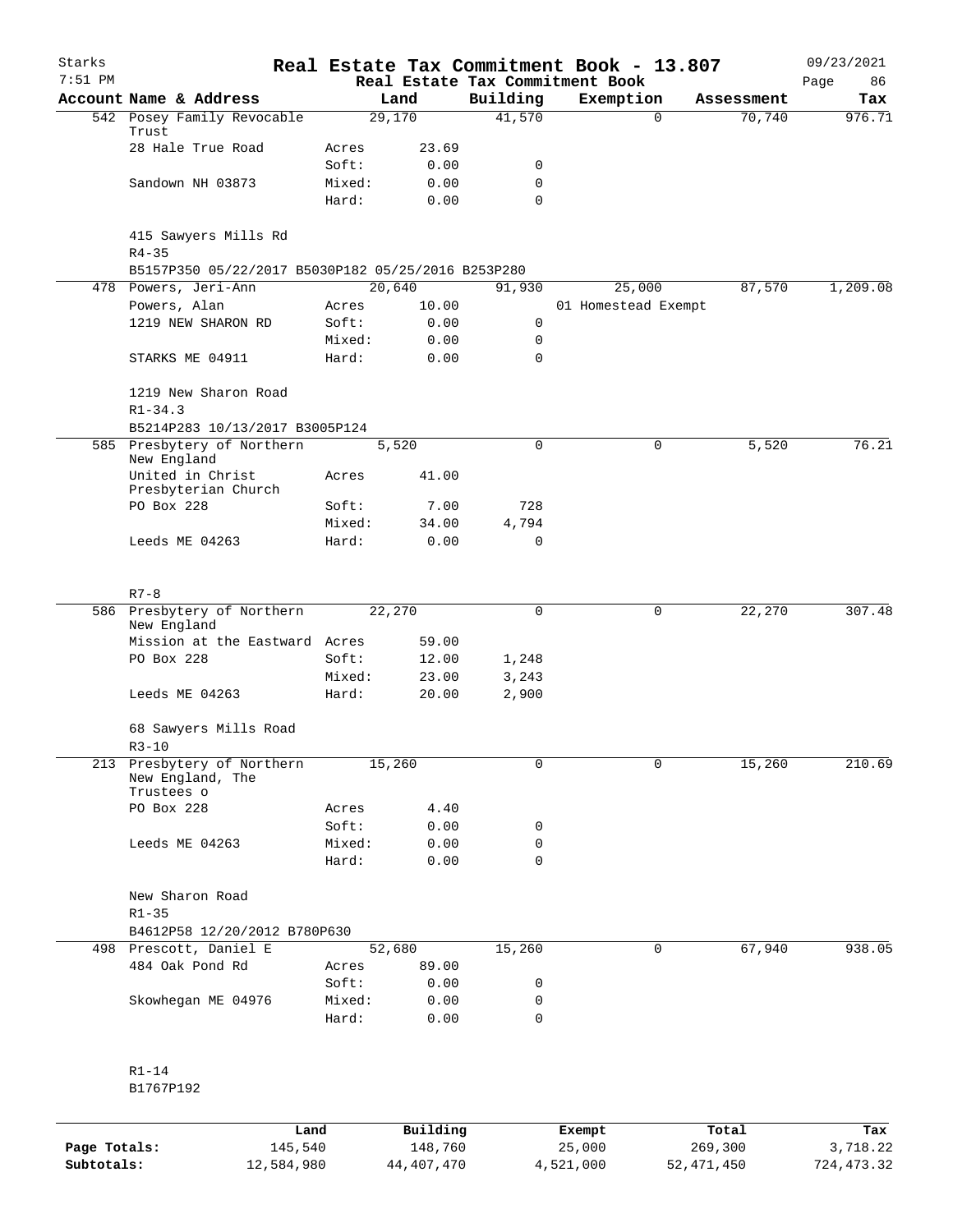| Starks<br>$7:51$ PM |                                    |      |        |          |             | Real Estate Tax Commitment Book - 13.807<br>Real Estate Tax Commitment Book |            | 09/23/2021        |
|---------------------|------------------------------------|------|--------|----------|-------------|-----------------------------------------------------------------------------|------------|-------------------|
|                     | Account Name & Address             |      |        | Land     | Building    | Exemption                                                                   | Assessment | Page<br>87<br>Tax |
|                     | 763 Prescott, Ellen                |      |        | 23,230   | $\Omega$    | $\Omega$                                                                    | 23,230     | 320.74            |
|                     | 11 Reed Road                       |      | Acres  | 12.70    |             |                                                                             |            |                   |
|                     |                                    |      | Soft:  | 0.00     | 0           |                                                                             |            |                   |
|                     | Industry ME 04938                  |      | Mixed: | 0.00     | 0           |                                                                             |            |                   |
|                     |                                    |      | Hard:  | 0.00     | 0           |                                                                             |            |                   |
|                     | $R1 - 14.1$                        |      |        |          |             |                                                                             |            |                   |
|                     | B4640P39 03/21/2013                |      |        |          |             |                                                                             |            |                   |
|                     | 762 Prescott, Gerald S             |      |        | 23,230   | 0           | 0                                                                           | 23,230     | 320.74            |
|                     | 56 Getchell Road                   |      | Acres  | 12.70    |             |                                                                             |            |                   |
|                     |                                    |      | Soft:  | 0.00     | 0           |                                                                             |            |                   |
|                     | Embden ME 04958                    |      | Mixed: | 0.00     | 0           |                                                                             |            |                   |
|                     |                                    |      | Hard:  | 0.00     | 0           |                                                                             |            |                   |
|                     | $R1 - 14.2$                        |      |        |          |             |                                                                             |            |                   |
|                     | B4640P42 03/21/2013                |      |        |          |             |                                                                             |            |                   |
|                     | 778 Pressey, Heirs of Ruby         |      |        | 30,720   | $\mathbf 0$ | 0                                                                           | 30,720     | 424.15            |
|                     | 29 Pressey Road                    |      | Acres  | 28.00    |             |                                                                             |            |                   |
|                     |                                    |      | Soft:  | 0.00     | 0           |                                                                             |            |                   |
|                     | Starks ME 04911                    |      | Mixed: | 0.00     | 0           |                                                                             |            |                   |
|                     |                                    |      | Hard:  | 0.00     | $\mathbf 0$ |                                                                             |            |                   |
|                     | $R2 - 7.2$<br>B1407P316 01/18/1988 |      |        |          |             |                                                                             |            |                   |
|                     | 499 Pressey, Robert M              |      |        | 12,000   | 74,880      | 25,000                                                                      | 61,880     | 854.38            |
|                     | Pressey, Crystal L                 |      | Acres  | 1.00     |             | 01 Homestead Exempt                                                         |            |                   |
|                     | 12 PRESSEY RD                      |      | Soft:  | 0.00     | 0           |                                                                             |            |                   |
|                     |                                    |      | Mixed: | 0.00     | 0           |                                                                             |            |                   |
|                     | STARKS ME 04911                    |      | Hard:  | 0.00     | 0           |                                                                             |            |                   |
|                     | 12 Pressey Road<br>$R2 - 7.1$      |      |        |          |             |                                                                             |            |                   |
|                     | B4841P252 B1405P169 10/15/2014     |      |        |          |             |                                                                             |            |                   |
|                     | 500 Pressey, Ruby, Heirs Of        |      |        | 22,560   | 36,360      | 25,000                                                                      | 33,920     | 468.33            |
|                     | 29 Pressey Road                    |      | Acres  | 12.00    |             |                                                                             |            |                   |
|                     |                                    |      | Soft:  | 0.00     | 0           | 01 Homestead Exempt                                                         |            |                   |
|                     | Starks ME 04911                    |      | Mixed: | 0.00     | 0           |                                                                             |            |                   |
|                     |                                    |      | Hard:  | 0.00     | 0           |                                                                             |            |                   |
|                     | 29 Pressey Road<br>$R2-7$          |      |        |          |             |                                                                             |            |                   |
|                     | B1413P314                          |      |        |          |             |                                                                             |            |                   |
|                     | 15 Price, Harold                   |      |        | 14,400   | 35,520      | 0                                                                           | 49,920     | 689.25            |
|                     | 16 Pearl St.                       |      | Acres  | 18.00    |             |                                                                             |            |                   |
|                     |                                    |      | Soft:  | 0.00     | 0           |                                                                             |            |                   |
|                     | Madison ME 04950                   |      | Mixed: | 17.00    | 2,397       |                                                                             |            |                   |
|                     |                                    |      | Hard:  | 0.00     | 0           |                                                                             |            |                   |
|                     | 106 Redneck Road                   |      |        |          |             |                                                                             |            |                   |
|                     | $R6 - 2.2A - 2$<br>B2746P114       |      |        |          |             |                                                                             |            |                   |
|                     |                                    |      |        |          |             |                                                                             |            |                   |
|                     |                                    | Land |        | Building |             | Exempt                                                                      | Total      | Tax               |

|              | Land       | Building   | Exempt    | Total      | Tax        |
|--------------|------------|------------|-----------|------------|------------|
| Page Totals: | 126,140    | 146,760    | 50,000    | 222,900    | 3,077.59   |
| Subtotals:   | 12,711,120 | 44,554,230 | 4,571,000 | 52,694,350 | 727,550.91 |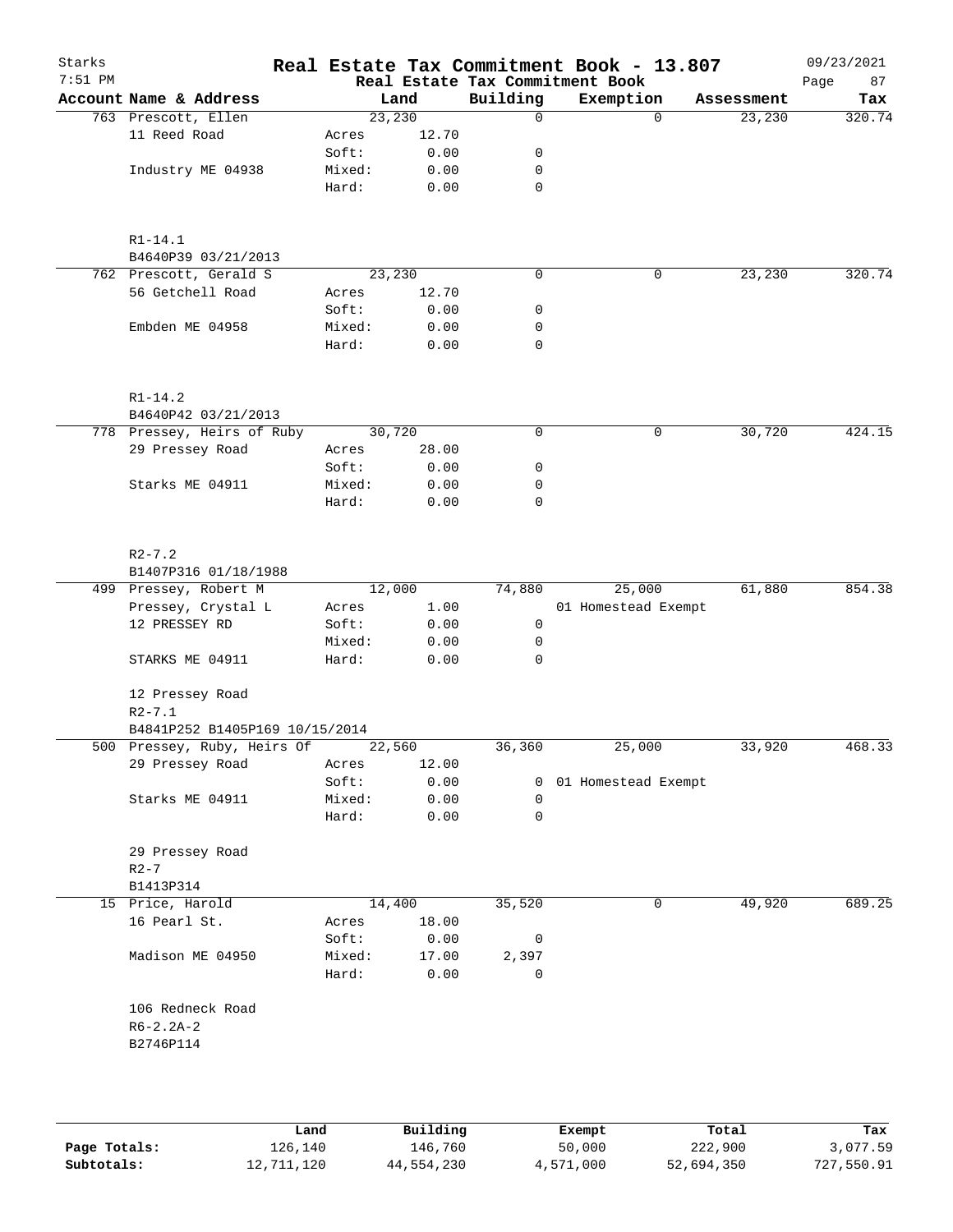| Starks       |                                                                  |                 |               |               | Real Estate Tax Commitment Book - 13.807 |                     | 09/23/2021   |
|--------------|------------------------------------------------------------------|-----------------|---------------|---------------|------------------------------------------|---------------------|--------------|
| $7:51$ PM    |                                                                  |                 |               |               | Real Estate Tax Commitment Book          |                     | Page<br>88   |
|              | Account Name & Address<br>501 Price, Harold E                    |                 | Land<br>2,220 | Building<br>0 | Exemption<br>$\mathbf 0$                 | Assessment<br>2,220 | Tax<br>30.65 |
|              | 16 Pearl St.                                                     | Acres           | 15.75         |               |                                          |                     |              |
|              |                                                                  | Soft:           | 0.00          | 0             |                                          |                     |              |
|              | Madison ME 04950                                                 | Mixed:          | 15.75         | 2,221         |                                          |                     |              |
|              |                                                                  | Hard:           | 0.00          | $\mathbf 0$   |                                          |                     |              |
|              | Redneck Road                                                     |                 |               |               |                                          |                     |              |
|              | $R6 - 2.2A - 1$                                                  |                 |               |               |                                          |                     |              |
|              | B2746P114                                                        |                 |               |               |                                          |                     |              |
|              | 264 Provost, Gordon Ashley                                       |                 | 15,550        | 0             | 0                                        | 15,550              | 214.70       |
|              | P.O. Box 4                                                       | Acres           | 4.70          |               |                                          |                     |              |
|              |                                                                  | Soft:           | 0.00          | 0             |                                          |                     |              |
|              | Bangor ME 04401                                                  | Mixed:          | 0.00          | 0             |                                          |                     |              |
|              |                                                                  | Hard:           | 0.00          | 0             |                                          |                     |              |
|              | $R7-17$                                                          |                 |               |               |                                          |                     |              |
|              | B5441P240 07/30/2019                                             |                 |               |               |                                          |                     |              |
|              | 256 Quimby, Francis J                                            |                 | 15,840        | 74,770        | 25,000                                   | 65,610              | 905.88       |
|              | Melancon-Quimby Robin<br>М.                                      | Acres           | 5.00          |               | 01 Homestead Exempt                      |                     |              |
|              | 529 Anson Rd                                                     | Soft:           | 0.00          | 0             |                                          |                     |              |
|              |                                                                  | Mixed:          | 0.00          | 0             |                                          |                     |              |
|              | Starks ME 04911                                                  | Hard:           | 0.00          | 0             |                                          |                     |              |
|              | 529 Anson Rd<br>$R10-4$                                          |                 |               |               |                                          |                     |              |
|              | B5460P218 09/01/2019 B5331P92 09/19/2018 B3491P195<br>05/09/2005 |                 |               |               |                                          |                     |              |
|              | 502 Quimby, Glenda                                               |                 | 64,920        | 83,160        | 25,000                                   | 123,080             | 1,699.37     |
|              | PO BOX 432                                                       | Acres           | 123.00        |               |                                          |                     |              |
|              |                                                                  | Soft:           | 0.00          | 0             | 01 Homestead Exempt                      |                     |              |
|              | STARKS ME 04911                                                  | Mixed:          | 0.00          | 0             |                                          |                     |              |
|              |                                                                  | Hard:           | 0.00          | 0             |                                          |                     |              |
|              | 51 Quimby Road<br>$R10-14,14A$                                   |                 |               |               |                                          |                     |              |
|              | B5374P340 01/28/2019                                             |                 |               |               |                                          |                     |              |
| 503          | Quimby, Glenda                                                   |                 | 91,200        | 30,000        | 0                                        | 121,200             | 1,673.41     |
|              | PO BOX 432                                                       | Acres           | 196.00        |               |                                          |                     |              |
|              |                                                                  | Soft:           | 0.00          | 0             |                                          |                     |              |
|              | STARKS ME 04911                                                  | Mixed:          | 0.00          | 0             |                                          |                     |              |
|              |                                                                  | Hard:           | 0.00          | 0             |                                          |                     |              |
|              | 43 Quimby Rd                                                     |                 |               |               |                                          |                     |              |
|              | $R10-13$                                                         |                 |               |               |                                          |                     |              |
|              | B5374P340 01/28/2019 B824P667                                    |                 |               |               |                                          |                     |              |
|              | 506 Quimby, Herbert                                              |                 | 28,200        | 114,070       | 25,000                                   | 117,270             | 1,619.15     |
|              | Quimby, Janice                                                   | Acres           | 21.00         |               |                                          |                     |              |
|              | 565 SANDY RIVER RD                                               | Soft:           | 0.00          | 0             | 01 Homestead Exempt                      |                     |              |
|              | STARKS ME 04911                                                  | Mixed:<br>Hard: | 0.00<br>0.00  | 0<br>0        |                                          |                     |              |
|              | 565 Sandy River Road                                             |                 |               |               |                                          |                     |              |
|              | $R10 - 25$<br>B879P745                                           |                 |               |               |                                          |                     |              |
|              |                                                                  |                 |               |               |                                          |                     |              |
|              |                                                                  | Land            | Building      |               | Exempt                                   | Total               | Tax          |
| Page Totals: |                                                                  | 217,930         | 302,000       |               | 75,000                                   | 444,930             | 6,143.16     |

**Subtotals:** 12,929,050 44,856,230 4,646,000 53,139,280 733,694.07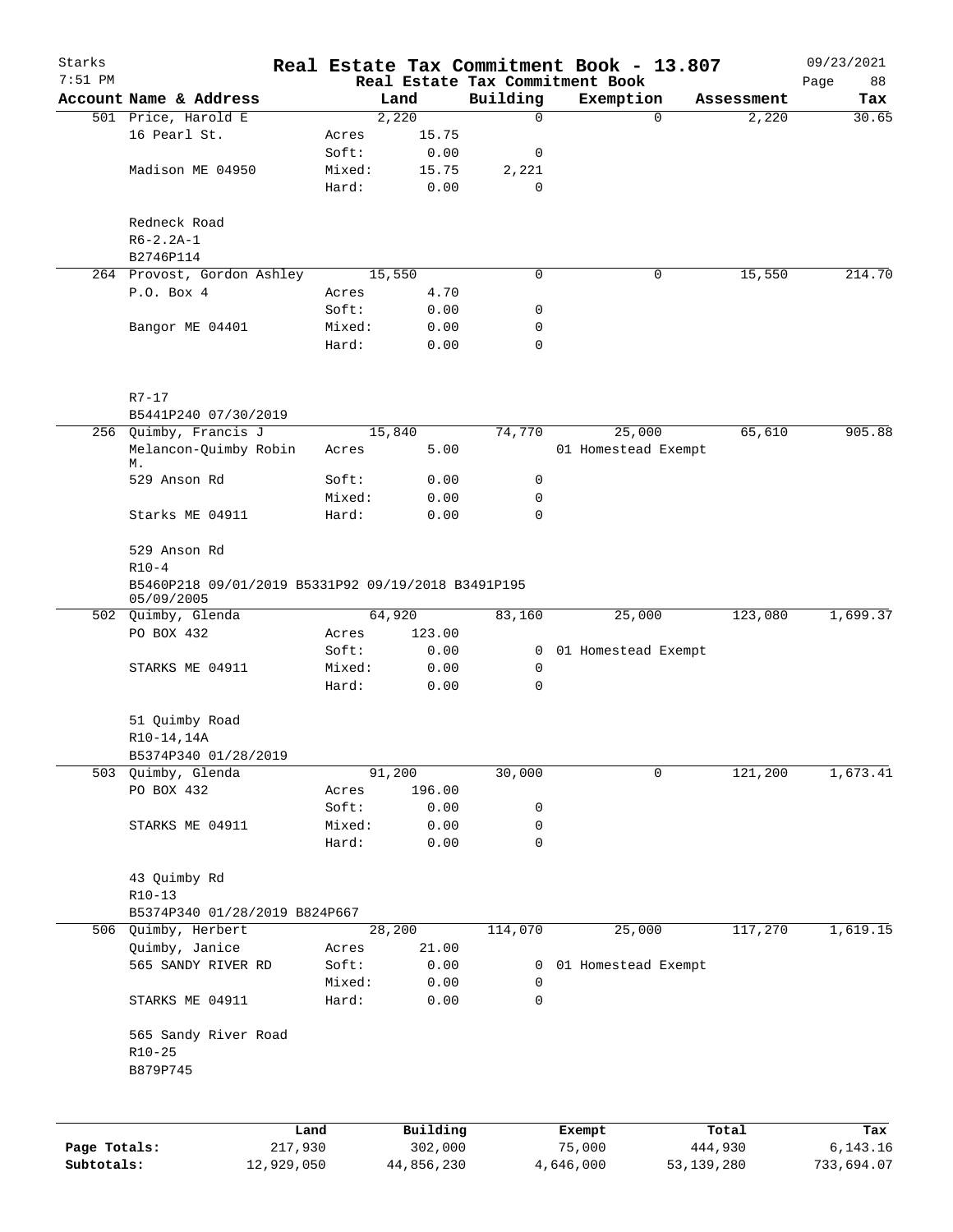| Starks       |                                                                                                                   |                 |                     |                  | Real Estate Tax Commitment Book - 13.807 |                  | 09/23/2021      |
|--------------|-------------------------------------------------------------------------------------------------------------------|-----------------|---------------------|------------------|------------------------------------------|------------------|-----------------|
| $7:51$ PM    |                                                                                                                   |                 |                     |                  | Real Estate Tax Commitment Book          |                  | Page<br>89      |
|              | Account Name & Address                                                                                            |                 | Land                | Building         | Exemption                                | Assessment       | Tax             |
|              | 177 QUIMBY, SHAUN G<br>INGRAHAM-QUIMBY,<br>HEATHER                                                                | Acres           | 28,130<br>98.00     | 292,240          | 25,000<br>01 Homestead Exempt            | 295,370          | 4,078.17        |
|              | PO 645                                                                                                            | Soft:           | 0.00                | 0                |                                          |                  |                 |
|              |                                                                                                                   | Mixed:          | 94.00               | 13,254           |                                          |                  |                 |
|              | STARKS ME 04911                                                                                                   | Hard:           | 0.00                | 0                |                                          |                  |                 |
|              | 98 Faulkner Hill Road<br>$R8-36, 37$<br>B5531P337 04/07/2020 B5411P49 05/24/2019 B4341P75<br>11/15/2010 B2616P167 |                 |                     |                  |                                          |                  |                 |
|              | 197 R. J. Fortier                                                                                                 |                 | 8,570               | 42,300           | 0                                        | 50,870           | 702.36          |
|              | Hydropower, Inc.                                                                                                  |                 |                     |                  |                                          |                  |                 |
|              | P.O. Box 621                                                                                                      | Acres           | 0.51                |                  |                                          |                  |                 |
|              |                                                                                                                   | Soft:           | 0.00                | 0                |                                          |                  |                 |
|              | Sabattus ME 04280                                                                                                 | Mixed:<br>Hard: | 0.00<br>0.00        | 0<br>$\mathbf 0$ |                                          |                  |                 |
|              | 23 Anson Rd                                                                                                       |                 |                     |                  |                                          |                  |                 |
|              | $U1-4$                                                                                                            |                 |                     |                  |                                          |                  |                 |
|              | B2056P309                                                                                                         |                 |                     |                  |                                          |                  |                 |
|              | 445 Rackliff Jr., Steven T                                                                                        |                 | 12,290              | 0                | 0                                        | 12,290           | 169.69          |
|              | 2704 Industry Road                                                                                                | Acres           | 1.30                |                  |                                          |                  |                 |
|              |                                                                                                                   | Soft:           | 0.00                | 0                |                                          |                  |                 |
|              | Starks ME 04911                                                                                                   | Mixed:          | 0.00                | 0                |                                          |                  |                 |
|              |                                                                                                                   | Hard:           | 0.00                | 0                |                                          |                  |                 |
|              | $R8 - 1.4$<br>B4815P83 08/04/2014 B3341P315                                                                       |                 |                     |                  |                                          |                  |                 |
|              | 510 Rackliff, Michael A                                                                                           |                 | 6,680               | 39,240           | 25,000                                   | 20,920           | 288.84          |
|              | Rackliff Rebecca J.                                                                                               | Acres           | 0.31                |                  | 01 Homestead Exempt                      |                  |                 |
|              | 38 CHICKEN ST                                                                                                     | Soft:           | 0.00                | 0                |                                          |                  |                 |
|              |                                                                                                                   | Mixed:          | 0.00                | 0                |                                          |                  |                 |
|              | STARKS ME 04911                                                                                                   | Hard:           | 0.00                | $\mathbf 0$      |                                          |                  |                 |
|              | 38 Chicken St                                                                                                     |                 |                     |                  |                                          |                  |                 |
|              | $U2-12$<br>B1440P52                                                                                               |                 |                     |                  |                                          |                  |                 |
|              | 511 Rackliff, Steven T                                                                                            |                 | 24,960              | 123,310          | 25,000                                   | 123,270          | 1,701.99        |
|              | 2704 INDUSTRY RD                                                                                                  | Acres           | 3.00                |                  | 01 Homestead Exempt                      |                  |                 |
|              |                                                                                                                   | Soft:           | 0.00                | 0                |                                          |                  |                 |
|              | STARKS ME 04911                                                                                                   | Mixed:          | 0.00                | 0                |                                          |                  |                 |
|              |                                                                                                                   | Hard:           | 0.00                | $\mathbf 0$      |                                          |                  |                 |
|              | 2704 Industry Road<br>$UI-16$                                                                                     |                 |                     |                  |                                          |                  |                 |
|              | B4619P269 01/18/2013 B1757P76                                                                                     |                 |                     |                  |                                          |                  |                 |
|              | 513 Rackliff, Steven T                                                                                            |                 | 0                   | 29,400           | 25,000                                   | 4,400            | 60.75           |
|              | RACKLIFF, STEVEN T Jr<br>109 CHICKEN ST                                                                           |                 |                     |                  | 01 Homestead Exempt                      |                  |                 |
|              | STARKS ME 04911                                                                                                   |                 |                     |                  |                                          |                  |                 |
|              | Chicken Street<br>R3-150N                                                                                         |                 |                     |                  |                                          |                  |                 |
|              |                                                                                                                   |                 |                     |                  |                                          |                  |                 |
| Page Totals: |                                                                                                                   | Land<br>80,630  | Building<br>526,490 |                  | Exempt<br>100,000                        | Total<br>507,120 | Tax<br>7,001.80 |

**Subtotals:** 13,009,680 45,382,720 4,746,000 53,646,400 740,695.87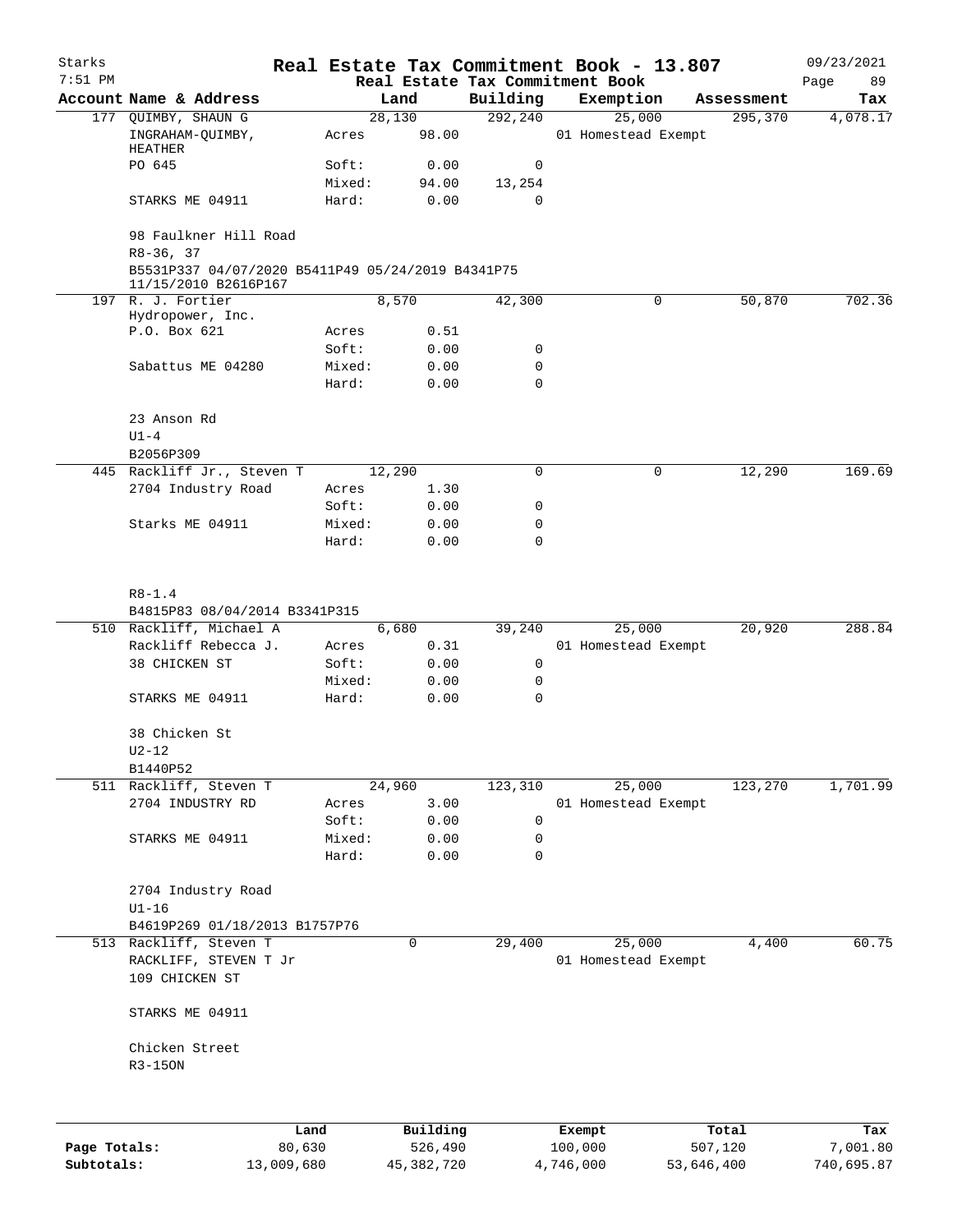| Starks<br>$7:51$ PM |                                                                          |        |            |          | Real Estate Tax Commitment Book - 13.807<br>Real Estate Tax Commitment Book |            | 09/23/2021<br>Page<br>90 |
|---------------------|--------------------------------------------------------------------------|--------|------------|----------|-----------------------------------------------------------------------------|------------|--------------------------|
|                     | Account Name & Address                                                   |        | Land       | Building | Exemption                                                                   | Assessment | Tax                      |
|                     | 357 RAINVILLE, MICHAEL S                                                 |        | 12,000     | 28,260   | $\Omega$                                                                    | 40,260     | 555.87                   |
|                     | RAINVILLE, MISTY                                                         | Acres  | 1.00       |          |                                                                             |            |                          |
|                     | 1648 NEW SHARON RD                                                       | Soft:  | 0.00       | 0        |                                                                             |            |                          |
|                     |                                                                          | Mixed: | 0.00       | 0        |                                                                             |            |                          |
|                     | STARKS ME 04911                                                          | Hard:  | 0.00       | 0        |                                                                             |            |                          |
|                     | 1648 New Sharon Road<br>$R2 - 6.1.1$                                     |        |            |          |                                                                             |            |                          |
|                     | B5619P64 10/15/2020                                                      |        |            |          |                                                                             |            |                          |
| 517                 | Randall, Lewis G.,<br>Randall Barbara J,                                 |        | 34,320     | 25,800   | 25,000                                                                      | 35,120     | 484.90                   |
|                     | Crystal L. Mendoza,<br>Ryan R Rathburn                                   | Acres  | 38.00      |          |                                                                             |            |                          |
|                     | P.O.Box 449                                                              | Soft:  | 0.00       | 0        | 01 Homestead Exempt                                                         |            |                          |
|                     |                                                                          | Mixed: | 0.00       | 0        |                                                                             |            |                          |
|                     | Anson ME 04911                                                           | Hard:  | 0.00       | 0        |                                                                             |            |                          |
|                     | Wynding Way<br>$R5 - 12$                                                 |        |            |          |                                                                             |            |                          |
|                     | B5251P73 02/07/2018 B1509P262                                            |        |            |          |                                                                             |            |                          |
|                     | 704 Randall, Robert M Sr                                                 |        | 5,510      | 0        | 0                                                                           | 5,510      | 76.08                    |
|                     | Randall, Kathleen A                                                      | Acres  | 38.00      |          |                                                                             |            |                          |
|                     | 692 West Mills Road                                                      | Soft:  | 0.00       | 0        |                                                                             |            |                          |
|                     |                                                                          | Mixed: | 0.00       | 0        |                                                                             |            |                          |
|                     | Anson ME 04911                                                           | Hard:  | 38.00      | 5,510    |                                                                             |            |                          |
|                     |                                                                          |        |            |          |                                                                             |            |                          |
|                     | $R5 - 12.1$                                                              |        |            |          |                                                                             |            |                          |
|                     | 38 Renner, Trustee, Leslie                                               |        | 31,620     | 148,210  | 0                                                                           | 179,830    | 2,482.91                 |
|                     | Renner, Jr, Irrevocable Acres<br>Trust, George J                         |        | 30.50      |          |                                                                             |            |                          |
|                     | 304 Sawyers Mills Rd                                                     | Soft:  | 0.00       | 0        |                                                                             |            |                          |
|                     |                                                                          | Mixed: | 0.00       | 0        |                                                                             |            |                          |
|                     | Starks Me 04911                                                          | Hard:  | 0.00       | 0        |                                                                             |            |                          |
|                     | 304 Sawyers Mills Rd<br>$R3 - 14$                                        |        |            |          |                                                                             |            |                          |
|                     | B5440P110 07/26/2019 B5115P95 01/04/2017 B4220P54<br>11/23/2009 B2675P81 |        |            |          |                                                                             |            |                          |
|                     | 522 Ricci, John                                                          |        | 58,800     | 139,140  | 25,000                                                                      | 172,940    | 2,387.78                 |
|                     | PO BOX 407                                                               | Acres  | 106.00     |          |                                                                             |            |                          |
|                     |                                                                          | Soft:  | 0.00       | 0        | 01 Homestead Exempt                                                         |            |                          |
|                     | ANSON ME 04911                                                           | Mixed: | 0.00       | 0        |                                                                             |            |                          |
|                     |                                                                          | Hard:  | 0.00       | 0        |                                                                             |            |                          |
|                     | 60 Ricci Road                                                            |        |            |          |                                                                             |            |                          |
|                     | R11-19                                                                   |        |            |          |                                                                             |            |                          |
|                     | B1291P242                                                                |        |            |          |                                                                             |            |                          |
|                     | 523 Richards, Wayne M                                                    |        | 23,520     | 56,570   | 0                                                                           | 80,090     | 1,105.80                 |
|                     | Richards Linda L.                                                        | Acres  | 13.00      |          |                                                                             |            |                          |
|                     | 392 PLAIN ST                                                             | Soft:  | 0.00       | 0        |                                                                             |            |                          |
|                     |                                                                          | Mixed: | 0.00       | 0        |                                                                             |            |                          |
|                     | HANOVER MA 02339                                                         | Hard:  | 0.00       | 0        |                                                                             |            |                          |
|                     | 316 Mayhew Road                                                          |        |            |          |                                                                             |            |                          |
|                     | $R5 - 3.1$                                                               |        |            |          |                                                                             |            |                          |
|                     | B1045P50                                                                 |        |            |          |                                                                             |            |                          |
|                     | Land                                                                     |        | Building   |          | Exempt                                                                      | Total      | Tax                      |
| Page Totals:        | 165,770                                                                  |        | 397,980    |          | 50,000                                                                      | 513,750    | 7,093.34                 |
| Subtotals:          | 13, 175, 450                                                             |        | 45,780,700 |          | 4,796,000                                                                   | 54,160,150 | 747,789.21               |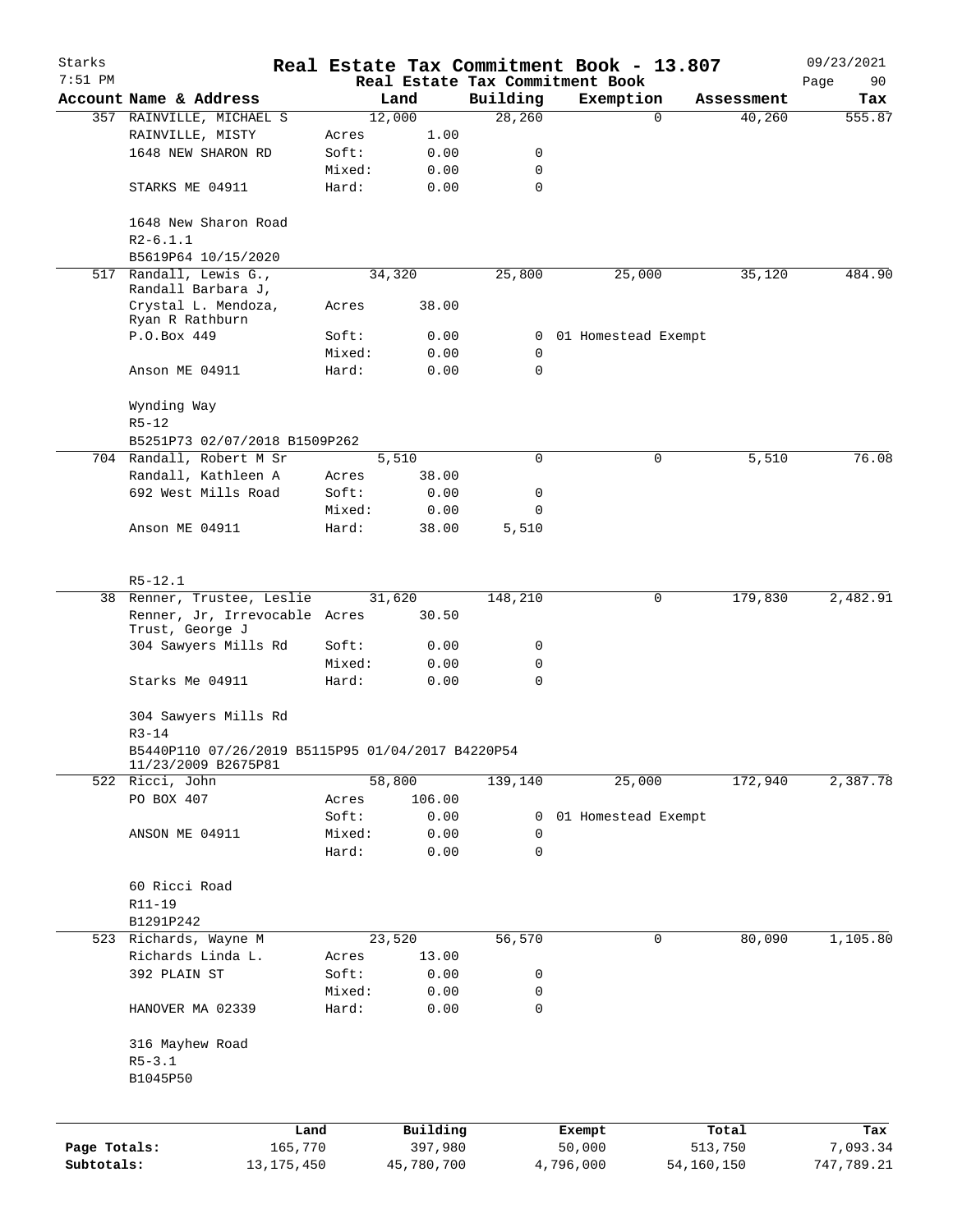| Starks       |                                                                           |         |                |                 |                                 | Real Estate Tax Commitment Book - 13.807 |            | 09/23/2021 |
|--------------|---------------------------------------------------------------------------|---------|----------------|-----------------|---------------------------------|------------------------------------------|------------|------------|
| $7:51$ PM    |                                                                           |         |                |                 | Real Estate Tax Commitment Book |                                          |            | Page<br>91 |
|              | Account Name & Address                                                    |         |                | Land            | Building                        | Exemption                                | Assessment | Tax        |
|              | 527 Riley, Margot                                                         |         |                | 45,120          | 90,720                          | $\Omega$                                 | 135,840    | 1,875.54   |
|              | PO Box 372                                                                |         | Acres          | 68.00           |                                 |                                          |            |            |
|              |                                                                           |         | Soft:          | 0.00            | 0                               |                                          |            |            |
|              | Waldoboro ME 04572                                                        |         | Mixed:         | 0.00            | 0                               |                                          |            |            |
|              |                                                                           |         | Hard:          | 0.00            | 0                               |                                          |            |            |
|              | 20 Churchill Rd                                                           |         |                |                 |                                 |                                          |            |            |
|              | $R2 - 9$                                                                  |         |                |                 |                                 |                                          |            |            |
|              | B1514P319                                                                 |         |                |                 |                                 |                                          |            |            |
|              | 9 Riley, Megan                                                            |         |                | 12,290          | 25,800                          | 25,000                                   | 13,090     | 180.73     |
|              | 54 CHICKEN ST                                                             |         | Acres          | 1.30            |                                 |                                          |            |            |
|              |                                                                           |         | Soft:          | 0.00            | $\overline{0}$                  | 01 Homestead Exempt                      |            |            |
|              | STARKS ME 04911                                                           |         | Mixed:         | 0.00            | 0                               |                                          |            |            |
|              |                                                                           |         | Hard:          | 0.00            | 0                               |                                          |            |            |
|              |                                                                           |         |                |                 |                                 |                                          |            |            |
|              | 54 Chicken St                                                             |         |                |                 |                                 |                                          |            |            |
|              | $U2-15$                                                                   |         |                |                 |                                 |                                          |            |            |
|              | B5025P283 05/09/2016 B4274P51 05/25/2010 B4242P224                        |         |                |                 |                                 |                                          |            |            |
|              | 09/28/2009 B902P42                                                        |         |                |                 |                                 |                                          |            |            |
|              | 175 Ring, Marie L                                                         |         |                | 35,040          | 127,990                         | 25,000                                   | 138,030    | 1,905.78   |
|              | 1005 NEW SHARON RD                                                        |         | Acres          | 40.00           |                                 | 01 Homestead Exempt                      |            |            |
|              |                                                                           |         | Soft:          | 0.00            | 0                               |                                          |            |            |
|              | STARKS ME 04911                                                           |         | Mixed:         | 0.00            | 0                               |                                          |            |            |
|              |                                                                           |         | Hard:          | 0.00            | 0                               |                                          |            |            |
|              |                                                                           |         |                |                 |                                 |                                          |            |            |
|              | 1005 New Sharon Rd                                                        |         |                |                 |                                 |                                          |            |            |
|              | $R1 - 42$                                                                 |         |                |                 |                                 |                                          |            |            |
|              | B4086P285 01/02/2009 B3879P247 07/10/2007 B1609P227                       |         |                |                 |                                 |                                          |            |            |
|              | 528 Rioux Family Revocable                                                |         |                | 10,390          | 0                               | 0                                        | 10,390     | 143.45     |
|              | Trust                                                                     |         |                |                 |                                 |                                          |            |            |
|              | 17 Sherridan Ave.                                                         |         | Acres          | 0.75            |                                 |                                          |            |            |
|              |                                                                           |         | Soft:          | 0.00            | 0                               |                                          |            |            |
|              | Rochester NH 03867                                                        |         | Mixed:         | 0.00            | 0                               |                                          |            |            |
|              |                                                                           |         | Hard:          | 0.00            | 0                               |                                          |            |            |
|              |                                                                           |         |                |                 |                                 |                                          |            |            |
|              | 59 Faulkner Hill Road                                                     |         |                |                 |                                 |                                          |            |            |
|              | $R8 - 35$                                                                 |         |                |                 |                                 |                                          |            |            |
|              | B4462P239 11/07/2011 B1401P213                                            |         |                |                 |                                 |                                          |            |            |
|              | 362 Roberts, Sherene                                                      |         |                | 31,510          | 133,280                         | 25,000                                   | 139,790    | 1,930.08   |
|              | 433 MAYHEW ROAD                                                           |         | Acres          | 30.20           |                                 | 01 Homestead Exempt                      |            |            |
|              |                                                                           |         | Soft:          | 0.00            | 0                               |                                          |            |            |
|              | STARKS ME 04911                                                           |         | Mixed:         | 0.00            | 0                               |                                          |            |            |
|              |                                                                           |         | Hard:          | 0.00            | 0                               |                                          |            |            |
|              |                                                                           |         |                |                 |                                 |                                          |            |            |
|              | 433 Mayhew Road                                                           |         |                |                 |                                 |                                          |            |            |
|              | $R6-3, 3.1, 2.19$                                                         |         |                |                 |                                 |                                          |            |            |
|              | B5262P349 03/26/2018 B5148P351 04/20/2017 B5065P333                       |         |                |                 |                                 |                                          |            |            |
|              | B3869P189 06/26/2007 B3838P353 04/24/2007 B3299P231<br>530 Robinson, John |         |                | 51,530          |                                 | 25,000                                   | 148,570    | 2,051.31   |
|              | Jallow, Mariama                                                           |         |                |                 | 122,040                         |                                          |            |            |
|              | 209 SANDY RIVER RD                                                        |         | Acres<br>Soft: | 108.00<br>10.00 |                                 | 01 Homestead Exempt                      |            |            |
|              |                                                                           |         |                |                 | 1,040                           |                                          |            |            |
|              |                                                                           |         | Mixed:         | 15.00           | 2,115                           |                                          |            |            |
|              | STARKS ME 04911                                                           |         | Hard:          | 10.00           | 1,450                           |                                          |            |            |
|              | 209 Sandy River Road                                                      |         |                |                 |                                 |                                          |            |            |
|              |                                                                           |         |                |                 |                                 |                                          |            |            |
|              | $R9-1$                                                                    |         |                |                 |                                 |                                          |            |            |
|              | B4810P288 07/24/2014 B1839P50                                             |         |                |                 |                                 |                                          |            |            |
|              |                                                                           |         |                |                 |                                 |                                          |            |            |
|              |                                                                           | Land    |                | Building        |                                 | Exempt                                   | Total      | Tax        |
| Page Totals: |                                                                           | 185,880 |                | 499,830         |                                 | 100,000                                  | 585,710    | 8,086.89   |

**Subtotals:** 13,361,330 46,280,530 4,896,000 54,745,860 755,876.10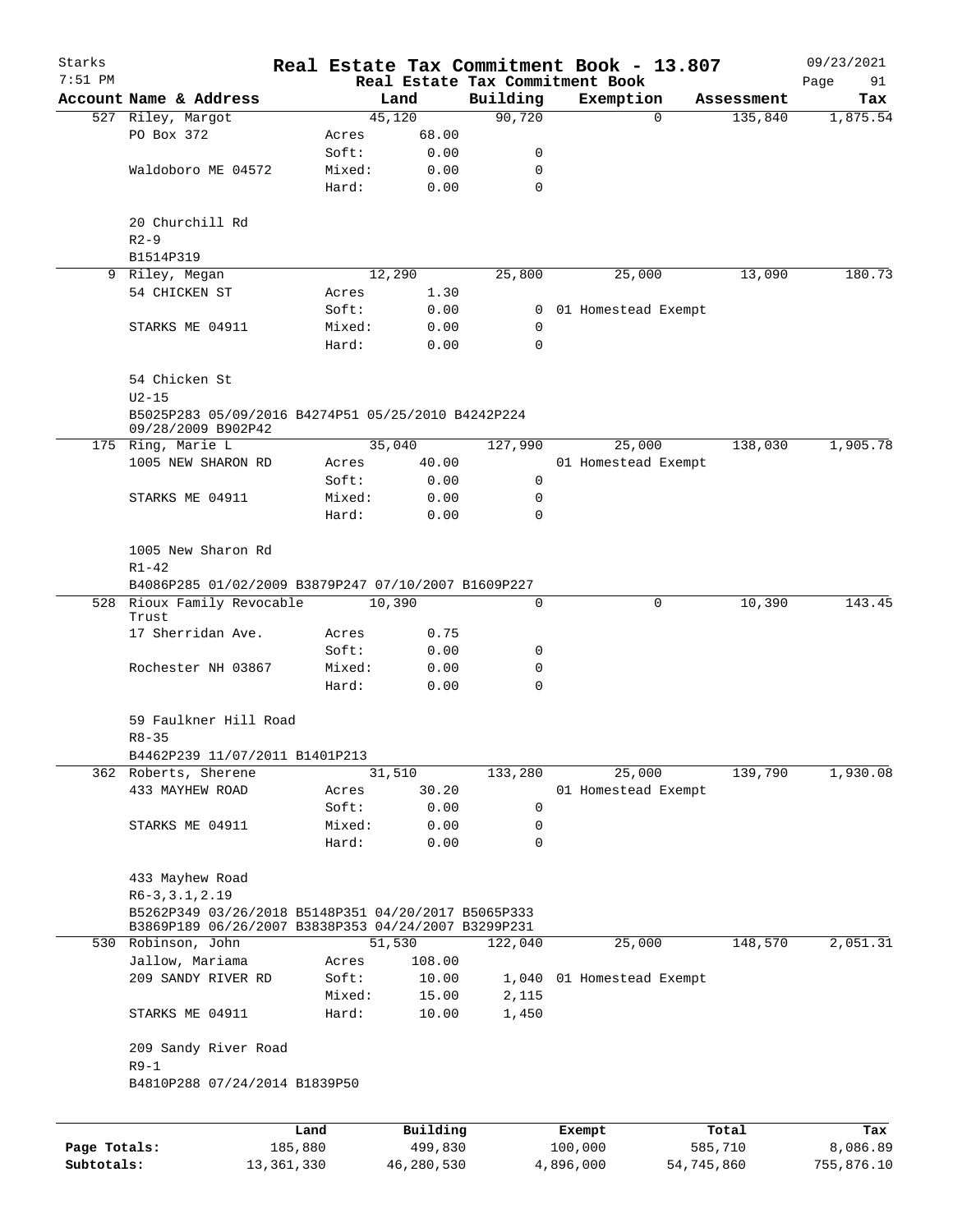| Starks<br>$7:51$ PM |                                                    |                 |              |                  | Real Estate Tax Commitment Book - 13.807<br>Real Estate Tax Commitment Book |            | 09/23/2021<br>Page<br>92 |
|---------------------|----------------------------------------------------|-----------------|--------------|------------------|-----------------------------------------------------------------------------|------------|--------------------------|
|                     | Account Name & Address                             |                 | Land         | Building         | Exemption                                                                   | Assessment | Tax                      |
|                     | 531 Rodin, George                                  |                 | 27,120       | 0                | $\Omega$                                                                    | 27,120     | 374.45                   |
|                     | 11 Smith St.                                       | Acres           | 18.00        |                  |                                                                             |            |                          |
|                     |                                                    | Soft:           | 0.00         | 0                |                                                                             |            |                          |
|                     | Howell NJ 07731                                    | Mixed:          | 0.00         | 0                |                                                                             |            |                          |
|                     |                                                    | Hard:           | 0.00         | 0                |                                                                             |            |                          |
|                     | $R5 - 21$                                          |                 |              |                  |                                                                             |            |                          |
|                     | B4429P118 08/02/2011 B4102P295 02/18/2009 B843P744 |                 |              |                  |                                                                             |            |                          |
|                     | 532 Rodin, George                                  |                 | 12,380       | 17,640           | 0                                                                           | 30,020     | 414.49                   |
|                     | 11 Smith St.                                       | Acres           | 1.40         |                  |                                                                             |            |                          |
|                     |                                                    | Soft:           | 0.00         | 0                |                                                                             |            |                          |
|                     | Howell NJ 07731                                    | Mixed:<br>Hard: | 0.00<br>0.00 | 0<br>$\mathbf 0$ |                                                                             |            |                          |
|                     | 570 Sawyers Mills Rd<br>$R4 - 24$                  |                 |              |                  |                                                                             |            |                          |
|                     | B4429P118 08/02/2011 B4102P295 02/18/2009 B840P179 |                 |              |                  |                                                                             |            |                          |
|                     | 70 Rosie, Crystal                                  |                 | 13,440       | 29,480           | 25,000                                                                      | 17,920     | 247.42                   |
|                     | 16 Chicken Street                                  | Acres           | 2.50         |                  | 01 Homestead Exempt                                                         |            |                          |
|                     |                                                    | Soft:           | 0.00         | 0                |                                                                             |            |                          |
|                     | Starks ME 04911                                    | Mixed:          | 0.00         | 0                |                                                                             |            |                          |
|                     |                                                    | Hard:           | 0.00         | $\Omega$         |                                                                             |            |                          |
|                     | 16 Chicken St<br>$U2 - 7$                          |                 |              |                  |                                                                             |            |                          |
|                     | B4602P45 11/20/2012 B4383P29 04/06/2011 B1103P137  |                 |              |                  |                                                                             |            |                          |
|                     | 535 Ross and Paula A. Day,<br>Edward H             |                 | 59,160       | 137,940          | 25,000                                                                      | 172,100    | 2,376.18                 |
|                     | 94 Waugh Road                                      | Acres           | 107.00       |                  |                                                                             |            |                          |
|                     |                                                    | Soft:           | 0.00         | $\mathbf{0}$     | 01 Homestead Exempt                                                         |            |                          |
|                     | Starks ME 04911                                    | Mixed:          | 0.00         | 0                |                                                                             |            |                          |
|                     |                                                    | Hard:           | 0.00         | $\mathbf 0$      |                                                                             |            |                          |
|                     | 94 Waugh Road                                      |                 |              |                  |                                                                             |            |                          |
|                     | R11-10                                             |                 |              |                  |                                                                             |            |                          |
|                     | B2043P31                                           |                 |              |                  |                                                                             |            |                          |
|                     | 777 Ross, Jon A                                    |                 | 75,000       | 0                | 0                                                                           | 75,000     | 1,035.53                 |
|                     | 30 Clarke Street                                   | Acres           | 151.00       |                  |                                                                             |            |                          |
|                     |                                                    | Soft:           | 0.00         | 0                |                                                                             |            |                          |
|                     | Canaan ME 04924                                    | Mixed:          | 0.00         | 0                |                                                                             |            |                          |
|                     |                                                    | Hard:           | 0.00         | 0                |                                                                             |            |                          |
|                     | 31 Poor Farm Road<br>$R2 - 38$                     |                 |              |                  |                                                                             |            |                          |
|                     | B5098P148 11/15/2016 B5003P266 02/25/2016          |                 |              |                  |                                                                             |            |                          |
|                     | 536 Russell, Franklin A                            |                 | 32,160       | 140,220          | 25,000                                                                      | 147,380    | 2,034.88                 |
|                     | Kremer, Robyn R                                    | Acres           | 32.00        |                  |                                                                             |            |                          |
|                     | 869 MAYHEW RD                                      | Soft:           | 0.00         | 0                | 01 Homestead Exempt                                                         |            |                          |
|                     |                                                    | Mixed:          | 0.00         | $\mathbf 0$      |                                                                             |            |                          |
|                     | STARKS ME 04911                                    | Hard:           | 0.00         | 0                |                                                                             |            |                          |
|                     | 869 Mayhew Road                                    |                 |              |                  |                                                                             |            |                          |
|                     | $R6 - 15$<br>B3913P325 09/26/2007 B862P1109        |                 |              |                  |                                                                             |            |                          |
|                     |                                                    |                 |              |                  |                                                                             |            |                          |
|                     |                                                    |                 |              |                  |                                                                             |            |                          |
|                     |                                                    | Land            | Building     |                  | Exempt                                                                      | Total      | Tax                      |

|              | Land       | Building   | Exempt    | Total      | Tax        |
|--------------|------------|------------|-----------|------------|------------|
| Page Totals: | 219,260    | 325,280    | 75,000    | 469,540    | 6,482.95   |
| Subtotals:   | 13,580,590 | 46,605,810 | 4,971,000 | 55,215,400 | 762,359.05 |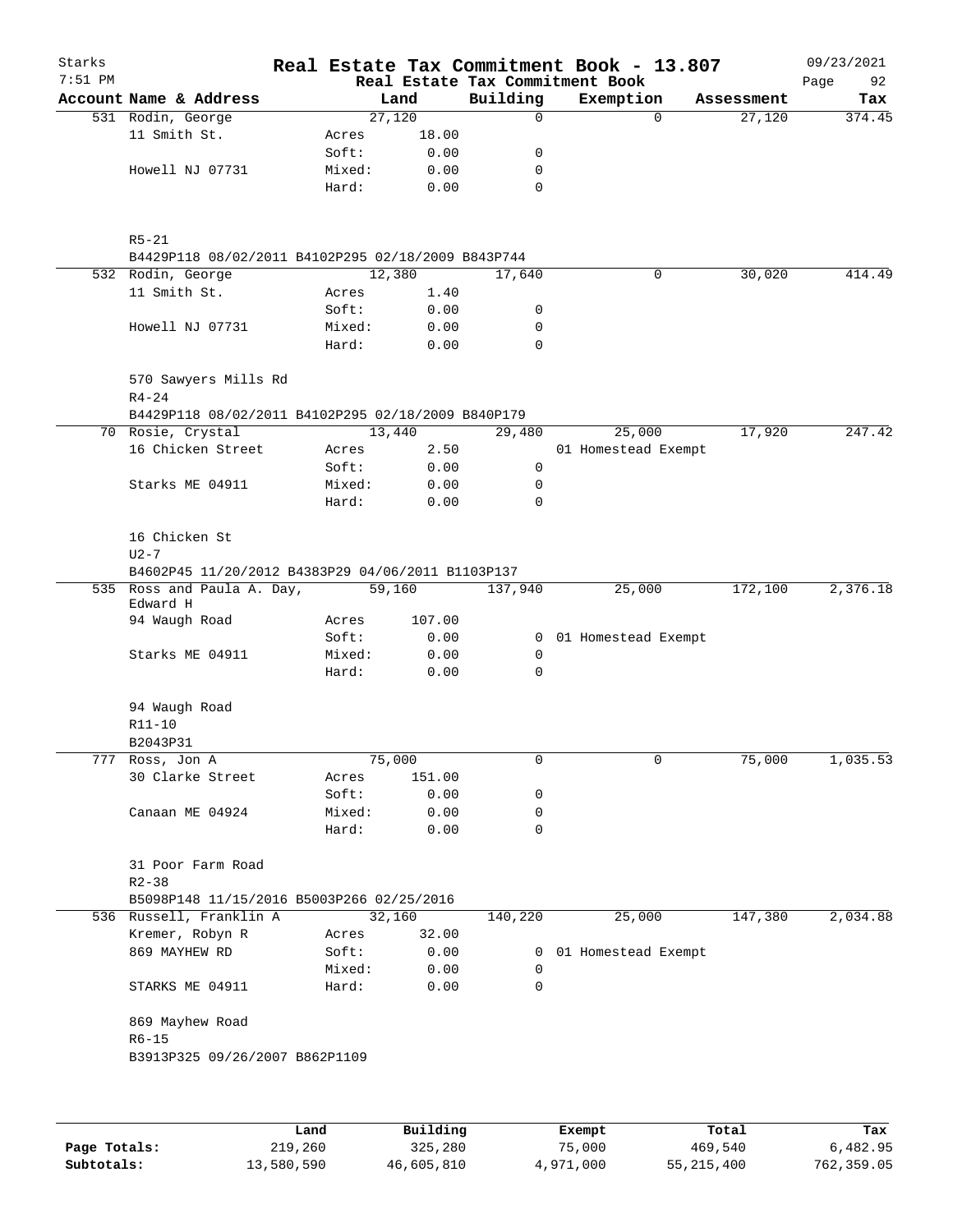| Starks<br>$7:51$ PM |                                                          |                 |              |             | Real Estate Tax Commitment Book - 13.807<br>Real Estate Tax Commitment Book |                    | 09/23/2021        |
|---------------------|----------------------------------------------------------|-----------------|--------------|-------------|-----------------------------------------------------------------------------|--------------------|-------------------|
|                     | Account Name & Address                                   |                 | Land         | Building    | Exemption                                                                   | Assessment         | Page<br>93<br>Tax |
|                     | 538 Russo, Diane M                                       |                 | 30,000       | $\Omega$    |                                                                             | $\Omega$<br>30,000 | 414.21            |
|                     | 1660 NEW SHARON RD                                       | Acres           | 26.00        |             |                                                                             |                    |                   |
|                     |                                                          | Soft:           | 0.00         | 0           |                                                                             |                    |                   |
|                     | STARKS ME 04911                                          | Mixed:          | 0.00         | 0           |                                                                             |                    |                   |
|                     |                                                          | Hard:           | 0.00         | 0           |                                                                             |                    |                   |
|                     | R2-47                                                    |                 |              |             |                                                                             |                    |                   |
|                     | B4843P155 10/06/2014 B1076P253                           |                 |              |             |                                                                             |                    |                   |
|                     | 665 Russo, Diane M                                       |                 | 29,640       | 77,720      | 25,000                                                                      | 82,360             | 1,137.14          |
|                     | 1660 NEW SHARON RD                                       | Acres           | 25.00        |             |                                                                             |                    |                   |
|                     |                                                          | Soft:           | 0.00         |             | 0 01 Homestead Exempt                                                       |                    |                   |
|                     | STARKS ME 04911                                          | Mixed:          | 0.00         | 0           |                                                                             |                    |                   |
|                     |                                                          | Hard:           | 0.00         | 0           |                                                                             |                    |                   |
|                     | 1660 New Sharon Road<br>$R2 - 46$                        |                 |              |             |                                                                             |                    |                   |
|                     | B868P482                                                 |                 |              |             |                                                                             |                    |                   |
|                     | 666 Russo, Diane M                                       |                 | 1,540        | $\mathbf 0$ |                                                                             | 1,540<br>0         | 21.26             |
|                     | 1660 NEW SHARON RD                                       | Acres           | 1.60         |             |                                                                             |                    |                   |
|                     |                                                          | Soft:           | 0.00         | 0           |                                                                             |                    |                   |
|                     | STARKS ME 04911                                          | Mixed:          | 0.00         | 0           |                                                                             |                    |                   |
|                     |                                                          | Hard:           | 0.00         | 0           |                                                                             |                    |                   |
|                     |                                                          |                 |              |             |                                                                             |                    |                   |
|                     | $R8 - 4$                                                 |                 |              |             |                                                                             |                    |                   |
|                     | 539 Ryan, Kathleen A                                     |                 | 25,440       | $\mathbf 0$ |                                                                             | 25,440<br>0        | 351.25            |
|                     | Blais David                                              | Acres           | 15.00        |             |                                                                             |                    |                   |
|                     | 203 Beans Corner Rd                                      | Soft:           | 0.00         | 0           |                                                                             |                    |                   |
|                     | New Sharon Me 04955                                      | Mixed:<br>Hard: | 0.00<br>0.00 | 0<br>0      |                                                                             |                    |                   |
|                     |                                                          |                 |              |             |                                                                             |                    |                   |
|                     | Beans Corner Road                                        |                 |              |             |                                                                             |                    |                   |
|                     | R1-13.1, 13.2, 13.3                                      |                 |              |             |                                                                             |                    |                   |
|                     | B1728P259                                                |                 |              |             |                                                                             |                    |                   |
|                     | 752 Santiago el al, Barbara                              |                 | 31,200       | 0           |                                                                             | 0<br>31,200        | 430.78            |
|                     | Linda, Carolyn, Donna,<br>Darlene Gray                   | Acres           | 54.00        |             |                                                                             |                    |                   |
|                     | 123 Madison Avenue                                       | Soft:           | 27.00        | 2,808       |                                                                             |                    |                   |
|                     |                                                          | Mixed:          | 9.00         | 1,269       |                                                                             |                    |                   |
|                     | Madison ME 04950                                         | Hard:           | 0.00         | 0           |                                                                             |                    |                   |
|                     | $R12 - 18$                                               |                 |              |             |                                                                             |                    |                   |
|                     | B4236P353 01/22/2010                                     |                 |              |             |                                                                             |                    |                   |
|                     | 751 Santiago et al, Barbara                              |                 | 53,090       | $\mathbf 0$ |                                                                             | 0<br>53,090        | 733.01            |
|                     | Linda Gray, Darlene<br>Gray, Carolyn Gray,<br>Donna Gray | Acres           | 253.00       |             |                                                                             |                    |                   |
|                     | 123 Madison Ave.                                         | Soft:           | 27.00        | 2,808       |                                                                             |                    |                   |
|                     |                                                          | Mixed:          | 217.00       | 30,597      |                                                                             |                    |                   |
|                     | Madison ME 04950                                         | Hard:           | 0.00         | 0           |                                                                             |                    |                   |
|                     | R12-19, 23<br>B4237P3 01/22/2010                         |                 |              |             |                                                                             |                    |                   |
|                     |                                                          |                 |              |             |                                                                             |                    |                   |

|              | Land       | Building   | Exempt    | Total      | Tax        |
|--------------|------------|------------|-----------|------------|------------|
| Page Totals: | 170,910    | 77,720     | 25,000    | 223,630    | 3,087.65   |
| Subtotals:   | 13,751,500 | 46,683,530 | 4,996,000 | 55,439,030 | 765,446.70 |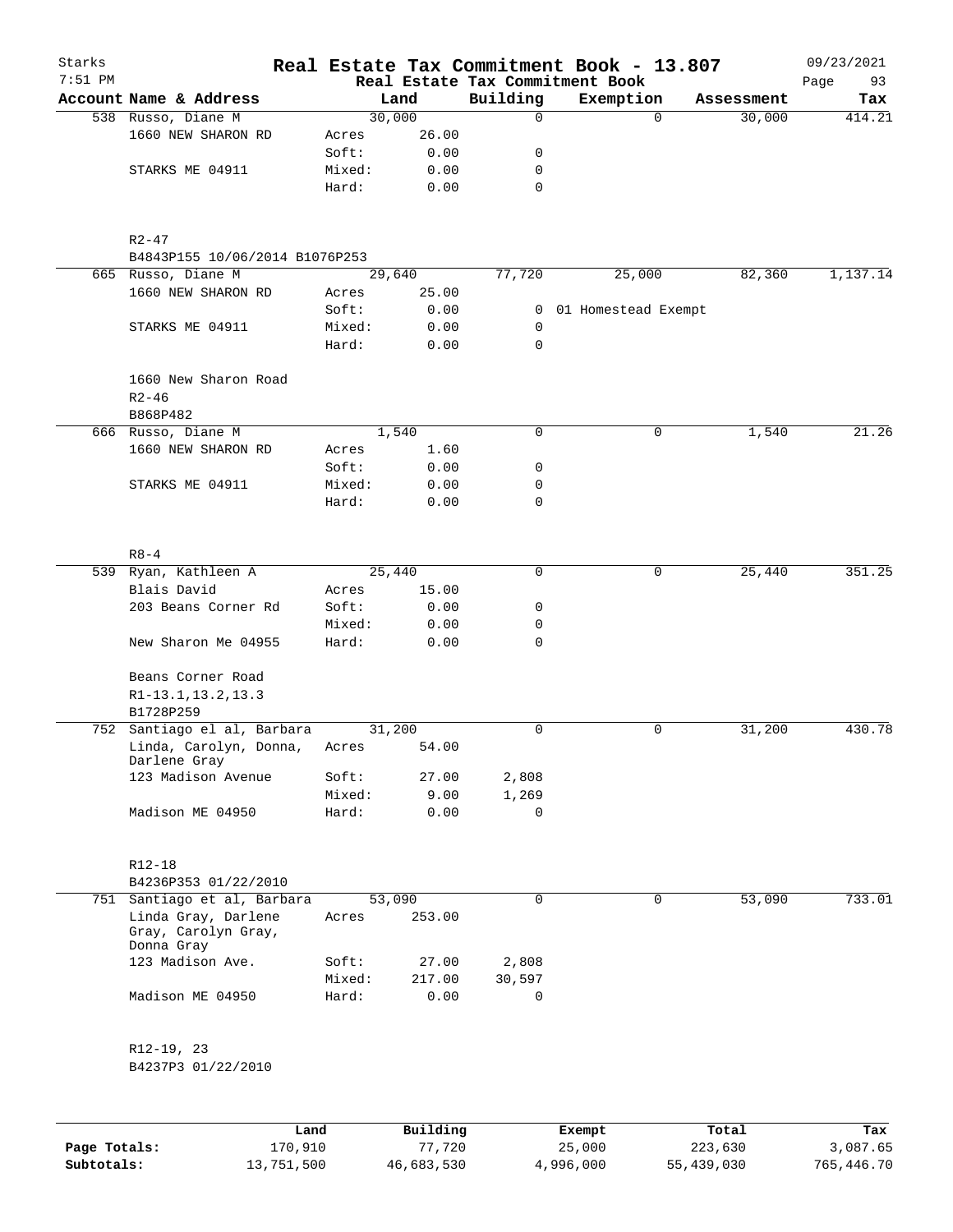| Starks<br>$7:51$ PM |                                                                        |                 |                |                  | Real Estate Tax Commitment Book - 13.807<br>Real Estate Tax Commitment Book |            |            | 09/23/2021<br>Page<br>94 |
|---------------------|------------------------------------------------------------------------|-----------------|----------------|------------------|-----------------------------------------------------------------------------|------------|------------|--------------------------|
|                     | Account Name & Address                                                 |                 | Land           | Building         | Exemption                                                                   |            | Assessment | Tax                      |
|                     | 227 Santiago et al, Barbara                                            |                 | 37,320         | $\Omega$         |                                                                             | $\Omega$   | 37,320     | 515.28                   |
|                     | Linda, Darlene,<br>Richard, Donna, Carolyn<br>Gray                     | Acres           | 56.00          |                  |                                                                             |            |            |                          |
|                     | 123 Madison Ave.                                                       | Soft:           | 0.00           | 0                |                                                                             |            |            |                          |
|                     |                                                                        | Mixed:          | 11.00          | 1,551            |                                                                             |            |            |                          |
|                     | Madison ME 04950                                                       | Hard:           | 5.00           | 725              |                                                                             |            |            |                          |
|                     | 1222 Anson Rd<br>$R12 - 17$                                            |                 |                |                  |                                                                             |            |            |                          |
|                     | B4236P353 01/22/2010 B3910P240 09/21/2007                              |                 |                |                  |                                                                             |            |            |                          |
|                     | 736 Sanville Jr., Robert W                                             |                 | 12,960         | 25,800           | 25,000                                                                      |            | 13,760     | 189.98                   |
|                     | 2635 Industry Road                                                     | Acres           | 2.00           |                  | 01 Homestead Exempt                                                         |            |            |                          |
|                     |                                                                        | Soft:           | 0.00           | 0                |                                                                             |            |            |                          |
|                     | Starks ME 04911                                                        | Mixed:<br>Hard: | 0.00<br>0.00   | 0<br>$\mathbf 0$ |                                                                             |            |            |                          |
|                     |                                                                        |                 |                |                  |                                                                             |            |            |                          |
|                     | $R2 - 42.1B$<br>B4185P259 08/28/2009                                   |                 |                |                  |                                                                             |            |            |                          |
|                     |                                                                        |                 |                |                  |                                                                             |            | 27,010     | 372.93                   |
|                     | 765 Sanville, Andrew<br>21 SANVILLE LN                                 | Acres           | 12,000<br>1.00 | 40,010           | 25,000<br>01 Homestead Exempt                                               |            |            |                          |
|                     |                                                                        | Soft:           | 0.00           | 0                |                                                                             |            |            |                          |
|                     |                                                                        | Mixed:          | 0.00           | 0                |                                                                             |            |            |                          |
|                     | STARKS ME 04911                                                        | Hard:           | 0.00           | 0                |                                                                             |            |            |                          |
|                     |                                                                        |                 |                |                  |                                                                             |            |            |                          |
|                     | $R2 - 42.1C$                                                           |                 |                |                  |                                                                             |            |            |                          |
|                     | B4525P219 05/16/2012                                                   |                 |                |                  |                                                                             |            |            |                          |
|                     | 130 Sanville, Robert Sr                                                |                 | 12,000         | 25,800           | 25,000                                                                      |            | 12,800     | 176.73                   |
|                     | Sanville, Bertha H.,<br>Sanville, Amy J.                               | Acres           | 1.00           |                  |                                                                             |            |            |                          |
|                     | 7 SANVILLE LANE                                                        | Soft:           | 0.00           | $\mathbf{0}$     | 01 Homestead Exempt                                                         |            |            |                          |
|                     |                                                                        | Mixed:          | 0.00           | 0                |                                                                             |            |            |                          |
|                     | STARKS ME 04911                                                        | Hard:           | 0.00           | 0                |                                                                             |            |            |                          |
|                     | 2643 Industry Road                                                     |                 |                |                  |                                                                             |            |            |                          |
|                     | R2-42.1A-1                                                             |                 |                |                  |                                                                             |            |            |                          |
| 259                 | B5293P22 06/15/2018 B4122P55 04/14/2009 B1455P349<br>Sanville, Scott R |                 | 23,520         | 55,980           | 25,000                                                                      |            | 54,500     | 752.48                   |
|                     | Theriault, Megan E                                                     | Acres           | 13.00          |                  | 01 Homestead Exempt                                                         |            |            |                          |
|                     | 2 SAWYERS MILLS RD                                                     | Soft:           | 0.00           | 0                |                                                                             |            |            |                          |
|                     |                                                                        | Mixed:          | 0.00           | 0                |                                                                             |            |            |                          |
|                     | STARKS ME 04911                                                        | Hard:           | 0.00           | 0                |                                                                             |            |            |                          |
|                     | 2 Sawyers Mills Rd                                                     |                 |                |                  |                                                                             |            |            |                          |
|                     | $R3 - 9$                                                               |                 |                |                  |                                                                             |            |            |                          |
|                     | B5178P230 07/13/2017 B598P321                                          |                 |                |                  |                                                                             |            |            |                          |
|                     | 544 Sasville, Norman A                                                 |                 | 28,950         | 0                |                                                                             | 0          | 28,950     | 399.71                   |
|                     | PO Box 619                                                             | Acres           | 23.07          |                  |                                                                             |            |            |                          |
|                     |                                                                        | Soft:           | 0.00           | 0                |                                                                             |            |            |                          |
|                     | Middleboro MA 02346                                                    | Mixed:          | 0.00           | 0                |                                                                             |            |            |                          |
|                     |                                                                        | Hard:           | 0.00           | 0                |                                                                             |            |            |                          |
|                     | $R8 - 38 - 9$<br>B2307P110                                             |                 |                |                  |                                                                             |            |            |                          |
|                     |                                                                        |                 |                |                  |                                                                             |            |            |                          |
|                     | Land                                                                   |                 | Building       |                  | Exempt                                                                      | Total      |            | Tax                      |
| Page Totals:        | 126,750                                                                |                 | 147,590        |                  | 100,000                                                                     | 174,340    |            | 2,407.11                 |
| Subtotals:          | 13,878,250                                                             |                 | 46,831,120     |                  | 5,096,000                                                                   | 55,613,370 |            | 767,853.81               |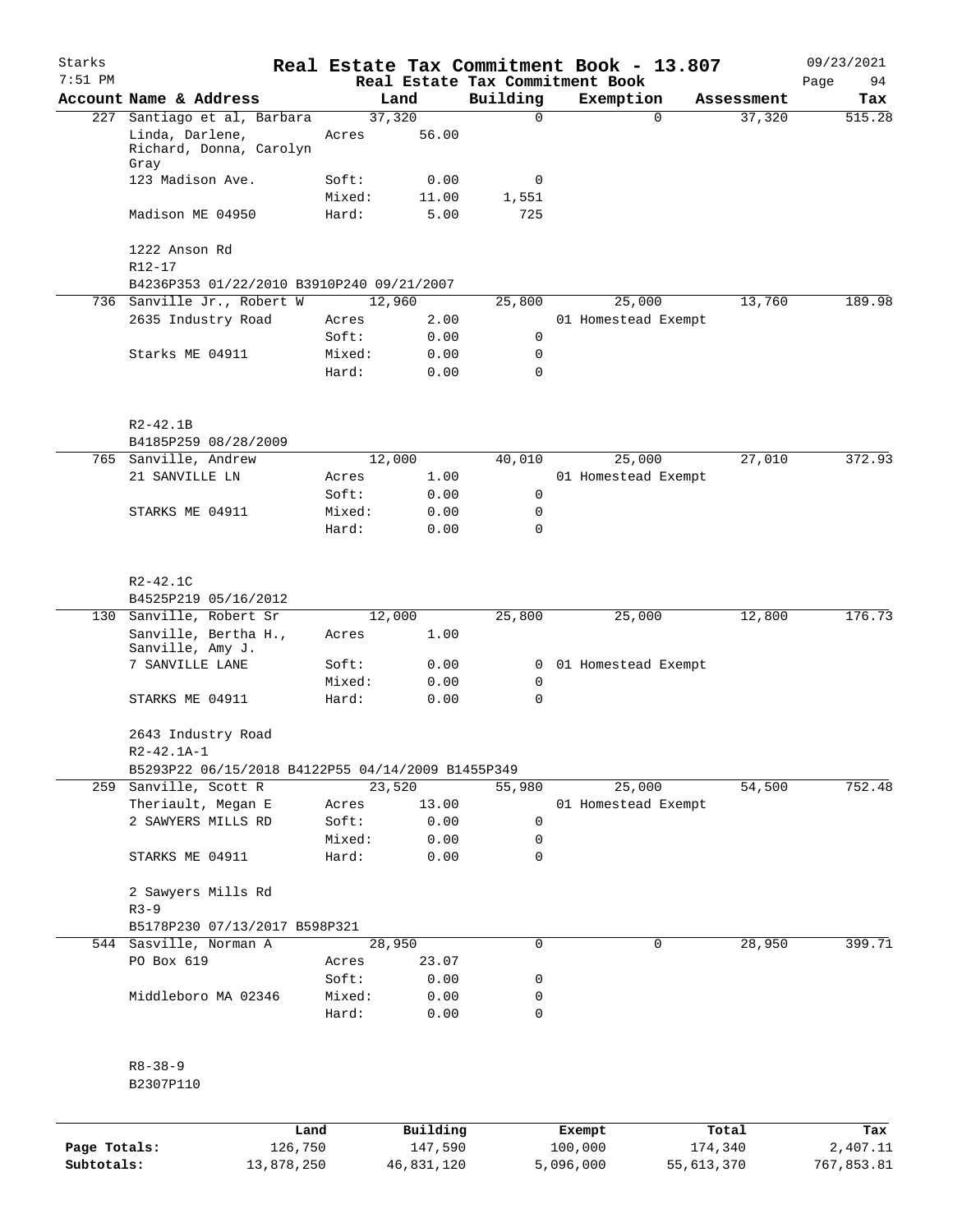| Starks    |                                                    |                 |              |                                 | Real Estate Tax Commitment Book - 13.807 |            | 09/23/2021 |
|-----------|----------------------------------------------------|-----------------|--------------|---------------------------------|------------------------------------------|------------|------------|
| $7:51$ PM |                                                    |                 |              | Real Estate Tax Commitment Book |                                          |            | 95<br>Page |
|           | Account Name & Address                             |                 | Land         | Building                        | Exemption                                | Assessment | Tax        |
|           | 525 Saunders, Charles<br>4 Sunrise Lane            |                 | 15,940       | 37,380                          | $\mathbf 0$                              | 53,320     | 736.19     |
|           |                                                    | Acres           | 5.10         |                                 |                                          |            |            |
|           |                                                    | Soft:           | 0.00         | 0<br>0                          |                                          |            |            |
|           | Harpswell Me 04079                                 | Mixed:          | 0.00         | $\mathbf 0$                     |                                          |            |            |
|           |                                                    | Hard:           | 0.00         |                                 |                                          |            |            |
|           | 704 Sawyers Mills Rd                               |                 |              |                                 |                                          |            |            |
|           | $R4 - 22$                                          |                 |              |                                 |                                          |            |            |
|           | B5464P57 09/18/2019 B4847P217 10/22/2014 B3878P88  |                 |              |                                 |                                          |            |            |
|           | 07/10/2007 B775P805                                |                 |              |                                 |                                          |            |            |
|           | 318 Schafer, Paul J                                |                 | 33,240       | 108,280                         | 31,000                                   | 110,520    | 1,525.95   |
|           | 256 MAYHEW RD                                      | Acres           | 35.00        |                                 | 01 Homestead Exempt                      |            |            |
|           |                                                    | Soft:           | 0.00         |                                 | 0 02 Veteran                             |            |            |
|           | STARKS ME 04911                                    | Mixed:          | 0.00         | 0                               |                                          |            |            |
|           |                                                    | Hard:           | 0.00         | 0                               |                                          |            |            |
|           |                                                    |                 |              |                                 |                                          |            |            |
|           | 256 Mayhew Road                                    |                 |              |                                 |                                          |            |            |
|           | $R7 - 24$                                          |                 |              |                                 |                                          |            |            |
|           | B5126P111 02/03/2017 B3416P338 12/02/2004 B1505P80 |                 |              |                                 |                                          |            |            |
|           | 545 Schleier, Richard.                             |                 | 18,720       | 55,800                          | 31,000                                   | 43,520     | 600.88     |
|           | Schleier, Georgette M                              | Acres           | 8.00         |                                 | 02 Veteran                               |            |            |
|           | 735 SANDY RIVER RD                                 | Soft:           | 0.00         | 0                               | 01 Homestead Exempt                      |            |            |
|           |                                                    | Mixed:          | 0.00         | 0                               |                                          |            |            |
|           | STARKS ME 04911                                    | Hard:           | 0.00         | 0                               |                                          |            |            |
|           |                                                    |                 |              |                                 |                                          |            |            |
|           | 735 Sandy River Road                               |                 |              |                                 |                                          |            |            |
|           | R10-11,12                                          |                 |              |                                 |                                          |            |            |
|           | B886P33                                            |                 |              |                                 |                                          |            |            |
|           | 546 Scioscia, Eugene M                             |                 | 25,470       | 20,650                          | 0                                        | 46,120     | 636.78     |
|           | Scioscia, Gail L                                   | Acres           | 15.03        |                                 |                                          |            |            |
|           | 6 Gioioso Drive                                    | Soft:           | 0.00         | 0                               |                                          |            |            |
|           |                                                    | Mixed:          | 0.00         | 0                               |                                          |            |            |
|           | Holbrook MA 02343                                  | Hard:           | 0.00         | $\mathbf 0$                     |                                          |            |            |
|           |                                                    |                 |              |                                 |                                          |            |            |
|           | West Mills Rd                                      |                 |              |                                 |                                          |            |            |
|           | $R7 - 11.1$                                        |                 |              |                                 |                                          |            |            |
|           | B2546P86                                           |                 |              |                                 |                                          |            |            |
| 463       | Semas Joseph, J                                    |                 | 25,150       | 61,380                          | 25,000                                   | 61,530     | 849.54     |
|           | Semas Margaret, A<br>248 Dill Road                 | Acres<br>Soft:  | 14.70        |                                 | 01 Homestead Exempt                      |            |            |
|           |                                                    |                 | 0.00         | 0                               |                                          |            |            |
|           | Starks Me 04911                                    | Mixed:<br>Hard: | 0.00<br>0.00 | 0<br>0                          |                                          |            |            |
|           |                                                    |                 |              |                                 |                                          |            |            |
|           | 248 Dill Rd                                        |                 |              |                                 |                                          |            |            |
|           | $R6 - 22.4A$                                       |                 |              |                                 |                                          |            |            |
|           | B3755P79 09/22/2006 B1446P306                      |                 |              |                                 |                                          |            |            |
|           | 550 Severn, Floyd K                                |                 | 2,180        | 0                               | 0                                        | 2,180      | 30.10      |
|           | 535 SAWYERS MILLS ROAD                             | Acres           | 15.00        |                                 |                                          |            |            |
|           |                                                    | Soft:           | 0.00         | 0                               |                                          |            |            |
|           | STARKS ME 04911                                    | Mixed:          | 0.00         | 0                               |                                          |            |            |
|           |                                                    | Hard:           | 15.00        | 2,175                           |                                          |            |            |
|           |                                                    |                 |              |                                 |                                          |            |            |
|           |                                                    |                 |              |                                 |                                          |            |            |
|           | $R5-19.1$                                          |                 |              |                                 |                                          |            |            |
|           | B1067P238                                          |                 |              |                                 |                                          |            |            |
|           |                                                    |                 |              |                                 |                                          |            |            |

|              | Land       | Building   | Exempt    | Total      | Tax        |
|--------------|------------|------------|-----------|------------|------------|
| Page Totals: | 120,700    | 283,490    | 87,000    | 317,190    | 4,379.44   |
| Subtotals:   | 13,998,950 | 47,114,610 | 5,183,000 | 55,930,560 | 772,233.25 |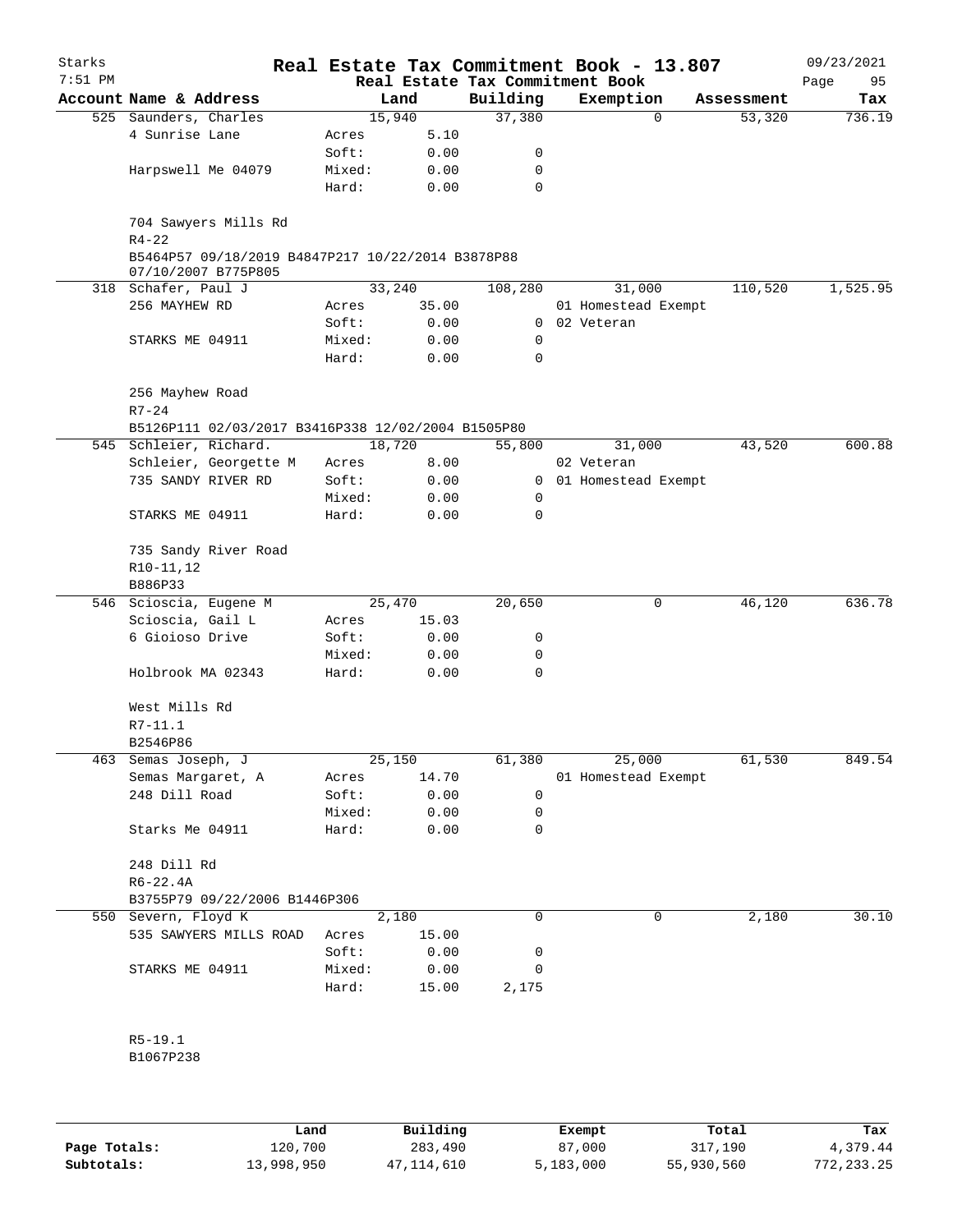| Starks       |                                     |                 |                     |                                             | Real Estate Tax Commitment Book - 13.807 |                  | 09/23/2021        |
|--------------|-------------------------------------|-----------------|---------------------|---------------------------------------------|------------------------------------------|------------------|-------------------|
| $7:51$ PM    | Account Name & Address              |                 | Land                | Real Estate Tax Commitment Book<br>Building | Exemption                                | Assessment       | Page<br>96<br>Tax |
|              | 551 Severn, Floyd K                 |                 | 16,880              | 126,670                                     | 25,000                                   | 118,550          | 1,636.82          |
|              | Hickey Maureen E                    | Acres           | 12.20               |                                             |                                          |                  |                   |
|              | 535 SAWYERS MILLS ROAD              | Soft:           | 0.00                |                                             | 0 01 Homestead Exempt                    |                  |                   |
|              |                                     | Mixed:          | 2.20                | 310                                         |                                          |                  |                   |
|              | STARKS ME 04911                     | Hard:           | 5.00                | 725                                         |                                          |                  |                   |
|              | 535 Sawyers Mills Rd<br>$R5 - 20$   |                 |                     |                                             |                                          |                  |                   |
|              | B2228P347                           |                 |                     |                                             |                                          |                  |                   |
|              | 552 Severn, Floyd K                 |                 | 1,620               | $\Omega$                                    | 0                                        | 1,620            | 22.37             |
|              | Hickey Maureen E.                   | Acres           | 11.20               |                                             |                                          |                  |                   |
|              | 535 SAWYERS MILLS ROAD              | Soft:           | 0.00                | 0                                           |                                          |                  |                   |
|              |                                     | Mixed:          | 2.20                | 310                                         |                                          |                  |                   |
|              | STARKS ME 04911                     | Hard:           | 9.00                | 1,305                                       |                                          |                  |                   |
|              | Sawyers Mills Road                  |                 |                     |                                             |                                          |                  |                   |
|              |                                     |                 |                     |                                             |                                          |                  |                   |
|              | $R4-25.1, .2, .3, .4$               |                 |                     |                                             |                                          |                  |                   |
|              | B3050P276 11/29/2002 B1143P261      |                 |                     |                                             |                                          |                  |                   |
|              | 243 Shaw, Daniel C                  |                 | 30,580              | 44,280                                      | 25,000                                   | 49,860           | 688.42            |
|              | Shaw, Sylvia F                      | Acres           | 27.60               |                                             | 01 Homestead Exempt                      |                  |                   |
|              | 357 SAWYERS MILLS RD                | Soft:           | 0.00                | 0                                           |                                          |                  |                   |
|              |                                     | Mixed:          | 0.00                | 0                                           |                                          |                  |                   |
|              | STARKS ME 04911                     | Hard:           | 0.00                | 0                                           |                                          |                  |                   |
|              | 357 Sawyers Mills Road<br>$R4 - 38$ |                 |                     |                                             |                                          |                  |                   |
|              | B4206P109 10/26/2100 B1890P18       |                 |                     |                                             |                                          |                  |                   |
|              | 555 Shaw, Kenneth                   |                 | 13,150              | 58,300                                      | 31,000                                   | 40,450           | 558.49            |
|              | PO BOX 34                           | Acres           | 2.20                |                                             | 02 Veteran                               |                  |                   |
|              |                                     | Soft:           | 0.00                | $\mathbf{0}$                                | 01 Homestead Exempt                      |                  |                   |
|              | NEW SHARON ME 04955                 | Mixed:          | 0.00                | 0                                           |                                          |                  |                   |
|              |                                     | Hard:           | 0.00                | 0                                           |                                          |                  |                   |
|              | 249 Beans Corner Rd<br>$R1 - 10$    |                 |                     |                                             |                                          |                  |                   |
|              | B2018P38                            |                 |                     |                                             |                                          |                  |                   |
|              | 556 Sheen, Jada F                   |                 | 36,480              | 0                                           | 0                                        | 36,480           | 503.68            |
|              | P.O. Box 950                        | Acres           | 44.00               |                                             |                                          |                  |                   |
|              |                                     | Soft:           | 0.00                | 0                                           |                                          |                  |                   |
|              | Christiansted, St.                  | Mixed:          | 0.00                | 0                                           |                                          |                  |                   |
|              | Croix VI 00821                      | Hard:           | 0.00                | 0                                           |                                          |                  |                   |
|              |                                     |                 |                     |                                             |                                          |                  |                   |
|              | $R2 - 59.2$                         |                 |                     |                                             |                                          |                  |                   |
|              | B1022P73                            |                 |                     |                                             |                                          |                  |                   |
| 557          | Shepard, Stephen C                  |                 | 30,000              | 29,700                                      | 0                                        | 59,700           | 824.28            |
|              | 127 Riverside Drive                 | Acres           | 26.00               |                                             |                                          |                  |                   |
|              |                                     | Soft:           | 0.00                | 0                                           |                                          |                  |                   |
|              |                                     |                 |                     |                                             |                                          |                  |                   |
|              | Auburn ME 04210 5027                | Mixed:<br>Hard: | 0.00<br>0.00        | 0<br>0                                      |                                          |                  |                   |
|              | 2263 Industry Road<br>R2-20, 21, 25 |                 |                     |                                             |                                          |                  |                   |
|              | B897P791                            |                 |                     |                                             |                                          |                  |                   |
|              |                                     |                 |                     |                                             |                                          |                  |                   |
| Page Totals: | 128,710                             | Land            | Building<br>258,950 |                                             | Exempt<br>81,000                         | Total<br>306,660 | Tax<br>4,234.06   |
|              |                                     |                 |                     |                                             |                                          |                  |                   |

**Subtotals:** 14,127,660 47,373,560 5,264,000 56,237,220 776,467.31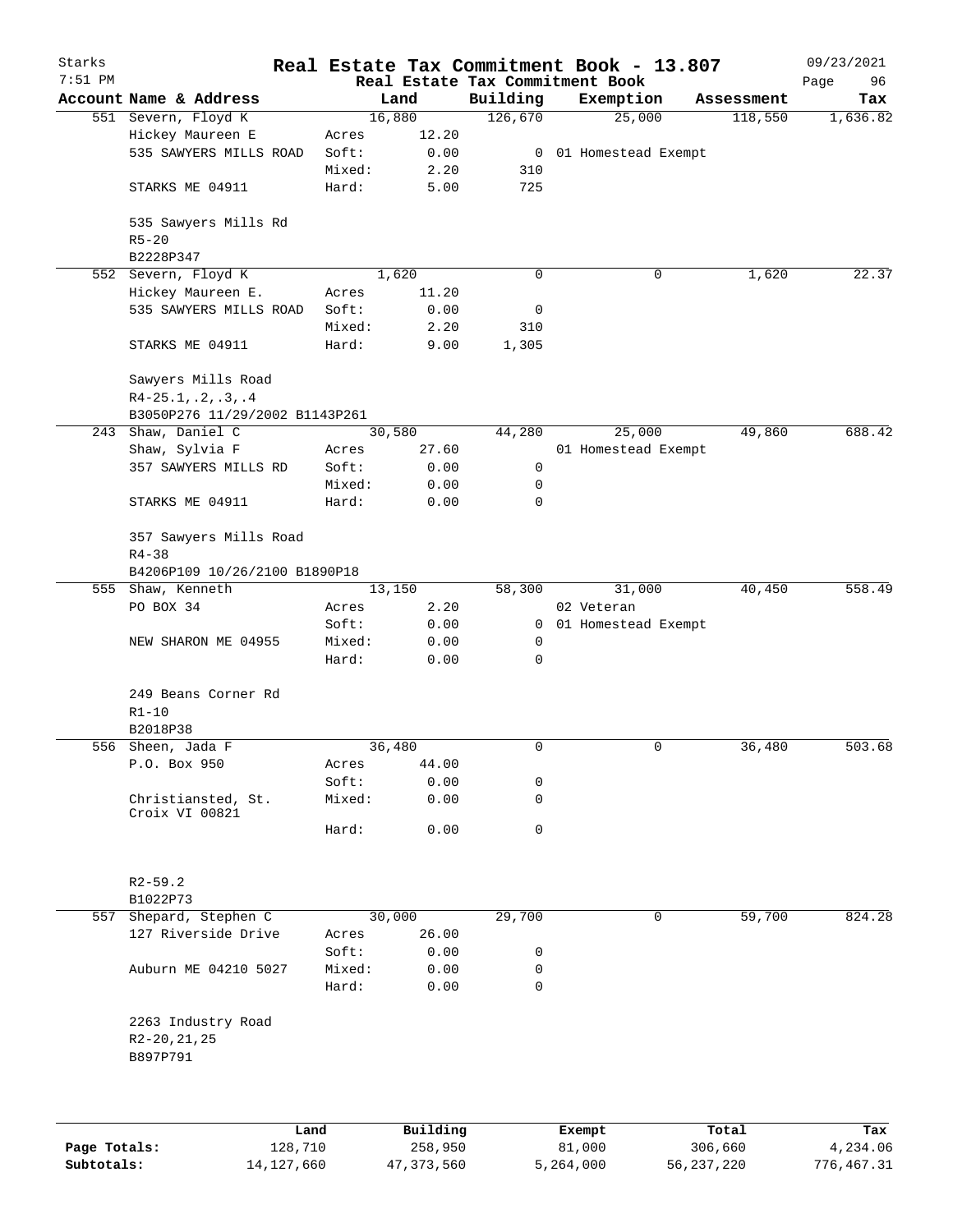| Starks    |                                                                            |        |       |             | Real Estate Tax Commitment Book - 13.807     |            | 09/23/2021        |
|-----------|----------------------------------------------------------------------------|--------|-------|-------------|----------------------------------------------|------------|-------------------|
| $7:51$ PM | Account Name & Address                                                     | Land   |       | Building    | Real Estate Tax Commitment Book<br>Exemption | Assessment | Page<br>97<br>Tax |
|           | 558 Sherrer, Charles R                                                     | 19,010 |       | 53,100      | $\Omega$                                     | 72,110     | 995.62            |
|           | 235 NE 199 Lane                                                            | Acres  | 8.30  |             |                                              |            |                   |
|           |                                                                            | Soft:  | 0.00  | 0           |                                              |            |                   |
|           | Miami FL 33179                                                             | Mixed: | 0.00  | $\mathbf 0$ |                                              |            |                   |
|           |                                                                            | Hard:  | 0.00  | $\mathbf 0$ |                                              |            |                   |
|           |                                                                            |        |       |             |                                              |            |                   |
|           | 52 Thompson Bridge Road<br>$R3 - 41.5$<br>B2452P128                        |        |       |             |                                              |            |                   |
|           | 559 Sherrer, Christopher                                                   | 18,430 |       | $\mathbf 0$ | 0                                            | 18,430     | 254.46            |
|           | 21645 Fall River Dr.                                                       | Acres  | 7.70  |             |                                              |            |                   |
|           |                                                                            |        |       | 0           |                                              |            |                   |
|           |                                                                            | Soft:  | 0.00  |             |                                              |            |                   |
|           | Boca Raton FL 33428                                                        | Mixed: | 0.00  | 0           |                                              |            |                   |
|           |                                                                            | Hard:  | 0.00  | 0           |                                              |            |                   |
|           | $R3 - 41.2$                                                                |        |       |             |                                              |            |                   |
|           | 560 Sherrer, Earskin                                                       | 18,720 |       | $\mathbf 0$ | 0                                            | 18,720     | 258.47            |
|           | 12 Yale Ave                                                                | Acres  | 8.00  |             |                                              |            |                   |
|           |                                                                            | Soft:  | 0.00  | 0           |                                              |            |                   |
|           | Dayton OH 45406                                                            | Mixed: | 0.00  | 0           |                                              |            |                   |
|           |                                                                            | Hard:  | 0.00  | $\mathbf 0$ |                                              |            |                   |
|           |                                                                            |        |       |             |                                              |            |                   |
|           | $R3 - 41.6$                                                                |        |       |             |                                              |            |                   |
|           | B3344P84                                                                   |        |       |             |                                              |            |                   |
|           | 562 Sherrer, John                                                          | 19,490 |       | 0           | 0                                            | 19,490     | 269.10            |
|           | 12 Yale Ave.                                                               | Acres  | 8.80  |             |                                              |            |                   |
|           |                                                                            | Soft:  | 0.00  | 0           |                                              |            |                   |
|           | Dayton OH 45406                                                            | Mixed: | 0.00  | 0           |                                              |            |                   |
|           |                                                                            | Hard:  | 0.00  | $\mathbf 0$ |                                              |            |                   |
|           | $R3 - 41.4$                                                                |        |       |             |                                              |            |                   |
|           | 563 Sherrer, Lucy Geneva                                                   | 27,730 |       | 0           | 0                                            | 27,730     | 382.87            |
|           | c/o John Sherrer                                                           | Acres  | 19.69 |             |                                              |            |                   |
|           | 12 Yale Ave                                                                | Soft:  | 0.00  | 0           |                                              |            |                   |
|           |                                                                            | Mixed: | 0.00  | 0           |                                              |            |                   |
|           | Dayton Oh 45406                                                            | Hard:  | 0.00  | 0           |                                              |            |                   |
|           |                                                                            |        |       |             |                                              |            |                   |
|           | $R3 - 41$                                                                  |        |       |             |                                              |            |                   |
|           | B4242P226 09/28/2009 B1263P84                                              |        |       |             |                                              |            |                   |
|           | 160 Sherwood, Patrick H Jr                                                 | 20,260 |       | 104,640     | 31,000                                       | 93,900     | 1,296.48          |
|           | 61 MAYHEW RD                                                               | Acres  | 9.60  |             | 02 Veteran                                   |            |                   |
|           |                                                                            | Soft:  | 0.00  |             | 0 01 Homestead Exempt                        |            |                   |
|           | STARKS ME 04911                                                            | Mixed: | 0.00  | 0           |                                              |            |                   |
|           |                                                                            | Hard:  | 0.00  | 0           |                                              |            |                   |
|           | 61 Mayhew Road                                                             |        |       |             |                                              |            |                   |
|           | $R7 - 10.5$                                                                |        |       |             |                                              |            |                   |
|           | B5506P232 01/10/2020 B3955P192 01/22/2008 B3803P283<br>01/22/2007 B2048P69 |        |       |             |                                              |            |                   |
|           |                                                                            |        |       |             |                                              |            |                   |
|           |                                                                            |        |       |             |                                              |            |                   |
|           |                                                                            |        |       |             |                                              |            |                   |

|              | Land         | Building   | Exempt    | Total      | Tax        |
|--------------|--------------|------------|-----------|------------|------------|
| Page Totals: | 123,640      | 157,740    | 31,000    | 250,380    | 3,457.00   |
| Subtotals:   | 14, 251, 300 | 47,531,300 | 5,295,000 | 56,487,600 | 779,924.31 |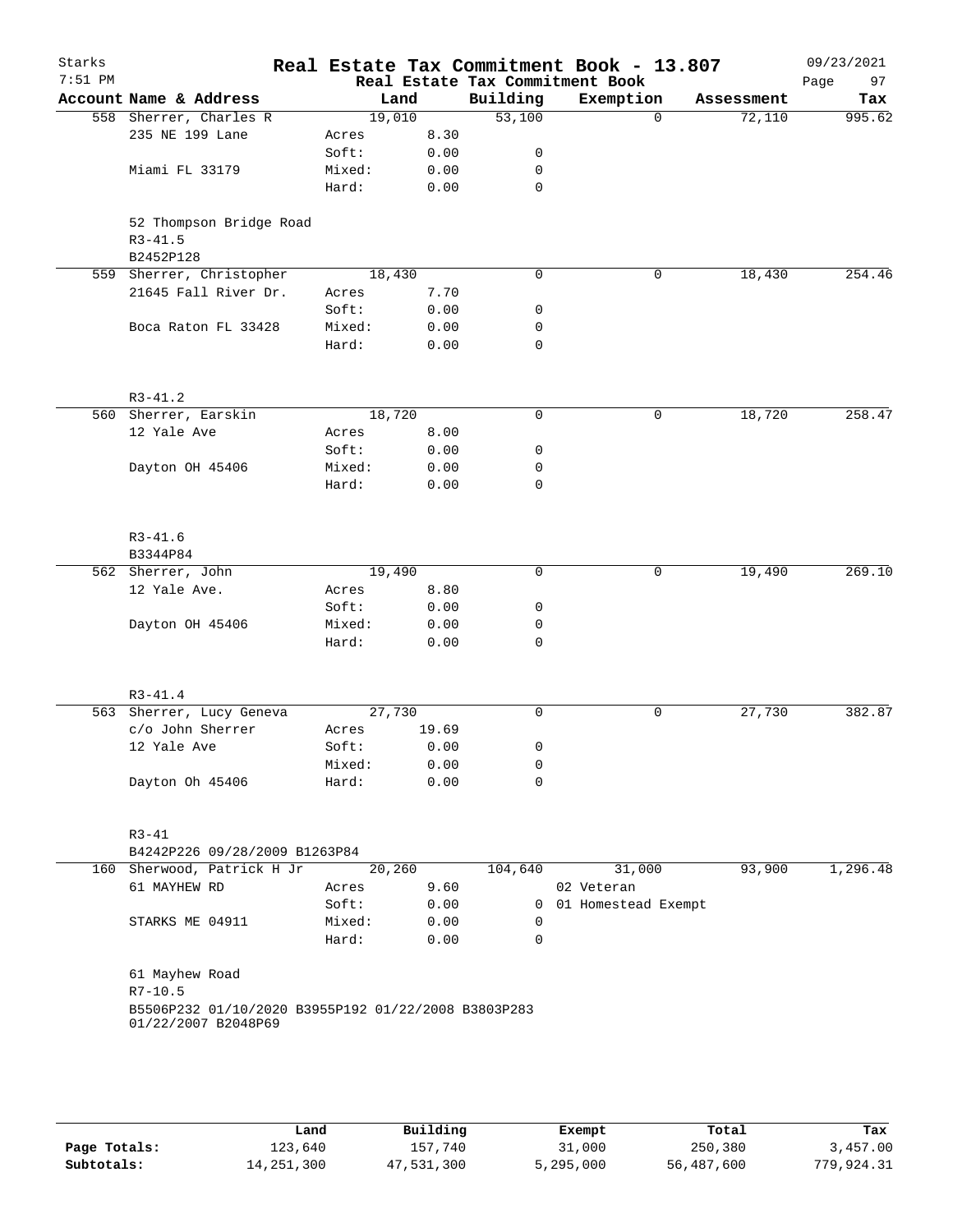| Starks    |                                                      |        |        |             | Real Estate Tax Commitment Book - 13.807     |             |            | 09/23/2021        |
|-----------|------------------------------------------------------|--------|--------|-------------|----------------------------------------------|-------------|------------|-------------------|
| $7:51$ PM | Account Name & Address                               |        | Land   | Building    | Real Estate Tax Commitment Book<br>Exemption |             | Assessment | Page<br>98<br>Tax |
|           | 437 Simpson, Jennifer Marie                          | 22,560 |        | 7,200       |                                              | $\mathbf 0$ | 29,760     | 410.90            |
|           | Simpson, Curtis                                      | Acres  | 12.00  |             |                                              |             |            |                   |
|           | 76 Zelkova Road                                      | Soft:  | 0.00   | 0           |                                              |             |            |                   |
|           |                                                      | Mixed: | 0.00   | 0           |                                              |             |            |                   |
|           | Smyrna DE 19977                                      | Hard:  | 0.00   | $\mathbf 0$ |                                              |             |            |                   |
|           |                                                      |        |        |             |                                              |             |            |                   |
|           | Rt. 134 Farmington Rd.                               |        |        |             |                                              |             |            |                   |
|           | $R8 - 5$                                             |        |        |             |                                              |             |            |                   |
|           | B5009P285 03/21/2016 B1273P152<br>581 Sirois, Robert | 29,640 |        | $\mathbf 0$ |                                              | 0           | 29,640     | 409.24            |
|           | 249 Seamon Rd.                                       | Acres  | 25.00  |             |                                              |             |            |                   |
|           |                                                      | Soft:  | 0.00   | 0           |                                              |             |            |                   |
|           | Farmington ME 04938                                  | Mixed: | 0.00   | 0           |                                              |             |            |                   |
|           |                                                      | Hard:  | 0.00   | 0           |                                              |             |            |                   |
|           |                                                      |        |        |             |                                              |             |            |                   |
|           | $R1 - 25.1$                                          |        |        |             |                                              |             |            |                   |
|           | B5022P228 B1692P80                                   |        |        |             |                                              |             |            |                   |
|           | 582 Sirois, Robert J                                 | 22,560 |        | $\mathbf 0$ |                                              | $\mathbf 0$ | 22,560     | 311.49            |
|           | 249 Seamon Rd.                                       | Acres  | 12.00  |             |                                              |             |            |                   |
|           |                                                      | Soft:  | 0.00   | 0           |                                              |             |            |                   |
|           | Farmington ME 04938                                  | Mixed: | 0.00   | 0           |                                              |             |            |                   |
|           |                                                      | Hard:  | 0.00   | $\mathbf 0$ |                                              |             |            |                   |
|           | $R1 - 28$<br>B5022P228 05/22/2016 B1692P266          |        |        |             |                                              |             |            |                   |
|           | 583 Sirois, Robert J                                 | 42,370 |        | $\mathbf 0$ |                                              | 0           | 42,370     | 585.00            |
|           | 249 Seamon Rd.                                       | Acres  | 170.00 |             |                                              |             |            |                   |
|           |                                                      | Soft:  | 30.00  | 3,120       |                                              |             |            |                   |
|           | Farmington ME 04938                                  | Mixed: | 60.00  | 8,460       |                                              |             |            |                   |
|           |                                                      | Hard:  | 70.00  | 10,150      |                                              |             |            |                   |
|           | New Sharon Rd                                        |        |        |             |                                              |             |            |                   |
|           | $R1 - 41$                                            |        |        |             |                                              |             |            |                   |
| 790       | B5022P228 05/02/2016 B1495P24<br>Sirois, Ross D      | 29,640 |        | 87,730      | 25,000                                       |             | 92,370     | 1,275.35          |
|           | Waters, Misty M                                      | Acres  | 25.00  |             | 01 Homestead Exempt                          |             |            |                   |
|           | 1218 NEW SHARON RD                                   | Soft:  | 0.00   | 0           |                                              |             |            |                   |
|           |                                                      | Mixed: | 0.00   | 0           |                                              |             |            |                   |
|           | STARKS ME 04911                                      | Hard:  | 0.00   | 0           |                                              |             |            |                   |
|           |                                                      |        |        |             |                                              |             |            |                   |
|           | 1218 New Sharon Rd                                   |        |        |             |                                              |             |            |                   |
|           | $R1 - 29.4 - A$                                      |        |        |             |                                              |             |            |                   |
|           | B5398P330 04/16/2019                                 |        |        |             |                                              |             |            |                   |
|           | 155 Sjostrom, John WJr                               | 23,150 |        | 24,620      |                                              | 0           | 47,770     | 659.56            |
|           | Sjostrom Gail. J                                     | Acres  | 12.61  |             |                                              |             |            |                   |
|           | 93 Bridge Street                                     | Soft:  | 0.00   | 0           |                                              |             |            |                   |
|           |                                                      | Mixed: | 0.00   | 0           |                                              |             |            |                   |
|           | Salem NH 03079                                       | Hard:  | 0.00   | 0           |                                              |             |            |                   |
|           | $R8 - 38 - 7$                                        |        |        |             |                                              |             |            |                   |
|           | B3823P233 03/10/2007 B2308P33                        |        |        |             |                                              |             |            |                   |
|           |                                                      |        |        |             |                                              |             |            |                   |
|           |                                                      |        |        |             |                                              |             |            |                   |
|           |                                                      |        |        |             |                                              |             |            |                   |

|              | Land         | Building   | Exempt    | Total      | Tax        |
|--------------|--------------|------------|-----------|------------|------------|
| Page Totals: | 169,920      | 119,550    | 25,000    | 264,470    | 3,651.54   |
| Subtotals:   | 14, 421, 220 | 47,650,850 | 5,320,000 | 56,752,070 | 783,575.85 |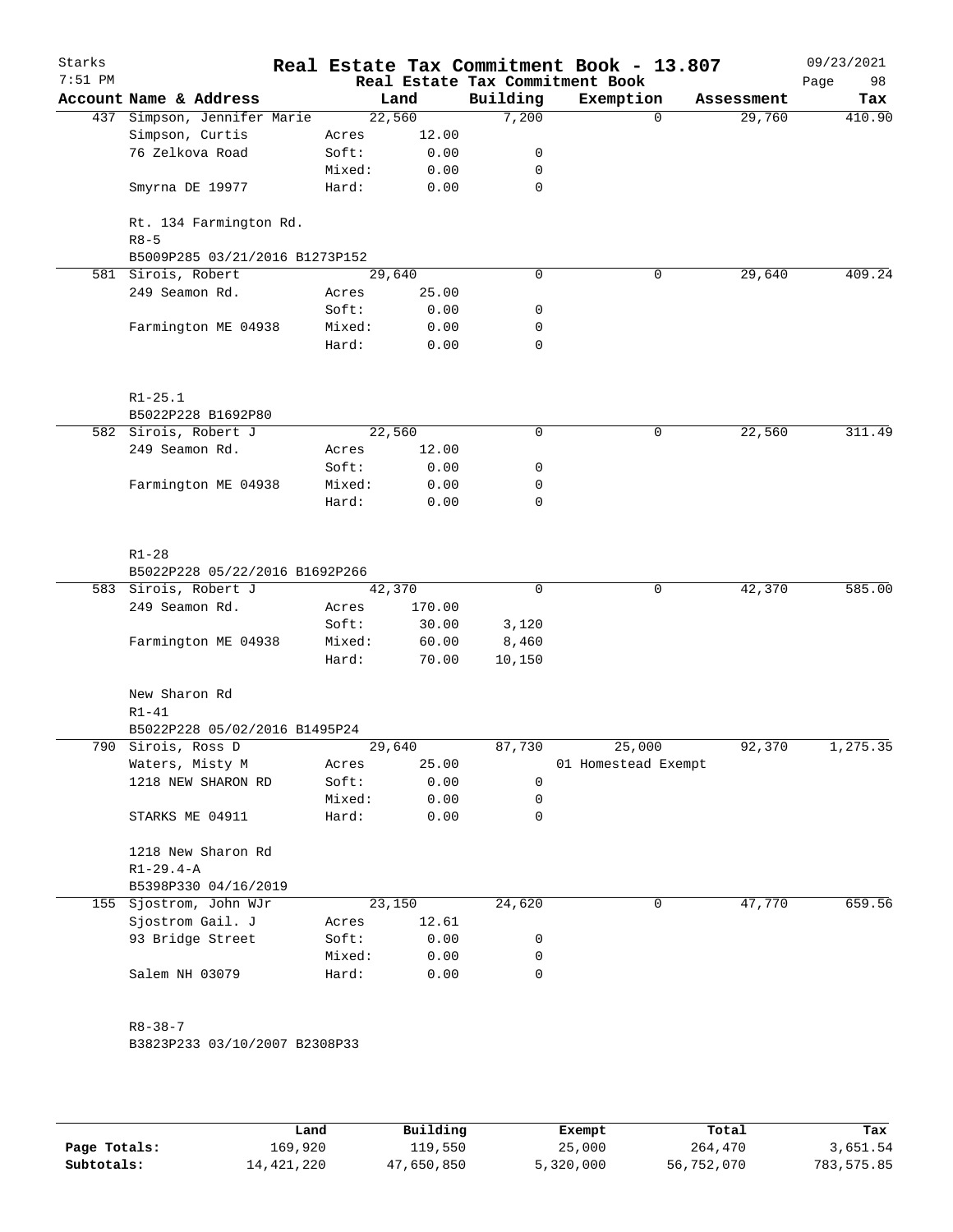| Account Name & Address<br>Building<br>Exemption<br>Land<br>Assessment<br>31,990<br>33,600<br>31,000<br>568 Slawson, John A<br>34,590<br>36.00<br>PO BOX 471<br>02 Veteran<br>Acres<br>Soft:<br>0.00<br>01 Homestead Exempt<br>$\mathbf{0}$<br>Mixed:<br>0.00<br>ANSON ME 04911<br>0<br>Hard:<br>0.00<br>0<br>251 Anson Rd<br>$R8 - 40$<br>B2611P209<br>731 Smedberg, Elizabeth<br>43,070<br>25,000<br>18,070<br>0<br>29 ABIJAH HILL RD<br>01 Homestead Exempt<br>STARKS ME 04911<br>29 Abijah Hill Rd<br>$R2 - 410N$<br>1,226.89<br>144 SMITH, LOGAN J<br>21,700<br>67,160<br>0<br>88,860<br>38 REDNECK RD<br>11.10<br>Acres<br>Soft:<br>0.00<br>0<br>STARKS ME 04911<br>Mixed:<br>0.00<br>0<br>Hard:<br>0.00<br>0<br>38 Redneck Road<br>$R6 - 2.16$<br>B5660P306 01/20/2021 B5090P206 10/17/2016 B883P1018<br>570 Smith, Michael, A.<br>15,840<br>48,240<br>666.05<br>32,400<br>0<br>1424 Industry Road<br>5.00<br>Acres<br>Soft:<br>0.00<br>0<br>Industry ME 04938<br>Mixed:<br>0.00<br>0<br>$\Omega$<br>Hard:<br>0.00<br>1165 New Sharon Road<br>$R1 - 34.5$<br>B2114P150<br>603.92<br>114 Smith, Perry<br>20,930<br>22,810<br>0<br>43,740<br>Smith, Kimberly<br>10.30<br>Acres<br>457 Hubbard Road<br>Soft:<br>0<br>0.00<br>Mixed:<br>0.00<br>0<br>Berwick ME 03901<br>0.00<br>0<br>Hard:<br>222 Thompson Bridge<br>$R3 - 46.4$<br>B4449P142 10/07/2011 B2748P280<br>27,480<br>50,690<br>78,170<br>1,079.29<br>31 Smith, Perry<br>0<br>Smith, Kimberly<br>19.00<br>Acres<br>457 Hubbard Road<br>Soft:<br>0.00<br>0<br>Mixed:<br>0.00<br>0<br>$\mathbf 0$<br>Berwick ME 03901<br>Hard:<br>0.00<br>$R3 - 46.3$<br>B3406P232 11/12/2004 B1961P137 | Starks<br>$7:51$ PM |  | Real Estate Tax Commitment Book | Real Estate Tax Commitment Book - 13.807 | 09/23/2021<br>99<br>Page |
|----------------------------------------------------------------------------------------------------------------------------------------------------------------------------------------------------------------------------------------------------------------------------------------------------------------------------------------------------------------------------------------------------------------------------------------------------------------------------------------------------------------------------------------------------------------------------------------------------------------------------------------------------------------------------------------------------------------------------------------------------------------------------------------------------------------------------------------------------------------------------------------------------------------------------------------------------------------------------------------------------------------------------------------------------------------------------------------------------------------------------------------------------------------------------------------------------------------------------------------------------------------------------------------------------------------------------------------------------------------------------------------------------------------------------------------------------------------------------------------------------------------------------------------------------------------------------------------------------------------------------------------------------|---------------------|--|---------------------------------|------------------------------------------|--------------------------|
|                                                                                                                                                                                                                                                                                                                                                                                                                                                                                                                                                                                                                                                                                                                                                                                                                                                                                                                                                                                                                                                                                                                                                                                                                                                                                                                                                                                                                                                                                                                                                                                                                                                    |                     |  |                                 |                                          | Tax                      |
|                                                                                                                                                                                                                                                                                                                                                                                                                                                                                                                                                                                                                                                                                                                                                                                                                                                                                                                                                                                                                                                                                                                                                                                                                                                                                                                                                                                                                                                                                                                                                                                                                                                    |                     |  |                                 |                                          | 477.58                   |
|                                                                                                                                                                                                                                                                                                                                                                                                                                                                                                                                                                                                                                                                                                                                                                                                                                                                                                                                                                                                                                                                                                                                                                                                                                                                                                                                                                                                                                                                                                                                                                                                                                                    |                     |  |                                 |                                          |                          |
|                                                                                                                                                                                                                                                                                                                                                                                                                                                                                                                                                                                                                                                                                                                                                                                                                                                                                                                                                                                                                                                                                                                                                                                                                                                                                                                                                                                                                                                                                                                                                                                                                                                    |                     |  |                                 |                                          |                          |
|                                                                                                                                                                                                                                                                                                                                                                                                                                                                                                                                                                                                                                                                                                                                                                                                                                                                                                                                                                                                                                                                                                                                                                                                                                                                                                                                                                                                                                                                                                                                                                                                                                                    |                     |  |                                 |                                          |                          |
|                                                                                                                                                                                                                                                                                                                                                                                                                                                                                                                                                                                                                                                                                                                                                                                                                                                                                                                                                                                                                                                                                                                                                                                                                                                                                                                                                                                                                                                                                                                                                                                                                                                    |                     |  |                                 |                                          |                          |
|                                                                                                                                                                                                                                                                                                                                                                                                                                                                                                                                                                                                                                                                                                                                                                                                                                                                                                                                                                                                                                                                                                                                                                                                                                                                                                                                                                                                                                                                                                                                                                                                                                                    |                     |  |                                 |                                          |                          |
|                                                                                                                                                                                                                                                                                                                                                                                                                                                                                                                                                                                                                                                                                                                                                                                                                                                                                                                                                                                                                                                                                                                                                                                                                                                                                                                                                                                                                                                                                                                                                                                                                                                    |                     |  |                                 |                                          |                          |
|                                                                                                                                                                                                                                                                                                                                                                                                                                                                                                                                                                                                                                                                                                                                                                                                                                                                                                                                                                                                                                                                                                                                                                                                                                                                                                                                                                                                                                                                                                                                                                                                                                                    |                     |  |                                 |                                          |                          |
|                                                                                                                                                                                                                                                                                                                                                                                                                                                                                                                                                                                                                                                                                                                                                                                                                                                                                                                                                                                                                                                                                                                                                                                                                                                                                                                                                                                                                                                                                                                                                                                                                                                    |                     |  |                                 |                                          | 249.49                   |
|                                                                                                                                                                                                                                                                                                                                                                                                                                                                                                                                                                                                                                                                                                                                                                                                                                                                                                                                                                                                                                                                                                                                                                                                                                                                                                                                                                                                                                                                                                                                                                                                                                                    |                     |  |                                 |                                          |                          |
|                                                                                                                                                                                                                                                                                                                                                                                                                                                                                                                                                                                                                                                                                                                                                                                                                                                                                                                                                                                                                                                                                                                                                                                                                                                                                                                                                                                                                                                                                                                                                                                                                                                    |                     |  |                                 |                                          |                          |
|                                                                                                                                                                                                                                                                                                                                                                                                                                                                                                                                                                                                                                                                                                                                                                                                                                                                                                                                                                                                                                                                                                                                                                                                                                                                                                                                                                                                                                                                                                                                                                                                                                                    |                     |  |                                 |                                          |                          |
|                                                                                                                                                                                                                                                                                                                                                                                                                                                                                                                                                                                                                                                                                                                                                                                                                                                                                                                                                                                                                                                                                                                                                                                                                                                                                                                                                                                                                                                                                                                                                                                                                                                    |                     |  |                                 |                                          |                          |
|                                                                                                                                                                                                                                                                                                                                                                                                                                                                                                                                                                                                                                                                                                                                                                                                                                                                                                                                                                                                                                                                                                                                                                                                                                                                                                                                                                                                                                                                                                                                                                                                                                                    |                     |  |                                 |                                          |                          |
|                                                                                                                                                                                                                                                                                                                                                                                                                                                                                                                                                                                                                                                                                                                                                                                                                                                                                                                                                                                                                                                                                                                                                                                                                                                                                                                                                                                                                                                                                                                                                                                                                                                    |                     |  |                                 |                                          |                          |
|                                                                                                                                                                                                                                                                                                                                                                                                                                                                                                                                                                                                                                                                                                                                                                                                                                                                                                                                                                                                                                                                                                                                                                                                                                                                                                                                                                                                                                                                                                                                                                                                                                                    |                     |  |                                 |                                          |                          |
|                                                                                                                                                                                                                                                                                                                                                                                                                                                                                                                                                                                                                                                                                                                                                                                                                                                                                                                                                                                                                                                                                                                                                                                                                                                                                                                                                                                                                                                                                                                                                                                                                                                    |                     |  |                                 |                                          |                          |
|                                                                                                                                                                                                                                                                                                                                                                                                                                                                                                                                                                                                                                                                                                                                                                                                                                                                                                                                                                                                                                                                                                                                                                                                                                                                                                                                                                                                                                                                                                                                                                                                                                                    |                     |  |                                 |                                          |                          |
|                                                                                                                                                                                                                                                                                                                                                                                                                                                                                                                                                                                                                                                                                                                                                                                                                                                                                                                                                                                                                                                                                                                                                                                                                                                                                                                                                                                                                                                                                                                                                                                                                                                    |                     |  |                                 |                                          |                          |
|                                                                                                                                                                                                                                                                                                                                                                                                                                                                                                                                                                                                                                                                                                                                                                                                                                                                                                                                                                                                                                                                                                                                                                                                                                                                                                                                                                                                                                                                                                                                                                                                                                                    |                     |  |                                 |                                          |                          |
|                                                                                                                                                                                                                                                                                                                                                                                                                                                                                                                                                                                                                                                                                                                                                                                                                                                                                                                                                                                                                                                                                                                                                                                                                                                                                                                                                                                                                                                                                                                                                                                                                                                    |                     |  |                                 |                                          |                          |
|                                                                                                                                                                                                                                                                                                                                                                                                                                                                                                                                                                                                                                                                                                                                                                                                                                                                                                                                                                                                                                                                                                                                                                                                                                                                                                                                                                                                                                                                                                                                                                                                                                                    |                     |  |                                 |                                          |                          |
|                                                                                                                                                                                                                                                                                                                                                                                                                                                                                                                                                                                                                                                                                                                                                                                                                                                                                                                                                                                                                                                                                                                                                                                                                                                                                                                                                                                                                                                                                                                                                                                                                                                    |                     |  |                                 |                                          |                          |
|                                                                                                                                                                                                                                                                                                                                                                                                                                                                                                                                                                                                                                                                                                                                                                                                                                                                                                                                                                                                                                                                                                                                                                                                                                                                                                                                                                                                                                                                                                                                                                                                                                                    |                     |  |                                 |                                          |                          |
|                                                                                                                                                                                                                                                                                                                                                                                                                                                                                                                                                                                                                                                                                                                                                                                                                                                                                                                                                                                                                                                                                                                                                                                                                                                                                                                                                                                                                                                                                                                                                                                                                                                    |                     |  |                                 |                                          |                          |
|                                                                                                                                                                                                                                                                                                                                                                                                                                                                                                                                                                                                                                                                                                                                                                                                                                                                                                                                                                                                                                                                                                                                                                                                                                                                                                                                                                                                                                                                                                                                                                                                                                                    |                     |  |                                 |                                          |                          |
|                                                                                                                                                                                                                                                                                                                                                                                                                                                                                                                                                                                                                                                                                                                                                                                                                                                                                                                                                                                                                                                                                                                                                                                                                                                                                                                                                                                                                                                                                                                                                                                                                                                    |                     |  |                                 |                                          |                          |
|                                                                                                                                                                                                                                                                                                                                                                                                                                                                                                                                                                                                                                                                                                                                                                                                                                                                                                                                                                                                                                                                                                                                                                                                                                                                                                                                                                                                                                                                                                                                                                                                                                                    |                     |  |                                 |                                          |                          |
|                                                                                                                                                                                                                                                                                                                                                                                                                                                                                                                                                                                                                                                                                                                                                                                                                                                                                                                                                                                                                                                                                                                                                                                                                                                                                                                                                                                                                                                                                                                                                                                                                                                    |                     |  |                                 |                                          |                          |
|                                                                                                                                                                                                                                                                                                                                                                                                                                                                                                                                                                                                                                                                                                                                                                                                                                                                                                                                                                                                                                                                                                                                                                                                                                                                                                                                                                                                                                                                                                                                                                                                                                                    |                     |  |                                 |                                          |                          |
|                                                                                                                                                                                                                                                                                                                                                                                                                                                                                                                                                                                                                                                                                                                                                                                                                                                                                                                                                                                                                                                                                                                                                                                                                                                                                                                                                                                                                                                                                                                                                                                                                                                    |                     |  |                                 |                                          |                          |
|                                                                                                                                                                                                                                                                                                                                                                                                                                                                                                                                                                                                                                                                                                                                                                                                                                                                                                                                                                                                                                                                                                                                                                                                                                                                                                                                                                                                                                                                                                                                                                                                                                                    |                     |  |                                 |                                          |                          |
|                                                                                                                                                                                                                                                                                                                                                                                                                                                                                                                                                                                                                                                                                                                                                                                                                                                                                                                                                                                                                                                                                                                                                                                                                                                                                                                                                                                                                                                                                                                                                                                                                                                    |                     |  |                                 |                                          |                          |
|                                                                                                                                                                                                                                                                                                                                                                                                                                                                                                                                                                                                                                                                                                                                                                                                                                                                                                                                                                                                                                                                                                                                                                                                                                                                                                                                                                                                                                                                                                                                                                                                                                                    |                     |  |                                 |                                          |                          |
|                                                                                                                                                                                                                                                                                                                                                                                                                                                                                                                                                                                                                                                                                                                                                                                                                                                                                                                                                                                                                                                                                                                                                                                                                                                                                                                                                                                                                                                                                                                                                                                                                                                    |                     |  |                                 |                                          |                          |
|                                                                                                                                                                                                                                                                                                                                                                                                                                                                                                                                                                                                                                                                                                                                                                                                                                                                                                                                                                                                                                                                                                                                                                                                                                                                                                                                                                                                                                                                                                                                                                                                                                                    |                     |  |                                 |                                          |                          |
|                                                                                                                                                                                                                                                                                                                                                                                                                                                                                                                                                                                                                                                                                                                                                                                                                                                                                                                                                                                                                                                                                                                                                                                                                                                                                                                                                                                                                                                                                                                                                                                                                                                    |                     |  |                                 |                                          |                          |
|                                                                                                                                                                                                                                                                                                                                                                                                                                                                                                                                                                                                                                                                                                                                                                                                                                                                                                                                                                                                                                                                                                                                                                                                                                                                                                                                                                                                                                                                                                                                                                                                                                                    |                     |  |                                 |                                          |                          |
|                                                                                                                                                                                                                                                                                                                                                                                                                                                                                                                                                                                                                                                                                                                                                                                                                                                                                                                                                                                                                                                                                                                                                                                                                                                                                                                                                                                                                                                                                                                                                                                                                                                    |                     |  |                                 |                                          |                          |
|                                                                                                                                                                                                                                                                                                                                                                                                                                                                                                                                                                                                                                                                                                                                                                                                                                                                                                                                                                                                                                                                                                                                                                                                                                                                                                                                                                                                                                                                                                                                                                                                                                                    |                     |  |                                 |                                          |                          |
|                                                                                                                                                                                                                                                                                                                                                                                                                                                                                                                                                                                                                                                                                                                                                                                                                                                                                                                                                                                                                                                                                                                                                                                                                                                                                                                                                                                                                                                                                                                                                                                                                                                    |                     |  |                                 |                                          |                          |
|                                                                                                                                                                                                                                                                                                                                                                                                                                                                                                                                                                                                                                                                                                                                                                                                                                                                                                                                                                                                                                                                                                                                                                                                                                                                                                                                                                                                                                                                                                                                                                                                                                                    |                     |  |                                 |                                          |                          |
|                                                                                                                                                                                                                                                                                                                                                                                                                                                                                                                                                                                                                                                                                                                                                                                                                                                                                                                                                                                                                                                                                                                                                                                                                                                                                                                                                                                                                                                                                                                                                                                                                                                    |                     |  |                                 |                                          |                          |
|                                                                                                                                                                                                                                                                                                                                                                                                                                                                                                                                                                                                                                                                                                                                                                                                                                                                                                                                                                                                                                                                                                                                                                                                                                                                                                                                                                                                                                                                                                                                                                                                                                                    |                     |  |                                 |                                          |                          |
|                                                                                                                                                                                                                                                                                                                                                                                                                                                                                                                                                                                                                                                                                                                                                                                                                                                                                                                                                                                                                                                                                                                                                                                                                                                                                                                                                                                                                                                                                                                                                                                                                                                    |                     |  |                                 |                                          |                          |

|              | Land       | Building   | Exempt    | Total      | Tax        |
|--------------|------------|------------|-----------|------------|------------|
| Page Totals: | 119,550    | 248,120    | 56,000    | 311,670    | 4,303.22   |
| Subtotals:   | 14,540,770 | 47,898,970 | 5,376,000 | 57,063,740 | 787,879.07 |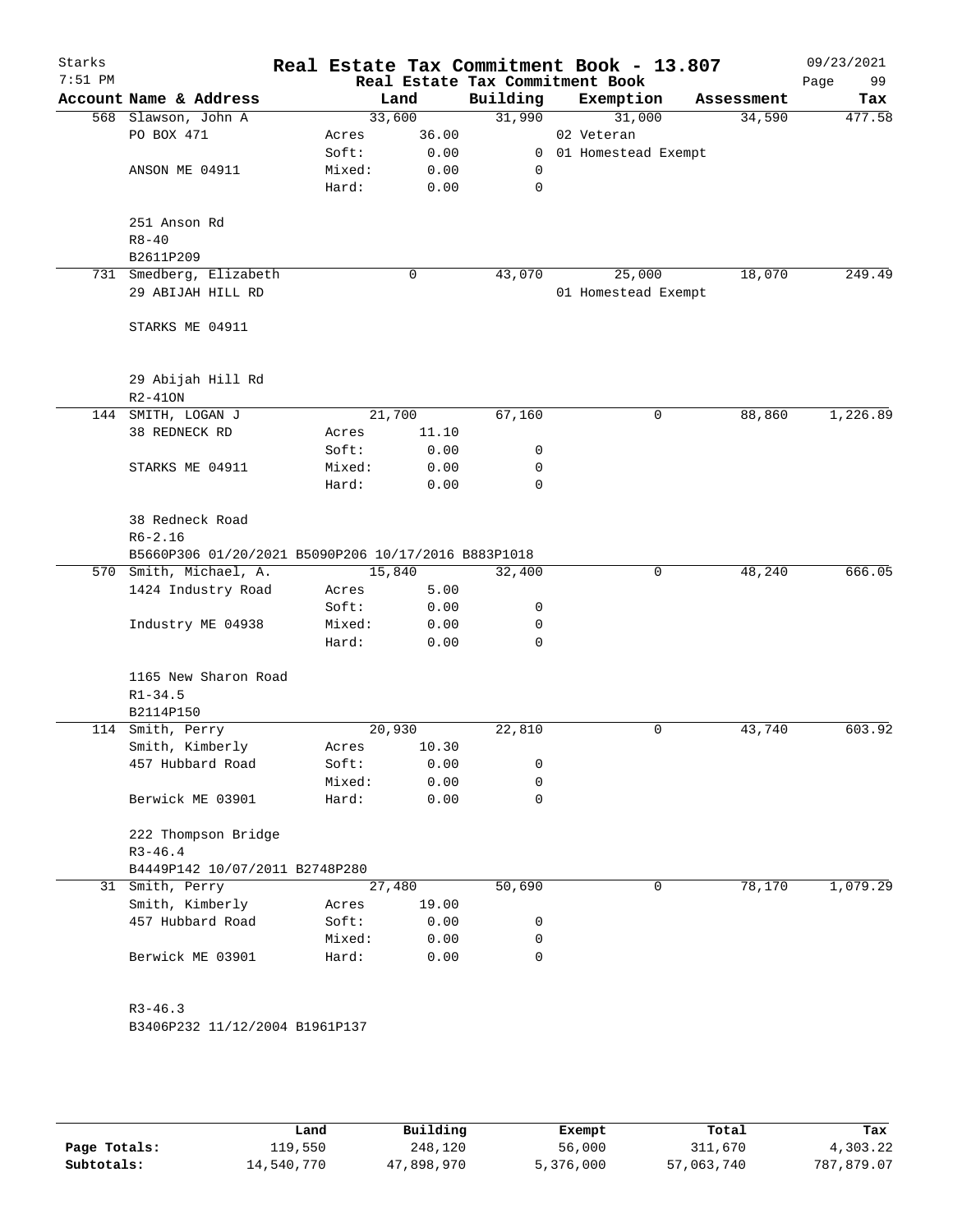| Starks<br>$7:51$ PM |                                                                            |        |        |        | Real Estate Tax Commitment Book | Real Estate Tax Commitment Book - 13.807 |            | 09/23/2021<br>Page<br>100 |
|---------------------|----------------------------------------------------------------------------|--------|--------|--------|---------------------------------|------------------------------------------|------------|---------------------------|
|                     | Account Name & Address                                                     |        | Land   |        | Building                        | Exemption                                | Assessment | Tax                       |
|                     | 599 Smith, Perry                                                           |        | 27,840 |        | 0                               | $\mathbf 0$                              | 27,840     | 384.39                    |
|                     | Smith, Kimberly                                                            | Acres  |        | 20.00  |                                 |                                          |            |                           |
|                     | 457 Hubbard Road                                                           | Soft:  |        | 0.00   | 0                               |                                          |            |                           |
|                     |                                                                            | Mixed: |        | 0.00   | 0                               |                                          |            |                           |
|                     | Berwick ME 03901                                                           | Hard:  |        | 0.00   | 0                               |                                          |            |                           |
|                     | 194 Thompson Bridge<br>$R3 - 46.2$                                         |        |        |        |                                 |                                          |            |                           |
|                     | B4484P210 01/16/2012 B2073P194                                             |        |        |        |                                 |                                          |            |                           |
|                     | 102 Smith, Robert F                                                        |        | 22,080 |        | 128,820                         | 31,000                                   | 119,900    | 1,655.46                  |
|                     | 282 SAWYERS MILLS RD                                                       | Acres  |        | 11.50  |                                 | 01 Homestead Exempt                      |            |                           |
|                     |                                                                            | Soft:  |        | 0.00   |                                 | 0 02 Veteran                             |            |                           |
|                     | STARKS ME 04911                                                            | Mixed: |        | 0.00   | 0                               |                                          |            |                           |
|                     |                                                                            | Hard:  |        | 0.00   | 0                               |                                          |            |                           |
|                     | 282 Sawyers Mills Rd<br>$R3 - 14.4$                                        |        |        |        |                                 |                                          |            |                           |
|                     | B4561P306 08/10/2012 B3329P1                                               |        |        |        |                                 |                                          |            |                           |
|                     | 119 Smith, Susan M                                                         |        | 20,260 |        | 8,640                           | 0                                        | 28,900     | 399.02                    |
|                     | Smith, Everett W                                                           | Acres  |        | 9.60   |                                 |                                          |            |                           |
|                     | 136 Long Swamp Rd.                                                         | Soft:  |        | 0.00   | 0                               |                                          |            |                           |
|                     |                                                                            | Mixed: |        | 0.00   | 0                               |                                          |            |                           |
|                     | Berwick ME 03901                                                           | Hard:  |        | 0.00   | 0                               |                                          |            |                           |
|                     | 41 Mayhew Road<br>$R7 - 10.4$                                              |        |        |        |                                 |                                          |            |                           |
|                     | B3904P224 09/05/2007 B3769P232 10/30/2006 B1410P258<br>01/27/2011 B1388P74 |        |        |        |                                 |                                          |            |                           |
|                     | 571 Smithers, Linda                                                        |        | 64,070 |        | 243,360                         | 25,000                                   | 282,430    | 3,899.51                  |
|                     | 404 Sandy River Road                                                       | Acres  |        | 108.00 |                                 |                                          |            |                           |
|                     |                                                                            | Soft:  |        | 0.00   | $\mathbf{0}$                    | 01 Homestead Exempt                      |            |                           |
|                     | Starks ME 04911                                                            | Mixed: |        | 0.00   | 0                               |                                          |            |                           |
|                     |                                                                            | Hard:  |        | 33.00  | 4,785                           |                                          |            |                           |
|                     | 404 Sandy River Road<br>$9-6, 6.1, 7.8, 7.9, 7$                            |        |        |        |                                 |                                          |            |                           |
|                     | B4579P97 09/21/2012 B4225P264 12/18/2009 B1639P178                         |        |        |        |                                 |                                          |            |                           |
|                     | 222 Sobczak, Wieslaw                                                       |        | 14,940 |        | 96,130                          | 0                                        | 111,070    | 1,533.54                  |
|                     | 100 Oakland Avenue                                                         | Acres  |        | 10.00  |                                 |                                          |            |                           |
|                     |                                                                            | Soft:  |        | 0.00   | 0                               |                                          |            |                           |
|                     | New Britain CT 06053                                                       | Mixed: |        | 0.00   | 0                               |                                          |            |                           |
|                     |                                                                            | Hard:  |        | 7.00   | 1,015                           |                                          |            |                           |
|                     | 119 Faulkner Hill Road<br>$R8 - 38.16$                                     |        |        |        |                                 |                                          |            |                           |
|                     | B4410P210 07/01/2011 B2749P258                                             |        |        |        |                                 |                                          |            |                           |
|                     | 223 Sobczak, Wieslaw                                                       |        | 5,910  |        | $\Omega$                        | 0                                        | 5,910      | 81.60                     |
|                     | 100 Oakland Avenue                                                         | Acres  |        | 41.00  |                                 |                                          |            |                           |
|                     |                                                                            | Soft:  |        | 0.00   | 0                               |                                          |            |                           |
|                     | New Britain CT 06053                                                       | Mixed: |        | 10.00  | 1,410                           |                                          |            |                           |
|                     |                                                                            | Hard:  |        | 31.00  | 4,495                           |                                          |            |                           |
|                     | $R8 - 38 - 18$                                                             |        |        |        |                                 |                                          |            |                           |
|                     | B4410P212 07/03/2011 B3233P287                                             |        |        |        |                                 |                                          |            |                           |
|                     |                                                                            |        |        |        |                                 |                                          |            |                           |
|                     |                                                                            |        |        |        |                                 |                                          |            |                           |

|              | Land       | Building   | Exempt    | Total      | Tax        |
|--------------|------------|------------|-----------|------------|------------|
| Page Totals: | 155,100    | 476,950    | 56,000    | 576,050    | 7,953.52   |
| Subtotals:   | 14,695,870 | 48,375,920 | 5,432,000 | 57,639,790 | 795,832.59 |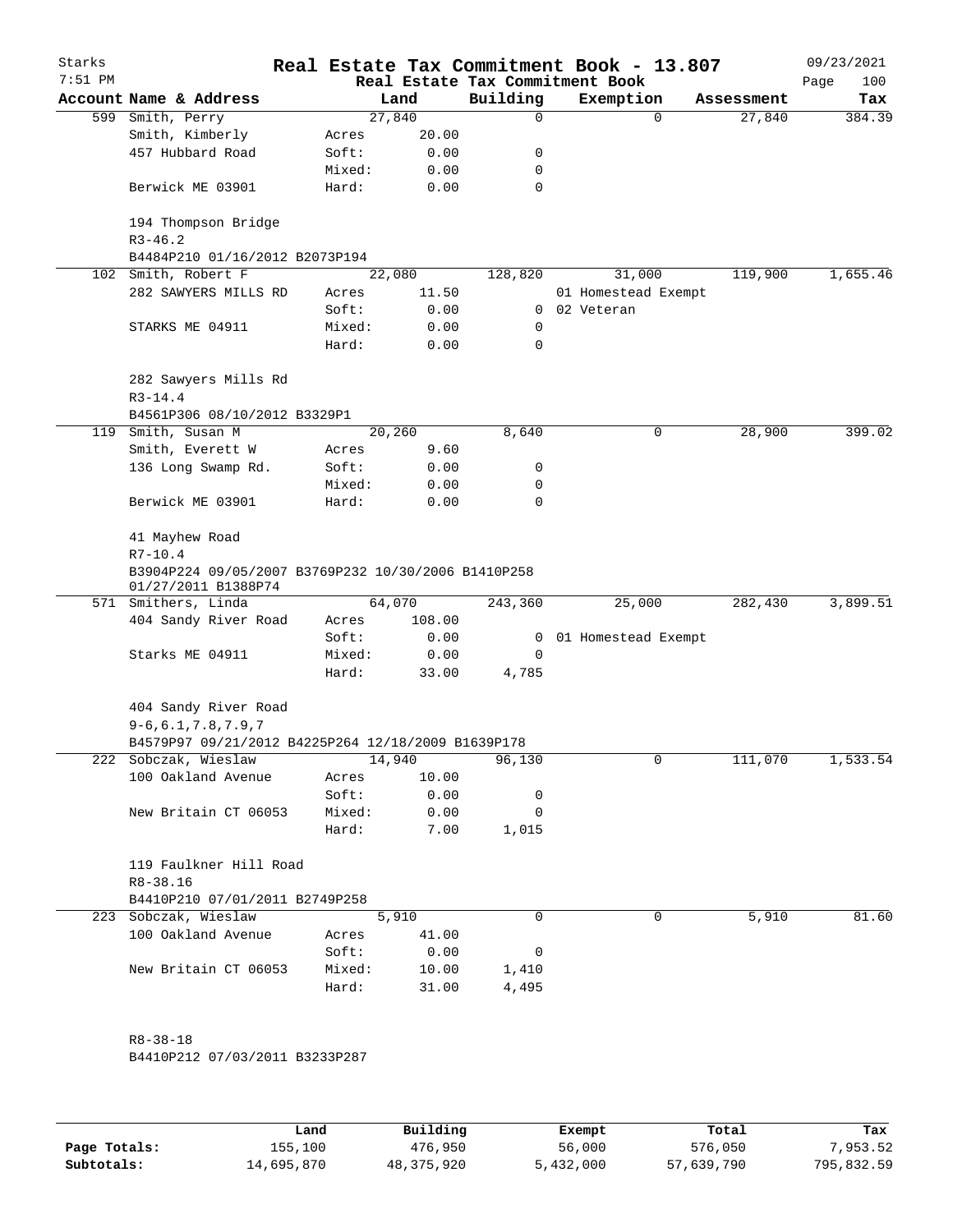| Starks<br>$7:51$ PM |                                                         |                 |              |          | Real Estate Tax Commitment Book - 13.807<br>Real Estate Tax Commitment Book |            | 09/23/2021<br>Page<br>101 |
|---------------------|---------------------------------------------------------|-----------------|--------------|----------|-----------------------------------------------------------------------------|------------|---------------------------|
|                     | Account Name & Address                                  |                 | Land         | Building | Exemption                                                                   | Assessment | Tax                       |
|                     | 421 Sommers, Benjy C                                    | 63,230          |              | 92,160   | 25,000                                                                      | 130,390    | 1,800.29                  |
|                     | Sommers, Lisa M                                         | Acres           | 198.00       |          | 01 Homestead Exempt                                                         |            |                           |
|                     | 843 ANSON RD                                            | Soft:           | 0.00         | 0        |                                                                             |            |                           |
|                     |                                                         | Mixed:          | 131.00       | 18,471   |                                                                             |            |                           |
|                     | STARKS ME 04911                                         | Hard:           | 0.00         | 0        |                                                                             |            |                           |
|                     | 843 Anson Rd                                            |                 |              |          |                                                                             |            |                           |
|                     | R11-17,18                                               |                 |              |          |                                                                             |            |                           |
|                     | B5179P261 07/17/2017 B1639P130                          |                 |              |          |                                                                             |            |                           |
|                     | 521 Sours, Shane L                                      |                 | 6,240        | 44,100   | 0                                                                           | 50,340     | 695.04                    |
|                     | Walls, Dawn R                                           | Acres           | 0.27         |          |                                                                             |            |                           |
|                     | 175 Common Rd                                           | Soft:           | 0.00         | 0        |                                                                             |            |                           |
|                     |                                                         | Mixed:          | 0.00         | 0        |                                                                             |            |                           |
|                     | Drysden ME 04342                                        | Hard:           | 0.00         | 0        |                                                                             |            |                           |
|                     | 2725 Industry Road                                      |                 |              |          |                                                                             |            |                           |
|                     | $U1-12$                                                 |                 |              |          |                                                                             |            |                           |
|                     | B3819P229 09/22/2006 B825P380<br>417 Sprague, Richard J | 14,780          |              | 30,180   | 0                                                                           | 44,960     | 620.76                    |
|                     | c/o Michael Hemond                                      |                 |              |          |                                                                             |            |                           |
|                     |                                                         | Acres           | 3.90         |          |                                                                             |            |                           |
|                     | 695 Woodman Hill Rd.<br>Minot ME 04258                  | Soft:           | 0.00         | 0        |                                                                             |            |                           |
|                     |                                                         | Mixed:<br>Hard: | 0.00<br>0.00 | 0<br>0   |                                                                             |            |                           |
|                     |                                                         |                 |              |          |                                                                             |            |                           |
|                     | $R1-2$                                                  |                 |              |          |                                                                             |            |                           |
|                     | B3474P126 04/22/2005 B812P93                            |                 |              |          |                                                                             |            |                           |
|                     | 579 Staph, Mike                                         | 22,150          |              | 49,460   | 0                                                                           | 71,610     | 988.72                    |
|                     | Matta Kelly                                             | Acres           | 11.57        |          |                                                                             |            |                           |
|                     | 5 Plain Street                                          | Soft:           | 0.00         | 0        |                                                                             |            |                           |
|                     |                                                         | Mixed:          | 0.00         | 0        |                                                                             |            |                           |
|                     | Middleboro Ma 02346                                     | Hard:           | 0.00         | 0        |                                                                             |            |                           |
|                     | 103 Faulkner Hill Road                                  |                 |              |          |                                                                             |            |                           |
|                     | $R8 - 38.17$                                            |                 |              |          |                                                                             |            |                           |
|                     | B2752P288                                               |                 |              |          |                                                                             |            |                           |
|                     | 154 Staples, Gary L                                     | 22,940          |              | 125,380  | 25,000                                                                      | 123,320    | 1,702.68                  |
|                     | Staples, Patricia A                                     | Acres           | 12.40        |          | 01 Homestead Exempt                                                         |            |                           |
|                     | 473 SANDY RIVER RD                                      | Soft:           | 0.00         | 0        |                                                                             |            |                           |
|                     |                                                         | Mixed:          | 0.00         | 0        |                                                                             |            |                           |
|                     | STARKS ME 04911                                         | Hard:           | 0.00         | 0        |                                                                             |            |                           |
|                     | 473 Sandy River Rd                                      |                 |              |          |                                                                             |            |                           |
|                     | $R9 - 7.4$                                              |                 |              |          |                                                                             |            |                           |
|                     | B5424P110 06/24/2019 B1439P117                          |                 |              |          |                                                                             |            |                           |
|                     | 593 Sterry Earl R. Jr.                                  | 12,190          |              | 38,880   | 25,000                                                                      | 26,070     | 359.95                    |
|                     | 111 Chicken Street                                      | Acres           | 1.20         |          | 01 Homestead Exempt                                                         |            |                           |
|                     |                                                         | Soft:           | 0.00         | 0        |                                                                             |            |                           |
|                     | Starks ME 04911                                         | Mixed:<br>Hard: | 0.00<br>0.00 | 0<br>0   |                                                                             |            |                           |
|                     | 111 Chicken St                                          |                 |              |          |                                                                             |            |                           |
|                     | $R3 - 17$                                               |                 |              |          |                                                                             |            |                           |
|                     |                                                         |                 |              |          |                                                                             |            |                           |
|                     | B3662P65 04/16/2006 B2602P316                           |                 |              |          |                                                                             |            |                           |
|                     |                                                         |                 |              |          |                                                                             |            |                           |
|                     |                                                         |                 |              |          |                                                                             |            |                           |
|                     |                                                         |                 |              |          |                                                                             |            |                           |

|              | Land       | Building   | Exempt    | Total      | Tax        |
|--------------|------------|------------|-----------|------------|------------|
| Page Totals: | 141,530    | 380,160    | 75,000    | 446,690    | 6,167.44   |
| Subtotals:   | 14,837,400 | 48,756,080 | 5,507,000 | 58,086,480 | 802,000.03 |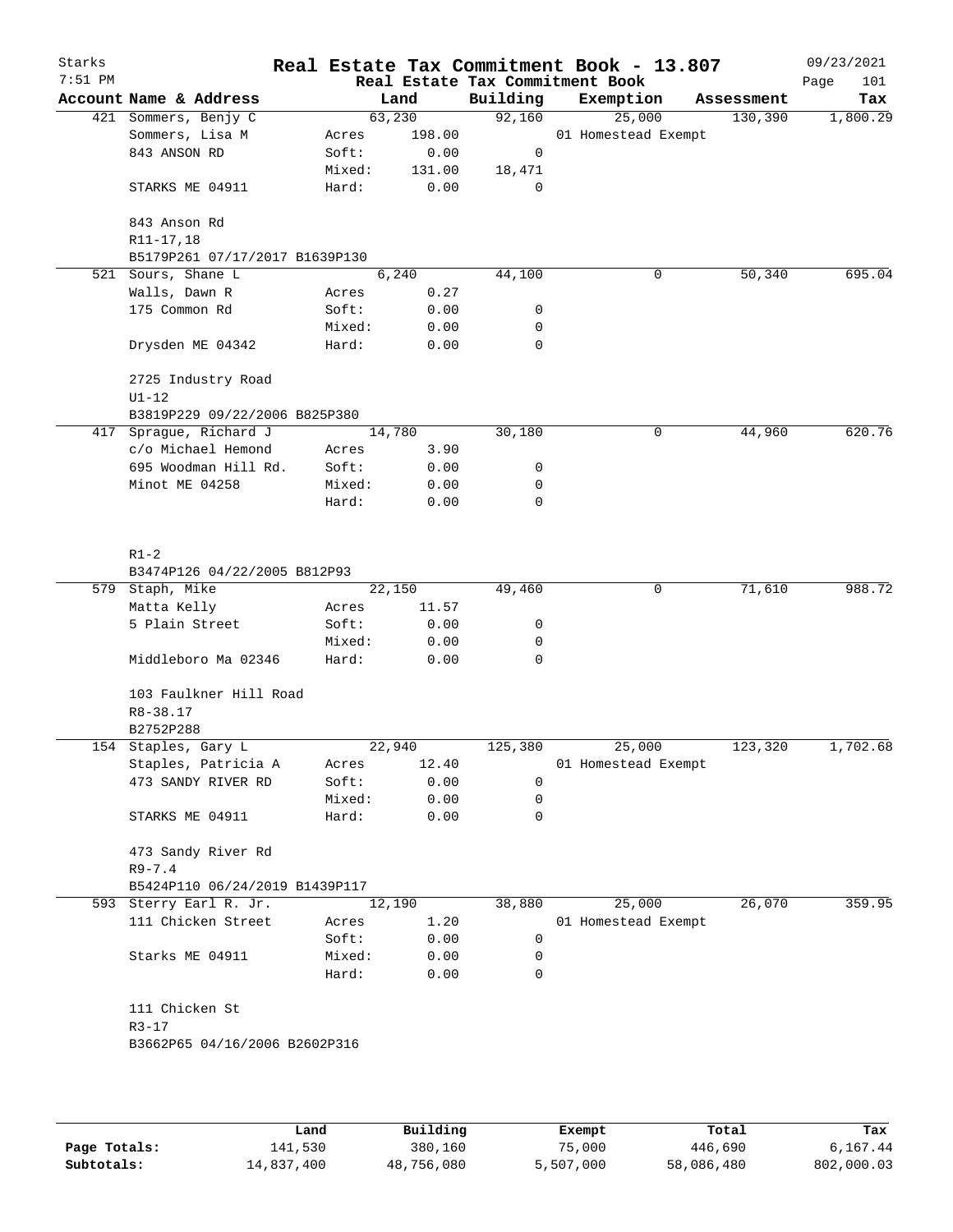| Starks<br>$7:51$ PM |                                           |        |        |       | Real Estate Tax Commitment Book | Real Estate Tax Commitment Book - 13.807 |            | 09/23/2021<br>Page<br>102 |
|---------------------|-------------------------------------------|--------|--------|-------|---------------------------------|------------------------------------------|------------|---------------------------|
|                     | Account Name & Address                    |        | Land   |       | Building                        | Exemption                                | Assessment | Tax                       |
|                     | 18 STERRY, EARL R                         |        | 16,890 |       | 109, 160                        | $\Omega$                                 | 126,050    | 1,740.37                  |
|                     | COLES, CAROL R                            | Acres  |        | 6.09  |                                 |                                          |            |                           |
|                     | 335 SAWYERS MILLS RD                      | Soft:  |        | 0.00  | 0                               |                                          |            |                           |
|                     |                                           | Mixed: |        | 0.00  | 0                               |                                          |            |                           |
|                     | STARKS ME 04911                           | Hard:  |        | 0.00  | 0                               |                                          |            |                           |
|                     | 205 Sawyers Mills Rd                      |        |        |       |                                 |                                          |            |                           |
|                     | $R7 - 11.3$                               |        |        |       |                                 |                                          |            |                           |
|                     | B5592P255 08/24/2020 B2456P349            |        |        |       |                                 |                                          |            |                           |
|                     | 743 Sterry, Earl R                        |        | 14,110 |       | 110,110                         | 25,000                                   | 99,220     | 1,369.93                  |
|                     | Coles, Carol                              | Acres  |        | 3.20  |                                 | 01 Homestead Exempt                      |            |                           |
|                     | 335 SAWYERS MILLS RD                      | Soft:  |        | 0.00  | 0                               |                                          |            |                           |
|                     |                                           | Mixed: |        | 0.00  | 0                               |                                          |            |                           |
|                     | STARKS ME 04911                           | Hard:  |        | 0.00  | 0                               |                                          |            |                           |
|                     | 335 Sawyers Mills Rd                      |        |        |       |                                 |                                          |            |                           |
|                     | $R4 - 39.2$                               |        |        |       |                                 |                                          |            |                           |
|                     | B4348P170 11/17/2010                      |        |        |       |                                 |                                          |            |                           |
|                     | 590 Sterry, Troy                          |        | 16,610 |       | 81,700                          | 25,000                                   | 73,310     | 1,012.19                  |
|                     | PO BOX 381                                | Acres  |        | 5.80  |                                 |                                          |            |                           |
|                     |                                           | Soft:  |        | 0.00  |                                 | 0 01 Homestead Exempt                    |            |                           |
|                     | FARMINGTON ME 04938                       | Mixed: |        | 0.00  | 0                               |                                          |            |                           |
|                     |                                           | Hard:  |        | 0.00  | 0                               |                                          |            |                           |
|                     | 119 Anson Rd                              |        |        |       |                                 |                                          |            |                           |
|                     | $R8 - 45$                                 |        |        |       |                                 |                                          |            |                           |
|                     | B2556P273                                 |        |        |       |                                 |                                          |            |                           |
|                     | 594 Stevens, Alan R                       |        | 46,200 |       | 118,190                         | 25,000                                   | 139,390    | 1,924.56                  |
|                     | Stevens Vicki R.                          | Acres  |        | 71.00 |                                 | 01 Homestead Exempt                      |            |                           |
|                     | 27 REMICK RD                              | Soft:  |        | 0.00  | $\mathsf 0$                     |                                          |            |                           |
|                     |                                           | Mixed: |        | 0.00  | 0                               |                                          |            |                           |
|                     | STARKS ME 04911                           | Hard:  |        | 0.00  | 0                               |                                          |            |                           |
|                     | 27 Remick Road                            |        |        |       |                                 |                                          |            |                           |
|                     | $R6 - 4$                                  |        |        |       |                                 |                                          |            |                           |
|                     | B2228P290                                 |        |        |       |                                 |                                          |            |                           |
|                     | 691 Stevens, Charles L                    |        | 17,910 |       | 38,680                          | 0                                        | 56,590     | 781.34                    |
|                     | Stevens, Melissa S                        | Acres  |        | 40.00 |                                 |                                          |            |                           |
|                     | 56 State Park Road                        | Soft:  |        | 11.00 | 1,144                           |                                          |            |                           |
|                     |                                           | Mixed: |        | 27.00 | 3,807                           |                                          |            |                           |
|                     | Presque Isle ME 04769                     | Hard:  |        | 0.00  | 0                               |                                          |            |                           |
|                     | 258 Dill Road                             |        |        |       |                                 |                                          |            |                           |
|                     | $R6 - 22.2$                               |        |        |       |                                 |                                          |            |                           |
|                     | B1391P335 11/07/1987 B3577P328 10/07/2005 |        |        |       |                                 |                                          |            |                           |
|                     | 366 Stevens, Vicki                        |        | 29,640 |       | 0                               | 0                                        | 29,640     |                           |
|                     |                                           |        |        |       |                                 |                                          |            | 409.24                    |
|                     | Stevens, Alan                             | Acres  |        | 25.00 |                                 |                                          |            |                           |
|                     | 27 REMICK RD                              | Soft:  |        | 0.00  | 0                               |                                          |            |                           |
|                     |                                           | Mixed: |        | 0.00  | 0                               |                                          |            |                           |
|                     | STARKS ME 04911                           | Hard:  |        | 0.00  | 0                               |                                          |            |                           |
|                     | Locke Hill Rd                             |        |        |       |                                 |                                          |            |                           |
|                     | $R2 - 56$                                 |        |        |       |                                 |                                          |            |                           |
|                     | B4592P295 10/26/2012 B2668P1              |        |        |       |                                 |                                          |            |                           |
|                     |                                           |        |        |       |                                 |                                          |            |                           |
|                     |                                           |        |        |       |                                 |                                          |            |                           |
|                     |                                           |        |        |       |                                 |                                          |            |                           |

|              | Land       | Building     | Exempt    | Total      | Tax          |
|--------------|------------|--------------|-----------|------------|--------------|
| Page Totals: | 141,360    | 457,840      | 75,000    | 524,200    | 7,237.63     |
| Subtotals:   | 14,978,760 | 49, 213, 920 | 5,582,000 | 58,610,680 | 809, 237, 66 |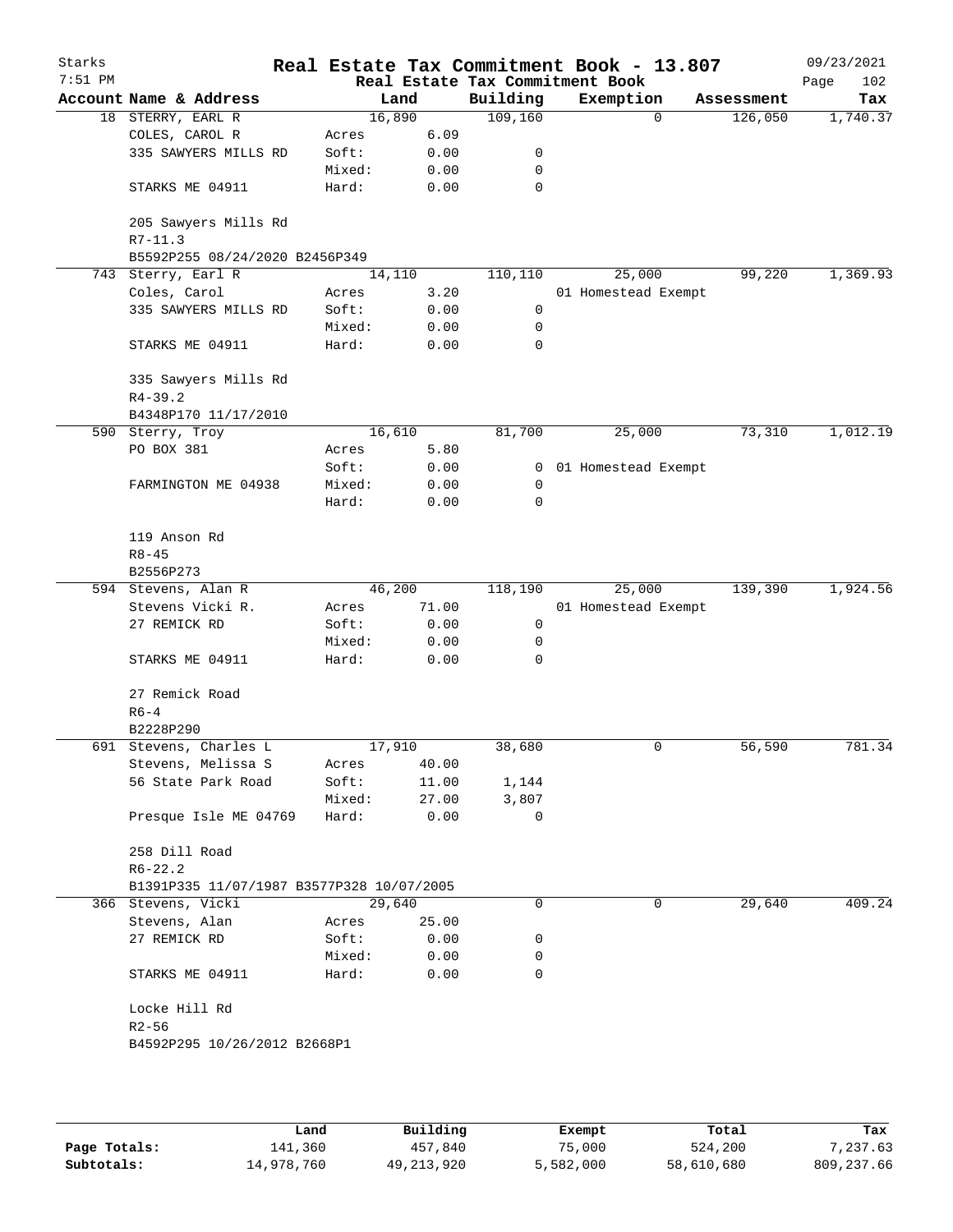| Starks    |                                                     |        |        |             | Real Estate Tax Commitment Book - 13.807     |            | 09/23/2021         |
|-----------|-----------------------------------------------------|--------|--------|-------------|----------------------------------------------|------------|--------------------|
| $7:51$ PM | Account Name & Address                              |        | Land   | Building    | Real Estate Tax Commitment Book<br>Exemption | Assessment | Page<br>103<br>Tax |
|           | 11 Stewart, Gary M                                  |        | 20,740 | $\mathbf 0$ | $\mathbf 0$                                  | 20,740     | 286.36             |
|           | 66 Park Street                                      | Acres  | 10.10  |             |                                              |            |                    |
|           |                                                     | Soft:  | 0.00   | 0           |                                              |            |                    |
|           | Madison ME 04950                                    | Mixed: | 0.00   | 0           |                                              |            |                    |
|           |                                                     | Hard:  | 0.00   | 0           |                                              |            |                    |
|           | 745 Mayhew Road<br>$R6 - 2.3$                       |        |        |             |                                              |            |                    |
|           | B4761P27 02/28/2014 B2150P149                       |        |        |             |                                              |            |                    |
|           | 64 Stoney Fields, LLC                               |        | 27,840 | $\Omega$    | $\mathbf 0$                                  | 27,840     | 384.39             |
|           | PO Box 373                                          | Acres  | 20.00  |             |                                              |            |                    |
|           |                                                     | Soft:  | 0.00   | 0           |                                              |            |                    |
|           | East Wilton ME 04234                                | Mixed: | 0.00   | 0           |                                              |            |                    |
|           |                                                     | Hard:  | 0.00   | $\mathbf 0$ |                                              |            |                    |
|           | West Mills Rd.<br>$R3 - 11$                         |        |        |             |                                              |            |                    |
|           | B4270P57 05/12/2010 B2410P122                       |        |        |             |                                              |            |                    |
|           | 596 Sullo, David A                                  |        | 48,900 | 15,840      | 0                                            | 64,740     | 893.87             |
|           | 70 Kendrick Rd.                                     | Acres  | 78.50  |             |                                              |            |                    |
|           |                                                     | Soft:  | 0.00   | 0           |                                              |            |                    |
|           | Wakefield MA 01880                                  | Mixed: | 0.00   | 0           |                                              |            |                    |
|           |                                                     | Hard:  | 0.00   | 0           |                                              |            |                    |
|           | 1388 New Sharon Road<br>$R8 - 15$                   |        |        |             |                                              |            |                    |
|           | B5556P122 06/15/2020 B2541P215                      |        |        |             |                                              |            |                    |
|           | 597 SULLO, NICHOLAS E                               |        | 13,150 | 40,860      | 0                                            | 54,010     | 745.72             |
|           | 112 HIGHLAND ST                                     | Acres  | 2.20   |             |                                              |            |                    |
|           |                                                     | Soft:  | 0.00   | 0           |                                              |            |                    |
|           | AMESBURY MA 01913                                   | Mixed: | 0.00   | 0           |                                              |            |                    |
|           |                                                     | Hard:  | 0.00   | 0           |                                              |            |                    |
|           | 1401 New Sharon Road<br>$R8 - 13$                   |        |        |             |                                              |            |                    |
|           | B5556P122 06/15/2020 B1119P54                       |        |        |             |                                              |            |                    |
|           | 163 Sutherburg, Walfred F                           |        | 27,840 | 114,860     | 25,000                                       | 117,700    | 1,625.08           |
|           | Sutherburg, Laura J                                 | Acres  | 20.00  |             | 01 Homestead Exempt                          |            |                    |
|           | 226 Dill Road                                       | Soft:  | 0.00   | 0           |                                              |            |                    |
|           |                                                     | Mixed: | 0.00   | 0           |                                              |            |                    |
|           | Starks ME 04911                                     | Hard:  | 0.00   | 0           |                                              |            |                    |
|           | 226 Dill Road<br>$R6 - 22.4$                        |        |        |             |                                              |            |                    |
|           | B4977P224 11/23/2015 B4457P215 10/26/2011 B1391P335 |        |        |             |                                              |            |                    |
|           | 792 Sweetser, Jeff A                                |        | 12,000 | 40,800      | 0                                            | 52,800     | 729.01             |
|           | Sweetser, Karen                                     | Acres  | 1.00   |             |                                              |            |                    |
|           | P.O. Box 96                                         | Soft:  | 0.00   | 0           |                                              |            |                    |
|           |                                                     | Mixed: | 0.00   | 0           |                                              |            |                    |
|           | West Farmington ME<br>04294                         | Hard:  | 0.00   | 0           |                                              |            |                    |
|           | 307 Chicken St                                      |        |        |             |                                              |            |                    |
|           | $R4 - 3$<br>B5467P202 09/26/2019                    |        |        |             |                                              |            |                    |
|           |                                                     |        |        |             |                                              |            |                    |
|           |                                                     |        |        |             |                                              |            |                    |
|           |                                                     |        |        |             |                                              |            |                    |

|              | Land       | Building   | Exempt    | Total      | Tax        |
|--------------|------------|------------|-----------|------------|------------|
| Page Totals: | 150,470    | 212,360    | 25,000    | 337,830    | 4,664.43   |
| Subtotals:   | 15,129,230 | 49,426,280 | 5,607,000 | 58,948,510 | 813,902.09 |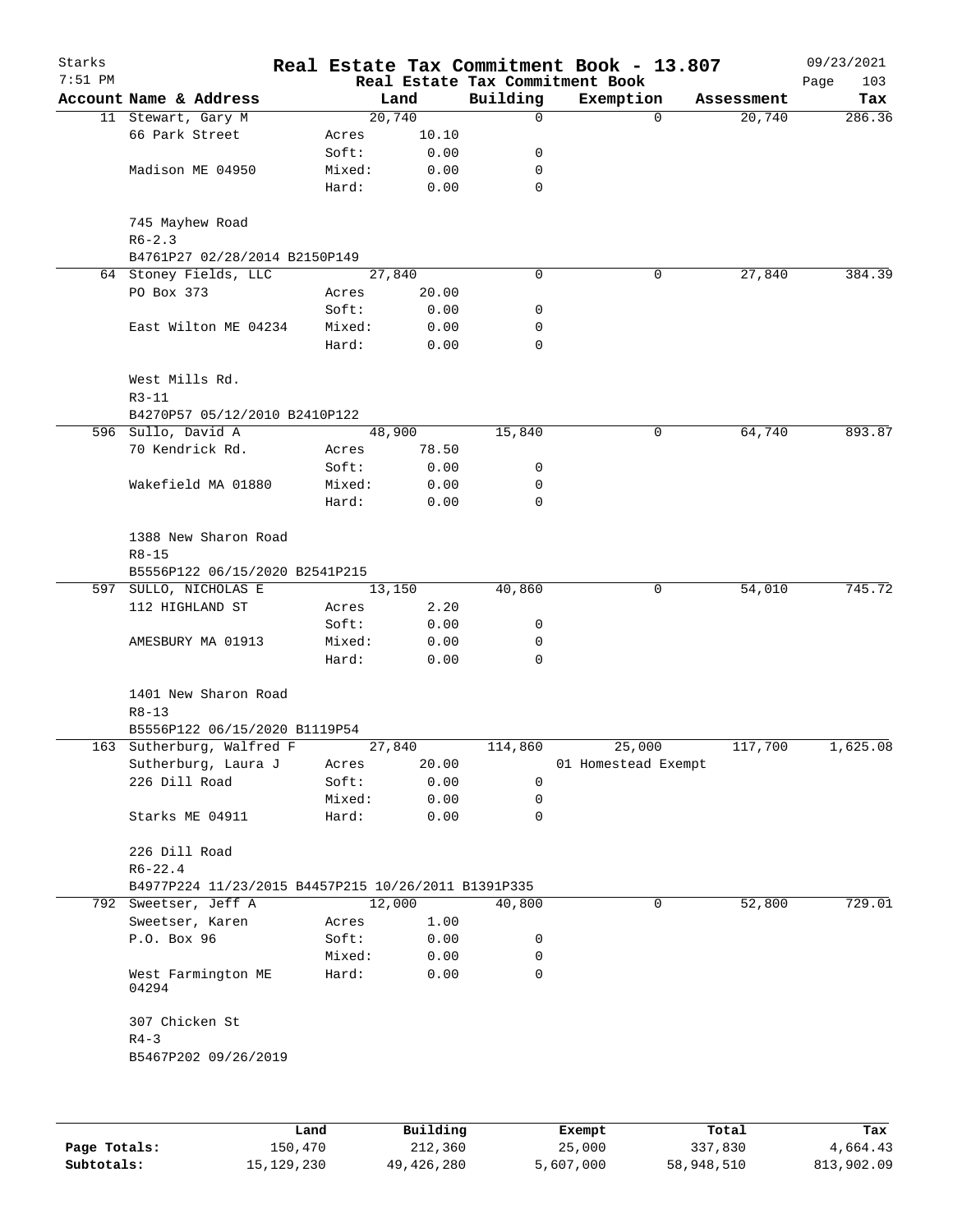| Starks<br>$7:51$ PM |                                           |                 |              |                | Real Estate Tax Commitment Book - 13.807<br>Real Estate Tax Commitment Book |            | 09/23/2021<br>104<br>Page |
|---------------------|-------------------------------------------|-----------------|--------------|----------------|-----------------------------------------------------------------------------|------------|---------------------------|
|                     | Account Name & Address                    |                 | Land         | Building       | Exemption                                                                   | Assessment | Tax                       |
|                     | 722 Swisher, John R                       |                 | 15,840       | 0              | $\Omega$                                                                    | 15,840     | 218.70                    |
|                     | 454 Mile Hill Road                        | Acres           | 5.00         |                |                                                                             |            |                           |
|                     |                                           | Soft:           | 0.00         | 0              |                                                                             |            |                           |
|                     | New Sharon ME 04955                       | Mixed:          | 0.00         | 0              |                                                                             |            |                           |
|                     |                                           | Hard:           | 0.00         | 0              |                                                                             |            |                           |
|                     | $R3 - 38.2$                               |                 |              |                |                                                                             |            |                           |
|                     | B3920P247 10/15/2007                      |                 |              |                |                                                                             |            |                           |
|                     | 602 Tanner, Richard A                     |                 | 19,920       | 0              | 0                                                                           | 19,920     | 275.04                    |
|                     | Tanner, Alice B                           | Acres           | 9.25         |                |                                                                             |            |                           |
|                     | 97 Waites Corner Rd.                      | Soft:           | 0.00         | 0              |                                                                             |            |                           |
|                     | West Kingston RI 02892                    | Mixed:<br>Hard: | 0.00<br>0.00 | 0<br>0         |                                                                             |            |                           |
|                     |                                           |                 |              |                |                                                                             |            |                           |
|                     | Mayhew Road                               |                 |              |                |                                                                             |            |                           |
|                     | $R5 - 6.1$                                |                 |              |                |                                                                             |            |                           |
|                     | B1494P94<br>603 Taylor, Brandon           |                 | 36,840       | 118,020        | 25,000                                                                      | 129,860    | 1,792.98                  |
|                     | Taylor, Darlene S                         | Acres           | 45.00        |                |                                                                             |            |                           |
|                     | 1234 NEW SHARON RD                        | Soft:           | 0.00         | $\overline{0}$ | 01 Homestead Exempt                                                         |            |                           |
|                     |                                           | Mixed:          | 0.00         | 0              |                                                                             |            |                           |
|                     | STARKS ME 04911                           | Hard:           | 0.00         | $\mathbf 0$    |                                                                             |            |                           |
|                     | 1234 New Sharon Road                      |                 |              |                |                                                                             |            |                           |
|                     | $R2 - 38.1B$                              |                 |              |                |                                                                             |            |                           |
|                     | B4859P24 12/10/2014 B2086P176             |                 |              |                |                                                                             |            |                           |
|                     | 606 Taylor, Brandon A                     |                 | 23,520       | 0              | 0                                                                           | 23,520     | 324.74                    |
|                     | 1234 NEW SHARON RD                        | Acres           | 13.00        |                |                                                                             |            |                           |
|                     |                                           | Soft:           | 0.00         | 0              |                                                                             |            |                           |
|                     | STARKS ME 04911                           | Mixed:          | 0.00         | 0              |                                                                             |            |                           |
|                     |                                           | Hard:           | 0.00         | 0              |                                                                             |            |                           |
|                     | 158 Sandy River Road<br>$R8 - 21.1$       |                 |              |                |                                                                             |            |                           |
|                     | B5499P127 12/01/2019 B3706P73 06/20/2006  |                 |              |                |                                                                             |            |                           |
|                     | 604 Taylor, Darlene A                     |                 | 15,840       | 109,800        | 25,000                                                                      | 100,640    | 1,389.54                  |
|                     | 1226 NEW SHARON RD                        | Acres           | 5.00         |                |                                                                             |            |                           |
|                     |                                           | Soft:           | 0.00         | 0              | 01 Homestead Exempt                                                         |            |                           |
|                     | STARKS ME 04911                           | Mixed:          | 0.00         | 0              |                                                                             |            |                           |
|                     |                                           | Hard:           | 0.00         | 0              |                                                                             |            |                           |
|                     | 1226 New Sharon Road                      |                 |              |                |                                                                             |            |                           |
|                     | $R2 - 38.1A$                              |                 |              |                |                                                                             |            |                           |
|                     | B2086P175                                 |                 |              |                |                                                                             |            |                           |
|                     | 605 Taylor, David E                       |                 | 17,620       | 91,850         | 25,000                                                                      | 84,470     | 1,166.28                  |
|                     | Taylor, Sarah E                           | Acres           | 6.85         |                | 01 Homestead Exempt                                                         |            |                           |
|                     | 274 SAWYERS MILLS RD                      | Soft:           | 0.00         | 0              |                                                                             |            |                           |
|                     | STARKS ME 04911                           | Mixed:<br>Hard: | 0.00<br>0.00 | 0<br>0         |                                                                             |            |                           |
|                     | 274 Sawyers Mills Rd                      |                 |              |                |                                                                             |            |                           |
|                     | $R3 - 14.3$                               |                 |              |                |                                                                             |            |                           |
|                     | B5031P333 05/24/2016 B3760P204 10/16/2006 |                 |              |                |                                                                             |            |                           |
|                     |                                           |                 |              |                |                                                                             |            |                           |
|                     |                                           |                 |              |                |                                                                             |            |                           |

|              | Land       | Building   | Exempt    | Total        | Tax        |
|--------------|------------|------------|-----------|--------------|------------|
| Page Totals: | 129,580    | 319,670    | 75,000    | 374,250      | 5,167.28   |
| Subtotals:   | 15,258,810 | 49,745,950 | 5,682,000 | 59, 322, 760 | 819,069.37 |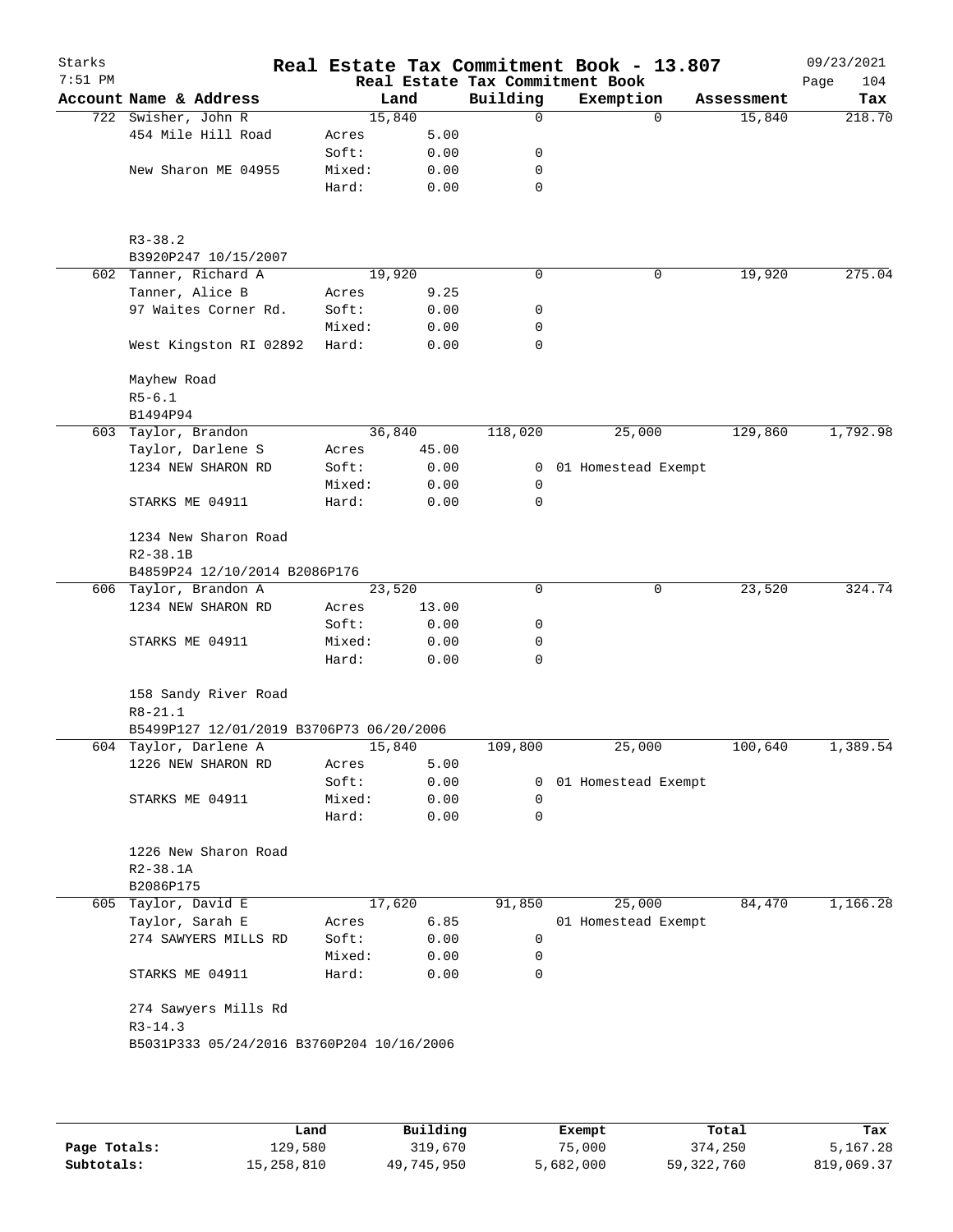| Starks       |                                                                                         |                 |                |               | Real Estate Tax Commitment Book - 13.807 |                                     | 09/23/2021    |
|--------------|-----------------------------------------------------------------------------------------|-----------------|----------------|---------------|------------------------------------------|-------------------------------------|---------------|
| $7:51$ PM    |                                                                                         |                 |                |               | Real Estate Tax Commitment Book          |                                     | Page<br>105   |
|              | Account Name & Address<br>740 Taylor, Gary A                                            |                 | Land<br>13,920 | Building<br>0 | Exemption                                | Assessment<br>$\mathbf 0$<br>13,920 | Tax<br>192.19 |
|              | 134 Main Street                                                                         | Acres           | 3.00           |               |                                          |                                     |               |
|              |                                                                                         | Soft:           | 0.00           | 0             |                                          |                                     |               |
|              | Anson ME 04911                                                                          | Mixed:          | 0.00           | 0             |                                          |                                     |               |
|              |                                                                                         | Hard:           | 0.00           | 0             |                                          |                                     |               |
|              |                                                                                         |                 |                |               |                                          |                                     |               |
|              | $R8 - 21.3$                                                                             |                 |                |               |                                          |                                     |               |
|              | B4378P68 03/18/2011                                                                     |                 |                |               |                                          |                                     |               |
|              | 612 Tedeschi, Albert M                                                                  |                 | 32,520         | 0             |                                          | 0<br>32,520                         | 449.00        |
|              | Tedeschi Elizabeth A.<br>55 Church St.                                                  | Acres<br>Soft:  | 33.00          | 0             |                                          |                                     |               |
|              |                                                                                         |                 | 0.00           |               |                                          |                                     |               |
|              | Cranston, RI 02920                                                                      | Mixed:<br>Hard: | 0.00<br>0.00   | 0<br>$\Omega$ |                                          |                                     |               |
|              | $R7-19.1$                                                                               |                 |                |               |                                          |                                     |               |
|              | B995P350                                                                                |                 |                |               |                                          |                                     |               |
|              | 132 Terry E. Davis and Euna<br>0. Davis Irrevocable<br>Trust                            |                 | 33,240         | 57,530        | 25,000                                   | 65,770                              | 908.09        |
|              | 1636 New Sharon Road                                                                    | Acres           | 35.00          |               | 01 Homestead Exempt                      |                                     |               |
|              |                                                                                         | Soft:           | 0.00           | 0             |                                          |                                     |               |
|              | Starks ME 04911                                                                         | Mixed:          | 0.00           | 0             |                                          |                                     |               |
|              |                                                                                         | Hard:           | 0.00           | 0             |                                          |                                     |               |
|              | 1636 New Sharon Road<br>$R2 - 6.2$                                                      |                 |                |               |                                          |                                     |               |
|              | B5259P252 03/15/2018 B2514P1                                                            |                 |                |               |                                          |                                     |               |
|              | 654 TESTAMENTARY TRUST.<br>ANGEL VINTON TRUSTEE                                         |                 | 26,020         | 24,000        | 25,000                                   | 25,020                              | 345.45        |
|              | 181 MARSTON RD                                                                          | Acres           | 15.60          |               | 01 Homestead Exempt                      |                                     |               |
|              |                                                                                         | Soft:           | 0.00           | 0             |                                          |                                     |               |
|              | GARDINER ME 04345                                                                       | Mixed:          | 0.00           | 0             |                                          |                                     |               |
|              |                                                                                         | Hard:           | 0.00           | 0             |                                          |                                     |               |
|              | 1586 New Sharon Road                                                                    |                 |                |               |                                          |                                     |               |
|              | R8-10.1, 10.2                                                                           |                 |                |               |                                          |                                     |               |
|              | B5689P109 03/26/2021 B3359P254 09/14/2005 B1936P46                                      |                 |                |               |                                          |                                     |               |
|              | 615 Thayer, Erika L                                                                     |                 | 20,640         | 60,300        |                                          | 80,940<br>0                         | 1,117.54      |
|              | PO Box 81                                                                               | Acres           | 10.00          |               |                                          |                                     |               |
|              |                                                                                         | Soft:           | 0.00           | 0             |                                          |                                     |               |
|              | South China ME 04358                                                                    | Mixed:          | 0.00           | 0             |                                          |                                     |               |
|              |                                                                                         | Hard:           | 0.00           | 0             |                                          |                                     |               |
|              | 2056 Industry Road<br>$R2 - 24.1$<br>B4699P267 08/19/2013 B3708P323 07/07/2006 B3093P92 |                 |                |               |                                          |                                     |               |
|              | 11/11/2008 B2578P352                                                                    |                 |                |               |                                          |                                     |               |
|              | 613 Thayer, James                                                                       |                 | 20,640         | 67,140        |                                          | 87,780<br>0                         | 1,211.98      |
|              | Thayer, Elaine                                                                          | Acres           | 10.00          |               |                                          |                                     |               |
|              | 2072 INDUSTRY RD                                                                        | Soft:           | 0.00           | 0             |                                          |                                     |               |
|              |                                                                                         | Mixed:          | 0.00           | 0             |                                          |                                     |               |
|              | STARKS ME 04911                                                                         | Hard:           | 0.00           | 0             |                                          |                                     |               |
|              | 2066 Industry Road<br>$R2 - 24.2$<br>B1589P150                                          |                 |                |               |                                          |                                     |               |
|              |                                                                                         |                 |                |               |                                          |                                     |               |
|              |                                                                                         | Land            | Building       |               | Exempt                                   | Total                               | Tax           |
| Page Totals: |                                                                                         | 146,980         | 208,970        |               | 50,000                                   | 305,950                             | 4,224.25      |
| Subtotals:   |                                                                                         | 15,405,790      | 49,954,920     |               | 5,732,000                                | 59,628,710                          | 823, 293.62   |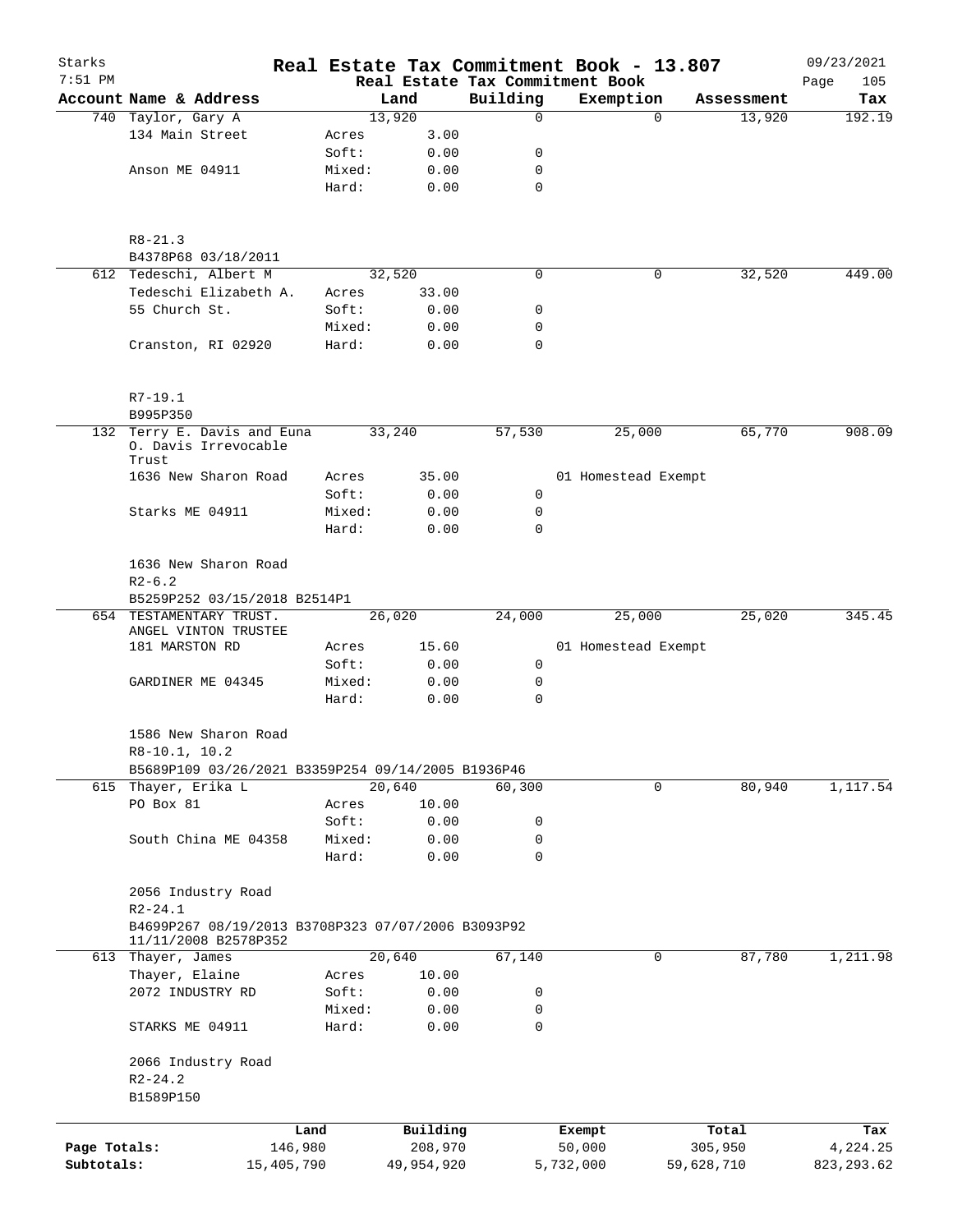| Starks<br>$7:51$ PM |                                                        |        |        |                | Real Estate Tax Commitment Book - 13.807<br>Real Estate Tax Commitment Book |   |            | 09/23/2021<br>Page<br>106 |
|---------------------|--------------------------------------------------------|--------|--------|----------------|-----------------------------------------------------------------------------|---|------------|---------------------------|
|                     | Account Name & Address                                 |        | Land   | Building       | Exemption                                                                   |   | Assessment | Tax                       |
|                     | 614 Thayer, James W                                    |        | 20,640 | 46,980         | 25,000                                                                      |   | 42,620     | 588.45                    |
|                     | Thayer, Elaine A                                       | Acres  | 10.00  |                | 01 Homestead Exempt                                                         |   |            |                           |
|                     | 2072 INDUSTRY RD                                       | Soft:  | 0.00   | 0              |                                                                             |   |            |                           |
|                     |                                                        | Mixed: | 0.00   | $\mathbf 0$    |                                                                             |   |            |                           |
|                     | STARKS ME 04911                                        | Hard:  | 0.00   | $\Omega$       |                                                                             |   |            |                           |
|                     | 2072 Industry Road<br>$R2 - 24.3$                      |        |        |                |                                                                             |   |            |                           |
|                     | B4398P132 05/31/2011 B1867P122                         |        |        |                |                                                                             |   |            |                           |
| 616                 | The 184 Shawmut Ave.<br>Realty Trust                   |        | 16,420 | 0              |                                                                             | 0 | 16,420     | 226.71                    |
|                     | 21 Rodney St.                                          | Acres  | 5.60   |                |                                                                             |   |            |                           |
|                     |                                                        | Soft:  | 0.00   | 0              |                                                                             |   |            |                           |
|                     | Bedford MA 02744                                       | Mixed: | 0.00   | 0              |                                                                             |   |            |                           |
|                     |                                                        | Hard:  | 0.00   | 0              |                                                                             |   |            |                           |
|                     | $R8 - 25$                                              |        |        |                |                                                                             |   |            |                           |
|                     | B2902P206                                              |        |        |                |                                                                             |   |            |                           |
| 246                 | The Harris Maple Land<br>Trust                         |        | 41,520 | 3,460          |                                                                             | 0 | 44,980     | 621.04                    |
|                     | 527 Petersborough Road                                 | Acres  | 58.00  |                |                                                                             |   |            |                           |
|                     |                                                        | Soft:  | 0.00   | 0              |                                                                             |   |            |                           |
|                     | Warren ME 04864                                        | Mixed: | 0.00   | 0              |                                                                             |   |            |                           |
|                     |                                                        | Hard:  | 0.00   | $\Omega$       |                                                                             |   |            |                           |
|                     | $R7-16.3, 16.4, 16.5$<br>B5376P90 01/31/2019 B1302P114 |        |        |                |                                                                             |   |            |                           |
| 297                 | The John And Dawn Hull<br>Revocable Trust              |        | 45,840 | 92,160         | 25,000                                                                      |   | 113,000    | 1,560.19                  |
|                     | 55 Cemetary Road                                       | Acres  | 70.00  |                |                                                                             |   |            |                           |
|                     |                                                        | Soft:  | 0.00   | $\overline{0}$ | 01 Homestead Exempt                                                         |   |            |                           |
|                     | Starks ME 04911                                        | Mixed: | 0.00   | 0              |                                                                             |   |            |                           |
|                     |                                                        | Hard:  | 0.00   | 0              |                                                                             |   |            |                           |
|                     | 55 Cemetery Road<br>$R3 - 24.2$                        |        |        |                |                                                                             |   |            |                           |
|                     | B5234P227 12/07/2017 B1531P17                          |        |        |                |                                                                             |   |            |                           |
|                     | 290 The Maxine G. Hoskins<br>Revocable Trust           |        | 68,160 | 57,060         |                                                                             | 0 | 125,220    | 1,728.91                  |
|                     | Huggins, Kimberley J.,<br>Trustee                      | Acres  | 132.00 |                |                                                                             |   |            |                           |
|                     | P.O. Box 431                                           | Soft:  | 0.00   | 0              |                                                                             |   |            |                           |
|                     |                                                        | Mixed: | 0.00   | 0              |                                                                             |   |            |                           |
|                     | Norridgewock ME 04957                                  | Hard:  | 0.00   | 0              |                                                                             |   |            |                           |
|                     | 606 Sandy River Rd<br>$R10-22$                         |        |        |                |                                                                             |   |            |                           |
|                     | B5228P348 11/20/2017 B2414P233                         |        |        |                |                                                                             |   |            |                           |

|              | Land       | Building   | Exempt    | Total      | Tax        |
|--------------|------------|------------|-----------|------------|------------|
| Page Totals: | 192,580    | 199,660    | 50,000    | 342,240    | 4,725.30   |
| Subtotals:   | 15,598,370 | 50,154,580 | 5,782,000 | 59,970,950 | 828,018.92 |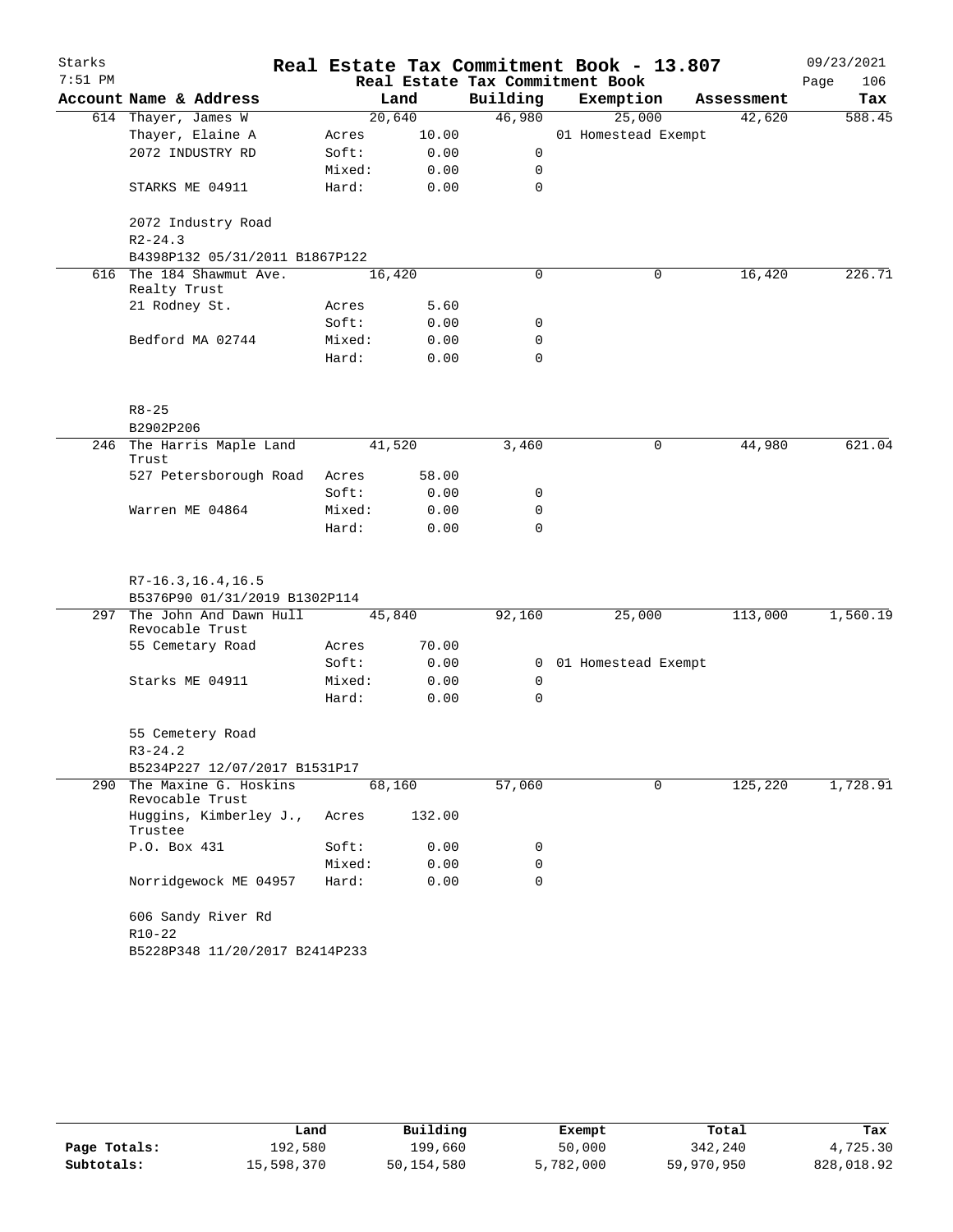| Starks<br>$7:51$ PM |                                                                    |                 |                     |              | Real Estate Tax Commitment Book - 13.807<br>Real Estate Tax Commitment Book |                  | 09/23/2021<br>Page<br>107 |
|---------------------|--------------------------------------------------------------------|-----------------|---------------------|--------------|-----------------------------------------------------------------------------|------------------|---------------------------|
|                     | Account Name & Address                                             |                 | Land                | Building     | Exemption                                                                   | Assessment       | Tax                       |
|                     | 291 The Maxine G. Hoskins                                          |                 | 28,920              | $\Omega$     | $\Omega$                                                                    | 28,920           | 399.30                    |
|                     | Revocable Trust<br>Huggins, Kimberley J.,                          | Acres           | 23.00               |              |                                                                             |                  |                           |
|                     | Trustee                                                            |                 |                     |              |                                                                             |                  |                           |
|                     | P.O. Box 431                                                       | Soft:           | 0.00                | 0            |                                                                             |                  |                           |
|                     |                                                                    | Mixed:          | 0.00                | 0            |                                                                             |                  |                           |
|                     | Norridgewock ME 04957                                              | Hard:           | 0.00                | 0            |                                                                             |                  |                           |
|                     | $R10-23$                                                           |                 |                     |              |                                                                             |                  |                           |
|                     | B5228P346 11/20/2017 B2414P233                                     |                 |                     |              |                                                                             |                  |                           |
|                     | 617 Theberge, Andre                                                |                 | 13,440              | 203,220      | 25,000                                                                      | 191,660          | 2,646.25                  |
|                     | Theberge, Patricia                                                 | Acres           | 2.50                |              |                                                                             |                  |                           |
|                     | 113 DILL RD                                                        | Soft:           | 0.00                | $\mathbf{0}$ | 01 Homestead Exempt                                                         |                  |                           |
|                     |                                                                    | Mixed:          | 0.00                | 0            |                                                                             |                  |                           |
|                     | STARKS ME 04911                                                    | Hard:           | 0.00                | $\mathbf 0$  |                                                                             |                  |                           |
|                     | 113 Dill Rd                                                        |                 |                     |              |                                                                             |                  |                           |
|                     | $R6 - 23.2$                                                        |                 |                     |              |                                                                             |                  |                           |
|                     | B1610P272                                                          |                 |                     |              |                                                                             |                  | 572.58                    |
|                     | 618 Therrien, John Michael                                         |                 | 22,750              | 18,720       | 0                                                                           | 41,470           |                           |
|                     | 409 Sandy River Road                                               | Acres           | 12.20               |              |                                                                             |                  |                           |
|                     |                                                                    | Soft:           | 0.00                | 0            |                                                                             |                  |                           |
|                     | Starks ME 04911                                                    | Mixed:          | 0.00                | 0            |                                                                             |                  |                           |
|                     |                                                                    | Hard:           | 0.00                | 0            |                                                                             |                  |                           |
|                     | 409 Sandy River Road                                               |                 |                     |              |                                                                             |                  |                           |
|                     | $R9 - 7.7$                                                         |                 |                     |              |                                                                             |                  |                           |
|                     | B2719P245                                                          |                 |                     |              |                                                                             |                  |                           |
|                     | 793 THOMAS, JASON S                                                |                 | 19,200              | 111,520      | 0                                                                           | 130,720          | 1,804.85                  |
|                     | 924 ANSON RD                                                       | Acres           | 8.50                |              |                                                                             |                  |                           |
|                     |                                                                    | Soft:           | 0.00                | 0            |                                                                             |                  |                           |
|                     | STARKS ME 04911                                                    | Mixed:          | 0.00                | 0            |                                                                             |                  |                           |
|                     |                                                                    | Hard:           | 0.00                | 0            |                                                                             |                  |                           |
|                     | 924 ANSON RD                                                       |                 |                     |              |                                                                             |                  |                           |
|                     | $R12-2.1-1, 2.2$                                                   |                 |                     |              |                                                                             |                  |                           |
|                     | B5546P325 05/20/2020 B4513P167 04/10/2012<br>620 Thornton, David J |                 | 4,150               | 0            | 0                                                                           | 4,150            | 57.30                     |
|                     | Thornton, Catherine S                                              | Acres           |                     |              |                                                                             |                  |                           |
|                     |                                                                    |                 | 30.00               |              |                                                                             |                  |                           |
|                     | 12831 NCR 3270                                                     | Soft:           | 5.00                | 520          |                                                                             |                  |                           |
|                     | Pauls Valley OK 73075                                              | Mixed:<br>Hard: | 0.00<br>25.00       | 0<br>3,625   |                                                                             |                  |                           |
|                     | 98 Olde Ferry Road                                                 |                 |                     |              |                                                                             |                  |                           |
|                     | R12-11.3                                                           |                 |                     |              |                                                                             |                  |                           |
|                     | B2597P217                                                          |                 |                     |              |                                                                             |                  |                           |
|                     | 754 Tibbetts, Antonio                                              |                 | 17,280              | 49,530       | 25,000                                                                      | 41,810           | 577.27                    |
|                     | Tibbetts, Deborah                                                  | Acres           | 6.50                |              | 01 Homestead Exempt                                                         |                  |                           |
|                     | 430 ANSON RD                                                       | Soft:           | 0.00                | 0            |                                                                             |                  |                           |
|                     |                                                                    | Mixed:          | 0.00                | 0            |                                                                             |                  |                           |
|                     | STARKS ME 04911                                                    | Hard:           | 0.00                | 0            |                                                                             |                  |                           |
|                     | R11-4.2A                                                           |                 |                     |              |                                                                             |                  |                           |
|                     | B5188P281 08/02/2017 B4676P10 06/20/2013 B4362P13<br>01/24/2011    |                 |                     |              |                                                                             |                  |                           |
|                     |                                                                    |                 |                     |              |                                                                             |                  |                           |
| Page Totals:        | 105,740                                                            | Land            | Building<br>382,990 |              | Exempt<br>50,000                                                            | Total<br>438,730 | Tax<br>6,057.55           |
|                     |                                                                    |                 |                     |              |                                                                             |                  |                           |

**Subtotals:** 15,704,110 50,537,570 5,832,000 60,409,680 834,076.47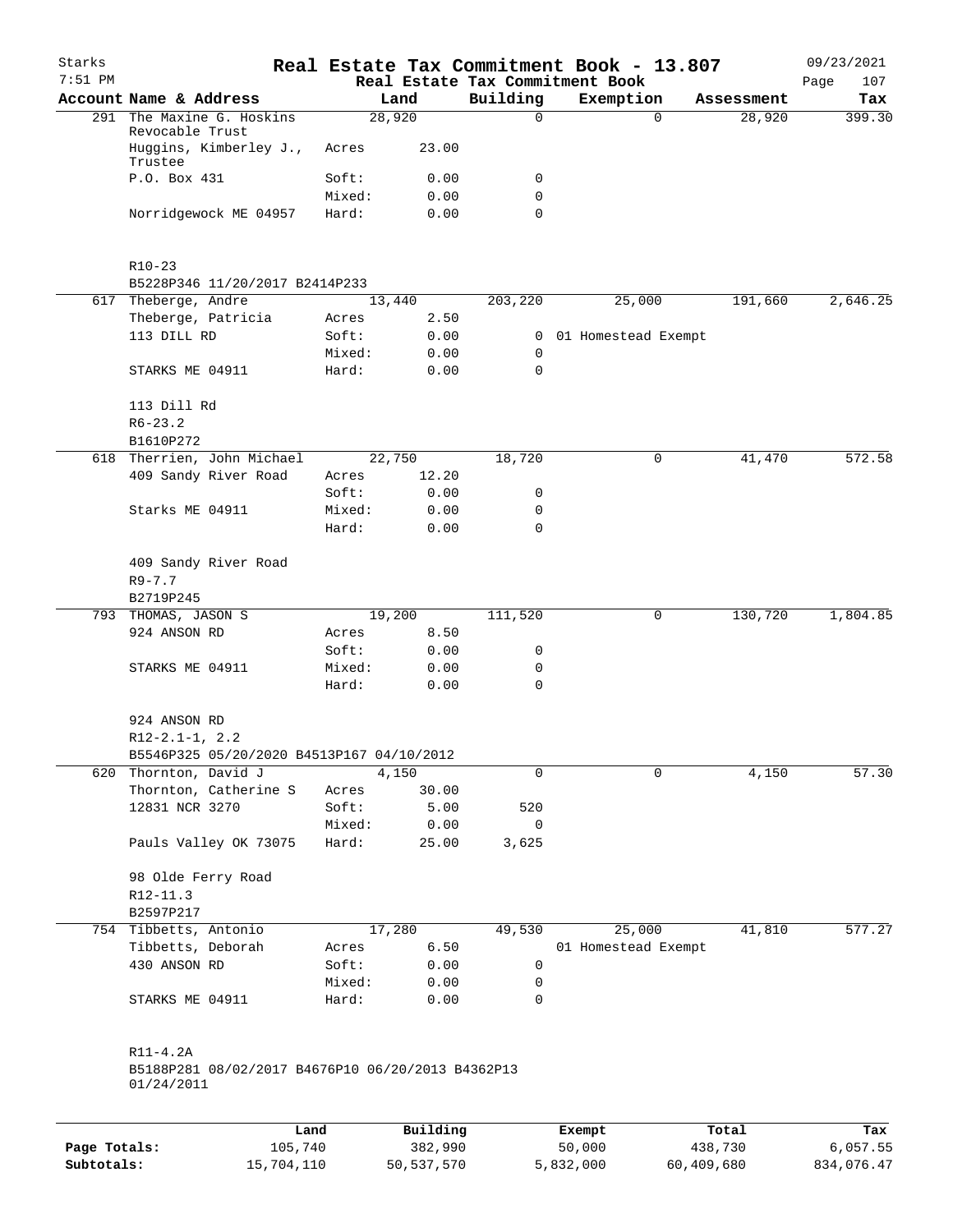| Starks    |                                             |                 |              |             | Real Estate Tax Commitment Book - 13.807     |            | 09/23/2021         |
|-----------|---------------------------------------------|-----------------|--------------|-------------|----------------------------------------------|------------|--------------------|
| $7:51$ PM | Account Name & Address                      |                 | Land         | Building    | Real Estate Tax Commitment Book<br>Exemption | Assessment | Page<br>108<br>Tax |
|           | 622 Toothaker, Nona L                       |                 | 13,010       | 57,010      | 25,000                                       | 45,020     | 621.59             |
|           | 992 NEW SHARON RD                           | Acres           | 2.05         |             |                                              |            |                    |
|           |                                             | Soft:           | 0.00         |             | 0 01 Homestead Exempt                        |            |                    |
|           | STARKS ME 04911                             | Mixed:          | 0.00         | 0           |                                              |            |                    |
|           |                                             | Hard:           | 0.00         | 0           |                                              |            |                    |
|           | 992 New Sharon Road<br>$R1 - 44$            |                 |              |             |                                              |            |                    |
|           | B1359P210                                   |                 |              |             |                                              |            |                    |
| 627       | Tracy, Alice C                              |                 | 6,000        | $\mathbf 0$ | 0                                            | 6,000      | 82.84              |
|           | Tracy, Truman G                             | Acres           | 0.25         |             |                                              |            |                    |
|           | 2701 INDUSTRY RD                            | Soft:           | 0.00         | 0           |                                              |            |                    |
|           |                                             | Mixed:          | 0.00         | 0           |                                              |            |                    |
|           | STARKS ME 04911                             | Hard:           | 0.00         | 0           |                                              |            |                    |
|           | 27 Chicken St                               |                 |              |             |                                              |            |                    |
|           | $U2 - 22$                                   |                 |              |             |                                              |            |                    |
|           | B2688P12                                    |                 |              |             |                                              |            |                    |
|           | 393 Tracy, Howard S                         |                 | 34,460       | 1,310       | 0                                            | 35,770     | 493.88             |
|           | P.O. Box 181                                | Acres           | 38.40        |             |                                              |            |                    |
|           |                                             | Soft:           | 0.00         | 0           |                                              |            |                    |
|           | New Sharon ME 04955                         | Mixed:          | 0.00         | 0           |                                              |            |                    |
|           |                                             | Hard:           | 0.00         | 0           |                                              |            |                    |
|           | 343 Branns Mills Road<br>$R1 - 25, 26, 27$  |                 |              |             |                                              |            |                    |
|           | B4746P319 01/02/2014 B1834P58               |                 |              |             |                                              |            |                    |
|           | 774 Tracy, Trista A                         |                 | 12,000       | 25,800      | 25,000                                       | 12,800     | 176.73             |
|           | Martin, Marcie                              | Acres           | 1.00         |             | 01 Homestead Exempt                          |            |                    |
|           | 27 CHICKEN ST                               | Soft:           | 0.00         | 0           |                                              |            |                    |
|           | STARKS ME 04911                             | Mixed:<br>Hard: | 0.00<br>0.00 | 0<br>0      |                                              |            |                    |
|           |                                             |                 |              |             |                                              |            |                    |
|           | $U2 - 21.1$                                 |                 |              |             |                                              |            |                    |
|           | B4722P288 04/11/2014<br>628 Tracy, Truman G |                 | 12,480       |             |                                              |            |                    |
|           | Brewer Taylia M.                            |                 | 1.50         | 31,680      | 25,000                                       | 19,160     | 264.54             |
|           | 2701 INDUSTRY RD                            | Acres<br>Soft:  | 0.00         | 0           | 01 Homestead Exempt                          |            |                    |
|           |                                             | Mixed:          | 0.00         | 0           |                                              |            |                    |
|           | STARKS ME 04911                             | Hard:           | 0.00         | 0           |                                              |            |                    |
|           |                                             |                 |              |             |                                              |            |                    |
|           | 25 Chicken St<br>$U2 - 21, 23$              |                 |              |             |                                              |            |                    |
|           | B5191P31 08/09/2017 B2688P15                |                 |              |             |                                              |            |                    |
|           | 631 Tutt, Dawn                              |                 | 25,440       | 71,100      | 0                                            | 96,540     | 1,332.93           |
|           | 3 Brisson St., Unit 16                      | Acres           | 15.00        |             |                                              |            |                    |
|           |                                             | Soft:           | 0.00         | 0           |                                              |            |                    |
|           | Old Orchard Beach ME<br>04064               | Mixed:          | 0.00         | 0           |                                              |            |                    |
|           |                                             | Hard:           | 0.00         | 0           |                                              |            |                    |
|           | 423 Anson Rd                                |                 |              |             |                                              |            |                    |
|           | $R10-2.1$                                   |                 |              |             |                                              |            |                    |
|           | B2654P231                                   |                 |              |             |                                              |            |                    |
|           |                                             |                 |              |             |                                              |            |                    |
|           |                                             | Land            | Building     |             | Exempt                                       | Total      | Tax                |

|              | Land       | Building   | Exempt    | Total      | Tax        |
|--------------|------------|------------|-----------|------------|------------|
| Page Totals: | 103,390    | 186,900    | 75,000    | 215,290    | 2,972.51   |
| Subtotals:   | 15,807,500 | 50,724,470 | 5,907,000 | 60,624,970 | 837,048.98 |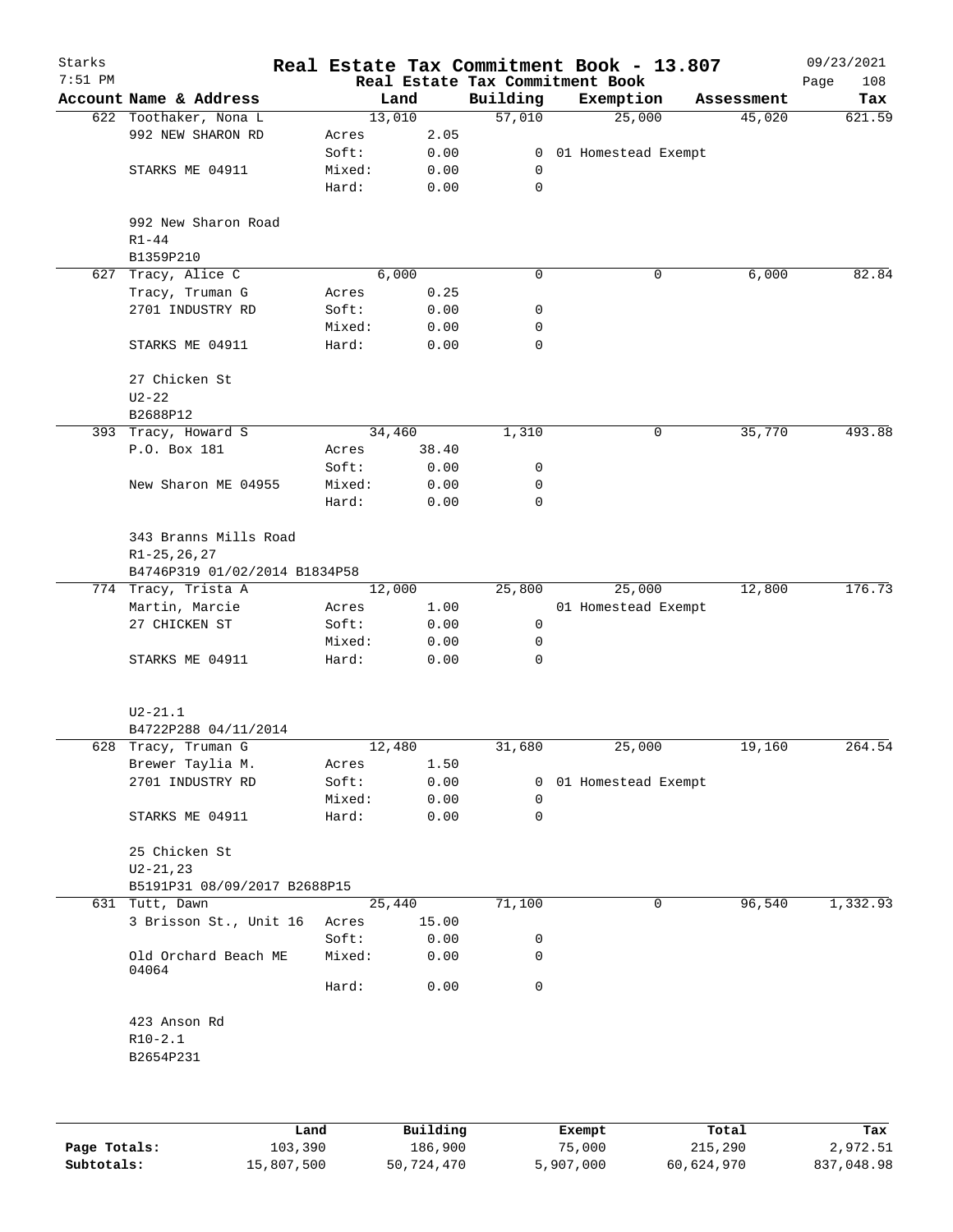| Starks    |                                                                                     |        |                |                                 | Real Estate Tax Commitment Book - 13.807 |                      | 09/23/2021         |
|-----------|-------------------------------------------------------------------------------------|--------|----------------|---------------------------------|------------------------------------------|----------------------|--------------------|
| $7:51$ PM | Account Name & Address                                                              |        |                | Real Estate Tax Commitment Book |                                          |                      | 109<br>Page<br>Tax |
|           | 632 Tweedie, Gene D                                                                 |        | Land<br>20,640 | Building<br>68,220              | Exemption<br>31,000                      | Assessment<br>57,860 | 798.87             |
|           | Tweedie, Pamela R                                                                   | Acres  | 10.00          |                                 | 02 Veteran                               |                      |                    |
|           | 713 MAYHEW RD                                                                       | Soft:  | 0.00           |                                 | 0 01 Homestead Exempt                    |                      |                    |
|           |                                                                                     | Mixed: | 0.00           | 0                               |                                          |                      |                    |
|           | STARKS ME 04911                                                                     | Hard:  | 0.00           | 0                               |                                          |                      |                    |
|           | 713 Mayhew Road                                                                     |        |                |                                 |                                          |                      |                    |
|           | $R6 - 2.6$                                                                          |        |                |                                 |                                          |                      |                    |
|           | B1364P48                                                                            |        |                |                                 |                                          |                      |                    |
|           | 156 Tyack, Nathan                                                                   |        | 19,490         | 71,920                          | 0                                        | 91,410               | 1,262.10           |
|           | P.O. BOX 23                                                                         | Acres  | 8.80           |                                 |                                          |                      |                    |
|           |                                                                                     | Soft:  | 0.00           | 0                               |                                          |                      |                    |
|           | ANSON ME 04911                                                                      | Mixed: | 0.00           | 0                               |                                          |                      |                    |
|           |                                                                                     | Hard:  | 0.00           | 0                               |                                          |                      |                    |
|           | 40 Mayhew Road                                                                      |        |                |                                 |                                          |                      |                    |
|           | $R7 - 11$                                                                           |        |                |                                 |                                          |                      |                    |
|           | B5480P128 10/29/2019 B4818P45 08/14/2014 B4739P197<br>12/09/2013 B3521P253 B1893P99 |        |                |                                 |                                          |                      |                    |
|           | 507 VAN ORDEN, VINCENT J                                                            |        | 12,960         | 70,200                          | 25,000                                   | 58,160               | 803.02             |
|           | VAN ORDEN, KRISTIN L                                                                | Acres  | 2.00           |                                 | 01 Homestead Exempt                      |                      |                    |
|           | PO Box 111                                                                          | Soft:  | 0.00           | 0                               |                                          |                      |                    |
|           |                                                                                     | Mixed: | 0.00           | 0                               |                                          |                      |                    |
|           | Madison ME 04950                                                                    | Hard:  | 0.00           | 0                               |                                          |                      |                    |
|           | 19 Faulkner Hill Road<br>$R8 - 39.2$                                                |        |                |                                 |                                          |                      |                    |
|           | B5559P304 06/19/2020 B2653P340                                                      |        |                |                                 |                                          |                      |                    |
|           | 636 Van Tol, Gary                                                                   |        | 9,530          | 25,800                          | 25,000                                   | 10,330               | 142.63             |
|           | <b>36 CHICKEN STREET</b>                                                            | Acres  | 0.63           |                                 |                                          |                      |                    |
|           |                                                                                     | Soft:  | 0.00           |                                 | 0 01 Homestead Exempt                    |                      |                    |
|           | STARKS ME 04911                                                                     | Mixed: | 0.00           | 0                               |                                          |                      |                    |
|           |                                                                                     | Hard:  | 0.00           | 0                               |                                          |                      |                    |
|           | 36 Chicken St                                                                       |        |                |                                 |                                          |                      |                    |
|           | U2-11                                                                               |        |                |                                 |                                          |                      |                    |
|           | B1462P118                                                                           |        |                |                                 |                                          |                      |                    |
|           | 638 Vessella, David A                                                               |        | 20,640         | 86,470                          | 25,000                                   | 82,110               | 1,133.69           |
|           | Plante, Mabel E                                                                     | Acres  | 10.00          |                                 | 01 Homestead Exempt                      |                      |                    |
|           | PO 212                                                                              | Soft:  | 0.00           | 0                               |                                          |                      |                    |
|           |                                                                                     | Mixed: | 0.00           | 0                               |                                          |                      |                    |
|           | STARKS ME 04911                                                                     | Hard:  | 0.00           | 0                               |                                          |                      |                    |
|           | 2096 Industry Road                                                                  |        |                |                                 |                                          |                      |                    |
|           | $R2 - 24.4$                                                                         |        |                |                                 |                                          |                      |                    |
|           | B4471P249 12/07/2011 B1023P209                                                      |        |                |                                 |                                          |                      |                    |
|           | 282 Viant, Jules                                                                    |        | 29,810         | 900                             | 0                                        | 30,710               | 424.01             |
|           | Viant, Karen                                                                        | Acres  | 40.00          |                                 |                                          |                      |                    |
|           | 1839 Pin Oak Ln                                                                     | Soft:  | 0.00           | 0                               |                                          |                      |                    |
|           |                                                                                     | Mixed: | 18.00          | 2,538                           |                                          |                      |                    |
|           | Easton PA 18040                                                                     | Hard:  | 6.00           | 870                             |                                          |                      |                    |
|           | 249 Poor Farm Road<br>$R1 - 29.1$                                                   |        |                |                                 |                                          |                      |                    |
|           | B4820P29 08/20/2014 B4147P184 06/11/2009 B1118P4                                    |        |                |                                 |                                          |                      |                    |
|           |                                                                                     |        |                |                                 |                                          |                      |                    |

|              | Land       | Building   | Exempt    | Total      | Tax        |
|--------------|------------|------------|-----------|------------|------------|
| Page Totals: | 113,070    | 323,510    | 106,000   | 330,580    | 4,564.32   |
| Subtotals:   | 15,920,570 | 51,047,980 | 6,013,000 | 60,955,550 | 841,613.30 |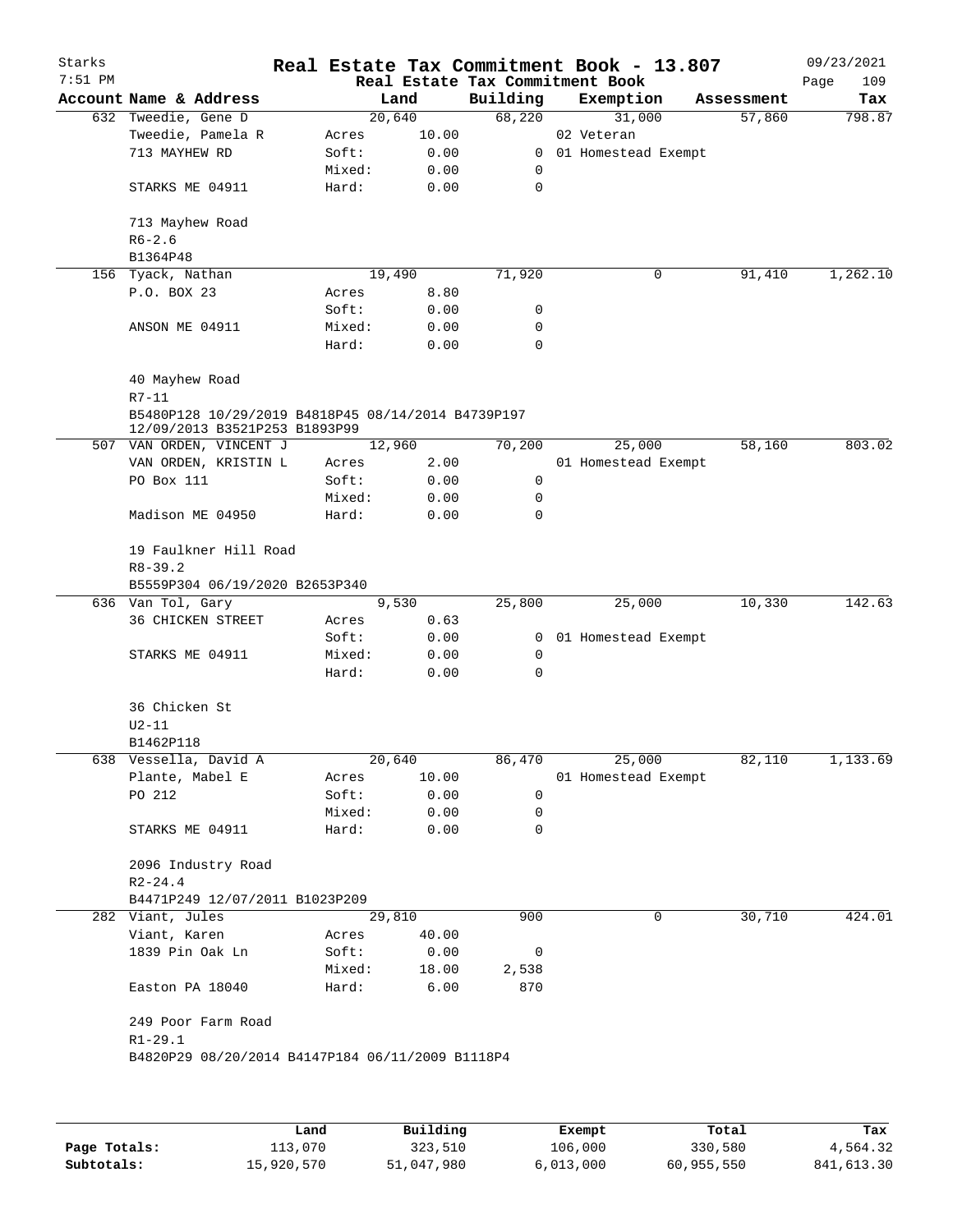| Starks    |                                                             |                 |              |                                 | Real Estate Tax Commitment Book - 13.807 |            | 09/23/2021  |
|-----------|-------------------------------------------------------------|-----------------|--------------|---------------------------------|------------------------------------------|------------|-------------|
| $7:51$ PM |                                                             |                 |              | Real Estate Tax Commitment Book |                                          |            | Page<br>110 |
|           | Account Name & Address                                      |                 | Land         | Building                        | Exemption                                | Assessment | Tax         |
|           | 639 Vincent, Edward B                                       | 13,730          |              | $\Omega$                        | $\Omega$                                 | 13,730     | 189.57      |
|           | Brackett-Vincent<br>Cynthia                                 | Acres           | 2.80         |                                 |                                          |            |             |
|           | 423 Beans Corner Rd.                                        | Soft:           | 0.00         | 0                               |                                          |            |             |
|           |                                                             | Mixed:          | 0.00         | 0                               |                                          |            |             |
|           | New Sharon Me 04955                                         | Hard:           | 0.00         | $\mathbf 0$                     |                                          |            |             |
|           | New Sharon Town Line<br>$R1-4$                              |                 |              |                                 |                                          |            |             |
|           | B2672P327                                                   |                 |              |                                 |                                          |            |             |
|           | 253 Vining, Melissa M                                       | 17,280          |              | 116,710                         | 25,000                                   | 108,990    | 1,504.82    |
|           | 93 OLDE FERRY RD                                            | Acres           | 6.50         |                                 |                                          |            |             |
|           |                                                             | Soft:           | 0.00         | $\mathbf{0}$                    | 01 Homestead Exempt                      |            |             |
|           | STARKS ME 04911                                             | Mixed:<br>Hard: | 0.00<br>0.00 | $\mathbf 0$<br>$\mathbf 0$      |                                          |            |             |
|           | 93 Olde Ferry Road<br>R12-10.5,10.6<br>B3864P205 05/18/2007 |                 |              |                                 |                                          |            |             |
|           | 750 Vischer, Gary                                           | 20,640          |              | 75,040                          | 25,000                                   | 70,680     | 975.88      |
|           | Vischer, Barbara K                                          | Acres           | 10.00        |                                 | 01 Homestead Exempt                      |            |             |
|           | 1222 ANSON RD                                               | Soft:           | 0.00         | $\mathsf{O}$                    |                                          |            |             |
|           |                                                             | Mixed:          | 0.00         | 0                               |                                          |            |             |
|           | STARKS ME 04911                                             | Hard:           | 0.00         | $\mathbf 0$                     |                                          |            |             |
|           | R12-17.1                                                    |                 |              |                                 |                                          |            |             |
|           | 656 Vogel Jr., Frederick B                                  | 34,320          |              | $\mathbf 0$                     | 0                                        | 34,320     | 473.86      |
|           | 253 Mayhew Road                                             | Acres           | 38.00        |                                 |                                          |            |             |
|           |                                                             | Soft:           | 0.00         | 0                               |                                          |            |             |
|           | Starks ME 04911                                             | Mixed:          | 0.00         | 0                               |                                          |            |             |
|           |                                                             | Hard:           | 0.00         | 0                               |                                          |            |             |
|           | $R7 - 21$                                                   |                 |              |                                 |                                          |            |             |
|           | B4236P74 01/28/2010 B4049P163 09/02/2008 B1114P203          |                 |              |                                 |                                          |            |             |
|           | 640 Vogel, JrFrederick B                                    | 51,600          |              | 129,430                         | 25,000                                   | 156,030    | 2,154.31    |
|           | 253 Mayhew Road                                             | Acres           | 86.00        |                                 | 01 Homestead Exempt                      |            |             |
|           |                                                             | Soft:           | 0.00         | 0                               |                                          |            |             |
|           | Starks Me 04911                                             | Mixed:          | 0.00         | 0                               |                                          |            |             |
|           |                                                             | Hard:           | 0.00         | 0                               |                                          |            |             |
|           | 253 Mayhew Road                                             |                 |              |                                 |                                          |            |             |
|           | $R7 - 22$                                                   |                 |              |                                 |                                          |            |             |
|           | B2822P130                                                   |                 |              |                                 |                                          |            |             |
| 641       | Vogel, JrFrederick B                                        | 22,560          |              | 0                               | 0                                        | 22,560     | 311.49      |
|           | 253 Mayhew Road                                             | Acres           | 12.00        |                                 |                                          |            |             |
|           |                                                             | Soft:           | 0.00         | 0                               |                                          |            |             |
|           | Starks Me 04911                                             | Mixed:          | 0.00         | 0                               |                                          |            |             |
|           |                                                             | Hard:           | 0.00         | $\mathbf 0$                     |                                          |            |             |
|           | $R7 - 23$                                                   |                 |              |                                 |                                          |            |             |
|           | B2822P130                                                   |                 |              |                                 |                                          |            |             |
|           |                                                             |                 |              |                                 |                                          |            |             |

|              | Land       | Building   | Exempt    | Total      | Tax          |
|--------------|------------|------------|-----------|------------|--------------|
| Page Totals: | 160,130    | 321,180    | 75,000    | 406,310    | 5,609.93     |
| Subtotals:   | 16,080,700 | 51,369,160 | 6,088,000 | 61,361,860 | 847, 223, 23 |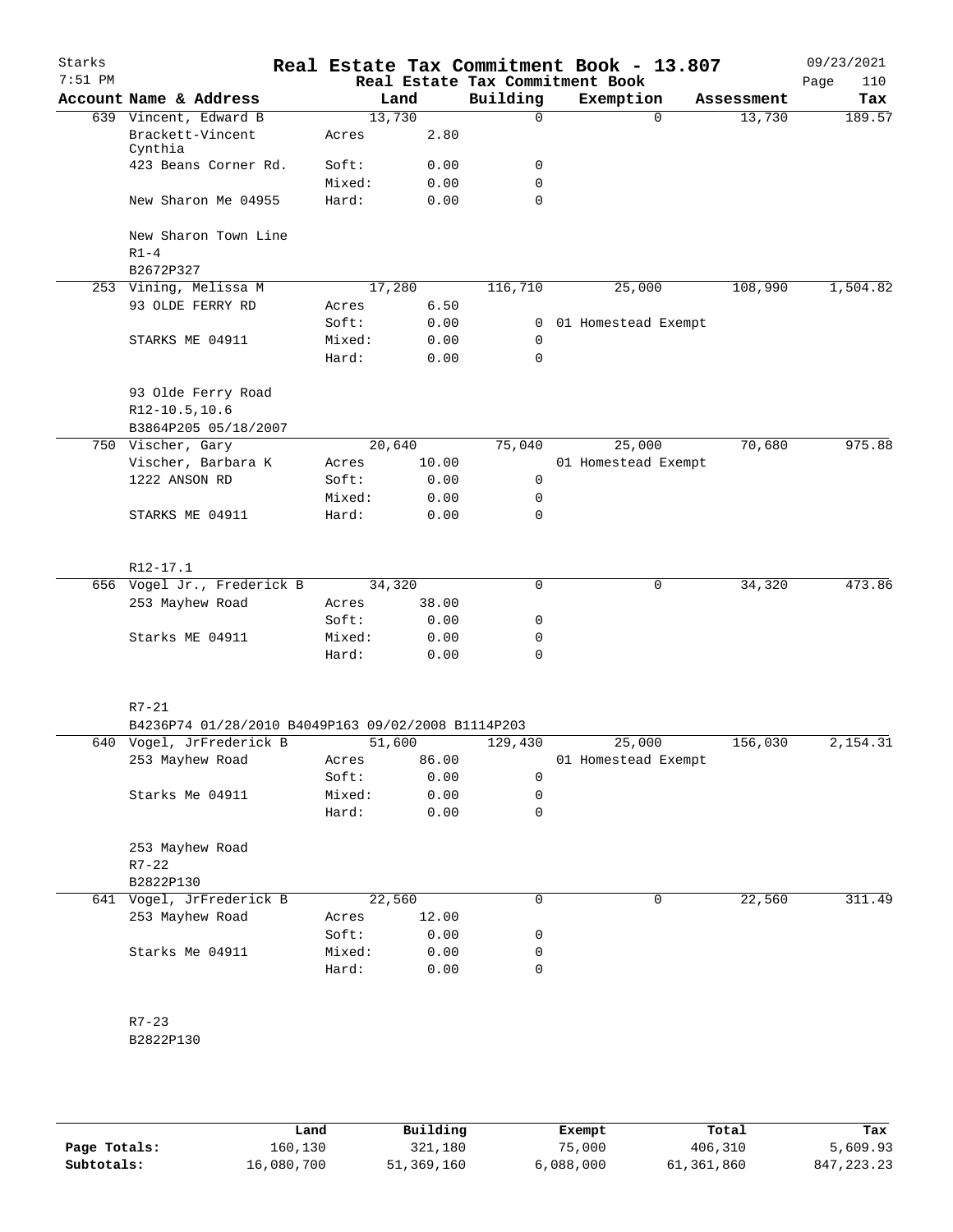| Starks<br>$7:51$ PM |                                                                 |        |          |             | Real Estate Tax Commitment Book - 13.807<br>Real Estate Tax Commitment Book |            | 09/23/2021<br>Page<br>111 |
|---------------------|-----------------------------------------------------------------|--------|----------|-------------|-----------------------------------------------------------------------------|------------|---------------------------|
|                     | Account Name & Address                                          |        | Land     | Building    | Exemption                                                                   | Assessment | Tax                       |
|                     | 410 Vomorde, Carson C                                           |        | 32,640   | 83,760      | 25,000                                                                      | 91,400     | 1,261.96                  |
|                     | 442 ANSON RD                                                    | Acres  | 11.00    |             |                                                                             |            |                           |
|                     |                                                                 | Soft:  | 0.00     |             | 0 01 Homestead Exempt                                                       |            |                           |
|                     | STARKS ME 04911                                                 | Mixed: | 0.00     | 0           |                                                                             |            |                           |
|                     |                                                                 | Hard:  | 0.00     | $\mathbf 0$ |                                                                             |            |                           |
|                     | 442 Anson Road                                                  |        |          |             |                                                                             |            |                           |
|                     | $R11 - 4.2$                                                     |        |          |             |                                                                             |            |                           |
|                     | B4847P215 11/04/2014 B1576P78                                   |        |          | 65,770      | 0                                                                           |            | 1,126.79                  |
| 8                   | WADDELL, JILLIAN N                                              |        | 15,840   |             |                                                                             | 81,610     |                           |
|                     | COOK, FRANK RUSSELL                                             | Acres  | 5.00     |             |                                                                             |            |                           |
|                     | 1379 NEW SHARON RD                                              | Soft:  | 0.00     | 0           |                                                                             |            |                           |
|                     |                                                                 | Mixed: | 0.00     | 0           |                                                                             |            |                           |
|                     | STARKS ME 04911                                                 | Hard:  | 0.00     | $\Omega$    |                                                                             |            |                           |
|                     | 1379 New Sharon Road<br>$R8 - 16.1$                             |        |          |             |                                                                             |            |                           |
|                     | B5603P233 09/16/2020 B5428P243 07/01/2019 B2325P21              |        |          |             |                                                                             |            |                           |
|                     | 189 Wade, Jacob C                                               |        | 38,640   | 93,060      | 25,000                                                                      | 106,700    | 1,473.21                  |
|                     | 51 THOMPSON BRIDGE RD                                           | Acres  | 50.00    |             |                                                                             |            |                           |
|                     |                                                                 | Soft:  | 0.00     |             | 0 01 Homestead Exempt                                                       |            |                           |
|                     | STARKS ME 04911                                                 | Mixed: | 0.00     | 0           |                                                                             |            |                           |
|                     |                                                                 | Hard:  | 0.00     | 0           |                                                                             |            |                           |
|                     | 51 Thompson Bridge Road<br>$R3 - 42$                            |        |          |             |                                                                             |            |                           |
|                     | B4586P235 10/05/2012 B2010P164                                  |        |          |             |                                                                             |            |                           |
|                     | 345 WAINWRIGHT, RUSSELL L                                       |        | 21,500   | 0           | 0                                                                           | 21,500     | 296.85                    |
|                     | THOM, RUTH M                                                    | Acres  | 10.90    |             |                                                                             |            |                           |
|                     | PO BOX 712                                                      | Soft:  | 0.00     | 0           |                                                                             |            |                           |
|                     |                                                                 | Mixed: | 0.00     | 0           |                                                                             |            |                           |
|                     | NORRIDGEWOCK ME 04957                                           | Hard:  | 0.00     | 0           |                                                                             |            |                           |
|                     | Mayhew Road                                                     |        |          |             |                                                                             |            |                           |
|                     | $R6 - 2.8$                                                      |        |          |             |                                                                             |            |                           |
|                     | B5531P143 04/03/2020 B1862P70                                   |        |          |             |                                                                             |            |                           |
|                     | 181 Waite, Nicholas P                                           |        | 14,690   | 125,610     | 25,000                                                                      | 115,300    | 1,591.95                  |
|                     | Waite, Jessica L                                                | Acres  | 3.80     |             |                                                                             |            |                           |
|                     | 199 ANSON RD                                                    | Soft:  | 0.00     | 0           | 01 Homestead Exempt                                                         |            |                           |
|                     |                                                                 | Mixed: | 0.00     | 0           |                                                                             |            |                           |
|                     | STARKS ME 04911                                                 | Hard:  | 0.00     | 0           |                                                                             |            |                           |
|                     | 199 Anson Rd<br>$R8 - 42, 44.2, 6R7 - 5$                        |        |          |             |                                                                             |            |                           |
|                     | B5184P196 07/26/2017 B2180P104 B5184P196 07/26/2017<br>B2159P85 |        |          |             |                                                                             |            |                           |
|                     | 643 Wallace Family Land<br>Trust                                |        | 23,520   | 80,420      | 25,000                                                                      | 78,940     | 1,089.92                  |
|                     | 53 Jacob Lane                                                   | Acres  | 13.00    |             |                                                                             |            |                           |
|                     |                                                                 | Soft:  | 0.00     | 0           | 01 Homestead Exempt                                                         |            |                           |
|                     | Starks ME 04911                                                 | Mixed: | 0.00     | 0           |                                                                             |            |                           |
|                     |                                                                 | Hard:  | 0.00     | 0           |                                                                             |            |                           |
|                     | Locke Hill Road                                                 |        |          |             |                                                                             |            |                           |
|                     | $R3 - 4.3A$<br>B4699P116 08/16/2013 B2725P113                   |        |          |             |                                                                             |            |                           |
|                     |                                                                 |        |          |             |                                                                             |            |                           |
|                     |                                                                 | Land   | Building |             | Exempt                                                                      | Total      | Tax                       |

|              | nand L     | Building   | Exempt    | Total      | тах        |
|--------------|------------|------------|-----------|------------|------------|
| Page Totals: | 146,830    | 448,620    | 100,000   | 495,450    | 6,840.68   |
| Subtotals:   | 16,227,530 | 51,817,780 | 6,188,000 | 61,857,310 | 854,063.91 |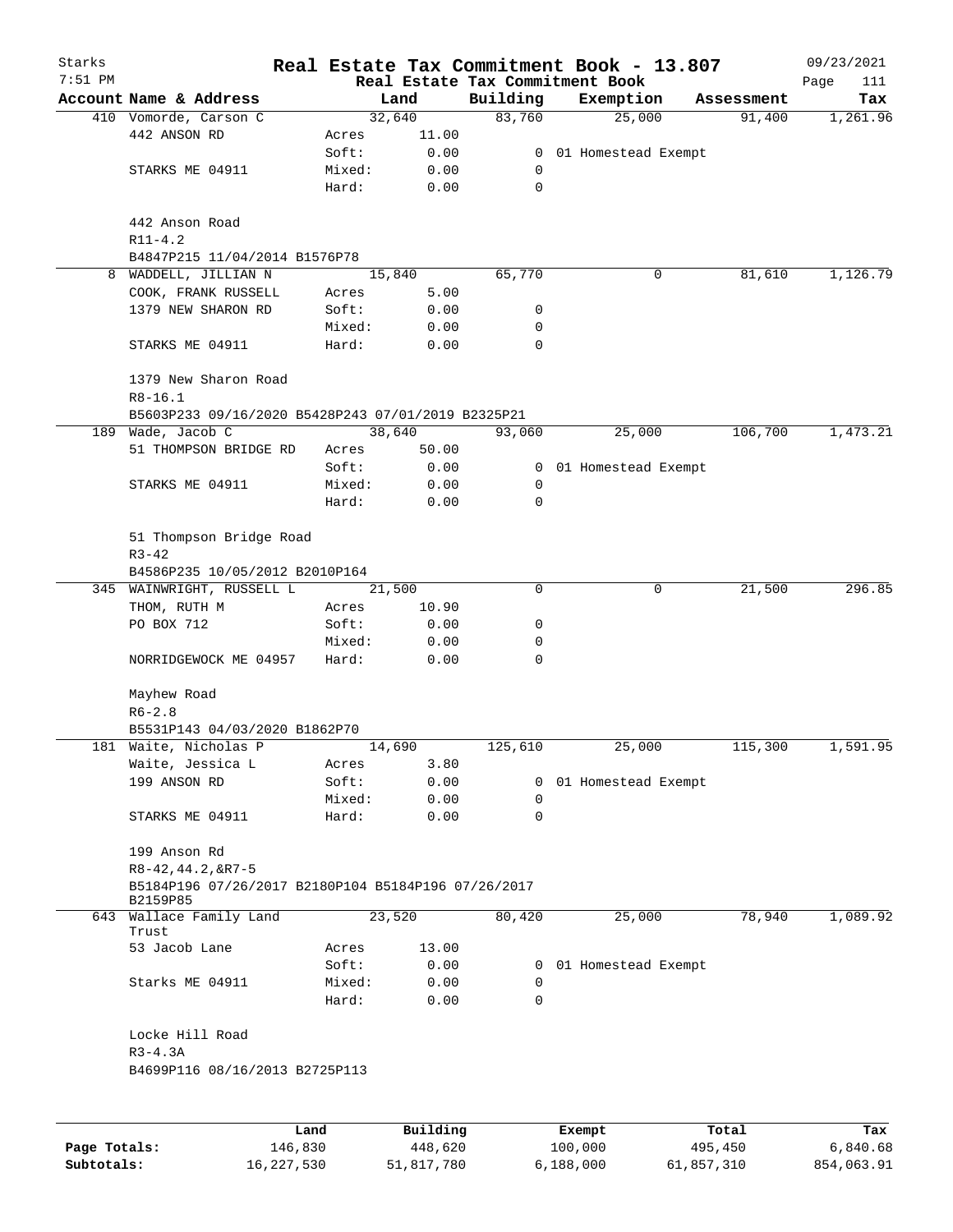| Starks<br>$7:51$ PM |                                                     |  |                 |              |             | Real Estate Tax Commitment Book - 13.807<br>Real Estate Tax Commitment Book |             |            | 09/23/2021         |
|---------------------|-----------------------------------------------------|--|-----------------|--------------|-------------|-----------------------------------------------------------------------------|-------------|------------|--------------------|
|                     | Account Name & Address                              |  |                 | Land         | Building    | Exemption                                                                   |             | Assessment | Page<br>112<br>Tax |
|                     | 642 Wallace, Joseph C                               |  |                 | $\Omega$     | 9,000       |                                                                             | $\mathbf 0$ | 9,000      | 124.26             |
|                     | Wallace, Bernadette                                 |  |                 |              |             |                                                                             |             |            |                    |
|                     | 53 JACOB LANE                                       |  |                 |              |             |                                                                             |             |            |                    |
|                     | STARKS ME 04911                                     |  |                 |              |             |                                                                             |             |            |                    |
|                     | 53 Jacob Lane<br>$R3 - 4.30N$                       |  |                 |              |             |                                                                             |             |            |                    |
|                     | 645 Ward, Robert                                    |  |                 | 32,160       | 0           |                                                                             | 0           | 32,160     | 444.03             |
|                     | 61 Heald St                                         |  | Acres           | 32.00        |             |                                                                             |             |            |                    |
|                     |                                                     |  | Soft:           | 0.00         | 0           |                                                                             |             |            |                    |
|                     |                                                     |  |                 |              | 0           |                                                                             |             |            |                    |
|                     | Madison ME 04950                                    |  | Mixed:<br>Hard: | 0.00<br>0.00 | 0           |                                                                             |             |            |                    |
|                     |                                                     |  |                 |              |             |                                                                             |             |            |                    |
|                     | Mt. Hungar Road                                     |  |                 |              |             |                                                                             |             |            |                    |
|                     | $R5 - 11$                                           |  |                 |              |             |                                                                             |             |            |                    |
|                     | B2248P115                                           |  |                 |              |             |                                                                             |             |            |                    |
|                     | 646 Ward, Robert                                    |  |                 | 50,160       | 0           |                                                                             | 0           | 50,160     | 692.56             |
|                     | 61 Heald St                                         |  | Acres           | 82.00        |             |                                                                             |             |            |                    |
|                     |                                                     |  | Soft:           | 0.00         | 0           |                                                                             |             |            |                    |
|                     | Madison ME 04950                                    |  | Mixed:          | 0.00         | 0           |                                                                             |             |            |                    |
|                     |                                                     |  | Hard:           | 0.00         | 0           |                                                                             |             |            |                    |
|                     |                                                     |  |                 |              |             |                                                                             |             |            |                    |
|                     | Mt. Hungar Road                                     |  |                 |              |             |                                                                             |             |            |                    |
|                     | $R5 - 15$                                           |  |                 |              |             |                                                                             |             |            |                    |
|                     | B2248P116                                           |  |                 |              |             |                                                                             |             |            |                    |
|                     | 647 Waters, Leona                                   |  |                 | 27,840       | $\mathbf 0$ |                                                                             | $\mathbf 0$ | 27,840     | 384.39             |
|                     | PO Box 73                                           |  | Acres           | 20.00        |             |                                                                             |             |            |                    |
|                     |                                                     |  | Soft:           | 0.00         | 0           |                                                                             |             |            |                    |
|                     | Moultonborough NH 03254 Mixed:                      |  |                 | 0.00         | 0           |                                                                             |             |            |                    |
|                     |                                                     |  | Hard:           | 0.00         | 0           |                                                                             |             |            |                    |
|                     | $R1 - 29.4$                                         |  |                 |              |             |                                                                             |             |            |                    |
|                     | B5398P330 04/16/2019 B3755P136 10/06/2006 B1524P236 |  |                 |              |             |                                                                             |             |            |                    |
|                     | 372 Waugh, Michael F                                |  |                 | 16,670       | 145,940     | 25,000                                                                      |             | 137,610    | 1,899.98           |
|                     | PO BOX 472                                          |  | Acres           | 5.86         |             | 01 Homestead Exempt                                                         |             |            |                    |
|                     |                                                     |  | Soft:           | 0.00         | 0           |                                                                             |             |            |                    |
|                     |                                                     |  |                 |              |             |                                                                             |             |            |                    |
|                     | STARKS ME 04911                                     |  | Mixed:<br>Hard: | 0.00<br>0.00 | 0<br>0      |                                                                             |             |            |                    |
|                     |                                                     |  |                 |              |             |                                                                             |             |            |                    |
|                     | 999 Anson Rd                                        |  |                 |              |             |                                                                             |             |            |                    |
|                     | $R12 - 11.1 - 2$                                    |  |                 |              |             |                                                                             |             |            |                    |
|                     | B4941P165 08/11/2015 B2634P1                        |  |                 |              |             |                                                                             |             |            |                    |
|                     | 352 Webber, Archie L                                |  |                 | 13,920       | 0           |                                                                             | 0           | 13,920     | 192.19             |
|                     | P.O. Box 215                                        |  | Acres           | 3.00         |             |                                                                             |             |            |                    |
|                     |                                                     |  | Soft:           | 0.00         | 0           |                                                                             |             |            |                    |
|                     | Anson ME 04911                                      |  | Mixed:          | 0.00         | 0           |                                                                             |             |            |                    |
|                     |                                                     |  | Hard:           | 0.00         | 0           |                                                                             |             |            |                    |
|                     | 128 Faulkner Hill Road                              |  |                 |              |             |                                                                             |             |            |                    |
|                     | $R8 - 38$                                           |  |                 |              |             |                                                                             |             |            |                    |
|                     | B4395P30 05/16/2011 B4242P225 09/28/2009            |  |                 |              |             |                                                                             |             |            |                    |
|                     |                                                     |  |                 |              |             |                                                                             |             |            |                    |
|                     |                                                     |  |                 |              |             |                                                                             |             |            |                    |
|                     |                                                     |  |                 |              |             |                                                                             |             |            |                    |

|              | Land       | Building   | Exempt    | Total      | Tax        |
|--------------|------------|------------|-----------|------------|------------|
| Page Totals: | 140,750    | 154,940    | 25,000    | 270,690    | 3,737.41   |
| Subtotals:   | 16,368,280 | 51,972,720 | 6,213,000 | 62,128,000 | 857,801.32 |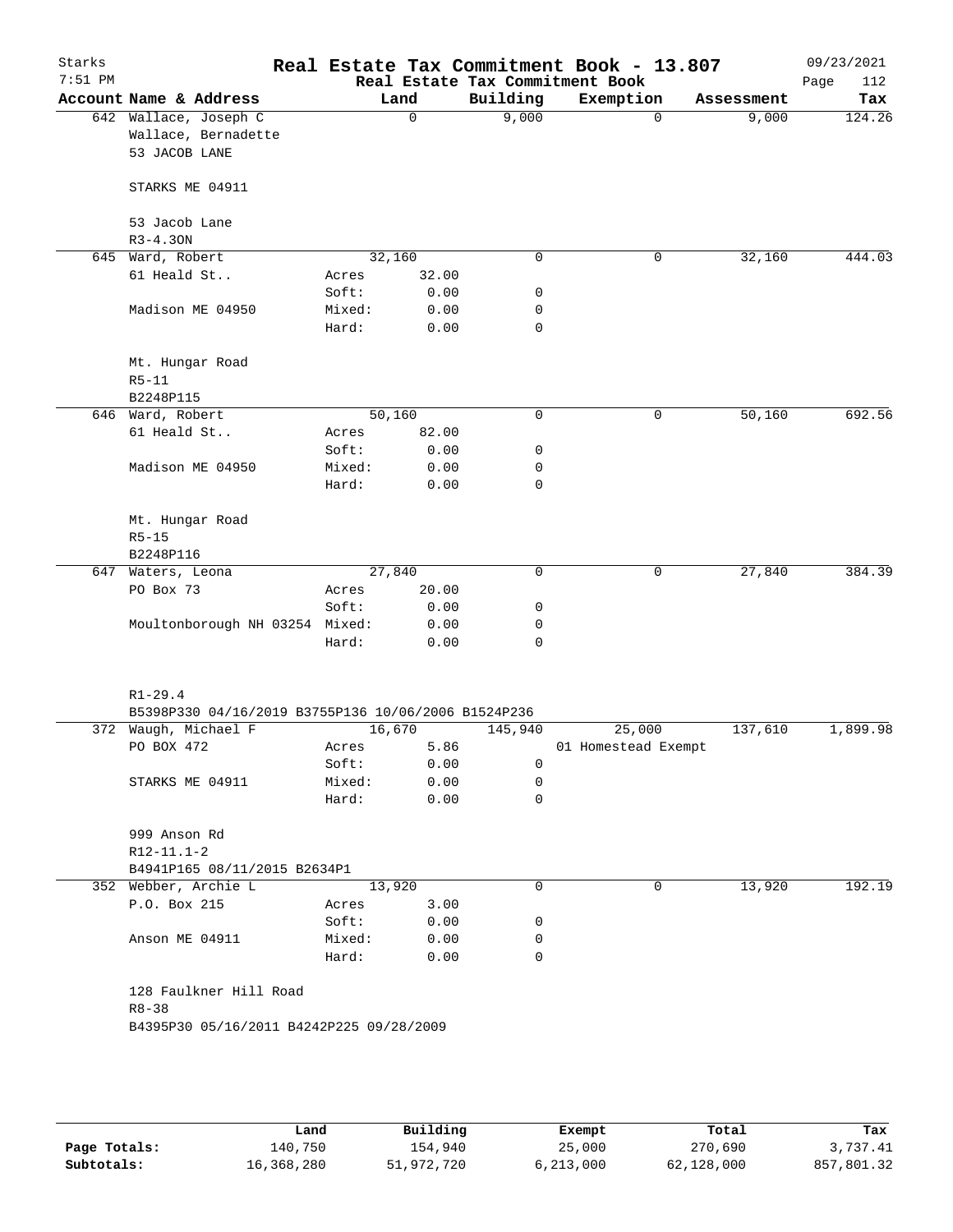| Starks       |                                                                            |                 |                |                                 | Real Estate Tax Commitment Book - 13.807 |            | 09/23/2021  |
|--------------|----------------------------------------------------------------------------|-----------------|----------------|---------------------------------|------------------------------------------|------------|-------------|
| $7:51$ PM    |                                                                            |                 |                | Real Estate Tax Commitment Book |                                          |            | Page<br>113 |
|              | Account Name & Address                                                     |                 | Land           | Building                        | Exemption                                | Assessment | Tax         |
|              | 247 Webster, Robert D                                                      |                 | 32,520         | 46,800                          | 25,000                                   | 54,320     | 750.00      |
|              | Webster, Eunice M                                                          | Acres           | 33.00          |                                 | 01 Homestead Exempt                      |            |             |
|              | PO BOX 165                                                                 | Soft:           | 0.00           | 0                               |                                          |            |             |
|              |                                                                            | Mixed:          | 0.00           | 0                               |                                          |            |             |
|              | STARKS ME 04911                                                            | Hard:           | 0.00           | 0                               |                                          |            |             |
|              | 203 Mayhew Road<br>$R7 - 19$                                               |                 |                |                                 |                                          |            |             |
|              | B4873P165 01/26/2015 B3818P303 03/05/2007 B3703P15<br>06/28/2006 B1473P294 |                 |                |                                 |                                          |            |             |
|              | 782 Welcome, Cordell                                                       |                 | $\mathbf 0$    | 25,800                          | 25,000                                   | 800        | 11.05       |
|              | 48 REDNECK RD                                                              |                 |                |                                 | 01 Homestead Exempt                      |            |             |
|              | STARKS ME 04911                                                            |                 |                |                                 |                                          |            |             |
|              |                                                                            |                 |                |                                 |                                          |            |             |
|              | R6-2.15ON                                                                  |                 |                |                                 |                                          |            |             |
|              | 781 Welcome, Jeffery                                                       |                 | 0              | 64,080                          | 25,000                                   | 39,080     | 539.58      |
|              | <b>48 REDNECK RD</b>                                                       |                 |                |                                 | 01 Homestead Exempt                      |            |             |
|              | STARKS ME 04911                                                            |                 |                |                                 |                                          |            |             |
|              |                                                                            |                 |                |                                 |                                          |            |             |
|              | $R6 - 2.14$ ON                                                             |                 |                |                                 |                                          |            |             |
|              | 512 WHEPLEY, JOHN P                                                        |                 | 12,960         | 46,680                          | 0                                        | 59,640     | 823.45      |
|              | WHEPLEY, ANGELA M                                                          | Acres           | 2.00           |                                 |                                          |            |             |
|              | 287 MIDDLE ST                                                              | Soft:           | 0.00           | 0                               |                                          |            |             |
|              | FARMINGTON ME 04938                                                        | Mixed:<br>Hard: | 0.00<br>0.00   | 0<br>$\mathbf 0$                |                                          |            |             |
|              |                                                                            |                 |                |                                 |                                          |            |             |
|              | 27 Gordon Road<br>$R3 - 37.1$                                              |                 |                |                                 |                                          |            |             |
|              | B5597P213 09/03/2020 B2980P74                                              |                 |                |                                 |                                          |            |             |
|              | 467 Whipple, Charles Bruce                                                 |                 | 19,870         | 79,380                          | 0                                        | 99,250     | 1,370.34    |
|              | Whipple, Cara                                                              | Acres           | 9.20           |                                 |                                          |            |             |
|              | 970 Farmington Falls                                                       | Soft:           | 0.00           | 0                               |                                          |            |             |
|              | Road                                                                       |                 |                |                                 |                                          |            |             |
|              | Farmington ME 04938                                                        | Mixed:<br>Hard: | 0.00<br>0.00   | 0<br>$\mathbf 0$                |                                          |            |             |
|              |                                                                            |                 |                |                                 |                                          |            |             |
|              | 133 Faulkner Hill Road                                                     |                 |                |                                 |                                          |            |             |
|              | $R8 - 38.15$                                                               |                 |                |                                 |                                          |            |             |
|              | B4407P92 06/17/2011 B4270P151 05/19/2010 B3680P46<br>05/19/2006 B3233P281  |                 |                |                                 |                                          |            |             |
|              | 658 Whipple, Charles Bruce                                                 |                 | $\overline{0}$ | 9,000                           | 0                                        | 9,000      | 124.26      |
|              | Estate of Valerie                                                          |                 |                |                                 |                                          |            |             |
|              | Whipple                                                                    |                 |                |                                 |                                          |            |             |
|              | 970 Farmington Falls<br>Road                                               |                 |                |                                 |                                          |            |             |
|              | Farmington ME 04938                                                        |                 |                |                                 |                                          |            |             |
|              | 1418 New Sharon Road                                                       |                 |                |                                 |                                          |            |             |
|              | R8-120N2                                                                   |                 |                |                                 |                                          |            |             |
|              | B885P912                                                                   |                 |                |                                 |                                          |            |             |
|              |                                                                            |                 |                |                                 |                                          |            |             |
|              |                                                                            | Land            | Building       |                                 | Exempt                                   | Total      | Tax         |
| Page Totals: | 65,350                                                                     |                 | 271,740        |                                 | 75,000                                   | 262,090    | 3,618.68    |

**Subtotals:** 16,433,630 52,244,460 6,288,000 62,390,090 861,420.00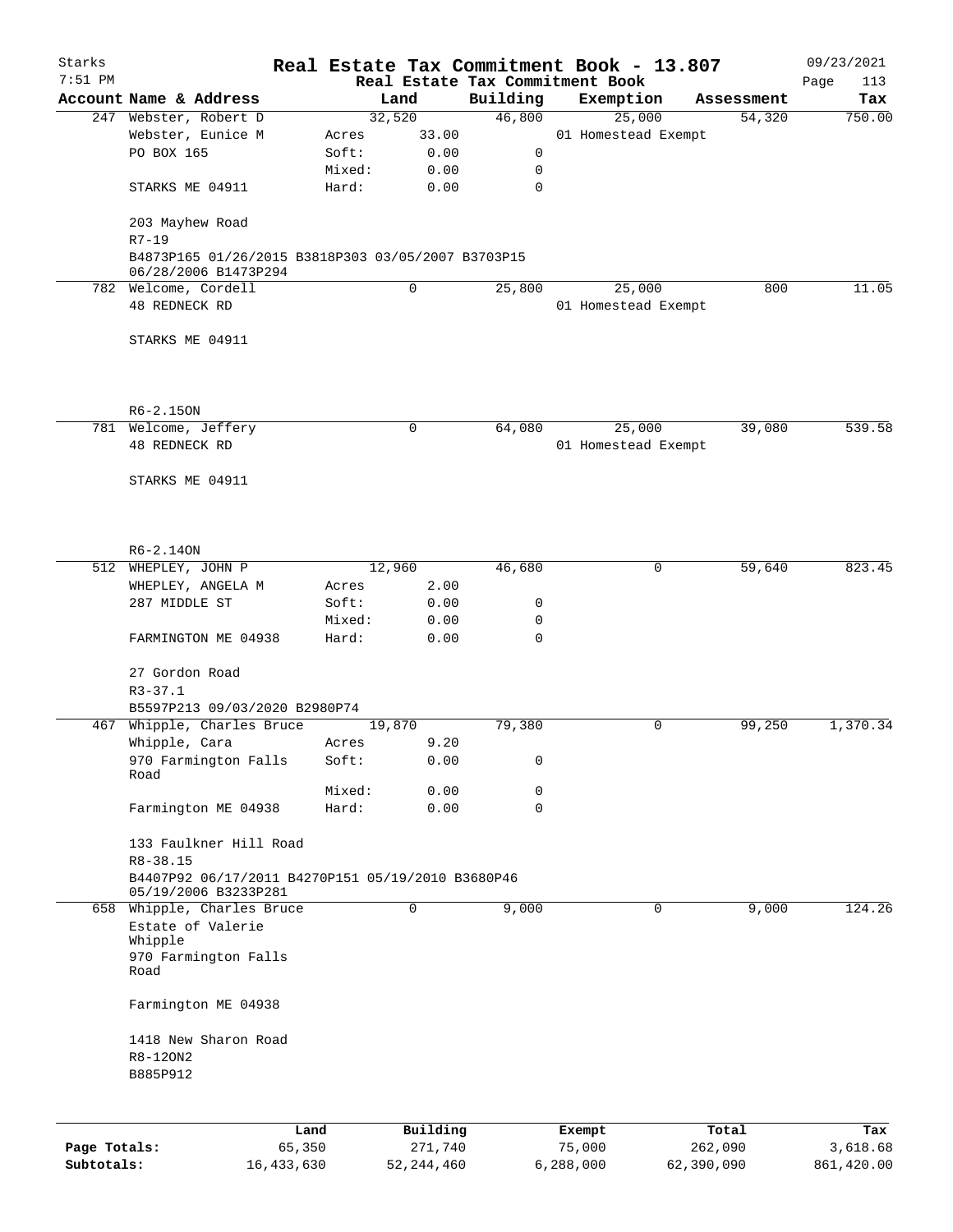| Starks<br>7:51 PM |                                                  |                 |                |                         | Real Estate Tax Commitment Book - 13.807<br>Real Estate Tax Commitment Book |            | 09/23/2021<br>Page<br>114 |
|-------------------|--------------------------------------------------|-----------------|----------------|-------------------------|-----------------------------------------------------------------------------|------------|---------------------------|
|                   | Account Name & Address                           |                 | Land           | Building                | Exemption                                                                   | Assessment | Tax                       |
|                   | 659 Whipple, Charles Bruce<br>Whipple, Valerie M | Acres           | 38,350<br>5.45 | 42,660                  | $\mathbf 0$                                                                 | 81,010     | 1,118.51                  |
|                   | Estate<br>970 Farmington Falls                   | Soft:           | 0.00           | 0                       |                                                                             |            |                           |
|                   | Road                                             |                 |                |                         |                                                                             |            |                           |
|                   | Farmington ME 04938                              | Mixed:<br>Hard: | 0.00<br>0.00   | $\mathbf 0$<br>$\Omega$ |                                                                             |            |                           |
|                   | 1422 New Sharon Road                             |                 |                |                         |                                                                             |            |                           |
|                   | $R8 - 12$<br>B898P80                             |                 |                |                         |                                                                             |            |                           |
|                   | 660 White, Stephen                               |                 | 33,240         | 6,900                   | $\mathbf 0$                                                                 | 40,140     | 554.21                    |
|                   | White, Michael                                   | Acres           | 35.00          |                         |                                                                             |            |                           |
|                   | 4 White Ave.                                     | Soft:           | 0.00           | 0                       |                                                                             |            |                           |
|                   |                                                  | Mixed:          | 0.00           | 0                       |                                                                             |            |                           |
|                   | Jay ME 04239                                     | Hard:           | 0.00           | 0                       |                                                                             |            |                           |
|                   | $R7 - 20$                                        |                 |                |                         |                                                                             |            |                           |
|                   | B3700P323 06/16/2006 B1170P232                   |                 |                |                         |                                                                             |            |                           |
|                   | 580 Whitmore, Robert                             |                 | 20,830         | 9,900                   | 0                                                                           | 30,730     | 424.29                    |
|                   | 216 Pinkham Brook Rd.<br>$\bullet$               | Acres           | 10.20          |                         |                                                                             |            |                           |
|                   |                                                  | Soft:           | 0.00           | 0                       |                                                                             |            |                           |
|                   | Durham ME 04222                                  | Mixed:          | 0.00           | 0                       |                                                                             |            |                           |
|                   |                                                  | Hard:           | 0.00           | $\mathbf 0$             |                                                                             |            |                           |
|                   | 13 Mayhew Road<br>$R7 - 10.2$                    |                 |                |                         |                                                                             |            |                           |
|                   | B4365P74 01/28/2011 B2501P82                     |                 |                |                         |                                                                             |            |                           |
|                   | 662 Whittemore, Nicholas                         |                 | 21,600         | $\mathbf 0$             | 0                                                                           | 21,600     | 298.23                    |
|                   | General Delivery Box 96 Acres                    |                 | 11.00          |                         |                                                                             |            |                           |
|                   |                                                  | Soft:           | 0.00           | 0                       |                                                                             |            |                           |
|                   | Farmington Falls ME<br>04940                     | Mixed:          | 0.00           | 0                       |                                                                             |            |                           |
|                   |                                                  | Hard:           | 0.00           | $\mathbf 0$             |                                                                             |            |                           |
|                   | $R1 - 46$                                        |                 |                |                         |                                                                             |            |                           |
|                   | B1084P10                                         |                 |                |                         |                                                                             |            |                           |
|                   | 769 WILBUR, LARRY C                              |                 | 12,670         | 46,980                  | 0                                                                           | 59,650     | 823.59                    |
|                   | WILBUR, CAROLYN                                  | Acres           | 1.70           |                         |                                                                             |            |                           |
|                   | 410 ANSON RD                                     | Soft:           | 0.00           | 0                       |                                                                             |            |                           |
|                   | STARKS ME 04911                                  | Mixed:<br>Hard: | 0.00<br>0.00   | 0<br>0                  |                                                                             |            |                           |
|                   | 410 Anson Rd                                     |                 |                |                         |                                                                             |            |                           |
|                   | $R11 - 3.1$                                      |                 |                |                         |                                                                             |            |                           |
|                   | B5613P203 10/01/2020 B4670P164 06/10/2013        |                 |                |                         |                                                                             |            |                           |
|                   | 664 Willis, Neil E, & Susan                      |                 | 40,920         | 39,060                  | 25,000                                                                      | 54,980     | 759.11                    |
|                   | D.<br>30 Anson Road                              | Acres           | 24.00          |                         |                                                                             |            |                           |
|                   |                                                  | Soft:           | 0.00           | 0                       | 01 Homestead Exempt                                                         |            |                           |
|                   | Starks ME 04911                                  | Mixed:          | 0.00           | 0                       |                                                                             |            |                           |
|                   |                                                  | Hard:           | 0.00           | $\mathbf 0$             |                                                                             |            |                           |
|                   | 30 Anson Rd<br>$U2 - 30$                         |                 |                |                         |                                                                             |            |                           |
|                   | B2055P123                                        |                 |                |                         |                                                                             |            |                           |
|                   |                                                  | Land            | Building       |                         | Exempt                                                                      | Total      | Tax                       |
| Page Totals:      |                                                  | 167,610         | 145,500        |                         | 25,000                                                                      | 288,110    | 3,977.94                  |
| Subtotals:        | 16,601,240                                       |                 | 52,389,960     |                         | 6,313,000                                                                   | 62,678,200 | 865, 397.94               |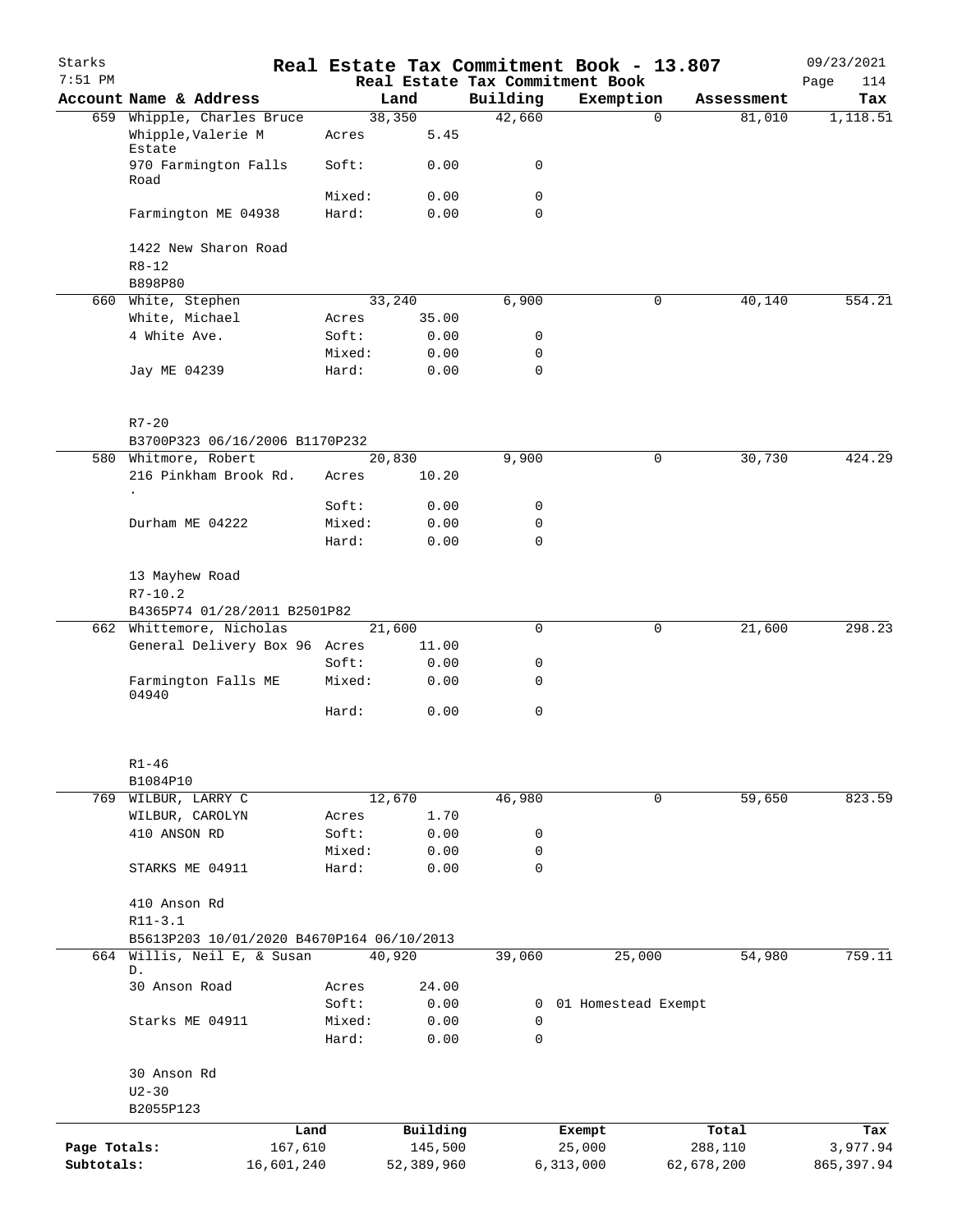| Starks    |                                                    |        |          |             | Real Estate Tax Commitment Book - 13.807 |            | 09/23/2021  |
|-----------|----------------------------------------------------|--------|----------|-------------|------------------------------------------|------------|-------------|
| $7:51$ PM |                                                    |        |          |             | Real Estate Tax Commitment Book          |            | Page<br>115 |
|           | Account Name & Address                             |        | Land     | Building    | Exemption                                | Assessment | Tax         |
|           | 516 WILSON, BRYAN M                                |        | 12,860   | 77,220      | $\mathbf 0$                              | 90,080     | 1,243.73    |
|           | 255 LOCKE HILL RD                                  | Acres  | 1.90     |             |                                          |            |             |
|           |                                                    | Soft:  | 0.00     | 0           |                                          |            |             |
|           | STARKS ME 04911                                    | Mixed: | 0.00     | 0           |                                          |            |             |
|           |                                                    | Hard:  | 0.00     | $\mathbf 0$ |                                          |            |             |
|           | 255 Locke Hill Road<br>$R3 - 4.2$                  |        |          |             |                                          |            |             |
|           | B5630P211 11/09/2020 B4729P61 11/06/2013 B2585P269 |        |          |             |                                          |            |             |
|           | 667 Winder, James                                  |        | 18,720   | 0           | 0                                        | 18,720     | 258.47      |
|           | Winder, Constance                                  | Acres  | 8.00     |             |                                          |            |             |
|           | 49 Church St.                                      | Soft:  | 0.00     | 0           |                                          |            |             |
|           |                                                    | Mixed: | 0.00     | 0           |                                          |            |             |
|           | Old Orchard Beach ME<br>04064                      | Hard:  | 0.00     | 0           |                                          |            |             |
|           | Mayhew Road                                        |        |          |             |                                          |            |             |
|           | $R5 - 6$                                           |        |          |             |                                          |            |             |
|           | B2522P246                                          |        |          |             |                                          |            |             |
| 668       | Winder, James W                                    |        | 22,800   | 25,380      | 0                                        | 48,180     | 665.22      |
|           | Winder, Constance E                                | Acres  | 12.25    |             |                                          |            |             |
|           | 49 Church St                                       | Soft:  | 0.00     | 0           |                                          |            |             |
|           |                                                    | Mixed: | 0.00     | 0           |                                          |            |             |
|           | Old Orchard Beach ME<br>04064                      | Hard:  | 0.00     | 0           |                                          |            |             |
|           | Mayhew Road<br>$R5 - 6.2$                          |        |          |             |                                          |            |             |
|           | B2174P132                                          |        |          |             |                                          |            |             |
|           | 669 Wing, Ronald                                   |        | 35,040   | 0           | 0                                        | 35,040     | 483.80      |
|           | Elizabeth Wing                                     | Acres  | 40.00    |             |                                          |            |             |
|           | c/o Beth Pelletier                                 | Soft:  | 0.00     | 0           |                                          |            |             |
|           | 10 Granite Point Rd                                | Mixed: | 0.00     | 0           |                                          |            |             |
|           | Industry ME 04938                                  | Hard:  | 0.00     | 0           |                                          |            |             |
|           | $R1 - 49$                                          |        |          |             |                                          |            |             |
|           | B2762P67 B797P790                                  |        |          |             |                                          |            |             |
| 670       | Wing, Ronald D                                     |        | 45,480   | 0           | 0                                        | 45,480     | 627.94      |
|           | Wing, Elizabeth M                                  | Acres  | 69.00    |             |                                          |            |             |
|           | c/o Beth Pelletier                                 | Soft:  | 0.00     | 0           |                                          |            |             |
|           | 10 Granite Point Rd                                | Mixed: | 0.00     | 0           |                                          |            |             |
|           | Industry ME 04938                                  | Hard:  | 0.00     | 0           |                                          |            |             |
|           |                                                    |        |          |             |                                          |            |             |
|           | $R1 - 36$                                          |        |          |             |                                          |            |             |
|           | B2762P67 B1378P9                                   |        |          |             |                                          |            |             |
|           | 80 Winkley, Jereme P                               |        | 31,800   | 39,760      | 0                                        | 71,560     | 988.03      |
|           | 2 Mohegan Street                                   | Acres  | 31.00    |             |                                          |            |             |
|           |                                                    | Soft:  | 0.00     | 0           |                                          |            |             |
|           | Winslow ME 04901                                   | Mixed: | 0.00     | 0           |                                          |            |             |
|           |                                                    | Hard:  | 0.00     | 0           |                                          |            |             |
|           | 23 Gordon Road                                     |        |          |             |                                          |            |             |
|           | $R3 - 37$<br>B5218P114 10/23/2017 B3398P254        |        |          |             |                                          |            |             |
|           |                                                    |        |          |             |                                          |            |             |
|           |                                                    | Land   | Building |             | Exempt                                   | Total      | Tax         |
|           |                                                    |        |          |             |                                          |            |             |

| Page Totals: | 166,700    | 142,360    |           | 309,060    | 4,267.19   |
|--------------|------------|------------|-----------|------------|------------|
| Subtotals:   | 16,767,940 | 52,532,320 | 6,313,000 | 62,987,260 | 869,665.13 |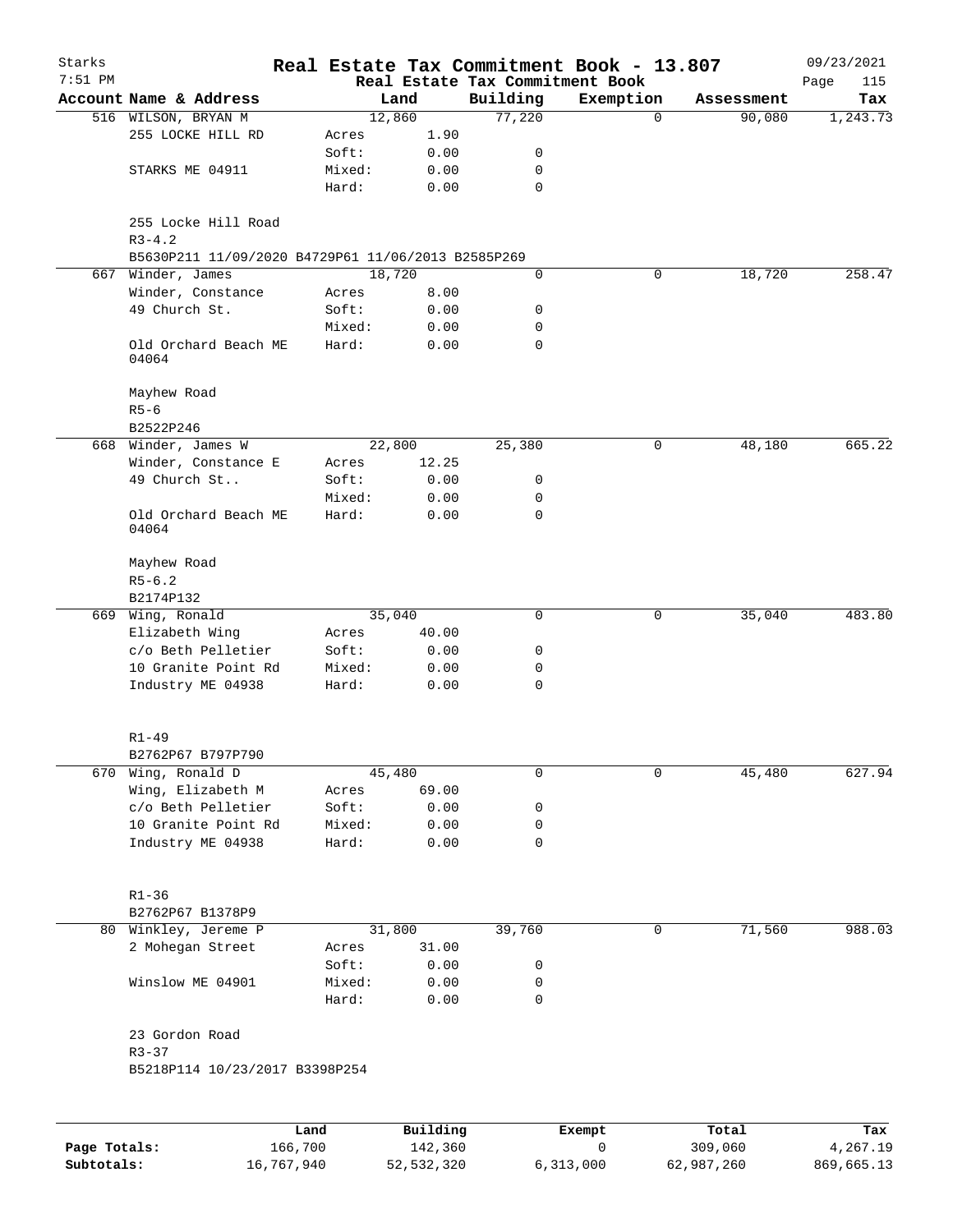| Starks<br>$7:51$ PM |                                                    |                 |        |                     |             | Real Estate Tax Commitment Book - 13.807<br>Real Estate Tax Commitment Book |                  |            | 09/23/2021<br>Page<br>116 |
|---------------------|----------------------------------------------------|-----------------|--------|---------------------|-------------|-----------------------------------------------------------------------------|------------------|------------|---------------------------|
|                     | Account Name & Address                             |                 |        | Land                | Building    | Exemption                                                                   |                  | Assessment | Tax                       |
|                     | 671 Winslow, Barbara T                             |                 |        | 52,320              | 0           |                                                                             | $\Omega$         | 52,320     | 722.38                    |
|                     | 466 Smithfield Rd.                                 |                 | Acres  | 88.00               |             |                                                                             |                  |            |                           |
|                     |                                                    |                 | Soft:  | 0.00                | 0           |                                                                             |                  |            |                           |
|                     | Norridgewock ME 04957                              |                 | Mixed: | 0.00                | 0           |                                                                             |                  |            |                           |
|                     |                                                    |                 | Hard:  | 0.00                | $\mathbf 0$ |                                                                             |                  |            |                           |
|                     | $R5 - 24$                                          |                 |        |                     |             |                                                                             |                  |            |                           |
|                     | B4699P144 08/19/2013 B3913P153 09/28/2007 B845P468 |                 |        |                     |             |                                                                             |                  |            |                           |
|                     | 672 Winslow, Peter V                               |                 |        | 19,390              | 25,380      |                                                                             | 0                | 44,770     | 618.14                    |
|                     | Winslow, Michelle A                                |                 | Acres  | 8.70                |             |                                                                             |                  |            |                           |
|                     | 258 Farmington Falls<br>Road                       |                 | Soft:  | 0.00                | 0           |                                                                             |                  |            |                           |
|                     |                                                    |                 | Mixed: | 0.00                | 0           |                                                                             |                  |            |                           |
|                     | New Sharon ME 04955                                |                 | Hard:  | 0.00                | $\mathbf 0$ |                                                                             |                  |            |                           |
|                     | 73 Sandy River Road<br>$R8 - 22$                   |                 |        |                     |             |                                                                             |                  |            |                           |
|                     | B2727P141                                          |                 |        |                     |             |                                                                             |                  |            |                           |
|                     | 378 Wisse, Michael J                               |                 |        | 15,840              | 52,730      | 25,000                                                                      |                  | 43,570     | 601.57                    |
|                     | Wisse, Shirley A.,                                 |                 | Acres  | 5.00                |             | 01 Homestead Exempt                                                         |                  |            |                           |
|                     | Bartlett, Warren C.                                |                 |        |                     |             |                                                                             |                  |            |                           |
|                     | 14 STERRY HILL RD                                  |                 | Soft:  | 0.00                | 0           |                                                                             |                  |            |                           |
|                     |                                                    |                 | Mixed: | 0.00                | 0           |                                                                             |                  |            |                           |
|                     | STARKS ME 04911                                    |                 | Hard:  | 0.00                | $\Omega$    |                                                                             |                  |            |                           |
|                     | 14 Sterry Hill Road                                |                 |        |                     |             |                                                                             |                  |            |                           |
|                     | $R4 - 39.1$<br>B5185P4 B5182P328 B3294P88          |                 |        |                     |             |                                                                             |                  |            |                           |
|                     | 395 Witham, Jr., William R                         |                 |        | 31,550              | 73,440      |                                                                             | 0                | 104,990    | 1,449.60                  |
|                     | 300 Locke Hill                                     |                 | Acres  | 30.30               |             |                                                                             |                  |            |                           |
|                     |                                                    |                 | Soft:  | 0.00                | 0           |                                                                             |                  |            |                           |
|                     | Starks Me 04911                                    |                 | Mixed: | 0.00                | 0           |                                                                             |                  |            |                           |
|                     |                                                    |                 | Hard:  | 0.00                | 0           |                                                                             |                  |            |                           |
|                     | 300 Locke Hill Rd<br>$R2 - 58$                     |                 |        |                     |             |                                                                             |                  |            |                           |
|                     | B5442P292 07/31/2019 B5414P11 05/31/2019 B2922P8   |                 |        |                     |             |                                                                             |                  |            |                           |
|                     | 676 Worthley, Melinda                              |                 |        | 18,240              | 50,020      | 25,000                                                                      |                  | 43,260     | 597.29                    |
|                     | 176 Middle St.                                     |                 | Acres  | 7.50                |             |                                                                             |                  |            |                           |
|                     |                                                    |                 | Soft:  | 0.00                | 0           | 01 Homestead Exempt                                                         |                  |            |                           |
|                     | Farmington ME 04938                                |                 | Mixed: | 0.00                | 0           |                                                                             |                  |            |                           |
|                     |                                                    |                 | Hard:  | 0.00                | 0           |                                                                             |                  |            |                           |
|                     | 81 Emery Road                                      |                 |        |                     |             |                                                                             |                  |            |                           |
|                     | $R3 - 32A$                                         |                 |        |                     |             |                                                                             |                  |            |                           |
|                     | B4139P135 04/17/2009 B2727P323                     |                 |        |                     |             |                                                                             |                  |            |                           |
|                     | 677 Worthley, Melinda                              |                 |        | 12,670              | $\mathbf 0$ |                                                                             | $\mathbf 0$      | 12,670     | 174.93                    |
|                     | 176 Middle St.                                     |                 | Acres  | 1.70                |             |                                                                             |                  |            |                           |
|                     |                                                    |                 | Soft:  | 0.00                | 0           |                                                                             |                  |            |                           |
|                     | Farmington ME 04938                                |                 | Mixed: | 0.00                | 0           |                                                                             |                  |            |                           |
|                     |                                                    |                 | Hard:  | 0.00                | 0           |                                                                             |                  |            |                           |
|                     | emery road                                         |                 |        |                     |             |                                                                             |                  |            |                           |
|                     | $R4-9A$                                            |                 |        |                     |             |                                                                             |                  |            |                           |
|                     | B2727P323                                          |                 |        |                     |             |                                                                             |                  |            |                           |
|                     |                                                    |                 |        |                     |             |                                                                             |                  |            |                           |
| Page Totals:        |                                                    | Land<br>150,010 |        | Building<br>201,570 |             | Exempt<br>50,000                                                            | Total<br>301,580 |            | Tax<br>4,163.91           |
| Subtotals:          |                                                    | 16,917,950      |        | 52,733,890          |             | 6,363,000                                                                   | 63, 288, 840     |            | 873,829.04                |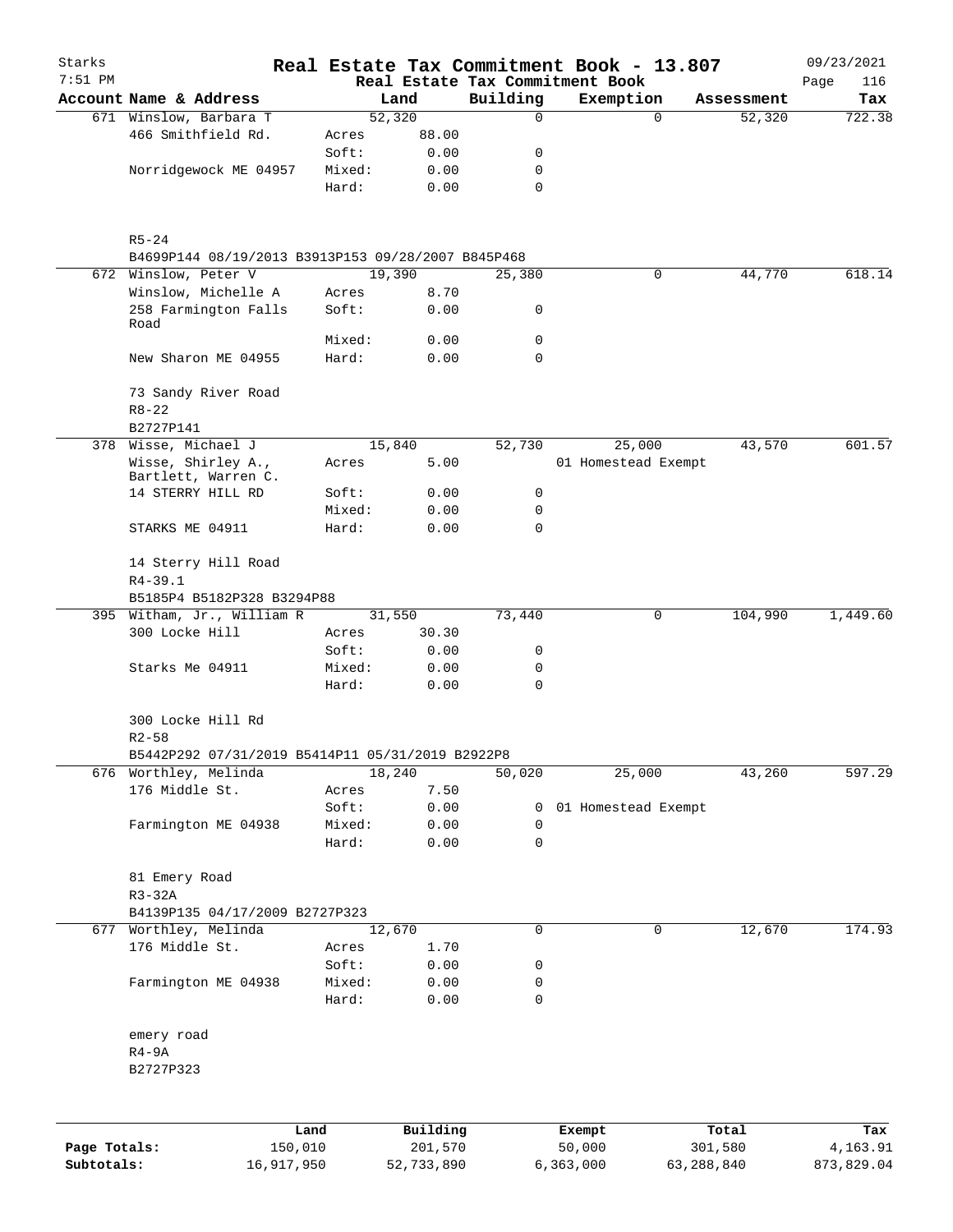| Starks<br>$7:51$ PM |                                                                           |                 |               |             | Real Estate Tax Commitment Book - 13.807<br>Real Estate Tax Commitment Book |          |            | 09/23/2021<br>117<br>Page |
|---------------------|---------------------------------------------------------------------------|-----------------|---------------|-------------|-----------------------------------------------------------------------------|----------|------------|---------------------------|
|                     | Account Name & Address                                                    |                 | Land          | Building    | Exemption                                                                   |          | Assessment | Tax                       |
|                     | 663 Wright, Albert                                                        | 20,830          |               | 15,300      |                                                                             | $\Omega$ | 36,130     | 498.85                    |
|                     | Wright, Maureen                                                           | Acres           | 10.20         |             |                                                                             |          |            |                           |
|                     | 2 Sepulga Drive                                                           | Soft:           | 0.00          | 0           |                                                                             |          |            |                           |
|                     |                                                                           | Mixed:          | 0.00          | 0           |                                                                             |          |            |                           |
|                     | Browns Mills NJ 08015                                                     | Hard:           | 0.00          | $\mathbf 0$ |                                                                             |          |            |                           |
|                     | 1504 New Sharon Road<br>$R8 - 10.7$                                       |                 |               |             |                                                                             |          |            |                           |
|                     | B3592P302 11/17/2005 B3469P199 04/12/2005 B1056P158                       |                 |               |             |                                                                             |          |            |                           |
|                     | 746 Wyman, Joseph                                                         | 42,240          |               | 24,000      |                                                                             | 0        | 66,240     | 914.58                    |
|                     | P.O. Box 442                                                              | Acres           | 60.00         |             |                                                                             |          |            |                           |
|                     |                                                                           | Soft:           | 0.00          | 0           |                                                                             |          |            |                           |
|                     | Skowhegan ME 04976                                                        | Mixed:          | 0.00          | 0           |                                                                             |          |            |                           |
|                     |                                                                           | Hard:           | 0.00          | $\mathbf 0$ |                                                                             |          |            |                           |
|                     | $R7 - 15.1$<br>B5344P95 10/26/2018 B4330P182 10/23/2010                   |                 |               |             |                                                                             |          |            |                           |
|                     | 748 Wyman, Joseph                                                         | 31,440          |               | 0           |                                                                             | 0        | 31,440     | 434.09                    |
|                     | P.O. Box 442                                                              | Acres           | 30.00         |             |                                                                             |          |            |                           |
|                     |                                                                           | Soft:           | 0.00          | 0           |                                                                             |          |            |                           |
|                     | Skowhegan ME 04976                                                        | Mixed:          | 0.00          | 0           |                                                                             |          |            |                           |
|                     |                                                                           | Hard:           | 0.00          | 0           |                                                                             |          |            |                           |
|                     | R11-25<br>B5344P95 10/26/2018 B4724P33 10/22/2013 B4291P154<br>07/13/2010 |                 |               |             |                                                                             |          |            |                           |
|                     | 692 Zink Jr., George H                                                    | 36,840          |               | $\mathbf 0$ |                                                                             | 0        | 36,840     | 508.65                    |
|                     | Joyce, Davie and<br>Jenkinson, John                                       | Acres           | 45.00         |             |                                                                             |          |            |                           |
|                     | 83 Baker Road                                                             | Soft:           | 0.00          | 0           |                                                                             |          |            |                           |
|                     |                                                                           | Mixed:          | 0.00          | 0           |                                                                             |          |            |                           |
|                     | Starks ME 04911                                                           | Hard:           | 0.00          | 0           |                                                                             |          |            |                           |
|                     | $R4 - 14.3$                                                               |                 |               |             |                                                                             |          |            |                           |
|                     | 681 Zink, George H Jr                                                     | 20,230          |               | 42,120      | 31,000                                                                      |          | 31,350     | 432.85                    |
|                     | 83 BAKER RD                                                               | Acres           | 33.00         |             | 02 Veteran                                                                  |          |            |                           |
|                     |                                                                           | Soft:           | 0.00          |             | 0 01 Homestead Exempt                                                       |          |            |                           |
|                     |                                                                           |                 |               |             |                                                                             |          |            |                           |
|                     | STARKS ME 04911                                                           | Mixed:<br>Hard: | 26.00<br>0.00 | 3,666<br>0  |                                                                             |          |            |                           |
|                     | 83 Baker Rd                                                               |                 |               |             |                                                                             |          |            |                           |
|                     | $R4 - 32$                                                                 |                 |               |             |                                                                             |          |            |                           |
|                     | B1299P74                                                                  |                 |               |             |                                                                             |          |            |                           |
|                     | 682 Zink, George H Jr                                                     |                 | 990           | $\mathbf 0$ |                                                                             | 0        | 990        | 13.67                     |
|                     | 83 BAKER RD                                                               | Acres           | 7.00          |             |                                                                             |          |            |                           |
|                     |                                                                           | Soft:           | 0.00          | 0           |                                                                             |          |            |                           |
|                     | STARKS ME 04911                                                           | Mixed:          | 7.00          | 987         |                                                                             |          |            |                           |
|                     |                                                                           | Hard:           | 0.00          | $\mathbf 0$ |                                                                             |          |            |                           |
|                     |                                                                           |                 |               |             |                                                                             |          |            |                           |
|                     | $R4 - 30$                                                                 |                 |               |             |                                                                             |          |            |                           |
|                     | B1299P74                                                                  |                 |               |             |                                                                             |          |            |                           |
|                     |                                                                           |                 |               |             |                                                                             |          |            |                           |

|               | Land       | Building   | Exempt    | Total      | Tax        |
|---------------|------------|------------|-----------|------------|------------|
| Page Totals:  | 152,570    | 81,420     | 31,000    | 202,990    | 2,802.69   |
| Final Totals: | 17,070,520 | 52,815,310 | 6,394,000 | 63,491,830 | 876,631.73 |